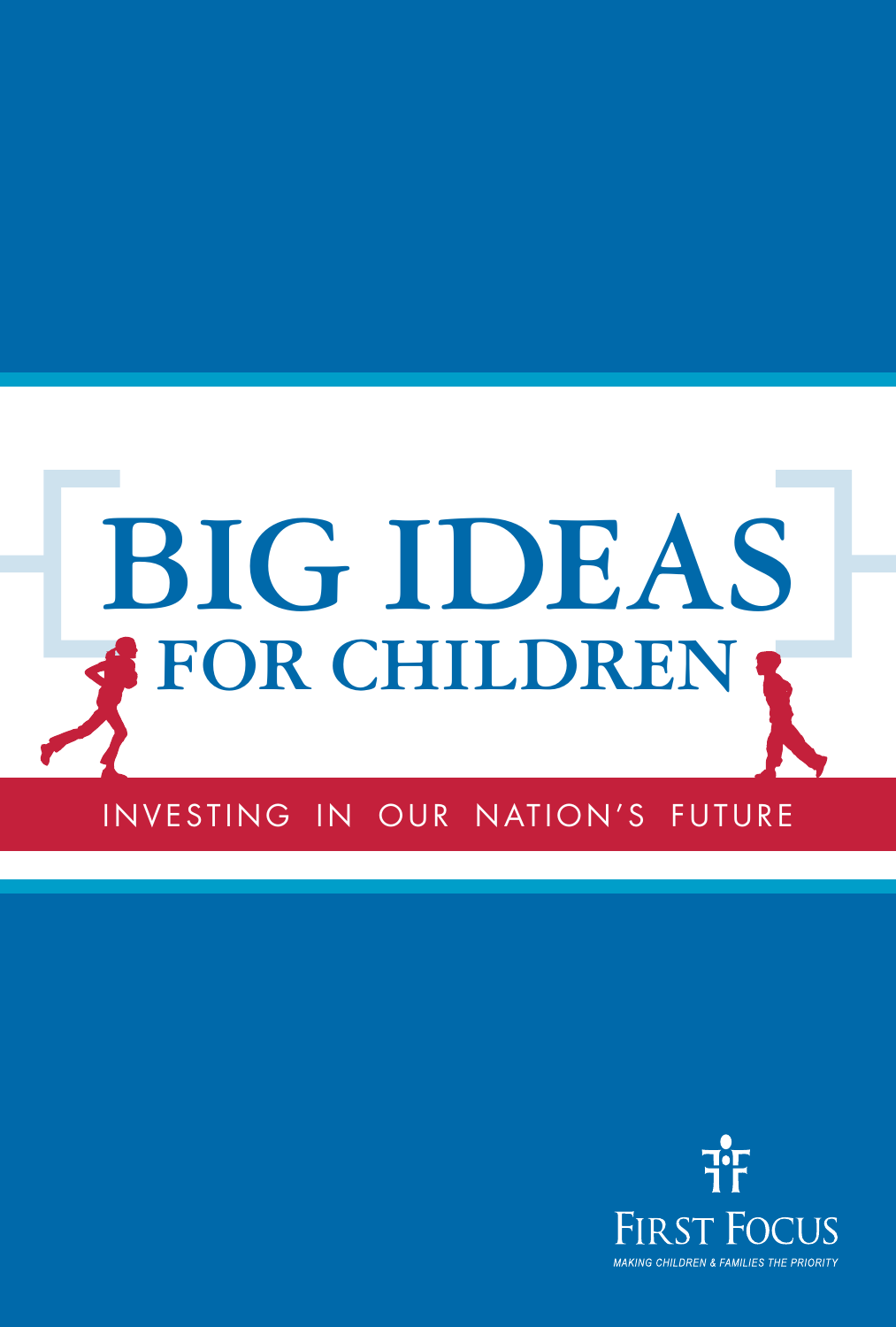# **BIG IDEAS for Children**

INVESTING IN OUR NATION'S FUTURE



#### **Acknowledgments**

First Focus would like to thank The Atlantic Philanthropies and The David and Lucile Packard Foundation as the original founders of First Focus (previously the "Children's Investment Project"), and for their continued critical support of our efforts on behalf of America's children.

This publication was also made possible by the generous support and encouragement of the W.K. Kellogg Foundation, Casey Family Programs, The Joyce Foundation, and The Pew Charitable Trusts.

We are also grateful for the support of the Annie E. Casey Foundation, the Bill and Melinda Gates Foundation, The Goldman Sachs Foundation, and a supporter who wishes to remain anonymous.

Finally, we wish to thank the authors who have contributed to this publication, for their ideas and innovative thinking.

This book was designed by 360jmg.

#### **Editor's note**

The views expressed in this publication do not necessarily reflect those of First Focus or the organizations whose contributions have made this report possible. We have published this series in an effort to facilitate a robust debate among policymakers, advocates, and political candidates regarding policy solutions to improve the well-being of our nation's children.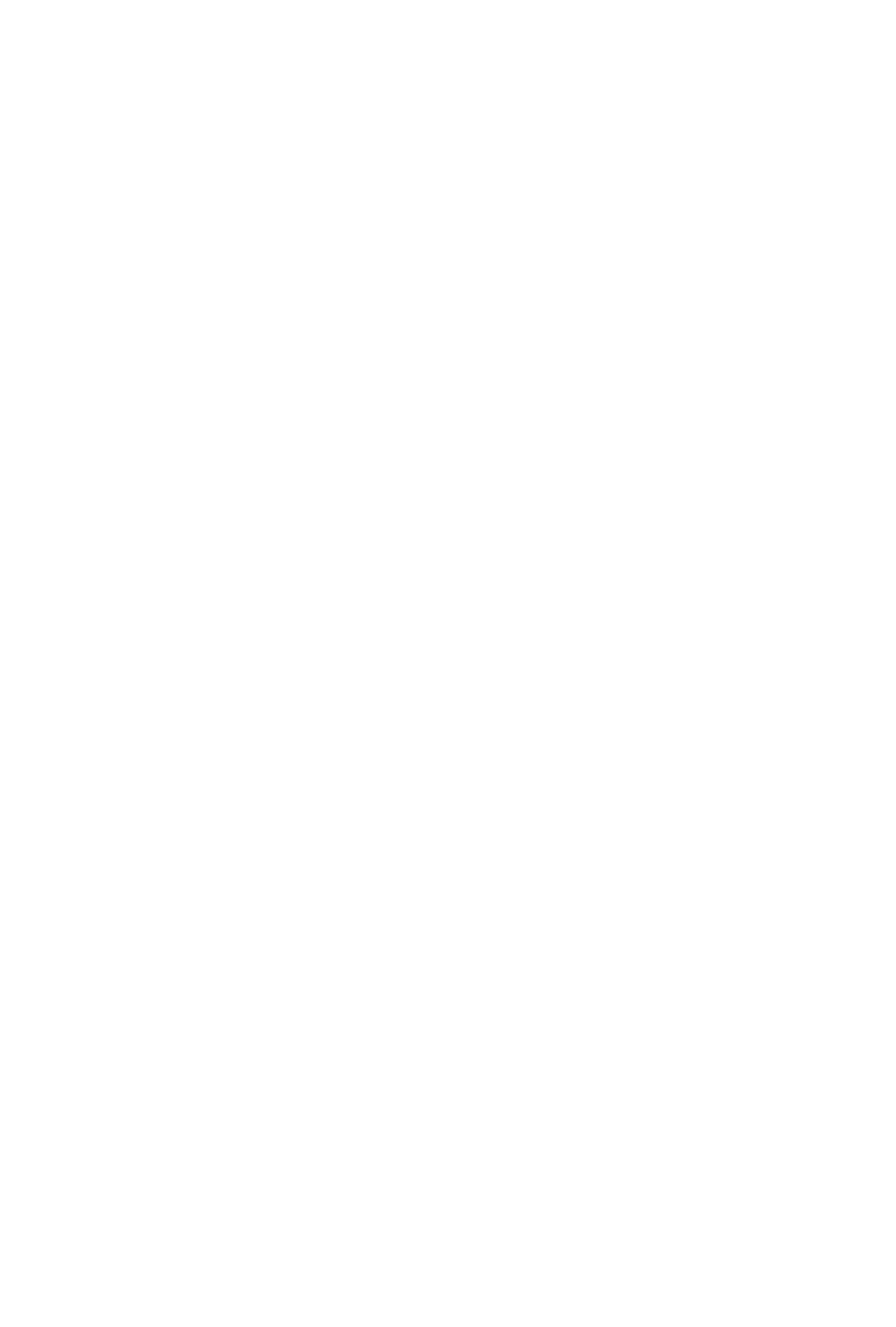# **Table of Contents**

| <b>Foreword by Bruce Lesley, President, First Focus</b>                                                                                                               | 1   |
|-----------------------------------------------------------------------------------------------------------------------------------------------------------------------|-----|
| <b>Place, Race and Health:</b><br>Promoting Opportunities for Good Health for All Children<br><b>Brian D. Smedley</b>                                                 | 6   |
| <b>The Kids-First Agenda</b><br>David L. Kirp                                                                                                                         | 15  |
| <b>Out of the Desert:</b><br>An Integrated Approach to Ending Child Poverty<br>Elisabeth Mason and Julie Kashen                                                       | 25  |
| <b>Paying for Investments in Children</b><br><b>Isabel V. Sawhill</b>                                                                                                 | 30  |
| <b>The Case for Investing in</b><br><b>Disadvantaged Young Children</b><br>James L. Heckman                                                                           | 49  |
| <b>Achieving a High Return on</b><br><b>Early Childhood Investment:</b><br><b>Scholarships for Early Childhood Development</b><br>Arthur J. Rolnick and Rob Grunewald | 59  |
| <b>Evolving No Child Left Behind</b><br>Linda Darling-Hammond                                                                                                         | 67  |
| <b>Lessons for the United States from</b><br><b>Other Advanced Economies in</b><br><b>Tackling Child Poverty</b>                                                      | 81  |
| Kate Bell, Jared Bernstein and Mark Greenberg                                                                                                                         |     |
| <b>A Springboard to the Ownership Society</b><br>Katie McMinn Campbell and Jason D. Newman                                                                            | 93  |
| <b>Supporting Young Children and Families:</b><br>An Investment Strategy that Pays<br>Julia B. Isaacs                                                                 | 102 |
| <b>2020 Vision for America's Children</b><br>William C. Bell                                                                                                          | 112 |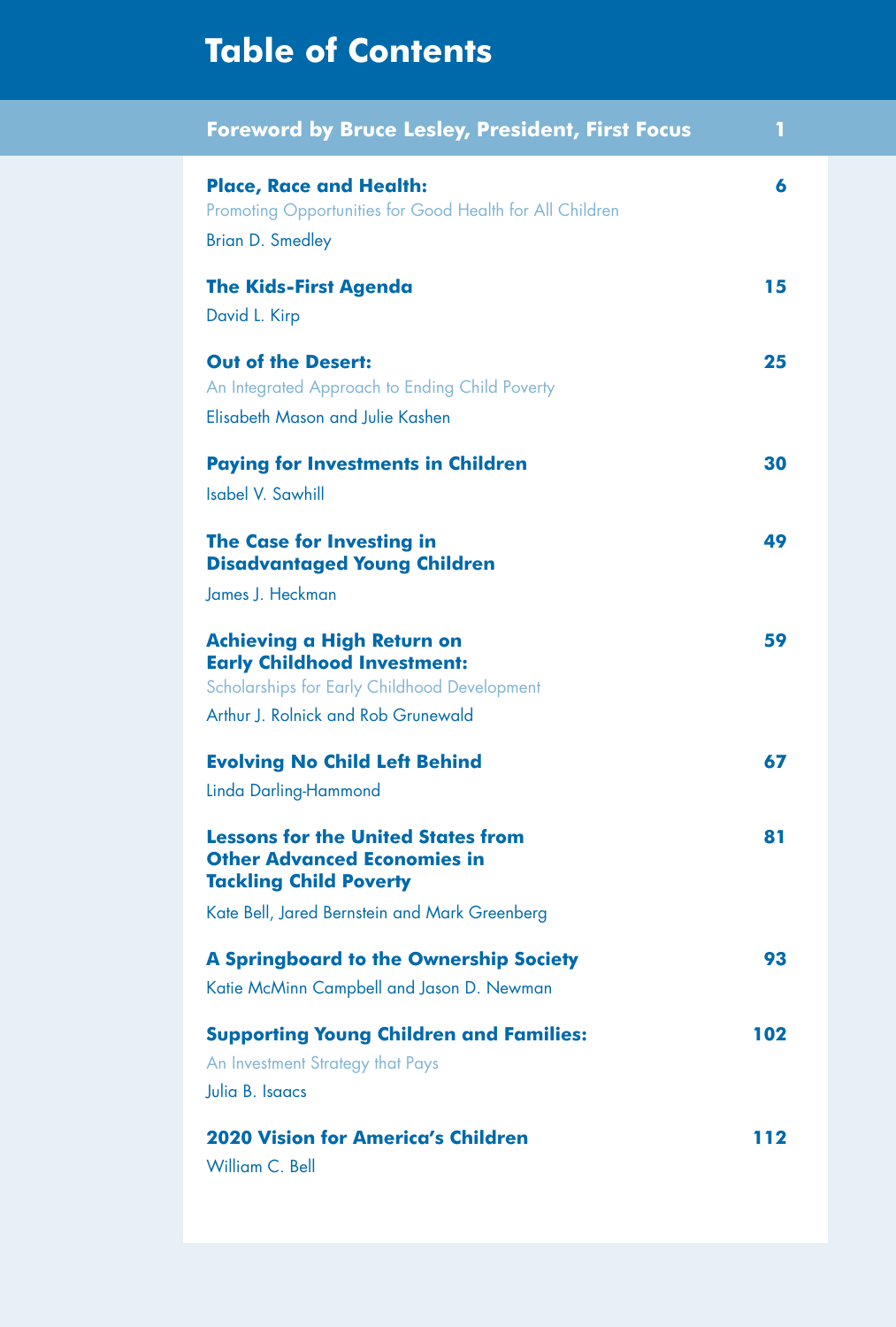| <b>A New Way of Thinking About</b><br><b>Child Abuse and Neglect Prevention</b>                                                                | 121 |
|------------------------------------------------------------------------------------------------------------------------------------------------|-----|
| James M. Hmurovich                                                                                                                             |     |
| <b>Cutting the Gordian Knot:</b><br>National Reforms to Assure Coverage of<br><b>Developmental Child Health Treatment</b>                      | 129 |
| Sara Rosenbaum                                                                                                                                 |     |
| <b>How Policymakers Can Use</b><br><b>Automation to Help Families and Children</b><br><b>Stan Dorn</b>                                         | 137 |
| <b>Helping Parents Raise Healthy,</b><br><b>Happy Productive Children</b>                                                                      | 146 |
| Nemours Health and Prevention Services                                                                                                         |     |
| <b>Children in Immigrant Families:</b><br>Key to America's Future<br>Donald I. Hernandez                                                       | 159 |
|                                                                                                                                                |     |
| <b>Making Work Pay - Again</b><br><b>Ron Haskins</b>                                                                                           | 183 |
| <b>A Big, New Investment in America's</b><br><b>Poorest (and Youngest?) Children:</b><br><b>Conditional Cash Transfers</b><br>I. Lawrence Aber | 191 |
| <b>Protecting Children from Firearm Violence</b>                                                                                               | 203 |
| David Hemenway                                                                                                                                 |     |
| Investing in Middle Class Families:<br>The Case for a Much Expanded Child Tax Credit                                                           | 211 |
| James C. Capretta                                                                                                                              |     |
| <b>Evidence-based Programs and</b><br><b>Policies for Children and Youth</b>                                                                   | 219 |
| Carol Emig and Kristin Anderson Moore                                                                                                          |     |
| <b>Communicating About Children</b>                                                                                                            | 226 |
| Luntz, Maslansky Strategic Research                                                                                                            |     |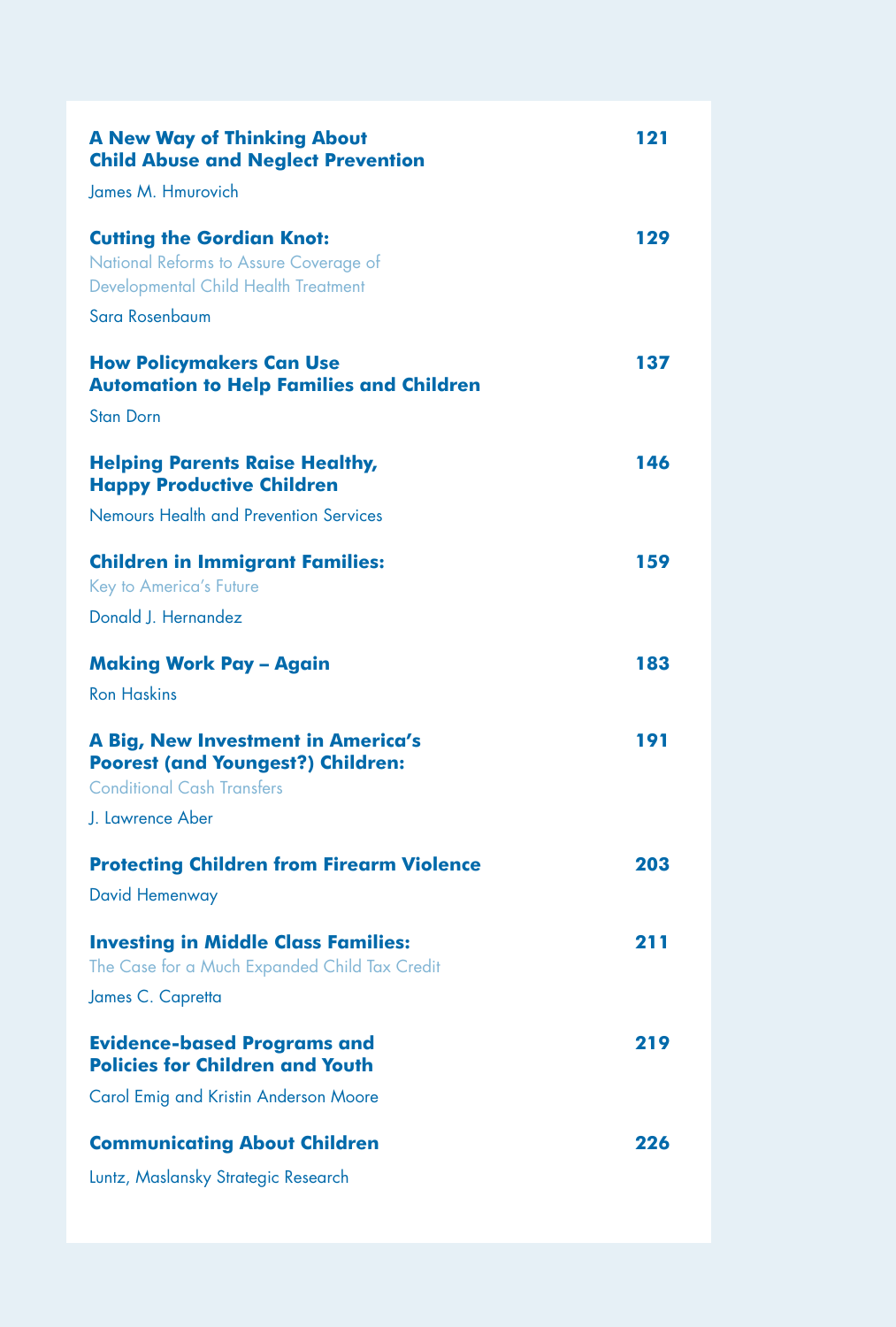# **Big Ideas:** Opening the Door of Opportunity for All Children

by Bruce Lesley, President of First Focus

Economists, including Nobel Prize winner James Heckman, have repeatedly proven that early interventions in the lives of children will reap enormous longterm returns. As Heckman and authors David Kirp, Linda Darling-Hammond, Isabel Sawhill, Julia Isaacs, Art Rolnick, and Rob Grunewald show in Big Ideas for Children: Investing in Our Nation's Future, there are few public programs or investment opportunities that provide a greater rate of return toward a nation's economic development than investing in children.

What is often missing are the big ideas or the longer-term vision necessary to make improvements in the lives of children, including, as authors Sara Rosenbaum and Stan Dorn note, recognition that children have special development needs. This collection of more than 20 papers by numerous experts in economics and children's public policy highlights a number of possible policy options to combat poverty: invest in early childhood and education programs, reform the health care system for children, improve child safety, child well-being, and home and community for children and families. Although we do not necessarily agree with all that is written here, our hope is to inspire some new discussions, thinking, and dialogue around public policy issues to improve the well-being and opportunities for our nation's children.

Beyond expanding the debate and thinking around improving the status of children in our nation, what is required includes the political will and the leadership necessary to make improvement a reality. Fortunately, there are some important moments, typically in the first year or so of a new administration, when big ideas and political leadership come together to make important improvements in the lives of children.

For example, a century ago, President Theodore Roosevelt provided that leadership, albeit during the last year of his presidency, by calling on December 25, 1908, for the establishment of the very first White House Conference on the Care for Dependent Children. President Roosevelt moved quickly and opened the two-day conference at the White House a month later on January 25, 1909, and addressed the delegates by saying: "There can be no more important subject from the standpoint of the nation than that with which you are to deal, because when you take care of the children, you are taking care of the nation of tomorrow; and it is incumbent upon every one of us to do all in his or her power to provide for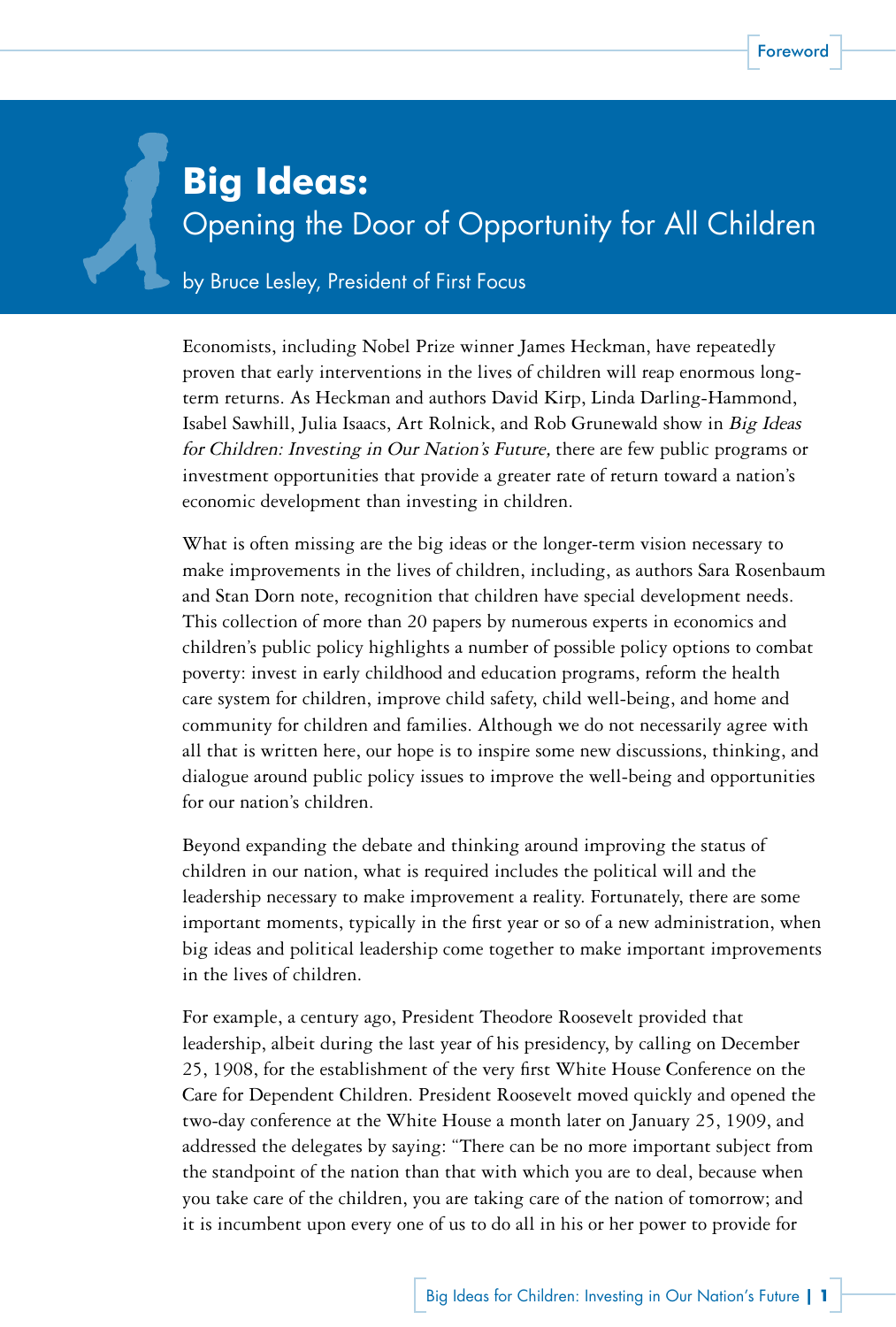#### Foreword

the interests of those children whom cruel misfortune has handicapped at the very outset of their lives." The conference's proposal for the creation of a Children's Bureau was passed, and the Bureau created in 1912.

At the close of World War I, President Woodrow Wilson renewed and built upon Roosevelt's commitment to children through the Children's Bureau by declaring 1918 "Children's Year," with the accompanying phrase, "The health of the child is the power of the nation." On establishing a White House Conference on Child Welfare Standards that was held in 1919, President Wilson said, "Next to the duty of doing everything possible for the soldiers at the front, there could be, it seems to me, no more patriotic duty than that of protecting the children who constitute one-third of our population." Out of this conference came the passage of child labor laws and the Shephard-Towner Maternal and Infancy Act, which laid the groundwork for subsequent child welfare and maternal and child health legislation as part of President Franklin Roosevelt's "New Deal."

During the last century, other progress was made. As further examples, child labor laws were passed, food stamps were created to combat hunger, President John F. Kennedy challenged a younger generation to serve the nation through programs such as the Peace Corps, and President Lyndon B. Johnson established Medicaid and Head Start to benefit low-income children as part of his "Great Society" agenda. Further, President Richard Nixon signed into law the Earned Income Tax Credit (EITC) and Vaccines for Children (VFC), while the State Children's Health Insurance Program (SCHIP) was signed into law by President Bill Clinton and President George W. Bush pushed for the enactment of No Child Left Behind (NCLB) during his first year in office. All of these initiatives combined new ideas with political leadership in the White House and the Congress to strive to make significant efforts to improve the lives of children.

Unfortunately, these initiatives were often followed by periods of neglect or even backtracking in some areas, because few American political leaders place children high on their list of legislative priorities. For example, the Alliance for Excellent Education has noted that, although the United States saw its athletes bring home more medals than any other nation in the 2008 Summer Olympics, our country performs less well in comparison to other countries in terms of academic achievement. That is also the case for other measures of child well-being, such as infant mortality and poverty rates. In fact, the United Nations ranked the United States 20<sup>th</sup> out of 21 countries on various outcome indicators for children. No nation would chant "we're number 20," and that ranking is not something that we should ever find acceptable, particularly when the lives of our children are at stake.

Previously, when faced with such threats to our future, our country has always responded. Today while other countries are undertaking significant national commitments to tackle problems facing children in their countries, such as childhood poverty in Britain, as highlighted in the paper by Kate Bell, Jared Bernstein, and Mark Greenberg, the most significant recent efforts in the United States have all seen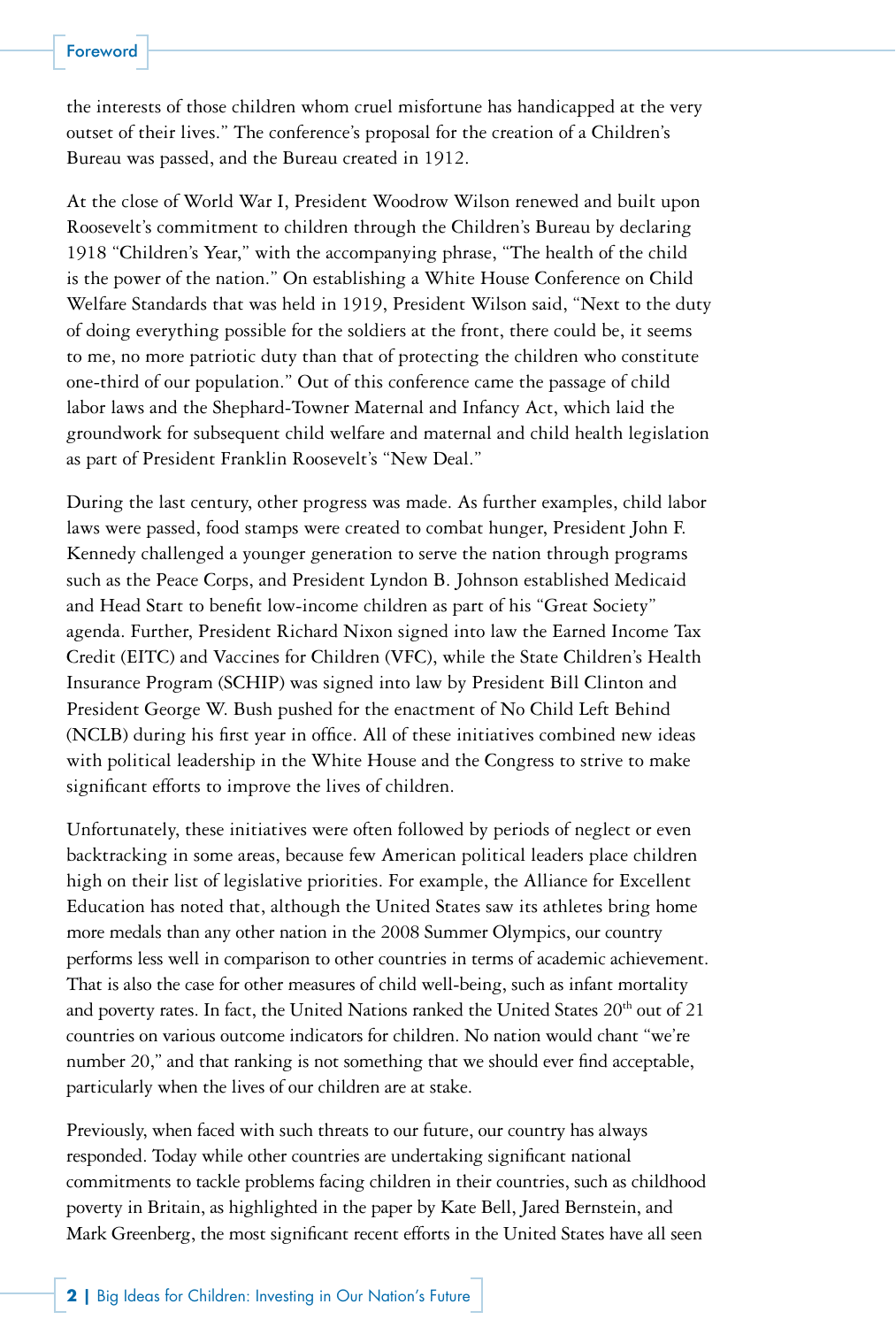erosion: Head Start funding has declined by more than 10 percent in the last five years; programs to combat infant mortality, such as the Healthy Start program and the Maternal and Child Health Block Grant, are down 10 percent and 20 percent, respectively; legislation to reauthorize SCHIP was vetoed twice in 2007; the value of the Child Tax Credit and EITC for low-income families declines every year; and the federal debt that will fall on the next generation to pay has grown dramatically.

As Andrew Yarrow, author of Forgive Us Our Debts, writes, "[F]or all the endless lip service paid to ensuring a good future for our children and developing the skilled, productive workforce of tomorrow, our saddling them with debt rather than investing in their America speaks volumes."

#### **The problems of perception and political will**

In the modern political arena, initiatives for children have had a difficult time gaining traction, based in part on the false perception that children are doing well compared to other demographic groups and policy areas. This sentiment was epitomized by Washington Post columnist Dana Milbank, when he wrote, "Lawmakers on both sides know that a piece of legislation stands a much better chance of passage if it's about kids."1 He went on to cite eight pieces of legislation with "children," "kids," or "babies" in the title. But only one has been passed into law and it was a simple reauthorization of an existing program.

In fact, if the federal budget is a prime indicator of our national priorities, children are not faring so well. Earlier this year, First Focus undertook a project, Children's Budget 2008, to ascertain how children have fared in the federal budget over the past five years. We were startled to find that the share of non-defense spending on kids has declined by 10 percent over the past five years and that children's programs saw only an increase of 1 percent of all new, non-defense spending over the past five years. That's one penny out of every new federal dollar. And while discretionary spending on children's programs declined by 6 percent over the past five years, other non-defense discretionary spending programs actually increased by 8 percent. The contrast is sharp and shocking.

So, how do we reverse this trend, and what are the new "big ideas" for the next Administration and Congress? First, we need to inform people that the perception around children does not match up to the reality. Second, in order to provide some new, creative, outside-the-box policy ideas, First Focus has asked the experts represented in this publication to think about how to improve public policy for our children. This collection is not, by any measure, a definitive list of ideas. In fact, there are a number of measures not addressed here that will have a significant impact on the lives of children, such as our hope for an immediate reauthorization of the SCHIP program within the first 90 days of the inauguration of the next president, to reduce the number of uninsured children in our nation. Moreover, some priorities for children are not adequately addressed within this publication, such as those relating to nutrition and juvenile justice.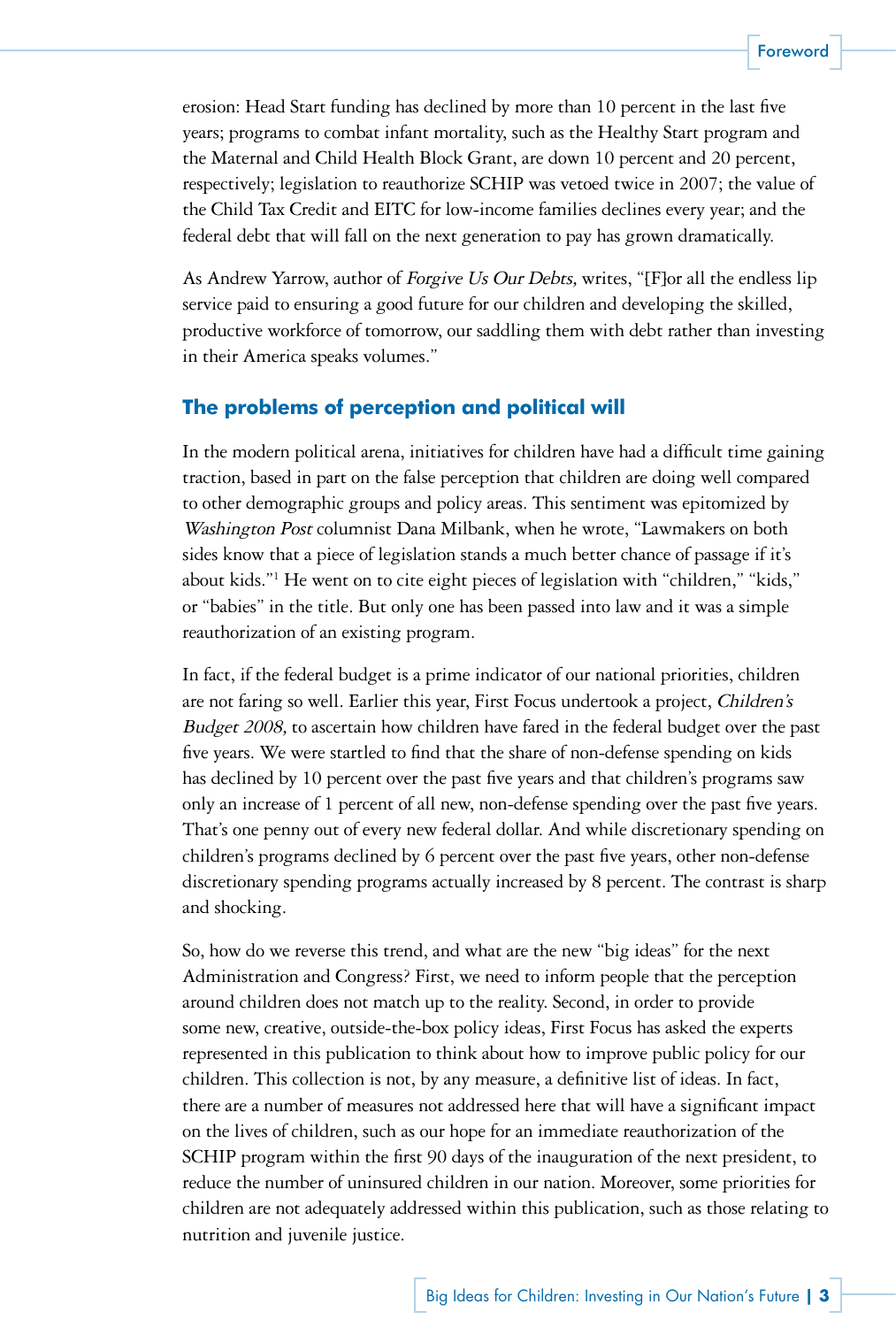#### Foreword

However, we believe that if some of the ideas proposed by the authors in this publication were to be enacted, such as expansion of the Child Tax Credit; use of information technology to improve the delivery of services; restructuring of the child health delivery system; greater investment in a number of early childhood and educational programs; increased emphasis on child safety; or a recognition that all of America's children, including immigrant children, need and deserve special attention to their developmental needs, then the doors of opportunity would be opened for the next generation to live the American Dream.

Furthermore, improving the lives of children is not just a matter of public policy, but involves American values and must include parents, family, and community. Therefore, many of these papers, including those by Brian Smedley, William Bell, Ron Haskins, and Donald Hernandez, speak about the intersection of these ideals. The essays within this text are written on various topics, and some run contrary to each other and to the priorities of First Focus. However, these works all embody a commitment to, and interest in, making progress to ensure that our nation's children are successful and thriving to the best of their potential.

#### **Summary**

It is time for policymakers to make dramatic changes in our national policy toward kids. If nothing is done, the combination of declining investments in children and \$10 trillion in debt passing on to the next generation will ensure that our nation's children will not be able to live up to their full potential.

First Focus has commissioned this publication to illustrate the universal recognition among thought leaders that children are not a major priority at the federal level, and that creative solutions are needed to once again increase the federal investment in children. The works in this book encompass proposals from various issue areas, including poverty, child health, early childhood, education, home and community, child welfare, and safety.

The St. Louis Post-Dispatch opined, "[I]t's a mark of our compassion and decency that we care for the elderly, whether they are rich or poor. It's a mark of our foolishness that too often we fail to invest in children. Whatever their backgrounds, those kids' futures are our own."2

In closing, we would ask that policymakers, advocates, candidates, and the public consider any or all of these proposals as you work to do right by America's children. Advocates and the public have expressed serious concern about the future of children. And recent polling, including that conducted by Frank Luntz on behalf of First Focus, has found that for the first time, the public believes that the next generation is unlikely to fare better than the previous generation.

In this country, we are very proud of that phrase, "The American Dream." Yet for so many hard-working American families, it seems as if it just gets further away.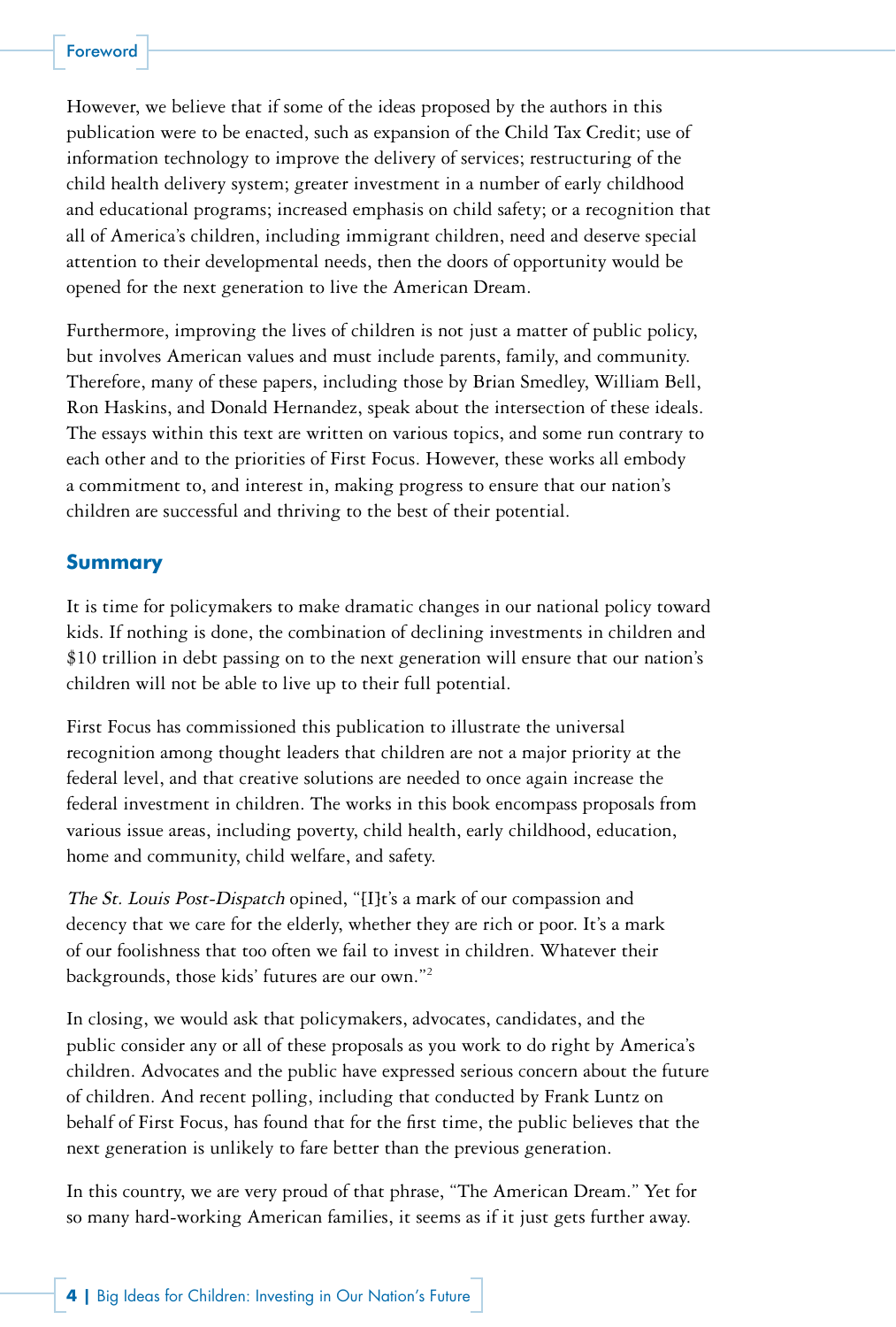#### Foreword

We must demand that the people we elect commit themselves to restoring not just the concept of the American Dream, but the actual ability of Americans to achieve it. The way that we do that is to invest in the next generation, to invest in the future, and to make certain commitments now that will pay such great dividends 20 or 30 years from now. Let's not let another generation slip by. Let's make the difference right now by starting today.

 $^1$  Dana Milbank, "A Bill That Everyone Can Love – Or Else," Washington Post, September 26, 2007.

<sup>&</sup>lt;sup>2</sup> Editorial, "Medicare and Leftovers," St. Louis Post-Dispatch, July 21, 2008.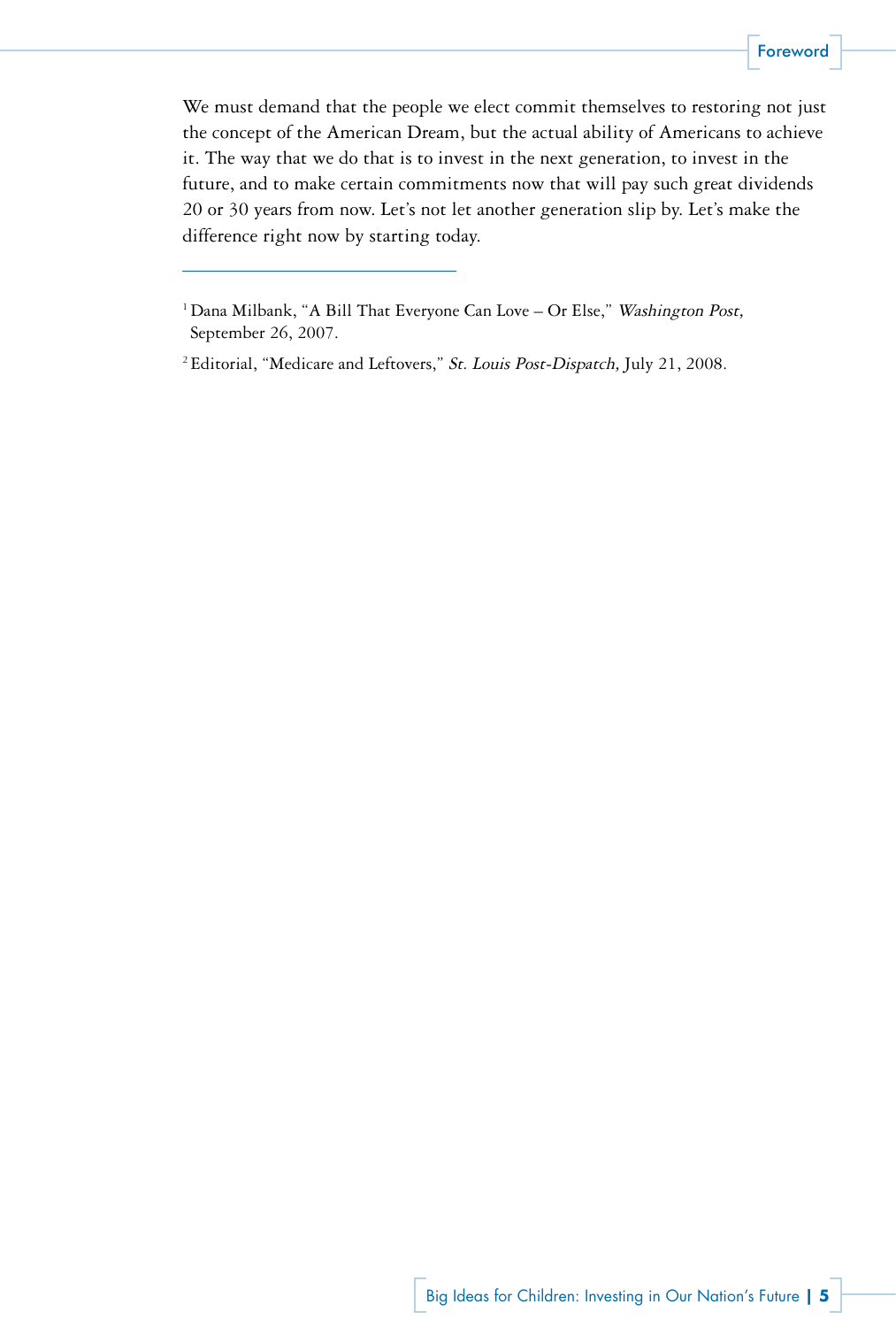### **Place, Race and Health:** Promoting Opportunities for Good Health for All Children

by Brian D. Smedley, Ph.D.

Where we live, work, study, and play is critically important for health, especially for children. Growing up in neighborhoods and communities that are stable, safe, and nurturing establishes a foundation for healthy development. But for too many children, growing up in communities that suffer from economic and social disadvantage often establishes a trajectory for health problems and shortened life spans. As the Institute of Medicine observed in From Neurons to Neighborhoods:

[F]or children living in dangerous environments, neighborhood conditions may matter a great deal [for health]. Such neighborhood conditions as crime, violence, and environmental health hazards constitute potent risk factors for children. $1$ 

This conclusion seems self-evident. But what is less evident – at least as measured by the relative inattention to the issue in the current political cycle – is the urgent need for the nation's political leaders to seriously address negative neighborhood and school environments and their life-long influence on children's health opportunities.

Should moral arguments fail to spark policy action, perhaps a demographic one will.

As a result of stubbornly persistent segregation, the opportunity to have a healthy start splits along racial and ethnic lines in the United States. Children of color are far more likely than white children to live in segregated neighborhoods that are also characterized by high poverty, high unemployment, low homeownership, high crime, as well as a host of direct health risks, such as limited food options, poor housing, and exposure to industrial wastes and polluted air.<sup>2</sup> Children in these communities have higher rates of chronic health conditions such as asthma and diabetes, even when individual-level factors, such as family income, are taken into account.<sup>3</sup> In addition, they are more likely to grow up with health problems that limit their ability to participate in the economic, civic, and political life of the nation.

Not only does segregation set the stage for health inequality, it also threatens the nation's well-being: America's children are more racially and ethnically diverse

Brian D. Smedley, Ph.D. is Vice President and Director of the Health Policy Institute at the Joint Center for Political and Economic Studies.

**6** | Big Ideas for Children: Investing in Our Nation's Future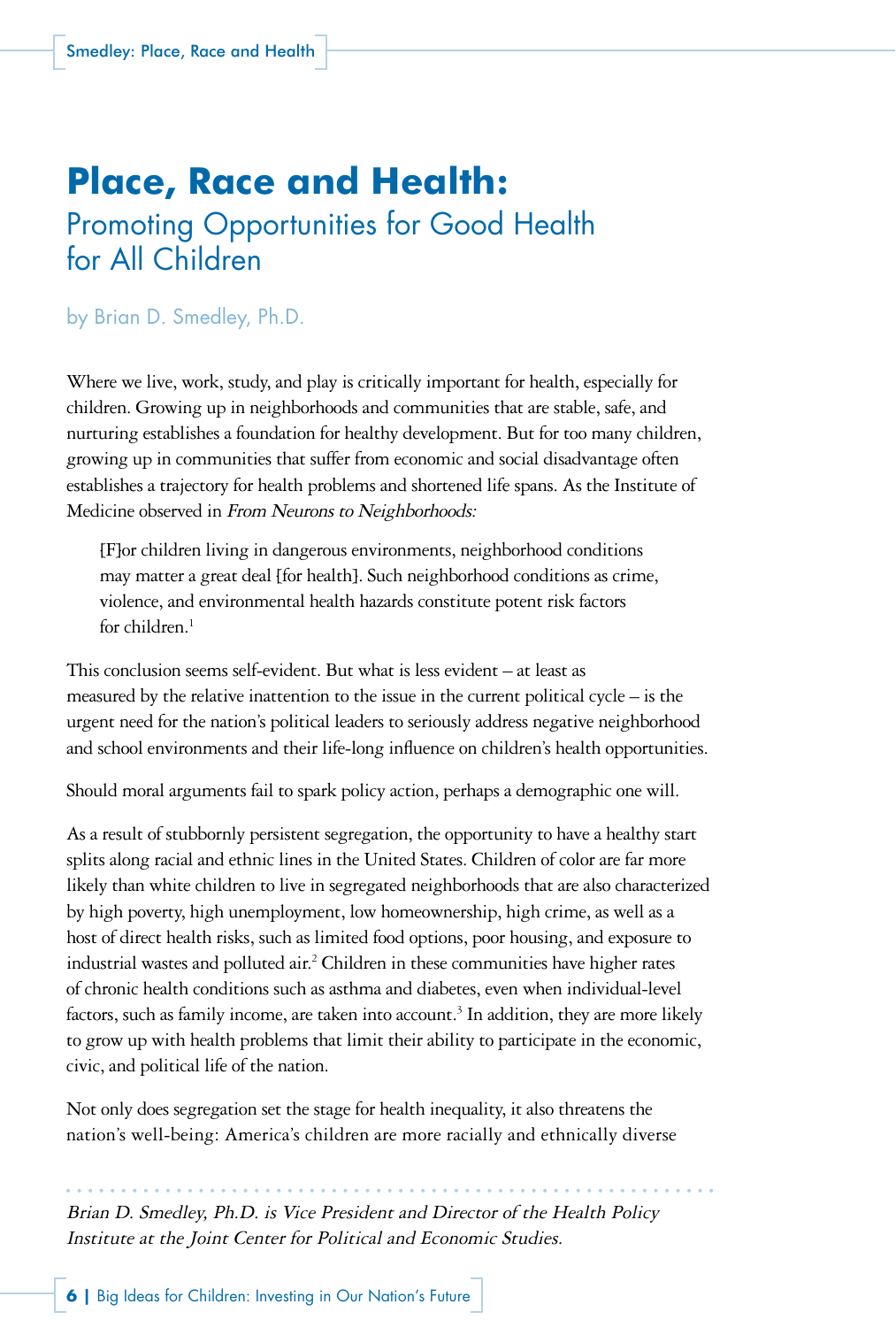than the total population, and projections indicate that by mid-century, nearly one of every two people living in the United States will be a person of color. The health and well-being of children of color, therefore, will shape the country's future economic and health landscape.

To address this looming health crisis, policymakers should use a geographic lens to focus on improving children's health opportunities. Given that neighborhoods powerfully shape health, solutions can be found in improving community conditions, mitigating negative health influences, and improving housing and housing options for people living in poor neighborhoods. Indeed, a new generation of place-based initiatives is emerging that 1) coordinates and leverages the work of multiple sectors; 2) assesses and draws on sources of resiliency and social capital in communities; 3) involves community members as full stakeholders in establishing priorities and in guiding policy; and 4) engages and involves a range of partners, not just government agencies, although government often has had an important role in helping to instigate such initiatives. Importantly, these strategies require convergent partnerships and are synergistic – that is, each step builds upon the success of preceding programs and strategies.<sup>4</sup>

This paper will highlight some examples of place-based strategies to help children living in troubled communities to have a healthy start in life. While most of these programs are still being evaluated, evidence suggests that they are cost-effective and successful in helping children in the most challenging living environments. This paper will review some of this evidence. To begin, however, it's important to understand how and why residential segregation harms the health of children of color.

#### **The Harmful Effects of Segregation on Health**

In the 40 years since passage of the 1968 Fair Housing Act, the nation has made significant progress in reducing racial and ethnic residential segregation. But the problem persists, particularly for African American and Hispanic children. A study focusing on segregation in the nation's 100 largest metropolitan areas found that neighborhood environments are systemically better for white than for black and Latino children, at every income level. The average white child lives in a neighborhood that has a poverty rate of 7.2 percent, a rate three times lower than the neighborhood of the average African-American child (21.1 percent) and two and a half times lower than the average Latino child (19.3 percent). (Neighborhoods with poverty rates below 10 percent are considered low-poverty neighborhoods, and have demonstrably safer streets, better schools, and more social stability than high-poverty  $[20$  percent or higher] neighborhoods.)<sup>5</sup>

Segregation persists at all levels of family income, such that poor white children are less likely to live in high-poverty neighborhoods than even non-poor black and Latino children. Across all metro areas, the typical poor white child lived in a neighborhood with a poverty rate of 13.6 percent, whereas neighborhood poverty rates for the typical poor black child was 29.2 percent, and 26.2 percent for poor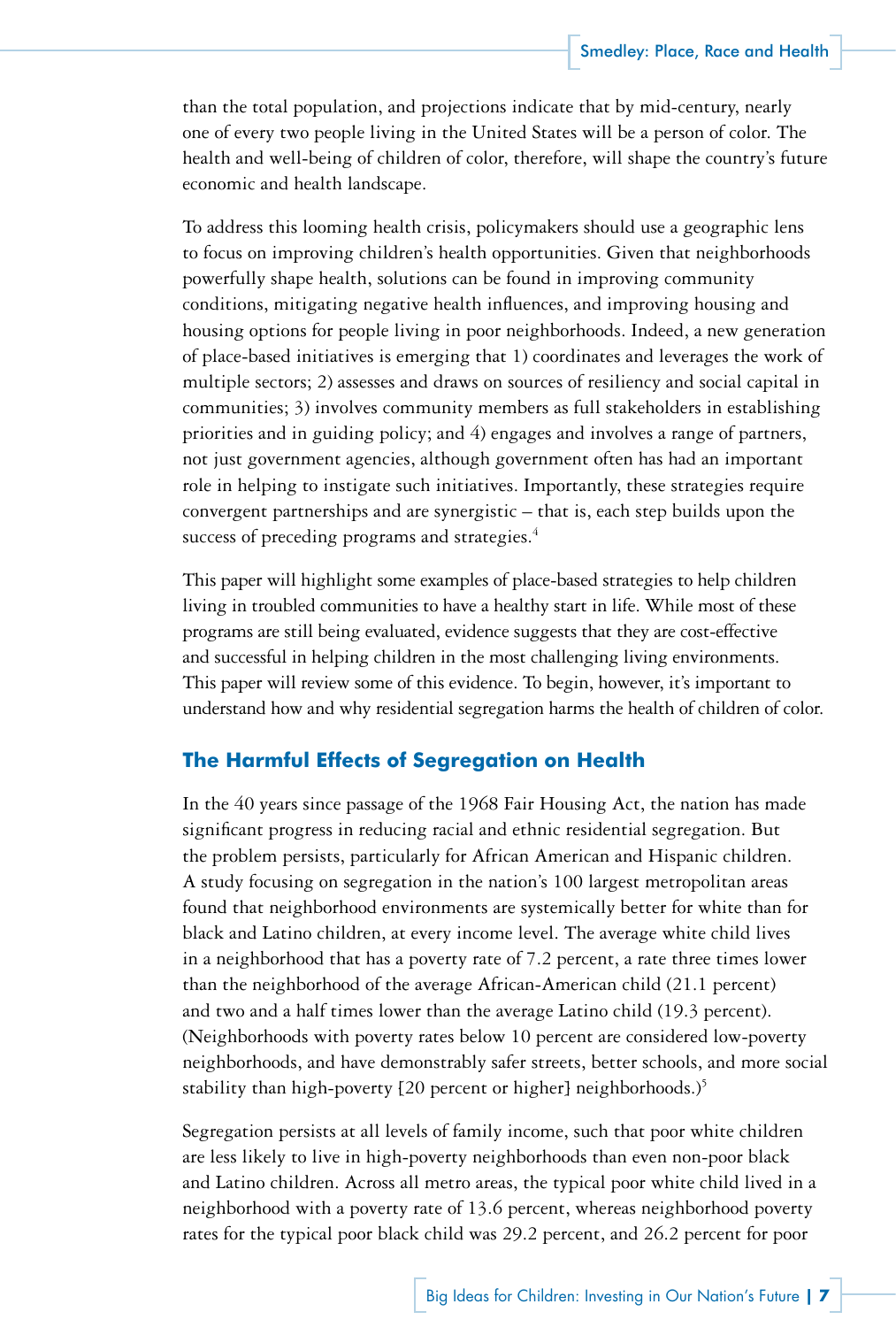Latinos. Overwhelmingly, black and Latino children were more likely to live in high-poverty neighborhoods than even the "worst-off" white children (those who lived in the bottom quartile of highest-poverty neighborhoods for white children). More than three-quarter of black and nearly 70 percent of Latino children lived in communities with higher poverty rates than the worst-off white children.<sup>6</sup>

Importantly, individuals do not have equal opportunities to select the communities they reside in. The practice of segregation is reliant on both institutional discrimination in the real estate and housing finance market and on individual interpersonal discrimination.7 Whites have the strongest preference of any race for living in a neighborhood without racial outsiders, and blacks are the leastpreferred race to share a neighborhood with.<sup>8</sup>

Residential segregation harms the health of children of color in multiple ways. Segregation channels non-white children and their families into areas with limited financial and human resources, and such neighborhoods are home to poor public education, inadequate health care, toxic living conditions, and higher rates of disorder, crime, and incarceration. As a result, people of color often live in neighborhoods isolated from both the institutional and individual resources needed to promote health. Some of these structural obstacles to good health are described below:

**Pollution and Toxic Waste –** More than half (56 percent) of the residents in neighborhoods with commercial hazardous waste facilities are people of color. People of color are 1.9 times more likely to live in waste facility host neighborhoods than in non-host areas. Poverty rates in waste facility neighborhoods are 1.5 times greater than in neighborhoods without facilities.<sup>9</sup>

**Poor Nutrition –** Low-income neighborhoods of color often lack healthenhancing resources such as supermarkets and other sources of lowcost, nutritious food. One study showed that white Americans are five times more likely to live in census tracts with supermarkets than are black Americans, and whites have three times greater access to private transportation than black Americans have in similar communities.10 The availability of nutritious foods in local markets is closely tied to dietary habits and health outcomes; the more people know about nutrition, and the more access they have to healthy food, the more nutritious the foods they consume.<sup>11</sup>

**Poor Quality Housing and Public Spaces –** Crowding, substandard housing, elevated noise level, decreased ability to regulate temperature and humidity, and elevated exposure to noxious pollutants and allergens, such as lead, smog, and dust mites, are all common in poor, segregated communities. And a lack of safe recreational facilities, such as parks, gymnasiums, and swimming pools in segregated neighborhoods can discourage physical exercise.<sup>12</sup>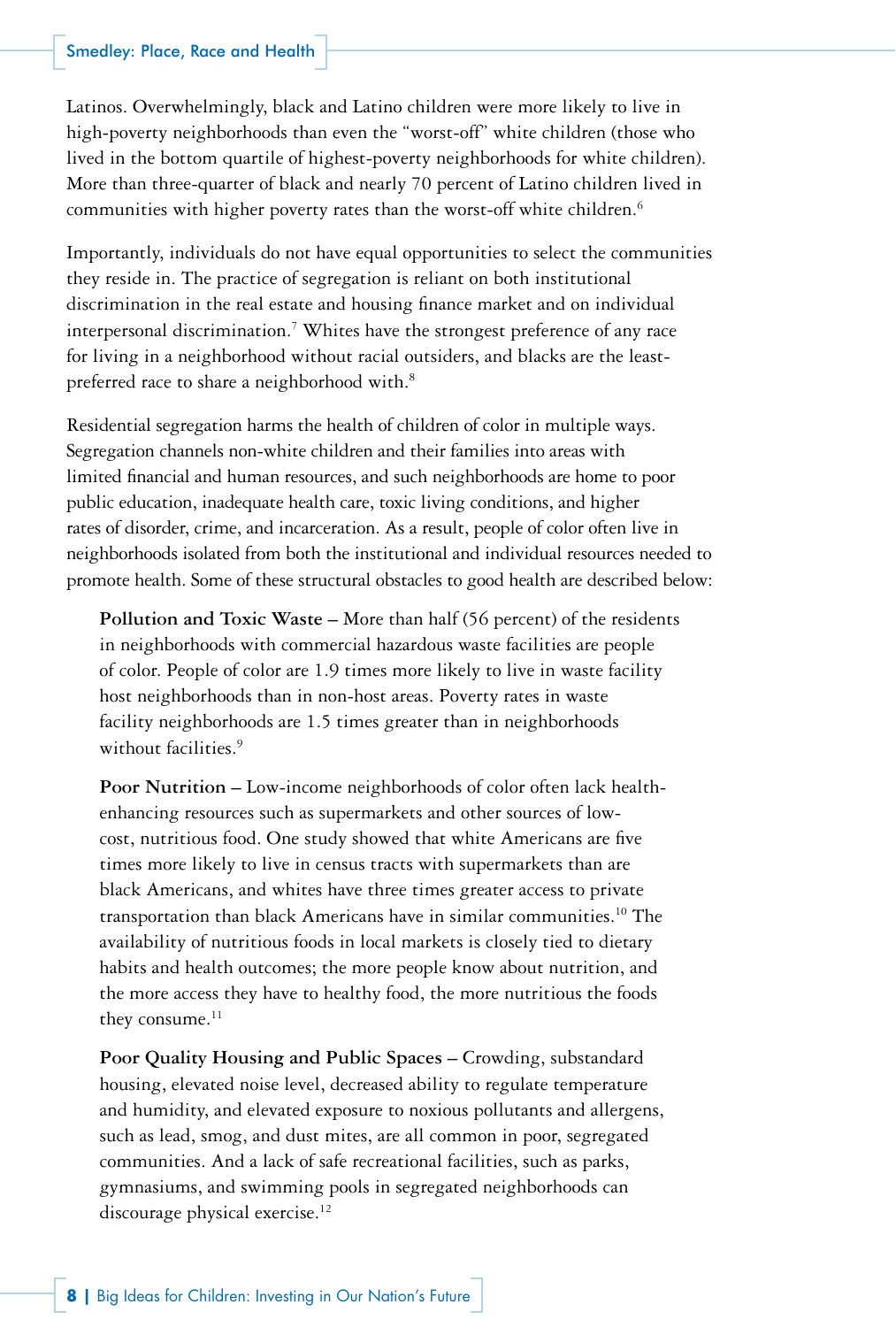**Poor Public Education –** Minority students face high and growing levels of segregation into poor schools. Many of these schools suffer from inadequate resources, decaying physical infrastructure, inexperienced and/ or lower-credentialed teachers, high teacher turnover rates, high rates of violence, and poor test scores. Moreover, the poor quality of schools can influence property values, so poor schools serving people of color present mutually reinforcing disadvantages for students, teachers, and neighborhood residents alike.13

**Disorder, Crime and Violence –** As a result of concentrated poverty and collective inability to exert social control, segregated communities face higher rates of crime and violence,<sup>14</sup> both of which directly affect health by increasing risk for injury and death.

**The Criminal Justice System and Incarceration –** African Americans, Latinos, and American Indians are disproportionately penalized and imprisoned by the criminal justice system, and as a result impoverished urban communities with high rates of arrest and imprisonment face dislocation of the social bonds and networks needed to maintain order. At the national level, Blacks are currently incarcerated at a rate 5.6 times that of whites, while the Hispanic rate of incarceration is 1.8 times that of whites.15 One out of every 14 black children has at least one parent in prison, a rate that far outpaces that for white children.<sup>16</sup> Families torn apart by incarceration have fewer human and financial resources for childrearing, while children in disadvantaged neighborhoods have fewer stewards for healthy socialization.

#### **Place-Based Approaches to Improving Child Health**

The examples of the harmful effects of segregation highlighted above illustrate the complexity of the problem. Driven by a negative cycle of poor schools, poor housing, and a low residential tax base, multiple health risks exist for children at multiple levels. The most successful community-based initiatives utilize multipronged strategies that address multiple causal factors of poor health outcomes.

#### Management of Home Environments

Public health departments are adopting innovative approaches to improve the home environments of children living in segregated, low-income communities. Importantly, many recent and successful programs address the multiple sources of health risks in homes, rather than focusing on a single risk factor, such as secondhand tobacco smoke. For example, the Inner-city Asthma Study developed and evaluated a multifaceted, home-based environmental intervention for inner-city children with asthma. A range of interventions was tailored to families' specific needs and children's sensitivities, including supplying allergenimpermeable bed covers, air filters and purifiers, pest control, and other services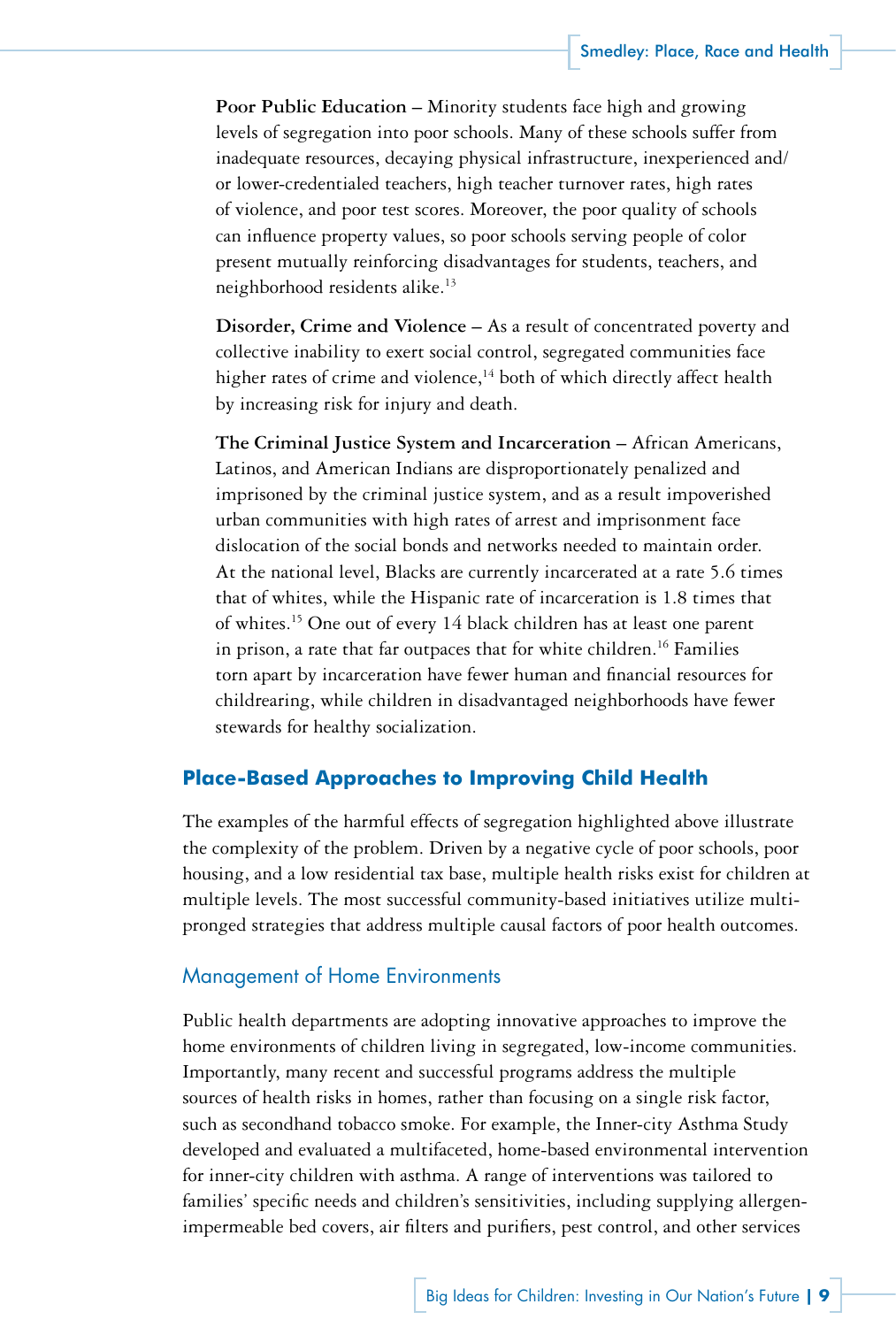or products. Compared to a control group, families that received education and services reported that their children experienced significantly fewer asthma symptoms, on par with the level of symptom reduction seen in studies of inhaled corticosteroids.17 Similarly, the Seattle-King County Healthy Homes Project employs community health workers who use a home environmental checklist to assess home exposures and develop a specific, computer-generated home environmental action plan for each household. Home visitations assist families in carrying out the action plan by offering educational and social support, providing exposure-reduction materials, and helping to repair minor home deficiencies. An innovative aspect of this project, unprecedented for a public health department, accesses federal home loan and energy assistance programs to more aggressively address structural deficiencies in housing, through such strategies as removing mold- and water-damaged material, installing whole-house ventilation systems, and repairing plumbing leaks.<sup>18</sup>

#### Increasing Access to Healthy Food Choices

Local governments can take a number of steps to increase access to healthy food choices. School districts can help by providing fruits and vegetables at lunch and as snacks at low, or no cost, and by providing incentives for schools to collaborate with local farms to access produce via Farm to School programs. Schools should also limit access to high calorie, nutrient-poor, highly processed foods, although this goal is more difficult to achieve when lean school budgets necessitate the revenue from private vending on school grounds.<sup>19</sup> Local governments can also take steps to reduce marketing of nutrient-poor foods and beverages to children in grocery stores and restaurants, and encourage these businesses to offer healthier food choices. The Los Angeles City Council recently took a dramatic step in this direction when it voted to impose a year-long moratorium on the establishment of new fast food restaurants in South-Central Los Angeles, an area with high poverty rates, a high density of fast-food restaurants, and above average rates of obesity. The yearlong moratorium – perhaps the first of its kind by a major U.S. city to address a public health need – is intended to give the city time to attract restaurants that serve healthier food.<sup>20</sup> In addition, state and federal governments can improve WIC and Food Stamp Program beneficiaries' access to fresh fruits and vegetables by making it easier to purchase them, for example, by expanding the use of Electronic Benefit Transfer at local and corner grocery stores.<sup>21</sup>

Moreover, local, state and federal governments should ensure that all communities have access to high-quality, low-cost nutritious foods by creating incentives for major grocery chains and other commercial food vendors to set up stores in areas with few such resources. Several local jurisdictions have established public-private partnerships to bring supermarkets to underserved areas. For example, the city of Rochester, New York, which experienced an 80 percent decline in grocery stores in the 1970s and 1980s, used public resources (the Federal Enterprise Community Zone program, the Community Development Block Grant program, and other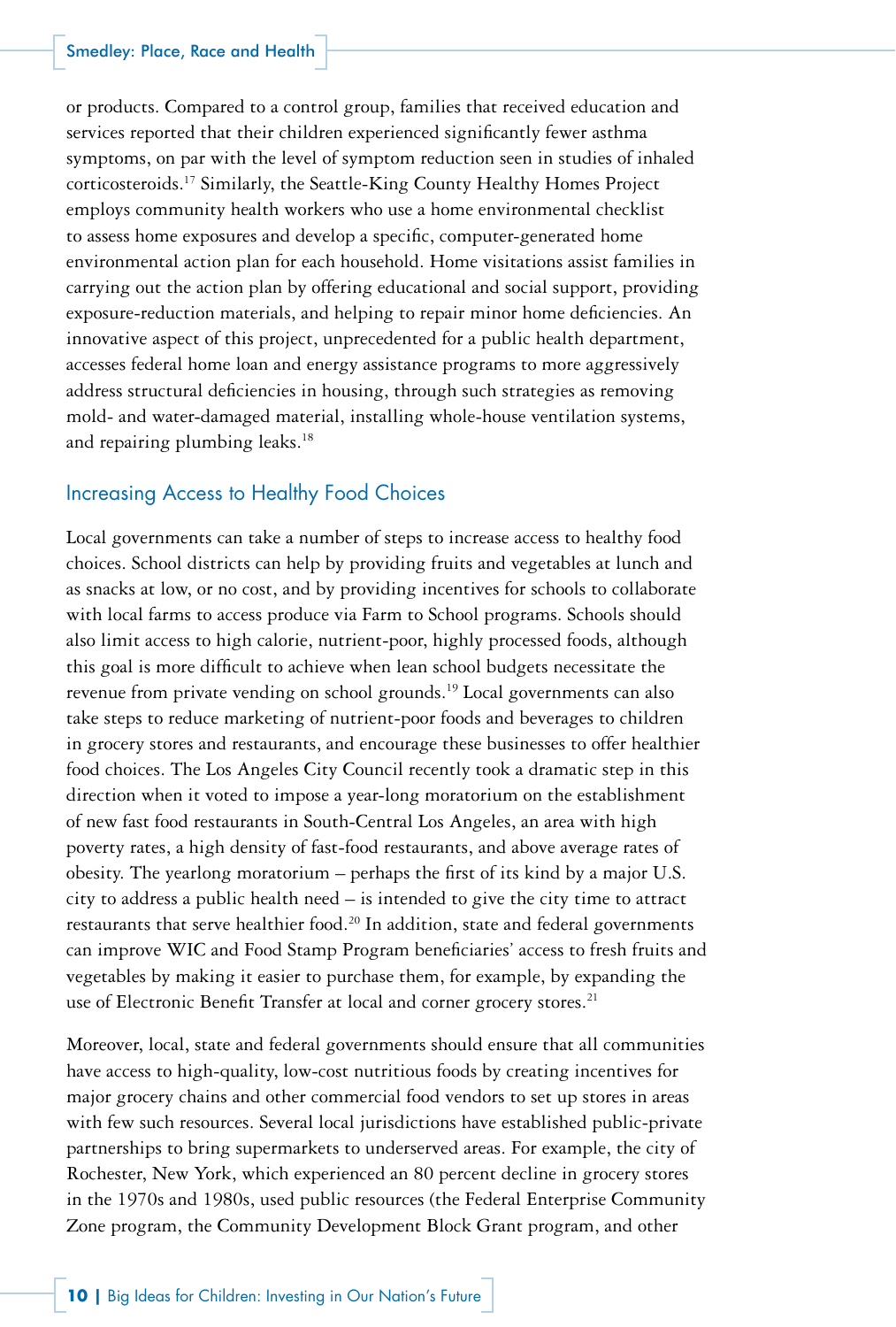sources) to attract a major supermarket chain to open stores in the city. This move provided jobs, greater economic growth, and improved access to healthful, lowcost foods for urban residents.<sup>22</sup> More recently, Pennsylvania awarded a \$500,000 grant to help establish a supermarket in the Yorktown section of Philadelphia as part of a broader initiative to support the development of supermarkets and other food retailers in urban and rural communities that lack adequate access to supermarkets. $^{23}$ 

#### Encouraging Active Living Spaces

Policymakers who recognize the value of improving every child's opportunity for good health look for strategies that promote safe neighborhoods and communities, and encourage physical activity in daily life. Policies that ensure all children receive 30 to 60 minutes of quality physical activity each day, that promote safe walking and bicycling access to schools, and that allow the use of public school facilities off-hours for community members and families' recreational use have been found to increase physical activity in several community-based studies.<sup>24</sup>

#### **A Comprehensive Approach – The Harlem Children's Zone**

The Harlem Children's Zone (HCZ) attempts to transform a 97-block area in Central Harlem to create healthier school, family, and community conditions. HCZ targets children and families living in the zone (although 25 percent of children served live outside of the zone) and provides an integrated network of health, parenting, legal, and educational services that span from well before conception to college. Its effort to provide comprehensive services stems from the observation of HCZ's founder, Geoffrey Canada, who saw that many child development initiatives only focus on the delivery of one or a few services, while ignoring the range of other social, economic, and familial challenges that children in high-poverty communities face. As a result, HCZ provides services not just for children, but it also targets young parents with services such as parenting and job skills classes, and serves the entire community by establishing, for example, a monthly farmers' market, where a family can buy affordable, fresh produce.<sup>25</sup>

HCZ's Asthma Initiative, established in 2001, uses an intensive, interdisciplinary, community-based approach to improve surveillance and health care utilization for children with or at risk for asthma. As part of the program's home environmental assessment, community health workers conducted home visits to identify environmental triggers, and offered families pesticide management services to reduce cockroach, rodent, or other infestation, and demonstrated techniques to reduce and prevent pests. Families were also taught strategies to reduce other environmental triggers such as dust, cigarette smoke, and mold. Over the first year of the program, participating families reported less exposure to many environmental triggers (although insect and rodent infestation problems were harder to solve at the individual household level). Importantly, participant families also reported statistically significant reductions in school absences, both in general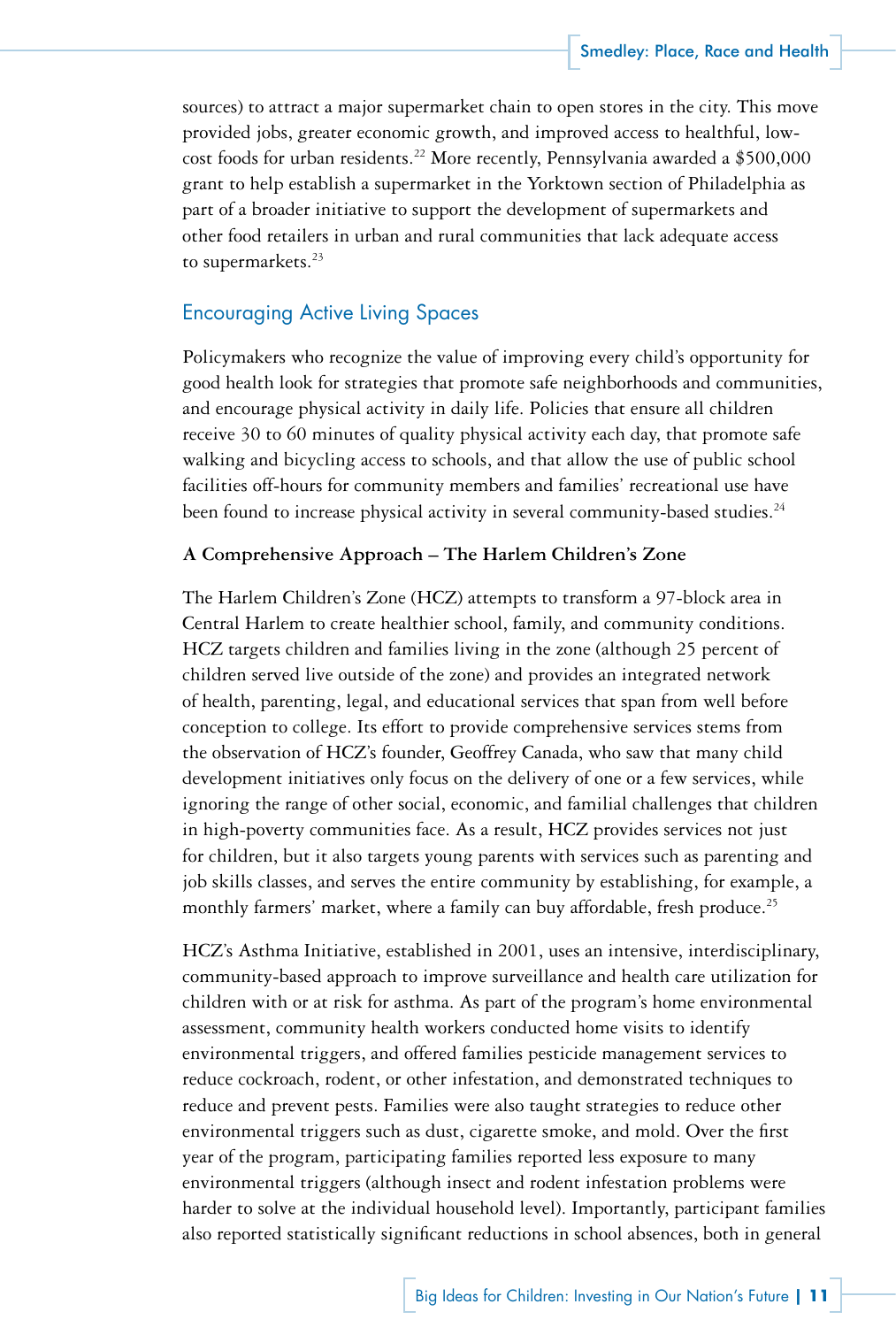and because of asthma), fewer emergency department and unscheduled physician visits, and fewer hospital stays because of asthma. These effects were strongest three months after the home visit, but persisted in a 12-month follow-up.<sup>26</sup>

#### **Expanding Housing Options to Improve Child Health**

Policymakers can address residential segregation by improving families' housing options and increasing opportunities for housing in healthier neighborhoods. Evidence suggests that housing mobility strategies can have positive influences on health, although more research is needed to understand how and under what conditions these programs work best.<sup>27</sup> For example, an evaluation of the federal Moving To Opportunity program concluded that program beneficiaries tended to move to healthier communities, which led to better physical and mental health among adults and reduced risk behaviors among adolescent girls, but did not improve short-term health outcomes for boys.<sup>28</sup> Importantly, effective housing mobility requires a multi-pronged strategy designed not only to improve access to housing markets, but also to ensure that discrimination does not limit choice. Rent assistance to qualified individuals is a common form of governmental aid designed to improve housing mobility, but significant gains in housing mobility have also come as the direct result of advocates who challenge the legality of residential segregation in state and federal court, and force governments to actively desegregate neighborhoods and schools. Additionally, antidiscrimination and equal opportunity laws must be rigorously enforced to continue the fight against discrimination in lending and redlining.<sup>29</sup>

5 Acevedo-Garcia et al., 2008.

<sup>&</sup>lt;sup>1</sup> Institute of Medicine. (2000). From Neurons to Neighborhoods: The Science of Early Childhood Development Washington, DC: National Academies Press, p. 336.

<sup>&</sup>lt;sup>2</sup> Acevedo-Garcia, Dolores, with Theresa L. Osypuk, Nancy McArdle, and David R. Williams. 2008. "Toward a Policy-Relevant Analysis of Geographic and Racial/Ethnic Disparities in Child Health," Health Affairs, Vol. 27(2):321–333; Acevedo-Garcia, Dolores and K.A. Lochner. (2003). Residential Segregation and Health, in Neighborhoods and Health, ed. I Kawachi and L.F. Berkman, New York: Oxford University Press; Jennifer Malat, Hyun Joo Oh, and Mary Ann Hamilton. (2005). Poverty Experience, Race, and Child Health, Public Health Reports, Vol. 120: 442–447; Williams, David R. and Pamela Brayboy Jackson. (2005). Social Sources of Racial Disparities in Health, Health Affairs, Vol. 24(2):325–334.

 $3$  Commission on Behavioral and Social Sciences and Education. (2001). New Horizons in Health: An Integrative Approach, Washington, DC, National Academy Press, which noted that "even when individual attributes and behaviors are taken into account, there is evidence of direct risk factors linked to environmental context," p. 92; David Wood. (2003). Effect of Child and Family Poverty on Health in the United States, Pediatrics, Vol. 112:711–717.

<sup>&</sup>lt;sup>4</sup> Prevention Institute. (2008). Promising Strategies for Creating Healthy Eating and Active Living Environments, Healthy Eating Active Living Convergence Partnerships, available at http://www. preventioninstitute.org/documents/promisingstrategies.pdf, accessed July 30, 2008.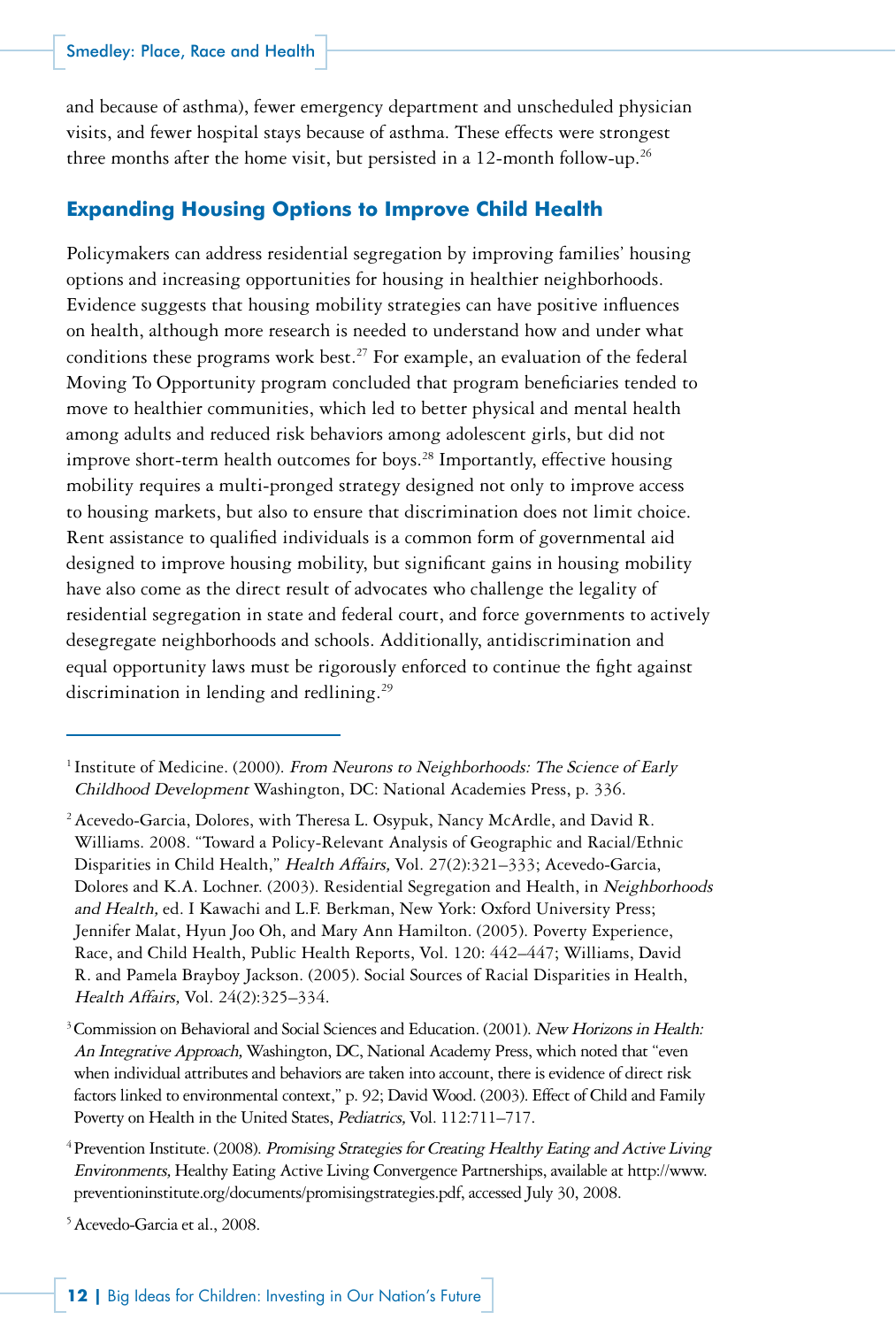$<sup>6</sup>$  Ibid.</sup>

- <sup>7</sup> Massey, Douglas S., and Nancy Denton. 1993. American Apartheid. Chicago: The University of Chicago Press.
- <sup>8</sup> Iceland, John. 2002. "Beyond Black and White: Metropolitan Residential Segregation in Multi-Ethnic America. U.S. Census Bureau.
- 9 Bullard, Robert D., with Paul Mohai, Robin Saha, and Beverly Wright. 2007. "Toxic Wastes and Race at Twenty: 1987–2007." Report Prepared for the United Church of Christ Justice and Witness Ministries.
- <sup>10</sup> Morland, Kimberly, with Steve Wing, and Ana Diez Roux. 2002. "The Contextual Effect of the Local Food Environment on Residents' Diets: The Atherosclerosis Risk in Communities Study." The American Journal of Public Health Vol. 92, No. 11.
- $11$  Ibid.
- <sup>12</sup> Williams, David R., and Chiquita Collins. 2001. "Racial Residential Segregation: A Fundamental Cause of Racial Disparities in Health." Public Health Reports Vol. 116, No. 5 pp. 405-416.
- <sup>13</sup> Filardo, Mary W., with Jeffrey M. Vincent, Ping Sung, and Travis Stein. 2006. "Growth and Disparity: A Decade of U.S. Public School Construction. Building Educational Success Together (BEST).
- <sup>14</sup> Morenoff, Jeffrey, with Robert J. Sampson, and Stephen Raudenbush. 2001. "Neighborhood Inequality, Collective Efficacy, and the Spatial Dynamics of Urban Violence." Criminology 39:517–560.
- <sup>15</sup> Mauer, Marc, and Ryan S. King. "Uneven Justice: State Rates of Incarceration by Race and Ethnicity." The Sentencing Project. http://sentencingproject.org/Admin/Documents/ publications/rd\_stateratesofincbyraceandethnicity.pdf. Accessed 7/26/07.
- <sup>16</sup> Mauer, Marc. "Thinking About Prison and its Impact on the 21st Century." Lecture given at Ohio State University, April 14, 2004. http://www.sentencingproject.org/Admin/Documents/ publications/inc\_osu\_reckless.pdf. Accessed 7/27/07.
- <sup>17</sup> Wayne J Morgan, with Ellen F. Crain et al. (2004). Results of a Home-Base Environmental Intervention among Urban Children with Asthma, New England Journal of Medicine, Vol. 351(11):1068–80.
- <sup>18</sup> James Krieger and Donna L. Higgins. (2002). Housing and Health: Time Again for Public Health Action, American Journal of Public Health, Vol. 92(5):758–768.
- <sup>19</sup> The Prevention Institute. (2008). Promising Strategies for Creating Health Eating and Active Living Environments, Healthy Eating and Active Living Convergence Partnership, available at http://www.preventioninstitute.org/documents/promisingstrategies.pdf, accessed July 31, 2008.
- <sup>20</sup> Molly Hennessy-Fiske and David Zahniser, Council bans new fast-food outlets in South L.A., The Los Angeles Times, July 30, 2008, available at http://www.latimes.com/news/local/la-mefastfood30-2008jul30,0,5189990.story, accessed July 30, 2008.
- <sup>21</sup> Prevention Institute, 2008.
- $22$  Ibid.
- $^{23}$  The Progressive Grocer, "Pennsylvania Initiative to Support Store Development in Urban Areas," 11 August 2005, http://www.progressivegrocer.com/progressivegrocer/headlines/article\_display. jsp?vnu\_content\_id=1001013066 (13 August 2005).

<sup>24</sup> Prevention Institute, 2008.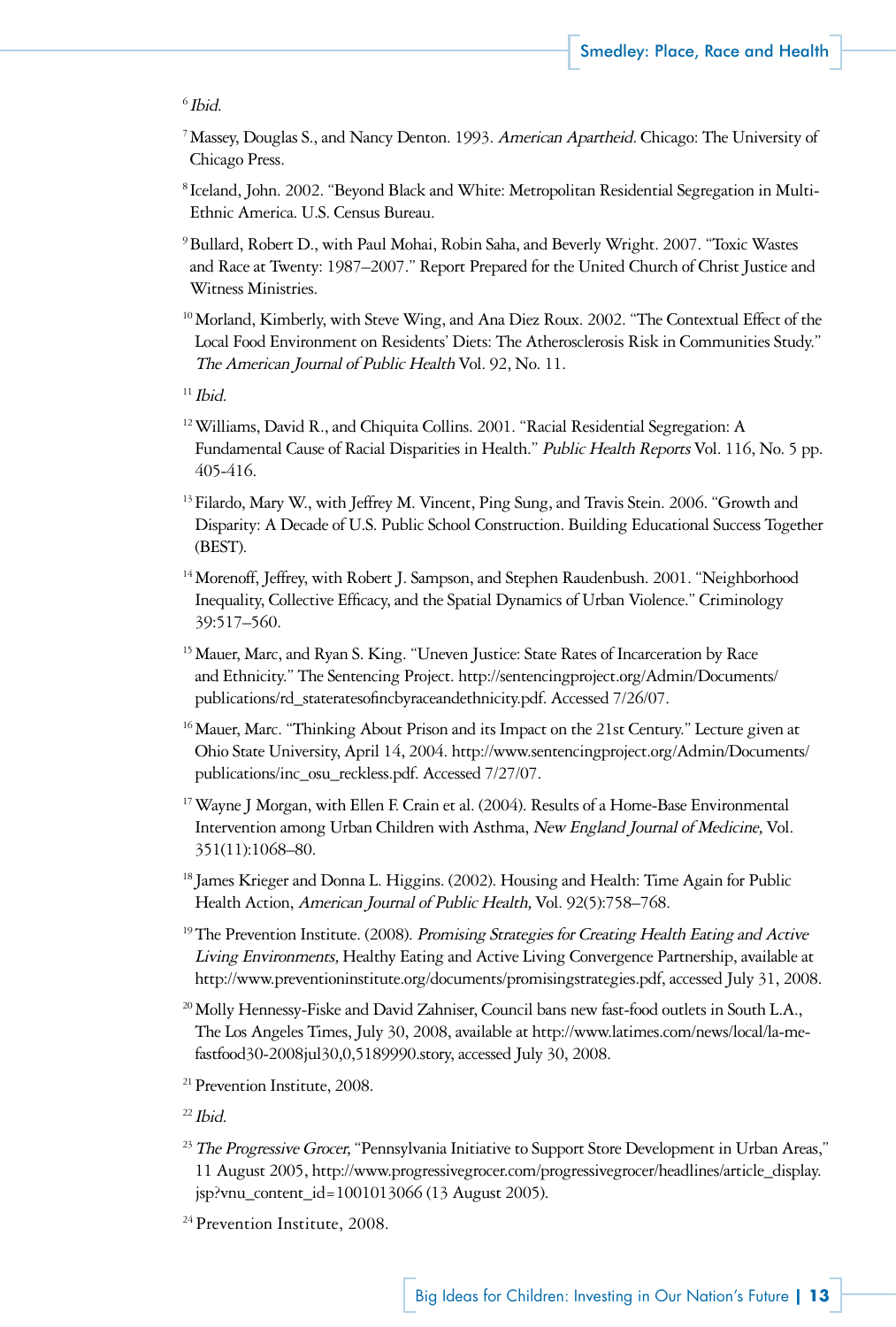#### Smedley: Place, Race and Health

- 25 Bykowicz, Julie. 2008. "In Harlem, a zone apart: NY program could be a model for helping impoverished Baltimore neighborhoods," Balrimoresun.com, June 18, 2008. Accessed July 18, 2008.
- <sup>26</sup> Seth E. Speilman, with Cynthia A. Golembeski, Mary E. Northridge, Roger D. Vaughn et al. (2006). Journal of the American Planning Association, 72(1):100-108.
- <sup>27</sup> Acevedo-Garcia, Dolores, with Theresa L. Osypuk, Rebecca E. Werbel, Ellen R. Meara, David M. Cutler, and Lisa F. Berkman. 2004. "Does Housing Mobility Policy Improve Health?" Housing Policy Debate. Vol. 15, No. 1. Fannie Mae Foundation.
- $28$  Margery A Turner and Lynette A. Rawlings. (2005). Overcoming Concentrated Poverty and Isolation: Lessons from Three HUD Demonstration Programs, Washington, DC: The Urban Institute, available at http://www.urban.org/UploadedPDF/311205\_Poverty\_ FR.pdf, accessed July 30, 2008.
- $29$  Brian D. Smedley and Alan Jenkins, (eds.), All Things Being Equal: Instigating Opportunity in an Inequitable Time, New York: The New Press.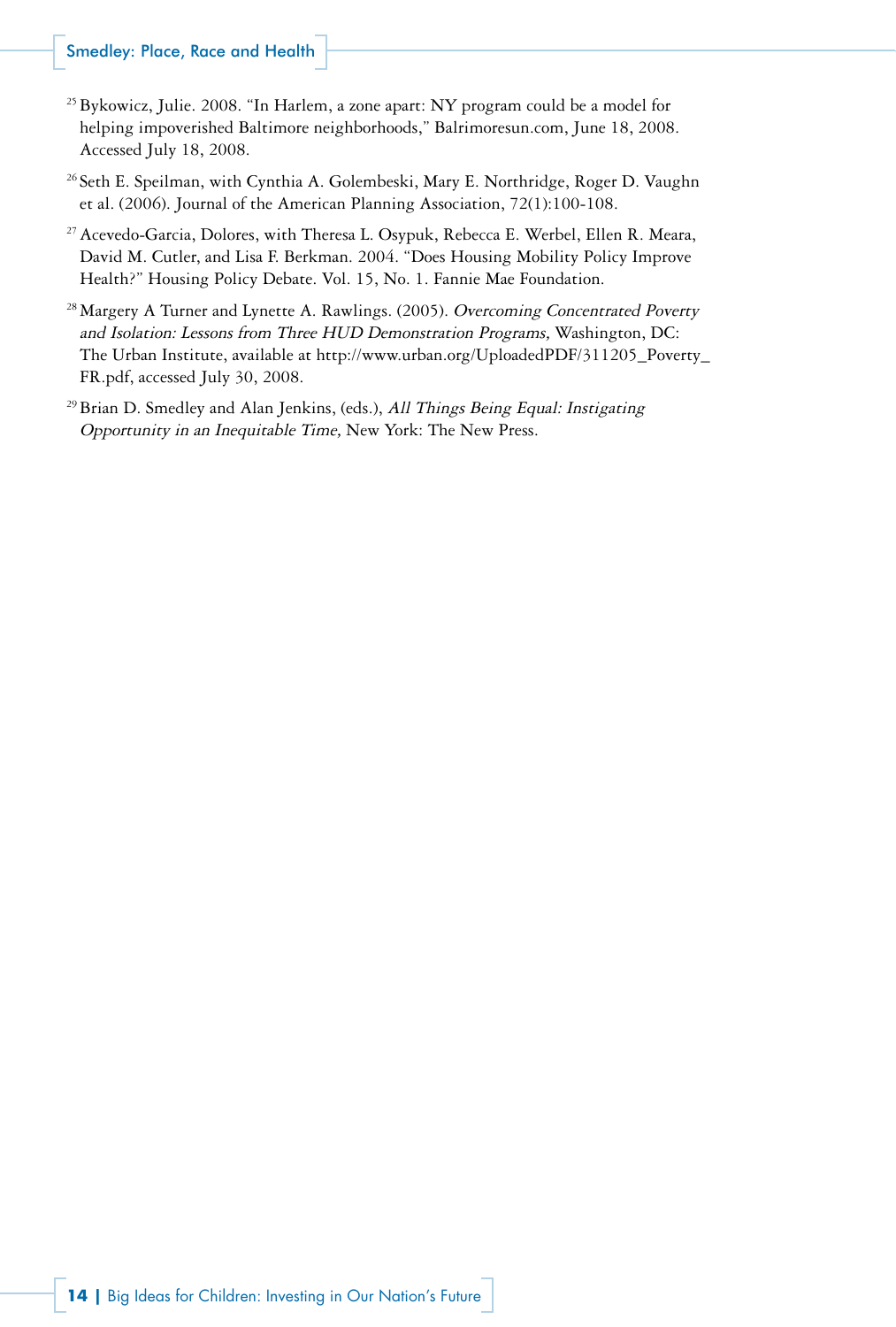## **The Kids-First Agenda**

by David L. Kirp

#### **Kids and Politics: Doing Well by Doing Good**

To say that, when it comes to children's issues, Washington has been asleep at the switch, is much too kind.

Since 2004, as First Focus's 2008 report on the children's budget shows, kids have been losing out to seniors, wealthy taxpayers, and everyone else. A single penny out of every new nondefense dollar is being spent on children's programs; the overall share of federal nondefense spending on kids has dropped by 10 percent; and while other discretionary spending on social initiatives has grown 8 percent, children's programs have been cut by 6 percent. What makes this malign neglect especially infuriating is the impeccable evidence that kids are the best social investment the government can make.

Washington's dereliction is not only a matter of dollars and cents, but the fact that the government has not figured out how to spend its money wisely. The Bush administration's signature initiative, the No Child Left Behind Act, has been a debacle. The promised increased in education funding never materialized, and neither did the predicted improvement in reading and math test scores. What is more, the narrow-gauge, high-stakes testing regimen has distorted educational priorities, giving an entirely new meaning to the practice of teaching to the test.

The lion's share of federal dollars pays for child care, and if that money were wellspent it could make a huge difference. The most famous example, the Abecedarian Program, delivered intensive support to poor children starting a few months after birth. A study done a generation later showed that Abecedarian participants had higher IQs, stayed in school longer and held down better jobs. The annual rate of return over the course of those children's lives is an impressive 7 percent.

Federal policy-makers have ignored such evidence – the rationale for funding child care is not helping kids but expanding the workforce. Child care, as conceived in Washington, is simply a cheap way to park infants and toddlers while their mothers are on the job. There is no Abecedarian – and precious few slots in the considerably less expensive Early Head Start program, despite solid evidence of its success. What is available, whether at child care centers or from the kindly lady

David L. Kirp is a professor at the Goldman School of Public Policy and Boalt Hall School of Law at the University of California at Berkeley.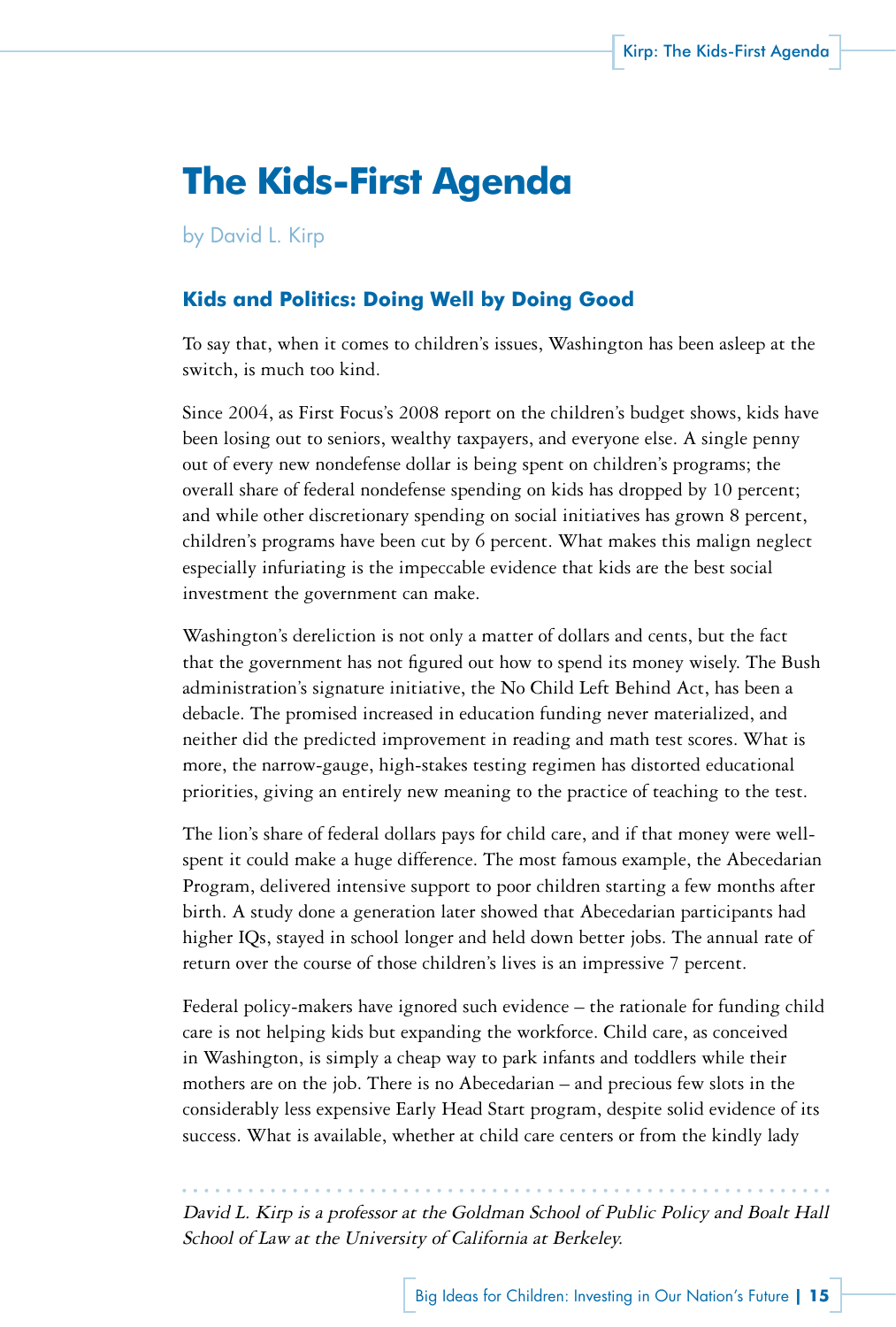down the block, is usually mediocre – and one out of every eight licensed child care centers has been rated "unsafe." Kids do benefit from the sense of self-sufficiency that their parents gain when they are working. But these ill-conceived, on-the-cheap ventures do not help kids. In fact, the worst of them can do harm. Some youngsters who spend long days in impoverished environments become more aggressive.

In the impoverished world into which these children have been dumped, aggression becomes a Lord of the Flies survival tactic.

Washington operates too many mini-programs, mostly well-intentioned, but few of them demonstrably effective. The laundry list – everything from educating homeless children to making schools safe and drug-free – has grown haphazardly, with little understanding of what will have the biggest impact. Early Head Start limps along with barely half a billion dollars – essentially a rounding error in the federal budget – and can serve just 2.4 percent of poor children. Meanwhile programs such as teacher quality grants, on which \$3 billion is being spent, prosper despite a lack of evidence that, as currently structured, they are worth the investment.

Since the mid-1990s, all the action has taken place outside the Beltway. Forty-one states now support prekindergarten. Public-private partnerships such as Ounce of Prevention have devised exemplary models for infant and toddler care. Foundations have underwritten promising experiments such as the Harlem Children's Zone and the Nurse-Family Partnership. But among Washington lawmakers there is little discussion of which programs need to be overhauled (whether, for instance, Head Start can learn something from the best state-funded preschools), which initiatives should be merged to streamline bureaucracy, and which ought to be dropped. A top-to-bottom rethink of what Washington is doing seems, well, unthinkable.

The public is miles ahead of the politicians. "Overwhelmingly, Americans care about meeting the needs of children," Democratic pollster Geoff Garin has written. And because of their "strong sense of obligation to give children a good start in life" many citizens see the un-benign neglect of children as a "crisis." A new poll commissioned by Every Child Matters, a Washington advocacy group, finds that a sizeable percentage of voters – notably the swing voters – rank increasing the Head Start budget and guaranteeing health care to all children above paying more for homeland security or farm support. The belief that child-rearing ought to be left entirely to parents is being replaced by an ethic of empathy – an acknowledgement that, while parents play a pivotal role, the polity must become a "good steward."

The old saw that children don't matter because they don't vote and don't consume no longer holds true. Governors from both sides of the political aisle – among them Tim Kaine (Virginia), Bobby Jindal (Louisiana), Phil Bredesen (Tennessee), Richard Riley (Alabama), Ted Strickland (Ohio), and Rod Blagojevich (Illinois) – have made children's needs a priority. Politically, they have done well by doing good. The kids-first agenda is the proverbial \$20 bill that economists insist cannot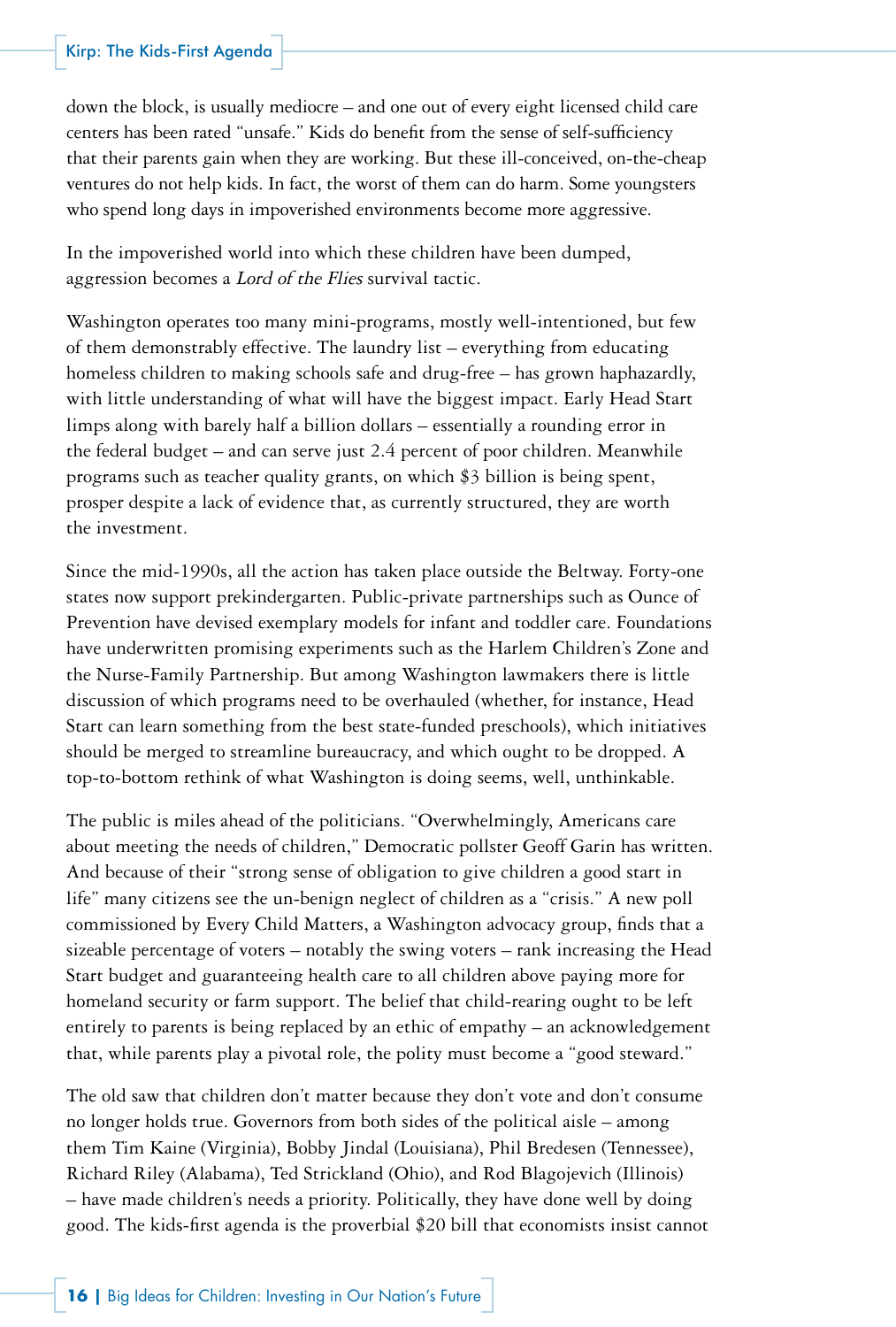be – but is – lying on the sidewalk, awaiting a politician on the national scene to pick it up. Imagine the impact of a kids-first presidential address, delivered with even a fraction of the eloquence of Barack Obama's meditation on race.

#### **The Kids-First Agenda**

- • Offer help to families from the start.
- • Give families the opportunity for top-quality zero-to-five care and education.
- Promote safe and strong communities, with schools as their hub
- Provide kids the support of a stable, caring adult.
- Support families that save for their children's future.

What is needed in 2008 is not utopian dreaming but "pragmatopia" – a doable agenda that carries the promise of benefiting all children while narrowing race and class gaps. With a new administration in place, Washington is likely to address the basics – guaranteeing health care to all children (which requires only a modest expansion of the overwhelmingly popular Children's Health Insurance Program); liberalizing the child tax credit to reach the poorest 10 million children whose families pay no taxes and so get nothing, and the 10 million youngsters whose families do not earn enough to benefit from the full credit; rewriting the No Child Left Behind Act to make its testing regimen more attentive to thinking and emotional well-being than to parroting; and improving public education with matching grants for states that couple higher salaries with more rigorous training and greater accountability.

The kids-first agenda builds on these basics. It specifies five powerful ideas that, taken together, confront an array of children's needs from birth through adolescence. These ideas, a few of which show good promise of success, are based on solid research. That is crucial, since at present, a host of untested ideas – as well as a goodly number of demonstrably failed ideas – compete with known successes for scarce dollars and attention. The result is Gresham's Law in action: bad initiatives, usually inexpensive and slickly promoted, drive out the good. The kids-first agenda does not focus on  $K-12$  education, since ideas for revamping – or blowing up – the public schools are already thick on the ground. Instead, it specifies what is needed to pull off what University of Chicago economist James Heckman calls "a policy of equality of opportunity in access to home environments (or their substitutes)."

Modest expectations are in order, since new ideas, however carefully thought through and faithfully put in place, cannot guarantee that lives turn out well. But the kids-first agenda goes a long way toward assuring that all children, whatever their social circumstances, are treated decently. While that may sound like mommy-state-ism run amok, it makes good economic sense. Not only does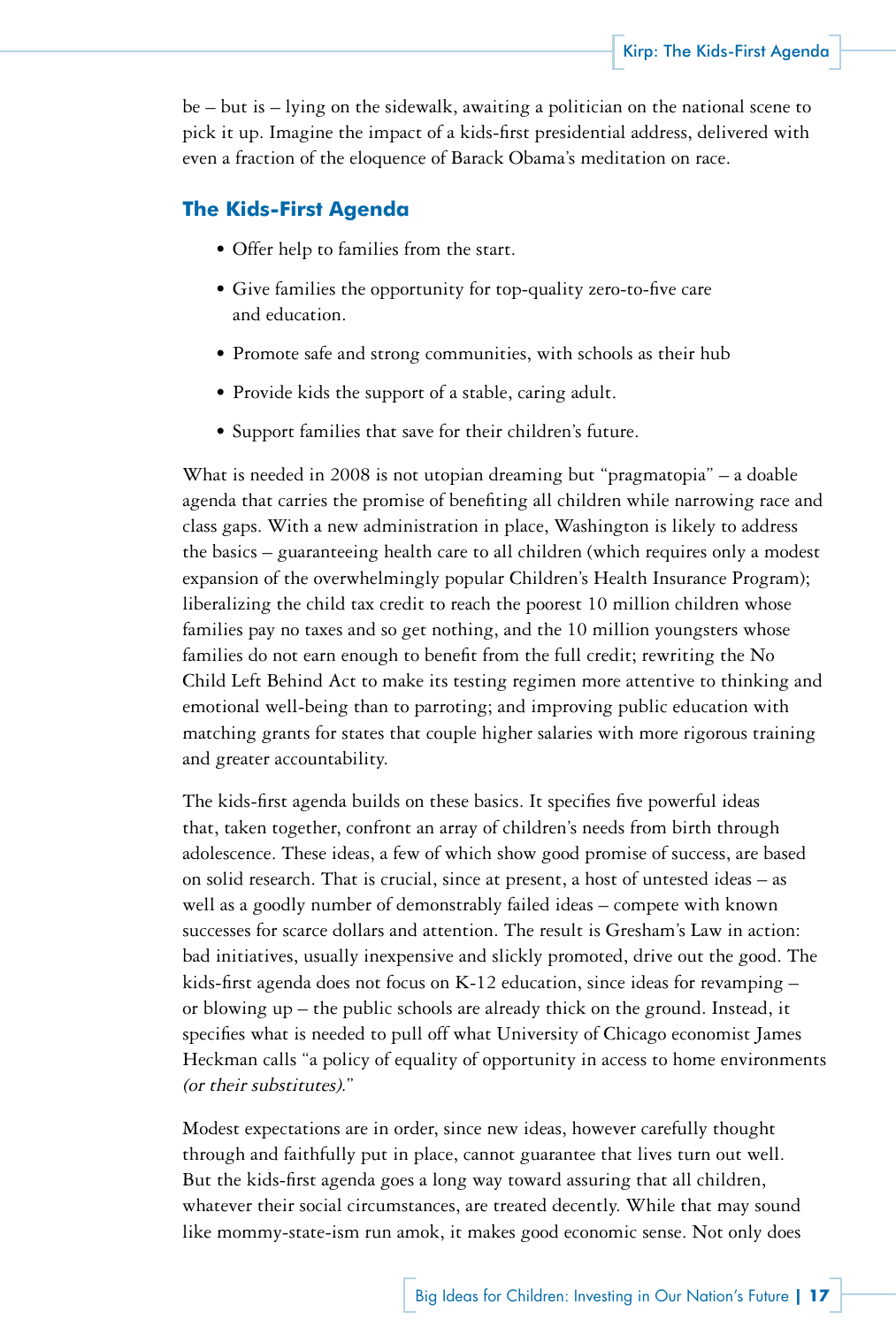the kids-first agenda promote the cognitive skills that can lead to decent jobs and effective membership in the society, it also encourages the acquisition of "soft" skills – perseverance, dependability, consistency, and the ability to keep one's emotions in check – that report cards used to call "working and playing well with others." These non-cognitive abilities have a powerful effect on which teenagers can find jobs, avoid cigarettes and drugs, keep from becoming pregnant, and stay out of jail.

Anticipating a new political regime, the children's advocacy groups are dusting off their wish lists. The most predictable objection to the Kids-First agenda is that it does not include x or y or z initiative. No short list can hope to cover everything, and there is room for full-throated debate about what should be on it. But the pragmatopia agenda must be short because a flood of competing proposals only assures failure. And it must be based on what is best, not for the politicians, bureaucrats, or professionals, but for the kids.

#### 1. Offer help to families from the start

As every parent appreciates, raising kids is hard work. Its importance in shaping children's lives cannot be exaggerated, because parents are youngsters' first and most influential teachers and their emotional buttress – what sociologist Christopher Lasch memorably called a "haven in a heartless world." This is complicated stuff, and many mothers and fathers will value help that begins during pregnancy and continues through the first years of an infant's life. This used to be the province of mothers and grandmothers, but with so many splintering families and single-family households, as well as a deeper understanding of all that is involved in being a good parent, such support can be invaluable.

First-time, poor mothers, especially teenage moms, are likely to be under the greatest stress and the least equipped to cope. They can benefit particularly from a top-notch program, the best of which is the Nurse-Family Partnership. Beginning with home visits during pregnancy, the intention is to build long-term, trusting relationships between these new young moms and highly-trained nurses. (It is considerably harder to get fathers involved.) Mothers who participate are less likely to need social services such as Medicaid and food stamps, less likely to expose their children to abuse, and less likely to have additional children during their teen years. Their children pick up language more quickly, do better in school and, as teenagers, are less likely to get in trouble with the law. Those positive outcomes translate into \$5.70 in benefits for every \$1 invested. The Nurse-Family Partnership is a good illustration of why quality, though expensive, is what makes the critical difference: The identical program did not have any impact when carried out by paraprofessionals. What began three decades ago as a three-city experiment now operates in 22 states, and within a decade it will expand to reach 150,000 mothers and their children. While that is impressive, the Nurse-Family Partnership only reaches 3 percent of the target population. There is a political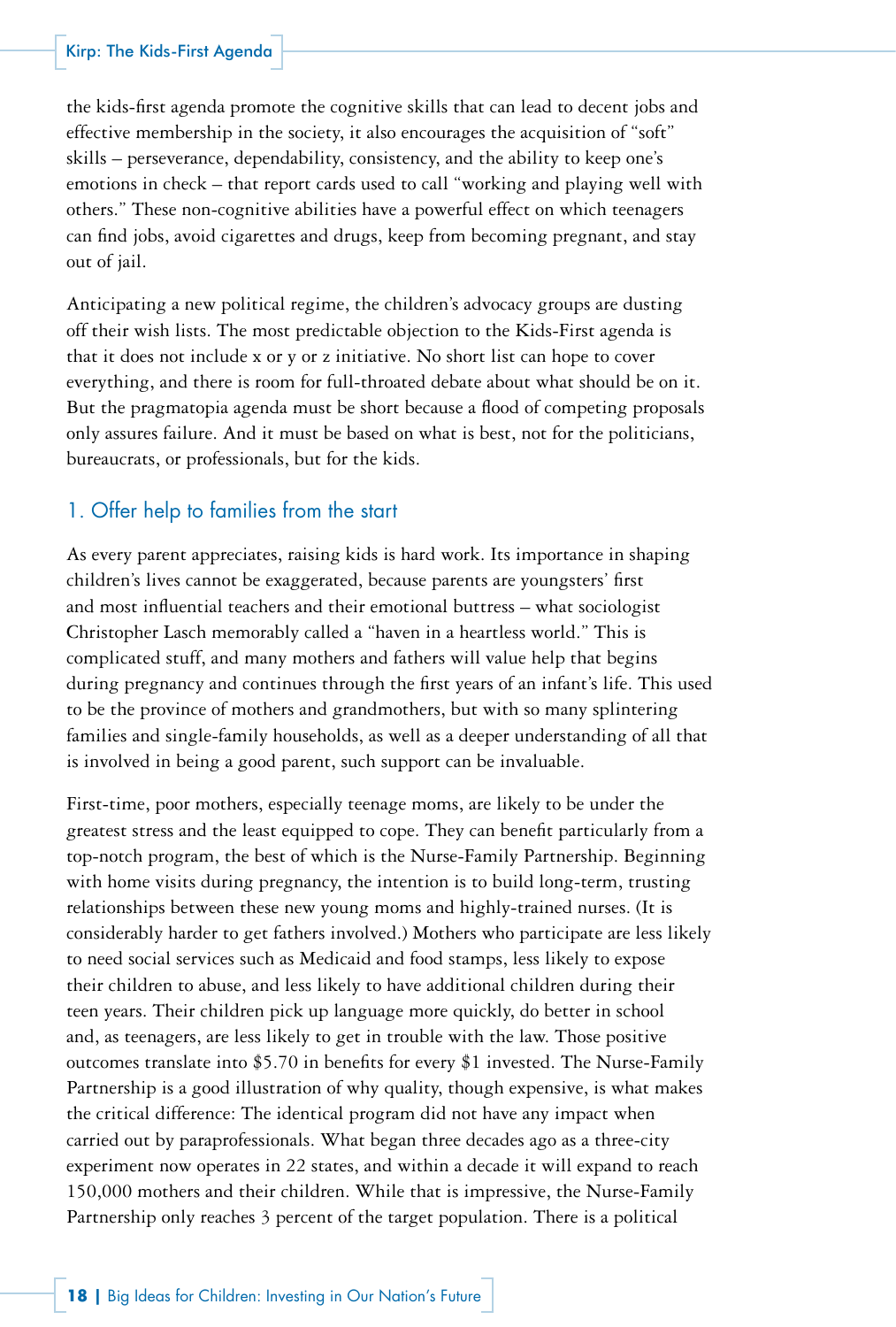lesson to be gleaned from the success of the pre-K movement: Good ideas need powerful advocates.

Many mothers, not just those who are poor, will fare better if they do not have to go it alone. Second and third children often pose new challenges, and middle class moms can be just as ill-prepared as their poorer sisters. We would do well to follow Vermont's lead and make sure that every new mother receives least one home nurse visit. Promising and widely-used initiatives such as Parents as Teachers, which combines group support with one-on-one relationships, have a broader reach. The effect of such programs is likely to be cumulative: As more parents become actively engaged, more children become better off; as good parenting becomes the norm, a critical mass of knowledgeable parents makes for a better community.

The essential bond between a parent and a child would be stronger if the parent with primary child-rearing responsibility didn't have to return to work soon after giving birth. Even though unpaid leave is guaranteed by federal law, few parents have been able to take advantage of the opportunity, since most cannot do without a salary. Logically, four to eight weeks of paid leave is an idea that should appeal to conservatives as well as liberals because it enables parents to raise their infants. Athome care during the first months significantly lowers the rate of infant mortality, and that adds to its moral and economic appeal. California offers workers up to eight weeks to care for a newborn or a sick relative. The federal government should give incentives to states that do the same.

#### 2. Give families the opportunity for top-quality, zero-five care and education

Oceans of ink have been spilled addressing the issue of reforming schools – understandably so, since children spend so many hours of their lives there – but what transpires before kids enter kindergarten makes a bigger difference. By their fourth birthday, children from professional families have heard 30 million more words than youngsters whose mothers are on welfare, while the four year old from a professional family has a bigger vocabulary than the mother who is on welfare.

In a kids-first society, every child would have access to good care and education from birth to the age of five. Infants and toddlers are natural explorers whose brains are developing at a phenomenal rate, and in the right setting they can flourish. And they are social beings who learn from example. Geneticists report that while the genetic potential of well-off children has been maxxed out, IQ differences among poor children overwhelmingly depend on whether they have grown up in a world that is stable or chaotic, nurturing or punishing.

The best-studied early education program, Abecedarian, which began at infancy and extended through the first years of school, cost about \$14,000 a year for each child. That amount is not surprising when you consider that the infant-adult ratio was three-to-one. But it is not necessary to spend that much money to make a meaningful difference.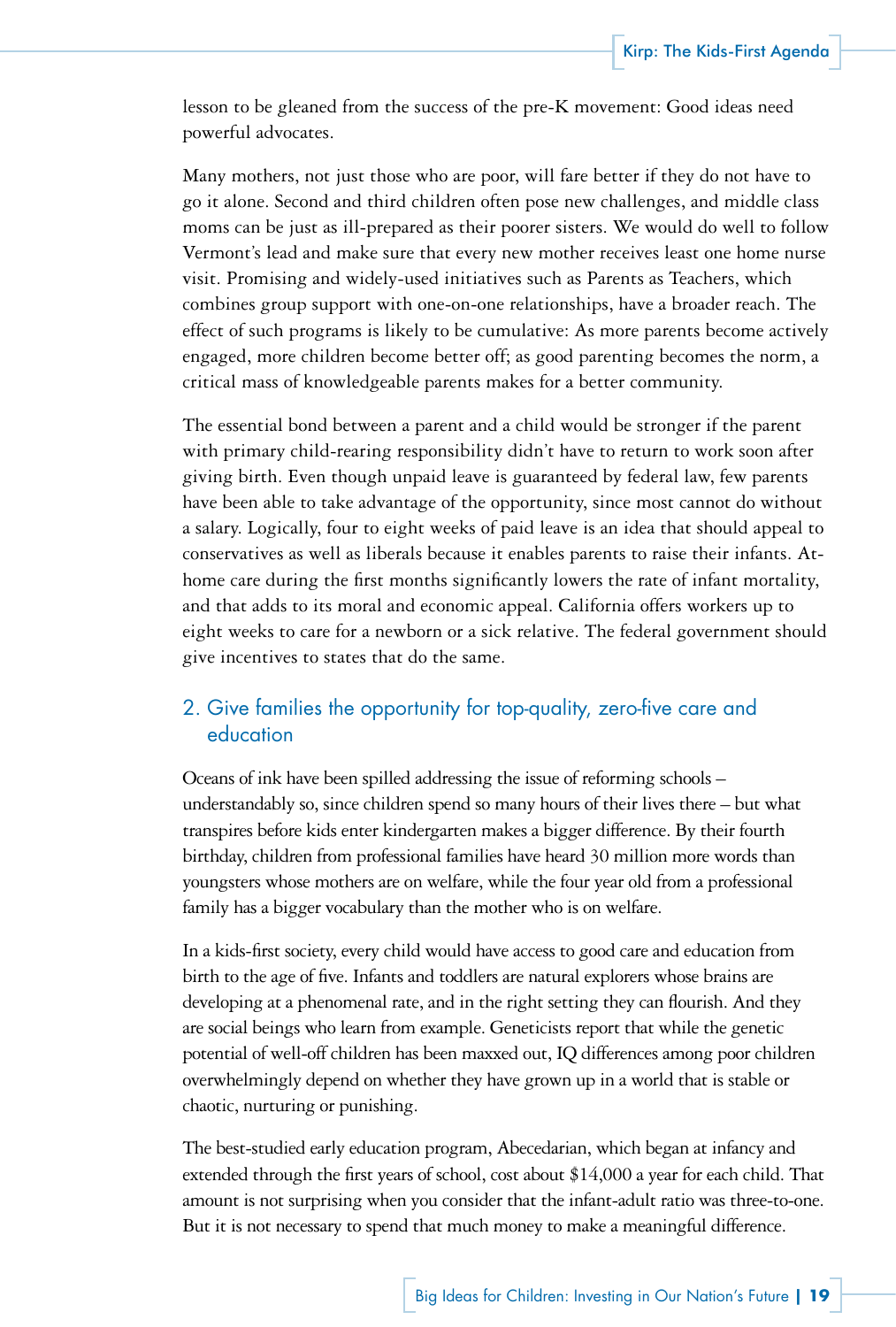Early Head Start delivers an array of services, including health care, as well as playcentered education and parent outreach. It costs about \$9,000, and the research finds a significant impact.

Even if Washington expands Early Head Start so that all eligible children can participate, millions of youngsters who are not living in dire poverty, but whose parents cannot afford decent early education, are still left out. North Carolina's Smart Start has the right idea, one that other states are picking up: Spend public dollars to underwrite higher-quality early education, explain to parents why quality makes a difference, give them options, and let the market do the rest. Instead of building something brand new, that is the approach that Washington should underwrite with incentive grants.

Preschool for three- and especially four-year-olds has lately become popular. No wonder. The landmark studies report returns on investment as unbelievably high at 17:1 for Perry Preschool. While a scaled-up venture of a high-quality pre-K would yield a considerably lower return – RAND Corporation estimated a 2.7:1 return for a statewide preschool initiative in California – that is still impressive, as are new data from Tulsa, Oklahoma's pre-K program. Those returns signify better lives: more children graduating from high school, going to college, getting decent jobs, remaining healthy, and staying out of jail.

Put pre-K together with nurse-family partnerships and care that is as good as Early Head Start and the cumulative effects logically multiply. In Minneapolis, Federal Reserve economist Art Rolnick is testing this approach. High-quality nurse home visiting for poor mothers and scholarships for carefully vetted pre-K programs make a powerful dose of two proven strategies. Give poor kids access to decent elementary schools, with good teachers and a proven curriculum, and there will be still greater gains to report.

As with every kids-first initiative, pre-K will succeed only if it is top-notch. Studies show what "quality" means: engaged parents and small classes so that welltrained teachers can pay attention to each kid. The best teaching uses kids' play as its starting point. It concentrates less on drilling children in the alphabet than on engaging their social and emotional lives: learning to wait in line, to share, to keep their tempers in check, letting them tell their stories. That quality does not come cheap. Perry Preschool cost about \$12,000, and despite the benefits such an investment would yield, that is more money than the government is likely to commit. The Chicago Child-Parent Centers, which have been running for 40 years with remarkable success, cost \$8,500, about \$2,000 more than Head Start, but less than what many public schools spend on elementary school students.

The federal government should not pick a single winner. Instead, it should follow the same approach as in early education: Help states that offer incentives to strengthen pre-K programs and give parents information that makes them informed consumers.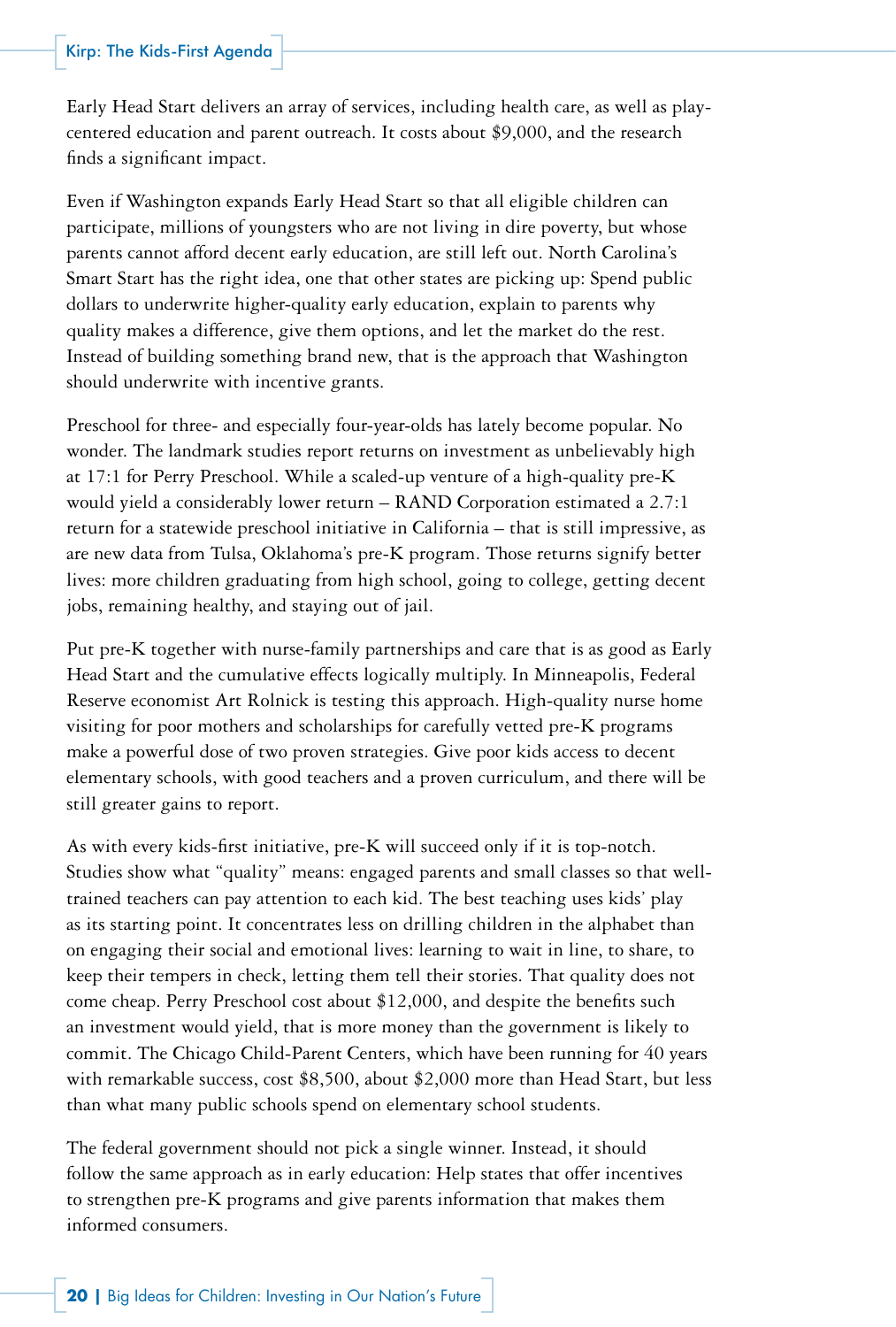#### 3. Promote safe and strong communities, with schools as their hub

A decade ago, Judith Harris made headlines with her claim in The Nurture Assumption that children's peers, not their parents, shape how they grow up. Like so many single-factor explanations, this one proves too simple. But Harris is onto something important. Community characteristics can affect children's health, their readiness for school, and the likelihood that they will commit crimes. What factors other than sheer poverty make the biggest difference is a conundrum with which researchers have long grappled. But when Harvard sociologist Robert Sampson compared the lives of black children growing up in "concentrated disadvantage" with those who lived in more stable neighborhoods, he found the impact of that experience – the cumulative effect of neighborhood conditions on parenting and school quality as well as children's levels of distrust and fear for their own safety – is equal to an entire year of school.

One response that has been tested with mixed success is to take children out of the places that produce bad outcomes and put them and their families in environments that produce better ones. But the moving van is not a solution, since poor neighborhoods are not going to disappear. A kids-first agenda needs to reach kids where they live and to develop place-based solutions.

In most communities, the school makes a natural hub that has the potential to go far beyond teaching the three Rs, as mandated by the No Child Left Behind Act, or even nurturing the growth of the mind. It can bring together parents, kids, and the child-serving agencies and everything from sports clubs to health clinics. That is the strategy of the Schools of the 21st Century, a model devised by Edward Zigler, Head Start's first director. Those schools house child care, health care, afterschool and summer programs under one roof. More than 1,000 of these schools are operating across the country. The evidence suggests that they work. Not only do kids do better on standardized tests, they are also physically and emotionally better off.

The Harlem Children's Zone, the brainchild of charismatic educator Geoffrey Canada, has a bolder vision: to build a cocoon for children from birth to age 20 in one of the country's toughest neighborhoods. It has seeded a 97-block area with an array of initiatives that would be the envy of most places. There is something for almost every child and young adult, including pre-K with a 4:1 adult-child ratio, a "Baby College" for young parents, a charter school for elementary and middle school youngsters, an arts program, after-school tutoring and an investment club for high school students, and tech training for young adults.

Canada would like to see similar ventures in other beleaguered cities, and several places, among them Los Angeles and Baltimore, are giving consideration to emulating the model. While the complexity of the enterprise and the character of its force-ofnature founder make replication especially challenging, the reach of its ambition – the commitment to turn a mean-streets neighborhood into one that is truly kidsfirst – is what makes the Harlem Children's Zone so exciting. Other place-based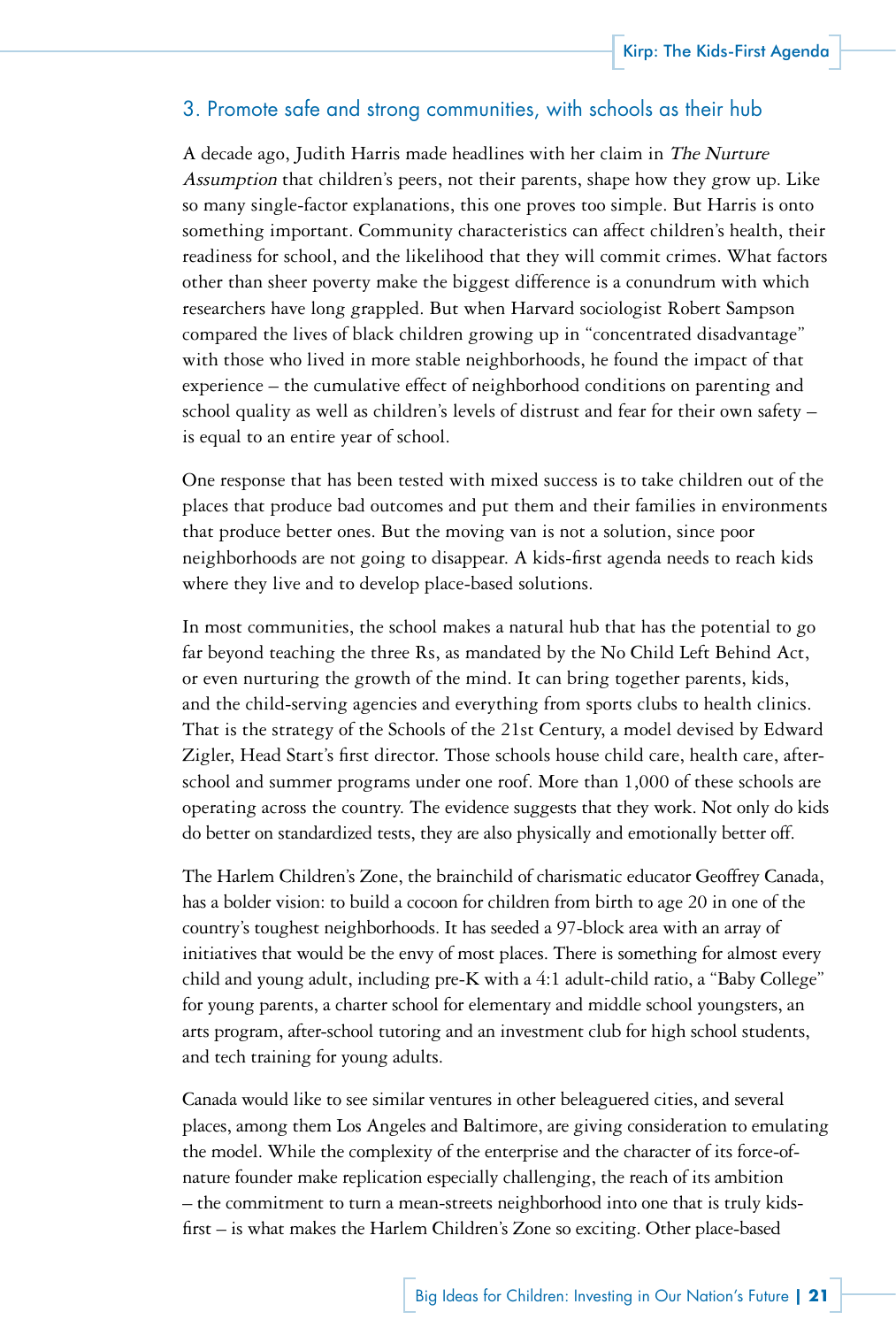models deserve a look. Britain's Sure Start, which began a decade ago in the poorest neighborhoods, offering everything from child care to medical check-ups for young children, has gone nationwide because of parent demand. Similarly, Best Start LA, now getting off the ground in Los Angeles, aims to bring together an array of services for parents, infants, and toddlers.

While these community-building ideas are promising, there is no solid evidence of their long-term effects, no Nurse-Family Partnership studies for neighborhood ventures. Still, it is not too early for Washington to become a partner in underwriting and studying promising initiatives – funding 20 "children's zones," perhaps, as Barack Obama has proposed, as well as assisting school districts that operate "Schools of the 21st Century." The dream is powerful and the logic persuasive. Children start forming ties based on love and trust at home. Child care and preschool, and later the school and the neighborhood, build on that foundation. At each of those critical stages, government can help out.

#### 4. Provide kids the support of a stable, caring adult

Ask anyone who works with kids what they need most and the answer is almost always the same: a mentor, a stable and caring adult, someone with the know-how to help a youngster navigate the twisting and sometimes treacherous pathway from early childhood to adulthood. As Generations United, a Washington, DC nonprofit, points out, many baby-boomer retirees do not want to spend their retirement on the golf course.

The century-old Big Brother-Big Sister program has shown that it can boost school attendance and achievement and reduce juvenile crime. There are 250,000 adults in the program. It merits public support so that it can expand. The Senior Grandparents Program, a federal enterprise established in 1965, offers services that range from caring for premature infants to mentoring troubled teens. Its current budget, just \$68 million, supports 168,000 children, or less than \$500 per child, and there is a waiting list of youngsters needing such help.

In San Diego, a more ambitious model is a work in progress. There, bridging the generational divide is not a one or two hour-a-week activity, but is woven into the fabric of government. Kids' impact is the watchword: Housing for seniors is built on the grounds of an elementary school, Alzheimer's patients are spending time with toddlers in child care centers, and public space is being designed to be childfriendly. The government is looking at the world through kids-first lenses – that is an approach worth replicating with federal support.

#### 5. Support families that save for their children's future.

The income gap between rich and poor is sizeable and growing. The asset gap, the amount of money that is in the piggybank, is far larger. It also matters more, because it is nearly impossible to spend one's way out of poverty. One way to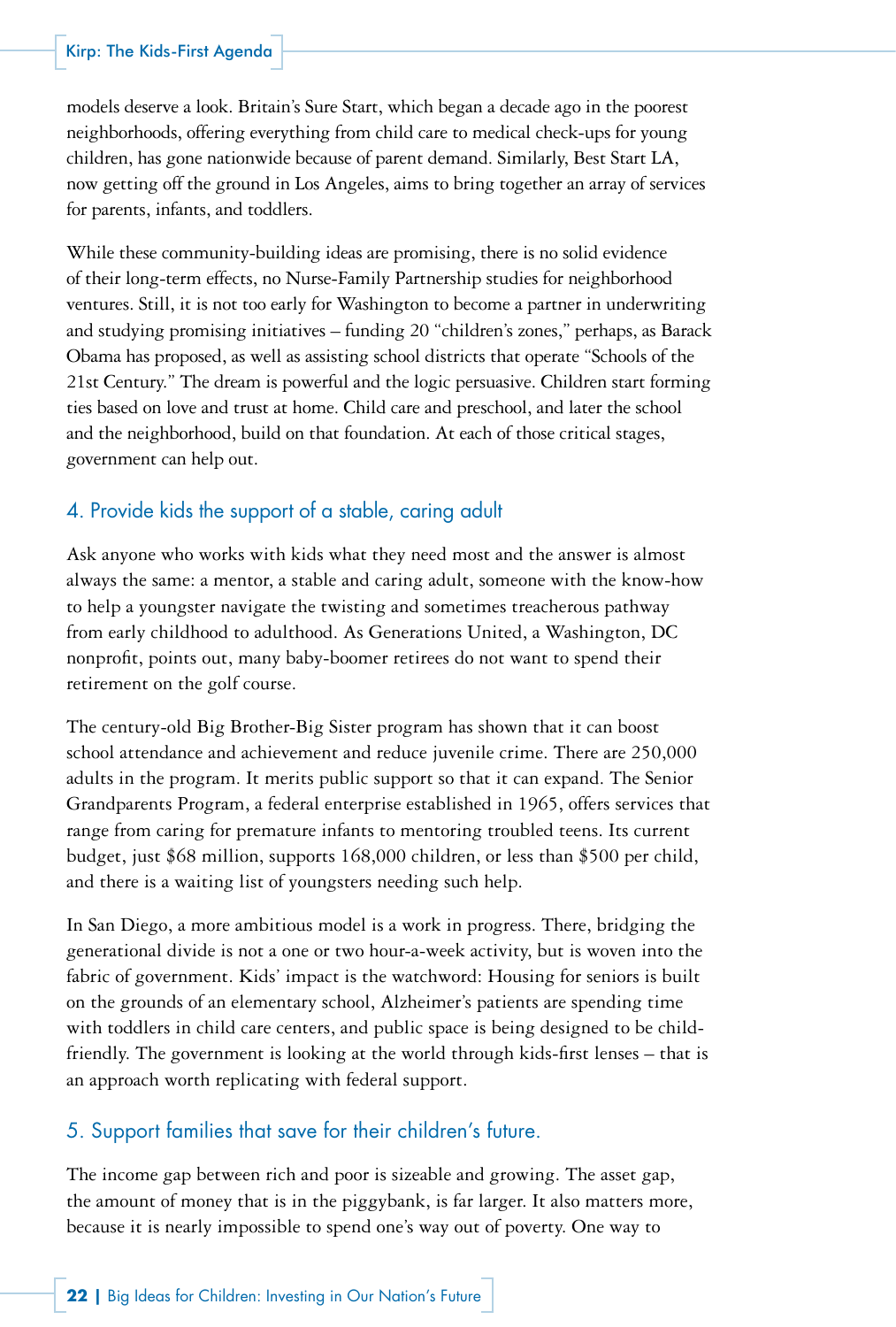narrow that gap is for the government to start savings accounts for America's 4.2 million newborns. A kids' saving account plan would give families and children a kick-start in preparing for what is down the road. It is a nest egg built on compound interest that can help to pay for college or job training.

The children's savings account not only puts dollars and cents behind society's commitment to the well-being of the next generation, it also encourages families– especially poor families–to see the payoff from investing in their children's wellbeing. The best evidence that it works comes from Britain, where 3.2 million accounts have been established since the program was launched in 2001. Threequarters of these accounts have been invested in stock market funds, and one out of four families has added its own money to the kitty. To encourage parents, as well as neighbors, church, and community groups to chip in, Washington should match additional contributions made by families with limited means.

When Hilary Clinton floated this plan last fall, she was pilloried and quickly backed down. But there is no reason why, as in Britain, the idea's appeal should not transcend party lines. For liberals, it is a step toward equity. Conservatives should find it attractive because it fosters a new generation of capitalists.

#### **From the Kids-First Agenda to Facts on the Ground: Holding Government Accountable**

"End child poverty by 2020" was British Prime Minister Tony Blair's bold pledge in 1997, renewed by Gordon Brown this year. Not only did this become the metric that drove policy, it also became a measure of accountability. The press continues to scrutinize the government's success in meeting interim goals, and that oversight by the Fourth Estate has kept the pressure on.

In this country, the Annie E. Casey Foundation's "Kids Count" report highlights differences among the states on a number of measures including child poverty, infant mortality, premature births, teen births, and high school dropouts, while the Education Trust plays a similar role with respect to public education. These foundations are performing a great service, but this is really a job for the government. A national Kids-First Commission would collect information on key indicators, expanding the Casey Foundation's list to include such items as the percentage of children enrolled in prekindergarten, performance on the National Assessment of Educational Progress, and juvenile crime rates. An annual report could spur competition among the states. That is what has happened when states receive grades on "report cards" issued by Pre-K Now, a Washington advocacy group, and are rated by the National Institute for Early Education Research. In Oklahoma, after that state received high marks and flattering national media attention, preschool became a source of state pride, even among conservatives who had strongly opposed it. The same thing happened this year in Alabama, when the state, not usually known as socially progressive, received kudos. A federal seal of approval – or a failing grade – would have an even bigger effect.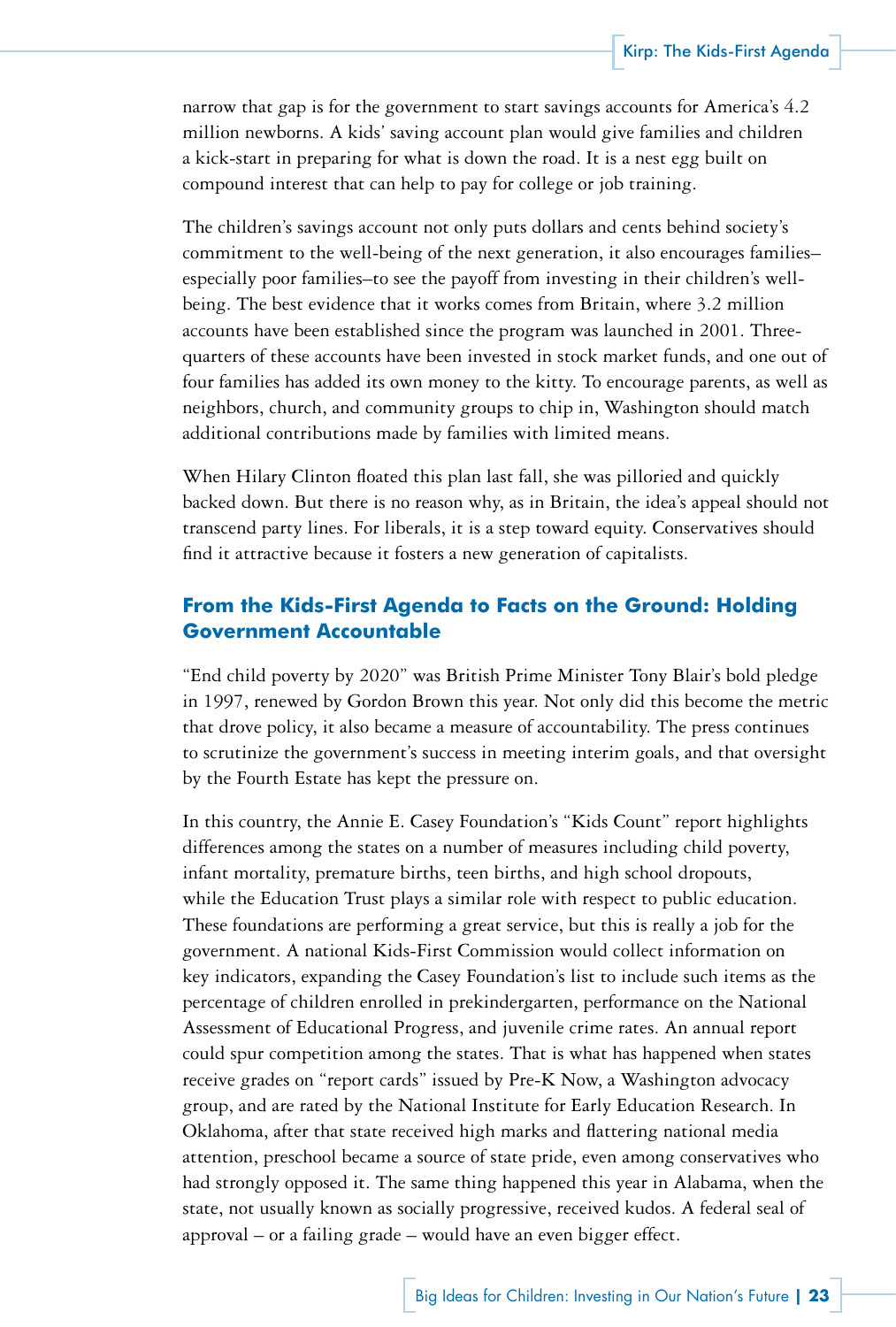#### Kirp: The Kids-First Agenda

The Kids-First Commission would also be charged with seeking out initiatives that have a profound payoff, such as assuring that all children who need them have a pair of glasses; that good dental treatment be made universally available; that pregnant women be screened for HIV (if an expectant mother is treated during the last few weeks of pregnancy with an antiviral drug her child will likely not carry the virus); and that youngsters in the inner cities, where asthma is endemic, receive needed attention.

A "kids' impact" statement also warrants testing. Its purpose is not to add another layer of paperwork, but to encourage agencies to view their programs in a new light. It might encourage HUD to underwrite more cross-generation housing, for instance, or prompt the Health and Human Services Department to join forces with the Education Department in supporting school-based health programs.

For too long, Washington has been an idea-free zone when it comes to children. Thinking "kids first" would change that – and it could change the arc of children's lives as well.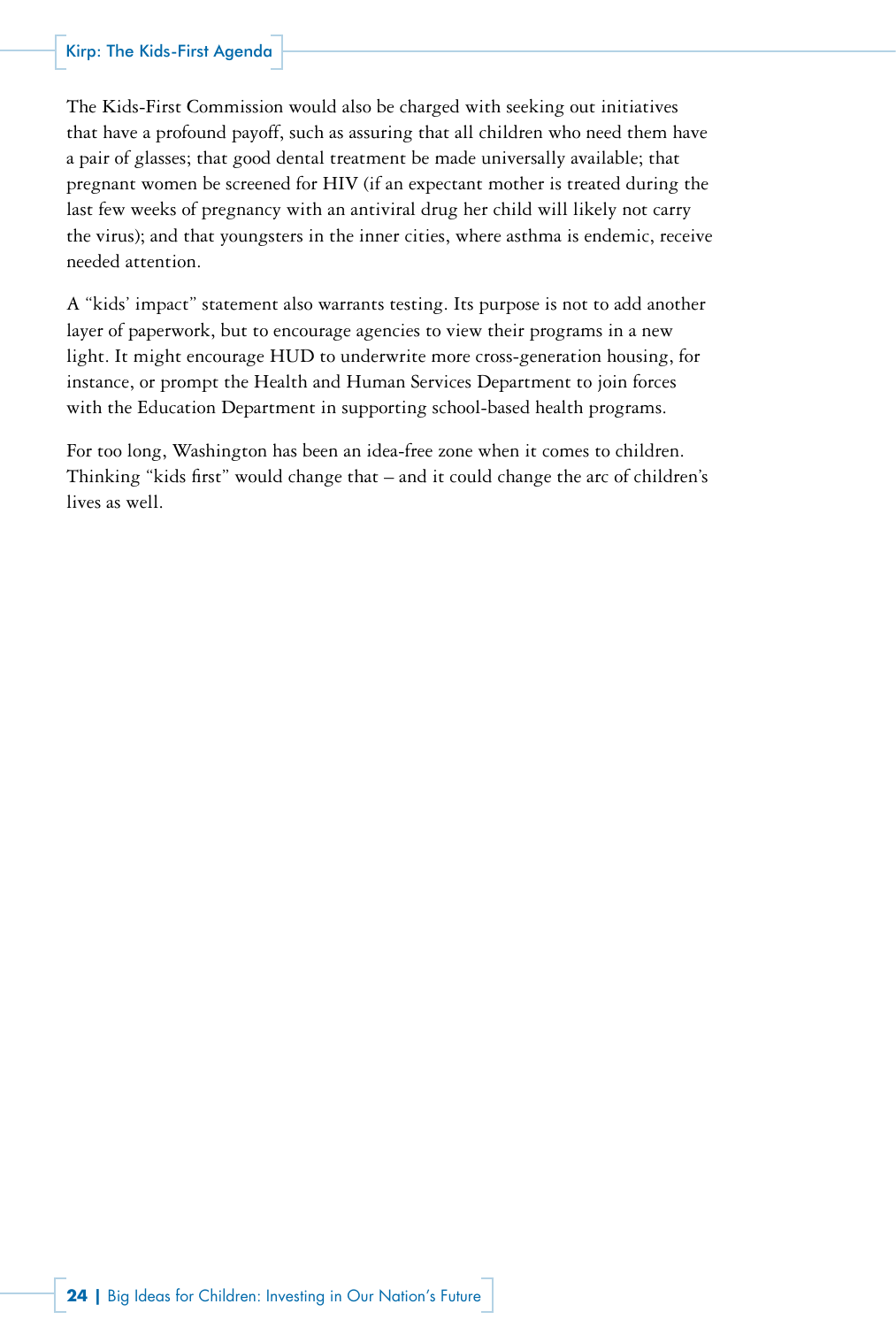# **Out of the Desert:** An Integrated Approach to Ending Child Poverty

#### by Elisabeth Mason, J.D., and Julie Kashen

You're wandering barefoot in the desert. You desperately need at least three things: shade from the sun; a cool drink of water; and shoes to keep your feet from blistering. An off-road vehicle to get you to civilization wouldn't hurt either. As it happens, there are places in the desert where you can find all these things. Unfortunately, they are all in opposite directions from each other.

Ironic? Perhaps, but this is exactly the situation that exists for America's working poor and their children. Beset by a variety of obstacles, a vast array of work supports are theoretically at their disposal to help. The problem is they usually don't know that. And even if they do, it is damnably hard for them to get them all.

For a quarter-century, the myth has persisted that even if we had the will to end child poverty, we simply do not have the resources. The truth, however, is that the United States provides far more resources for poor families than these families actually receive. Study after study affirms the value of these services. When utilized, they help parents to find and keep jobs; weather unexpected economic setbacks; and improve their children's health, academic performance, and prospects for the future. The challenge is that the government deploys work supports inefficiently, ineffectively, and piecemeal. Need shade? Three miles that way. You want water, too? Sorry, that's six miles over the dunes in the other direction.

And so it goes. Applications for services often involve numerous visits to multiple

Elisabeth Mason, J.D., is a founder and the CEO of Single Stop USA. Prior to launching Single Stop USA, Elisabeth helped plan the Atlantic Philanthropies' billion dollar strategy for Disadvantaged Children and Youth and was a Managing Director at the Robin Hood Foundation. A lawyer by training, Elisabeth practiced at a major international law firm and was also a leading children's rights advocate in Latin America.

Julie Kashen is Vice President for Policy, Knowledge Management & Evaluation at SingleStop USA. Prior to joining SingleStop USA, Julie Kashen spent the majority of her career working in federal and state government, most recently as Deputy Director of Policy for Governor Jon S. Corzine (and Legislative Director to then-Senator Corzine) and Policy Advisor for labor and poverty-related issues for Senator Edward M. Kennedy on his Health, Education, Labor and Pensions Committee staff.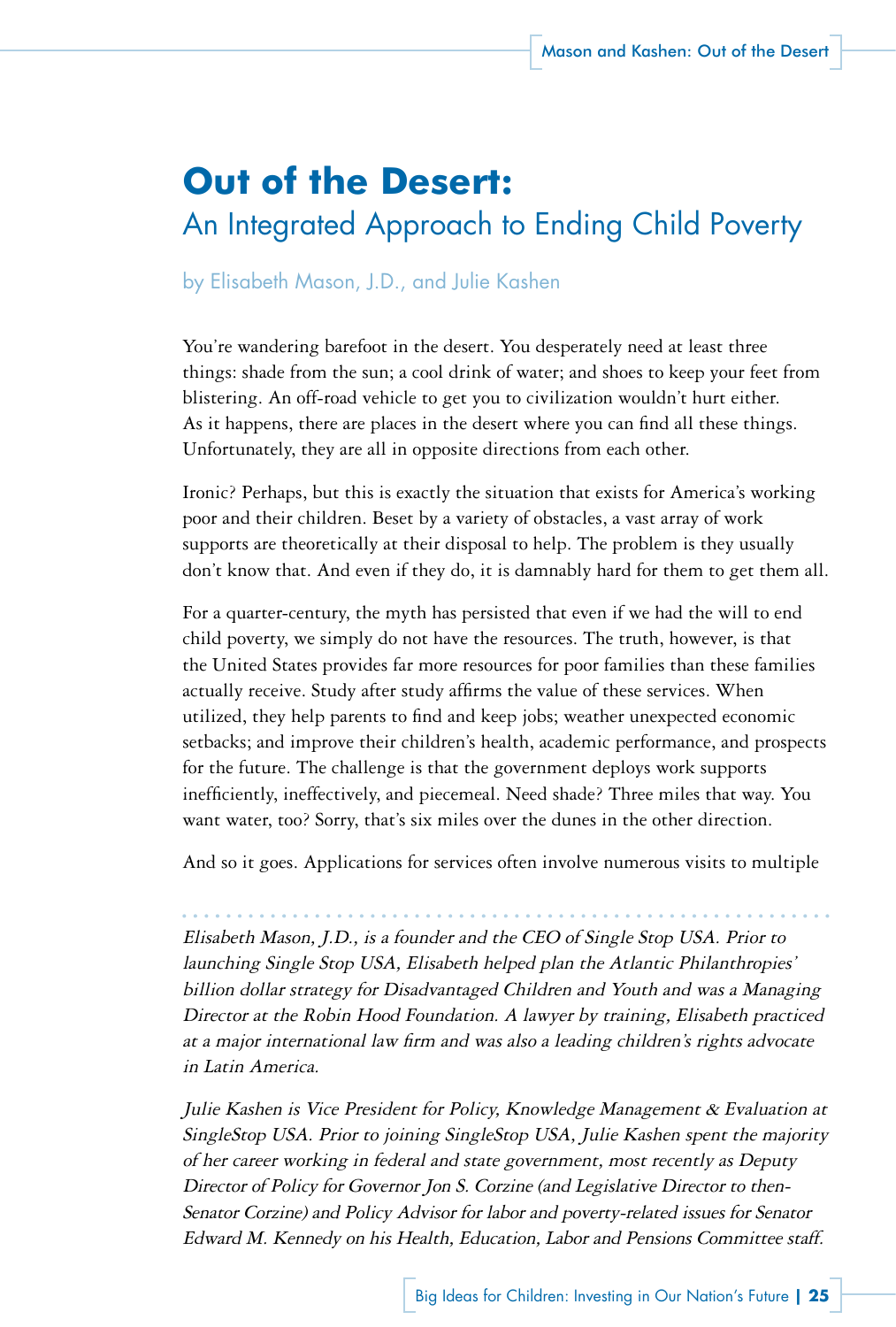offices. One study shows that, on average, it takes five hours and two trips just to sign up for food stamps.<sup>1</sup> The reality is that low-wage workers, often parents with multiple jobs, don't have the luxury of compensatory time, can't always count on child care, and face substantial challenges accessing transportation.

Every year, at least \$65 billion in government services and support remain unclaimed by the working poor.<sup>2</sup> The Urban Institute, a non-partisan think tank, estimates that one in four working families receives no benefits at all, despite its eligibility.<sup>3</sup> Twenty million struggling families live below 200 percent of the federal poverty level, yet a mere 7 percent of those eligible receive all four of the government's major benefits and tax credits: the Earned Income Tax Credit (EITC), food stamps, Medicaid, and child care assistance.<sup>4</sup> In other words, 93 percent of families don't use all of the resources available to them.

At SingleStop USA, our big idea for kids is as simple as it is far-reaching: Every family should receive all the benefits and tax credits for which they are eligible – not haphazardly and with great difficulty – but together and all at once.

Since the forces and factors that perpetuate poverty are interconnected, solutions must be seamlessly integrated. Affordable health insurance, child care subsidies, legal services, tax credits, mortgage and financial counseling, and nutrition assistance should be more easily accessible and mutually reinforcing. Individually, these act as band-aids – necessary but insufficient. Applied in combination, they can begin to heal the underlying causes of intergenerational poverty, help lowincome families work their way to self-sufficiency, and build stable environments for children to grow and learn.

Climbing up the economic ladder is the American dream, but down at the bottom it seems like there are not any rungs. The best families can do is hold on to the sides and maintain their position, but moving up seems impossible. Just imagine a working mother who cannot make ends meet. She has a minimum wage job, but still needs food stamps to feed her children who lack comprehensive health insurance. She often misses work to take her eldest, who has asthma, to the emergency room. Because of lost wages and missed bills, her family is facing eviction.

Now imagine how different her life would be if in addition to food stamps, she had access to preventative health care for her children and help paying her utilities. Not only could she afford heat, electricity, and phone service for her family, but she would also miss less work, and stay in a job long enough to move up the wage scale and climb out of poverty.

All the evidence affirms that existing work supports are powerful tools with which individuals can lift themselves and their children from poverty. The Center on Budget and Policy Priorities has illustrated that public benefits like the EITC, Medicaid, nutritional and child care subsidies, and affordable housing reduce the number of Americans living in poverty by half, and ameliorate the severity of poverty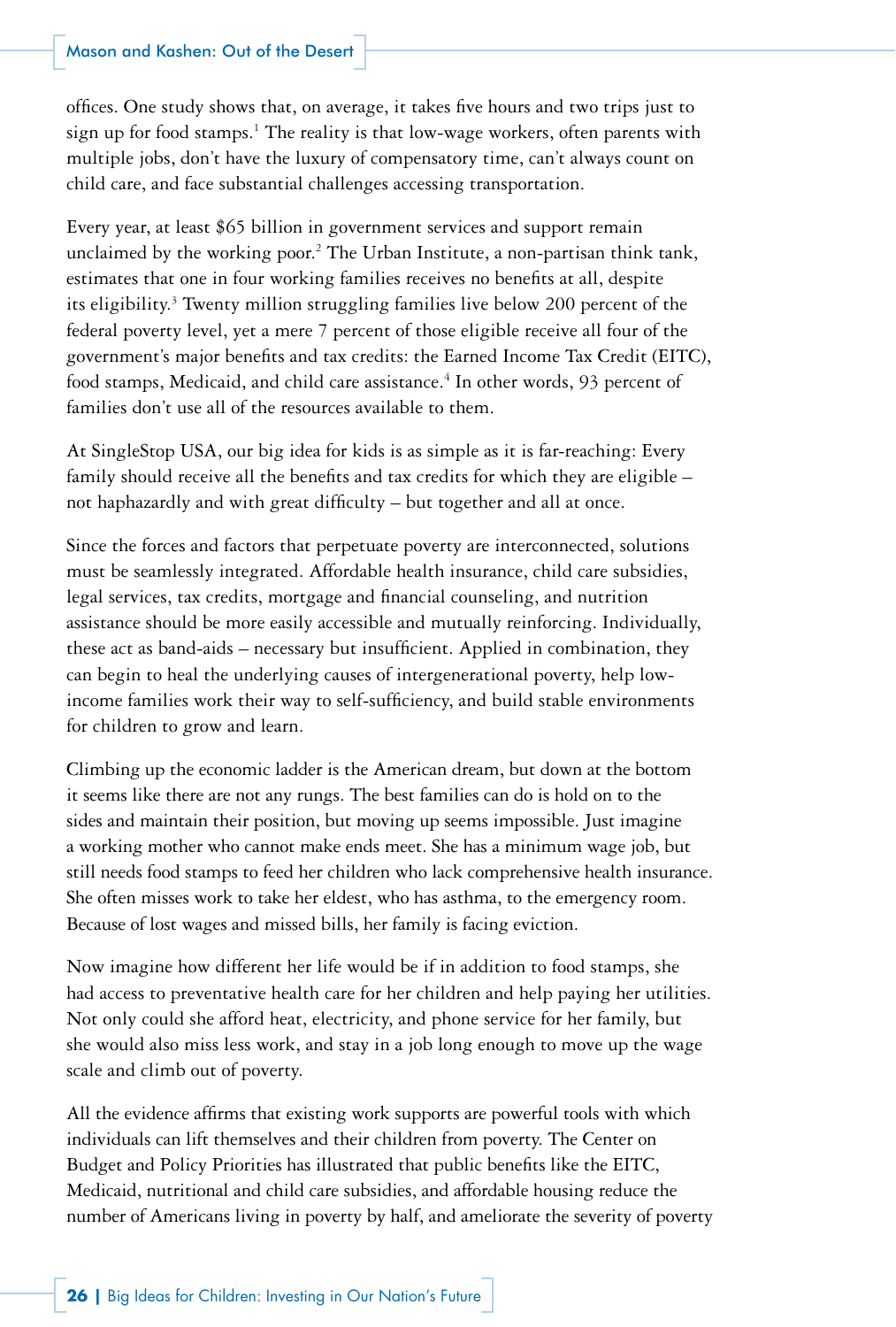for the working poor.<sup>5</sup> Imagine the potential impact if these programs reached the millions of struggling families who both need and are eligible to use them.

Consider the EITC. Some low-wage earners don't file their taxes because the forms are difficult to understand – let alone complete – and they fear they will owe the government money. The reality is that many would receive a \$1,800 refund – and just a \$1,000 increase in family income has been shown to improve children's test scores by 2 percent in math and more than  $3.5$  percent in reading.<sup>6</sup>

The positive impacts of health insurance programs such as Medicaid are no less profound. One study has demonstrated that families with insurance are twice as likely to be able to save for the future.<sup>7</sup> Another study has revealed that health insurance improves children's performance in school. In fact, publicly insured children are 25 percent more likely to have seen a physician in the past year than those who are uninsured, and 80 percent less likely to suffer from unmet medical needs that erode academic achievement.8

Studies have shown similar benefits to children and families from nutritional, child care, and housing subsidies. For example, nutritional subsidies not only put food on the table, but also increase a family's purchasing power by 40 percent.<sup>9</sup> Child care subsidies allow parents to maintain stable employment and provide children a safe and secure environment while their parents work.<sup>10</sup> And affordable, stable housing can help bring an end to the frequent household moves that drive down children's achievement in school and increase their likelihood of dropping out.<sup>11</sup>

Nobody seriously believes that families in need of affordable health insurance might not also need help with groceries. Yet, these vital programs tend to reflect the political complexities of their independent histories, not common sense. They were created by different administrations, at different times, are managed by different agencies, and draw from different funding streams. One hand gives without knowing how, or whether, the other hand is reaching out to help.

The bottom line is that, contrary to the myth, public benefits do not trap poor families in dependency. They generate an enormous impact on the lives and aspirations of poor families and children. When accessed and delivered comprehensively, these resources stabilize families, allowing them to achieve selfsufficiency and ultimately free them to be independent.

A number of new initiatives are helping families access the work supports available for them to build a secure future. At SingleStop USA, we are among those pointing the way to effective, scalable solutions. In the next five years, SingleStop USA plans to help one million families access \$2 billion in supports they are eligible for, but do not currently collect. When families can access all the resources for which they are eligible, they can withstand the small setbacks – a sick child, car trouble, or temporary job loss – that too often become catastrophic. Compassion aside, this is sensible public policy. An ounce of prevention is worth a pound of cure. It is far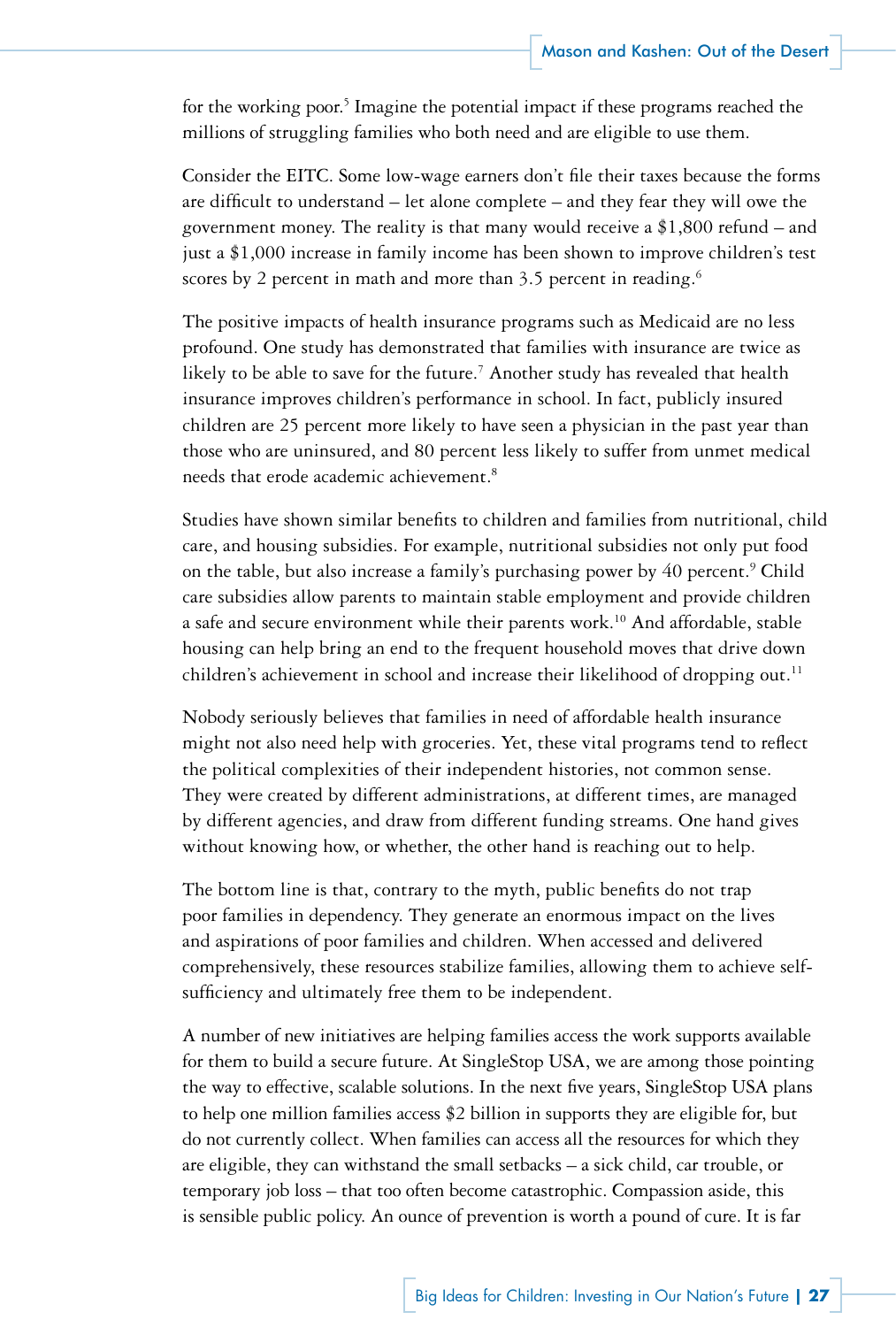cheaper to help with housing, nutrition, and other necessities than to manage the crises – individual and shared – that emerge in their absence.

How does the SingleStop model work? Clients meet with counselors and use computerized benefits calculators, similar to Turbo Tax. Sophisticated software reveals a family's eligibility for a wide spectrum of benefits, tax credits, and other services – all in 15 minutes. Clients not only learn which services they may qualify for, but also how signing up for one benefit may influence their access to another.

Experienced case workers then use this information to provide individualized advice, guide clients through the application process, and help them to manage new resources. On-site legal and financial counselors also help clients stave off housing crises, consolidate debts, open savings accounts and better plan for their future.

The results are extraordinary. A recent internal program evaluation suggests that every dollar invested creates benefits worth \$13 for families.<sup>12</sup> A previous external study of the program – a McKinsey review of SingleStop's impact in 2005 – demonstrated similarly remarkable outcomes.<sup>13</sup>

Now government must do its part by replicating and expanding this work, and making a few simple reforms. First, policymakers must streamline eligibility requirements so that low-income families can more easily access multiple benefits. Second, they should simplify and create joint electronic applications for these multiple benefits. For example, some jurisdictions are piloting programs that enable applicants to request multiple benefits electronically and on one form. This type of web-based application still works best with the help of a caseworker, but the reduction in paperwork will significantly decrease administrative costs, and help families immensely.

Finally, government agencies should partner with community-based organizations to deliver benefits and services in convenient neighborhood locations where caseworkers can develop relationships with the families who need these resources the most.

The United States allocates billions of dollars every year to help provide the nation's children with food, child care, medical services, and other basic needs. Yet, one in six children – 13 million, an increase of about 1.2 million between 2000 and 2006 – still suffers from hunger, illness, and other scourges of American poverty.<sup>14</sup>

We do not lack the resources, or even the will, to help families build better futures for their kids. But for too long bureaucratic barriers have stood between families and the help they need. The promise of opportunity in America is only as good as our vision for our children and the will to achieve that vision. We have the shade, the water, the shoes, and the means to get out of the desert; we can't let them go to waste. With just a little innovation, we can make a life-saving difference for millions of families.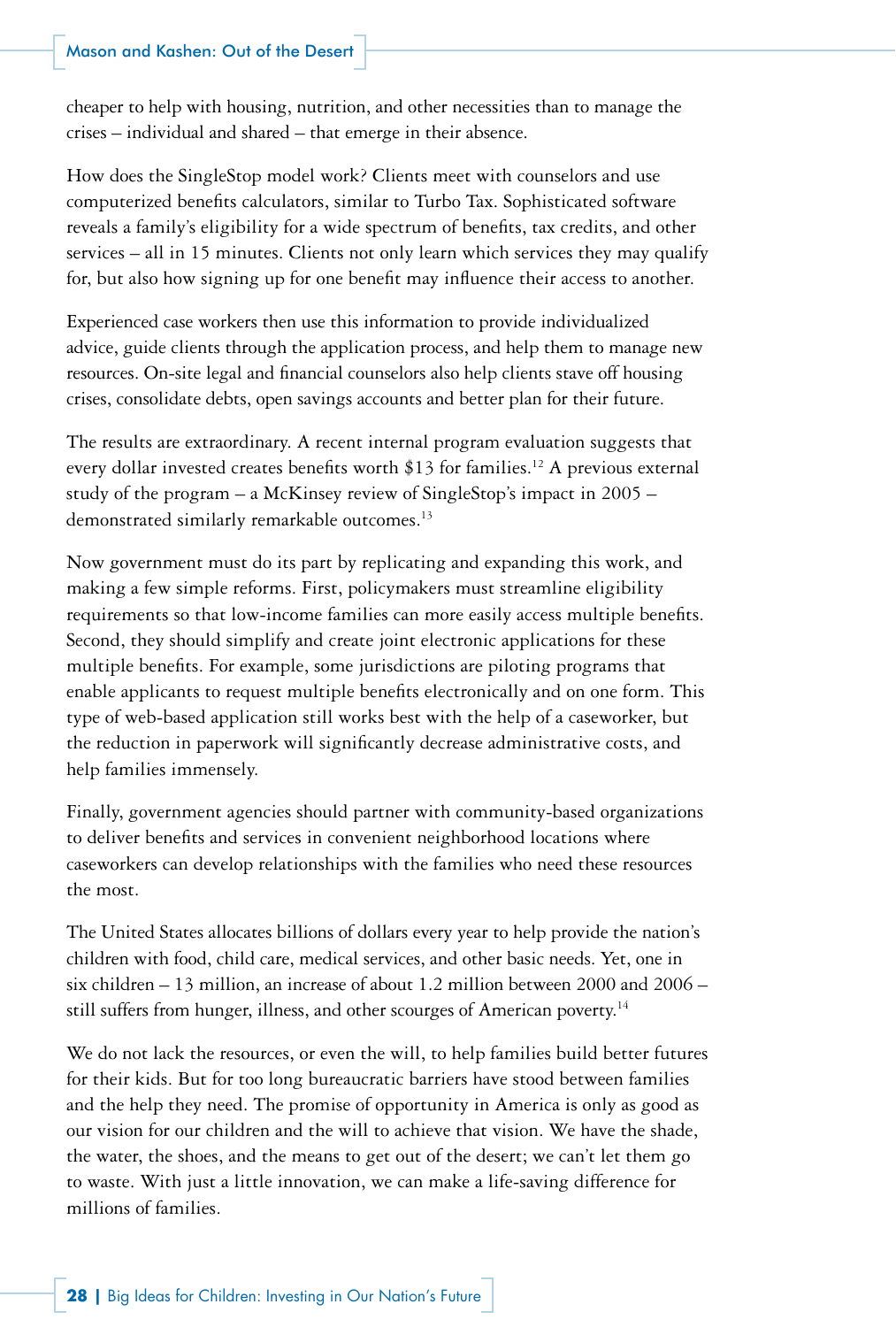- <sup>1</sup> Customer Service in the Food Stamp Program. Mathematica Policy Research, Inc. prepared for the U.S. Department of Agriculture, Food and Nutrition Service. Michael Ponza, James C. Ohls, Lorenzo Moreno, Amy Zambrowski and Rhoda Cohen, July 1999.
- <sup>2</sup> Single Stop Rollout Strategy Project Final Report. McKinsey & Company. February 2007.
- $3$  Is There a System Supporting Low-Income Working Families? The Urban Institute. Shelia Zedlewski, Gina Adams, Lisa Dubay and Genevieve Kenney, February 2006. In this study, "benefits" specifically include EITC, child care subsidies, food stamps, and Medicaid/SCHIP.
- <sup>4</sup> Current Population Survey, 2007 Annual Social and Economic Supplement. U.S. Census Bureau, 2007 and Zedlewski, Adams, Dubay and Kenney.
- <sup>5</sup> Public Benefits; Easing Poverty and Ensuring Medical Coverage. Center on Budget and Policy Priorities. Arloc Sherman, 2005.
- <sup>6</sup> Statistics of Income Division, Individual Master File System. IRS, January 2007 and The Impact of Family Income on Child Achievement. Institute for Research on Poverty, Discussion Paper no. 1305-05 Gordon Dahl and Lance Lochner, August 2005.
- <sup>7</sup>Making Ends Meet: Six Programs That Help Working Families and Employers. Center for Law and Social Policy. Nisha Patel, Mark Greenberg, Steve Savner and Vicki Turetsky, June 2002.
- <sup>8</sup>Improving Children's Health: A Chartbook about the Roles of Medicaid and SCHIP. Center on Budget and Policy Priorities. Leighton Ku, Mark Lin, and Matthew Broaddus, January 2007.
- <sup>9</sup> Patel, Greenberg, Savner, and Ture.
- <sup>10</sup> Patel, Greenberg, Savner, and Ture.
- <sup>11</sup> "High Classroom Turnover: How Children Get Left Behind." Citizens' Commission on Civil Rights. Chester Hartman in Rights at Risk: Equality in an Age of Terrorism. , pp 227-244 Piche, Dianne M., Ed.; Taylor, William L., Ed.; Reed, Robin A., Ed., 2002.
- $12$  Robin Hood Foundation Internal Program Report based on internal metrics calculations.
- <sup>13</sup> McKinsey & Company.
- $14$  Income, Poverty and Health Insurance Coverage in the United States 2006 U.S. Census Bureau. Carmen DeNavas-Walt, Bernadette D. Proctor, Jessica Smith, August 2007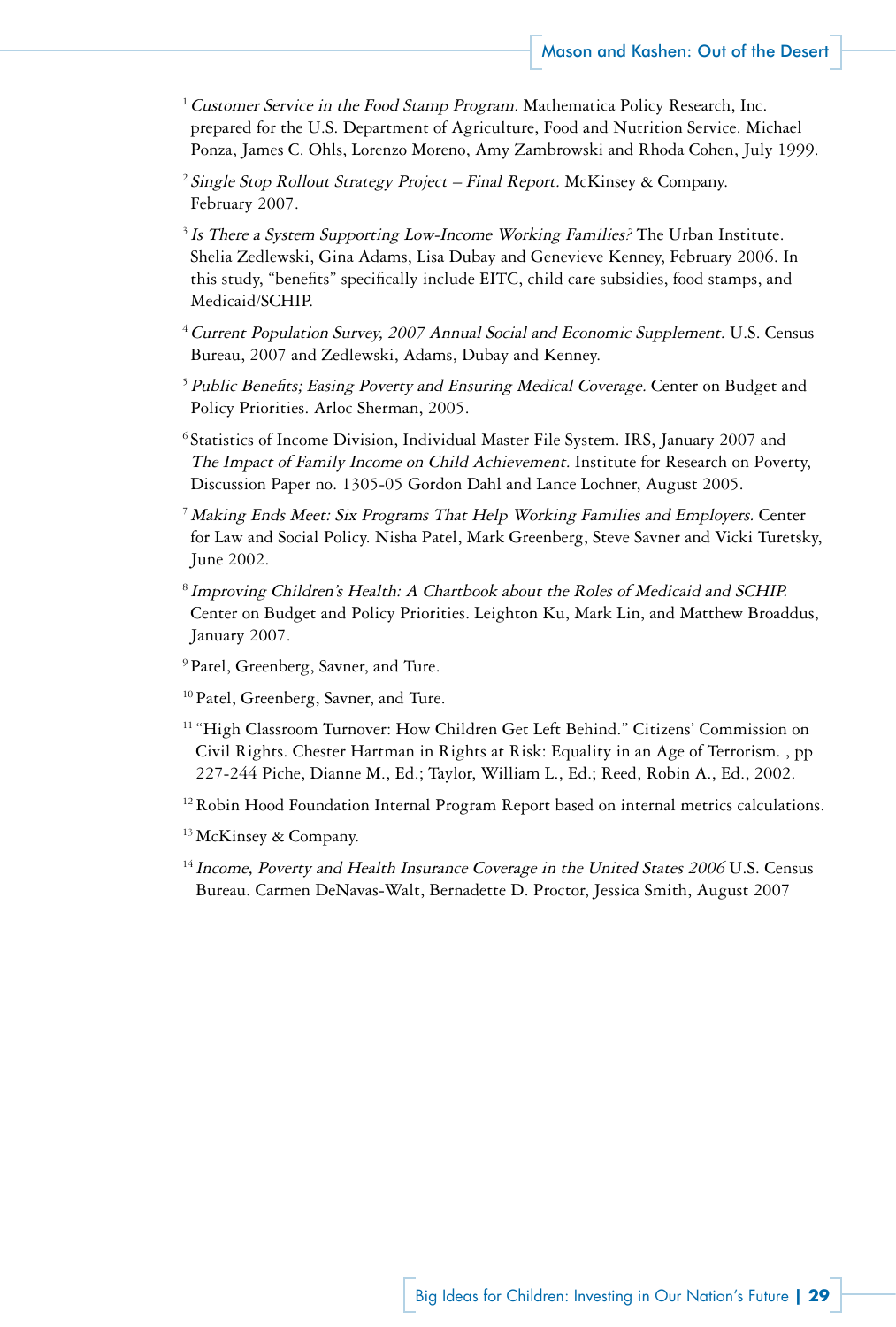# **Paying for Investments in Children**

by Isabel V. Sawhill, Ph.D.

Advocates for children are hoping that with a new administration and a new Congress in 2009, investments in children will get enhanced priority. Although not as high on the agenda as the economy or the war in Iraq, the need to invest more in the education and health of children and their families is supported by a large majority of the public.<sup>1</sup> Moreover, unlike the short-term benefits of winding down the war in Iraq or reviving the economy, these investments can improve the future productivity of the nation. They speak to the concern among many that the next generation will not be as well off as the current one, and that the nation may even be in decline.

These concerns are being expressed at the same time as rigorous research has identified many proven and promising interventions that could enhance the educational success and future productivity of the youngest generation.2 Numerous studies have shown, for example, that greater investments in early childhood education bring society long-term benefits that greatly exceed their costs. All that seems to be lacking is the money to fund these promising initiatives and the leadership to make them a higher priority in the competition for funds.

In this essay, I argue that to address these challenges and opportunities, we first need to reframe the debate. Specifically, we need a new intergenerational contract that invests more in people when they are young, but then expects them to assume somewhat greater responsibility for their own support during their retirement years. If we make wise investments in the young, their ability to be more selfsufficient during their later years will be enhanced, as will their ability to finance the health care and retirement needs of those who have been less fortunate. But we need to start now. The longer we wait, the more likely it will be that today's children will be incapable of supporting either themselves or their parents during the latter's golden years.

The need to reframe the intergenerational contract is premised on a number of assumptions or principles.<sup>3</sup> First, although tax increases and savings from ending the war can finance in a fiscally responsible way some of the needed investment in the youngest generation, they will not be sufficient. Second, linking investments

Isabel V. Sawhill, Ph.D. is a Senior Fellow in Economic Studies at the Brookings Institution. A nationally-known budget expert, her research focuses on domestic poverty and federal fiscal policy. She is also co-director of the Center on Children and Families at Brookings.

**30 |** Big Ideas for Children: Investing in Our Nation's Future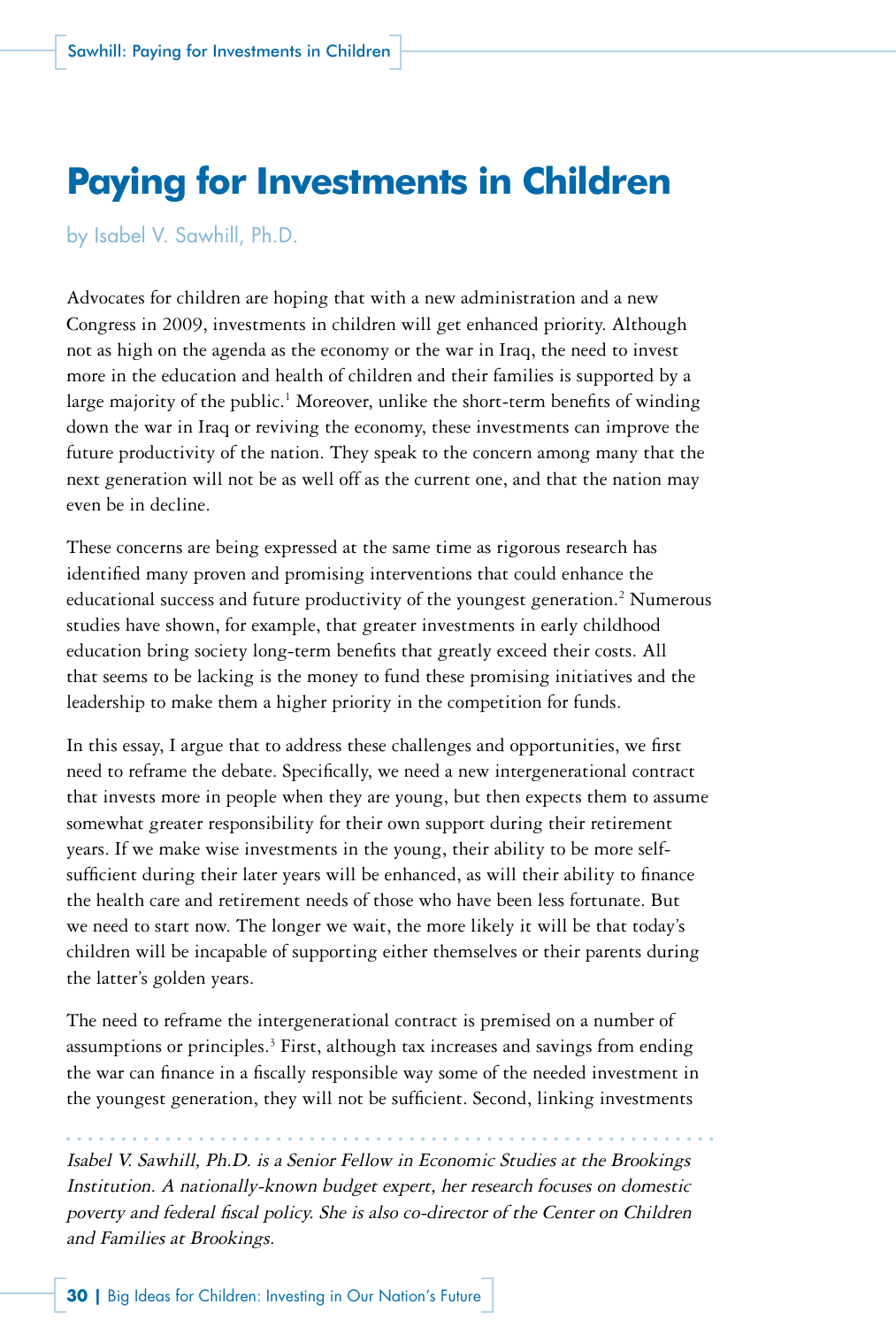in the young to reform of entitlements has bipartisan appeal. Third, the current allocation of resources between the young and the old is premised on outmoded assumptions about the relative needs of each. Generational equity requires a recalibration of the needs of different age groups. Fourth, the miracle of compound interest means that well-chosen investments in the young can produce a growth dividend and new revenues that would make any venture capitalist drool and that can make the revision of the intergenerational contract a positive sum game. Fifth, by phasing in any changes to the intergenerational contract slowly and paying careful attention to the genuine needs of the older population, no one need be seriously hurt in the process. If we start now, we can maintain commitments to current beneficiaries and provide a robust safety net for vulnerable groups into the future, while also gradually reallocating more public resources to the young.

#### **Moving Beyond Wishful Thinking**

Many people are now convinced that unless we make major investments in the health and education of the youngest generation, we will not be able to compete with other countries or assume that future generations will be better off than previous ones. Money alone will not solve all of the problems. However, whether it's addressing the fact that one third of young people don't graduate from high school or that the U.S. has one of the highest rates of infant mortality in the world, money is surely needed. So where is this money to come from? The federal government is already running deficits, and these deficits will balloon over the next decade, initially because of the depressed economy, but more importantly because of the retirement of the baby boom generation and the pressures that the growing costs of Social Security and Medicare will place on the federal budget. According to Eugene Steuerle, rising costs in these programs for the elderly will absorb most of currently projected revenue growth between now and the end of the next president's second term.<sup>4</sup> Not only will there be no new money for children, there will be a fiscal squeeze on existing programs for children.

Many progressives assume that the solution is simply to raise revenues enough to simultaneously keep deficits at a reasonable level and to pay for the most promising investments in children and their families. But this is wishful thinking. Let's assume that we need to keep the deficit below 2 percent of GDP. This is a much more modest goal than trying to balance the budget and will not satisfy the fiscal hawks of the world, but it's a level below which the burden of the national debt can at least be kept at a sustainable level.<sup>5</sup> Let's further assume that we want to invest an extra one-half to 1 percent of GDP in children or their families by the end of the new president's first term.<sup>6</sup> These two goals require freeing up 1.5 to 2 percent of GDP or roughly \$300 billion per year between 2010 and 2013.<sup>7</sup> Some of the funds would be used to keep the deficit from wrecking the economy or undermining future standards of living, and some would be devoted to new investments in education, health care, and the like.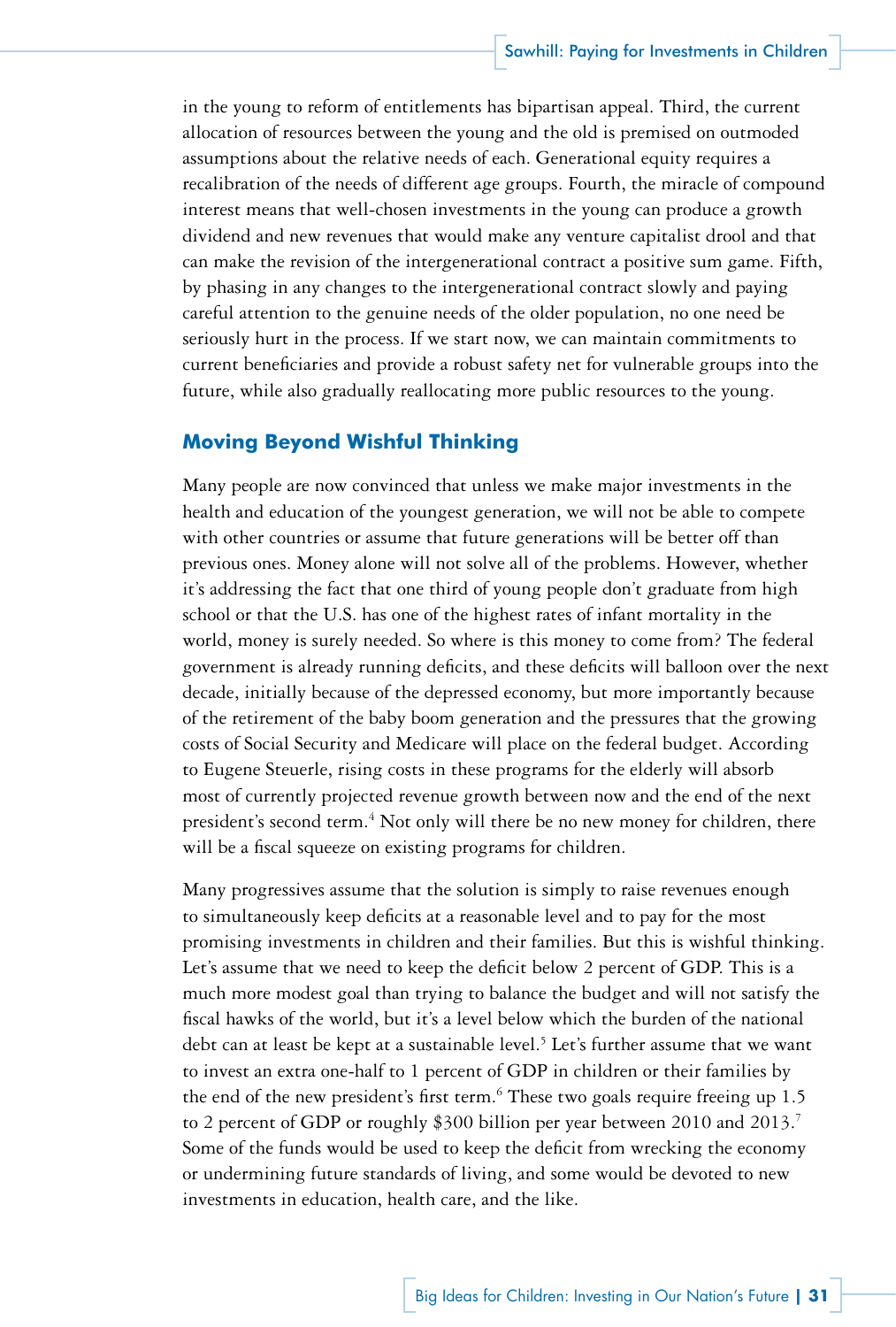#### Sawhill: Paying for Investments in Children

Why can't this be achieved simply by raising taxes? First of all, poll after poll shows that the public is not enamored of new taxes, with the result that both presidential candidates have pledged either to reduce taxes across the board (John McCain) or to reduce them for the middle class (Barack Obama). Although Senator Obama would raise taxes on people with incomes above \$250,000 a year, and both candidates have talked about the need to close corporate loopholes, these increases would only partially pay for Obama's spending increases and tax cuts, including those that would target the elderly making less than \$50,000 a year.<sup>8</sup>

Even if the higher taxes that our 2 percent scenario requires were politically feasible, they would impose burdens on typical working-age Americans that many would find untenable. Their incomes have been stagnant, and their jobs and incomes are increasingly insecure. Further reducing their take-home pay to fund these investments is not a happy prospect.

Another hope among progressives is that a major overhaul of America's broken health care system will free up resources that can then be devoted to other national priorities. This, too, is wishful thinking. Most improvements in the health care system – from the adoption of electronic medical records to covering the currently uninsured – will actually cost more than the current system.<sup>9</sup> Over the long-haul, learning what works to improve health, and linking reimbursement of providers to evidence that treatments are effective, could indeed bring down costs, but not any time soon.10 In the meantime, one of the most effective ways of getting more value for each health dollar spent is to put more emphasis on education rather than on health care per se. Education is associated with major improvements in people's health, independent of their income, their age, or the amount of health care they receive – probably because the more educated are more likely to adopt healthy life styles and to be intelligent users of whatever health care they consume.

Still a third contention is that an end to the war in Iraq will free up resources that can be used for other purposes. The problem with this argument is two-fold. First, the savings are not likely to be as large as many people think. We would be fortunate to recapture \$100 billion from this source – about one third of the amount needed.<sup>11</sup> Second, and more importantly, any savings will be smaller than expected because only a portion of the expenditures for the war are included in the long-term budget baseline.

A final possibility is that our elected officials, faced with such daunting numbers, will simply say, in effect, "deficits be damned." What harm do they do anyway? In this case, advocates for children would do well to remember that it is the young who will suffer the consequences. By increasing the national debt, and the amount we owe to foreigners, deficits act like a stealth tax on the next generation. Already interest payments are the fastest growing item in the federal budget, $12$  and we are financing most of each year's deficit by borrowing from countries such as China and Saudi Arabia. Eventually we will have to pay them back, with interest.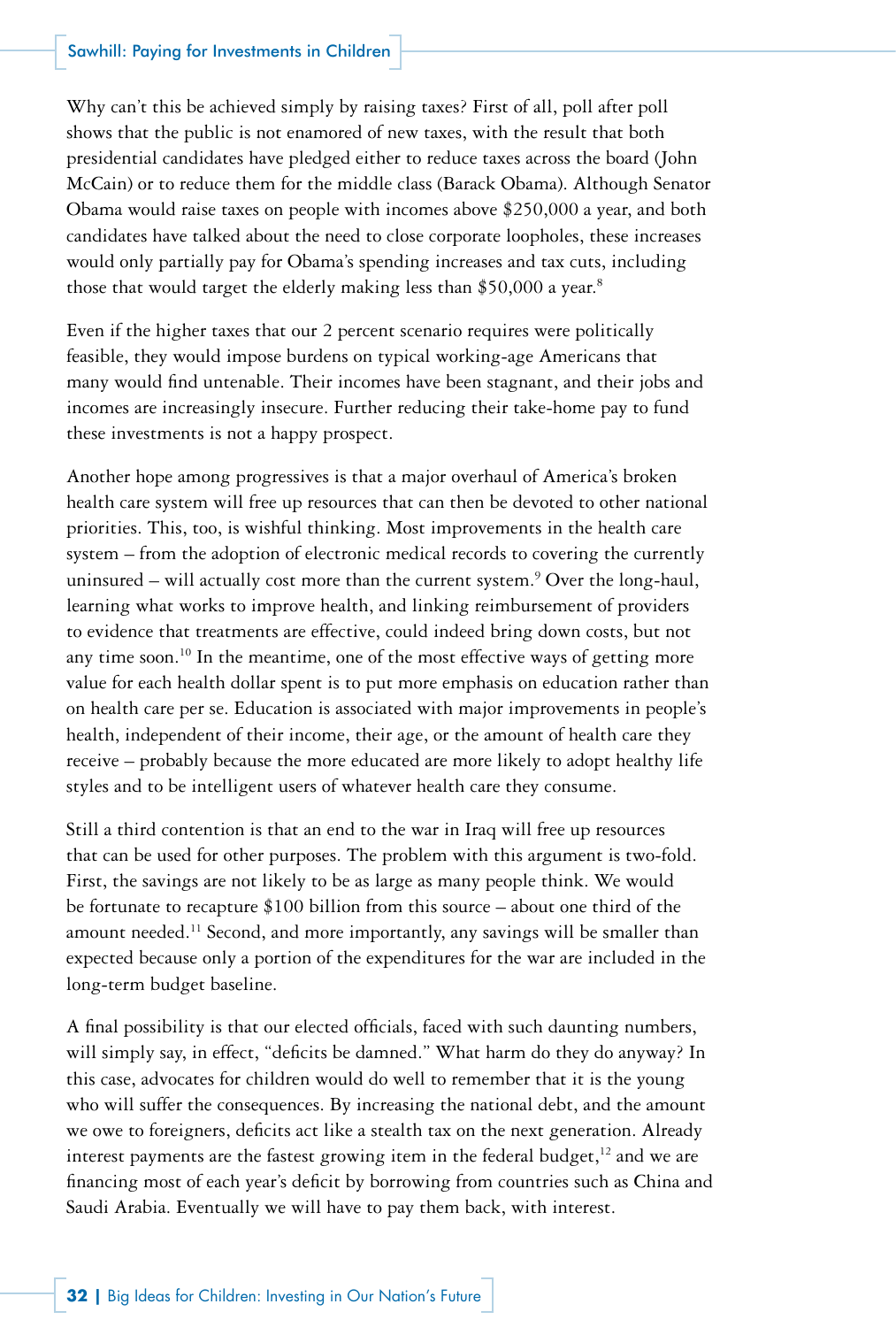The preceding statements should not be misinterpreted. In my view, we can and should raise more revenues both to move the budget toward balance and to fund some new investments. We can and should reform the health care system to cover the uninsured, improve quality, and contain health care costs. And we can and should wind down the war in Iraq. But these steps will not be sufficient if we want to fund a robust agenda of investments in children. For this reason, advocates for the younger generation need, in addition, to consider ways in which we can rein in future commitments to the elderly while simultaneously protecting lower-income seniors, the disabled, those in poor health, and the truly aged.

# **Dealing with Political Hot Potatoes and Forging a Bipartisan Compromise**

A good negotiator doesn't reveal in advance what he's willing to give up to get what he wants in return. Democrats in Congress are not going to preside over any dismantling of the New Deal or the Great Society that put in place today's Social Security and Medicare programs. Not only are these extremely popular with the public, but the fear exists that any savings produced by even modest changes in these programs will be devoted to providing tax cuts to those who need them least. This fear is understandable in the context of recent history. However, such political concerns should not stand in the way of a robust, substantive discussion of the relative needs and responsibilities of people when they are young and when they are old.

Still, from a Democratic perspective, any proposal to reform entitlements will need to be combined with assurances that the money can be reinvested in other areas. Similarly, Republicans are not going to support more investments in the young if they believe they will require a much bigger government and a substantially higher burden of taxation. From their perspective, any set of proposals to invest more in children needs to be accompanied by a commitment to reform entitlements. While hardly ideal from either party's perspective, this linking of entitlement reform with greater investments in the younger generation, including lower-income families in particular, has the makings of a political compromise with long-term benefits for the nation. With strong leadership from the White House, it has a good chance of success.

Still another oft-cited concern is that talking about reallocating resources between the young and the old entails pitting one group against another. However, this concern rests on a basic misunderstanding of the life cycle process. Almost everyone who is young will eventually become old. So, putting some transition issues aside for the moment, this is not about a competition between the young and the old, but rather about making more investments in people when they are young so that they will be in a better position to support themselves or others when they are older. Individuals have the capacity  $-$  if not always the foresight – to smooth consumption over the life cycle. They do not have the capacity to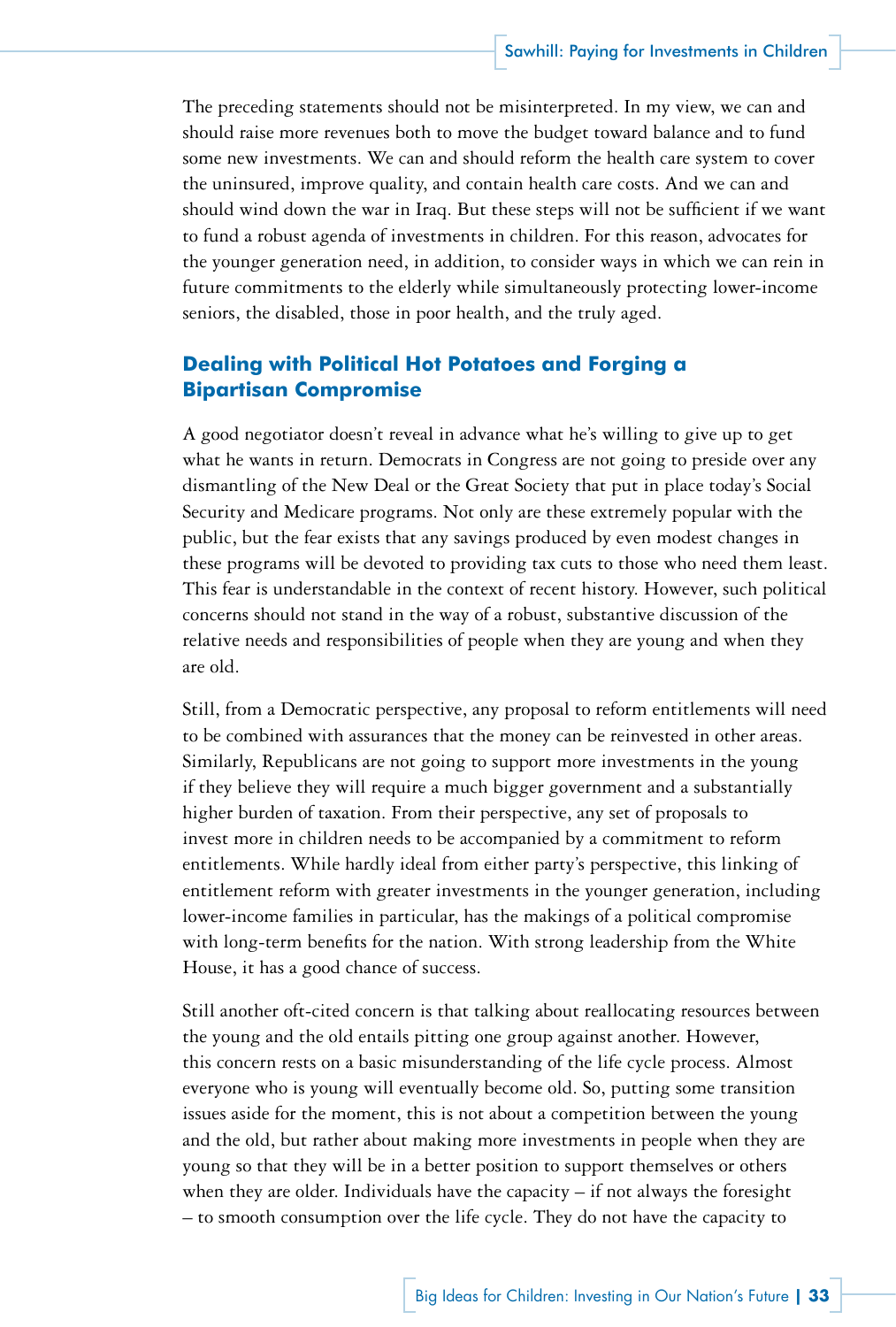eliminate differences in ability, health, and productivity that are the products of their differing genetic and cultural endowments, and equally importantly, in the kinds of societal investments made earlier in their lives. By adopting a life cycle perspective, we can move beyond stale arguments about generational warfare.

# **Generational Equity: Reassessing the Relative Well-being of the Young and the Old**

The old intergenerational contract has been in force since Social Security was enacted in the 1930s. It was expanded in the 1960s with Medicare and Medicaid (which covers nursing home care), and yet again in this decade with the addition of prescription drugs to Medicare. It is built on a number of assumptions: that no one should be expected to work after the age of 65; that most seniors have insufficient resources to pay for their own retirement or health care; and that younger Americans are, on average, better off than older Americans. The system thus relies almost entirely on contributions from working-age Americans to finance these benefits along with supporting the other major dependent population, their children. And for the most part, the old contract has been a huge success, enabling people to retire at a reasonable age and reducing insecurity in old age.

| Table 1: Select Comparative Statistics for the Elderly and<br><b>Non-Elderly</b> |                 |                     |  |
|----------------------------------------------------------------------------------|-----------------|---------------------|--|
|                                                                                  | <b>Under 65</b> | <b>65 and Older</b> |  |
| Poverty rate <sup>1</sup>                                                        | 12.7%           | 9.4%                |  |
| Average income per household member <sup>2</sup>                                 | \$26,350        | \$24,095            |  |
| Mean income <sup>2</sup>                                                         | \$72,906        | \$41,928            |  |
| Median income <sup>2</sup>                                                       | \$54,726        | \$27,798            |  |
| Average annual change in real income (1994 - 2006) <sup>3</sup>                  | 0.74%           | 1.11%               |  |
| Average annual change in real income (2000 - 2006) <sup>3</sup>                  | $-0.71%$        | 0.47%               |  |
| Median net worth (in thousands) <sup>4</sup>                                     | \$69.40         | \$190.10            |  |
| Homeownership <sup>5</sup>                                                       | 64.3%           | 80.0%               |  |
| Percentage of homeowners with no mortgage <sup>5</sup>                           | 24.0%           | 75.0%               |  |
| Percentage covered by health insurance <sup>6</sup>                              | 82.2%           | 98.5%               |  |
| Note: Data is for year 2006 unless otherwise noted                               |                 |                     |  |

#### Source(s):

5 Author's calculations from the Consumer Expenditure Survey

6 U.S. Census Bureau, Table HI05

<sup>1</sup> Author's calculations from U.S. Census Bureau, Table POV01

<sup>2</sup> U.S. Census Bureau, Table HINC-01

<sup>&</sup>lt;sup>3</sup> Author's calculations from U.S. Census Bureau, Historical Income Table H-10 and Table HINC-01, 1995 - 2007.

<sup>4</sup> Data from 2004; data for those under 65 and 65 and older were not available for this statistic, so the age groups 35-44 and 65-74 were used. See Brian K. Bucks, Arthur B. Kennickell, and Kevin B. Moore, "Recent Changes in U.S. Family Finances: Evidence from the 2001 and 2004 Survey of Consumer Finances," Table 1, Federal Reserve Bulletin, vol. 92, February 2006.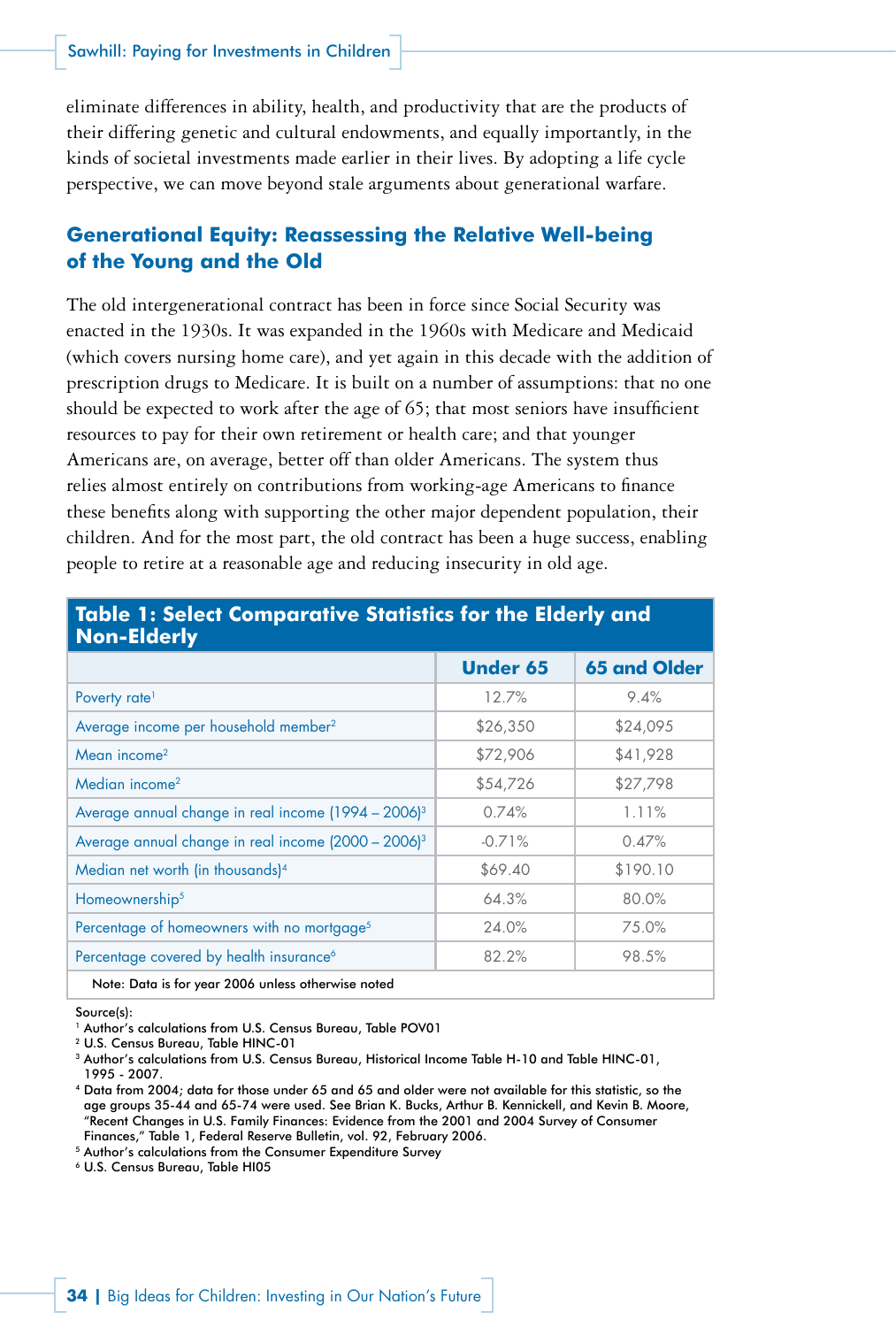Nevertheless, the contract hasn't kept up with the times. First, consider the facts about today's elderly. Like other age groups, they are a very diverse population. But whether we look at their income, their assets, their health, their longevity, or their own preferences to stay connected to work and community, $<sup>13</sup>$  the elderly,</sup> as a group, have far more capacity to contribute to society than in the past. For example, the median household income of those 65 or over has increased 79 percent since 1967, while the median income of those in their prime earning years, aged 35 to 44, has increased by only 54 percent.<sup>14</sup> Even more striking is the decline in poverty among the elderly, from 35 percent in 1959 to 9 percent in 2006.<sup>15</sup> (Granted, if we excluded the Social Security benefits that the elderly receive, their poverty rate would be considerably higher.<sup>16</sup>) Compare this poverty rate of 9 percent to the much higher rate of 13 percent experienced by nonelderly households. Finally, 80 percent of people 65 and over own their own homes and three-quarters of these elderly homeowners own them free and clear of a mortgage.

Tomorrow's elderly – meaning today's baby boom generation – will be the wealthiest generation in history. Projections by the McKinsey Global Institute indicate that by age 65, average disposable income for late baby boomer households will be a little



Note: Late Boomers born from 1955 through 1964; early boomers born from 1945 to 1954; late silent born from 1935 to 1944; early silent born from 1925 to 1934. See Appendix A, Chart 1.

Source: Diana Farrell et al, "Talkin' 'Bout My Generation: The Economic Impact of Aging US Baby Boomers," Exhibit 2, McKinsey Global Institute, June 2008.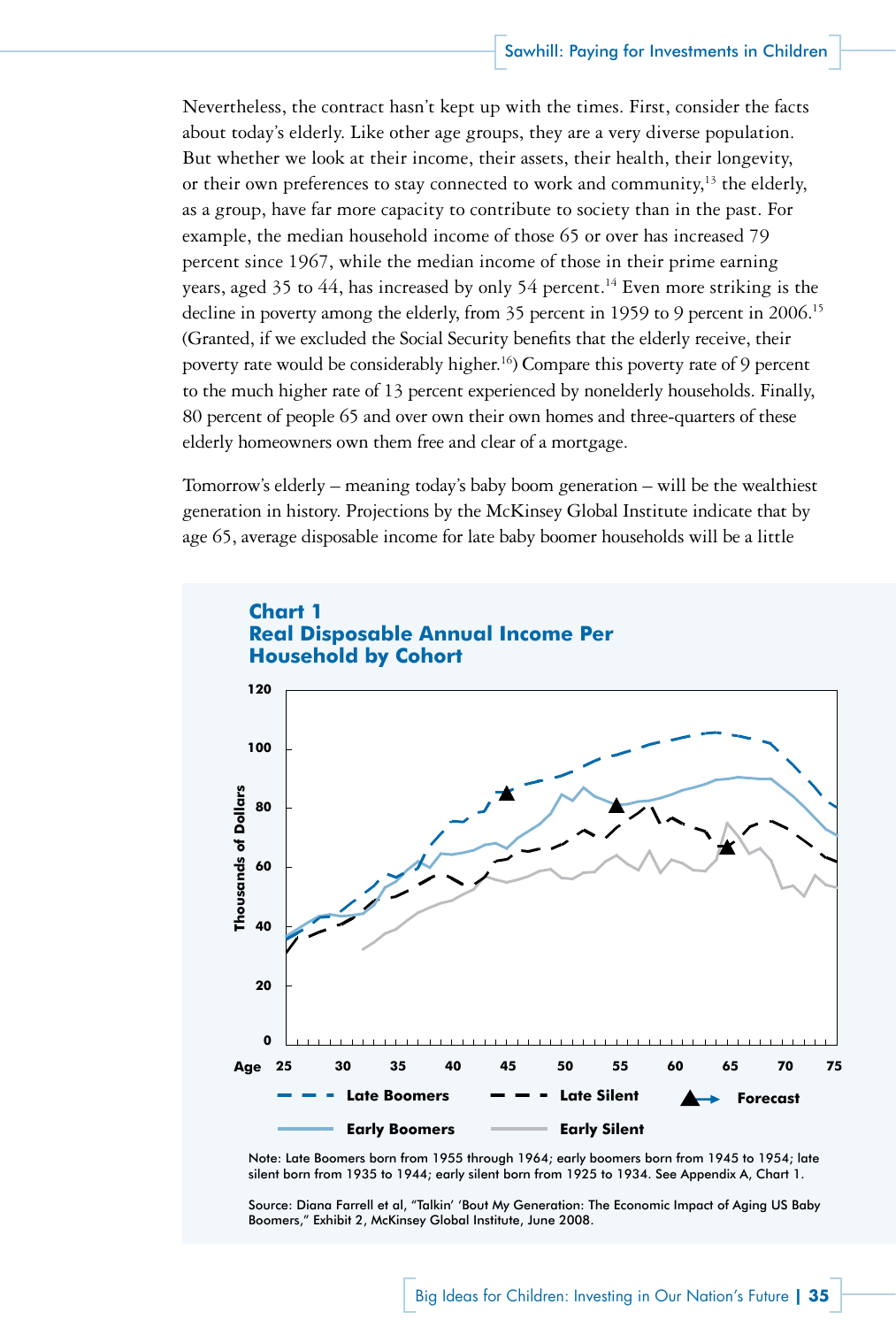#### Sawhill: Paying for Investments in Children

over \$100,000 a year or about 50 percent higher than the incomes of those currently that age. Although incomes fall as people retire, even those in their 70s, according to McKinsey, will have average incomes of about \$80,000 a year. The problem, as the McKinsey report and others have noted, is that this generation is saving too little during their peak earning years with the result that there will likely be pressures not just to maintain but to increase the government benefits they receive. But the solution to inadequate saving is not additional government benefits. It is policies that encourage, or even mandate, greater savings when people are young. This must be part of the new intergenerational contract – the kind of personal responsibility that goes hand-in-hand with greater public investments in one's earning capacity at a young age.

We must absolutely maintain a robust safety net for the elderly. But all the evidence suggests there are many older Americans who, with or without government assistance, will be comfortably well off in the future, assuming they have access to good jobs and save enough during their working years. Even now, there are more than one million people over the age of 65 with incomes exceeding \$100,000 a year.<sup>17</sup>



Note: Median age at death defined as when the survival rate is equal to 0.5. See here for more: http://www.ssa.gov/OACT/NOTES/as120/images/LD\_fig4a.html.

Note: Average age for benefits awarded used for average retirement age. See here for more: http://www.ssa.gov/OACT/ProgData/awardDef.html.

See Appendix A, Chart 2.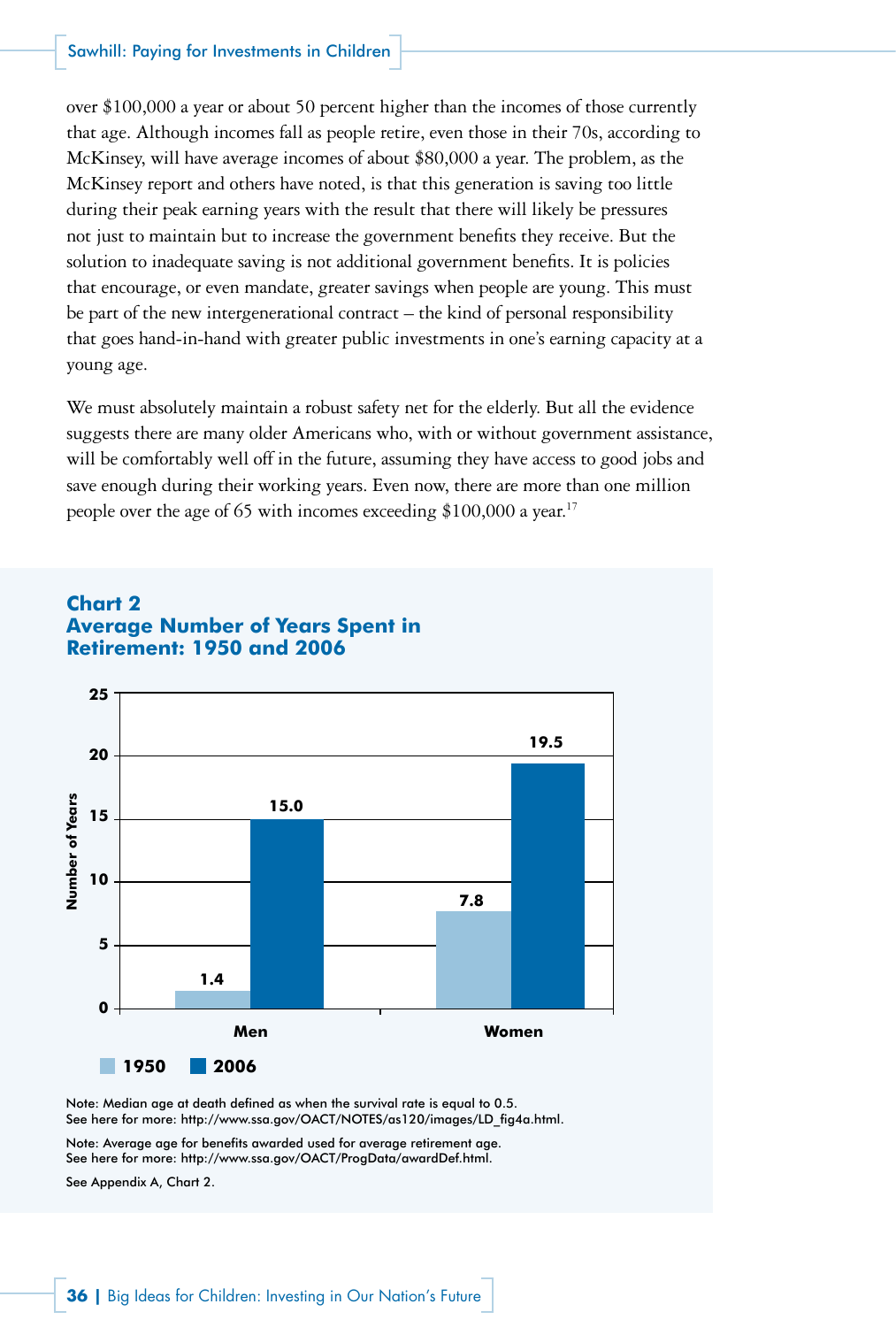Not only are the elderly economically better off than they used to be, they are living longer and healthier lives as well. In 1940, a 65-year-old could expect to live until age 78. Future retirees will live well into their 80s.<sup>18</sup>

Moreover, not only are today's elderly living longer, they are living better. Many of the elderly are experiencing what experts, such as Stanford researcher James Fries, call "compressed morbidity" – meaning that there has been a decline in disability rates among those over the age of 65.<sup>19</sup> Because this decline in disability has exceeded the decline in mortality, it has extended not just life, but healthy life and the ability to work. We should celebrate this progress, some of it made possible by the fact that the elderly – unlike the non-elderly – have universal access to health care through Medicare.

But while the elderly have improved their situation greatly since the intergenerational contract was first formed, working America has also gone through immense changes. In the economy of the 1950s or 1960s, the United States dominated world markets, jobs tended to last a lifetime, a high school education was sufficient for achieving a middle-class lifestyle, and firms could readily afford to provide generous benefits, in the form of health care and definedbenefit pension plans, to their employees. Similarly, schools worked better for a number of reasons, including the fact that there were fewer immigrants, and educated women had few professional job opportunities outside of teaching. Today, the United States has seen high school graduation rates decline over the last few decades, and it no longer leads the world in the proportion of high school graduates who go on to college.<sup>20</sup>

This is part of the reason why over the past three decades, young men have seen their wages stagnate. They are earning less, in inflation-adjusted terms, than their father's generation did at the same age.<sup>21</sup> Family incomes have crept up, but only because more women have gone to work. Poverty rates are now stuck at 1970s levels. Income inequality is as high as it was in the 1920s. And access to affordable health insurance has been sharply eroded. On a range of indicators from education to health care to rates of poverty, on average, children in the U.S. rank 18 when compared to children in 21 other advanced countries.<sup>22</sup> In addition, a college or other advanced degree has become the critical ticket to a good job and a middle-class life style, while the cost of higher education has escalated beyond the reach of many of today's families.

As a result of all these changes, the role of the government in providing economic mobility to workers or better education and job training for their children is more essential than ever. And yet, the historic commitment made to the elderly in the old intergenerational contract is placing a real burden on the working-age population. Although many people believe that Social Security and Medicare benefits are fully funded by the payroll taxes they have paid into the system, the reality is that these programs are not prefunded. Each dollar of benefits that goes to the elderly must come out of the income of younger, tax-paying Americans. So, the importance of balancing the needs of one group against the other must become part of our thinking. Those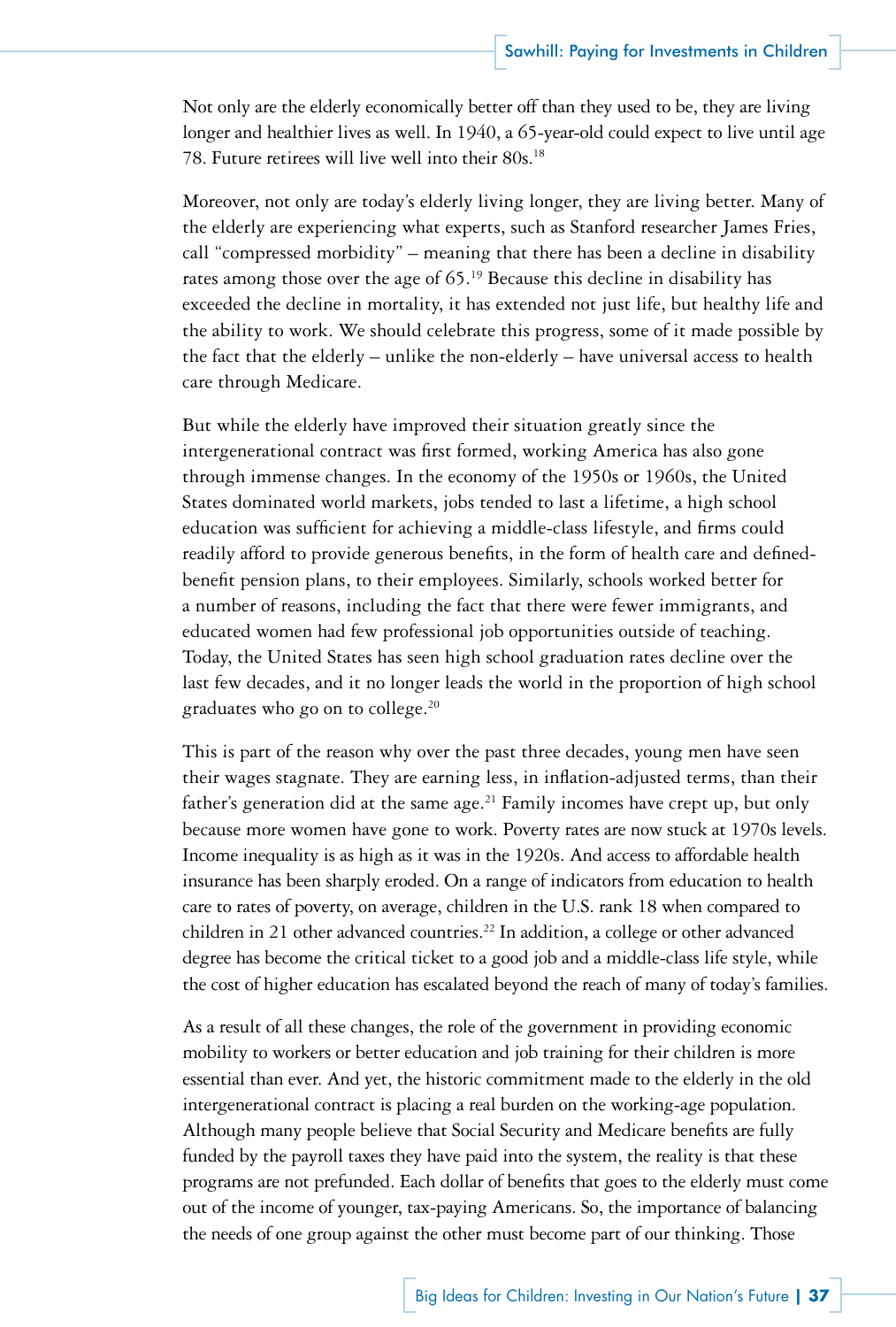progressives who argue that the way to handle the needs of both groups is to raise taxes to a much higher level seem to forget that the people who will pay those taxes are already struggling economically.

#### **The Miracle of Compound Interest**

One of the strongest arguments in favor of gradually reallocating resources from the old to the young is the growth dividend that this can produce. In particular, eliminating the deficit any time soon is not a realistic proposition, but borrowing to make the young more productive is qualitatively different from borrowing to enable the old to consume. It is the reason that people take out loans to go to college but not (one hopes) to go on a cruise or buy a new set of golf clubs. When the nation invests in the young, assuming those investments are wisely chosen, the power of compound interest insures that future earnings and GDP will be greatly enhanced as a result. Most economists believe that the rate of return on investments in education, for example, is at least 10 percent. Moreover, the value of such investments can compound over time, since learning begets more learning, both in school and in the work force. Assume conservatively, and with some discounting of future benefits, that the nation could earn a rate of return of 5 percent on such investments. At the end of 20 years (when today's infants will be entering college and today's ten-year olds will be at the start of their careers), the value of \$1 would be \$2.65. At the end of 40 years, it would be \$7. While I would not want to argue that all government programs targeted on children and younger families can achieve these kinds of returns, the point is that investing early should still pay big dividends.



# **Chart 3 Number of Years Investment is Allowed to Grow**

Source: http://www.moneychimp.com/calculator/compound\_interest\_calculator.htm See Appendix A, Chart 3.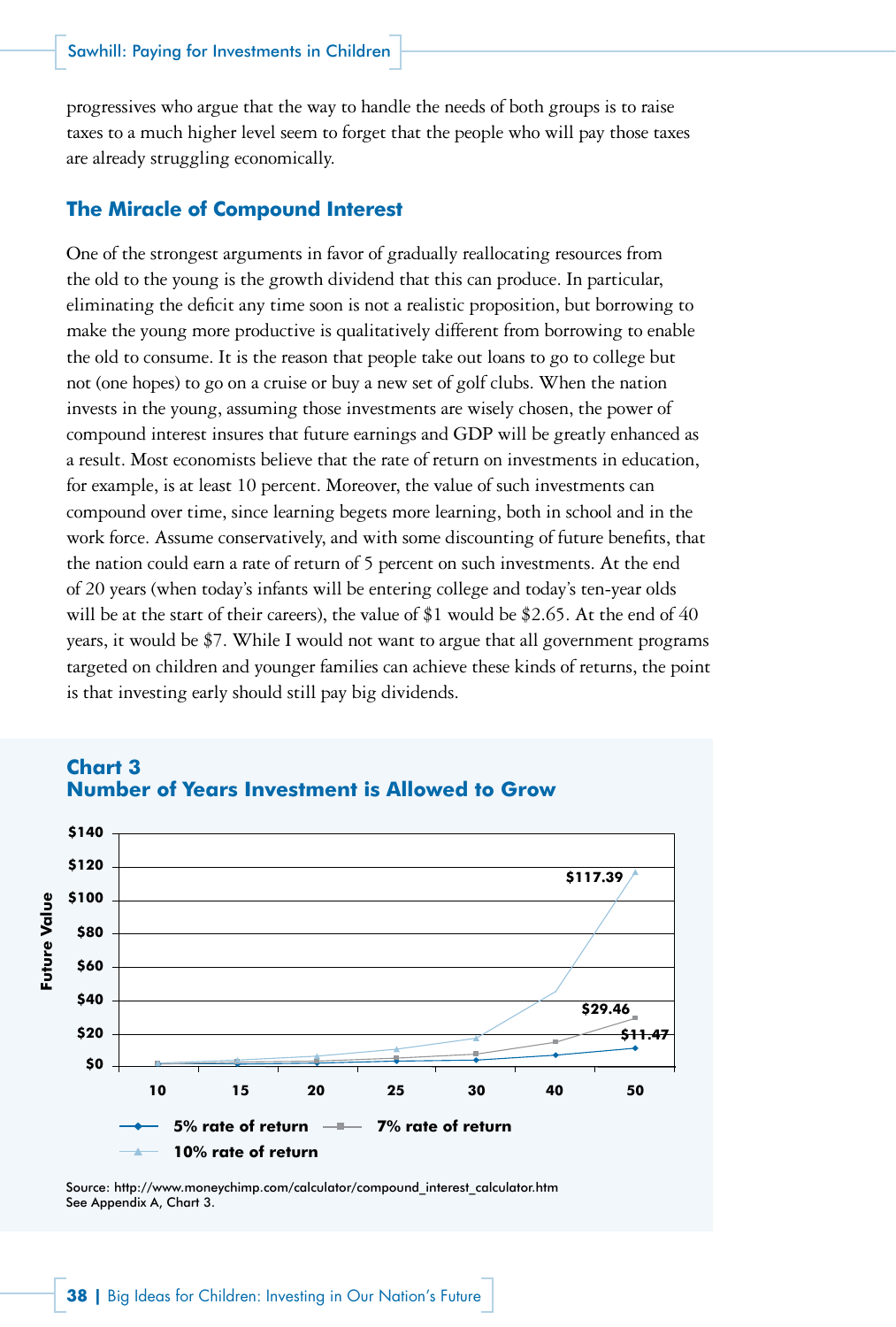# **High Priority Investments and How to Pay for Them in a Fiscally Responsible Way**

In an earlier publication, First Focus noted that the children's share of the federal budget has been declining for 45 years. In inflation-adjusted terms, spending on children increased by 1.4 percent from 2004 to 2008, while total spending increased by 12.2 percent. Moreover, the declining share of federal resources devoted to children shows no signs of abating any time soon.<sup>23</sup>

The good news about most programs for children is that they are relatively cheap. Total federal spending on children in fiscal year 2008 will total \$233.2 billion.<sup>24</sup> Compare this to the \$1,067 billion we will spend on Medicare and Social Security in the same year.<sup>25</sup> Just the increase in spending on these two programs over the next four years will exceed all spending on children.<sup>26</sup>

What this means is that one could fund major increases in spending on children with very modest changes in programs for the elderly. In an earlier paper on cost-effective investments in children my colleague, Julia Isaacs, suggested spending an additional \$29 billion a year by 2012 in programs for children as shown in Table 2.<sup>27</sup>

| Table 2: High Priority Investments and How to Pay for Them                         |                          |
|------------------------------------------------------------------------------------|--------------------------|
| <b>Cost-Effective Investments:1</b>                                                |                          |
| <b>Early Childhood Education</b>                                                   | 20                       |
| Infant and Toddler Programs                                                        | $\overline{\mathcal{A}}$ |
| K-12 School Reform                                                                 | $\overline{\mathcal{A}}$ |
| <b>Teen Pregnancy Prevention</b>                                                   | $\overline{2}$           |
| <b>Total</b>                                                                       | 29                       |
| <b>Possible Ways to Pay for Them:</b> 2                                            |                          |
| Tax Social Security and Railroad Retirement Benefits Like Defined-Benefit Pensions | 36.6                     |
| Base Social Security COLAs on an Alternative Measure of Inflation                  | 9.3                      |
| <b>Total</b>                                                                       | 45.9                     |
| Note: All figures in billions and for year 2012.                                   |                          |

Source:

1 Julia Isaacs, "Cost-Effective Investments in Children," Table 1, Budgeting for National Priorities, January 2007.

2 CBO, "Budget Options," Option 18 and 650-4, February 2007.

The majority of these funds (\$20 billion) would be spent on early childhood education for which strong evidence exists that the benefits greatly exceed the costs. Indeed, this is a case where the miracle of compound interest is almost guaranteed to work. Not only are the benefit-cost ratios associated with such investments high, but additional work at Brookings on the likely effects of such investments on future educational attainment and economic growth suggest that they would have dramatic and positive long-term effects on GDP and on revenues.28 The remainder of the \$28 billion would be spent on nurse home visiting programs for those 0 to 2; on effective school reforms, such as Success for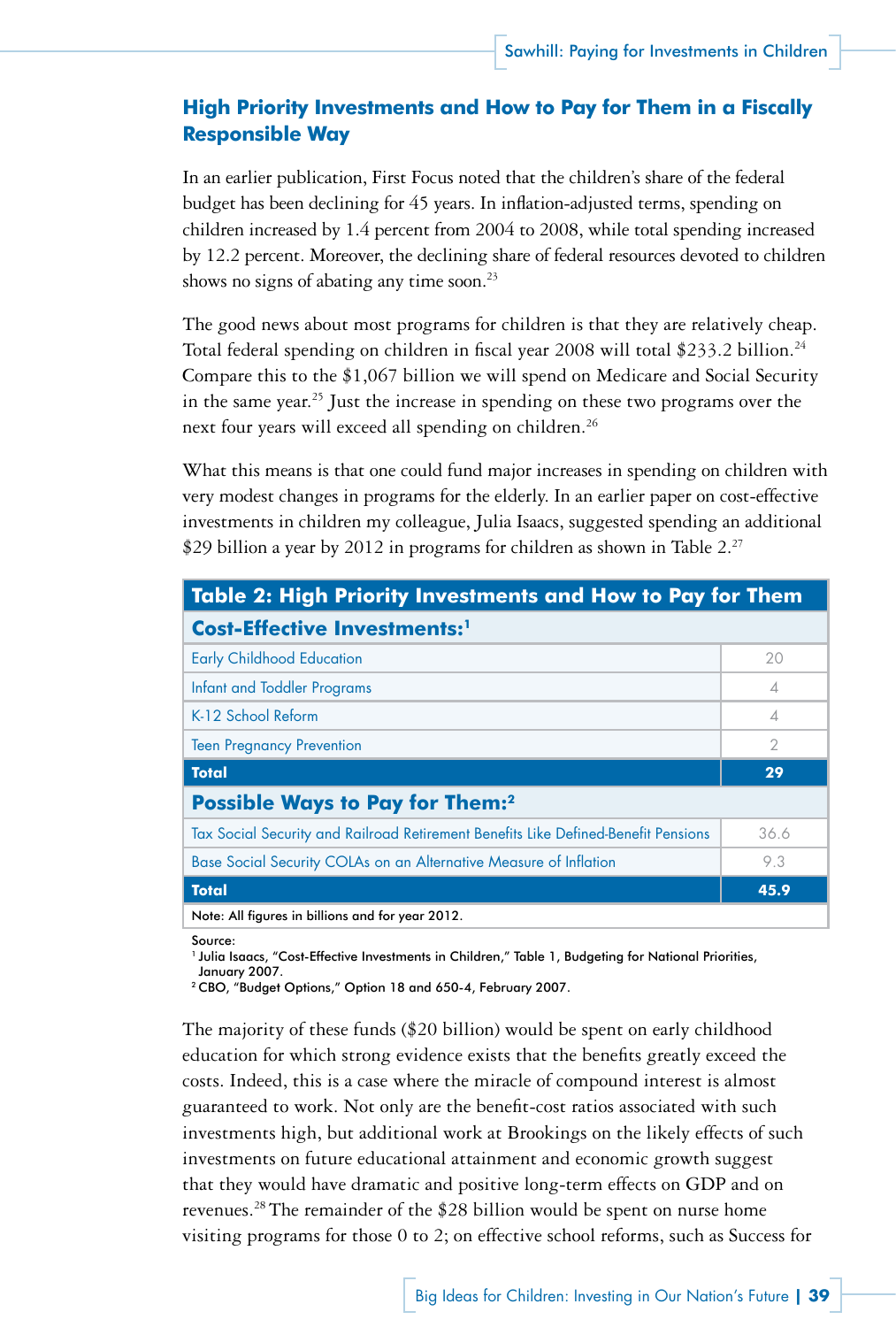#### Sawhill: Paying for Investments in Children

All; on teacher quality initiatives; and on youth development programs that would have a variety of benefits, including reducing teenage pregnancy. Where there is insufficient evidence about the likely effects of different approaches, Isaacs proposes a serious federal investment in demonstration programs.

This investment, which would represent a 7 percent increase in funds devoted to children at the federal level, would require a 2 percent reduction in spending on today's elderly – hardly a big sacrifice among those who are, for the most part, are already concerned about the future of the country and the prospects for their grandchildren.29 Indeed, one way to structure the financing would be to make some portion of it voluntary. That is, retirees who are currently receiving Social Security could be given the option of devoting some or all of their checks to a special fund dedicated to programs for children. Needless to say, no one knows how many people would contribute and in what amounts.

Two other options would impose minimal sacrifices on the elderly, while providing more than sufficient funds to pay for an agenda of enhanced investments in children. One would entail leveling the playing field between elderly and nonelderly citizens with the same incomes by taxing Social Security benefits more fully. Currently, only half of these benefits are taxed for those with incomes above \$25,000 (\$32,000 for a couple), and 85 percent are taxed for those with incomes above \$34,000 (\$44,000 for a couple). Fully taxing these benefits, after an exemption for the individual contributions made into the system, would raise \$36.6 billion in 2012. (See Table 2)

A second option would be to change the way Social Security benefits are indexed for inflation. Many experts believe that the current consumer price index for urban wage earners and clerical workers (CPI-W), which is used to adjust benefits, now overstates the rate of inflation because it fails to account for the fact that people's spending patterns shift in response to a change in prices. For example, when gas prices increase, they drive less or purchase more fuel-efficient cars. An index that more accurately accounts for these changes in purchasing patterns would, if introduced now, save \$9.3 billion by 2012 (and somewhat less if introduced at a later date). If this COLA reform were introduced for Social Security, it should also be introduced as a better way to index all benefit and tax changes. The extra resources that this would provide could be used to protect low-income beneficiaries.

These short-term steps need to be combined with longer-term efforts to slow the growth of entitlement spending in a way that will bring projected deficits under control, reassure financial markets, and restore confidence in government. Policy changes to accomplish these objectives need to be enacted now and phased in very gradually so that they enable people to plan for the future. This will also permit short-term investments in the younger generation to begin to affect their productivity and thus their ability to afford their own and their parents' retirements. In other words, the gradual phase in of these reforms, combined with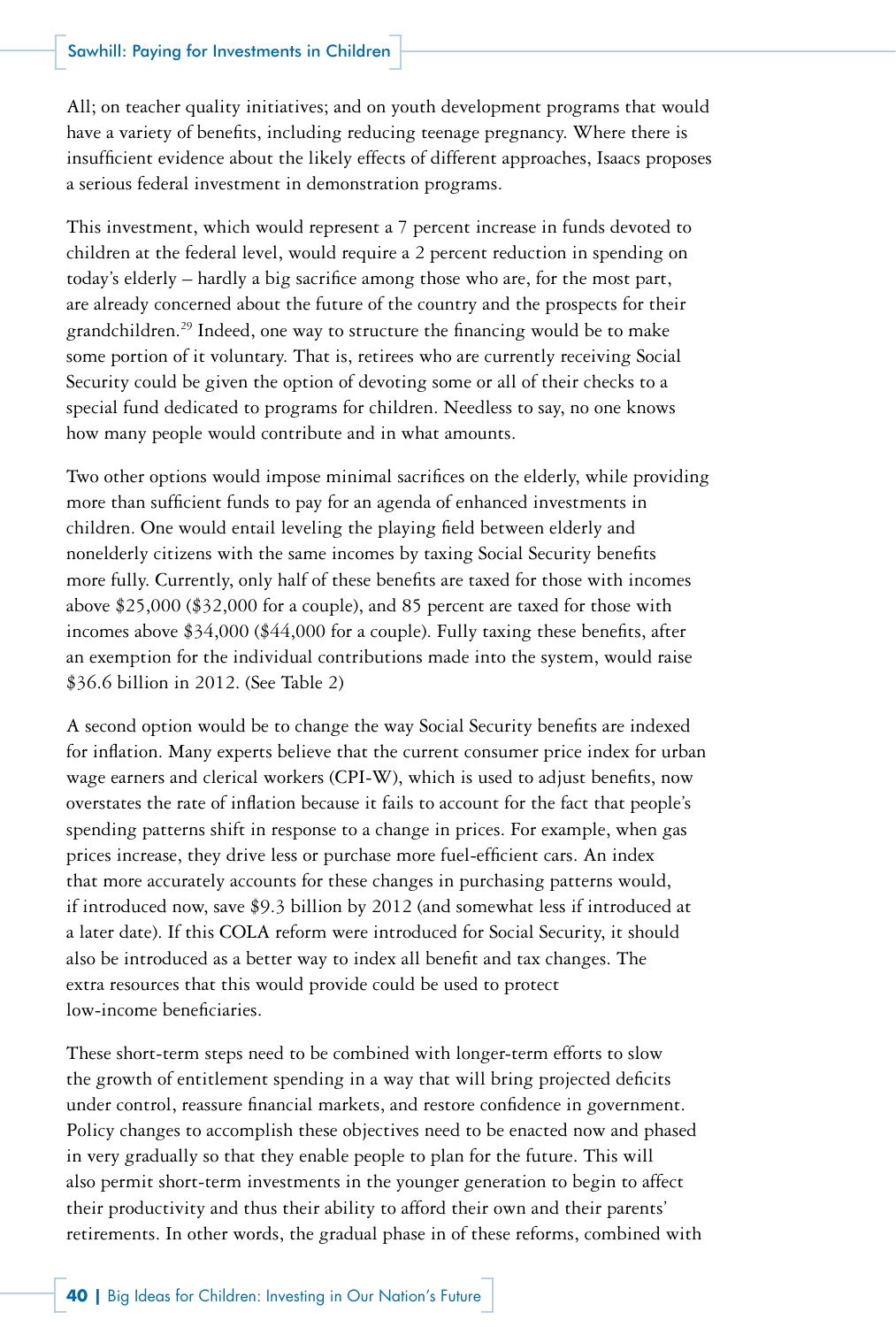upfront investments in children, is exactly what is needed to ensure that those receiving the extra help when they are young are the same people who are asked to contribute more as they age. To jump start the process, it may be necessary to ask for some new taxes, some belt-tightening among the currently retired population, and some forbearance of continuing deficits in the short-run. But over time, each generation would be expected to invest in the next while in their prime earning years, in return for which the younger generation would be expected to take more responsibility for themselves as they aged.

The major Social Security options that should be debated include a gradual increase in the normal retirement age (now about 66) so that increased longevity does not lead to ever-higher lifetime benefits; progressive indexing of Social Security benefits that maintains future benefits for the less advantaged, but entails a slower rate of growth in benefits for the most affluent; and changes in a variety of policies that might encourage later retirement. Currently, most people retire at age 62 or 63. Some of this appears to be induced by the fact that the eligibility age for early retirement is 62. Even though people get actuarially reduced benefits as a result, the eligibility age sends a strong signal that may have led to a change in social norms about the appropriate time to retire. In the meantime, people are living longer and healthier lives, and far fewer jobs require the kind of physical strength or stamina that may have necessitated such early retirement in the past. $30$ 

The challenge of slowing the growth of Medicare will be much greater than the problem of restoring solvency to the Social Security system. Like Social Security, Medicare is affected by the aging of the population. However, in addition, its explosive growth is fueled by rapidly rising health care costs per person. Many experts now believe that the most promising long-term approach to this problem is to learn what works and to base reimbursement policies for providers on this knowledge. Because Medicare is the single largest payer in the system, it can lead the way in collecting this evidence and redesigning reimbursement policies accordingly.

#### **Conclusion**

By revising the intergenerational contract, we can create a better future for all of our citizens. By investing wisely in children, we can enhance their productivity and enable them to contribute more to their own support and that of their parents in old age. The increase in GDP estimated to result from a high quality preschool experience to all three and four year olds is estimated to be more than \$2 trillion by 2080.31 This extra GDP will provide the higher incomes and increased revenues (a net fiscal dividend of \$341 billion and much higher earnings) needed to pay for an aging population.<sup>32</sup> Current commitments to the elderly will need to be scaled back somewhat, but our best chance of making them affordable is to make the needed investments in the youngest generation now.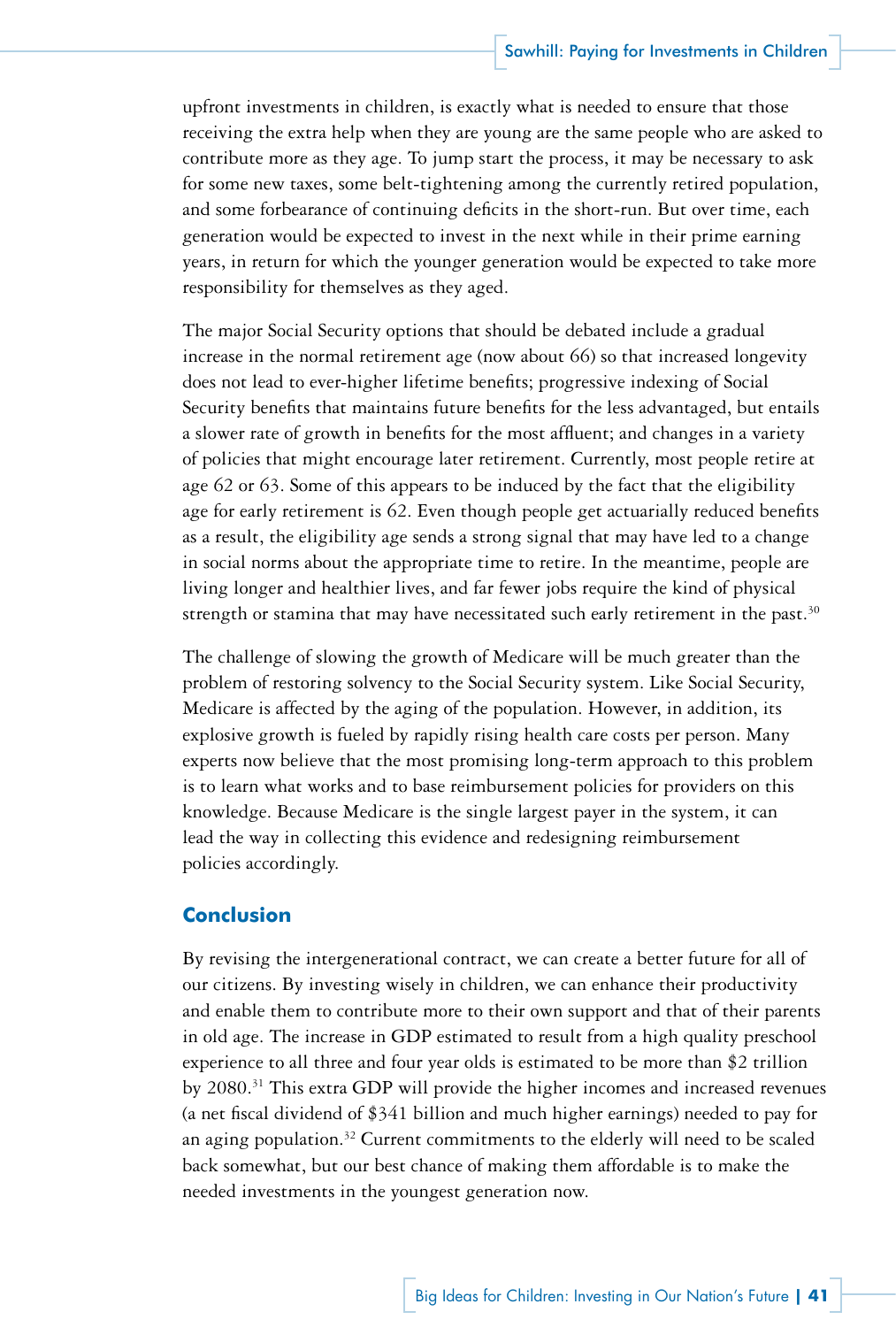#### Sawhill: Paying for Investments in Children

<sup>1</sup> See Celinda Lake polling data as reported to PAES, http://www.partnershipforsuccess.org/docs/ivk/iikmeeting\_slides200801lake.pdf.

 $2$  The Committee for Economic Development has done much research on this subject; see http://www.ced.org/publications/subject.shtml#educ. Also see Julia Isaacs, "Cost-Effective Investments in Children," Budgeting for National Priorities, January 2007; James H. Heckman and Dimitriy V. Masterov, "The Productivity Argument for Investing in Young Children," Working Paper No. 5, Committee for Economic Development, Invest in Kids Working Group, 2007; Isabel Sawhill and Jens Ludwig, "Success by Ten: Intervening Early, Often, and Effectively in the Education of Young Children," Hamilton Project Discussion Paper, February 2007.

<sup>3</sup> Isabel Sawhill and Emily Monea, "Old News," Democracy, No. 9, Summer 2008.

- $4$ In Kids' Share 2007, the "squeeze" in which spending on non-child Social Security, Medicare and Medicaid, defense, international, and interest on the debt will completely consume all revenue – was projected to occur in 2017; in the 2008 report, the squeeze is now projected to occur in 2021. See Adam Carasso, C. Eugene Steuerle, Gillian Reynolds, Tracy Vericker, and Jennifer Macomber, "Kids' Share 2008," Figure 19, June 2008.
- $<sup>5</sup>$  Max Sawicky states that the basic principle of deficit sustainability is that debt may increase at</sup> the same rate as GDP without creating a problem. Thus, if debt is approximately 40 percent of GDP and nominal GDP growth is 5 percent, on average, a sustainable deficit should be about 2 percent of GDP. See Max B. Sawicky, "Collision Course: The Bush Budget and Social Security," EPI Briefing Paper #156, March 16, 2005.
- 6 In The United Kingdom in 1999, former Prime Minister Tony Blair initiated a campaign to end child poverty. The government has subsequently spent an extra 0.9 percent of GDP per year for low-income families with children. As a result, the poverty rate for U.K. children fell to 11 percent by 2004–2005, while the official U.S. child poverty rate was 18 percent in 2005. See John Hills, "The Blair Government and Child Poverty" in One Percent for the Kids, Isabel Sawhill, ed., The Brookings Institution, 2003; Timothy M. Smeeding, "Poorer by Comparison: Poverty, Work, and Public Policy in Comparative Perspective," Pathways, Winter 2008.
- 7 Author's calculations from Brookings-Urban Tax Policy Center, Budget Outlook Tables, March 2008, Appendix 2.
- 8 Isabel Sawhill, "Candidate Issue Index: Fiscal Responsibility," Opportunity 08 Candidate Views Index, July 2008.
- 9 James J. Mongan, Timothy G. Ferris, and Thomas H. Lee, "Options for Slowing the Growth of Health Care Costs," New England Journal of Medicine, April 3, 2008 (1509 – 1514); Henry J. Aaron, "The Rising Cost of Health Care: Is it a Problem?" Remarks to the 2004 Annual Meeting, Institute of Medicine, October 2004; CBO, "Evidence on the Costs and Benefits of Health Information Technology," May 2008.
- <sup>10</sup> CBO, "Research on the Comparative Effectiveness of Medical Treatments," December 2007.
- $11$  Even the Obama campaign estimates that ending the war in Iraq would free up only about \$90 billion per year. See Peter Nicholas, "Adding Up the Cost of Obama's Agenda," Los Angeles Times, July 8, 2008.
- <sup>12</sup> CBO, "The Budget and Economic Outlook: Fiscal Years 2008 to 2018," January 2008.
- <sup>13</sup> For example, eight in ten boomers say their idea of retirement involves some kind of work, whether part-time or full-time. See Divided We Fail, "Savings, Pensions, and Work," http:// www.aarp.org/issues/dividedwefail/about\_issues/divided\_we\_fail\_platform\_savings\_pensions\_ and\_work.html.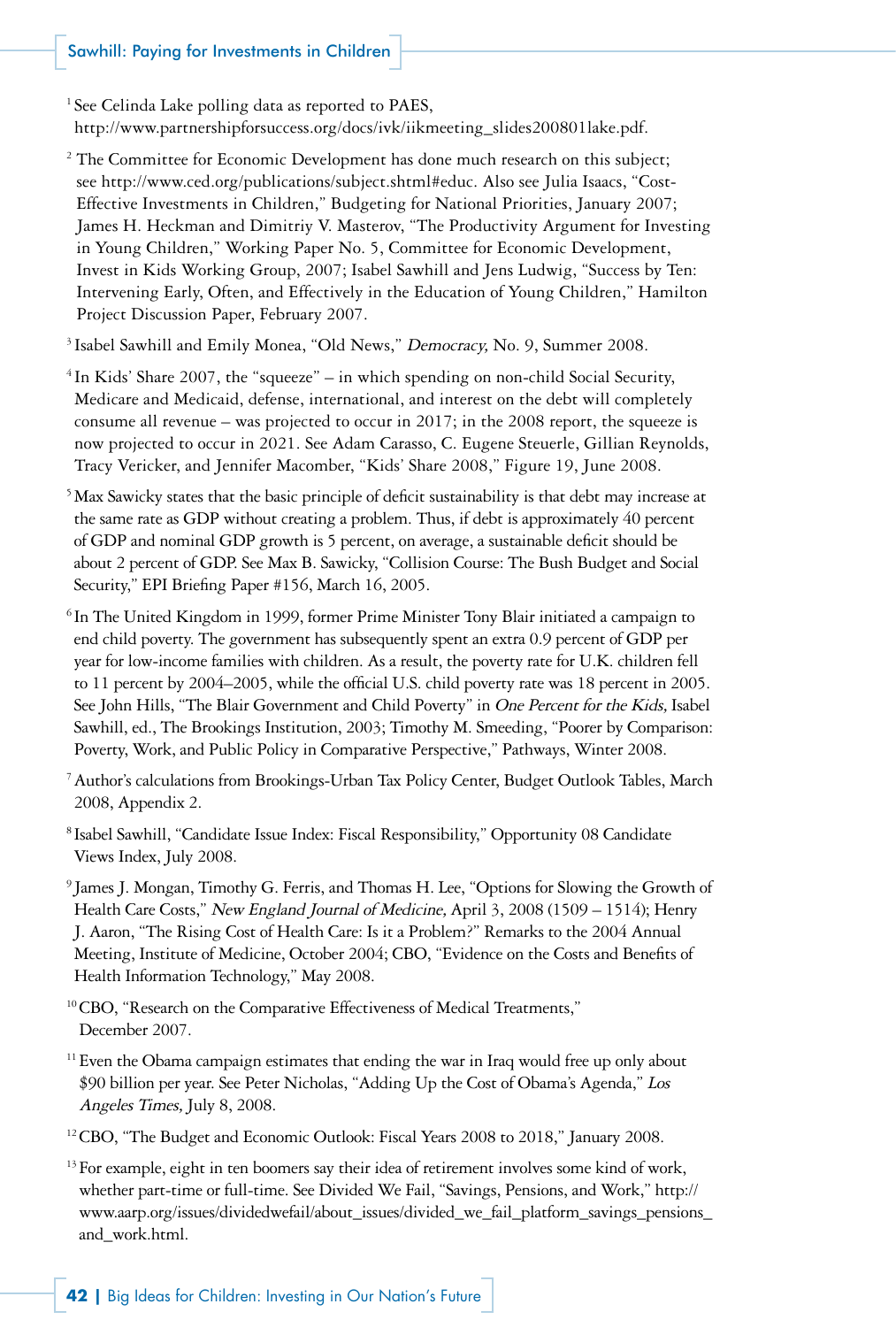- <sup>14</sup> Author's calculations from U.S. Census Bureau, Historical Income Table H-10.
- <sup>15</sup> U.S. Census Bureau, Table POV01 and Historical Poverty Table 3.
- $16$  A paper by Gary Engelhardt and Jonathan Gruber estimates that a \$1,000 increase in Social Security benefits is associated with a 2 to 3 percentage point reduction in poverty rates for elderly households. Applying this estimate to the change in Social Security benefits between 1967 and 2000 suggests that the increase in benefits can explain all of the 17 percentage point decline in poverty that occurred during this period. Source: Gary V. Engelhardt and Jonathan Gruber, "Social Security and the Evolution of Elderly Poverty," NBER Working Paper No. 10466, May 2004. According to the CBPP, without Social Security, the elderly rate of the poverty would be much closer to 50 percent. Source: Arloc Sherman and Isaac Shapiro, "Social Security Lifts 13 Million Seniors Above the Poverty Line: A State-by-State Analysis," Center on Budget and Policy Priorities, February 24, 2005.
- <sup>17</sup> U.S. Census Bureau, Current Population Survey, 2007 Annual Social and Economic Supplement, Table PINC-02.
- <sup>18</sup> Felicitie C. Bell and Michael L. Miller, "Life Tables for the United States Social Security Area 1900–2100," Actuarial Study No. 120, Table 10, August 2005.
- <sup>19</sup> See James F. Fries, "Measuring and Monitoring Success in Compressed Morbidity," Annals of Internal Medicine, 139(5), September 2, 2003, p. 455–459.
- <sup>20</sup> Edward B. Fiske, "A Nation at a Loss," The New York Times, April 25, 2008.
- <sup>21</sup> Julia Isaacs, "Economic Mobility of Men and Women," Getting Ahead or Losing Ground: Economic Mobility in America, February 2008.
- <sup>22</sup> Child Well-Being in Rich Countries, UNICEF Report Card No. 7, 2007.
- 23 First Focus, "Children's Budget 2008," April 2008.
- $24$  Ibid.
- <sup>25</sup> Author's calculations from CBO, "An Analysis of the President's Budgetary Proposals for Fiscal year 2009," data from Baseline Projections of Mandatory Outlays, March 2008.
- $26$  Ibid.
- $27$  Note that the expenditure of a full extra 0.5 percent of GDP on children, would leave roughly \$55 billion to allocate toward other programs or initiatives compared with what is detailed here.
- <sup>28</sup> William T. Dickens, Isabel Sawhill, and Jeffrey Tebbs, "The Effects of Investing in Early Education on Economic Growth," The Brookings Institution, April 2006.
- <sup>29</sup> Author's calculations from Adam Carasso, C. Eugene Steuerle, Gillian Reynolds, Tracy Vericker, and Jennifer Macomber, "Kids' Share 2008," data from Figure 14, June 2008 and Julia Isaacs, "Cost-Effective Investments in Children," Budgeting for National Priorities, January 2007.
- <sup>30</sup> After a detailed study of this issue for the Center for Retirement Research at Boston College, John Turner concludes: "The question of whether more workers could work past age 62 has two parts. First, how have older workers' capabilities changed? Second, how have job requirements changed? Overall, individuals in their fifties and sixties are effectively younger than people the same age 25 years ago in terms of life expectancy, disability rates, and self-reported health. These findings are consistent across gender and racial/ethnic groups. Along with health, employment has become less physicallydemanding, except for those with relatively little education." John A. Turner,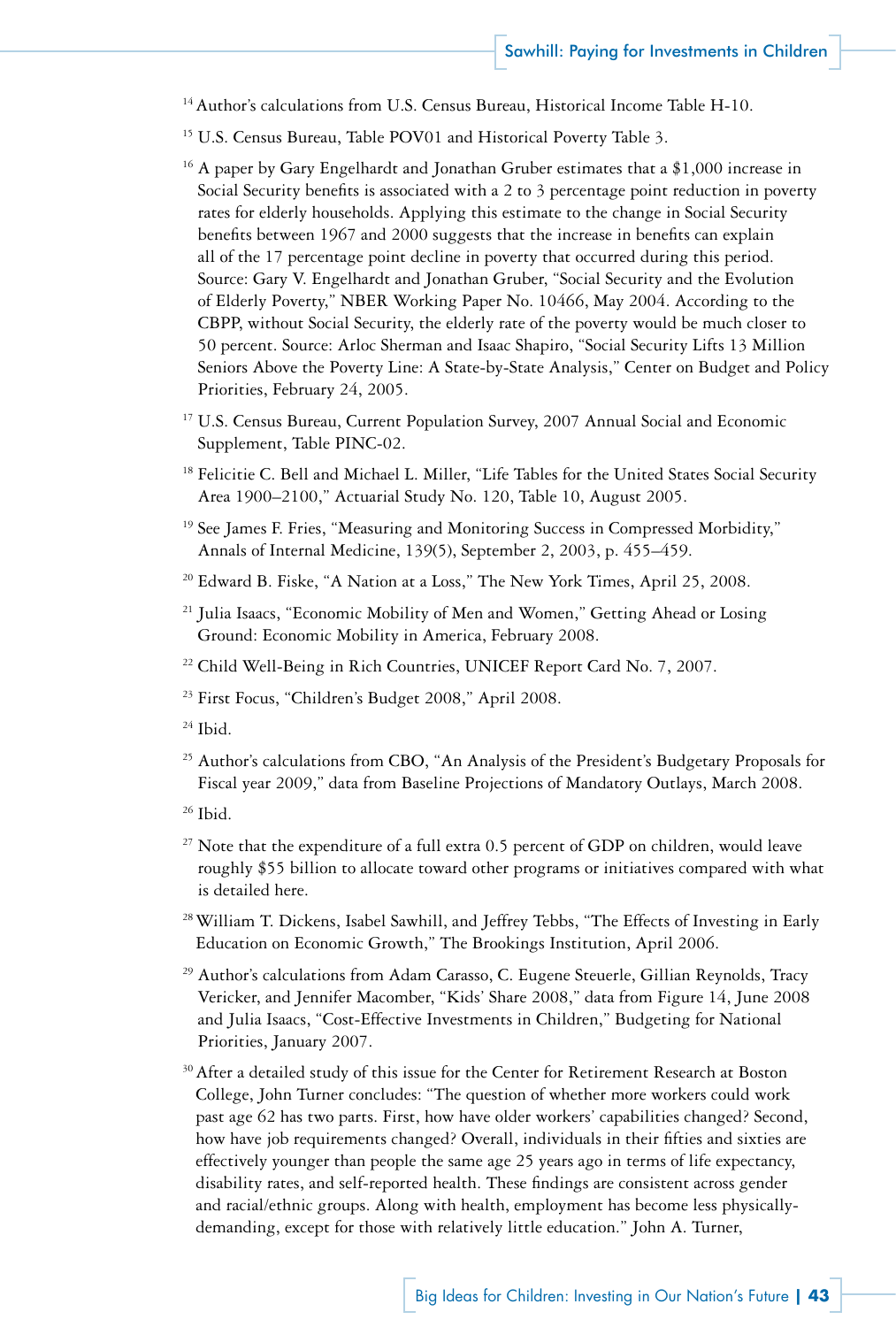#### Sawhill: Paying for Investments in Children

"Promoting Work: Implications of Raising Social Security's Early Retirement Age," August 2007. Also, see Gary Burtless and Joseph P. Quinn, "Is Working Longer the Answer for an Aging Workforce?" Center for Retirement Research at Boston College, December 2002.

- <sup>31</sup> This increase in GDP is the authors' "preferred estimate." See Isabel V. Sawhill, Jeffrey Tebbs, and William T. Dickens, "The Effects of Investing in Early Education on Economic Growth," Brookings Policy Brief #153, April 2006.
- $32$  The authors calculate that the extra GDP will produce approximately \$400 billion extra in revenue in 2080. The net cost of the program is estimated to be \$59 billion in 2080, producing a fiscal surplus of \$341 billion in that year. See Sawhill, Tebbs, and Dickens (2006).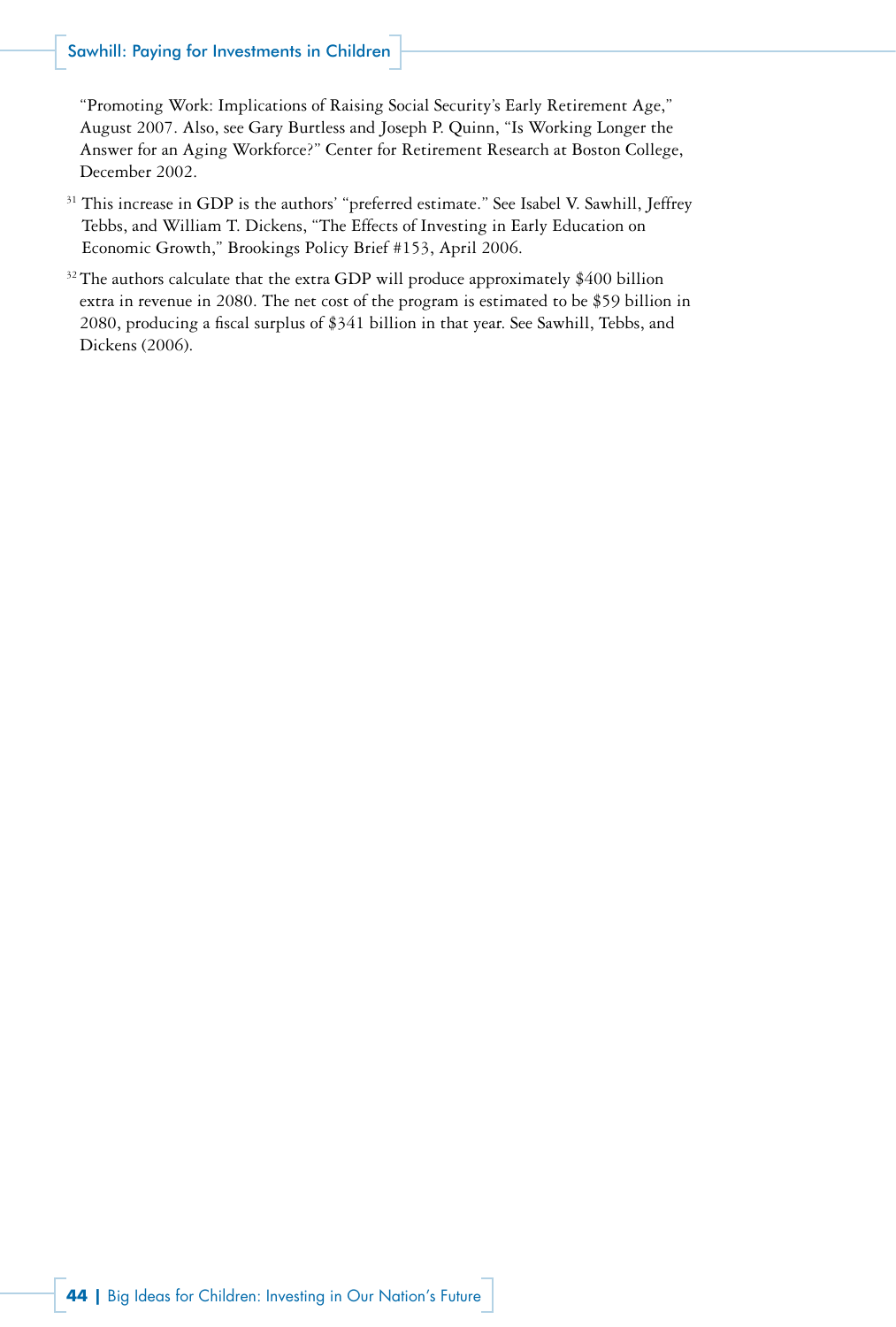# **Appendix A**

| <b>Chart 1: Today's Baby Boom Generation Will Be the Wealthiest</b><br><b>Generation in History</b> |                                           |                                          |                                                      |                                              |
|-----------------------------------------------------------------------------------------------------|-------------------------------------------|------------------------------------------|------------------------------------------------------|----------------------------------------------|
| <b>Age</b>                                                                                          | <b>Early Silent</b><br>(Born 1925 - 1934) | <b>Late Silent</b><br>(Born 1935 - 1944) | <b>Early</b><br><b>Boomers</b><br>(Born 1945 - 1954) | Late<br><b>Boomers</b><br>(Born 1955 - 1964) |
| 25                                                                                                  |                                           | 31.1                                     | 36.7                                                 | 35.6                                         |
| 26                                                                                                  |                                           | 36.0                                     | 39.2                                                 | 37.7                                         |
| 27                                                                                                  |                                           | 36.4                                     | 41.5                                                 | 39.7                                         |
| 28                                                                                                  |                                           | 38.0                                     | 43.5                                                 | 42.9                                         |
| 29                                                                                                  |                                           | 39.3                                     | 44.2                                                 | 43.3                                         |
| 30                                                                                                  |                                           | 40.7                                     | 43.5                                                 | 45.4                                         |
| 31                                                                                                  |                                           | 42.6                                     | 43.9                                                 | 48.1                                         |
| 32                                                                                                  | 32.3                                      | 45.6                                     | 44.5                                                 | 51.3                                         |
| 33                                                                                                  | 34.7                                      | 48.8                                     | 47.3                                                 | 53.8                                         |
| 34                                                                                                  | 37.7                                      | 49.0                                     | 53.2                                                 | 57.9                                         |
| 35                                                                                                  | 39.1                                      | 50.1                                     | 55.2                                                 | 56.5                                         |
| 36                                                                                                  | 42.1                                      | 51.7                                     | 59.2                                                 | 58.3                                         |
| 37                                                                                                  | 44.7                                      | 53.7                                     | 62.2                                                 | 59.5                                         |
| 38                                                                                                  | 46.5                                      | 56.3                                     | 60.1                                                 | 67.5                                         |
| 39                                                                                                  | 47.9                                      | 57.9                                     | 64.8                                                 | 71.5                                         |
| 40                                                                                                  | 48.9                                      | 56.0                                     | 64.5                                                 | 75.7                                         |
| 41                                                                                                  | 51.0                                      | 54.1                                     | 65.0                                                 | 75.2                                         |
| 42                                                                                                  | 52.7                                      | 54.1                                     | 65.8                                                 | 78.1                                         |
| 43                                                                                                  | 57.2                                      | 56.8                                     | 67.8                                                 | 78.9                                         |
| 44                                                                                                  | 55.9                                      | 62.0                                     | 68.4                                                 | 85.4                                         |
| 45                                                                                                  | 54.9                                      | 62.5                                     | 66.4                                                 | 85.4                                         |
| 46                                                                                                  | 55.8                                      | 65.6                                     | 69.9                                                 | 87.0                                         |
| 47                                                                                                  | 57.1                                      | 65.3                                     | 72.3                                                 | 88.3                                         |
| 48                                                                                                  | 58.9                                      | 66.3                                     | 74.8                                                 | 89.2                                         |
| 49                                                                                                  | 59.4                                      | 66.2                                     | 78.3                                                 | 89.8                                         |
| 50                                                                                                  | 56.5                                      | 67.6                                     | 84.7                                                 | 90.9                                         |
| 51                                                                                                  | 56.1                                      | 70.2                                     | 82.8                                                 | 92.4                                         |
| 52                                                                                                  | 58.1                                      | 72.7                                     | 87.1                                                 | 94.1                                         |
| 53                                                                                                  | 58.7                                      | 70.7                                     | 84.1                                                 | 95.9                                         |
| 54                                                                                                  | 62.0                                      | 69.9                                     | 82.5                                                 | 97.2                                         |
| 55                                                                                                  | 64.1                                      | 73.6                                     | 81.2                                                 | 98.0                                         |
| 56                                                                                                  | 61.1                                      | 76.0                                     | 81.6                                                 | 99.0                                         |
| 57                                                                                                  | 59.1                                      | 78.5                                     | 82.3                                                 | 100.1                                        |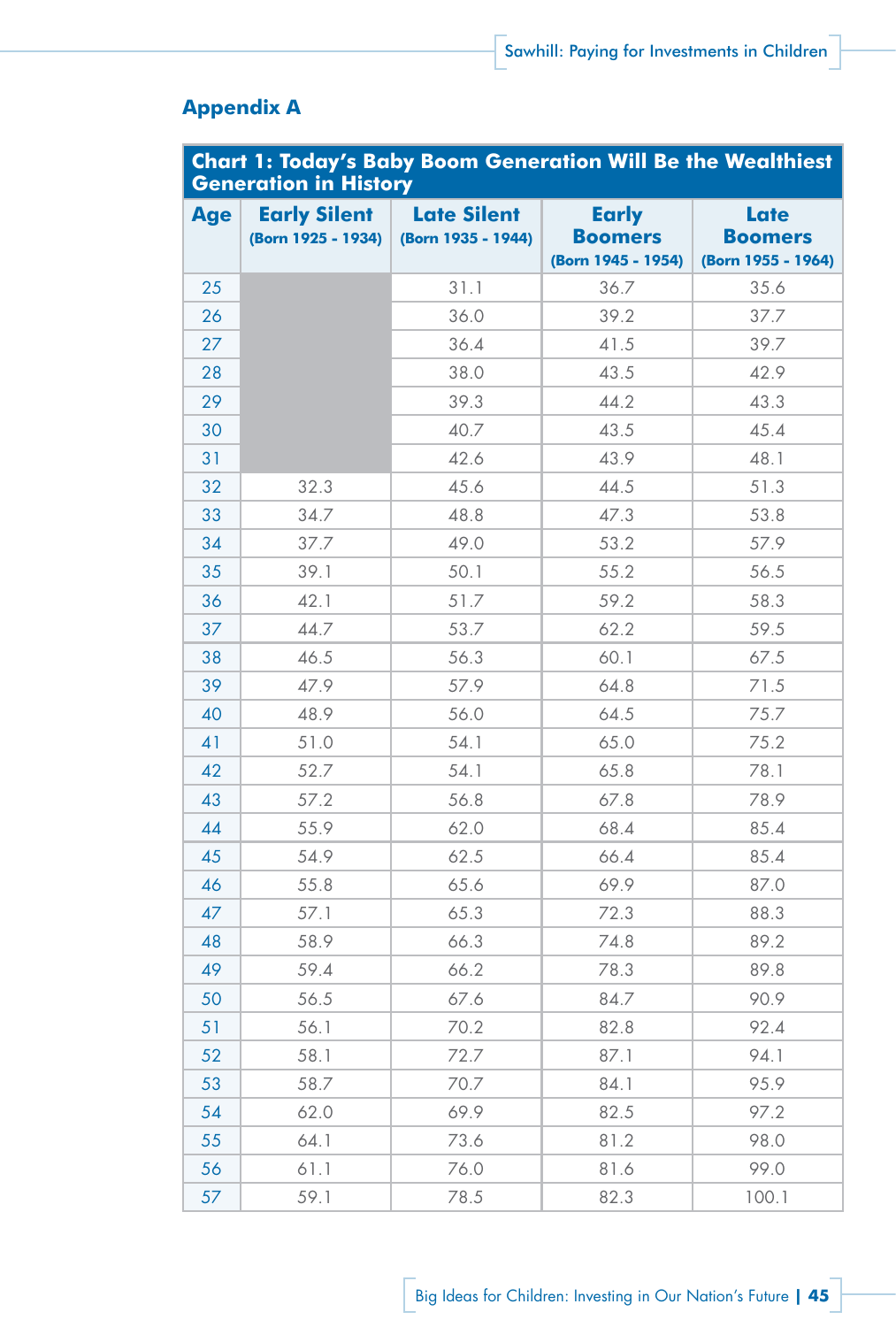# Sawhill: Paying for Investments in Children

|    | <b>Chart 1 continued</b> |      |      |       |
|----|--------------------------|------|------|-------|
| 58 | 65.6                     | 81.8 | 82.8 | 101.5 |
| 59 | 58.2                     | 73.9 | 83.5 | 102.2 |
| 60 | 62.8                     | 76.7 | 84.6 | 103.0 |
| 61 | 61.6                     | 74.8 | 86.3 | 103.8 |
| 62 | 59.3                     | 73.4 | 87.2 | 104.5 |
| 63 | 58.9                     | 72.1 | 88.3 | 105.3 |
| 64 | 62.6                     | 67.1 | 89.6 | 105.6 |
| 65 | 75.0                     | 67.2 | 90.0 | 104.9 |
| 66 | 70.7                     | 69.6 | 90.5 | 104.3 |
| 67 | 64.7                     | 73.5 | 90.2 | 103.6 |
| 68 | 66.5                     | 74.9 | 90.1 | 102.8 |
| 69 | 62.3                     | 75.7 | 89.9 | 101.8 |
| 70 | 52.8                     | 73.9 | 87.0 | 98.1  |
| 71 | 53.7                     | 71.8 | 84.3 | 94.7  |
| 72 | 50.4                     | 69.2 | 80.6 | 90.9  |
| 73 | 57.4                     | 66.3 | 76.9 | 86.9  |
| 74 | 54.0                     | 63.1 | 72.9 | 82.5  |
| 75 | 53.3                     | 61.8 | 70.9 | 80.3  |

Note: Late Boomers born from 1955 through 1964; early boomers born from 1945 to 1954; late silent born from 1935 to 1944; early silent born from 1925 to 1934.

Source: Diana Farrell et al, "Talkin' 'Bout My Generation: The Economic Impact of Aging US Baby Boomers," Exhibit 2, McKinsey Global Institute, June 2008.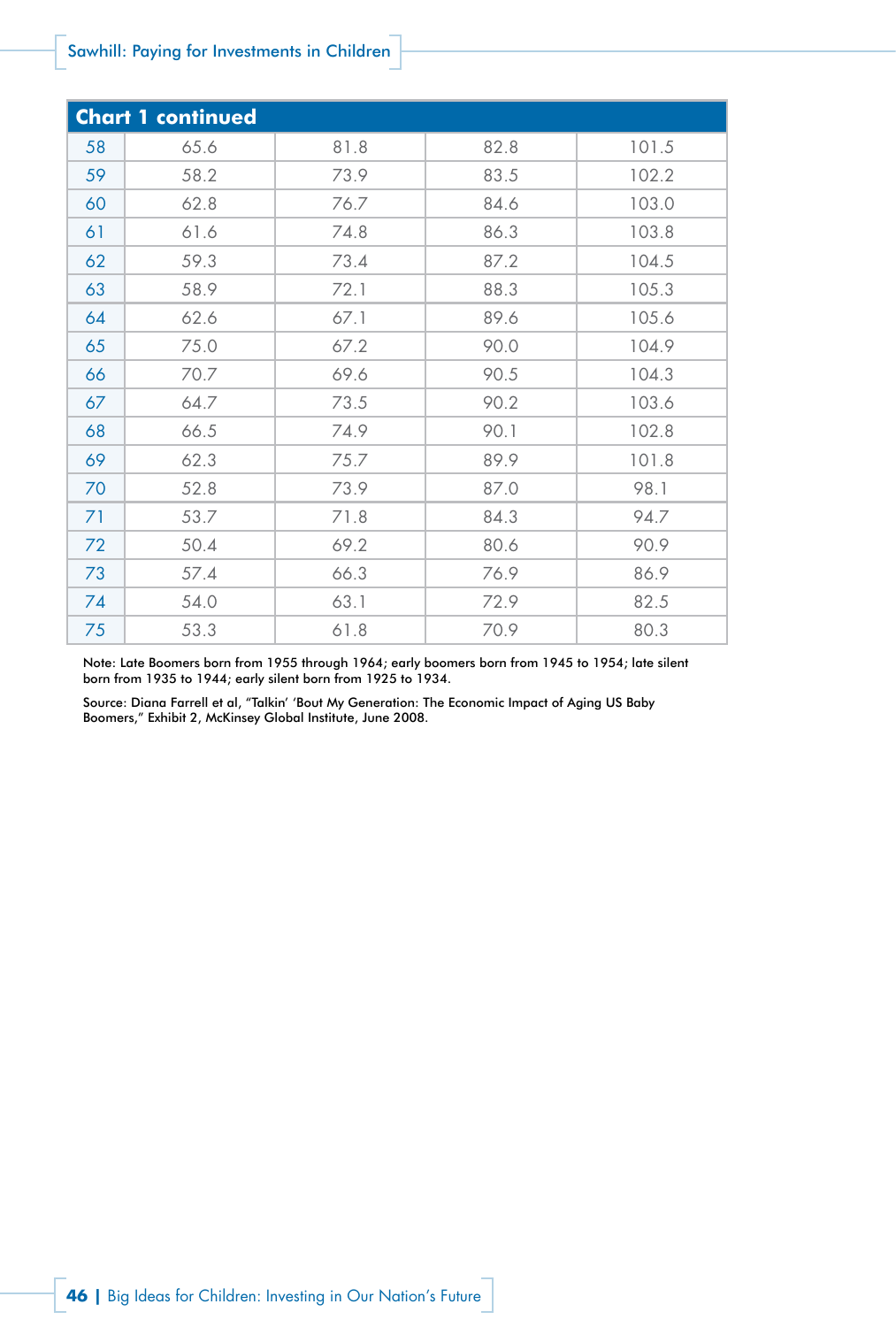# **Chart 2: The Average Number of Years Spent in Retirement Has Grown Dramatically**

| <b>Men</b> |                                            |                                                     |                                            |
|------------|--------------------------------------------|-----------------------------------------------------|--------------------------------------------|
|            | <b>Median Age at</b><br>Death <sup>1</sup> | <b>Average</b><br><b>Retirement Age<sup>2</sup></b> | <b>Years Spent in</b><br><b>Retirement</b> |
| 1950       | 70.1                                       | 68.7                                                | 1.4                                        |
| 1960       | 70.7                                       | 66.8                                                | 3.9                                        |
| 1970       | 71.0                                       | 64.4                                                | 6.6                                        |
| 1980       | 73.5                                       | 63.9                                                | 9.6                                        |
| 1990       | 75.5                                       | 63.7                                                | 11.8                                       |
| 2000       | 77.6                                       | 64.1                                                | 13.5                                       |
| 2006       | 78.5                                       | 63.5                                                | 15.0                                       |
| 2020       | 76.5                                       | 63.5                                                | 13.0                                       |

| Women |                                            |                                                     |                                            |
|-------|--------------------------------------------|-----------------------------------------------------|--------------------------------------------|
|       | <b>Median Age at</b><br>Death <sup>1</sup> | <b>Average</b><br><b>Retirement Age<sup>2</sup></b> | <b>Years Spent in</b><br><b>Retirement</b> |
| 1950  | 75.8                                       | 68.0                                                | 7.8                                        |
| 1960  | 77.8                                       | 65.2                                                | 12.6                                       |
| 1970  | 79.2                                       | 63.9                                                | 15.3                                       |
| 1980  | 81.3                                       | 63.5                                                | 17.8                                       |
| 1990  | 82.4                                       | 63.5                                                | 18.9                                       |
| 2000  | 82.7                                       | 63.8                                                | 18.9                                       |
| 2006  | 82.9                                       | 63.4                                                | 19.5                                       |
| 2020  | 80.8                                       | 63.4                                                | 17.4                                       |

Note: Median age at death defined as when the survival rate is equal to 0.5. See here for more: <http://www.ssa.gov/OACT/NOTES/as120/images/LD\_fig4a.html>.

Note: Average age for benefits awarded used for average retirement age.

See here for more: <http://www.ssa.gov/OACT/ProgData/awardDef.html>.

<sup>1</sup> Felicitie C. Bell and Michael L. Miller, Life Tables for the United States Social Security Area 1990-2100, Actuarial Study No. 120, Table 14, SSA, August 2005, <http://www.ssa.gov/OACT/NOTES/as120/ LifeTables\_Tbl\_14.html#wp1046284>

<sup>2</sup> Social Security Administration, "Annual Statistical Supplement to the Social Security Bulletin, 2007," Table 6.B5, April 2008.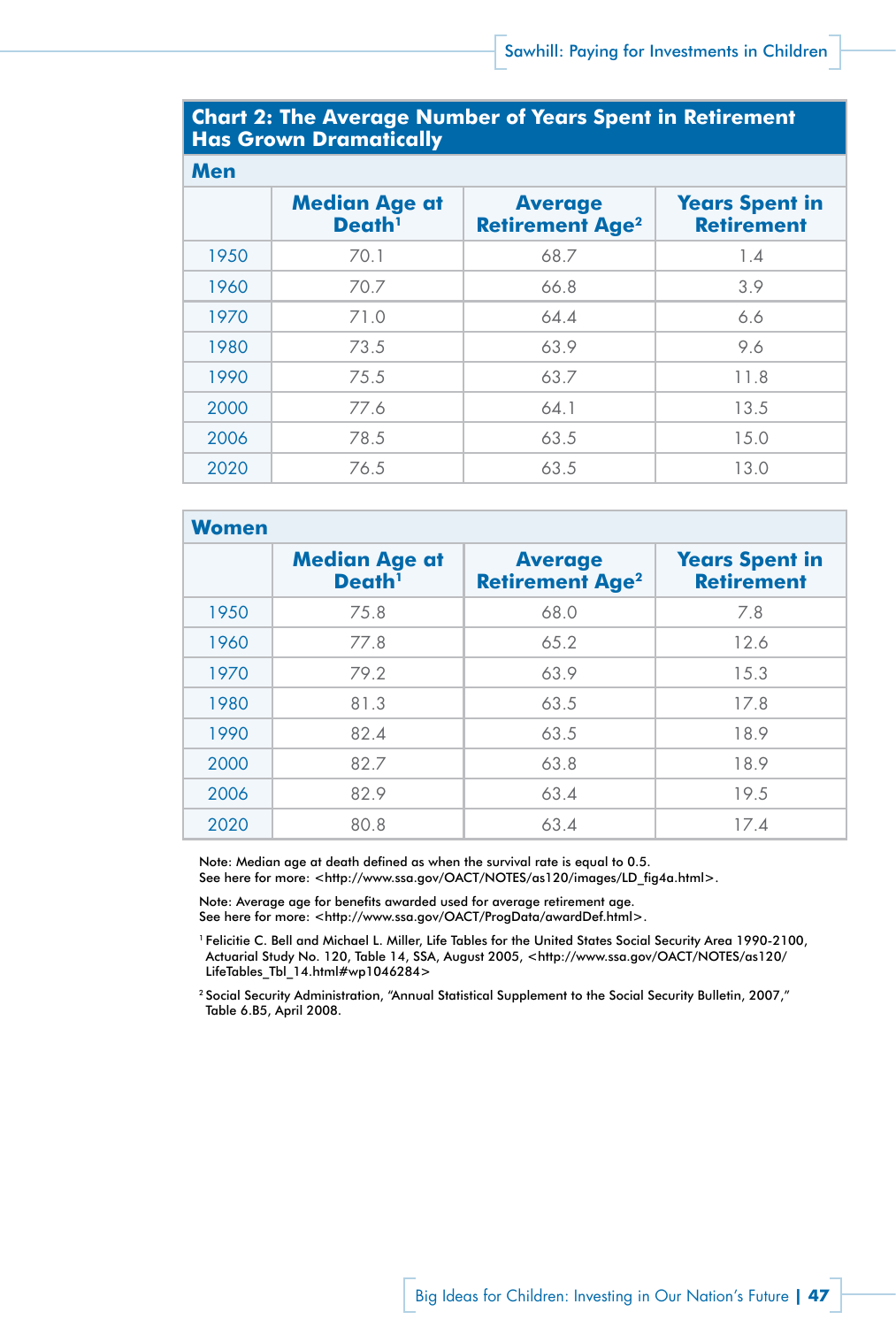| <b>Chart 3: The Miracle of Compound Interest: A \$1 Initial</b><br><b>Investment</b> |    |         |  |
|--------------------------------------------------------------------------------------|----|---------|--|
| <b>Initial investment = <math>\$1</math></b>                                         |    |         |  |
| <b>Rate of Return</b><br><b>Final Amount</b><br><b>Years</b>                         |    |         |  |
| 5%                                                                                   | 10 | \$1.63  |  |
|                                                                                      | 15 | \$2.08  |  |
|                                                                                      | 20 | \$2.65  |  |
|                                                                                      | 25 | \$3.39  |  |
|                                                                                      | 30 | \$4.32  |  |
|                                                                                      | 40 | \$7.04  |  |
|                                                                                      | 50 | \$11.47 |  |

| 7% | 10 | \$1.97  |
|----|----|---------|
|    | 15 | \$2.76  |
|    | 20 | \$3.87  |
|    | 25 | \$5.43  |
|    | 30 | \$7.61  |
|    | 40 | \$14.97 |
|    | 50 | \$29.46 |

| 10% | 10 | \$2.59   |
|-----|----|----------|
|     | 15 | \$4.18   |
|     | 20 | \$6.73   |
|     | 25 | \$10.83  |
|     | 30 | \$17.45  |
|     | 40 | \$45.26  |
|     | 50 | \$117.39 |

Source: http://www.moneychimp.com/calculator/compound\_interest\_calculator.htm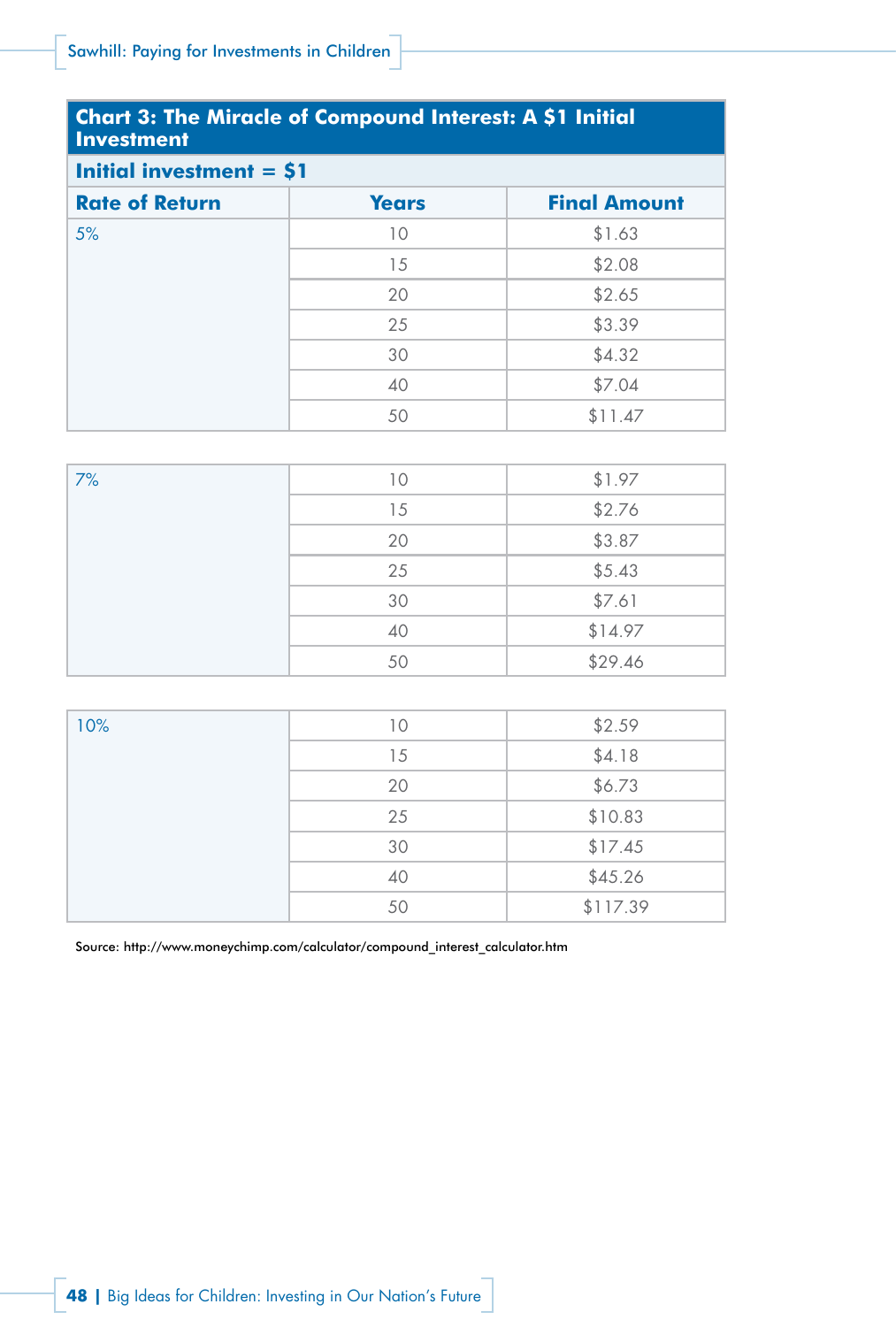# **The Case for Investing in Disadvantaged Young Children**

# by James J. Heckman, Ph.D.

In a series of papers with distinguished coauthors, I have developed the case for intervening in the lives of disadvantaged children. This paper reviews the arguments developed in Cunha, Heckman, Lochner, and Masterov (2006), Heckman and Masterov (2007), and Heckman (2000, 2008).

This body of research examines the origins of inequality and analyzes policies to alleviate it. Families play a powerful role in shaping adult outcomes. The accident of birth is a major source of inequality. Recent research by Cunha and Heckman (2007a) shows that in American society, about half the inequality in the present value of lifetime earnings is due to factors determined by age 18. It is possible that the figure is as high, or even higher, in Western Europe because labor market inequality is lower there. Compared to 50 years ago, a greater fraction of American children is being born into disadvantaged families where investments in children are smaller than in advantaged families. Growing unassimilated immigrant populations in Western Europe create similar adverse trends there. Policies that supplement the child rearing resources available to disadvantaged families reduce inequality and raise productivity.

The argument made in the cited papers can be summarized by the following 15 points:

- 1. Many major economic and social problems such as crime, teenage pregnancy, dropping out of high school, and adverse health conditions are linked to low levels of skill and ability in society.
- 2. In analyzing policies that foster skills and abilities, society should recognize the multiplicity of human abilities.
- 3. Currently, public policy in the United States and many other countries focuses on promoting and measuring cognitive ability through IQ and achievement tests. A focus on achievement test scores ignores important noncognitive factors that promote success in school and life.
- 4. Cognitive abilities are important determinants of socioeconomic success.

James J. Heckman, Ph.D. is Henry Schultz Distinguished Service Professor of Economics at the University of Chicago, Professor of Science and Society, University College Dublin, Senior Research Fellow, American Bar Foundation, and Alfred Cowles Distinguished Visiting Professor, Yale University.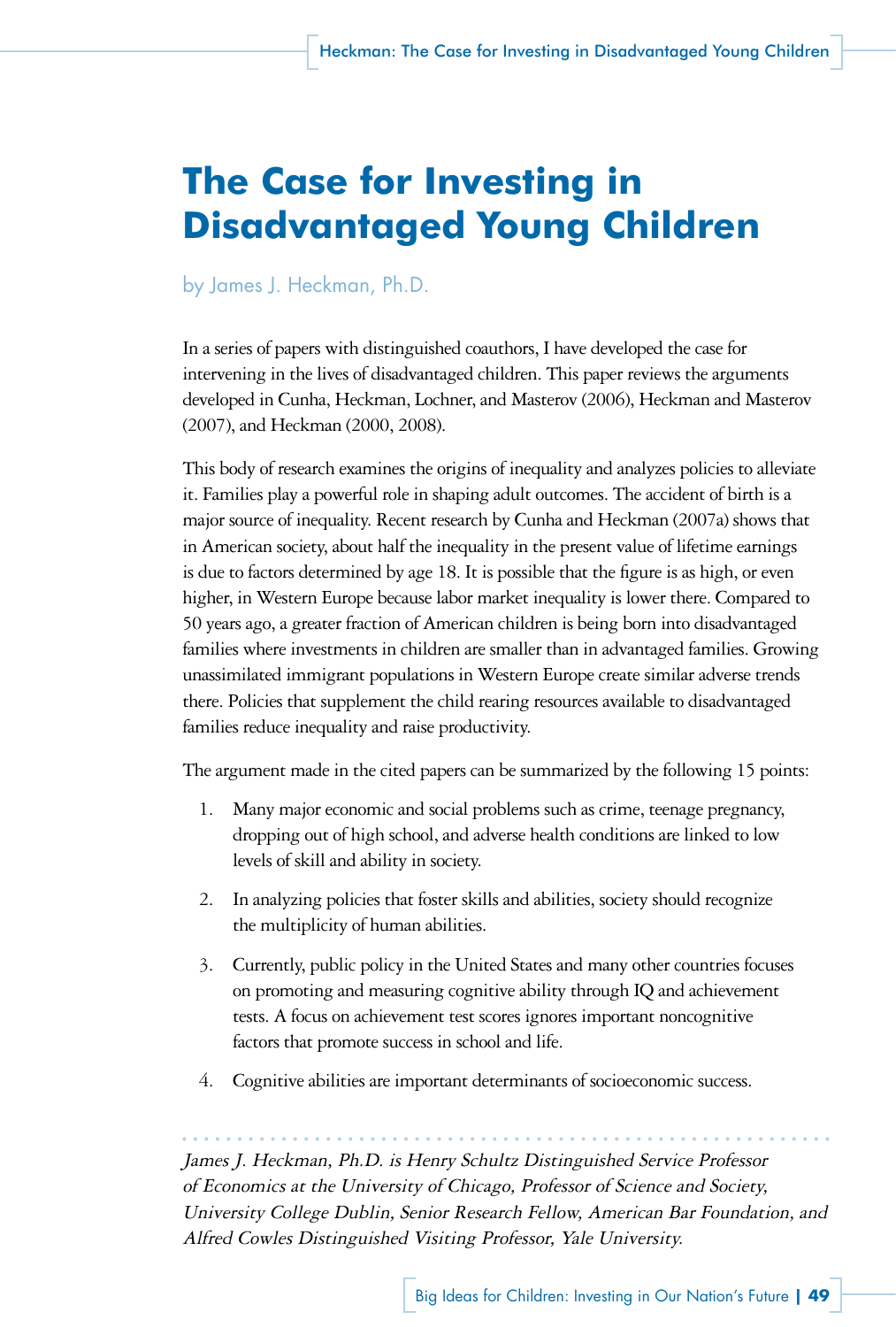#### Heckman: The Case for Investing in Disadvantaged Young Children

- 5. So are socioemotional skills, physical and mental health, perseverance, attention, motivation, and self-confidence. They contribute to performance in society at large and even help determine scores on the very tests that are commonly used to measure cognitive achievement.
- 6. Ability gaps between the advantaged and disadvantaged open up early in the lives of children.
- 7. Family environments of young children are major predictors of cognitive and socioemotional abilities, as well as of a variety of outcomes such as crime and health.
- 8. Family environments in the United States and many other countries around the world have deteriorated over the past 40 years. A greater proportion of children is being born into disadvantaged families, including minorities and immigrant groups.
- 9. Experimental evidence on the positive effects of early interventions on children in disadvantaged families is consistent with a large body of nonexperimental evidence showing that the absence of supportive family environments harms child outcomes.
- 10. If society intervenes early enough, it can improve cognitive and socioemotional abilities, and the health of disadvantaged children.
- 11. Early interventions promote schooling, reduce crime, foster workforce productivity, and reduce teenage pregnancy.
- 12. These interventions are estimated to have high benefit-cost ratios and rates of return.
- 13. As programs are currently configured, interventions early in the life cycle of disadvantaged children have much higher economic returns than later interventions such as reduced pupil-teacher ratios, public job training, convict rehabilitation programs, adult literacy programs, tuition subsidies, or expenditure on police. The returns are much higher than those found in most active labor market programs in Europe (See Heckman, LaLonde, and Smith (1999) and Martin and Grubb (2001)).
- 14. Life cycle skill formation is dynamic in nature. Skill begets skill; motivation begets motivation. Motivation cross-fosters skill, and skill cross-fosters motivation. If a child is not motivated to learn and engage early on in life, the more likely it is that when the child becomes an adult, he or she will fail in social and economic life. The longer society waits to intervene in the life cycle of a disadvantaged child, the more costly it is to remediate disadvantage.
- 15. A major refocus of policy is required to capitalize on knowledge about the importance of the early years in creating inequality and in producing skills for the workforce.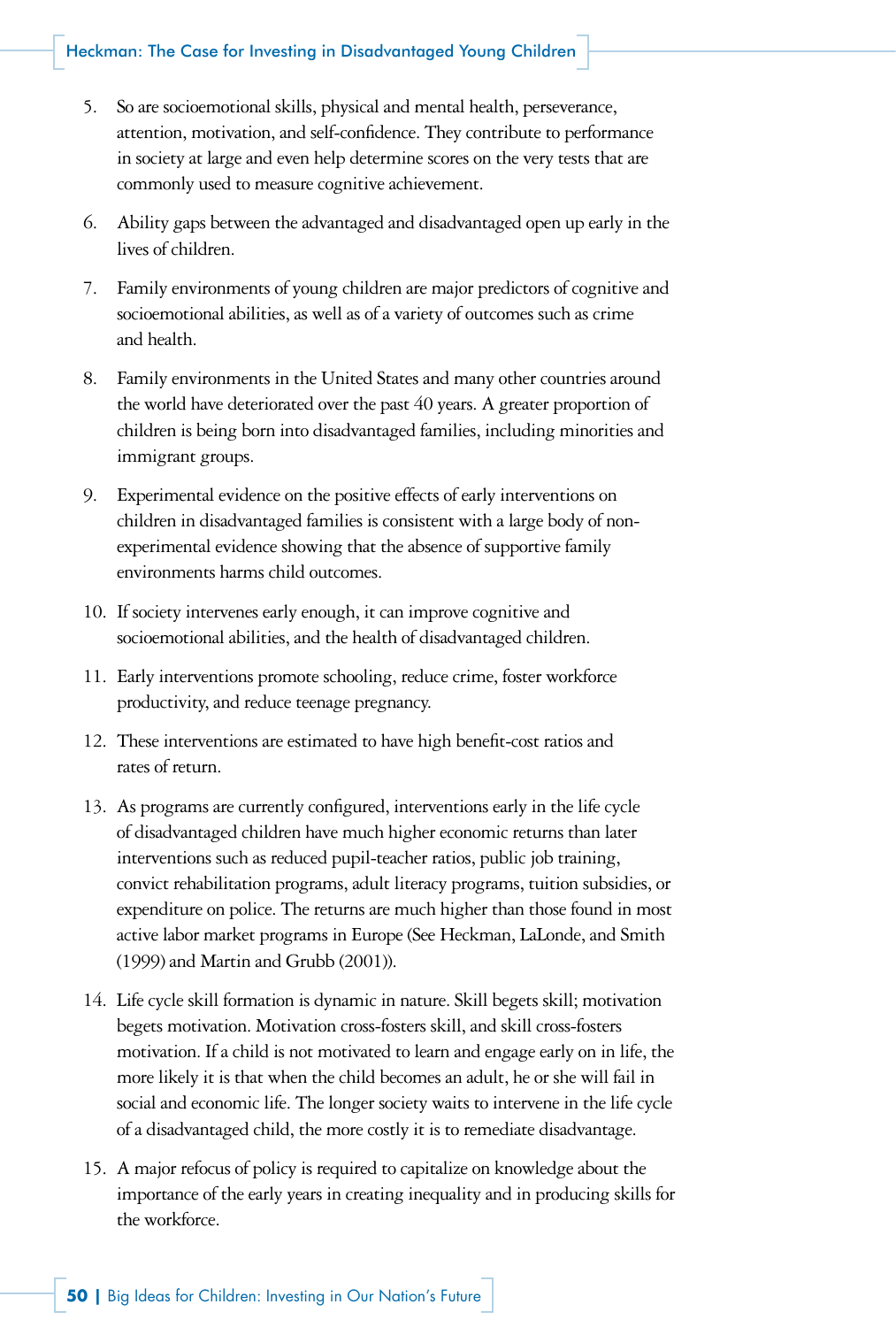The evidence assembled in this body of work substantially amends the analysis of The Bell Curve by Herrnstein and Murray (1994). Those authors made an important contribution to academic and policy analysis by showing that cognitive ability, as captured by achievement test scores measured in a child's adolescent years, predicts adult socioeconomic success on a variety of dimensions. Heckman, Stixrud, and Urzua (2006) and Borghans, Duckworth, Heckman, and ter Weel (2008) demonstrate that personality factors are also powerfully predictive of socioeconomic success and are as powerful as cognitive abilities in producing many adult outcomes. Achievement tests of the sort used by Herrnstein and Murray reflect both cognitive and noncognitive factors.

The Bell Curve assigned a primary role to genetics in explaining the origins of differences in human cognitive ability and a primary role to cognitive ability in shaping adult outcomes. If cognitive ability is genetically determined and is primary in shaping adult outcomes, public policy toward disadvantaged populations is limited to transfer payments to the less able. Recent research, summarized in the cited papers, establishes the power of socioemotional abilities and an important role for environment and intervention in creating abilities. The field of epigenetics demonstrates how genetic expression is strongly influenced by environmental influences and that environmental effects on gene expression can be inherited. The cited papers show that high quality early childhood interventions foster abilities, and that inequality can be attacked at its source. Early interventions also boost the productivity of the economy.

# **Enriching Early Environments Can Partially Compensate for Early Adversity**

Experiments that enrich the early environments of disadvantaged children demonstrate causal effects of early environments on adolescent and adult outcomes, and provide powerful evidence against the genetic determinism of Herrnstein and Murray (1994). Enhancements of family environments improve child outcomes and affect both cognitive and noncognitive skills. Noncognitive skills – personality factors, motivation, and the like – are an important channel of improvement (See Heckman, Malofeeva, Pinto, and Savelyev (2008)).

The most reliable data come from experiments that substantially enrich the early environments of children living in low-income families. Two of these investigations, the Perry Preschool Program and the Abecedarian Program, are very informative for the purposes of this discussion because they use a random assignment design and collect long-term follow-up data. These longitudinal studies demonstrate substantial positive effects of early environmental enrichment on a range of cognitive and noncognitive skills, schooling achievement, job performance, and social behaviors, long after the interventions ended. Data from Olds' Nurse Family Partnership Program (2002) and from non-controlled assessments of Head Start and the Chicago Child-Parent Centers programs confirm these findings.<sup>1</sup>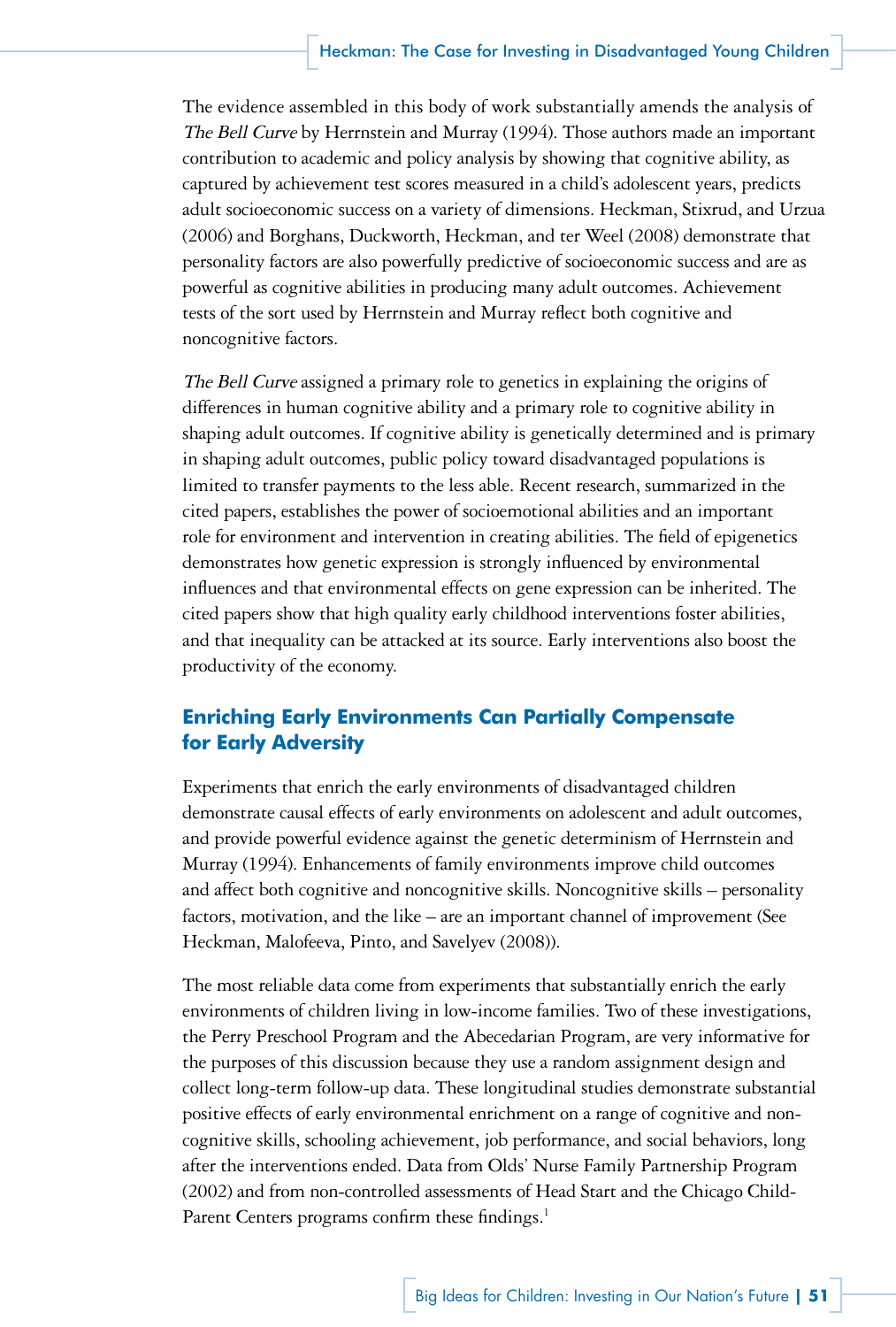An estimated rate of return (the return per dollar of cost) to the Perry Program is in excess of 14 percent (Heckman, Moon, Pinto, and Yavitz (2008)).<sup>2</sup> This high rate of return is higher than standard returns on stock market equity (7.2 percent) and suggests that society at large can benefit substantially from such interventions. These are underestimates of the rate of return because they ignore the economic returns to health and mental health.

Several observations about the evidence from the intervention studies and nonexperimental longitudinal studies are relevant. Skills beget skills and capabilities foster future capabilities. All capabilities are built on a foundation of capacities that are developed earlier. Early learning confers value on acquired skills, which leads to (a) self-reinforcing motivation to learn more and (b) early mastery of a range of cognitive, social and emotional competencies making learning at later ages more efficient, and therefore easier and more likely to continue.

As currently configured, public job training programs, adult literacy services, prisoner rehabilitation programs, and education programs for disadvantaged adults produce low economic returns.<sup>3</sup> Moreover, for studies in which later intervention shows some benefits, the performance of disadvantaged children is still behind the performance of children who experienced earlier interventions in the preschool years. If the base is weak, the return on later investment is low.

The advantages gained from effective early interventions are best sustained when they are followed by continued high quality learning experiences. The technology of skill formation developed in Cunha and Heckman (2007b) and Heckman (2007) shows

## **Figure 1a Returns to a Unit Dollar Invested**

(a) Return to a unit dollar invested at different ages from the perspective of the beginning of life, assuming one dollar initially invested at each age

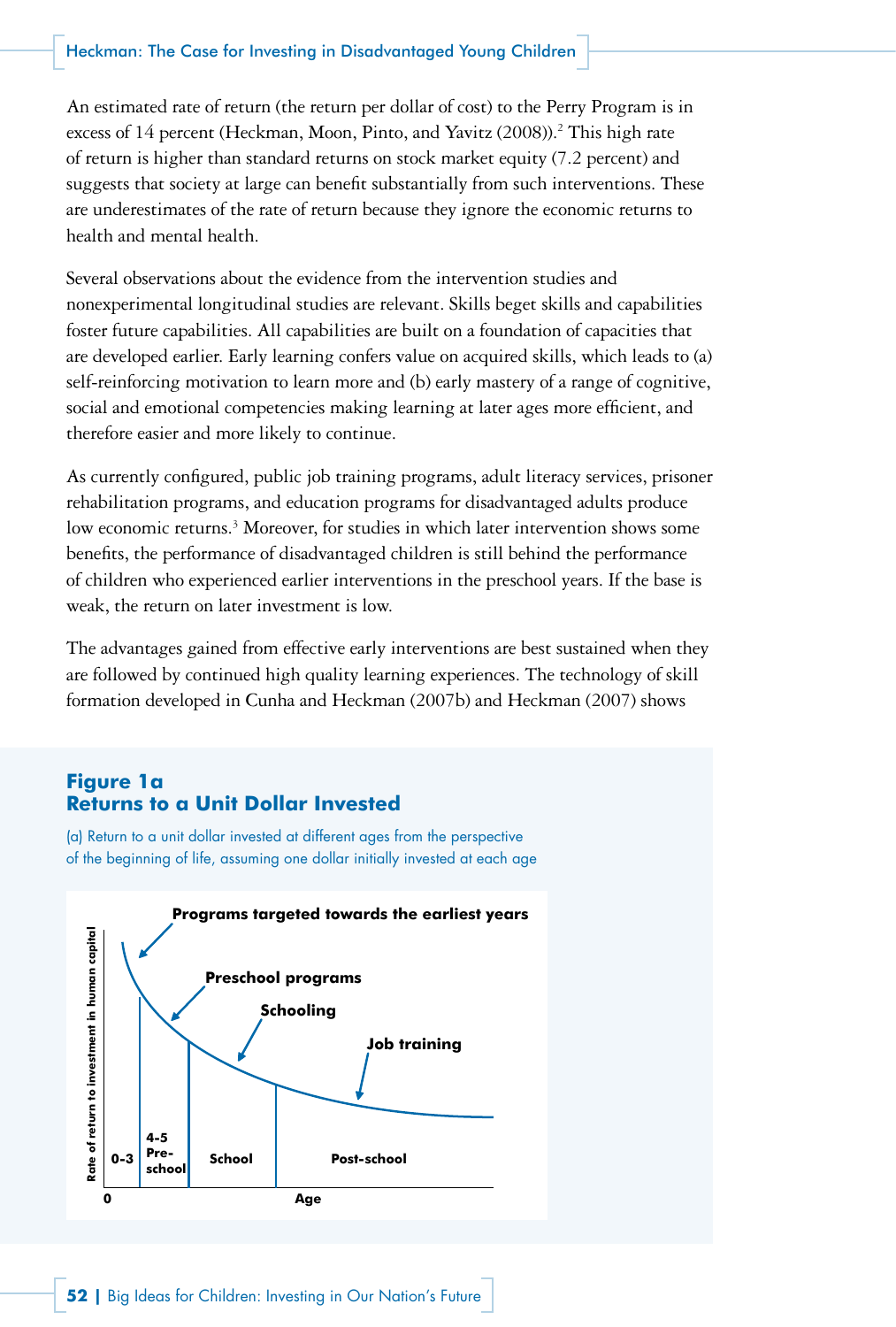#### Heckman: The Case for Investing in Disadvantaged Young Children

that the returns on school investment are higher for persons with higher ability, where ability is formed in the early years. Figure 1(a) shows the return to a marginal increase in investment at different stages of the life cycle starting from a position of low but equal initial investment at all ages.<sup>4</sup>

Due to dynamic complementarity, or synergy, early investments must be followed by later investments if maximum value is to be realized. One unusual feature of early interventions that is stressed in Cunha and Heckman (2007b) and Heckman and Masterov (2007) is that the traditional equity-efficiency tradeoff that plagues most policies is absent. Early interventions promote economic efficiency and reduce lifetime inequality. Remedial interventions for disadvantaged adolescents who do not receive a strong initial foundation of skills face an equity-efficiency tradeoff. They are difficult to justify on the grounds of economic efficiency and generally have low rates of return.

Cunha and Heckman (2008) and Cunha, Heckman, and Schennach (2007) estimate technologies of skill formation to understand how the skills of children evolve in response to (1) the stock of skills children have already accumulated, (2) the investments made by their parents, and (3) the stock of skills accumulated by the parents themselves.

#### **Figure 1b Returns to a Unit Dollar Invested**

(b) Return to one more dollar of investment as perceived at different ages initially and at age 3



Return to an extra dollar as viewed at age zero assuming one dollar of investment at each age and optimal equilibrium investment is greater than one dollar.

Return to an extra dollar of investment as viewed at age 3 if optimal investment is made in the first three years (complementarity not too strong) and a dollar of investment is made at all ages (and is assumed to be less than the equilibrium amount).

Return to an extra dollar of investment as viewed at age 3 if suboptimal investment is made in the first three years and a dollar of investment is made at all ages (as is assumed to be less than the<br>equilibrium amount).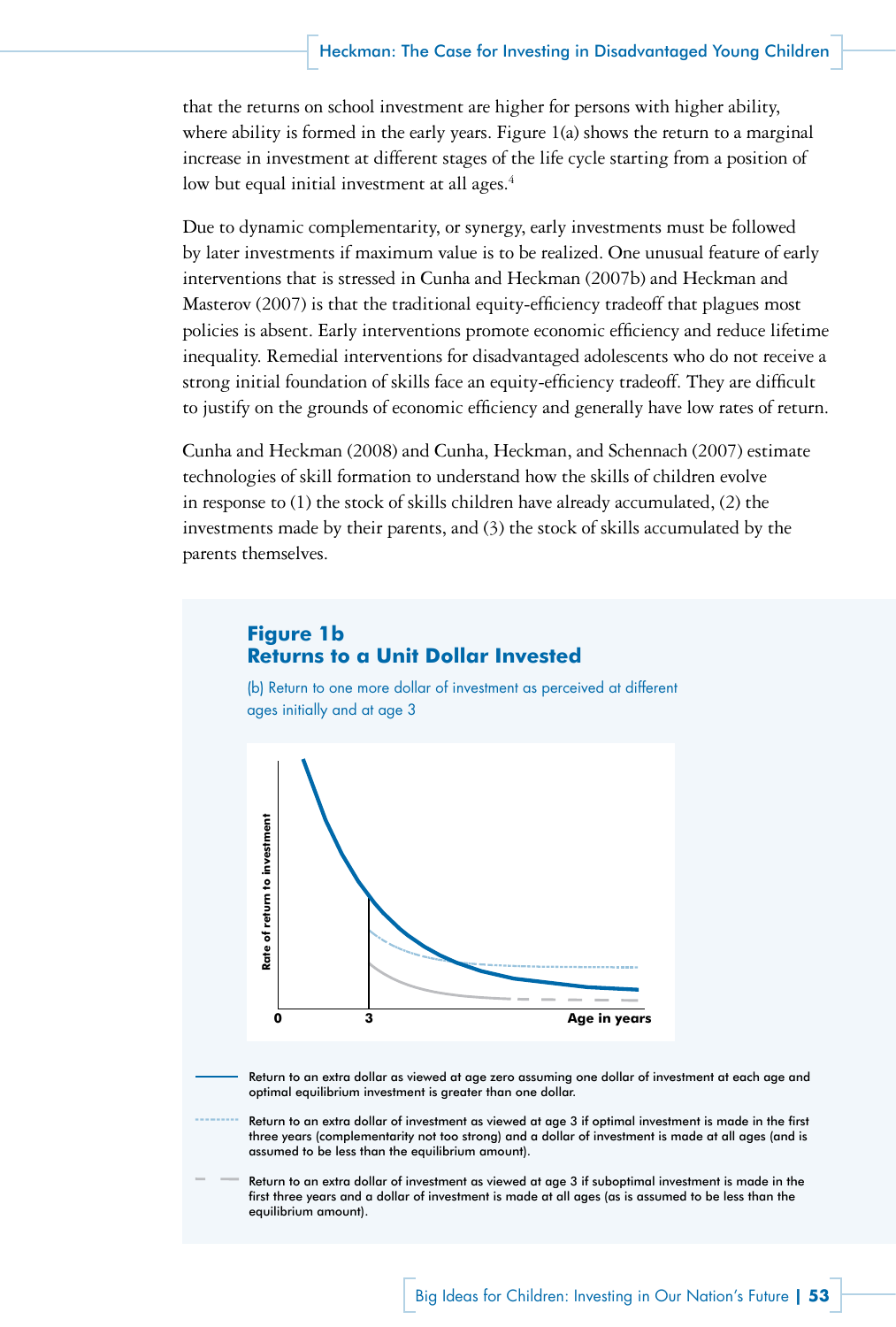#### Heckman: The Case for Investing in Disadvantaged Young Children

Figure 1(b) repeats the curve of Figure 1(a) on a different scale, and also shows the return to an extra dollar of investment at age three under two different scenarios. In the first scenario (depicted by the tightly-spaced dashed line), optimal investment up to age three is assumed to have been made. An additional dollar is invested at each age after age three and the return to the next dollar after that is computed. At age three, the curve starts below the curve 1(a) that is determined at age zero because substantial investment is assumed to have been made at age three. This is a manifestation of diminishing returns. After age three, the return eventually is greater than the initial curve for Figure 1(a) because of dynamic complementarity. The higher skill base at three enhances the productivity of later investment.<sup>5</sup>

The third curve (the curve with wider dashes) depicts a case with suboptimal investment in the years zero to three. Assuming that a dollar is initially invested in each year after age three, the return to the next dollar is less than the return viewed prospectively. When the initial base is substantially compromised, so are the returns to later investment.<sup>6</sup>

Table 1 presents a simulation of the model of Cunha, et al. (2007). It considers a population of disadvantaged children with low levels of skills as measured at ages four to six. The investments they receive place them at the bottom decile of the overall population ability distribution. Their mothers are also at the bottom decile of the distribution of maternal endowments. For the outcomes listed in the first column, the baseline (no treatment) performance is presented in the second column "Baseline." These outcomes are those of the Perry control group.

Using an empirically determined technology, Cunha and Heckman (2006) simulate an intervention that moves children from the bottom decile of family resources to the seventh decile (from the bottom) in terms of their family environments. This produces the outcomes displayed in the third column of the table. This intervention essentially produces the outcomes for the Perry treatment group (see Schweinhart, Montie, Xiang, Barnett, Belfield, and Nores, 2005). The fourth column of Table 1 is a later adolescent intervention that also causes children to achieve Perry outcomes. To achieve Perry results in this fashion requires 35-50 percent more investment costs in present value terms discounted back to ages four to six (the age of the initial intervention). Family resources must be moved from the bottom decile to the ninth decile to achieve with later interventions what can be achieved with earlier interventions.

It is possible to remediate rather than to intervene early, but it is also much more costly. The outcomes displayed in the final column of the table result from allocating the resources spent in the adolescent intervention more smoothly over the life cycle of the child. Such interventions front load investment in the early years, following the logic of Figure 1(a) and the model developed in Cunha and Heckman (2007b) and Heckman (2007, 2008). Relatively more investment is spent in the early years, but early investments are supported by later investments.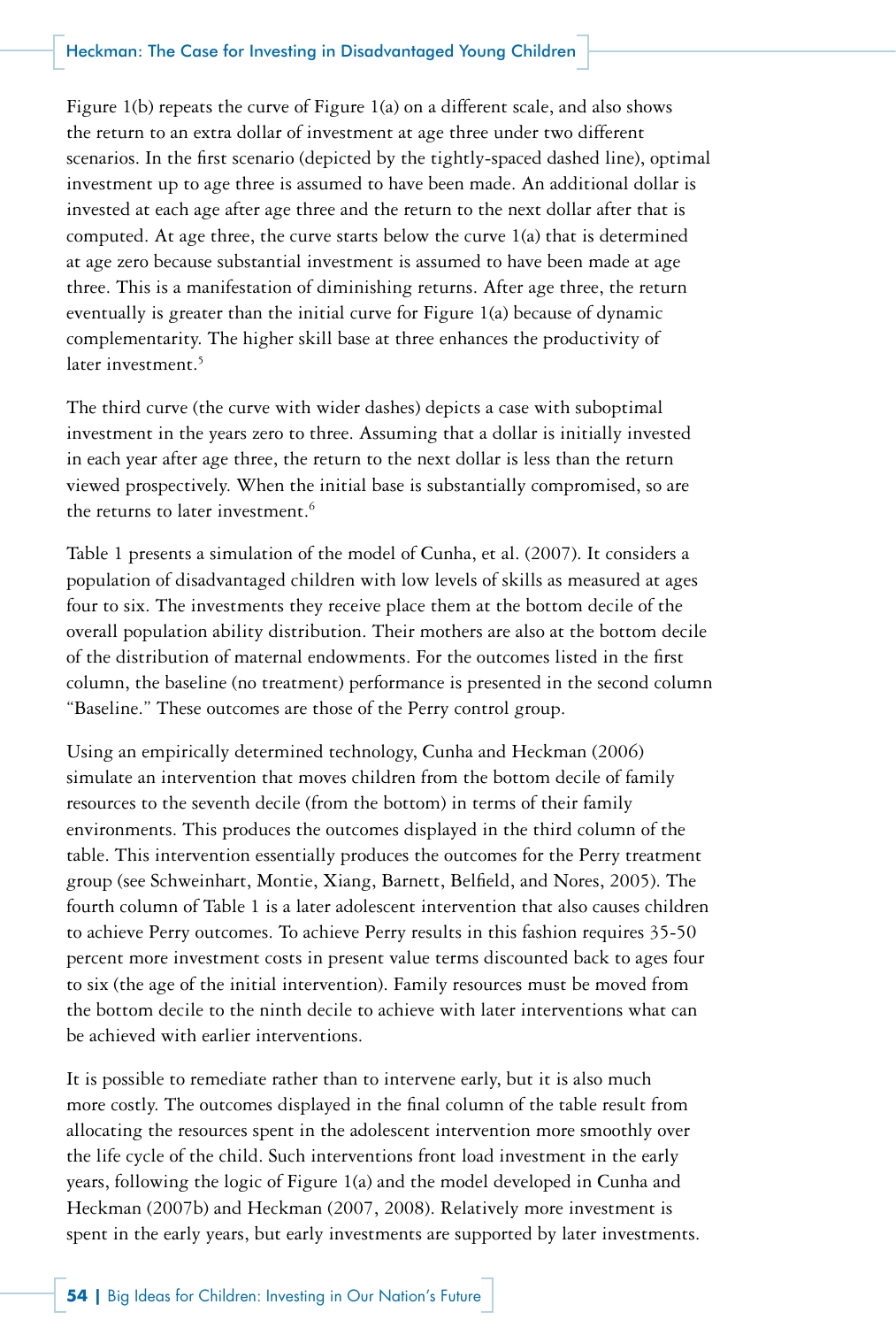Suppose that the resources required to produce Perry outcomes solely from adolescent interventions are spread more smoothly over the life cycle using an optimal investment strategy. This causes Perry-like children to attain middle class outcomes as is shown in the final column of numbers.

The evidence in the recent research literature supports the economic efficiency of early initial investment that is sustained. The optimal policy is to invest relatively more in the early years. But early investment must be followed up to be effective. This is a consequence of dynamic complementarity. Later remediation for early disadvantage is possible, but to attain what is accomplished by early investment is much more costly. If society intervenes too late, and individuals are at too low a level of skill, later investment can be economically inefficient. Middle class children receive massive doses of early enriched environments. Children from disadvantaged environments do not.

# **Practical Issues in Implementing Early Childhood Programs**

A variety of practical issues arise in implementing early childhood programs.

- • **Who should be targeted?** The returns to early childhood programs are the highest for disadvantaged children who do not receive substantial amounts of parental investment in the early years. The proper measure of disadvantage is not necessarily family poverty or parental education. The available evidence suggests that the quality of parenting is the important scarce resource. The quality of parenting is not always closely linked to family income or parental education. Measures of risky family environments should be developed that facilitate efficient targeting.
- • **With what programs?** Programs that target the early years seem to have the greatest promise. The Nurse Family Partnership Program (Olds, 2002), the Abecedarian Program, and the Perry Program have been evaluated and show high returns. Programs with home visits affect the lives of the parents and create a permanent change in the home environment that supports the child after center-based interventions end. Programs that build character and motivation that do not focus exclusively on cognition appear to be the most effective.
- Who should provide the programs? In designing any early childhood program that aims to improve the cognitive and socioemotional skills of disadvantaged children, it is important to respect the sanctity of early family life and to respect cultural diversity. The goal of early childhood programs is to create a base of productive skills and traits for disadvantaged children living in culturally diverse settings. By engaging private industry and other social groups that draw in private resources, create community support, and represent diverse points of view, effective and culturally sensitive programs can be created.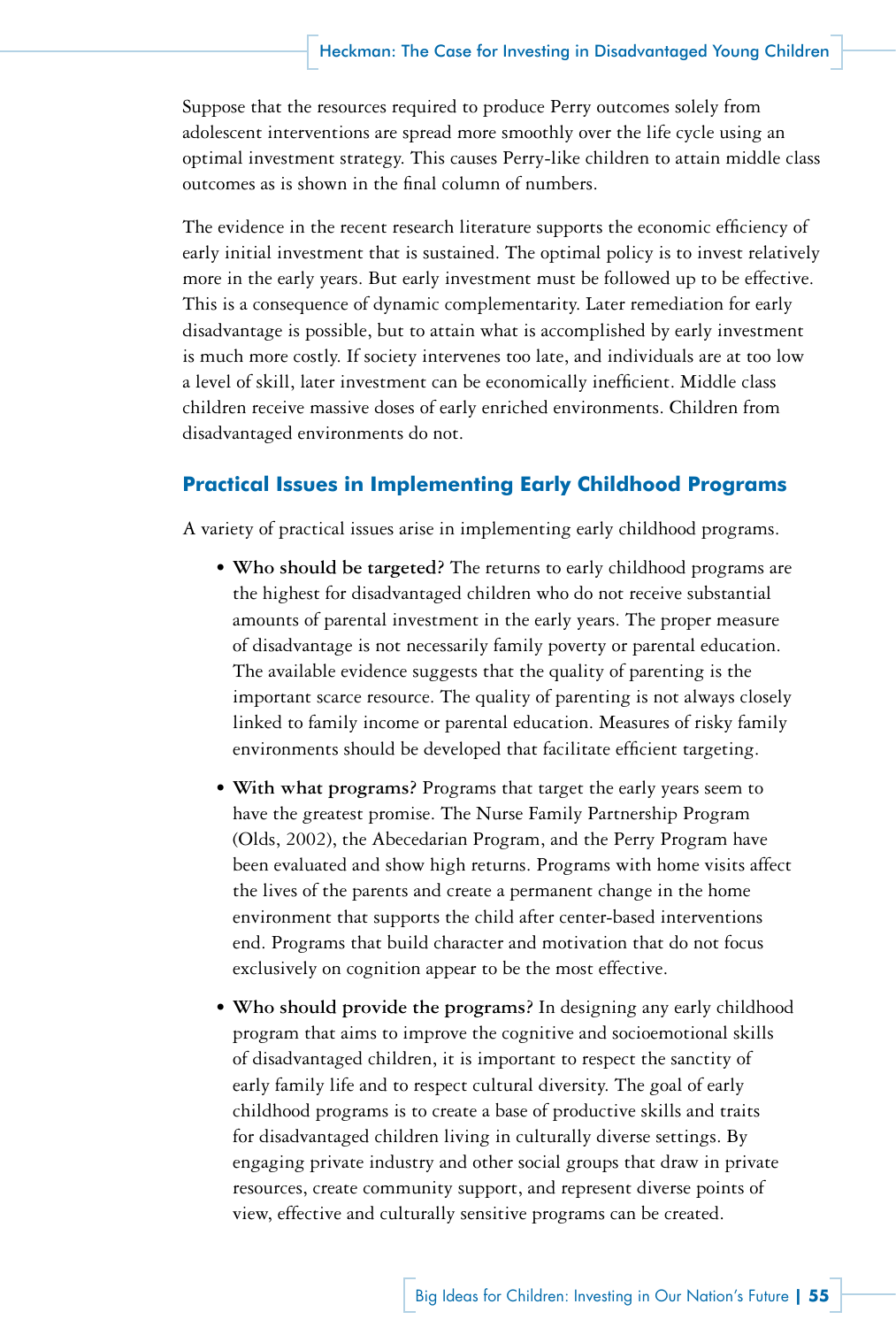- • **Who should pay for them?** One could make the programs universal to avoid stigmatization. Universal programs would be much more expensive and create the possibility of deadweight losses whereby public programs displace private investments by families. One solution to these problems is to make the programs universal, but to offer a sliding fee schedule by family income to avoid deadweight losses.
- • **Will the programs achieve high levels of compliance?** It is important to recognize potential problems with program compliance. Many successful programs change the values and motivations of the child. Some of these changes may run counter to the values of parents. There may be serious tension between the needs of the child and the acceptance of interventions by the parent. Developing culturally diverse programs will help avoid such tensions. One cannot assume that there will be no conflict between the values of society as it seeks to develop the potential of the child and the values of the family, although the extent of such conflicts is not yet known.

## **Summary**

About 50 percent of the variance in inequality in lifetime earnings is determined by age 18. In shaping adult outcomes, the family plays a powerful role that is not fully appreciated in current policies around the world.

Current social policy directed toward children focuses on improving cognition. Yet more than intelligence is required for success in life. Gaps in both cognitive and noncognitive skills between the advantaged and the disadvantaged emerge early and can be traced in part to adverse early environments. A greater percentage of children in the United States and many other countries is being born into adverse environments.

The problems of rising inequality and diminished productivity growth are not due mainly to defects in public schools or to high college tuition rates. Late remediation strategies designed to compensate for early disadvantage such as job training programs, high school classroom size reductions, convict rehabilitation programs, adult literacy programs, and other active labor market programs are not effective, at least as currently constituted. Remediation in the adolescent years can repair the damage of adverse early environments, but it is costly. There is no equity-efficiency tradeoff for programs targeted toward the early years of the lives of disadvantaged children. There is a substantial equity-efficiency tradeoff for programs targeted toward the adolescent years of disadvantaged youth. Social policy should be directed toward the malleable early years.

Any proposed program should respect the primacy of the family. Policy proposals should be culturally sensitive and recognize the diversity of values in society. Effective strategies would engage the private sector to mobilize resources and produce a menu of programs from which parents can choose.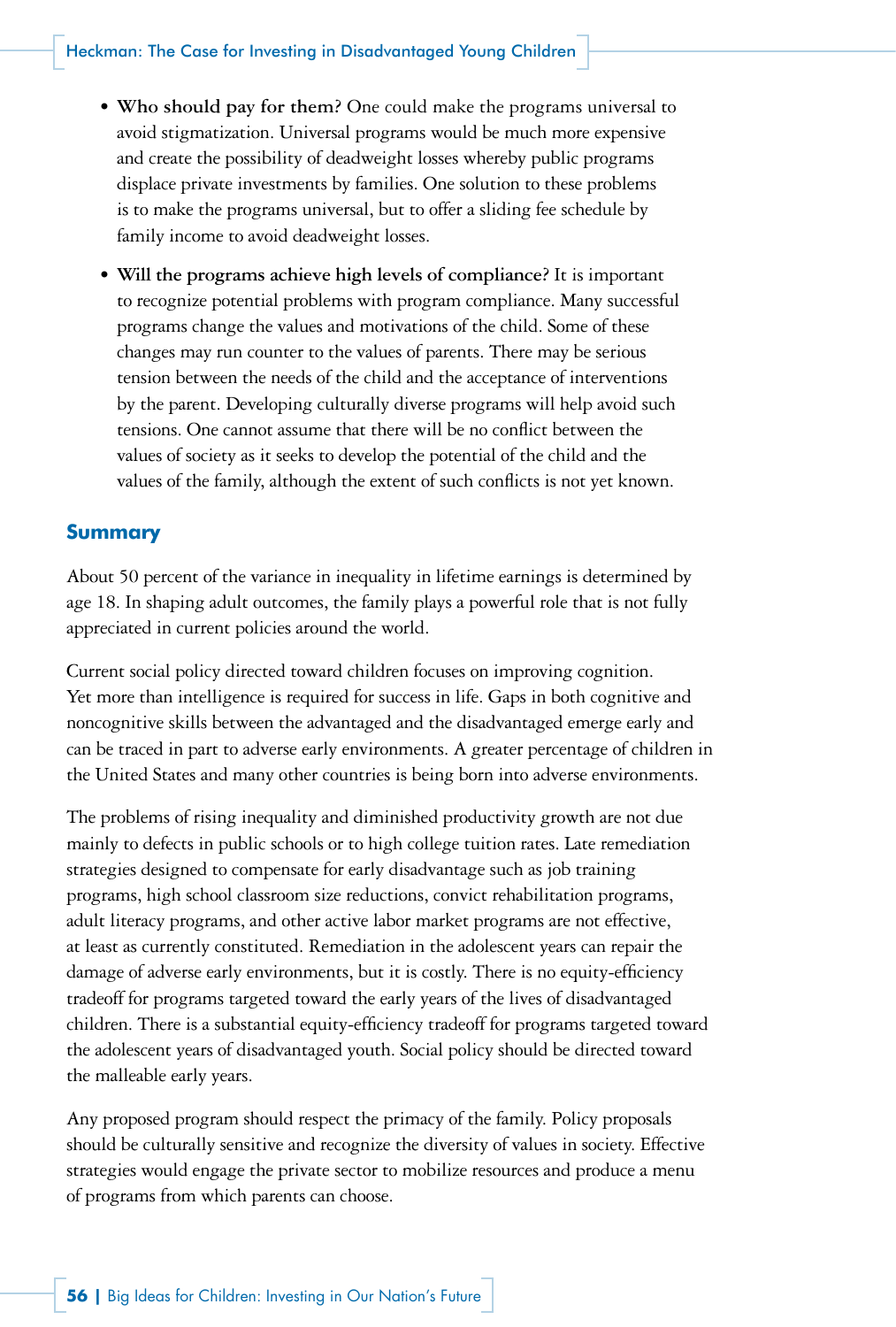# **References**

Borghans, L., A. L. Duckworth, J. J. Heckman, and B. ter Weel (2008, Fall). The economics and psychology of personality traits. Journal of Human Resources. Forthcoming.

Cunha, F. and J. J. Heckman (2006). Investing in our young people. Unpublished manuscript, University of Chicago, Department of Economics.

Cunha, F. and J. J. Heckman (2007a). The evolution of uncertainty in labor earnings in the U.S. economy. Unpublished manuscript, University of Chicago. Under revision.

Cunha, F. and J. J. Heckman (2007b, May). The technology of skill formation. American Economic Review 97(2), 31–47.

Cunha, F. and J. J. Heckman (2008). Formulating, identifying and estimating the technology of cognitive and noncognitive skill formation. Journal of Human Resources. Forthcoming.

Cunha, F., J. J. Heckman, L. J. Lochner, and D. V. Masterov (2006). Interpreting the evidence on life cycle skill formation. In E. A. Hanushek and F. Welch (Eds.), Handbook of the Economics of Education, Chapter 12, pp. 697–812. Amsterdam: North-Holland.

Cunha, F., J. J. Heckman, and S. M. Schennach (2007). Estimating the technology of cognitive and noncognitive skill formation. Unpublished manuscript, University of Chicago, Department of Economics. Presented at the Yale Conference on Macro and Labor Economics, May 5–7, 2006. Under revision, Econometrica.

Heckman, J. J. (2000, March). Policies to foster human capital. Research in Economics 54(1), 3–56. With discussion.

Heckman, J. J. (2007, August). The economics, technology, and neuroscience of human capability formation. Proceedings of the National Academy of Sciences 104(3), 13250–13255.

Heckman, J. J. (2008). Schools, skills and synapses. Economic Inquiry. Forthcoming.

Heckman, J. J., R. J. LaLonde, and J. A. Smith (1999). The economics and econometrics of active labor market programs. In O. Ashenfelter and D. Card (Eds.), Handbook of Labor Economics, Volume 3A, Chapter 31, pp. 1865–2097. New York: North-Holland.

Heckman, J. J. and L. J. Lochner (2000). Rethinking myths about education and training: Understanding the sources of skill formation in a modern economy. In S. Danziger and J. Waldfogel (Eds.), Securing the Future: Investing in Children from Birth to College. New York: Russell Sage Foundation.

Heckman, J. J. and D. V. Masterov (2007). The productivity argument for investing in young children. Review of Agricultural Economics 29(3), 446–493.

Heckman, J. J., L. Malofeeva, R. R. Pinto and P. Savelyev (2008). The effect of the Perry Preschool Program on cognitive and noncognitive skills: Beyond treatment effects. Unpublished manuscript, University of Chicago, Department of Economics.

Heckman, J. J., S. Moon, R. R. Pinto, and A.Q. Yavitz (2008). The rate of return to the Perry Preschool program. Unpublished manuscript, University of Chicago, Department of Economics.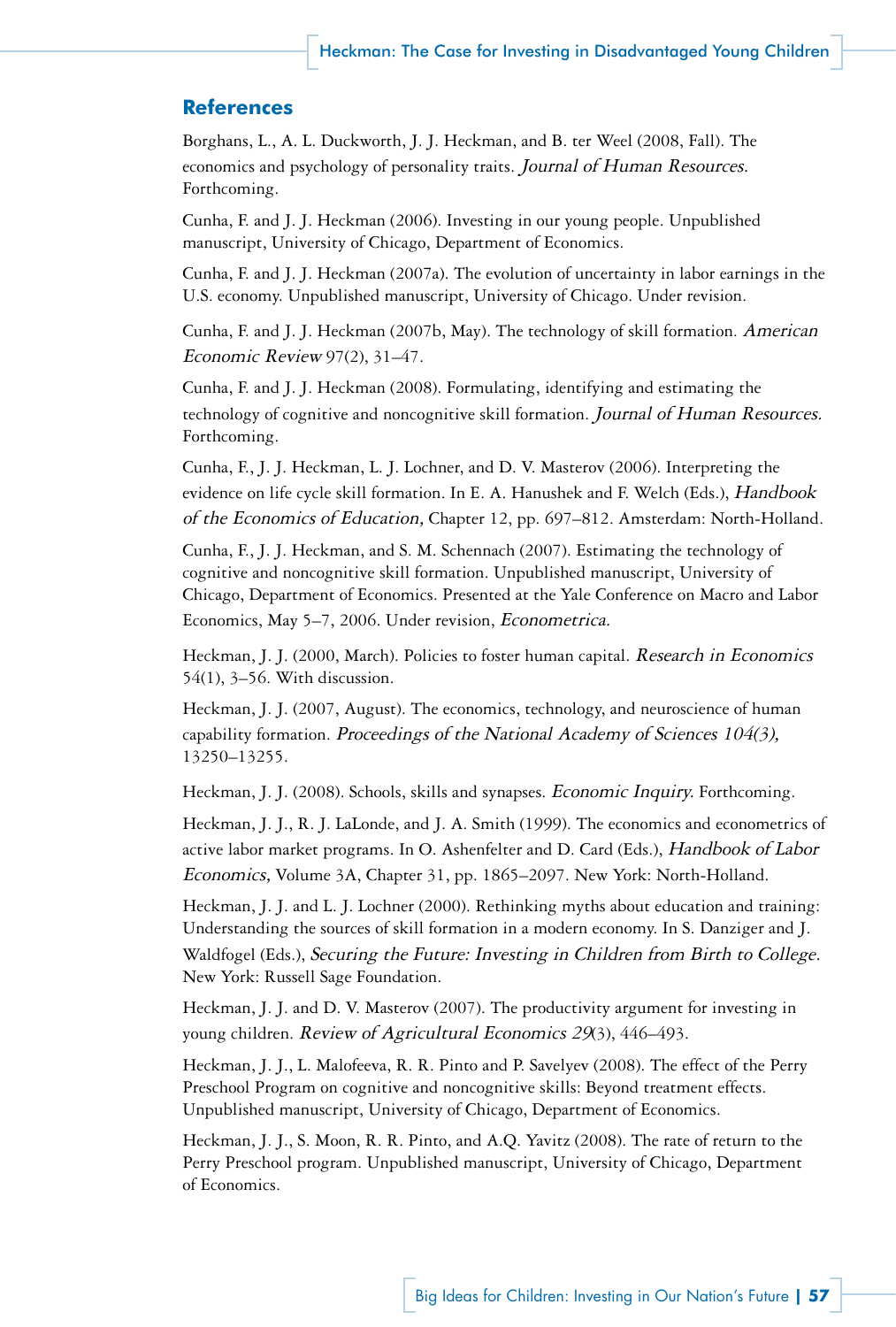#### Heckman: The Case for Investing in Disadvantaged Young Children

Heckman, J. J., J. Stixrud, and S. Urzua (2006, July). The effects of cognitive and noncognitive abilities on labor market outcomes and social behavior. Journal of Labor Economics 24(3), 411–482.

Herrnstein, R. J. and C. A. Murray (1994). The Bell Curve: Intelligence and Class Structure in American Life. New York: Free Press.

Martin, J. P. and D. Grubb (2001, Fall). What works and for whom: A review of OECD countries' experiences with active labor market policies. Swedish Economic Policy Review 8(2), 9–56.

Olds, D. L. (2002, September). Prenatal and infancy home visiting by nurses: From randomized trials to community replication. Prevention Science 3(2), 153–172.

Schweinhart, L. J., J. Montie, Z. Xiang, W. S. Barnett, C. R. Belfield, and M. Nores (2005). Lifetime Effects: The High/Scope Perry Preschool Study Through Age 40. Ypsilanti, MI: High/Scope Press.

2 See Heckman, Moon, Pinto, Savelyev, and Yavitz (2008b).

- <sup>3</sup> See Cunha, Heckman, Lochner, and Masterov (2006) and Heckman and Lochner (2000) for evidence on the returns to adolescent interventions for disadvantaged youth.
- $4$  The curve is not an equilibrium schedule. It is a return to a unit of investment at each age assuming an initial low and equal investment at all ages that is below the final equilibrium level at each age. The equilibrium investment policy would allocate more resources to the early years and fewer to later years.
- <sup>5</sup> The curve is drawn assuming moderate dynamic complementarity. In principle, the interval between age three and the crossing age could be made arbitrarily small.
- <sup>6</sup> Many different configurations of the age three investment curve are possible depending on the extent of diminishing returns within a period and the strength of dynamic complementarity of investments over time.

<sup>&</sup>lt;sup>1</sup> See Cunha, Heckman, Lochner, and Masterov(2006), and Heckman (2008) for a detailed discussion of these programs.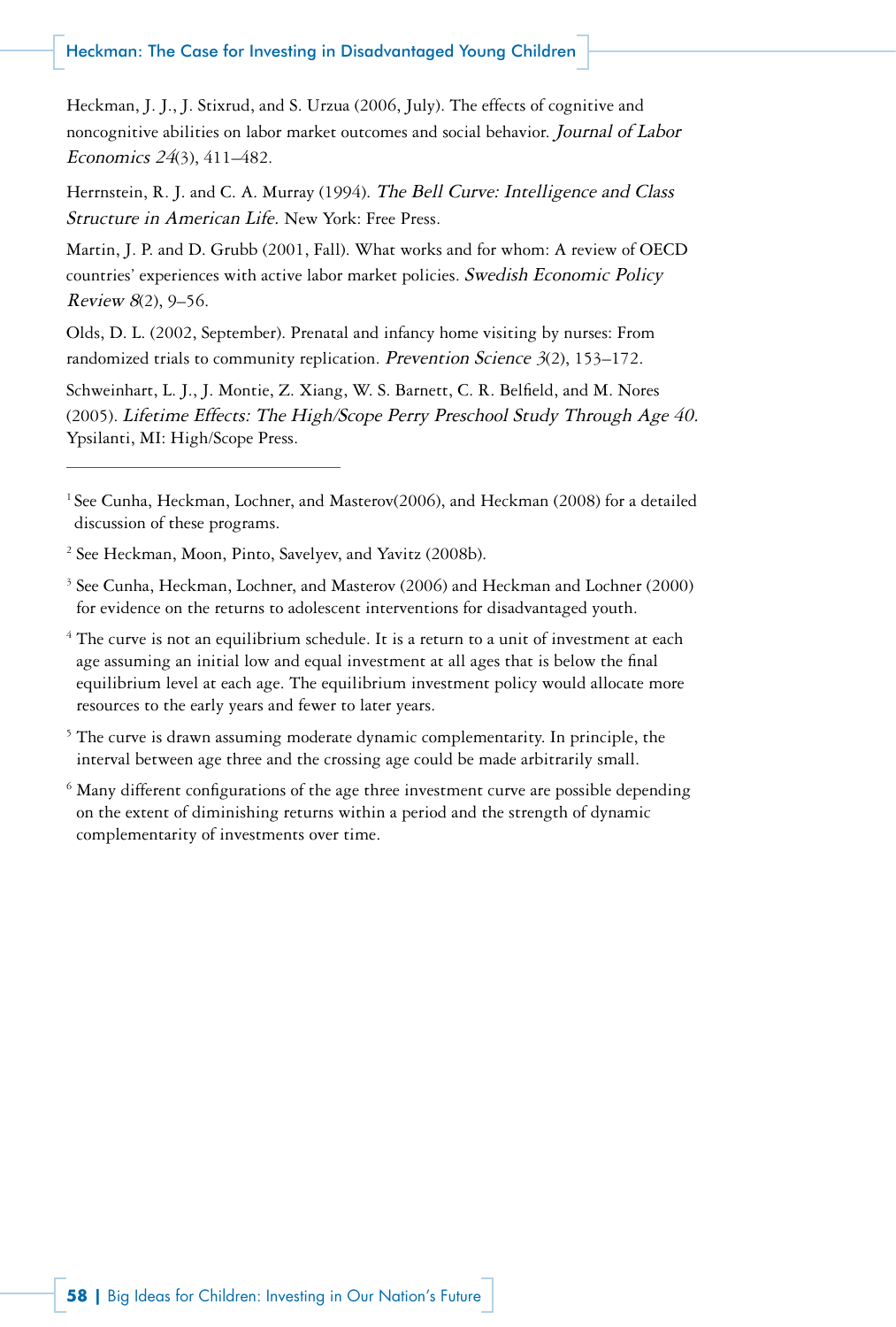# **Achieving a High Return on Early Childhood Investment:**

Scholarships for Early Childhood Development

by Art Rolnick, Ph.D. and Rob Grunewald

## **Introduction**

Persuasive economic research indicates that there is a very promising approach to economic development that has been long overlooked. It rests not on a strategy of state and local governments offering public subsidies to attract private companies from other communities. It rests, rather, on government support of something much closer to home – quite literally: our youngest children. This research shows that by investing in early childhood development (referring to investments from prenatal to age 5), state and local governments can reap extraordinarily high economic returns: benefits that are low-risk and long-lived.

To achieve this end, we propose a market-based system that is customer (parent) focused and can readily be brought to scale. In particular, we propose scholarships to low-income families that cover tuition for children to attend qualified early childhood development (ECD) programs. In addition, the system provides parent mentors to each family to help with medical needs and parenting skills. The market-based nature of the scholarship system will promote better access to and quality of ECD programs. To fund this system we envision a permanently established endowment that assures a long-term commitment to both the customers and providers of ECD programs. Finally, we propose that the federal government provide grants to state and local governments willing to establish a scholarship endowment.

In this paper, we first review the evidence on the potentially high return to early childhood investment. Second, we present our market-based proposal for achieving these returns on a large scale. Third, we examine a pilot in Minnesota that is testing a scholarship system. We conclude with a discussion about how the federal government can help leverage early childhood investments at the state and local level.

Arthur J. Rolnick, Ph.D. is Senior Vice President and the Director of Research at the Federal Reserve Bank of Minneapolis, where Rob Grunewald is an Associate Economist. The views expressed are the authors' and not those of the Federal Reserve.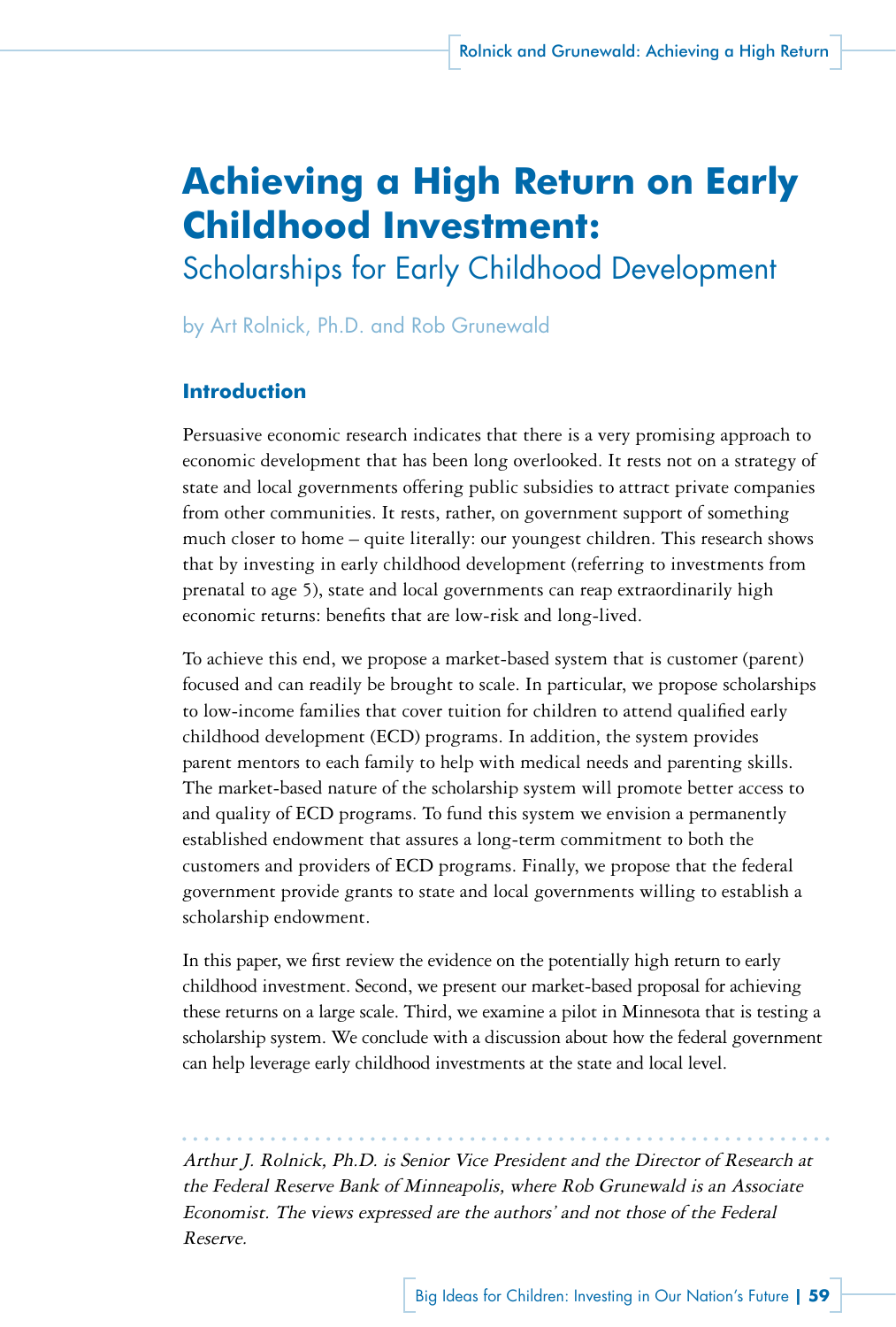# **Early Childhood Sets the Tone**

We don't pretend to have all the answers to economic development, but we are quite certain that investing in ECD is more likely to create a vibrant economy than is using public funds to lure a sports team by building a new stadium, or attracting an automaker by providing tax breaks. From a national perspective, these investments yield a zero public return.

ECD offers a much better return. First, a child's first few years are a sensitive period for brain development and set a trajectory for his or her success in school and later in life. Second, a series of longitudinal studies shows that well-focused and -funded investments in early childhood development programs produce substantial returns for disadvantaged children and, to even a greater degree, for the public.

The quality of life and the contributions a person makes to society as an adult can be traced back to the first few years of life. If a child from birth through age 5 receives support for development in cognition, language, motor skills, adaptive skills, and social/emotional functioning, he or she is more likely to succeed in school and in the workplace.<sup>1,2</sup> However, if a child doesn't have support for healthy development at an early age, the child is more at risk for negative outcomes, including dropping out of school, committing crime, and receiving welfare payments as an adult. Children who are exposed to stress from conditions such as living in poverty, having parents with chemical dependency or low levels of education, or suffering abuse or neglect are more likely than otherwise to enter kindergarten ill-prepared to succeed in school.<sup>3</sup>

Four key longitudinal evaluations demonstrate that early interventions can have a positive impact on young children from disadvantaged environments that lasts well into adulthood. The studies used well-matched comparison groups and costbenefit analysis to compare the estimated dollar value of benefits to the cost of the programs. Analyses of the Perry Preschool Program,<sup>4</sup> the Abecedarian Project,<sup>5</sup> the Chicago Child-Parent Centers,<sup>6</sup> and the Elmira Prenatal/Early Infancy Project<sup>7</sup> showed annual rates of return, adjusted for inflation, ranging from 7 percent to just over 20 percent.<sup>8</sup> The Perry Preschool Program and Chicago Child-Parent Centers provided preschool at ages 3 and 4, Abecedarian provided full-day care and education for children a few months old through age 4, and the Elmira Prenatal/ Early Infancy Project provided home visits by a nurse to high-risk mothers during pregnancy until the child turned age 2.

#### **Essential Elements for a Successful ECD System**

Based on a careful review of past and current programs – those that have failed as well as those that thrive – we believe that efforts can succeed if they incorporate five key features: a focus on at-risk children, scalability, parental involvement, outcome orientation, and long-term commitment.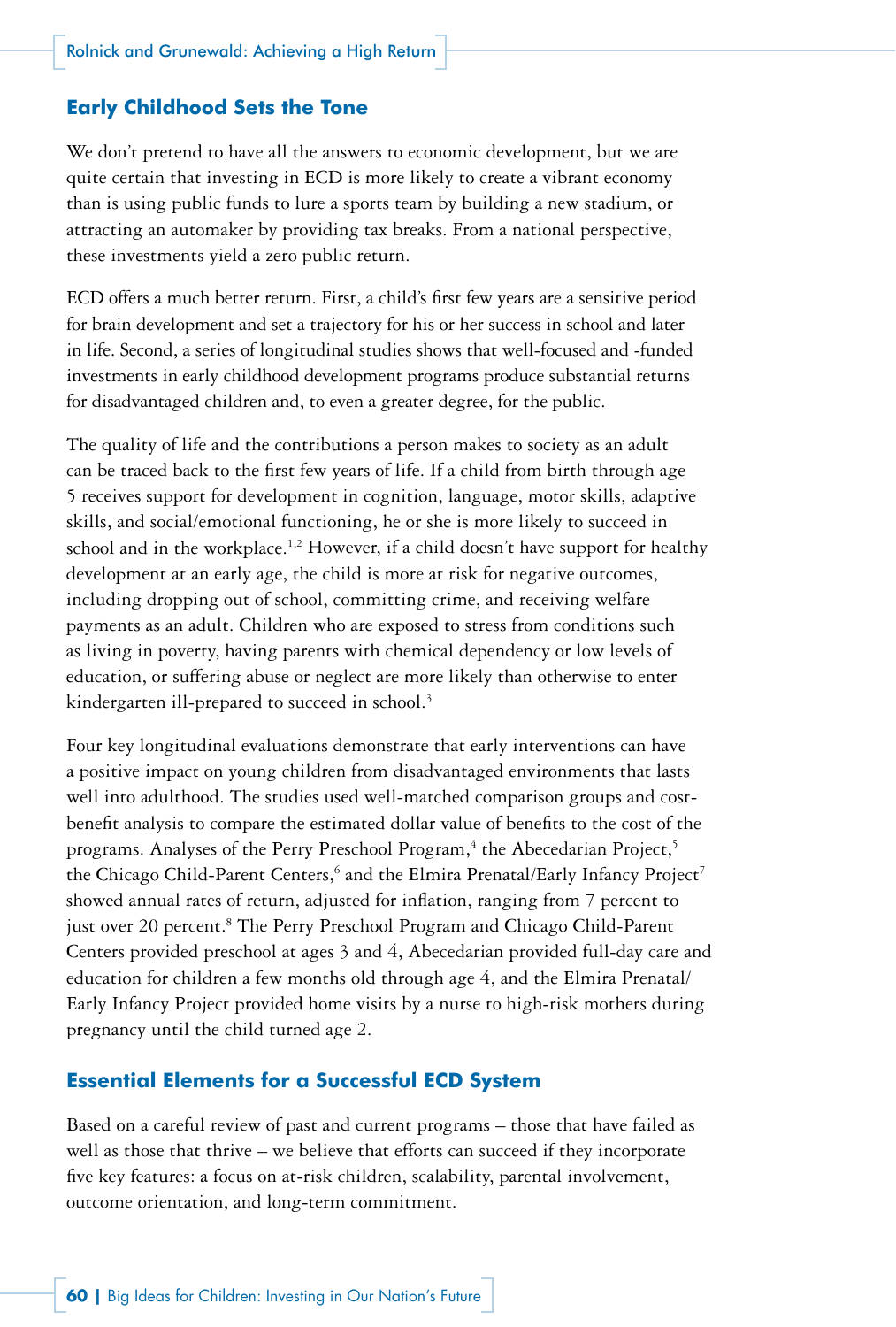# Focus on at-risk children

Without doubt, all children benefit from investment in early childhood development. Given the inherent limits of tax revenue, however, government resources for ECD programs should be focused on those children at highest risk for developmental deficits and least likely to have access to high quality ECD programs. Conditions that can indicate whether a child is at risk include low family income, violence or neglect in the home, low parent education levels, a teenage parent, low birth weight, and parent chemical addiction, among others.

## **Scalability**

Research findings on ECD, promising though they are, pose a challenge: While small-scale ECD programs have been shown to work, can their success be reproduced to reach all children at risk? Head Start, which began as an antipoverty program, has not delivered the high return suggested by the research.<sup>9</sup> Reaching all at-risk children and successfully preparing them for school should be the measure of an ECD system's success.

#### Encourage parental involvement

Research shows that parental involvement is a crucial ingredient in the success of ECD programs. When parents receive training in why and how to nurture their children's development, they are better able to support their children's development at home. And the earlier the better. Neuroscience research shows that for all children the first few years are critical to brain development.

#### Assess outcomes regularly

ECD programs succeed when their goals are clear, explicit, and carefully monitored. Since their primary goal is meeting developmental milestones of the children in their care, these programs should perform regular assessments of cognitive and social-emotional outcomes. And the programs themselves should be oriented toward achieving constant progress for each child. Outcome assessments allow for individual progress reviews, curriculum improvements, and staff and program accountability.

#### Provide long-term commitment

Children thrive in secure, consistent environments. Similarly, ECD programs designed to expand the cognitive and psychological development of children need the security of long-term commitment. This is not to say that such programs should not be challenged to improve continuously, but children, parents, and ECD programs will benefit if they are assured of financial backing and institutional support as long as specified standards and outcomes are met.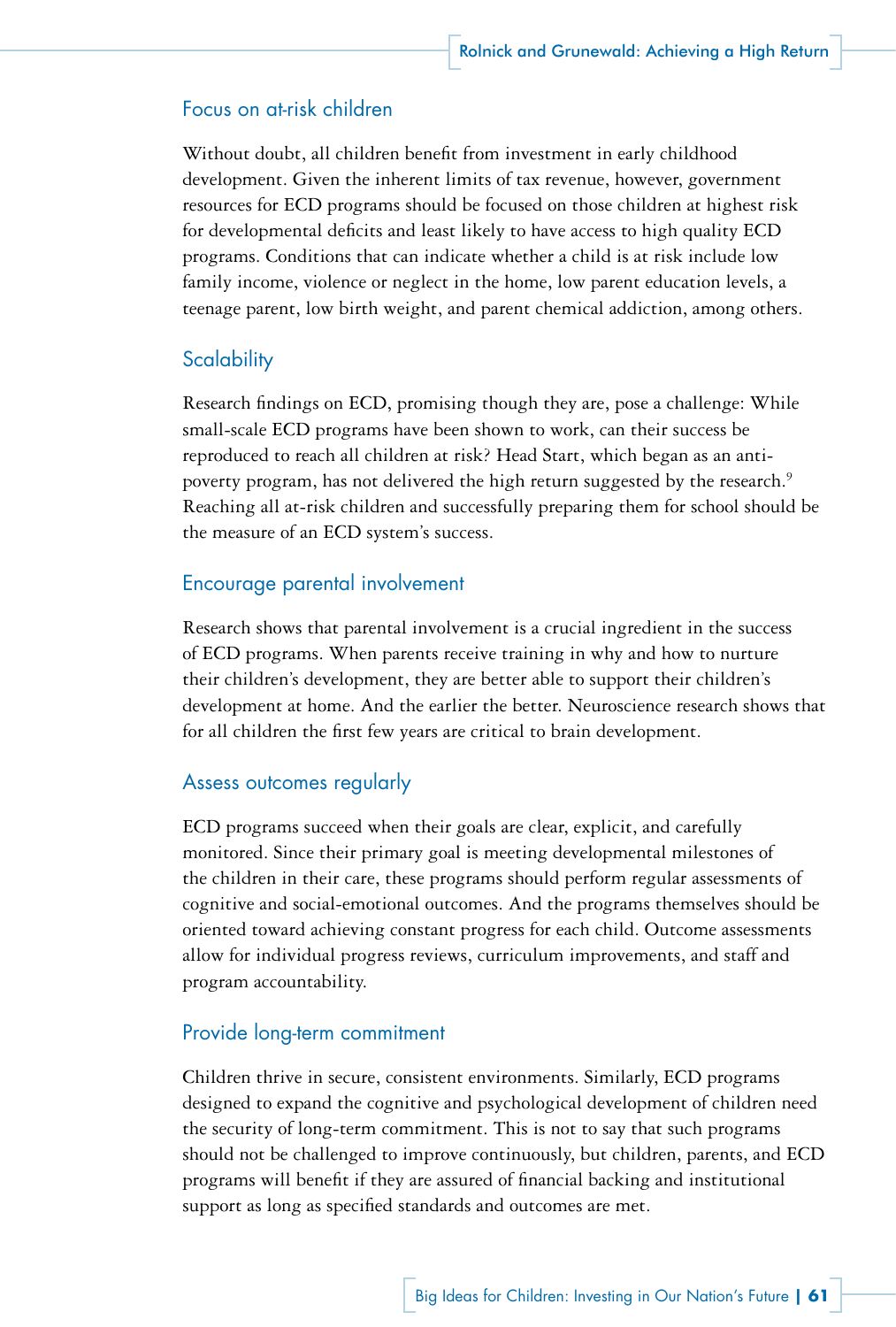#### **A Market-Based Scholarship System**

We think that to achieve these characteristics an ECD system requires the flexibility, innovation, and incentives that are inherent in markets, as well as the long-term assurance and stability that government backing provides. Hence, to establish a successful ECD system, we propose that states and local governments create a permanent fund to provide scholarships for all families with at-risk children.10 Similar to endowments for higher education, earnings from an endowment for ECD would be used to provide scholarships for children in lowincome families to attend a quality ECD program. The system would be financed and managed as follows: A state or local government would create an ECD endowment to fund the scholarships. The scholarships would cover child tuition to qualified ECD programs plus the cost of parent mentoring to ensure parental involvement. Scholarships would be outcome-based, meaning that they would include incentives for achieving significant progress toward the life and learning skills needed to succeed in school.

Through parent decisions and provider responses, the market would determine the structure of the ECD industry. Market participants would include ECD programs from the public and private sectors, which represent a mix of preschools, child care providers, and home-visiting programs. The market structure, however, would be influenced by standards set by an executive board that manages the ECD endowment. ECD programs would have to comply with these standards in order to register the scholarship children. The standards would be consistent with the cognitive and social-emotional development needed to succeed in school. We envision a diverse mix of providers competing to serve at-risk children, leveraging the existing ECD infrastructure and opening the door for new providers.

We should note several additional features of the scholarships. First, a partial scholarship could be layered on top of existing government funding streams that ECD programs currently receive. Second, actual payments would flow from the endowment directly to the family-chosen ECD program. And third, the scholarships would include financial incentives to ECD programs based on accountability measures.

#### The parent mentoring program

Home visits by qualified mentors are among the best ways to achieve a high degree of parental involvement. To this end, as noted, the scholarships would provide funds for qualified mentors. Mentor qualifications would include ECD training and parent education as well as counseling on issues related to health and education. Mentors would help parents decide which of the qualified ECD programs best meets the family's needs, and would connect the family to other suitable community resources.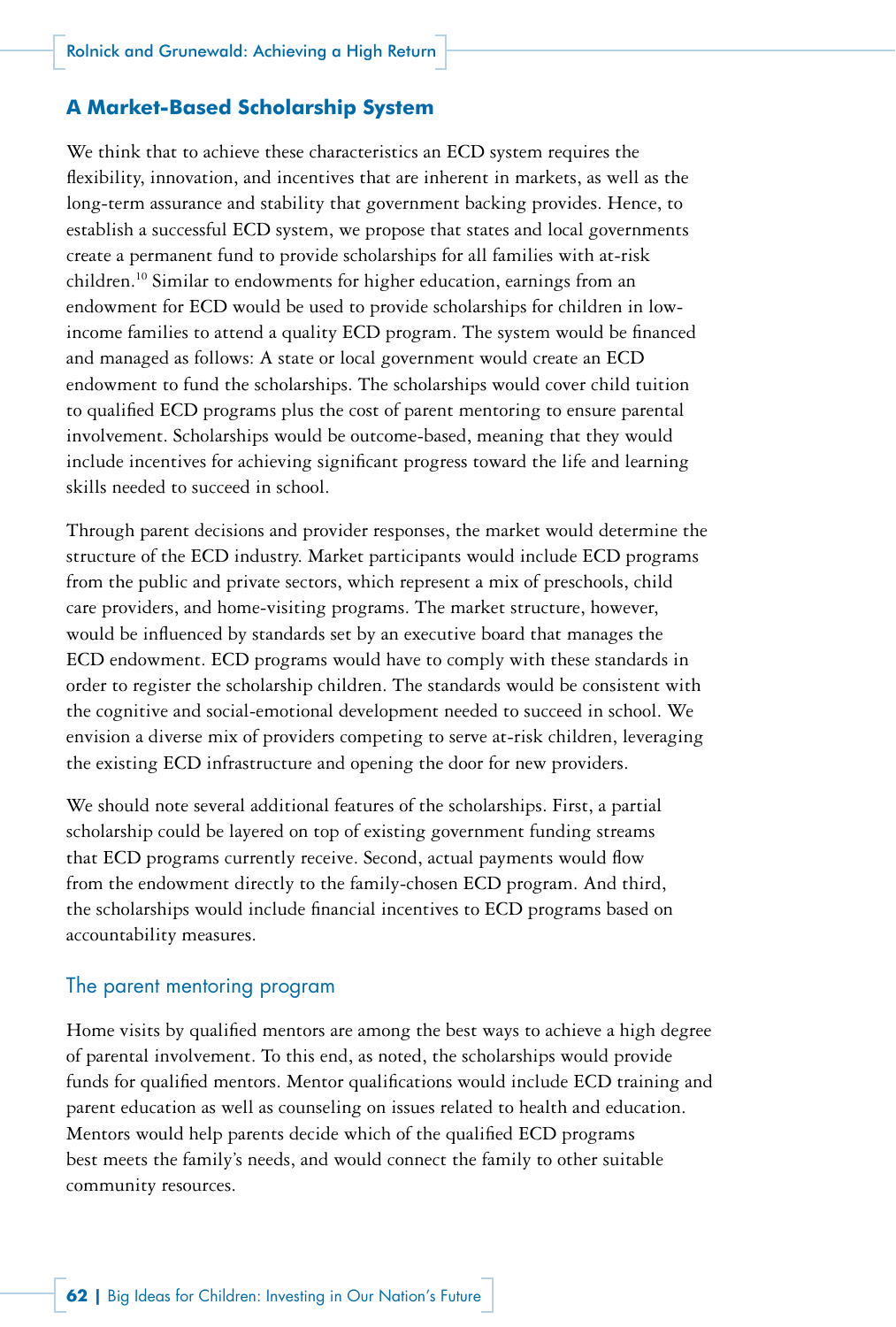Research shows that reaching children with multiple risk factors as early as possible is essential; even 3 years old may be too late. Therefore, we suggest that while scholarships would pay tuition for a child to attend an ECD program beginning at age 3, the parent mentoring program could start as early as prenatal.

## The value of a market orientation

A market-oriented approach would directly involve the parents with their children's education; research shows this is vital. Parents would be empowered to choose among the various providers and select one based on location, hours of service, quality of program, and other features – much as they would any other product or service. The process of self-education and provider choice would, itself, involve the parent.

Furthermore, the approach would be outcome-based, so scholarships would include financial incentives focused on performance, and would encourage innovation. While programs would have to meet requirements to accept children with scholarships, providers would have room for innovation in providing services.

Unlike a top-down, planned system, the ECD industry would be shaped by the market through micro-level decisions by parents and responses by providers. This approach would allow the diverse mix of current providers and new entrants to find the best means to supply high-quality ECD. Furthermore, a scholarship system would be easy to bring to scale since it harnesses the existing infrastructure of ECD programs and keeps the amount of administration required relatively lean.

The market-based approach is unique among ECD investments. Typically, governments directly fund programs, for example, Head Start and statesponsored prekindergarten programs. In a scholarship system, parents select early education programs for their children; programs are then paid based on the number of children served. While a scholarship system is similar to the child care subsidy system, in that parents select a child care program for a child and funds are distributed to the program, a scholarship system is focused primarily on educational progress for the child, not on making it possible for parents to enter the workforce. That is, a parent's work status does not affect a child's eligibility to attend an ECD program. In addition, the scholarship stays with the child even if the family moves.

# The advantages of an ECD endowment

An endowed fund for ECD represents a permanent commitment, and effectively leverages resources by public and private stakeholders. Because the endowment would provide a stable funding source, we would expect the market response to be better than otherwise. A permanent commitment sends a market signal to ECD programs that they can expect a consistent demand for their product. By drawing up a business plan that demonstrates it can successfully attract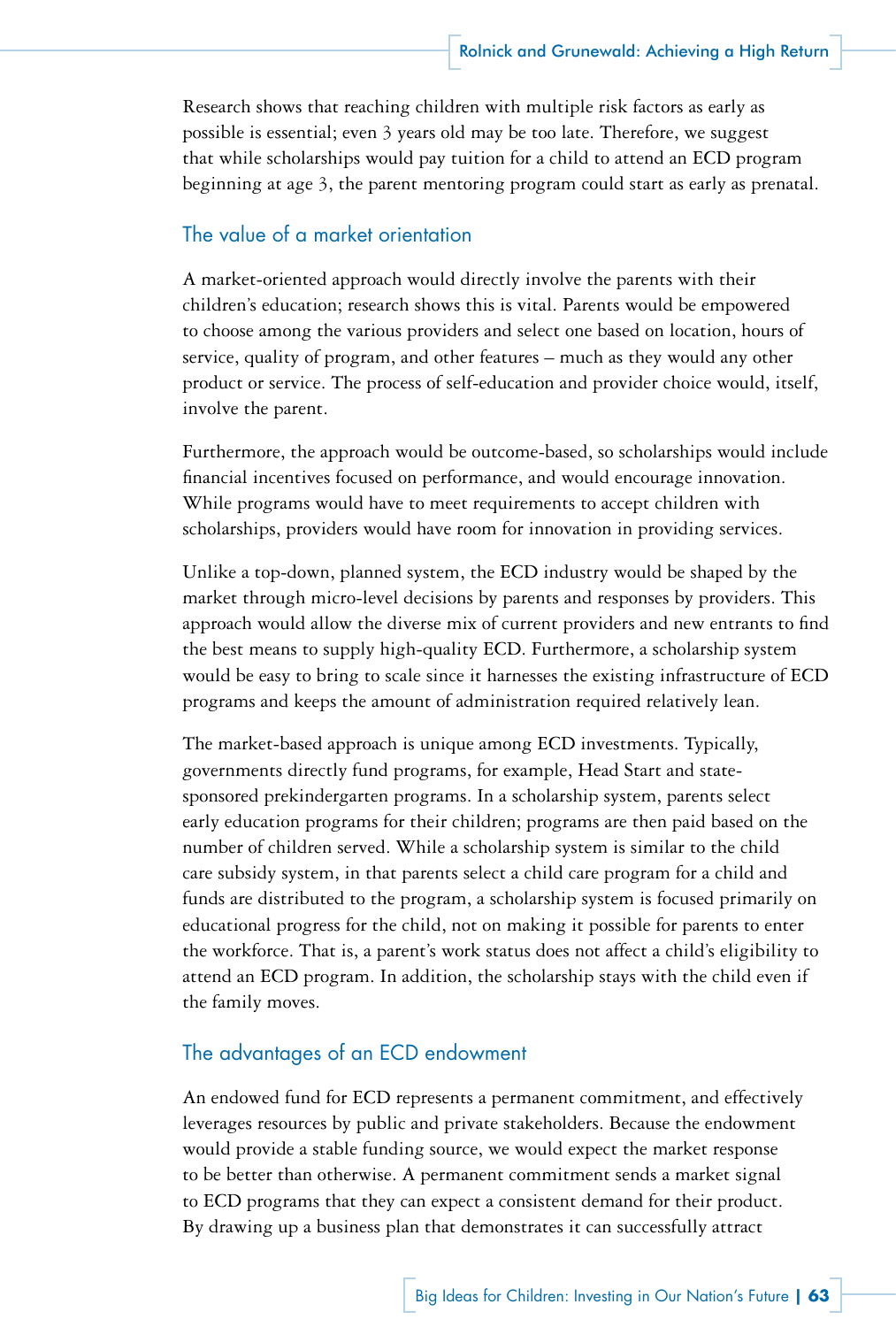scholarship children, an ECD program can leverage funds for capital expansions or improvements from low-interest loan sources and philanthropic organizations; lenders will be reassured by the stability of the ECD endowment.

The endowment board could vary the amount of the scholarship to reach children in families just over the poverty line on a sliding scale or increase the amount of the scholarship for children facing multiple risk factors. The board could also consider providing scholarships for families who do not qualify based on income, but whose children are identified with risk factors other than living in poverty.

## **Minnesota Pilot of the Scholarship Model**

A pilot of our proposed model is currently underway in Minnesota. A four-year, \$18 million parent mentoring and scholarship pilot coordinated by the City of St. Paul began in January 2008 with funding from the Minnesota Early Learning Foundation (MELF). Founded in 2005 by a group of influential business leaders, MELF's strategy is to demonstrate cost-effective approaches for providing ECD in Minnesota. The St. Paul scholarship pilot is MELF's flagship project.

Scholarships are provided to low-income families in two St. Paul neighborhoods with a high concentration of families living below or just above the poverty line. The scholarships supply up to \$13,000 per year to pay for two years at a full- or part-time center- or family-based ECD program. Home visits from a parent mentor provide families with information about available ECD programs, and help connect families to other suitable community resources. In addition, parent mentoring is available to low-income families with expectant mothers and infants. About 1,100 children are expected to be reached through parent mentoring and/or scholarships.

Families can use their scholarship at an ECD program that meets quality criteria. That is, programs eligible to receive scholarship payments must have characteristics that correlate with school readiness outcomes, such as well-trained teachers, relatively low ratios of children to teachers, and research-backed curricula. ECD program eligibility is based on ratings through an area pilot of a Quality Rating System also funded by MELF.

A comprehensive evaluation will measure the St. Paul pilot's impact on child outcomes, parent involvement in their child's education, and the response of ECD programs to the increase in available funding.

# Other early childhood scholarship programs

Similar ECD initiatives that provide resources to parents to enroll their children in preschool programs are under way in Denver and Sioux Falls, S.D. The Denver Preschool Program<sup>11</sup> is funded by a voter-approved sales tax that will generate approximately \$11 million per year to fund tuition credits for families to pay for preschool for 4-year-old children at ECD programs licensed by the state and enrolled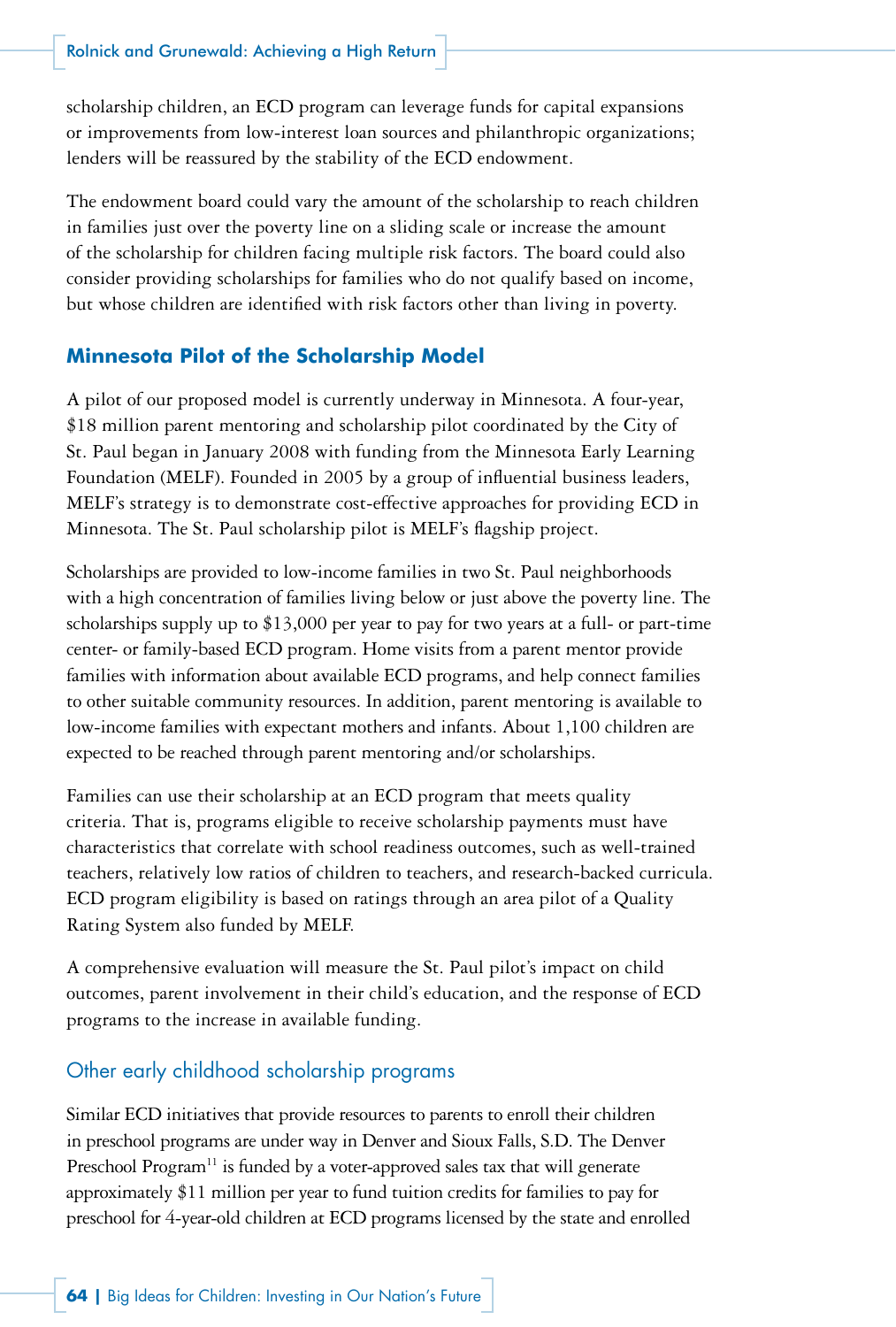with the program. While all Denver children are eligible, the size of the tuition credit varies based on family income and the ECD program's quality rating. Low-income families with a child attending the highest quality program receive the largest credit.

In Sioux Falls, a two-year pilot project that began in fall 2007 provides a twoyear scholarship for 3-year-old children in low-income families or those with other research-based risk factors. Eligible children can attend a high quality prekindergarten program offered by the public schools or a local child care program until they reach kindergarten.

As these projects and others that offer families choices for their children to attend an ECD program move forward, we will better understand the effectiveness of demandside approaches to investing in ECD.

#### **Role of the Federal Government**

According to Robert Lynch,<sup>12</sup> approximately 38 percent of government budgetary benefits to a nationwide investment in a high-quality prekindergarten program targeted to low-income 3- and 4-year-old children would accrue to the federal government, while 62 percent would accrue to local and state governments. Therefore, it makes sense to have the federal government contribute at least proportionally to the overall expense of expanding ECD nationally. In the long-run, cost savings to the federal government would be particularly advantageous with looming shortfalls in funding for entitlements, such as Medicare and Social Security.

While continuing to support federal ECD funding streams,<sup>13</sup> the federal government should expand its reach by leveraging ECD investments by state and local government by providing matching grants to state and local governments to invest in scholarship systems. With the assistance of a federal grant, state and local governments would be able to reach more children, and work to secure long-term funding, such as building a state ECD endowment. Recent legislation introduced in Congress outlines how the federal government could provide grants to invest in ECD.<sup>14</sup>

#### **Conclusion**

Compared with the billions of dollars spent each year on questionable economic development schemes, we think investment in early childhood is a far better and more promising economic development tool. We are confident that ECD investments, driven by a scalable market-based approach that focuses on at-risk children, encourage parental involvement, produce measurable outcomes, and secure a long-term commitment, will lower crime, create a stronger workforce, and yield a high public return. Federal grants to state and local governments would leverage state and local activity and spawn more ECD scholarship systems. Not only will these efforts benefit children and families, they will benefit the taxpaying public and the national economy.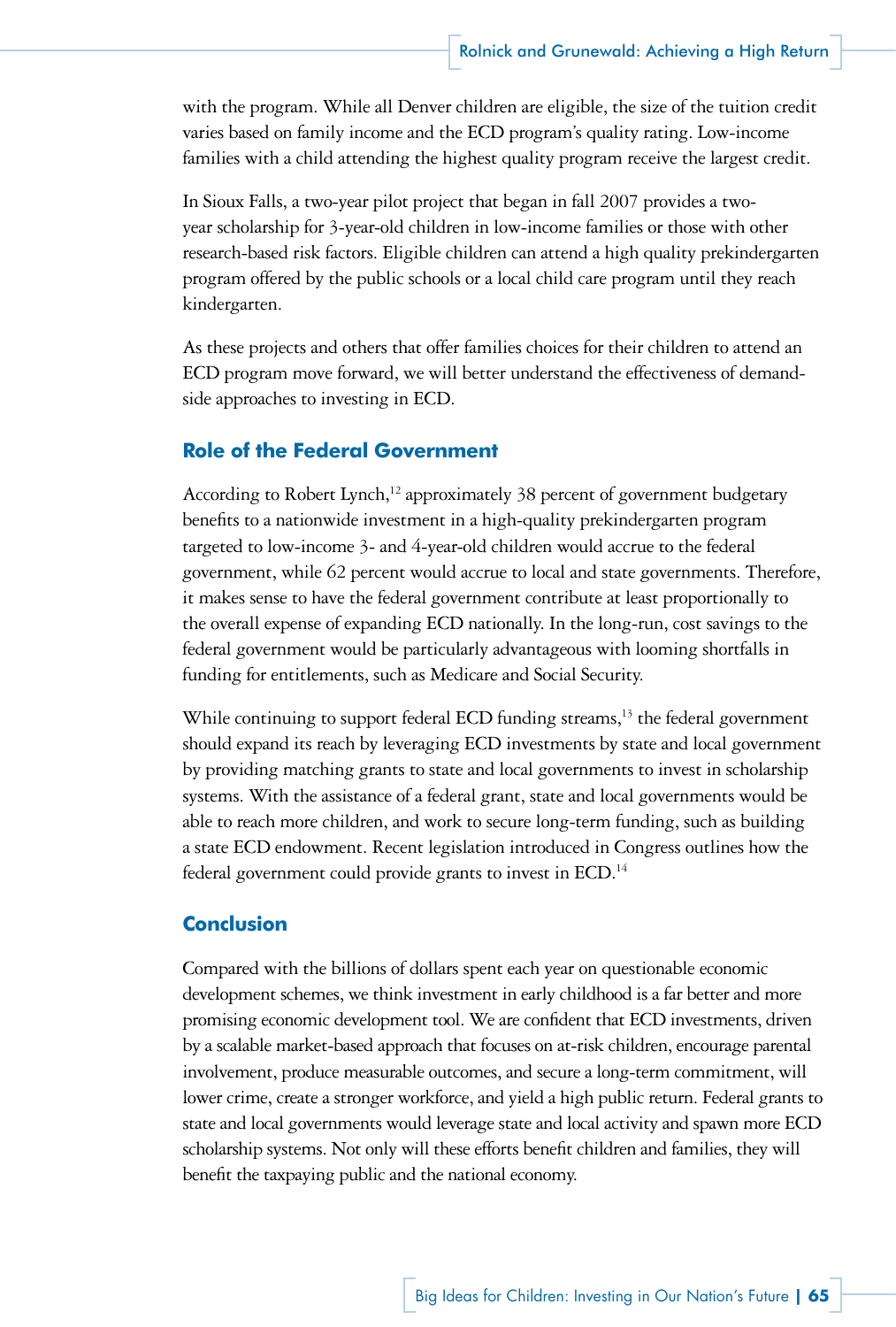- 1 Erickson, M.F., & Kurz-Riemer, K. (1999) Infants Toddlers, and Families: A Framework for Support and Intervention. Guilford Press.
- 2 Ramey, C.T., Campbell, F.A., Burchinal, M., Skinner, M.L., Gardner, D.M., & Ramey, S. L. (2000) "Persistent Effects of Early Childhood Education on High-Risk Children and Their Mothers." Applied Developmental Science 4(1), 2–14.
- <sup>3</sup> National Scientific Council on the Developing Child. (2005) "Excessive Stress Disrupts the Architecture of the Developing Brain." Working Paper #3, Summer.
- 4 Schweinhart, L.J., Montie, J., Xiang, Z., Barnett, W.S., Belfield, C.R., & Nores, M. (2005) Lifetime Effects: The High/Scope Perry Preschool Study Through Age 40. Ypsilanti, Mich.: High-Scope Press.
- <sup>5</sup> Masse, L.N., & Barnett, W.S. (2002) A Benefit-Cost Analysis of the Abecedarian Early Childhood Intervention. New Brunswick, N.J.: National Institute for Early Education Research.
- 6 Reynolds, A.J., Temple, J.A., Robertson, D.L., & Mann, E.A. (2002) "Age 21 Cost-Benefit Analysis of the Title I Chicago Child-Parent Centers." Educational Evaluation and Policy Analysis 4(24), 267-303.
- 7 Karoly, L.A., Greenwood, P.W., Everingham, S.S., Hoube, J., Kilburn, M.R., Rydell et al. (1998). Investing in Our Children: What We Know and Don't Know About the Costs and Benefits of Early Childhood Interventions. Santa Monica, Calif.: RAND Corporation.
- 8 Heckman, J.J., Grunewald, R., & Reynolds, A.J. (2006) "The Dollars and Cents of Investing Early: Cost-Benefit Analysis in Early Care and Education." Zero to Three 26(6), 10–17.
- <sup>9</sup> U.S. Department of Health and Human Services, Administration for Children and Families (May 2005). Head Start Impact Study: First Year Findings. Washington, DC.
- 10 Rolnick, A.J., & Grunewald, R. (2006) "A Proposal for Achieving High Returns on Early Childhood Development," working paper, Federal Reserve Bank of Minneapolis, March, http://www.minneapolisfed.org/research/studies/earlychild/highreturn.pdf.
- <sup>11</sup> Denver Preschool Program website: http://www.dpp.org/ (accessed August 2008).
- $12$  Lynch, Robert. (2007) Enriching Children, Enriching the Nation: Public Investment in High-Quality Prekindergarten. Washington D.C.: Economic Policy Institute.
- <sup>13</sup> For example, the federal government funds Head Start, Early Head Start, Child Care and Development Block Grants, and funding streams that support health care for young children.
- $14$  Provisions outlined in Senate Bill 1573 (2007) and House Bill 2616 (2007) would give the federal government the authority to provide grants to public-private partnerships to invest in early childhood development from birth to kindergarten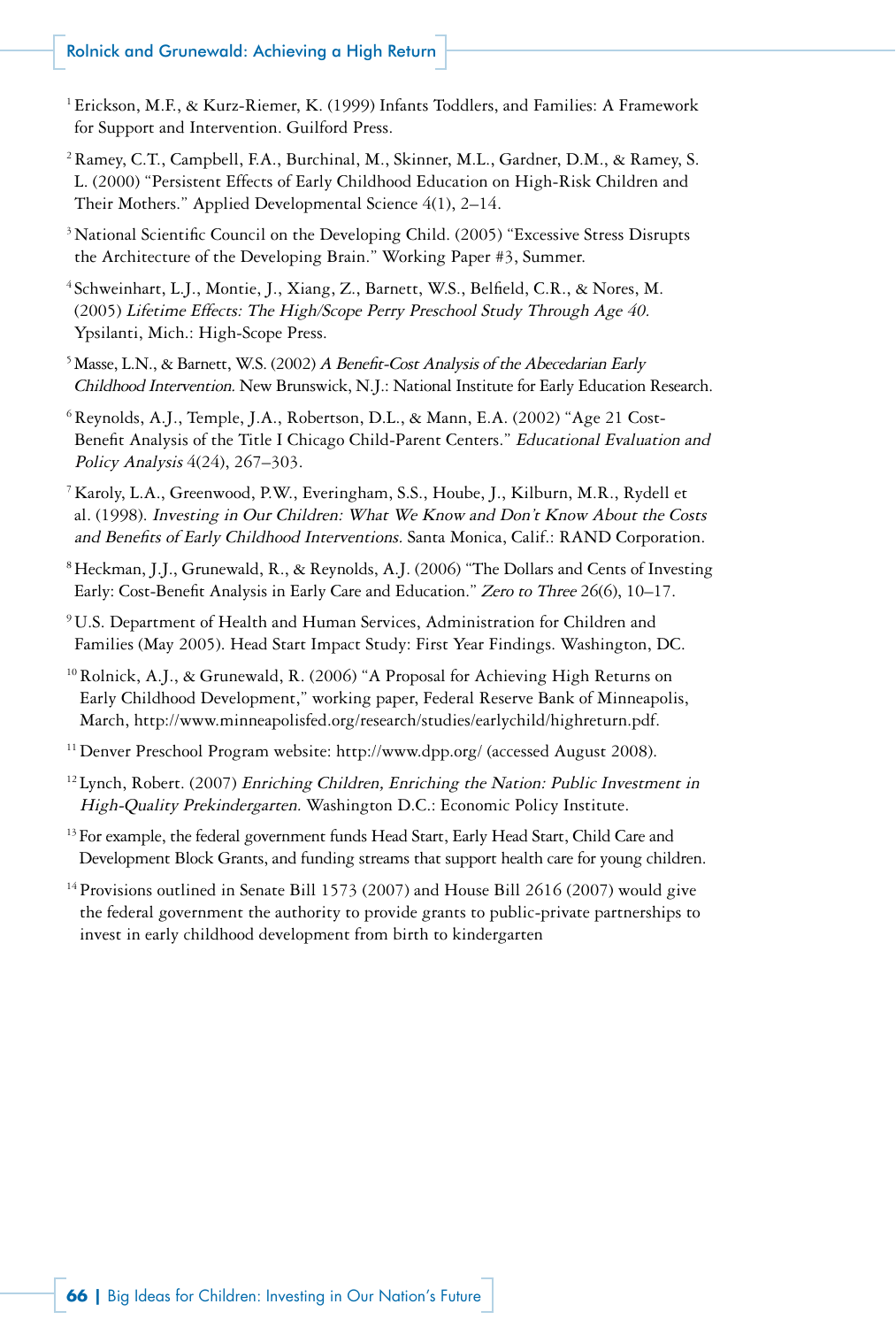# **Evolving No Child Left Behind**

by Linda Darling-Hammond, Ed.D.

No Child Left Behind (NCLB) is a historic piece of legislation that has succeeded in drawing attention to the need for higher learning standards and greater equity in educational outcomes. The law – which aims to improve achievement for all students, to close the achievement gap, and to ensure better qualified teachers – contains some major breakthroughs. First, by flagging differences in student performance by race and class, it shines a spotlight on long-standing inequalities that can trigger attention to the needs of students neglected in many schools. Second, by insisting that all students are entitled to qualified teachers, the law has stimulated important recruitment and retention efforts in states where low-income and "minority" students have experienced a revolving door of inexperienced, untrained teachers. Recent studies have found that teacher quality is a critical influence on student achievement, yet teachers are the most inequitably distributed school resource. This first-time-ever recognition of students' right to qualified teachers is historically significant.

The goals of No Child Left Behind (NCLB) are the right ones. However, the many complex features of this 1,000-plus page law require some major changes if the law is to meet its goals; and the resources required to dramatically raise achievement and close the gap must also be found and strategically allocated if we are to become serious about leaving no child behind.

Parents, educators, researchers, and civil rights advocates have raised concerns that NCLB's current funding barely covers the new administrative requirements of the law, and does not enable serious investments in school improvement and teacher development; that a focus on multiple-choice reading and mathematics tests in many states has reduced emphasis on critical thinking and performance skills, as well as on subject areas such as science, technology, history, writing, and the arts; that appropriate teaching and testing for English language learners and exceptional needs students have been undermined; and that a prescriptive federal approach may have undermined some local reading programs. In addition, analysts suggest that the law's complicated rules for showing "adequate yearly progress" – which require meeting more than 30 separate testing targets annually – have labeled many successful and improving schools as failing, while preventing adequate attention to the truly failing schools that states need to focus on to ensure major improvements.

Linda Darling-Hammond, Ed.D. is the Charles Ducommon Professor of Education at the Stanford University School of Education and Co-Director of the Stanford Center for Opportunity Policy in Education (SCOPE).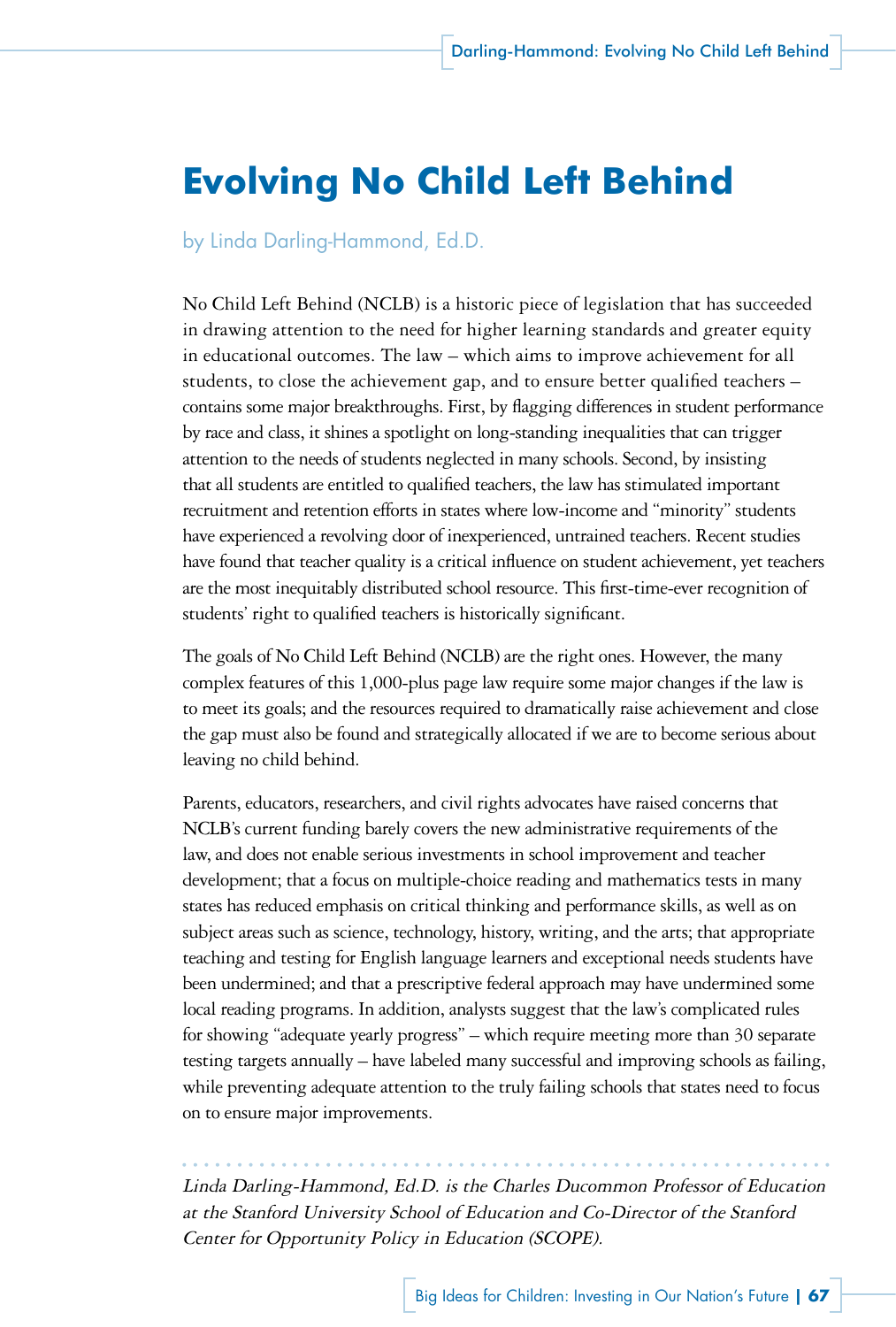#### Darling-Hammond: Evolving No Child Left Behind

The law as currently implemented has not enabled the United States to make the large strides needed to catch up to other higher-achieving countries. By 2006, the United States had dropped in the Programme for International Student Assessment (PISA) rankings from three years earlier – landing at 25th out of 30 Organisation for Economic Co-operation and Development (OECD) countries in math, and 21st of 30 in science. Recent analyses have found that in the years since NCLB was launched, the rapid gains in outcomes stimulated by reforms in the 1990s have slowed for math, and stalled in reading, while 8th grade reading scores have declined. (See Figures 1 and 2.)



Finally, the law does not yet attend to the major issues of resource inequality in the nation's schools and the needs for a more productive 21st century system of supporting learning and teaching. Key changes to the law should aim to:

- 1. Improve the standards by which students and schools are assessed, so that important forms of learning and measures of student progress are valued and evaluated;
- 2. Fix the accountability system so that it sets appropriate and challenging goals in a manner that encourages higher achievement and stronger graduation rates, identifies truly failing schools, and provides useful guidance for improvement;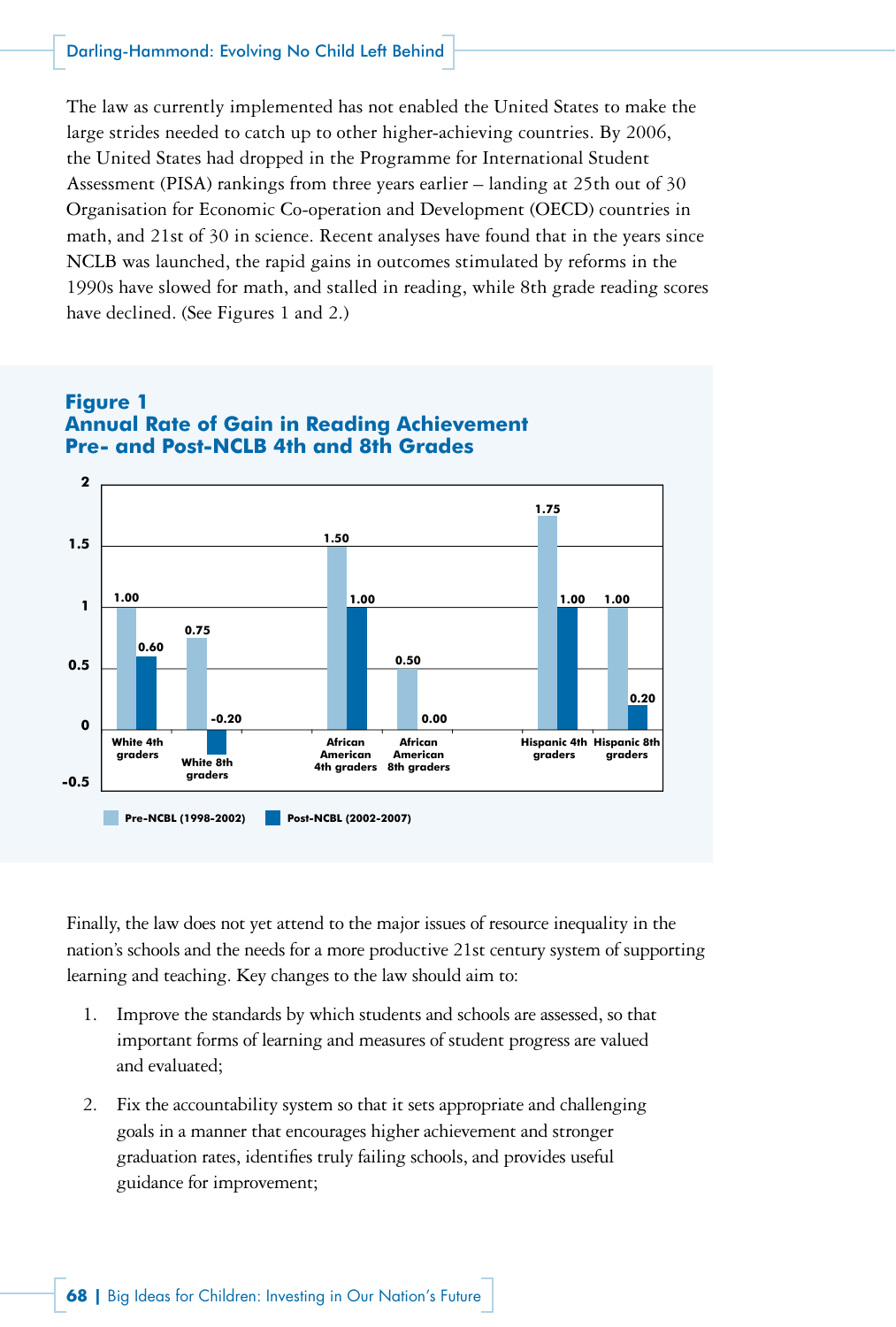

# **Figure 2**

3. Develop and retain high-quality teachers, and distribute them to high-need schools;

**African American** 

**4th graders 8th graders**

**African American** 

**Hispanic 4th Hispanic 8th** 

**graders**

**graders**

**Pre-NCBL (1996-2003) Post-NCBL (2003-2007)**

**White 8th graders**

- 4. Strengthen incentives for equity in providing resources at the state and local level; and
- 5. Invest in more productive approaches to school improvement, and ensure integrity in the federal system of evaluating and funding interventions.

#### **1. Improve the standards by which students and schools are assessed.**

#### Issues

**0.5**

**0**

**White 4th graders**

If education is to improve, schools must be assessed in ways that produce high-quality learning. Current accountability reforms are based on the idea that standards can encourage states to be explicit about learning goals, and that the act of measuring progress toward meeting these standards will help develop high levels of achievement for all students.

Indeed, research on high-stakes accountability systems shows that, "what is tested is what is taught," and this can help direct more attention to necessary skills and content in the curriculum. At the same time, the quality, design, and scope of the assessments is critical. Studies have found that an exclusive emphasis on primarily multiple-choice standardized test scores narrows the curriculum. The Center for Education Policy documented the fact that schools have reduced their attention to science, social studies, writing, and the arts as a function of test requirements under NCLB. Other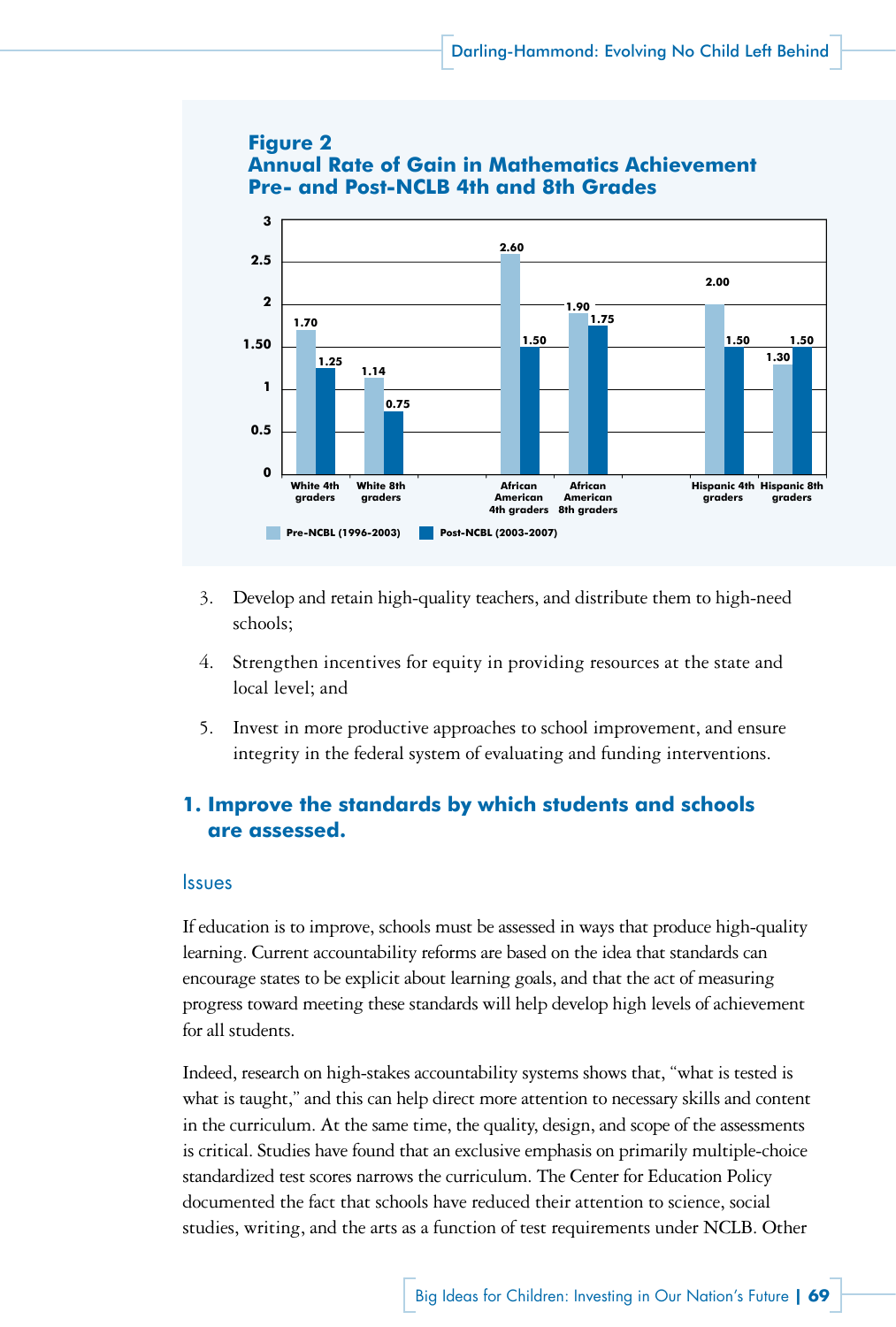studies have shown that students are less likely to engage in extended research, writing, complex problem-solving, and inquiry when high-stakes tests emphasize multiple-choice or short-answer responses to formulaic problems.<sup>1</sup>

These higher-order thinking skills are those very skills that often are cited as essential to maintaining America's competitive edge and as necessary for succeeding on the job, in college, and in life. As described by Achieve, a national organization of governors, business leaders, and education leaders, the problem with measures of traditional on-demand tests is that they cannot measure many of the skills that matter most for success in the worlds of work and higher education:

States … will need to move beyond large-scale assessments because, as critical as they are, they cannot measure everything that matters in a young person's education. The ability to make effective oral arguments and conduct significant research projects are considered essential skills by both employers and postsecondary educators, but these skills are very difficult to assess on a paper-and-pencil test.2

One of the reasons that many U.S. students fall further and further behind their international counterparts as they go through school is because of differences in curriculum and assessment systems. International studies have found that the curriculum in many U.S. states tends to try to cover too many topics superficially, rather than a smaller number of topics deeply, as is true in high-achieving countries. The assessment systems used in most high-achieving countries around the world (for example, top-scoring Finland, Sweden, Australia, New Zealand, Hong Kong, and Singapore) include state and local components that emphasize essay questions, research projects, scientific experiments, oral exhibitions, and performances that encourage students to master complex skills as they apply them in practice, rather than in multiple-choice tests. These tasks require them to apply knowledge to a range of tasks that represent what they need to be able to do in different fields: find and analyze information; solve multi-step, real-world problems; develop computer models; design and conduct investigations and evaluate their results; and present and defend their ideas in a variety of ways. Teaching to these assessments prepares students for the real expectations of college and of highly skilled work. Scoring them helps teachers become more knowledgeable about the standards and how to teach students to succeed.

A number of states in the United States developed similar systems that combine evidence from state and local standards-based assessments to ensure that serious intellectual tasks are used to guide curriculum, teaching, and learning. These states have included Connecticut, Kentucky, Maine, Maryland, Nebraska, New Hampshire, Oregon, Rhode Island, Pennsylvania, Vermont, and Wyoming, among others. Research on the strong gains in achievement shown in a number of these states in the 1990s attributed these gains in substantial part to their performance-based assessment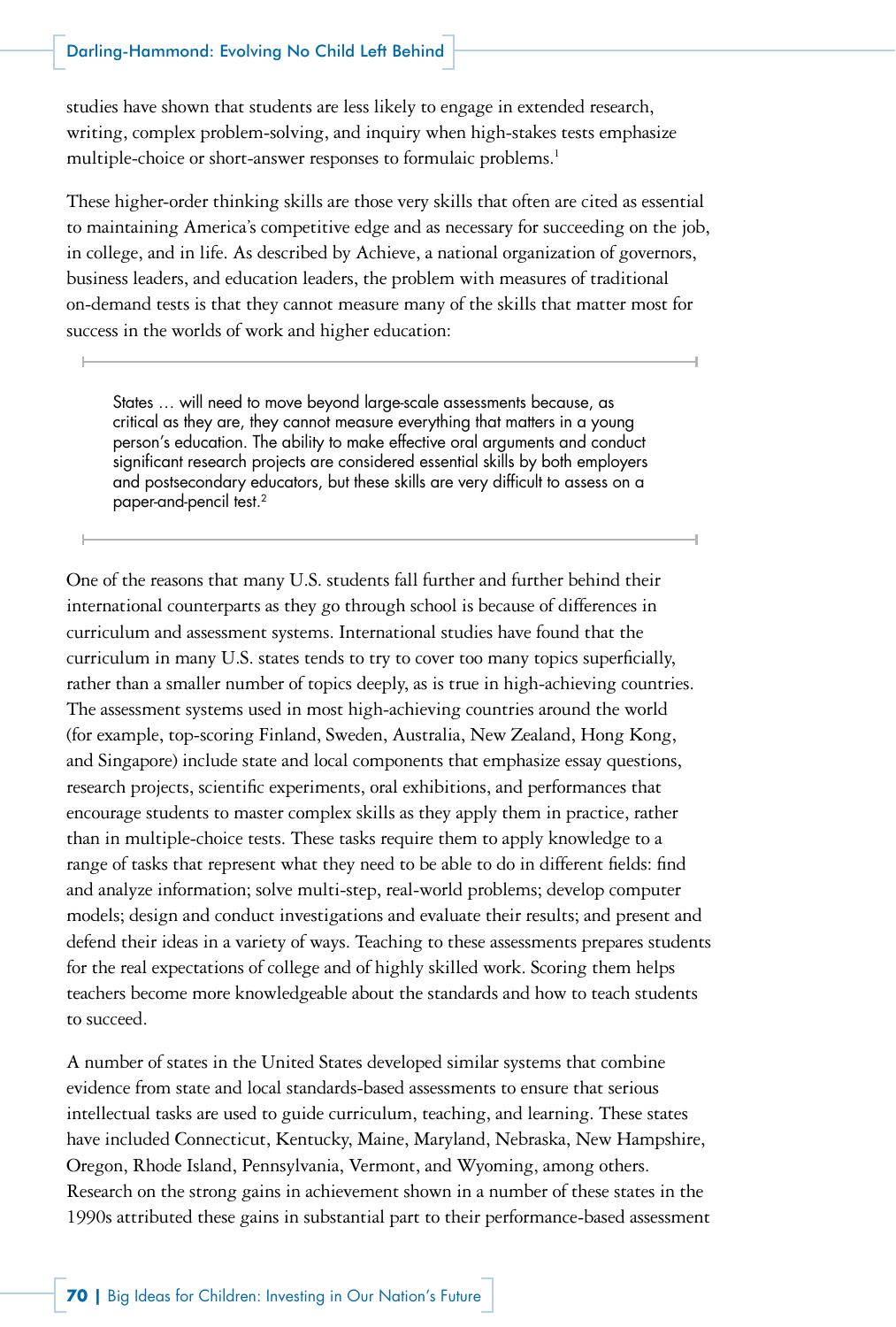systems and related investments in teaching quality.<sup>3</sup> Studies in several states using performance assessments found that student performance improved as teachers assigned more ambitious reading, writing, and mathematical problem solving.

Not incidentally, more authentic measures of learning that look directly at what students can do with their learning are especially needed to gain accurate measures of achievement for English language learners and special needs students for whom traditional tests often provide less valid measures of understanding.<sup>4</sup>

Encouraging these kinds of measures of student performance is critical to getting the kind of learning we need in schools. However, many of these elements of productive assessment systems are not currently used to gauge school progress under NCLB. The every-grade, every-year testing requirement in NCLB – and the way the law has been administered – has discouraged the use of performance assessments that motivate ambitious intellectual work. Several states have abandoned performance components of their systems because of the law's requirements; others have had to fight to keep them. There are also serious problems with the use of inappropriate tests for evaluating English language learners and special education students who require more sophisticated measures to show what they know, and more sensitive accountability tools to monitor it. Although the law calls for multiple measures and for assessing higher-order thinking skills, it currently lacks incentives to encourage better assessments. To address these problems, Congress should:

- Fund an intensive development effort that enables federal labs, centers, and universities in collaboration with states to develop, validate, and test high-quality performance assessments, and to train the field of practitioners – ranging from psychometricians to a new generation of state and local curriculum and assessment specialists to teachers – who can be involved in the development, administration, and scoring of these assessments in valid and reliable ways. Fund highquality research on the validity, reliability, instructional consequences, and equity consequences of these assessments.
- • **Encourage improvements in state and local assessment practice.** To model high-quality items and better measure the standards, move the National Assessment of Educational Practice toward a more performance-oriented assessment, as it was when it was first launched, with tasks that evaluate students' abilities to solve problems, explain, and defend their ideas. Provide incentives and funding for states to refine their state assessments, and introduce related, high-quality, locally-administered performance assessments that evaluate critical thinking and applied skills. Support states in making such assessments reliable, valid, and practically feasible (e.g., through teacher professional development and scorer training, moderated and audited scoring systems, and calibration systems for assessments).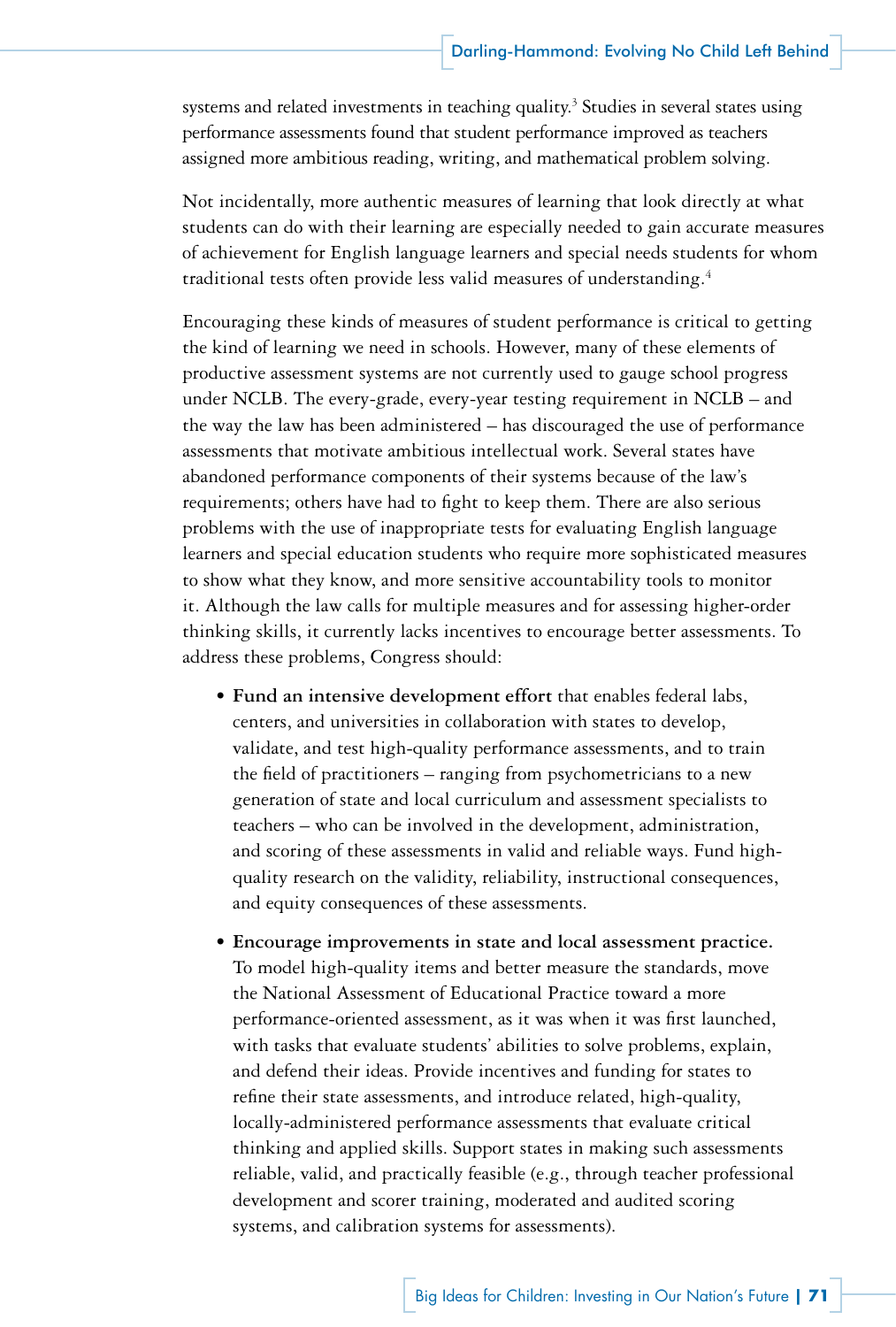• **Ensure appropriate assessment for special education students and English language learners** by underwriting efforts to develop, validate, and disseminate more appropriate assessments in the content areas for these students, and by ensuring that the law and regulations encourage assessments that are based on professional testing standards for these groups. Credit schools for the gains these students make throughout their school careers, rather than only for the time they are classified in these categories. (This will encourage reclassification of students while crediting schools for making such gains possible.) Fix the Catch 22 for English language learners by requiring that states follow professional testing standards for assessing new English learners: Encourage tests that are language-accessible for ELLs; measure gains in English proficiency on high-quality measures during an appropriate period of exemption from state tests; and, for purposes of accountability, count ELLs as part of the subgroup until they finish school (even after they are reclassified as proficient). Using appropriate measures, assess special education students' gains at all points along the achievement continuum.

#### **2. Fix the accountability system.**

#### **Issues**

NCLB requires states to show 100 percent of students reaching "proficiency" by 2014, setting targets every year for subgroups defined by race, ethnicity, SES, language background, and special education status. For diverse schools, each of more than 30 separate targets must be reached each year to make "adequate yearly progress." Using the current metrics, more than 80 percent of all public schools are expected to be identified as failing by 2014 – even those that are high-achieving and have steadily improving performance for all groups. It is impossible with the current metrics to distinguish, for example, between a school that shows little gain for its students – or for a subgroup of students – on any of the tests, and one that shows substantial gains for all groups, but had a 94 percent testing participation rate on one test in one subject area (rather than the required 95 percent).

Furthermore, under current rules, all schools that serve English language learners will eventually be declared failing, because a Catch-22 provision in the law requires reaching 100 percent proficiency for this group, but removes students from the subgroup after they become proficient, making the target is impossible to meet. Schools that serve a steady stream of new immigrants who are non-native English speakers are, by definition, unable to make adequate yearly progress under the law, no matter how successful they are in helping their students learn English over time.

In addition, the focus on increasing test outcomes alone has created incentives for schools to boost scores by keeping or pushing low-scoring students out of school. Pushout incentives are especially severe for special needs students and English language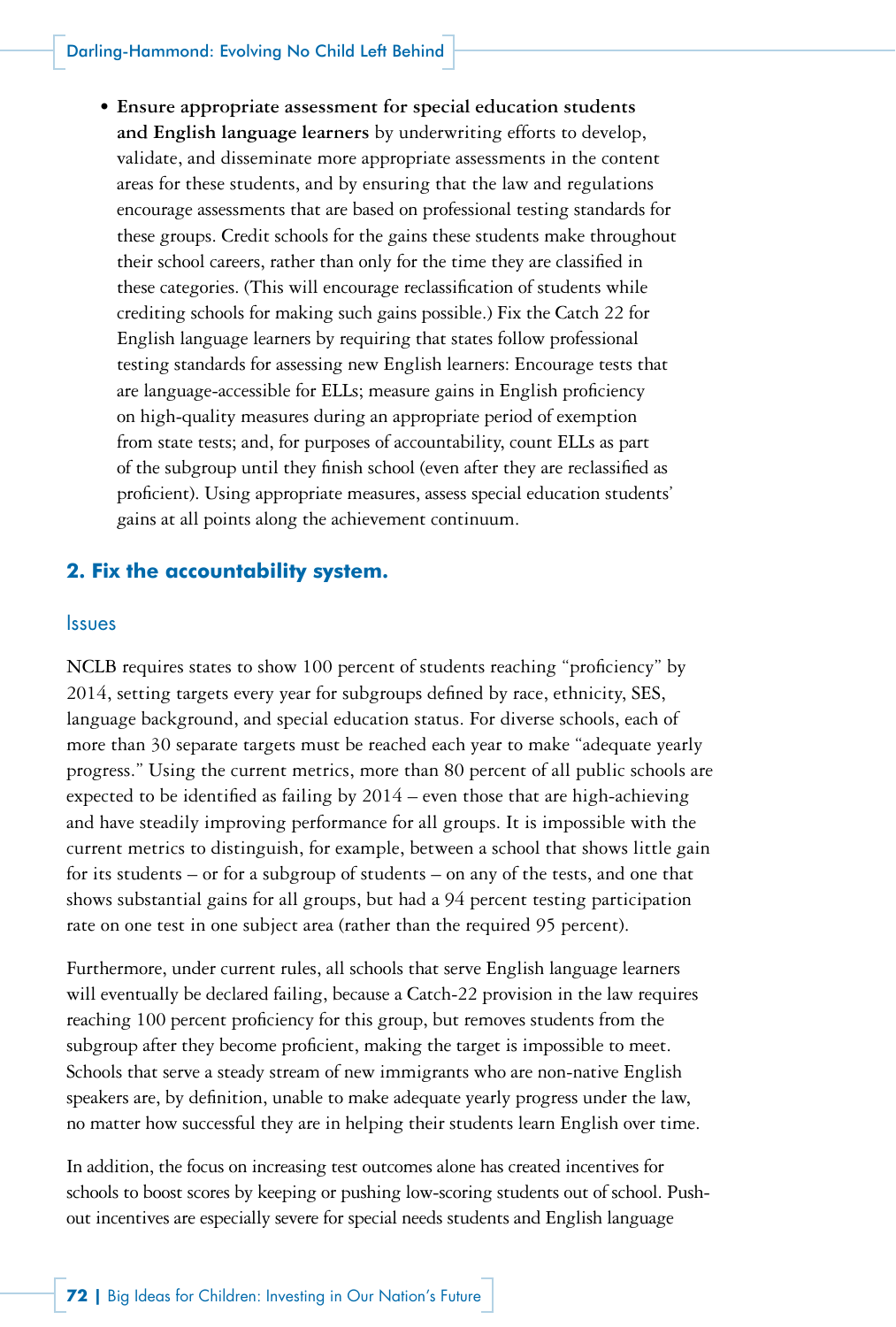learners. School incentives should recognize the value of keeping students in school as well as improving learning. To address these problems, the Congress should:

• Replace the current "status model" for measuring school progress with a **Continuous Progress Index** that sets expectations for schools – and groups of students within them – to show progress on an index of measures that includes assessments of student learning and school progression and graduation rates. Such an index would evaluate students' growth over time, across the entire achievement continuum, thus focusing attention on progress in all students' learning, not just on those who fall at the so-called "proficiency bubble." This would recognize schools' gains with students who score well below and above a single cut score. The CPI would also encourage more appropriate measurement of gains for special education students and English language learners by tracking gains at all points along the continuum and by incorporating the results of appropriate measures.

With most of the index focused on reading and mathematics scores, states could choose to include subject areas beyond reading and mathematics – such as writing, science, and history – which are important in their own right and essential to encourage and evaluate students' literacy skills as they are applied in the content areas. Within a given subject, the index could accommodate assessments of student learning that capture a wider array of skills, including the more complex inquiry and problem solving skills demanded by 21st century jobs and colleges.

A continuous progress index would give schools a single challenging but realistic growth target to aim for each year for each student group (rather than 30 or 40 separate targets) – one that increases more steeply for groups that are further behind, so that incentives focus both on raising the bar and closing the achievement gap. It would encourage schools' attention to all students' learning, and allow for several kinds of important evidence about progress to be considered in evaluating schools. It would also more clearly identify those that are truly failing, so that states can focus their resources for improvement where they are most needed.

#### **3. Invest in developing highly-qualified teachers and distributing them to high-need schools.**

#### Issues

If learning is to improve, teaching has to improve. One of the most important aspects of the federal No Child Left Behind Act (NCLB) is its demand that states ensure a "highly qualified" teacher for every child. Research demonstrates that, in terms of influence on student achievement, expert teachers are the most important – and the most inequitably distributed – school resource. The schools with the highest-need students are often staffed by a revolving door of under-prepared and inexperienced teachers who are unable to meet students' needs. Thus, it is critical that the federal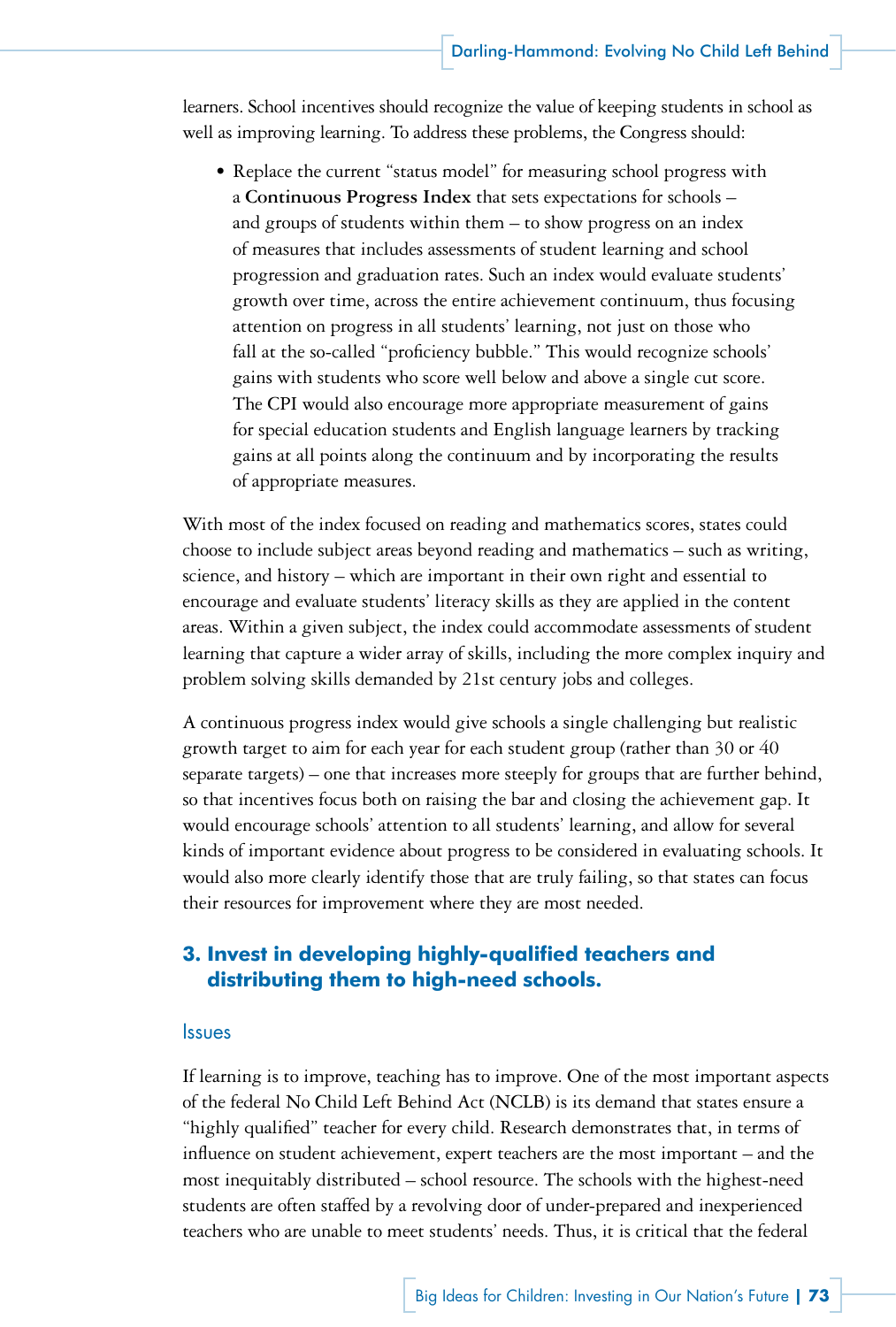government take on the task of ensuring that all students have teachers who know well how to teach challenging content to diverse learners.

Most other high-achieving countries that we consider peers or competitors have made substantial investments in teacher training and equitable teacher distribution in the last decade. These typically include: high-quality teacher education, fully subsidized for all entrants, including a year of practice teaching in a clinical school connected to the university; mentoring for all beginners in their first year of teaching from expert teachers who have released time to coach them in the classroom; equitable salaries (often with additional stipends for hard-to-staff locations) that are competitive with other professions, such as engineering; and ongoing professional learning embedded in 10 or more hours a week of planning and professional development time.

The "highly qualified teacher" provision has had a beneficial effect in many states, strengthening recruitment incentives, teacher preparation, and certification, and beginning to reduce the number of emergency certified teachers in many locations. However, the supports are still inadequate to actually supply such teachers to the neediest communities, which typically have fewer resources, lower salaries, poorer working conditions, meager pipelines, and a high turnover of teachers. These policy supports have to be put in place if high-quality teachers are to be routinely available in all communities. Furthermore, the definition of highly-qualified teachers should aim to support the qualities that most matter for strong teaching. To address these issues, Congress should:

- •  **Help states and districts tackle the HQT challenge by supporting high-quality urban and rural teacher preparation programs** in high-need communities with Title II funds. Such programs should include school-university partnerships that train prospective teachers under expert mentors in "teaching" schools that function like teaching hospitals to provide state-of-the-art education to students, while developing new and experienced professionals. These partnerships – integrating credential coursework with a strong clinical experience – would include both professional development school models and top-quality, year-long teacher residencies for candidates who will stay in high-need districts for at least four years (the point at which most teachers have made a commitment to the profession). Since bettertrained teachers stay longer and are more effective, it is critical to build an infrastructure that solves the on-going recruitment problems of these communities, rather than struggling with a revolving door of teachers.
- • **Expand recruitment of well-prepared new teachers to high-need schools** by encouraging states and districts to use Title II funds for service scholarships and forgivable loans that fully underwrite strong preparation through programs such as those described above for those who commit to teaching in high-need locations for four years or more.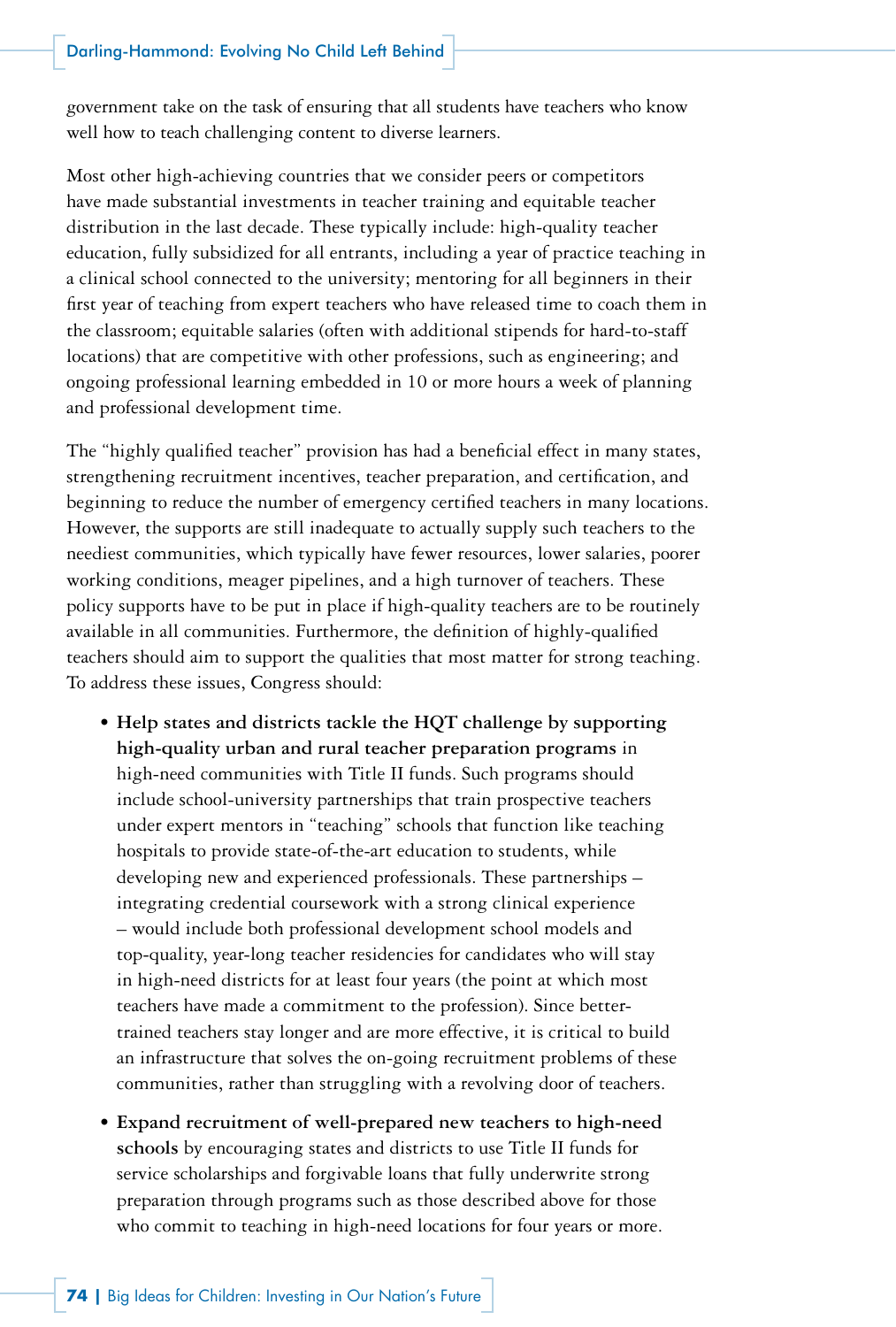The recently authorized Higher Education Act provides a start toward this goal through its important TEACH grants. Following the highly successful model of the North Carolina Teaching Fellows, these should be expanded to cover the full costs of high-quality preparation for teachers in any field needed in high-need communities.<sup>5</sup>

- • **Support mentoring for novices** during their early years when up to 30 percent of them drop out. Providing mentoring for all beginning teachers would reduce attrition (which costs districts from \$15,000 to \$20,000 for each teacher who leaves) and would increase competence. Retaining early-career teachers would also increase overall achievement, since teachers are noticeably more effective when they have three or more years of experience. A matching grant program could ensure support for every new teacher in a Title I school through investments in state and district mentoring programs. Based on the funding model used in California's Beginning Teacher Support and Assessment Program, a federal allocation of \$4,000 for each beginning teacher in such schools, matched by states or local districts, could fund weekly in-classroom coaching for every novice. At 100,000 new teachers each year,<sup>6</sup> an investment of \$400 million could ensure that each novice is coached by a trained, accomplished mentor with expertise in the relevant teaching field. If even half of the early career teachers who leave teaching were to be retained, the nation would save at least \$600 million a year in replacement costs.
- •  **Set standards for professional development investments** under Title II to encourage intensive content-focused professional development that includes sustained study and coaching focused on teaching the specific subject matter and students teachers are working with (rather than "drive-by" workshops that have little long-term effect). These investments should also emphasize the development of skills for working effectively with families and for teaching English language learners and exceptional needs students.
- • **Encourage more attention to effective teacher performance** by tying investments in preparation, mentoring, and recruitment to the use of teacher performance assessments that measure actual teaching skill and incorporate evidence of student learning. Current examinations used for licensing and for federal accountability typically measure basic skills and subject matter knowledge in paper-and-pencil tests that demonstrate little about teachers' abilities actually to teach effectively. Several states, including Connecticut and California, have incorporated such performance assessments in the licensing process. These assessments – which can also be used as data for the accreditation process – have been found to be strong levers for improving preparation and mentoring, as well as for determining teachers' competence. Federal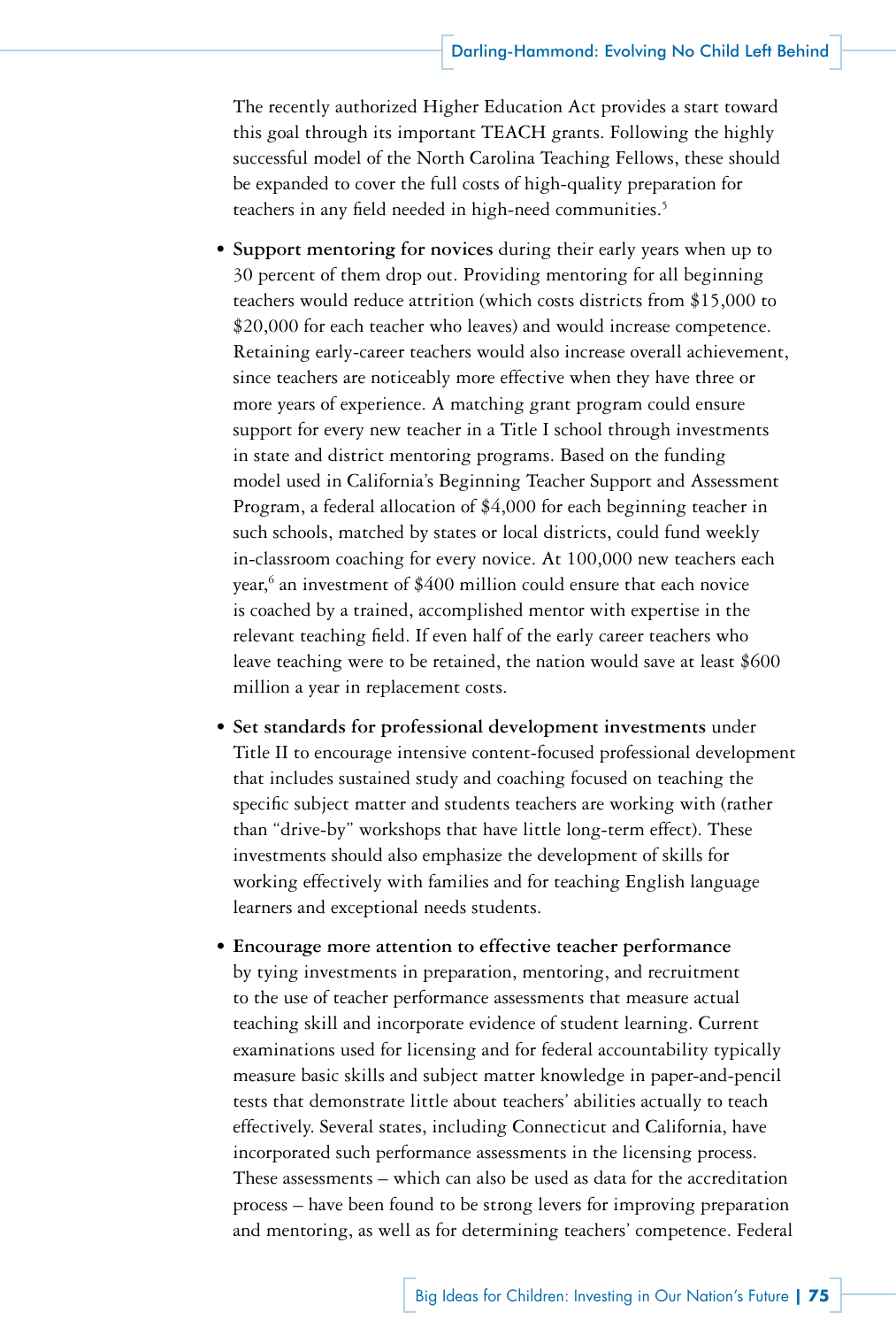support for the development of a nationally available, performance assessment for licensing would not only provide a useful tool for accountability and improvement, but it would also facilitate teacher mobility across states, thus allowing states with shortages to better recruit from those with surpluses of teachers.

- • **Create incentives to attract and keep veteran expert teachers in high-need schools** through improved administrative support and working conditions – the most important variables associated with teacher retention – and through programs that reward expert teachers for teaching in high-need schools and offering leadership through mentoring, coaching, and curriculum development. Such expert teachers should be identified through performance assessments that include evidence of accomplished practice and contributions to student learning, such as National Board Certification, local standards-based evaluations, and portfolios that assemble evidence of what teachers and their students have accomplished.
- • **Allow states to develop appropriate standards and means** for certifying the content knowledge of teachers whose assignments require them to teach multiple subjects, including special education teachers, those who teach interdisciplinary courses, and those who teach in small and remote schools, subject to approval in their state plans by USDOE.

#### **4. Strengthen incentives for investments and equity in providing resources at the state and local level.**

The onus of NCLB is on individual schools to raise test scores. However, the law does not address the profound educational inequalities that plague our nation. With a 3-to-1 ratio between high- and low-spending schools in most states, multiplied further by inequalities across states, international studies repeatedly find that the United States has the one of the most inequitable education systems in the industrialized world. School funding lawsuits brought in more than 25 states describe: segregated schools serving low-income students of color with crumbling facilities; overcrowded classrooms; out-of-date textbooks; no science labs, art, or music courses; and a revolving door of untrained teachers – while their suburban counterparts frequently spend twice as much for students with fewer needs.

NCLB's small allocation – less than 10 percent of most schools' budgets – does not provide substantial investments in the under-resourced schools where many students currently struggle to learn. Nor does it require that states demonstrate progress toward equitable and adequate funding or greater opportunities to learn. Federal funding is also allocated in ways – such as giving more to states that spend more – that reinforce rather than compensate for unequal funding across states.<sup>7</sup> And current federal policy does not require that states demonstrate progress toward equitable and adequate funding or toward greater opportunities to learn.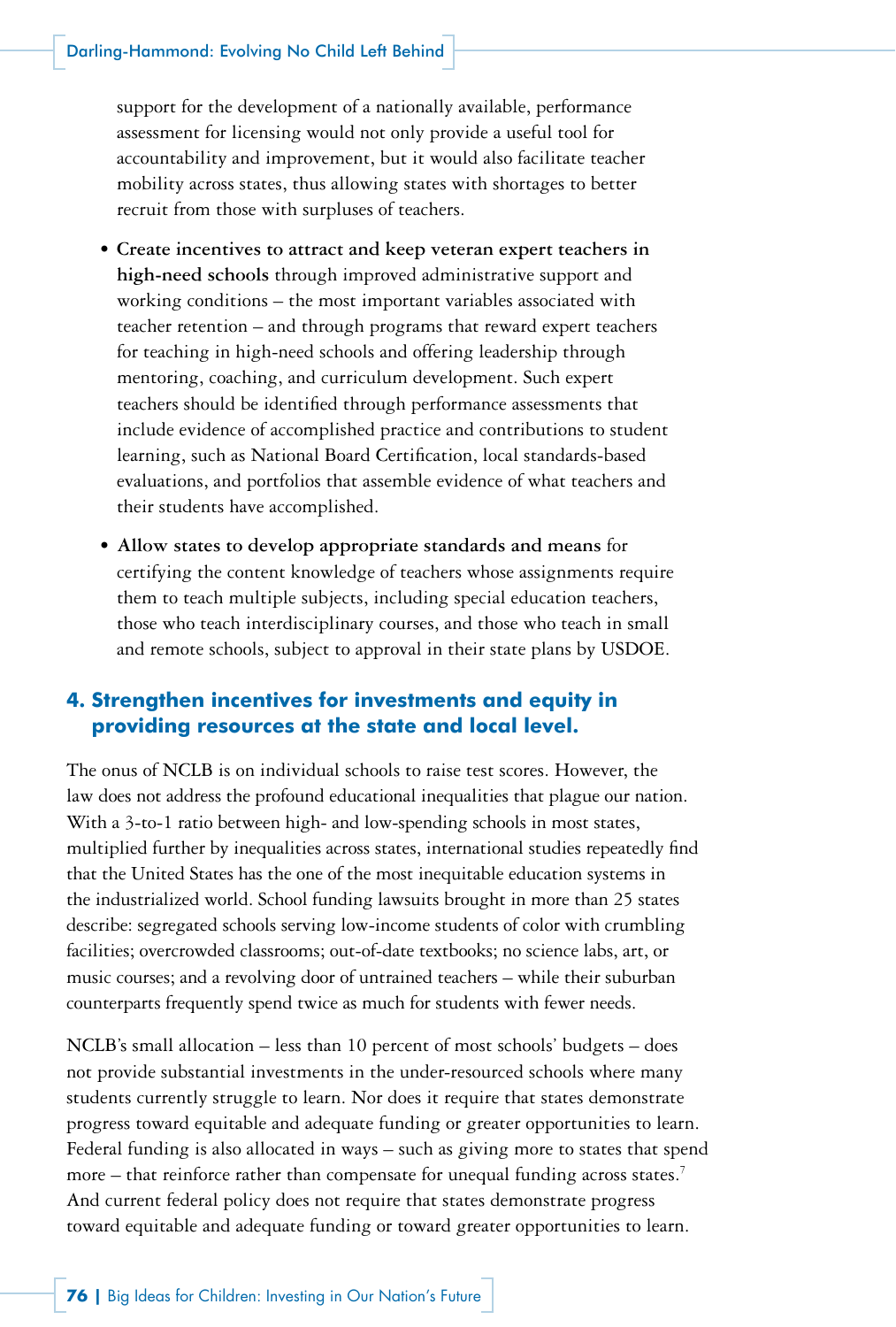At a time when the percentage of Americans living in severe poverty has reached a 32-year high, NCLB's efforts to improve the impoverished schools these students must attend must leverage substantial improvements in both education and child welfare if they are to be successful. In addition to investing in universal health care and preschool for all low-income students, the Congress should:

- •  **Require states to create an opportunity index** for each school that accompanies its report of academic progress and reflects the availability of well-qualified teachers; strong curriculum opportunities; books, materials and equipment (including science labs and computers); and adequate facilities. Evaluate progress on these measures in state plans and evaluations, and require states to meet this set of opportunity-tolearn standards for schools in Program Improvement (PI) status. As a condition for receiving federal funds, each state should include in its application for federal funds a report describing the state's demonstrated movement toward adequacy and equitable access to education resources – and a plan for further progress.
- • **Better equalize allocations of ESEA resources** across states so that high-poverty states receive a greater share. This would require more emphasis on indicators of student needs in allocation formulas, with adjustments for cost-of-living differentials, rather than relying as heavily on measures of spending that disadvantage poor states.
- • **Better enforce comparability provisions for ensuring equally qualified teachers** to schools serving different populations of students. The law already requires that states develop policies and incentives to balance the qualifications of teachers across schools serving more and less advantaged students, but this aspect of the law is weakly enforced, and wide disparities continue to occur.

#### **5. Invest in more productive approaches to school improvement, and restore the integrity of the federal system of evaluating and funding interventions.**

#### Issues

NCLB's approach to program improvement has had several major problems. One is that the school improvement model envisioned by the law does not reflect what is known about effective school improvement. The law requires a hastily constructed plan (to be completed in a matter of weeks) put together by members of the school itself, who may not have the time, knowledge, or access to resources to propose changes that could make a difference. Indeed, the neediest schools are frequently staffed by an ever-changing parade of inexperienced teachers and school leaders, who lack both the expertise and the stability to develop a well-grounded diagnosis and plan of action. Many truly failing schools also lack the resources – including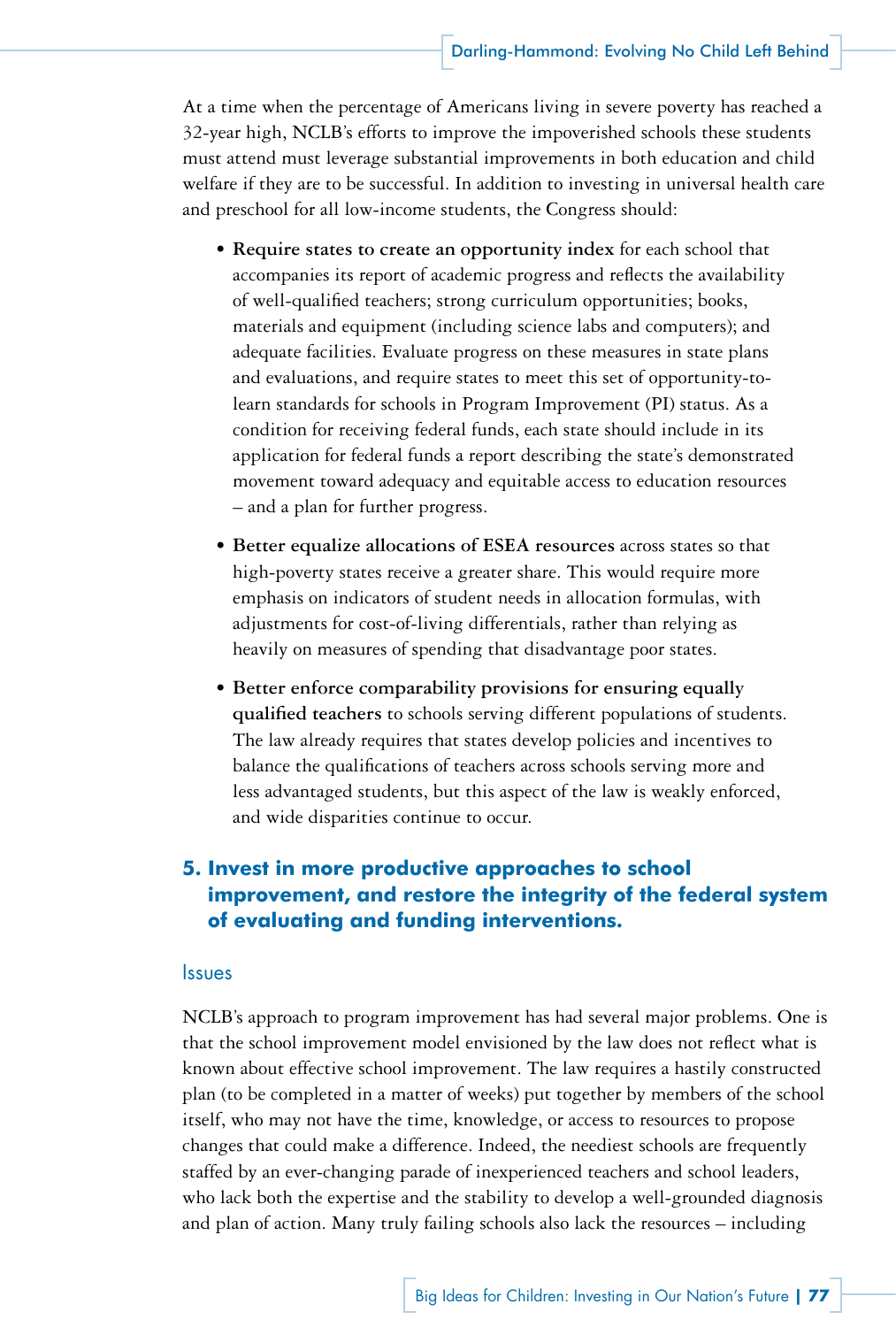access to quality teachers and curriculum materials – to make the most important changes that would transform student learning.

In addition, the law's approach to school improvement assumes that major school changes can be completed quickly, and that the results will be seen within a year. Once reforms are launched, it takes at least three years to see the results of those reforms. Pulling them up by the roots and changing course annually reduces school effectiveness.

The law also assumes that improvements in performance will occur by adding supplemental services to the edges of the school setting, offered by independent providers, rather than by transforming the school setting at its core. The kinds of reforms needed in schools where students are struggling typically include major resource investments in the quality of teaching and longer time devoted to instruction (longer school day, longer school year) in an integrated fashion, rather than disconnected services offered by private providers to a subset of students after school, without the benefit of knowing students' needs or the curriculum they are working on in school.

Another major problem is that many of the interventions prescribed for and undertaken by schools are unlikely to improve the quality of learning and schooling. States and districts sometimes have little capacity to plan and support productive interventions; furthermore, the USDOE has identified and funded interventions in a manner that has been disassociated from research on what actually works. (Issues with the Reading First program provide one example of how decisions about programs approved for funding have been made in ways that sometimes contravened solid research.) To substantially improve failing schools, Congress should:

- **Require states to correct inadequate resources** to targeted schools, including the provision of well-qualified teachers, as described above.
- • **Create a School Quality Review process** that provides a closer look at schools that do not meet their targets and that separates those that are truly failing from those that are improving. This process would provide an analysis of school practices and outcomes on a range of indicators, including value-added gains in student achievement, student progress through school, success in rigorous courses, and success on local performance assessments. Like the Inspectorate model used in many European and Asian countries, it would also allow for an on-site review of curriculum and instruction by expert educators. Schools identified through this process as in need of improvement would have a strong diagnostic basis on which to develop a school improvement plan. Those not placed into intervention will also benefit from data produced by this opportunity for a close look at their progress.
- Ensure, through guidance to USDOE about the review process, that **high quality curricula, assessments, programs, and interventions**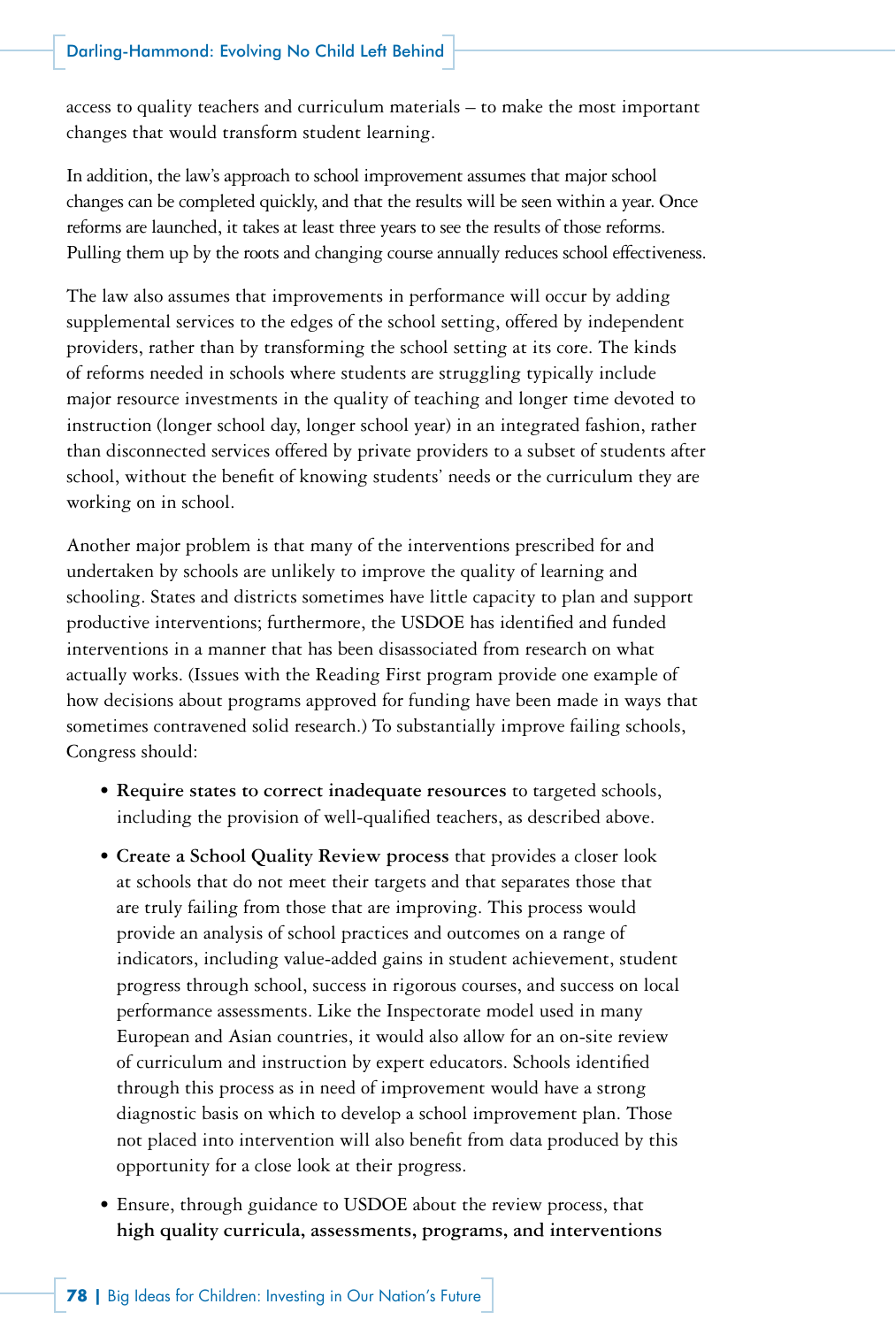are allowed and encouraged by federal and state governments. Correct the flaws in DOE "peer reviews" of research and local applications that have led to the Reading First scandals and the denial of funds to more effective programs.

- • Allow schools that can demonstrate the capacity to do so to **integrate supplemental services in a seamless way** with improved instruction during the school day and week, rather than farming it out to private companies that are disconnected from the school curriculum (and meet no accountability standards.)
- • **Create more capacity in state agencies** to facilitate stronger school improvement strategies by investing in these agencies to develop school quality review and assistance capacity for schools, as ESEA Title V did before it was eliminated in the early 1980s.

Ultimately NCLB cannot achieve its goals unless it invests in state and local capacities to dramatically improve teaching. A much more productive federal role in building capacity is possible, as has been demonstrated in other countries with steeply improving achievement. For example, national projects in the United Kingdom and Australia have provided a wide range of resources to support implementation of standards. These include research programs designed to identify and promote best practice, as well as programs to develop and disseminate professional learning resources in priority areas. These include packets of high quality teaching materials, resource documents, and videos depicting good practice, as well as support for teacher, leader, and coach training in schools of education and in regional centers structured around these resources.

Both nations also fund the development of professional networks for teachers and school leaders. In 2004, England began a new component of the Strategies designed to allow schools and local education agencies to learn best practices from each other by funding and supporting 1,500 groups of six schools each. In Australia, the State and Territory Projects include school-based action research and learning, conferences and workshops around the standards; use of on-line or digital media to disseminate best practices in curriculum, assessment, and instruction; and training of trainers and school project and team leaders.

It is possible to dramatically improve the quality of schools currently struggling in the United States. Central to this task will be an Elementary and Secondary Education Act that: encourages 21st century standards and assessments; uses an index of continuous progress to gauge how students and schools are improving against these standards – as well as the fundamental goal of high school graduation; invests in a steady supply of high-quality teachers, especially in highneed schools; leverages more equitable funding within and across districts and states; and supports productive approaches to school improvement.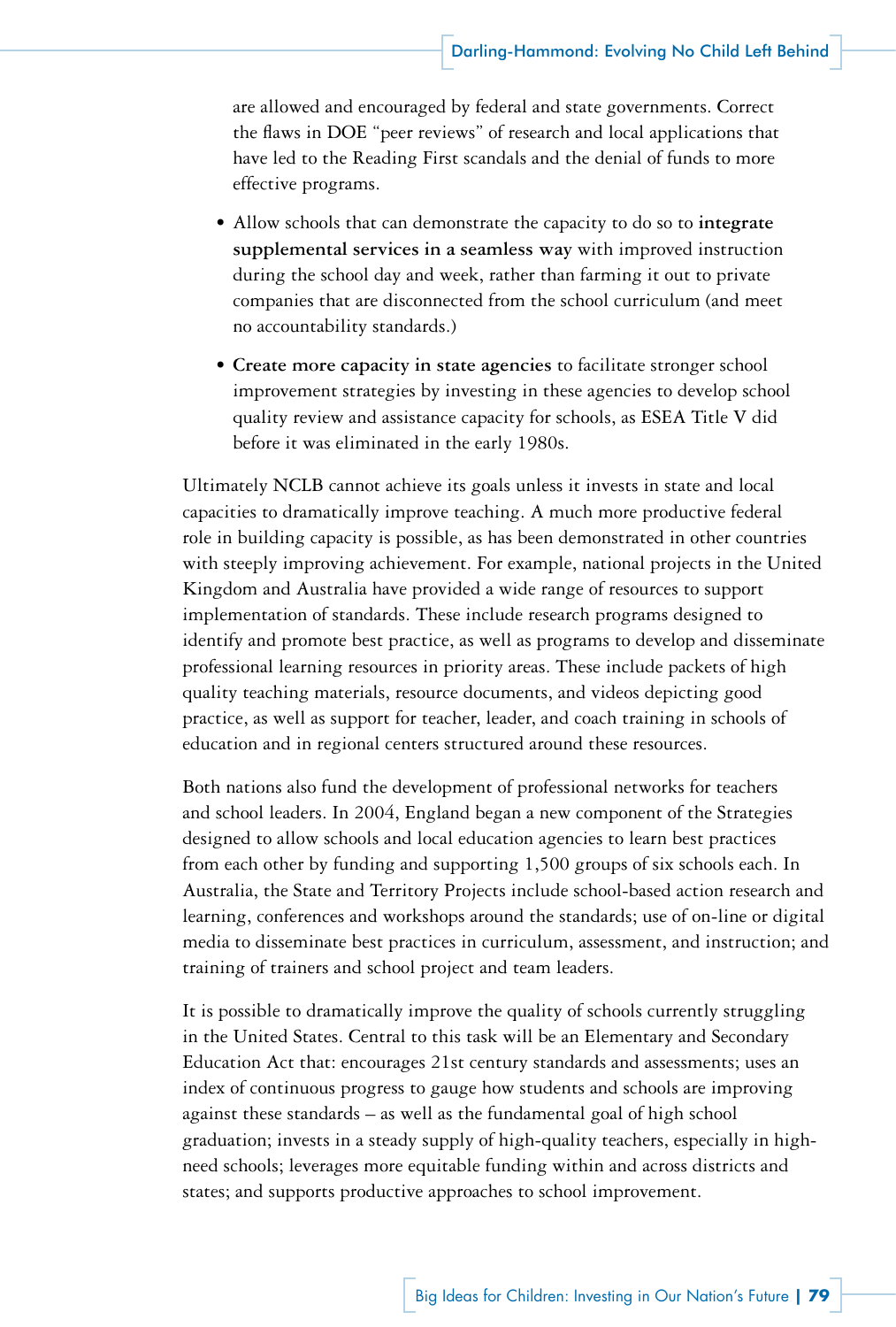<sup>1</sup> See for example, Haney (2000). The myth of the Texas miracle; J.L. Herman & S. Golan (1993). Effects of standardized testing on teaching and schools. Educational Measurement: Issues and Practice, 12(4): 20-25, 41–42; B.D. Jones & R. J. Egley (2004). Voices from the frontlines: Teachers' perceptions of high-stakes testing. Education Policy Analysis Archives, 12 (39). Retrieved August 10, 2004 from http://epaa.asu.edu/epaa/v12n39/; M.G. Jones, B.D. Jones, B. Hardin, L. Chapman, & T. Yarbrough (1999). The impact of high-stakes testing on teachers and students in North Carolina. Phi Delta Kappan, 81(3): 199–203; Klein, S.P., Hamilton, L.S., McCaffrey, D.F., & Stetcher, B.M. (2000). What do test scores in Texas tell us? Santa Monica: The RAND Corporation; D. Koretz & S. I. Barron (1998). The validity of gains on the Kentucky Instructional Results Information System (KIRIS). Santa Monica, CA: RAND, MR-1014-EDU; D. Koretz, R.L. Linn, S.B. Dunbar, & L.A. Shepard (1991, April). The effects of high-stakes testing: Preliminary evidence about generalization across tests, in R. L. Linn (chair), The Effects of high stakes testing. Symposium presented at the annual meeting of the American Educational Research Association and the National Council on Measurement in Education, Chicago; R.L. Linn (2000). Assessments and accountability. Educational Researcher, 29 (2), 4–16; R.L. Linn, M.E. Graue, & N.M. Sanders (1990). Comparing state and district test results to national norms: The validity of claims that "everyone is above average." Educational Measurement: Issues and Practice, 9, 5–14; W. J. Popham (1999). Why Standardized Test Scores Don't Measure Educational Quality. Educational Leadership, 56(6): 8–15; M.L. Smith (2001). Put to the test: The effects of external testing on teachers. Educational Researcher, 20(5): 8–11.

- <sup>2</sup> Achieve, "Do graduation tests measure up? A closer look at state high school exit exams." Executive summary. Washington, DC: Achieve, Inc.
- <sup>3</sup> J.B. Baron (1999). Exploring high and improving reading achievement in Connecticut. Washington: National Educational Goals Panel. Murnane & Levy (1996); B.M. Stecher, S. Barron, T. Kaganoff, & J. Goodwin (1998). The effects of standards-based assessment on classroom practices: Results of the 1996-97 RAND survey of Kentucky teachers of mathematics and writing. CSE Technical Report. Los Angeles: UCLA National Center for Research on Evaluation, Standards, and Student Testing; S. Wilson, L. Darling-Hammond, & B. Berry (2001). A case of successful teaching policy: Connecticut's longterm efforts to improve teaching and learning. Seattle: Center for the Study of Teaching and Policy, University of Washington.
- <sup>4</sup> L. Darling-Hammond, E. Rustique-Forrester, and R. Pecheone, *Multiple Measures for* High School Graduation. Stanford, CA: The School Redesign Network.

<sup>5</sup> The North Carolina Teaching Fellows program pays all college costs for an enhanced and fully funded teacher education program, for thousands of high-ability students each year in return for four years of teaching. After seven years, retention rates for these teachers exceeded 75 percent, with many of the remaining graduates having taken public school leadership positions (NCTAF, What Matters Most: Teaching for America's Future, 1996).

 $6$  About 250,000 teachers are hired each year, but typically only  $40-60$  percent of them are new to teaching. The others are experienced teachers changing schools, or returning teachers who are re-entering the labor force.

7 Goodwin Liu (2008). Interstate inequality and the federal role in school finance. In Gail Sunderman (ed.), Holding NCLB accountable: Achieving accountability, equity, and school reform. Thousand Oaks, CA: Corwin Press. (103–120).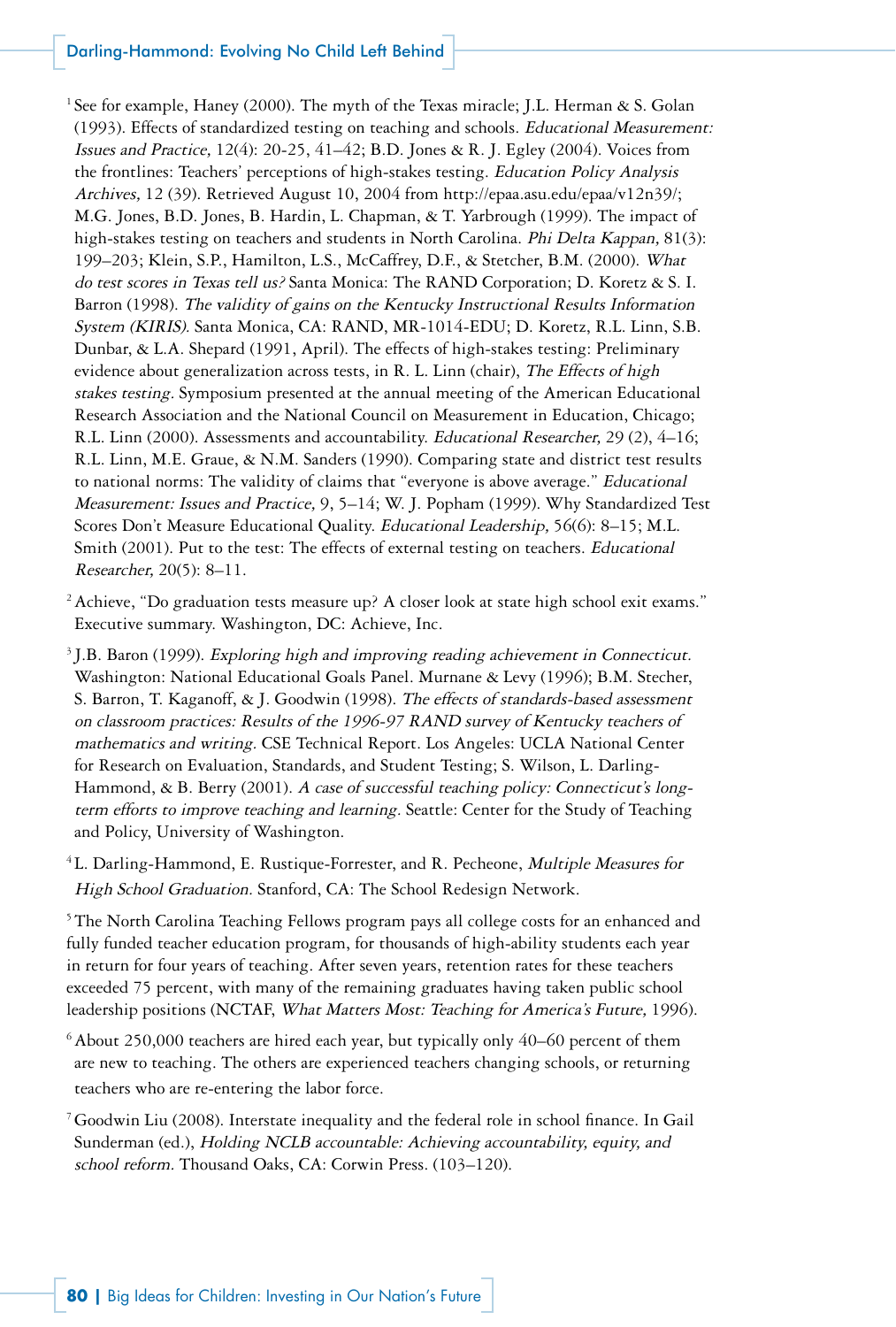### **Lessons for the United States from Other Advanced Economies in Tackling Child Poverty**

by Kate Bell, Jared Bernstein, Ph.D. and Mark Greenberg, J.D.

#### **Introduction: The Paradox of High Child Poverty and High Per-Capita Income**

When it comes to child poverty, the United States has a serious problem. Almost 13 million children – 17.4 percent of the population under age 18 – were poor in 2006 by the official measure. Among children, the youngest are the poorest – in 2006, the poverty rate for children under age 3 was 20.9 percent. Research has consistently revealed the deep and lasting disadvantages faced by children who begin their lives in poverty.

With a more accurate measure of poverty, the child poverty rate would be higher. The official U.S. approach to measuring poverty, essentially unchanged for more than 40 years, is widely considered to be outdated. Moreover, because the U.S. poverty measure falls so short of reflecting the costs of making ends meet, researchers often construct family budgets, or use the benchmark of 200 percent of the poverty measure (about \$41,000 for a family of four in 2006) to reflect lowincome status – and, in 2006, fully 39 percent of U.S. children were low-income by this measure.

The U.S. child poverty rate ranks among the highest for developed nations. International comparisons often measure poverty by looking at the share of people with income below a percentage of the nation's median income. Using a measure of children in households falling below 50 per cent of median income around the year

Kate Bell is currently a Visiting Fellow at the Center for American Progress. She is the Head of Policy and Research at One Parent Families, a London-based nonprofit organization that works toward "a fairer society for all families, in which lone parents and their children are not disadvantaged and do not suffer from poverty, isolation, or social exclusion."

Jared Bernstein, Ph.D is a senior economist and the Director of the Living Standards program at the Economic Policy Institute.

Mark Greenberg, J.D. is a Senior Fellow and Director of The Poverty and Prosperity program at the Center for American Progress.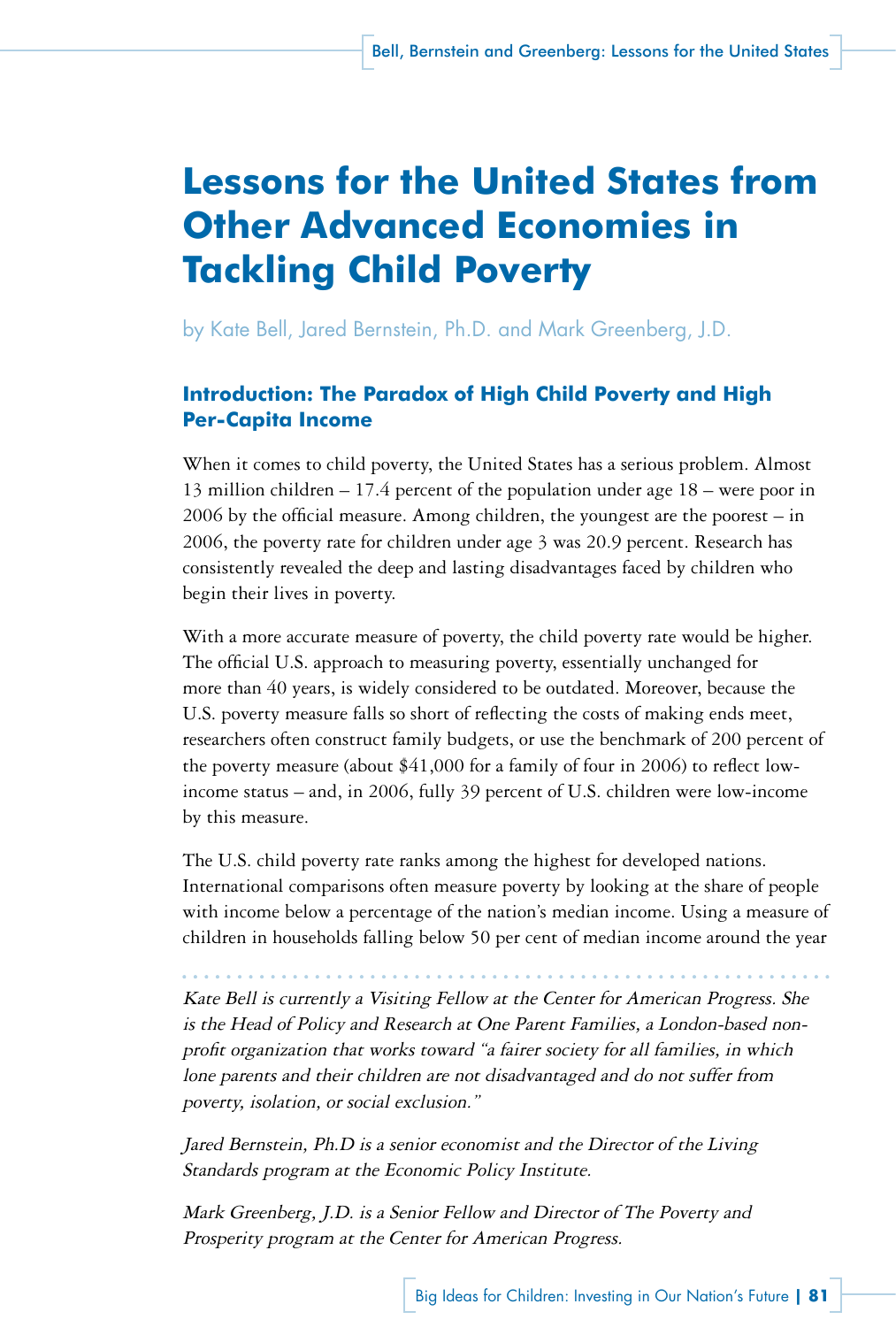2000, a study from the Organization of Economic Cooperation and Development (OECD) placed the United States 25th out of 26 countries (see table 1).

Yet, the U.S. economy is one of the richest in the world, boasting a 26 percent advantage over the average per-capita income of 19 other advanced economies according to 2007 data.<sup>1</sup> What explains this paradox of high per-capita incomes relative to other economies, yet much higher child poverty? Some might suspect the answer has to do with less effort in the paid labor market by American parents of poor children. But this explanation is not supported by the data. While a group of nations with more supportive policies does show higher maternal employment rates than the United States, the principal explanation for higher child poverty here is not lower work effort.

Instead, the single biggest factor is the role that government plays in reducing the poverty generated by the market. As we show below, there are numerous economies under which child poverty rates are similar to ours before the tax and transfer system kicks in. But these countries go much further than we do in providing benefits that help low-income parents move above the poverty threshold – often through universal or near-universal benefits to all children.

Of course, other advanced nations have different political and policy traditions than the United States, but there is still much we can learn from their approaches about how to make progress in tackling child poverty.

What should the United States do? An existing tax benefit, the federal Child Tax Credit (CTC), should provide help to all low- and middle-income families, but its current design leaves out the poorest families. Moreover, the credit could be designed to provide more help when a child is born, a time of particular importance. Accordingly, we propose that:

- Congress should end the exclusion of low-income families from the child tax credit, preferably by making the credit available to all lowincome families with children or alternatively, by ensuring that any low-income family with earnings qualifies; and
- • Congress should enact a Baby Benefit, by making the credit twice as large for infants.

This expansion could be funded through revenue from the federal Estate Tax, making clear the links between one generation and the next, while reducing child poverty and benefitting a broad group of low- and middle-income families with children.

#### **How do other countries achieve lower child poverty rates?**

U.S. child poverty rates, measured using the poverty threshold of half median income, are higher than in every country in the OECD except Mexico (see Table 1).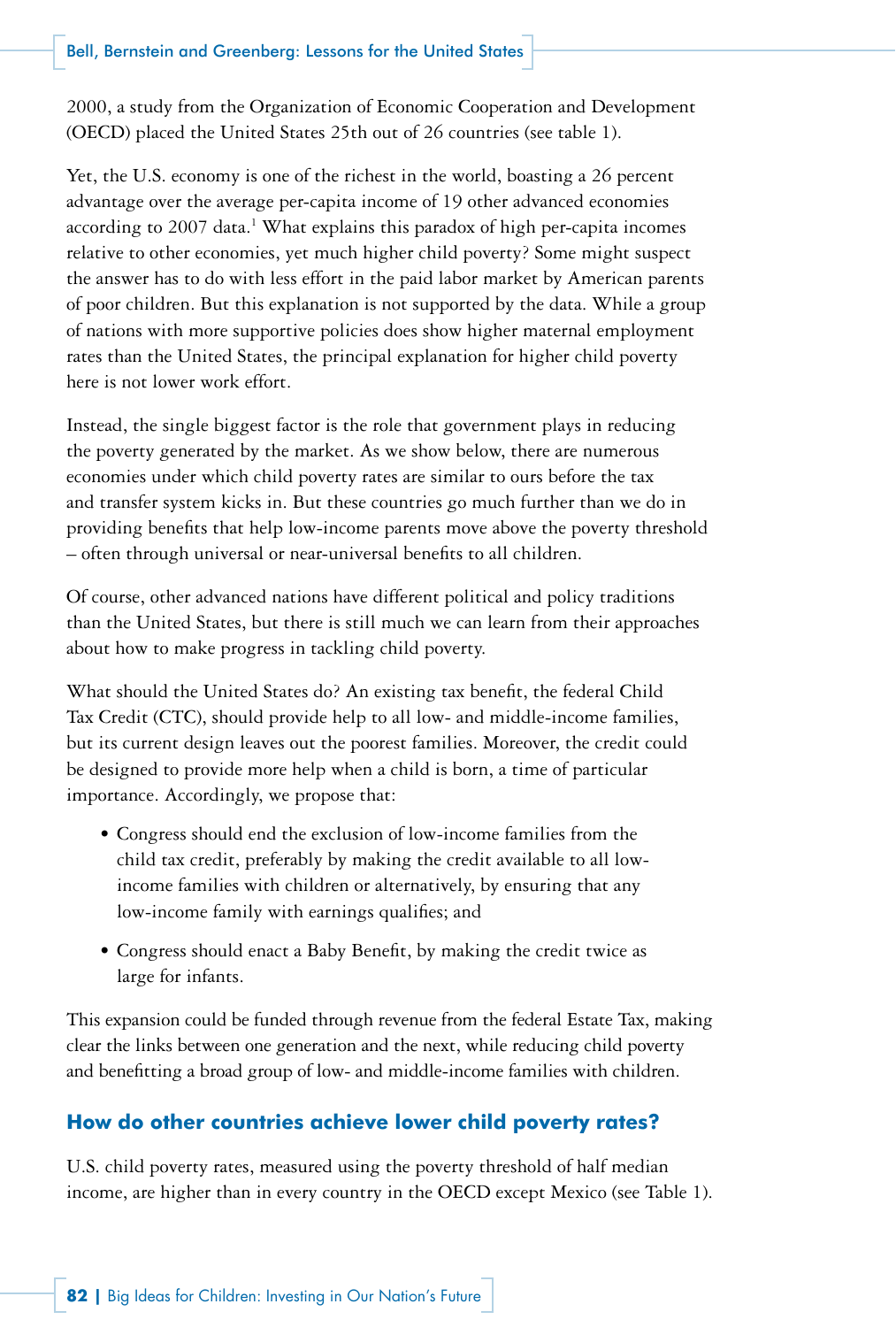#### **Table 1: Poverty rates in OECD countries around the year 2000 (in descending order)**

Poverty rates of OECD countries around 2000 using 50 percent of median income:

| <b>Country</b>      | <b>Percentage of children living below 50</b><br>percent of median income                           |  |  |
|---------------------|-----------------------------------------------------------------------------------------------------|--|--|
| <b>Denmark</b>      | 2.4                                                                                                 |  |  |
| <b>Finland</b>      | 3.4                                                                                                 |  |  |
| Norway              | 3.6                                                                                                 |  |  |
| Sweden              | 3.6                                                                                                 |  |  |
| Belgium             | 4.1 (data for 1990s)                                                                                |  |  |
| Switzerland         | 6.8                                                                                                 |  |  |
| Czech republic      | 7.2                                                                                                 |  |  |
| France              | 7.3                                                                                                 |  |  |
| Luxembourg          | 7.8                                                                                                 |  |  |
| <b>Netherlands</b>  | 9                                                                                                   |  |  |
| Germany             | 10.9                                                                                                |  |  |
| Australia           | 11.6                                                                                                |  |  |
| <b>OECD</b> average | 12.2                                                                                                |  |  |
| Greece              | 12.4                                                                                                |  |  |
| Hungary             | 13.1                                                                                                |  |  |
| Austria             | 13.3                                                                                                |  |  |
| Canada              | 13.6                                                                                                |  |  |
| Japan               | 14.3                                                                                                |  |  |
| Poland              | 14.5                                                                                                |  |  |
| <b>New Zealand</b>  | 14.6                                                                                                |  |  |
| Portugal            | 15.6                                                                                                |  |  |
| Spain               | 15.6                                                                                                |  |  |
| <b>Ireland</b>      | 15.7                                                                                                |  |  |
| <b>Italy</b>        | 15.7                                                                                                |  |  |
| <b>UK</b>           | 16.2                                                                                                |  |  |
| Turkey              | 21.1                                                                                                |  |  |
| U.S.                | 21.7                                                                                                |  |  |
| Mexico              | 24.8                                                                                                |  |  |
|                     | Source: Adapted from Table 1 in Poter Whiteford and Willom Adama, What Works Rest in Poducing Child |  |  |

Source: Adapted from Table 1 in Peter Whiteford and Willem Adema, What Works Best in Reducing Child Poverty: A Benefit or Work Strategy? OECD (2007).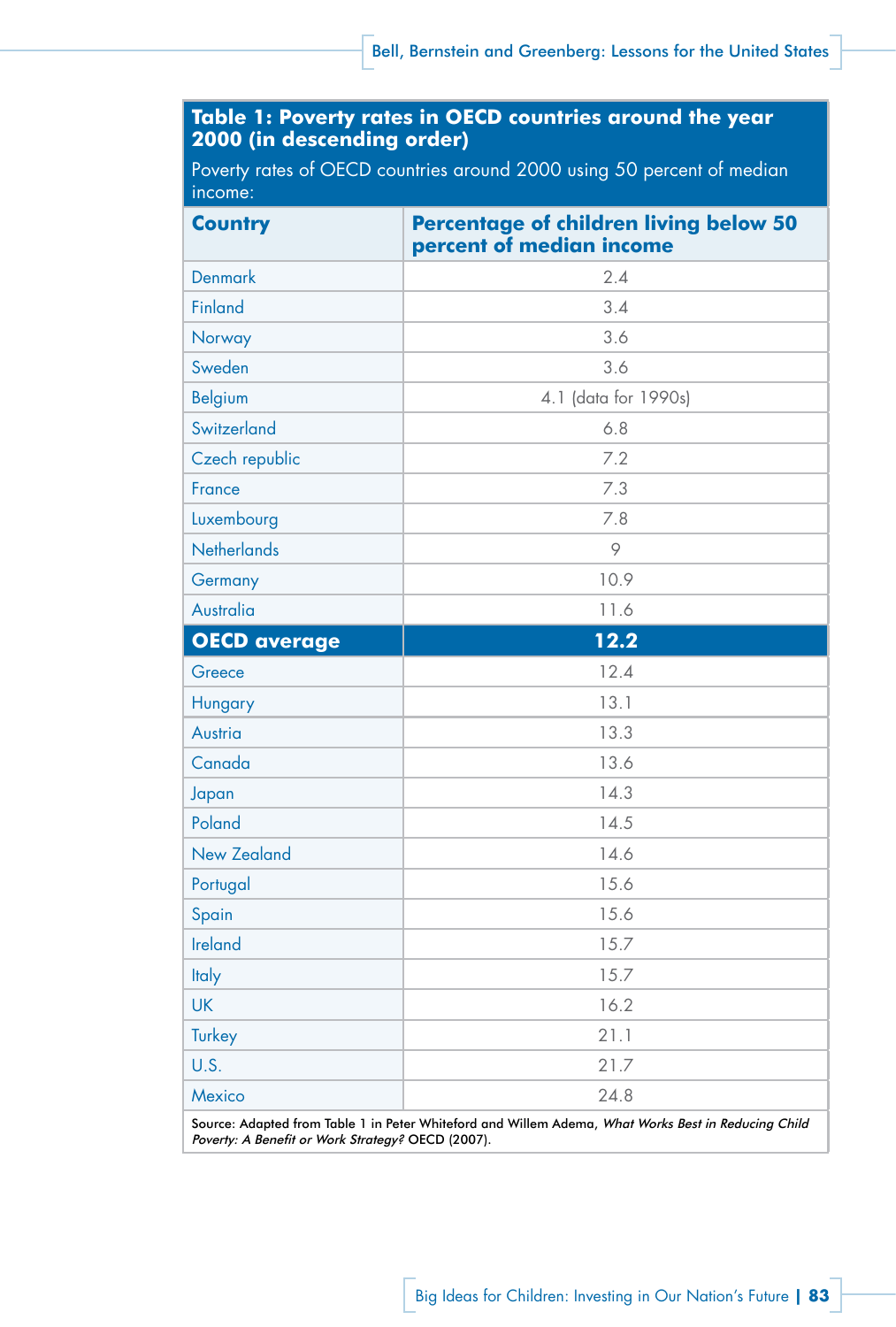Summarizing a range of studies on how other advanced economies achieve low child poverty rates, two broad factors are important.

- 1. A high share of parental employment, with a particular focus on maternal employment and tackling poverty for those in work. A high share of working households is a key factor in all countries achieving very low child poverty rates, but countries performing best also ensure high rates of maternal employment and low rates of working poverty.
- 2. Generous benefits targeted at children. Countries that target more resources at families with children achieve lower child poverty rates.<sup>2</sup>

Regarding the first factor, low-income parents in the United States spend relatively high levels of hours at work compared to those in other countries. In a study of annual hours worked by poor parents, Timothy Smeeding finds that in 2000 the average for U.S. parents was about 1,500 hours, compared to the non-U.S. average of about 1,100.<sup>3</sup> For single-parents, the difference is even starker: 1,100 vs. 500 hours. Smeeding finds that the United States had the highest child poverty rate among seven nations, despite having the highest hours of work by poor parents among the seven.<sup>4</sup> Similarly, a recent UNICEF report found that the United States ranked 24th among 24 nations on a relative child poverty measure, despite ranking fifth in the share of children living in a household with a working parent.<sup>5</sup>

There is room for increased maternal employment in the United States. The employment rate of mothers in the United States, while higher than average for advanced economies, is well below that of some countries with very low child poverty rates. For example, the U.S. rate of mothers' employment in 2005 was 66.7 percent, compared to 76.5 percent for Denmark and 82.5 percent for Sweden. However, it is exceedingly doubtful that the United States can make much more progress in raising employment rates by restrictive policies and mandates – the United States already ranks the lowest among OECD nations in the income levels of unemployed single parents. Rather, the nations with higher maternal employment rates provide more support to reconcile work and family life. Noting the strong performance of the Nordic countries in this respect, the OECD recommends promoting childcare assistance, paid parental leave, and family friendly workplaces that offer part-time and flexible working as well as arrangements for taking leave to care for sick children.<sup>6</sup>

But, work alone will not solve the problem. The jobs typically available to lowincome parents, the majority of whom are non-college educated, pay low wages. For example, the 20th percentile wage for women in 2007 was about \$8.75, which given full-year work (2,000 hours), yields annual earnings of \$17,500, before any taxes or transfers. Thus, low-wage work alone will not lift families' incomes to a level at they can effectively meet their material needs, much less save for or invest in their children's future. A recent study comparing the impacts of investing more in children and increasing parental work effort found that increasing parental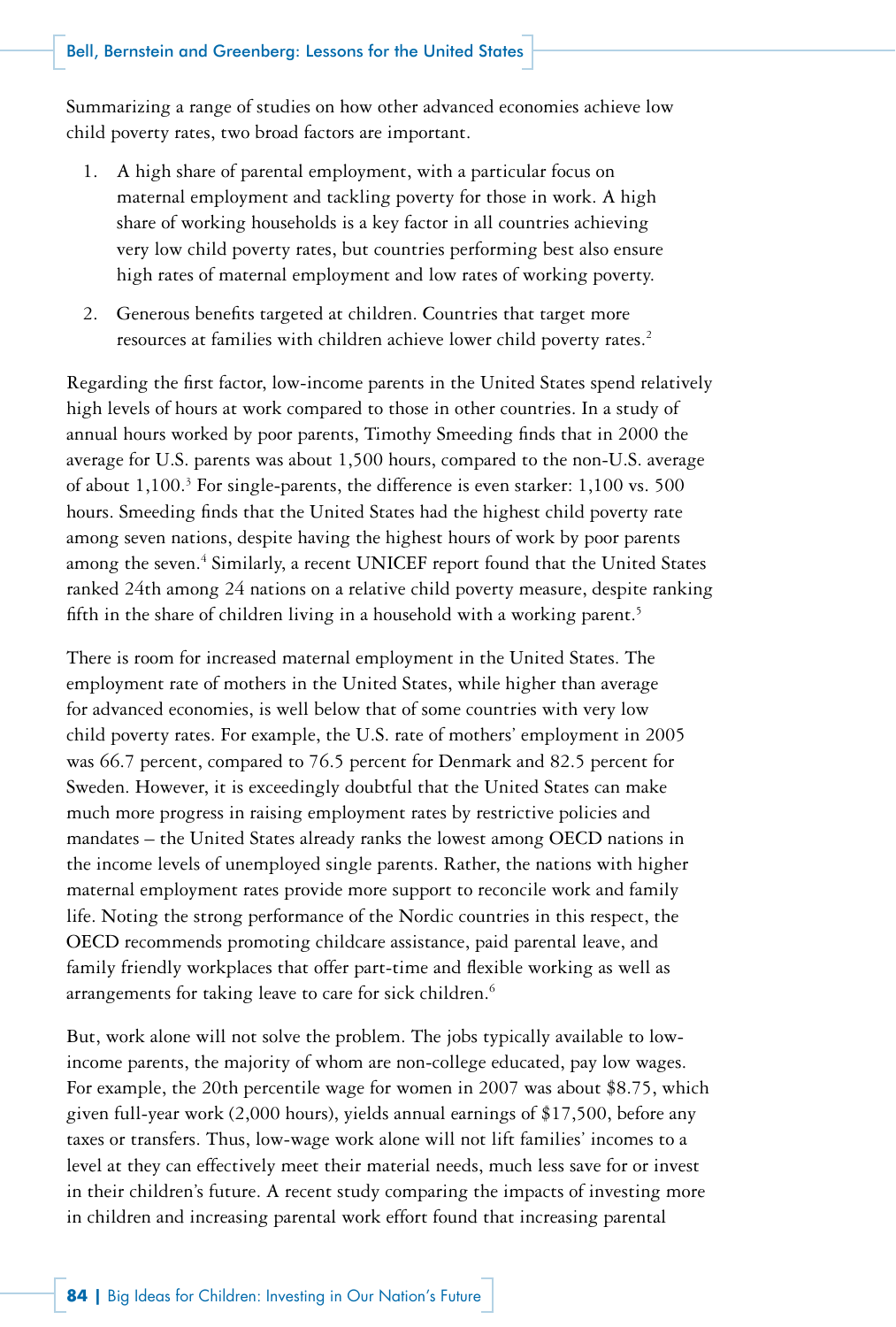employment rates would make little difference to the U.S.'s poverty rate using a relative poverty line.<sup>7</sup>

To understand why our child poverty rate is so high, it is helpful to look at two measures – the poverty rate based on market income alone and the poverty rate after government tax and transfers are considered.

| Table 2: How effective are countries at reducing poverty after<br>market income? (in descending order) |                                                                 |                                                              |                   |  |
|--------------------------------------------------------------------------------------------------------|-----------------------------------------------------------------|--------------------------------------------------------------|-------------------|--|
| <b>Country</b>                                                                                         | <b>Child poverty</b><br>rate based<br>on market<br>income alone | <b>Child poverty</b><br>rate after<br>taxes and<br>transfers | <b>Difference</b> |  |
| <b>Denmark</b>                                                                                         | 10.9                                                            | 2.1                                                          | 80.4 percent      |  |
| <b>Finland</b>                                                                                         | 14.3                                                            | 3.3                                                          | 76.8 percent      |  |
| Sweden                                                                                                 | 13.8                                                            | 3.2                                                          | 76.7 percent      |  |
| Belgium                                                                                                | 13.1                                                            | 3.3                                                          | 74.7 percent      |  |
| France                                                                                                 | 24.6                                                            | 6.7                                                          | 72.7 percent      |  |
| Norway                                                                                                 | 10                                                              | 2.9                                                          | 71.5 percent      |  |
| <b>Czech Republic</b>                                                                                  | 17.2                                                            | 5.6                                                          | 67.6 percent      |  |
| <b>Australia</b>                                                                                       | 24.1                                                            | 10.2                                                         | 57.7 percent      |  |
| Germany                                                                                                | 17.9                                                            | 9.5                                                          | 46.9 percent      |  |
| <b>Netherlands</b>                                                                                     | 13.9                                                            | 7.6                                                          | 45.6 percent      |  |
| <b>UK</b>                                                                                              | 25                                                              | 13.6                                                         | 45.6 percent      |  |
| <b>New Zealand</b>                                                                                     | 24.1                                                            | 12.4                                                         | 43.5 percent      |  |
| <b>OECD average</b>                                                                                    | 16.3                                                            | 9.2                                                          | 40.2 percent      |  |
| Canada                                                                                                 | 18.1                                                            | 11.5                                                         | 36.7 percent      |  |
| <b>Ireland</b>                                                                                         | 20.7                                                            | 13.5                                                         | 34.9 percent      |  |
| U.S.                                                                                                   | 22.6                                                            | 18.4                                                         | 18.9 percent      |  |
| Portugal                                                                                               | 13.4                                                            | 13.1                                                         | 2.8 percent       |  |
| <b>Italy</b>                                                                                           | 14.6                                                            | 14.3                                                         | 1.7 percent       |  |
| Switzerland                                                                                            | 5.7                                                             | 6.3                                                          | $-10.8$ percent   |  |
| Japan                                                                                                  | 10.7                                                            | 12.2                                                         | $-19.9$ percent   |  |
| Source: Adapted from Annoy Table 7 in Poter Whiteford and Willom Adams, What Warks Rest in Poducing    |                                                                 |                                                              |                   |  |

Source: Adapted from Annex Table 7 in Peter Whiteford and Willem Adema, What Works Best in Reducing Child Poverty: A Benefit or Work Strategy? OECD (2007).

An OECD study found that our market-based child poverty rate is 22.6 percent, compared with an OECD average of 16.3 percent (see table above). By dint of our much more unequal income distribution compared to these other countries (only the United Kingdom posts similar levels of income disparity), poverty rates are already higher than might be expected given our relatively strong growth record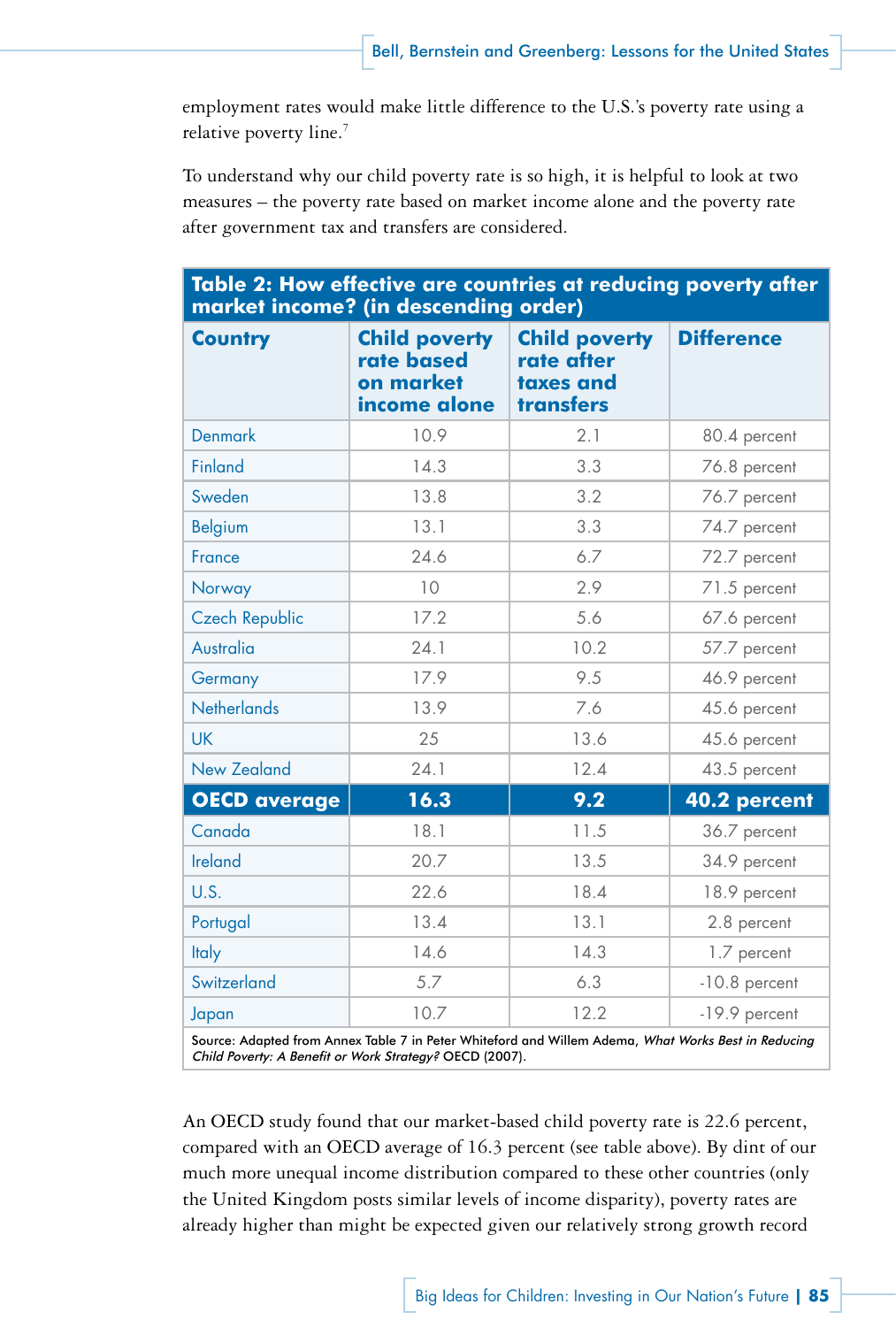and high per-capita income. So, a family with two adults working is more likely to be poor in the United States than across the OECD, even before taxes and transfers are taken into account. If, as has been the case over much of the past 30 years, growth disproportionately flows to the top end of the income scale, economic growth becomes less effective at reducing poverty. According to Mishel, et al. (2008), income inequality added 6 percentage points to the growth of poverty since 1969, suggesting that poverty would be that much lower today had the benefits of growth been more broadly shared.

While our market income poverty rate is high, that in itself does not explain our child poverty ranking. Among OECD nations, the United States does among the least to reduce market poverty through taxes and transfers. Ireland, New Zealand, France, Australia, the United Kingdom, all have market-based rates that are similar to the United States, but each does more to reduce child poverty through tax and transfer policies. The Nordic countries, France, and Belgium all reduce child poverty by at least 70 percent compared with market-based rates; Germany, the Netherlands, the United Kingdom, and New Zealand are in the mid-40s. In contrast, U.S. tax and transfer policies reduce child poverty by about 19 percent compared with the market-based rate – among the lowest reductions of the countries measured.

The reason why the United States reduces pre-market child poverty so little is that it spends less than other nations. The United States spends just 0.7 percent of GDP on expenditures for families (including cash benefits, spending on child care and family leave polices, but excluding health and education)<sup>8</sup> compared to an OECD average of 2.1 percent, and expenditure of 3 percent or more in Denmark, Sweden, Norway, Australia, Finland, and France.<sup>9</sup> The same study that found that increasing employment would have little effect also discovered that the U.S. child poverty rate would approach zero if income were to be transferred at the same rate as the third best performing country in child poverty terms (Sweden).<sup>10</sup>

These two characteristics – high inequality and low expenditures – help to explain the high U.S. child poverty rate in an international context. Reducing child poverty is a "heavier lift" because our skewed income distribution means that growth in itself is a less-effect force reducing poverty. And our very low expenditures relative to GDP suggest that we apply little fiscal "muscle" to making that lift.

#### **What should the United States do?**

A number of steps should be taken in an overall effort to reduce child poverty and strengthen family economic security. As noted, there is far more that the United States should do to help promote parental employment through policies such as expanded child care, sick and family leave policies, and policies to promote flexible and part-time employment. Another set of strategies would focus explicitly on efforts to improve earnings, benefits, and other features of job quality for low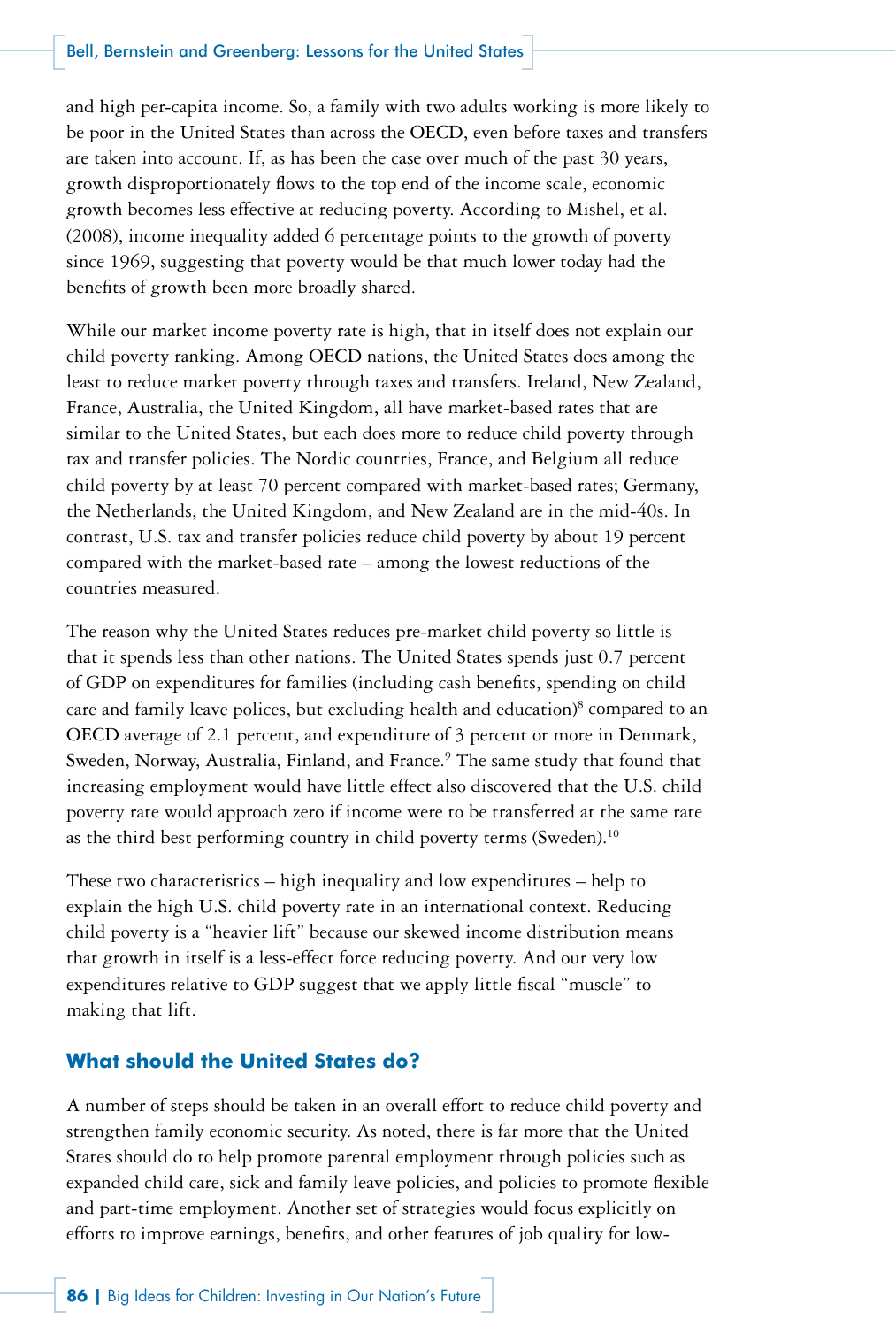wage jobs. Additional efforts need to be directed at helping the families facing the deepest and most extreme policy, many of which are effectively excluded from our highly restrictive cash assistance systems.

Here, we highlight the potential contribution of extending the federal Child Tax Credit to more low-income families, and creating a new Baby Benefit that would be broadly available to low- and middle-income families. While this is one among a number of needed components, there is much reason to believe it could play an important role in increasing resources for families with children and reducing child poverty.

#### Extend the Child Tax Credit to More Low Income Families

The Child Tax Credit provides a tax credit of up to \$1,000 per child for children under the age of 17. High income families are not eligible for the CTC because it is reduced by \$5 for every \$100 by which a family's adjusted gross income exceeds \$110,000 for married couples, or \$75,000 for single parents.

Low-income families are often not eligible for the CTC or are only eligible for a partial credit because the CTC is only partially "refundable." Under the U.S. tax structure, a tax credit is refundable if the family can directly receive the amount of the credit that exceeds a family's tax liability. In the current CTC, the amount of the refundable credit is 15 percent of earnings exceeding \$12,500. So, for example, a family with earnings of \$13,500 can receive a \$150 credit, while a family with earnings of \$12,000 will receive no credit.

In 2007, 31 million families benefitted from the credit, with total expenditures of about \$45 billion dollars. However, because many low-income families are excluded from the credit, less than 10 percent of eligible families in the bottom quintile of families received any benefit from it, and less than 1 percent of current benefits from the credit went to families in the bottom quintile.<sup>11 12</sup>

We believe the CTC should be made fully refundable so that all low-income families with children should receive the same benefit that is received by middleand higher-income families. Modeling by the Urban Institute has estimated that adopting such a proposal would reduce child poverty by 20 percent, using a definition of poverty drawn from recommendations of the National Academy of Sciences.<sup>13</sup>

We recognize that, apart from cost, the principal objection to doing this is that it would allow families with few or no earnings to receive a full credit. Some may object that this would reduce work incentives or be inequitable by providing taxbased help to those without earnings.

There is little reason to fear that extending the child credit to all low-income children would create a significant, if any, work disincentive. The amount of the credit would still be a small fraction of the actual cost of child-raising. Notably, the three countries that are most effective at reducing poverty through social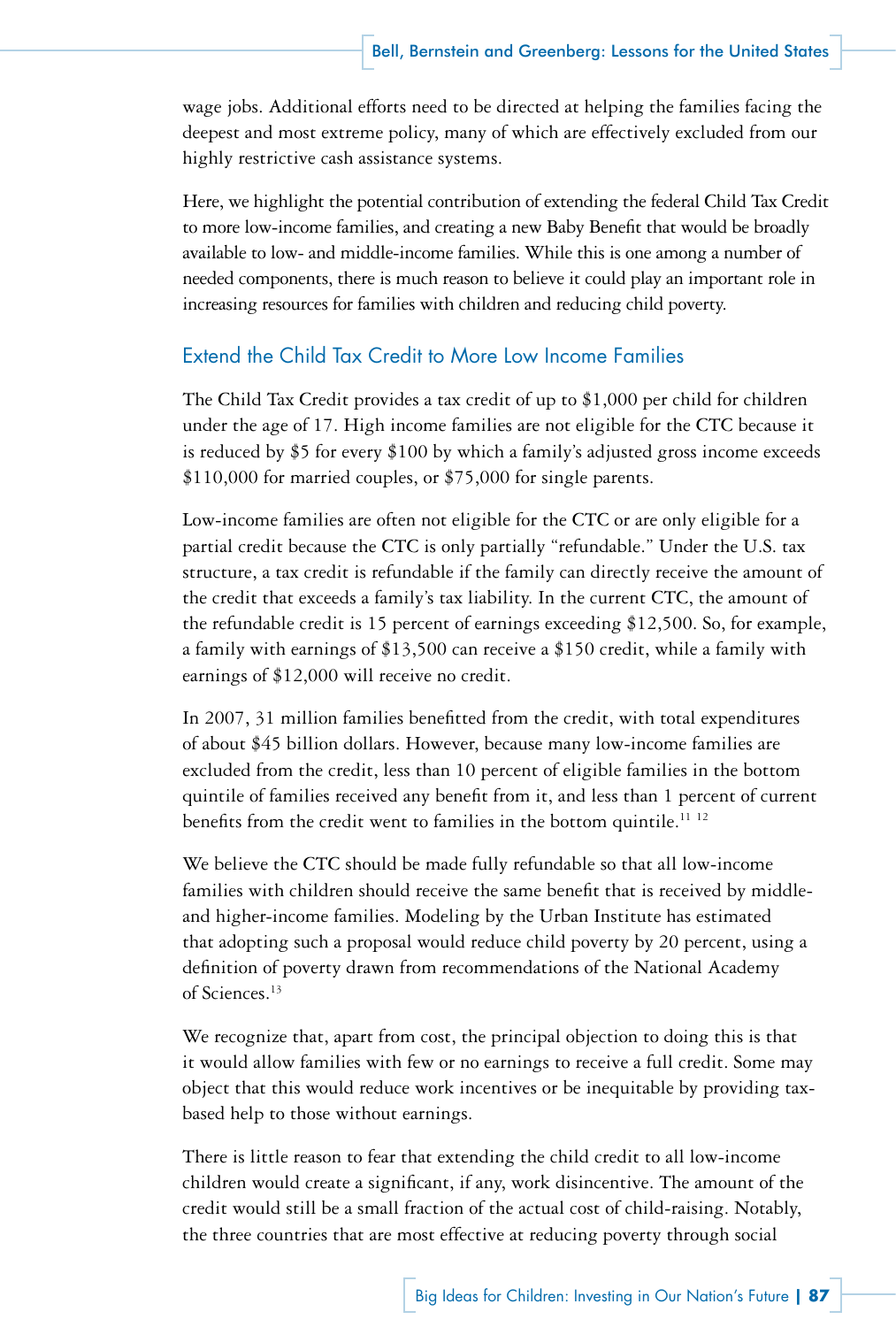transfers (Denmark, Finland, and Sweden) all have maternal employment rates higher than that of the United States, and levels of jobless households overall that are very similar.14 In addition, the continued operation of the federal Earned Income Tax Credit would always ensure that entering employment and increasing hours of work was in the financial interest of a very low-income family, as would the fact that the child credit would not phase out as low-income families entered or increased hours of employment. Moreover, if the United States hopes to even minimally reduce the severe income inequality with which American children begin life and spend their childhoods, making the distribution of child tax credit benefits more equitable is a straightforward way to do so.

While the best approach would be full refundability, a useful but considerably more modest approach would be to lower the earnings threshold at which a family can begin qualifying for the credit from \$12,500 to zero, so that any earnings can begin qualifying a family for the credit. This would mean, for example, that a family with \$1,000 in earnings could qualify for a \$150 credit (15 percent of \$1,000), and a family with \$5,000 in earnings could qualify for a credit of \$750 (15 percent of \$5,000). Note, however, that doing so would still completely leave out children in the poorest, most marginalized families.

Probably, the principal objection against taking this approach is that the current threshold encourages full-time work, because a family with earnings below \$12,500 receives nothing. To that, we respond that it is highly doubtful that many low-income families (or other families) can follow the complexities of tax rules such that the threshold has a significant behavioral impact; that the design of the Earned Income Tax Credit already encourages additional hours of work from low-earners and there is little reason to believe the CTC has an important additive effect, and the virtues of helping the poorest children and encouraging any work far outweigh any factors to the contrary.

We understand that current congressional debate largely centers on whether the threshold for the credit should be reduced to \$8,500. We think that would be a valuable initial step, but that over time, it is essential to go further.

#### Establish a Baby Benefit

Second, we propose to create a Baby Benefit, by doubling the child tax credit for infants in all families that qualify for the credit. We recommend the introduction of the Baby Benefit once the Child Tax Credit has been extended to the lowest income families, both because the expanded inclusion of lower-income children should be the highest priority, and because enacting a Baby Benefit without addressing refundability would actually exacerbate the inequities in the existing child credit.

We recommend a Baby Benefit for four reasons. First, an extensive literature tells us that children's environments in the first years of life are critical for a child's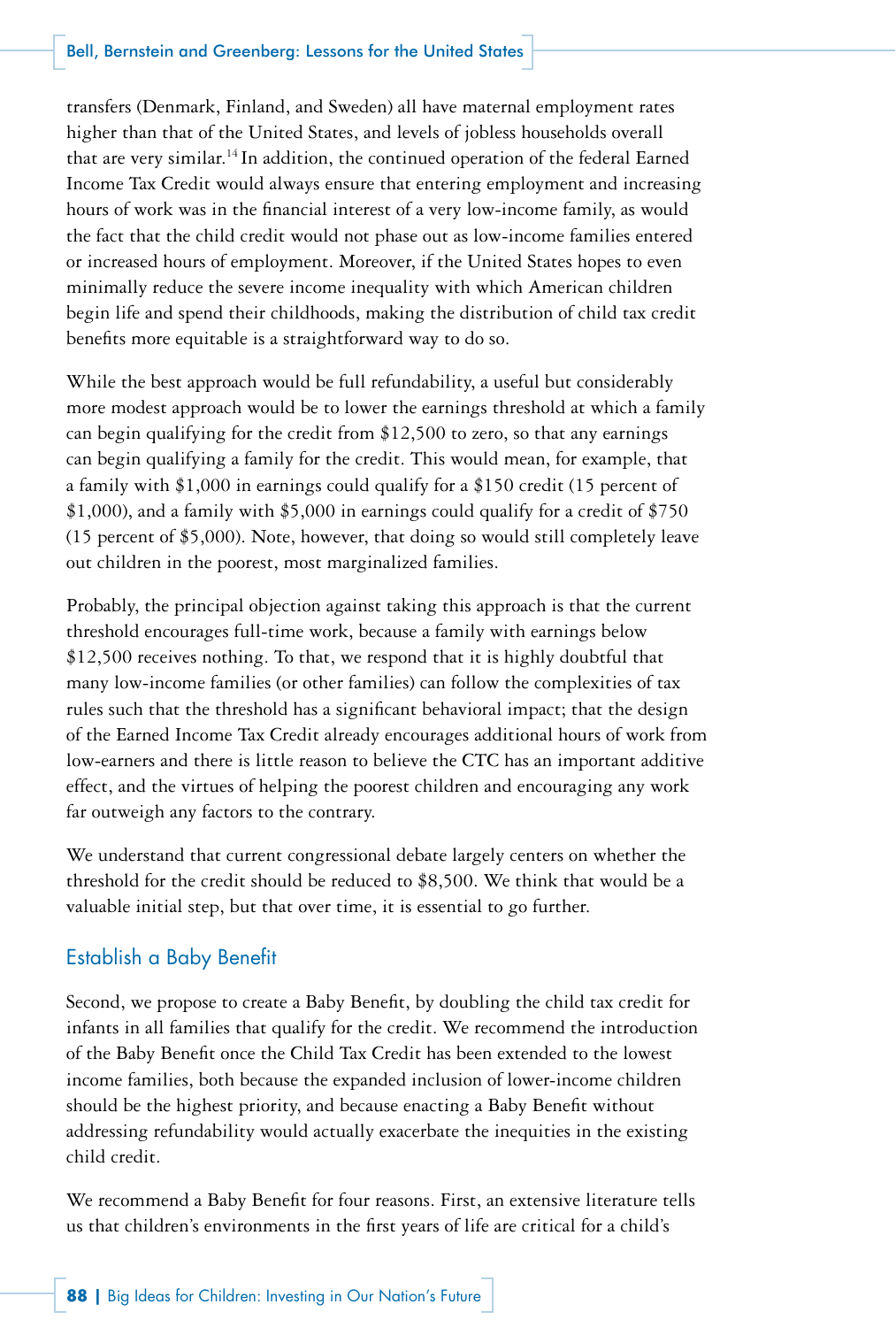health and brain development, and the nation should have a strong interest in increasing the resources available to families in this period.<sup>15</sup> Second, families can face new financial stresses when they have an infant, either because of the high costs of infant care,<sup>16</sup> or because of lost wages due to time out of the workforce,<sup>17</sup> or both. While an expanded child credit would be no substitute for expanding child care subsidy assistance or advancing paid parental leave, it could help reduce the financial burdens families face in this period. Third, families with young children are disproportionately poor. Some 21 per cent of families with infants and toddlers are poor on the current U.S. measure, compared to  $17$  per cent of all children.<sup>18</sup> Finally, poverty is particularly damaging when experienced in early childhood. As explained in the National Academy of Sciences report, From Neurons to Neighborhoods: The Science of Early Childhood Development, "young children are more likely than any other age group in this society to live in poverty, and poverty during the early years is more powerfully predictive of later achievement than is poverty at any subsequent stage of development."19

If the CTC is made fully refundable, so should be the Baby Benefit. Even if the CTC is only partially refundable, there is a strong argument for a fully refundable Baby Benefit, given reduced parental employment when a family has an infant. If not fully refundable, though, we would propose to structure the Baby Benefit as a \$2,000 tax credit for families with sufficient tax liability to claim the full credit, and otherwise as a refundable credit of 30 percent of initial earnings until the maximum credit was reached. This would mean, for example, that only families with earnings of \$6,667 or more would qualify for the full credit. Recognizing that families will often have lower earnings in the year in which the infant was born, a family would receive the higher of the credit that it would qualify for based on earnings in the year in which the infant was born, or the prior year.

In the long run, the Baby Benefit should be structured so that at least part of the benefit could be paid to the family promptly after the birth of the baby. While there are many virtues in using tax policy to provide help to families, a principal limitation is that tax benefits are typically received in a once-a-year lump sum. The Earned Income Tax Credit allows part of the benefit to be paid through an advanced payment structure, but the provision is complex, not well understood, and rarely used. Over time, if the United States continues to use the tax code as a key way to provide a range of benefits, it will be important to develop mechanisms for more prompt provision of benefits in forms not limited to lump sums.

#### Costs, and How to Pay for Them

Adopting these two changes would not eliminate the gap between the United States and many other developed nations – our expanded credit would still be modest by comparison to many – but it would move the United States closer to the average for investment in children, and target this investment at a time when it may have the most impact.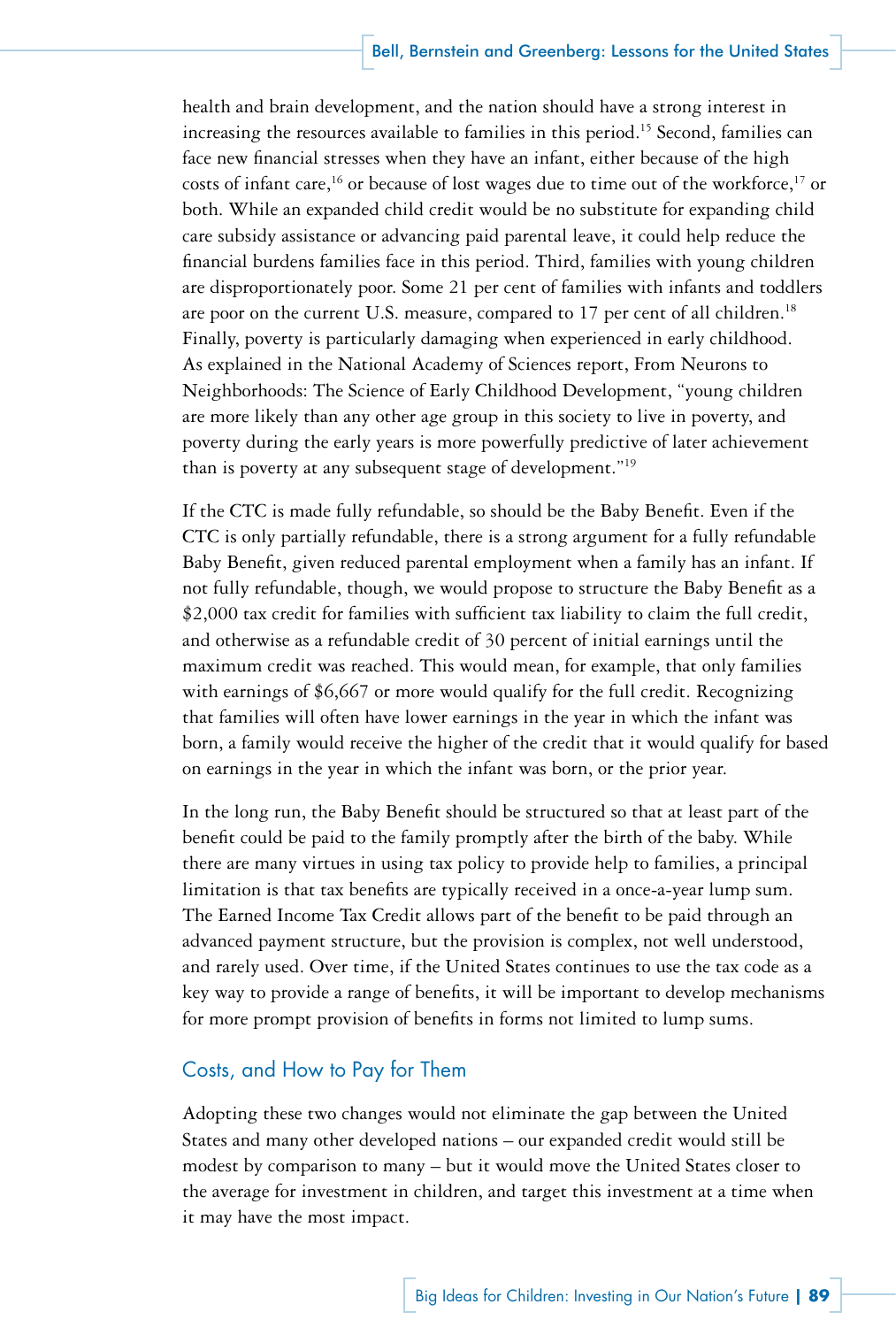It is beyond our scope to engage in a detailed accounting of the costs of the program we recommend. We note that according to the Tax Policy Center, providing for full refundability of the CTC would have costs in the range of \$12 billion a year (and more assuming it resulted in additional families entering the tax system); starting benefits at the first dollar of earnings has a price tag of around \$9 billion per year, and doubling the credit rate in the first year of a child's life would cost around \$2 billion (and a higher amount as it interacted with an overall CTC expansion).

One way to pay these costs, and more, would be through restoring a meaningful estate tax on the largest estates. The logic of doing so should be compelling: It is possible to both allow for substantial inheritances and to provide that wealth from a passing generation is used to enhance the well-being of the next generation of American children. Under current law, the estate tax is scheduled to disappear for a single year, 2010, and then be restored to a substantially higher level – 60 percent of the amount exceeding \$1,000,000 – in 2011. It is widely anticipated that the debate in Congress will center on whether to continue the tax, and if so, with what exemptions and at what rate. To end the tax altogether would result in an enormous loss in federal revenues (more than \$1 trillion over 10 years, according to the Center on Budget and Policy Priorities).<sup>20</sup> As Congress debates the parameters of the estate tax revision, a modest adjustment to the applicable rates – affecting only the very wealthiest inheritances – would more than pay for the proposed expansion of assistance to the next generation of low- and middle-income children.

#### **Conclusion**

Child poverty in the United States is much higher than in other advanced nations, and one main reason is our low expenditures in programs designed to offset market-driven poverty outcomes. Given the lasting damage engendered by child poverty, these investments make a lot of sense to us, and we recommend expanding the Child Tax Credit to end the exclusion of low-income families and establish a Baby Benefit for low- and middle-income families.

Of course, a CTC expansion is but one way to accomplish the goal of investing more in poor children, and policy makers may debate the relative merits of this and other approaches. Our main point is that other advanced economies simply invest more of their GDP in children, poor or non-poor, and the results are both clear and salutary. Many fewer children in these countries grow up poor, and that strikes us as an extremely laudable goal for the United States.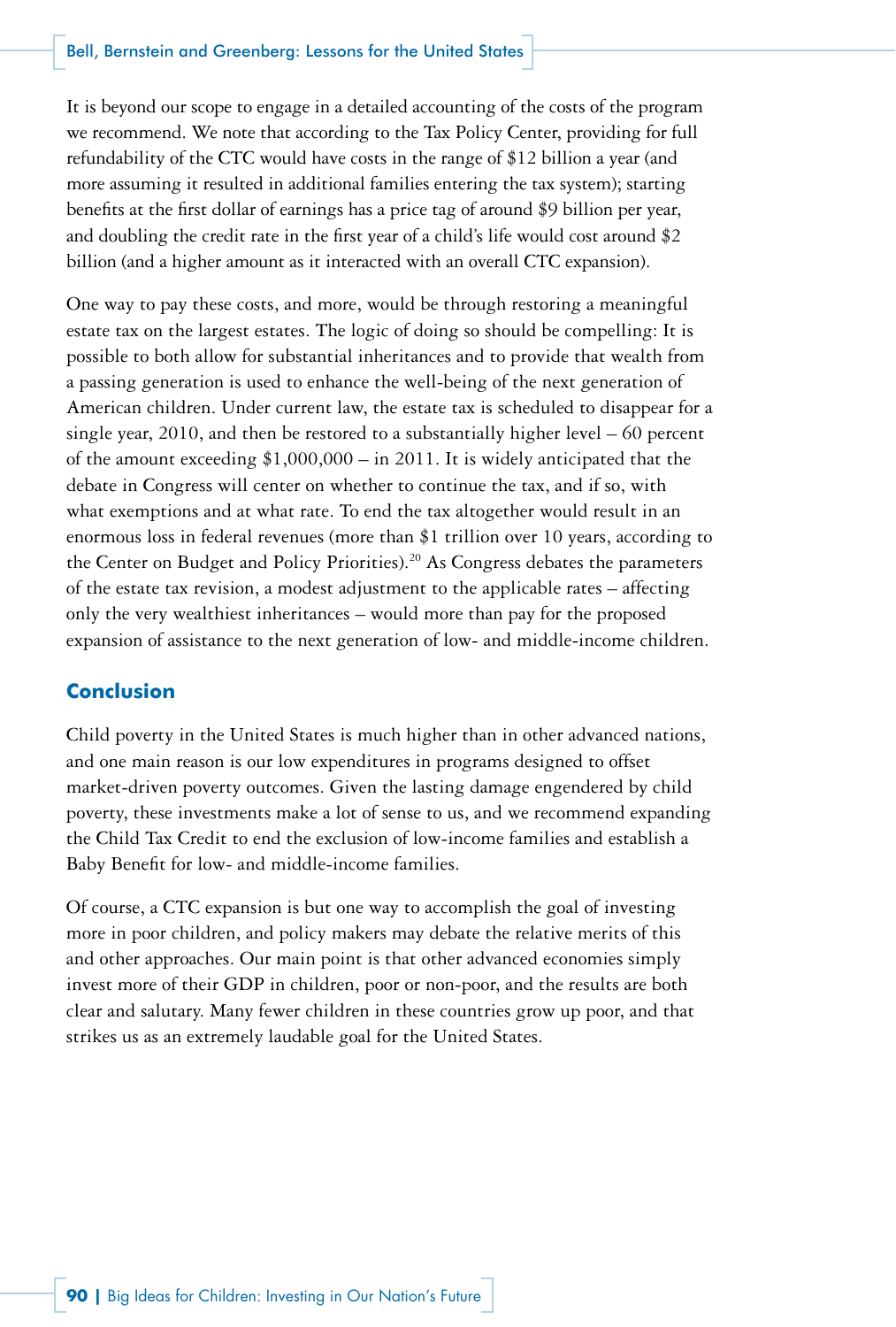<sup>1</sup> Mishel et al., *The State of Working America*, 2008/09, forthcoming.

- <sup>2</sup> See e.g. Jonathan Bradshaw A review of the comparative evidence on child poverty JRF, UK (2006); Sheila B. Kamerman, Michelle Neuman, Jane Waldfogel and Jeanne Brooks-Gunn, Social Policies, Family Types and Child Outcomes in Selected OECD Countries OECD (2003); Hugh Frazer and Eric Marlier Tackling child poverty and promoting the social inclusion of children in the EU Key lessons Synthesis Report European Commission (2007); Directorate-General for Employment, Social Affairs and Equal Opportunities Child Poverty and Well-Being in the EU; Current status and way forward European Commission (January 2008).
- $3$  The countries in the study are the Netherlands, Germany, Canada, Belgium, Austria, and Ireland.
- <sup>4</sup> Timothy Smeeding, Poor People in Rich Nations: The United States in Comparative Perspective (January 2006) available at http://www-cpr.maxwell.syr.edu/faculty/smeeding/ pdf/JEP percent20V5\_2006.pdf
- <sup>5</sup> UNICEF, Child poverty in perspective: An overview of child well-being in rich countries, Innocenti Report Card 7, UNICEF Innocenti Research Centre, Florence. (2007).
- 6 OECD Babies and Bosses: Reconciling Work and Family Life: A synthesis of findings for OECD countries OECD (2007).
- <sup>7</sup> Peter Whiteford and Willem Adema, What Works Best in Reducing Child Poverty: A Benefit or Work Strategy? OECD (2007).
- 8 Further details can be found at http://stats.oecd.org/wbos/Index.aspx?datasetcode=SOCX\_ AGG under 'Type of expenditure'.
- 9 OECD social expenditure database. See http://stats.oecd.org/wbos/Index. aspx?datasetcode=SOCX\_AGG
- <sup>10</sup> Peter Whiteford and Willem Adema, What Works Best in Reducing Child Poverty: A Benefit or Work Strategy? OECD (2007).
- <sup>11</sup> Taxation and the Family: What is the Child Tax Credit, http://www.taxpolicycenter.org/ briefing-book/key-elements/family/ctc.cfm
- <sup>12</sup> In 2005, 28 per cent of all children, half of all African-American children, 46 per cent of Hispanic children, and 18 per cent of white children received no credit or only a partial credit because their families had low or no earnings. See Leonard E Burman and Laura Wheaton Who gets the child tax credit? Urban Institute (2005) available at http://www. urban.org/UploadedPDF/411232\_child\_tax\_credit.pdf
- <sup>13</sup> Estimating the Anti-Poverty Effects of Changes in Taxes and Benefits with TRIM3, http://www.urban.org/UploadedPDF/411450\_Estimating\_Effects.pdf. See also Center for American Progress From Poverty to Prosperity: A National Strategy to Cut Poverty in Half, Center for American Progress (2007) available at www.americanprogress.org/ issues/2007/04/pdf/poverty\_report.pdf
- $14$  See Table A2 in Peter Whiteford and Willem Adema, What Works Best in Reducing Child Poverty: A Benefit or Work Strategy? OECD (2007) and Table 3.2. OECD 2007 Babies and Bosses – Reconciling Work and Family Life (Vol. 5): A Synthesis of Findings for OECD Countries available at http://www.oecd.org/dataoecd/15/47/39680843.xls
- <sup>15</sup> National Scientific Council on the Developing Child *The Timing and Quality of Early* Experiences Combine to Shape Brain Architecture Centre on the Developing Child Harvard University (February 2008) available at http://www.developingchild.net/pubs/ wp/Timing\_Quality\_Early\_Experiences.pdf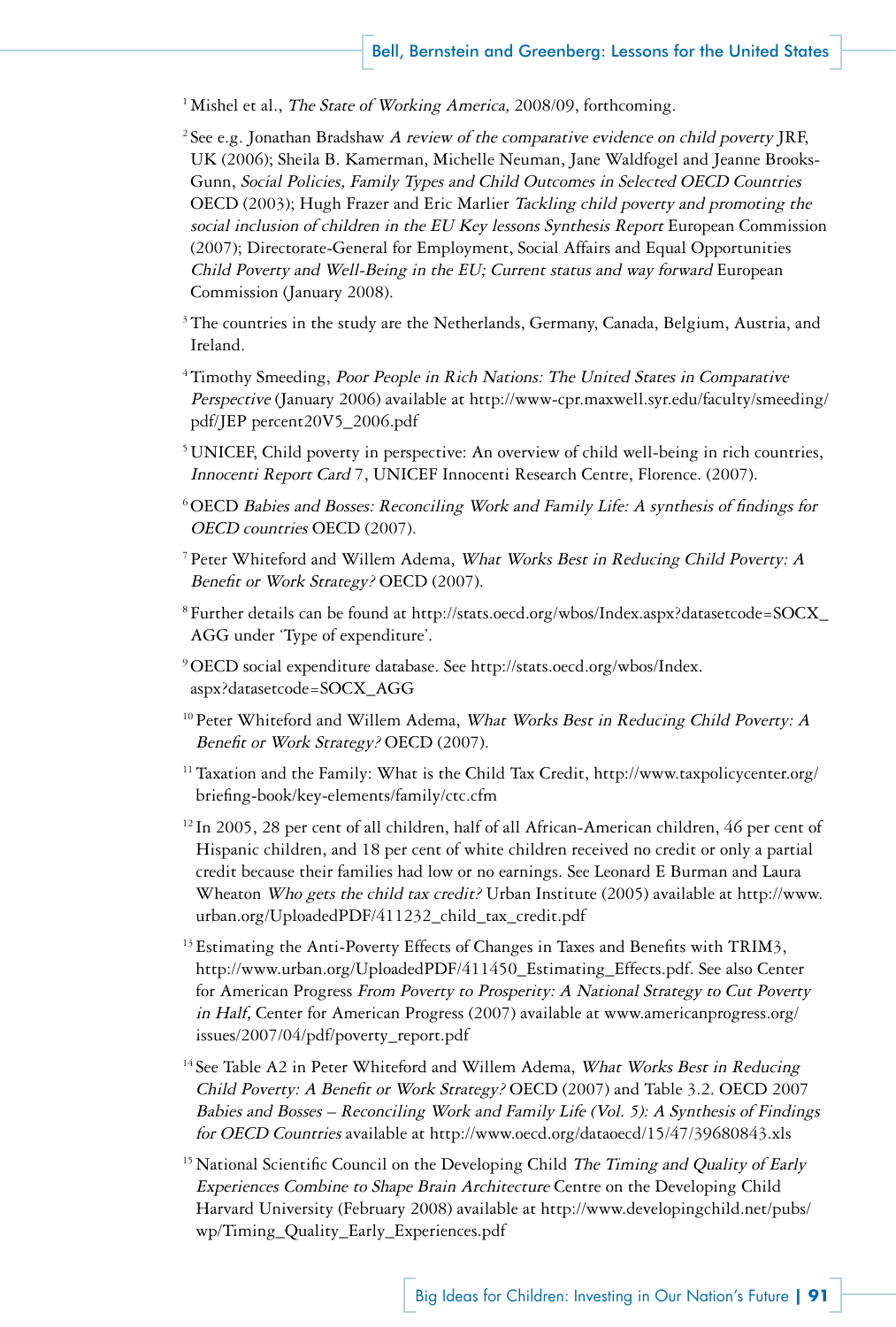#### Bell, Bernstein and Greenberg: Lessons for the United States

- $16$  For example, the average costs of full-time childcare for an infant can be as high as \$14,591 a year, compared to \$10,787 for a four year old . See NACCRRA Parents and the High Price of Childcare: 2008 Update NACCRA (2008) available at: http://www. naccrra.org/docs/reports/price\_report/Price\_Report\_2008\_One\_Page.doc
- $17$  Nearly half of first-time mothers (45 percent) are not in paid work six months after a child's birth, and more than a third (36 percent) are not in work 12 months later. For first-time mothers who were working during their pregnancy, 28 per cent were not in work six months after a child's birth, and 20 per cent are not in work 12 months later. See Talesse D. Johnson Maternity Leave and Employment Patterns of First Time Mothers: 1961-2003 U.S. Census Bureau (2008) available at: http://www.census.gov/ prod/2008pubs/p70-113.pdf
- <sup>18</sup> National Center for Children in Poverty Basic facts about low income children: Birth to age <sup>3</sup> NCCP (2007) available at: http://www.nccp.org/publications/pdf/download\_221.pdf
- <sup>19</sup> Jack P. Shonkoff and Deborah A. Phillips, From Neurons to Neighborhoods: The Science of Early Childhood Development, National Academies Press (2000) available online at http://www.nap.edu/openbook.php?record\_id=9824&page=280
- $^{20}$  Joel Friedman, The High Cost of Estate Tax Repeal Center on Budget and Policy Priorities (2007), available at: http://www.cbpp.org/6-5-06tax.htm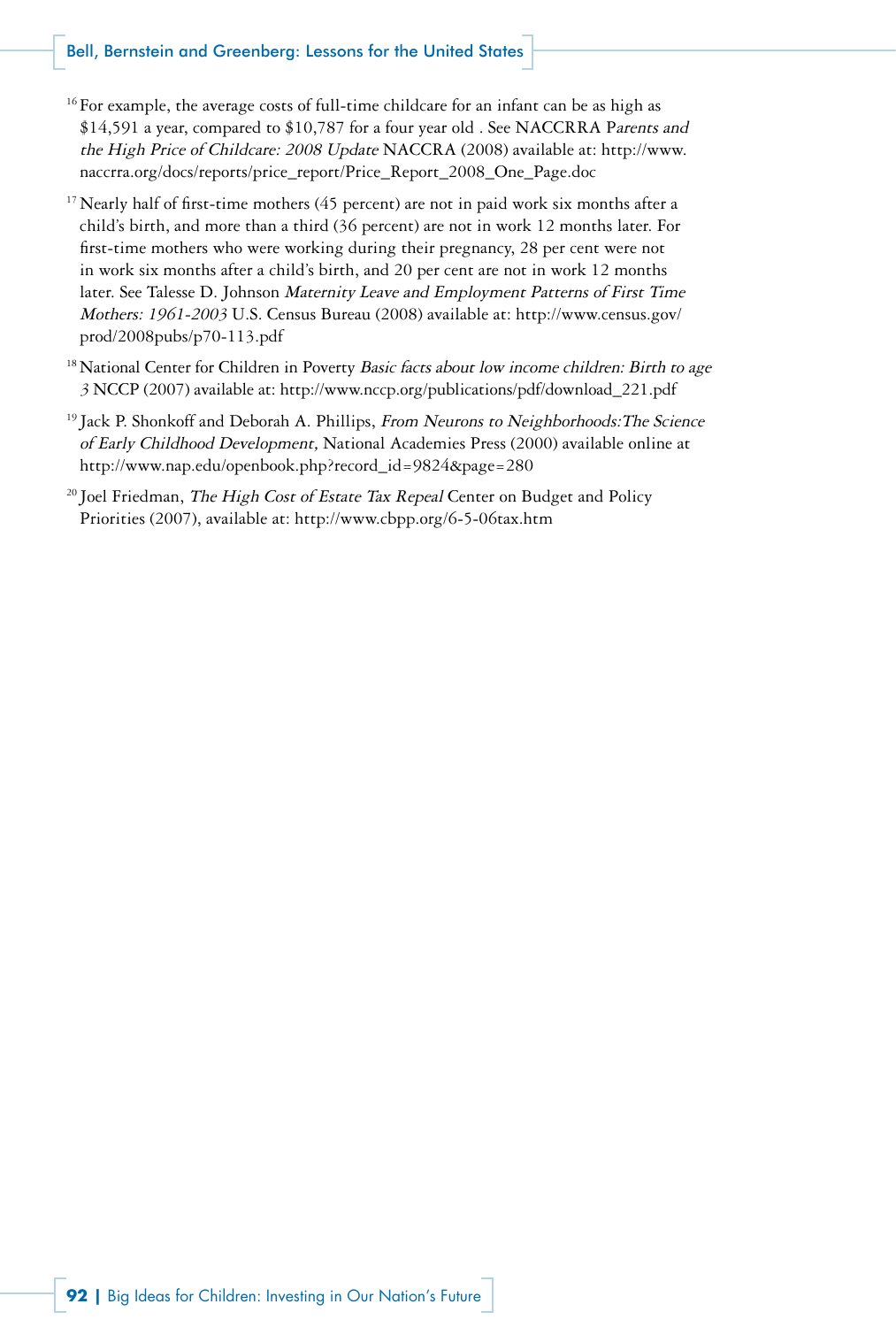### **A Springboard to the Ownership Society**

by Katie McMinn Campbell, M.P.P. and Jason D. Newman, J.D.

"The test of the morality of a society is what it does for its children."

– Dietrich Bonhoeffer

This exciting presidential election has engaged more people from all age groups, races, ideologies, regions, and income levels than any other in recent history. The final two major-party presidential candidates have captured the attention of a particularly tuned-in American public. Those interested in children's issues must capitalize on this historic moment and urge the candidates to commit to sound policies that can help every child reach his or her full potential.

Over the last few years, we have heard significant discussions about creating an ownership society. However, 12.8 million children currently live in poverty in the United States. At the same time, the fact that an increasing number of American families is living paycheck-to-paycheck is creating a major barrier to upward economic mobility, not only for the working parents, but for their children as well.

All children deserve to have an equal opportunity to achieve the American dream, and the next president should enact policies to bring this about. We propose a four part plan:

• **Create Baby Bonds for all American Children.** The United States should invest in its most precious resource by creating birth accounts, or Baby Bonds, for all of the 4 million children born each year. The federal government should make a small deposit in the savings account when a child is born, and again 10 years later. Family members and state governments could also invest in these accounts. At the age of 18, with compound interest, all children would have a modest pool of assets

Katie McMinn Campbell, M.P.P is a policy analyst at the Progressive Policy Institute.

Jason D. Newman, J.D. is the state and local policy director at the Democratic Leadership Council.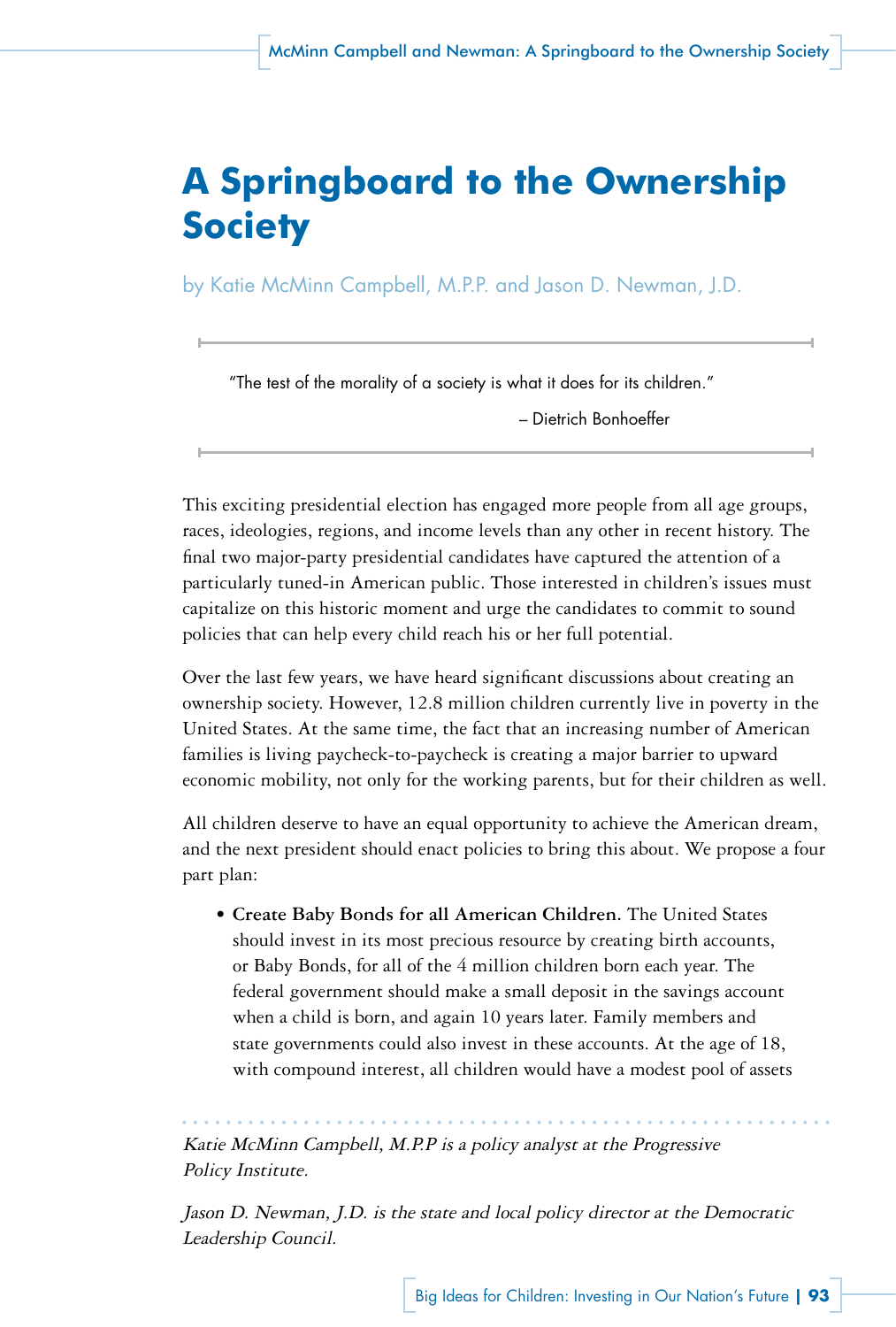to start their adult lives. They could use these funds to pay for higher education, make a down payment on a first home, start a small business, or save for retirement.

- • **Build a Renewed Commitment to Financial Literacy.** In return for a federal investment in Baby Bonds, states must commit to implementing an evidence-based, comprehensive financial-literacy curriculum that spans all grade levels. This commitment will give all children the knowledge and tools necessary for a lifetime of financial success.
- • **Expand Rewards for Work.** The Earned Income Tax Credit (EITC), a fully refundable credit that supplements the wages of low-income workers, is the key tool for making work pay, and should be expanded so that it provides more relief for working Americans including noncustodial fathers who meet their child support obligations. In addition, we should simplify the tax code by folding the expanded EITC, the Child Credit, and the Child and Dependent Care Credit into a single Family Tax Credit (FTC) that would provide more tax relief for working families.
- •  **Institute a Universal College Tuition Tax Credit.** In order to make college affordable for every American, the next administration should fold the confusing assortment of tax incentives and provisions into a refundable \$3,000 per year tax credit that will offset the majority of tuition at a public, in-state institution, while at the same time simplifying the tax code.

These four efforts would signal that America cares about the next generation and is truly committed to giving all children the knowledge and opportunity they need to participate in the ownership society.

#### **Create Baby Bonds for All American Children**

Because of a growing wealth gap, too many children begin life from behind the starting gate. According to a recent study from the University of Michigan, over the last 20 years, the net worth of the richest 2 percent of American families nearly doubled, while the net worth of the poorest quarter of American families actually declined.<sup>1</sup> Startlingly, half of non-white children and one out of every four white children grows up in a home with no savings and no family resources for investments - a trend that is only getting worse.<sup>2</sup> In 2005, the national savings rate dipped into the red for the first time since the Great Depression.<sup>3</sup>

The next administration can narrow this wealth gap by instituting birth accounts – or Baby Bonds – for each of the 4 million children born each year. Modeled after a similar program in the United Kingdom, the United States government would invest \$500 in each child's Baby Bond at birth and again 10 years later.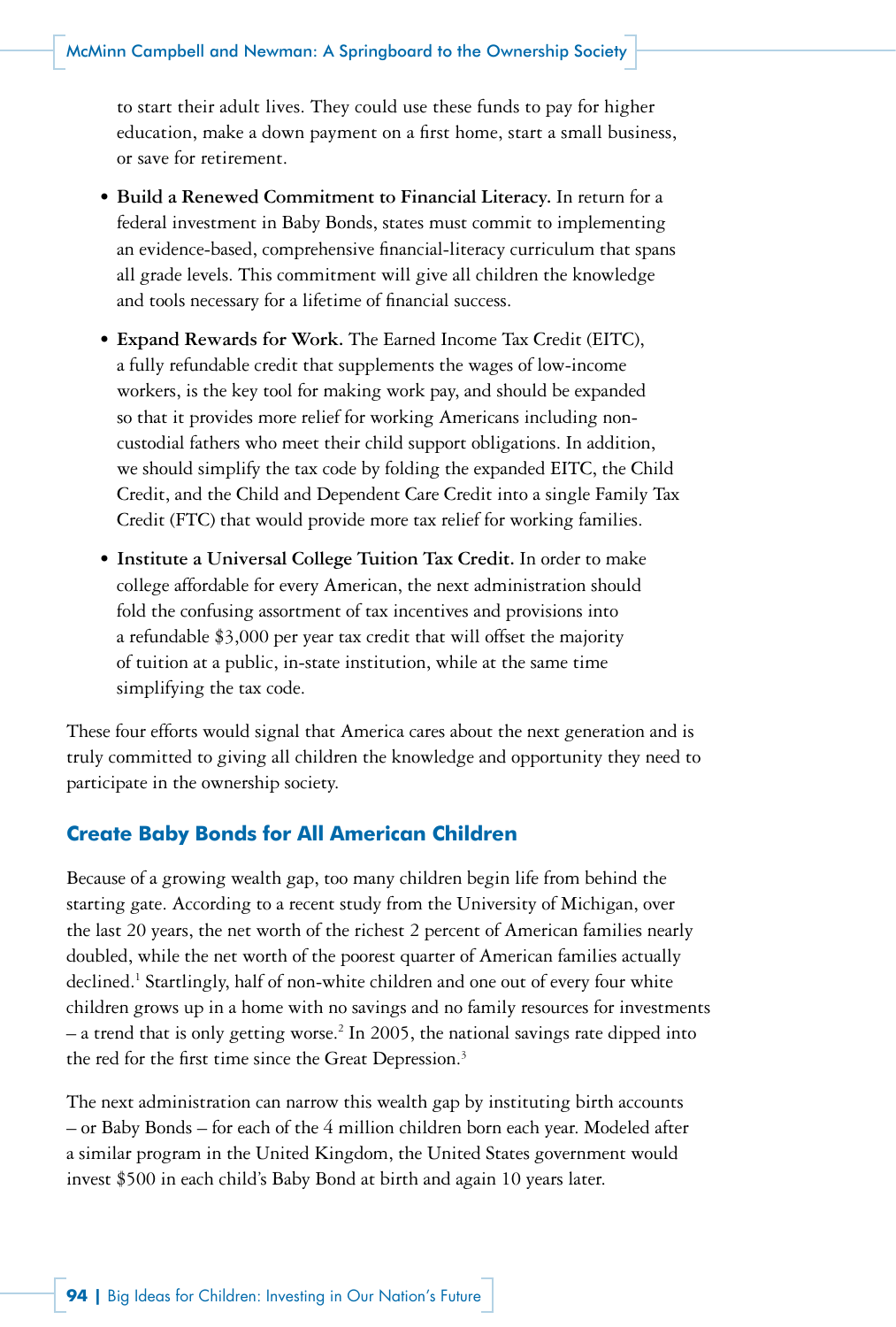#### McMinn Campbell and Newman: A Springboard to the Ownership Society

Families could invest additional funds in the Baby Bond accounts, a limited amount of which would be tax-free. The federal and state governments should also encourage greater family participation through partial-matching programs for low-income families, and by giving them the option to direct annual government benefits into the accounts on a tax-free basis.

These Baby Bonds would remain untouchable until the age of 18, when, thanks to compound interest, each child would have a modest pool of assets with which to start his or her adult life. In order to access the funds, however, each child must graduate from high school and perform a minimum of 100 hours of community service. These requirements would provide an incentive for every child to finish school, and instill in them a sense of responsibility and commitment to their communities.

Once these requirements are met, individuals could use that money to pay for college or technical training, make a down payment on a first home, start a small business, or save for retirement.

This idea isn't new. A bipartisan coalition in Congress has introduced the America Saving for Personal Investment, Retirement and Education (ASPIRE) Act, which would give every child a minimum \$500 contribution at birth. Children from lowincome households would get supplemental government contributions and matching funds for amounts saved in the account each year. The ASPIRE Act also requires the secretary of the Treasury to develop and promote financial literacy programs to account holders and their guardians.

At the state level, former State Treasurer Jonathan Miller, a Kentucky Democratic, proposed a similar plan to help children from the Bluegrass State pay for college. These "Cradle to College" accounts would give every child born in Kentucky a college savings fund. Miller, along with Republican Secretary of State Trey Grayson, designed the initiative so that every child would have enough money to cover the costs of community college or technical school. Families could make additional payments to supplement these funds in order to afford a four-year institution. The "Cradle to College" program requires beneficiaries to perform at least one year of military or civilian service before accessing the money.

The potential benefits of these accounts are tremendous. Baby Bonds can put every child on track to a lifetime of wealth accumulation, and provide an opportunity springboard for all children, regardless of their start in life.

#### **Build a Renewed Commitment to Financial Literacy**

In addition to giving children the asset boost necessary to achieve the American Dream and join the ownership society, we must also equip them with the financial knowledge necessary for a lifetime of economic success. Part of the bargain for federal investment in Baby Bonds should be a requirement that states develop and implement an evidence-based, comprehensive financial-literacy curriculum that spans all grade levels.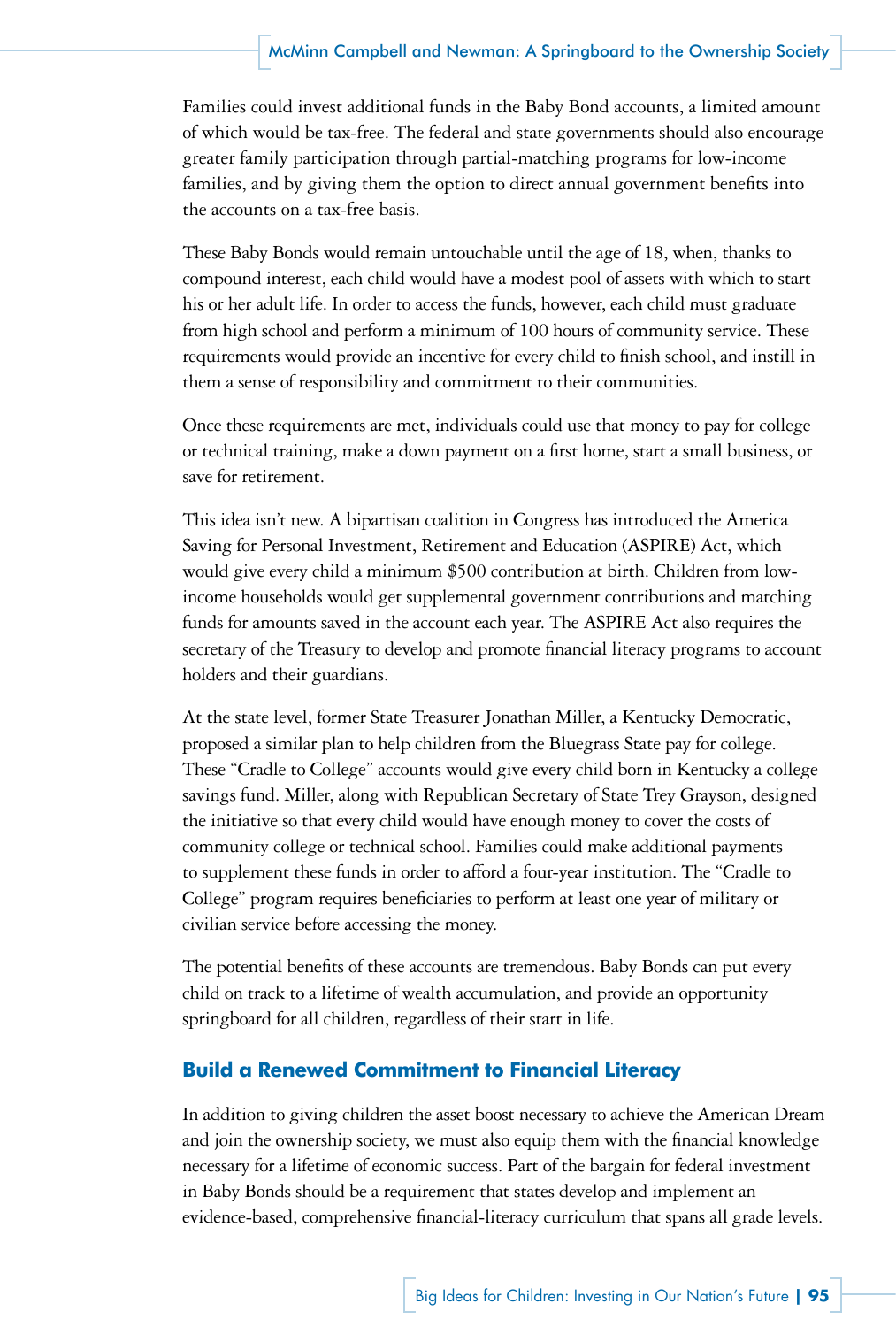Our increasingly complex economic structures make it more important than ever for individuals to have a foundation of financial understanding so they are ready to make decisions about choosing a credit card, buying a home, investing in their children, and saving for retirement. As financial literacy becomes more vital, it seems that we know less and less about what it takes to make smart money choices.

In the latest biennial survey of financial literacy scores by the JumpStart Coalition, in 2008 high-school seniors correctly answered only 48.3 percent of the questions – a score 4 percent lower than that of seniors who took the same quiz in 2006.<sup>4</sup> College students fared slightly better, answering 62 percent of the questions correctly, but still showed an unsatisfactory grasp of personal financial knowledge.

Furthermore, Americans realize their ignorance about financial matters and thus, lack confidence in their decision making skills. Only 24 percent of students and 20 percent of parents say kids are very well prepared to make important personal economic decisions.<sup>5</sup>

Chairman of the Federal Reserve Ben Bernanke has noted that "The financial preparedness of our nation's youth is essential to their well-being and of vital importance to our economic future."<sup>6</sup> Yet according to a 2007 survey by the National Council on Economic Education, only seven states require students to take a personal-finance course as a requirement for high-school graduation, and only nine states test student knowledge in personal finance.<sup>7</sup> In fact, according to a 2007 back-to-school survey from Visa, only 5 percent of adults learned about money management in elementary or high school.<sup>8</sup>

The absence of financial-literacy courses does not stem from a lack of support among American parents and teachers. Approximately 91 percent of Americans support financial education requirements,<sup>9</sup> and nearly three-quarters of K-12 teachers believe their state should have academic standards for financial-literacy education.<sup>10</sup>

Policies that enhance upward mobility and financial stability will ultimately fail if Americans do not have the information and tools to invest and spend money wisely. Therefore, as part of the bargain for federal investment in Baby Bonds, each state must implement a comprehensive financial literacy curriculum in its schools. Our future economic vitality as a country depends on how we prepare today's children to navigate our complex economy.

#### **Expand Rewards for Work**

The first, and most important, step in raising a new generation of responsible citizens begins at home. Children need to witness their parents going to work and living responsibly.

However, in the past decade, many low-income men have not served as good models for their children and communities. Some studies show that only 42 percent of working-age, poor men worked at all in 2005; only 16 percent of this group reported working full time, year round; and a mere 6 percent of poor African-American men worked full time.<sup>11</sup>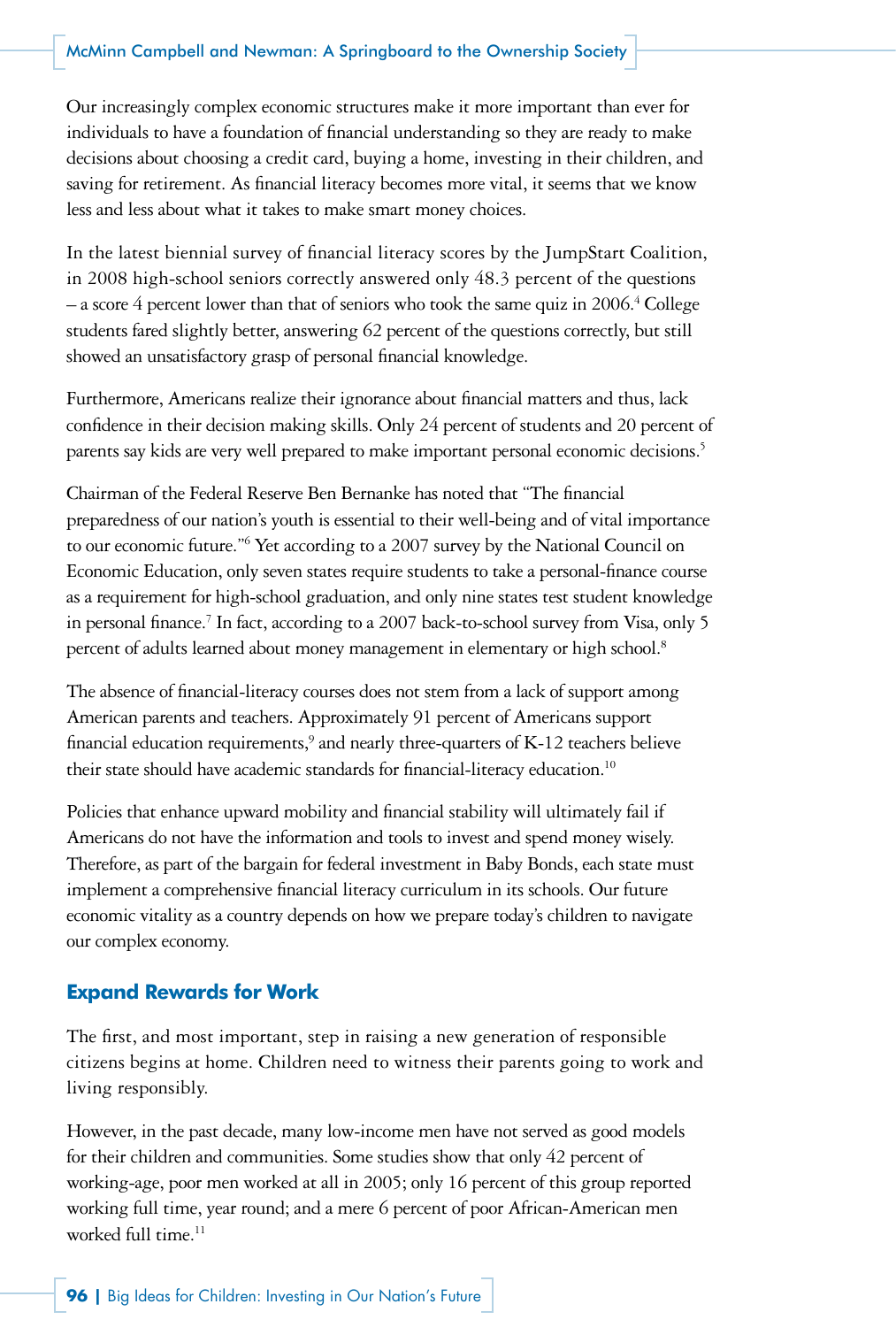#### McMinn Campbell and Newman: A Springboard to the Ownership Society

The lack of responsible, breadwinning fathers in low-income neighborhoods weaves a well-documented tangle of poor outcomes. It undermines marriage, leaves single moms strapped for cash, diminishes the supervision of children, and deprives adolescents of positive male role models.

Yet if we are to demand work among all able-bodied adults, policy makers cannot ignore that many jobs today do not pay enough to help families obtain a minimally decent standard of living. For children to truly benefit from the opportunity springboard we propose, it is essential to make work pay for their parents today.

For years, the Earned Income Tax Credit has been the key tool for making work pay. This refundable tax credit supplements the wages of workers in low-paying jobs, providing an enormous incentive to work. Currently, families with two or more children receive a maximum federal EITC benefit of \$4,536, and families with one child receive \$2,747. However, single workers with no children, including fathers without custody, receive far less in EITC benefits – a mere \$412 per year – giving them a much smaller incentive to work than mothers with custody of their children.

If the EITC is to reach its full potential in rewarding work, lifting families out of poverty, and giving children an early example of what it means to live responsibly, then we must expand the credit to childless workers and non-custodial fathers who work full-time and pay their child support.

This particular plan offers a new twist: expanded work supports coupled with tax-code simplification. We propose folding three similar provisions – an expanded EITC, the Child Credit, and the Child and Dependent Care Credit – into a single Family Tax Credit (FTC). This combined credit would not only provide more tax relief for working mothers with dependent children, but it would also triple the amount of benefits for childless workers and non-custodial fathers.

Qualifying families would receive \$1 in a refundable credit for every \$2 earned, with a maximum credit of \$3,500 for families with one child, \$5,200 for families with two children, and \$7,000 for families with three children. The FTC would also provide increased benefits of up to \$1,236 for childless workers and noncustodial dads.12 Families, including fathers without custody of their children, would have the option to deposit credits into their children's Baby Bond accounts, tax-free.

Children not only need physical care, but they also need positive role models at home who demonstrate daily how to become responsible citizens. Expanding work supports to childless and non-custodial parents will give families more money to help make ends meet. It will also create a greater incentive for low-income adults to participate in the labor market, and ultimately, provide the next generation with positive examples of the dignity and prosperity that come with hard work.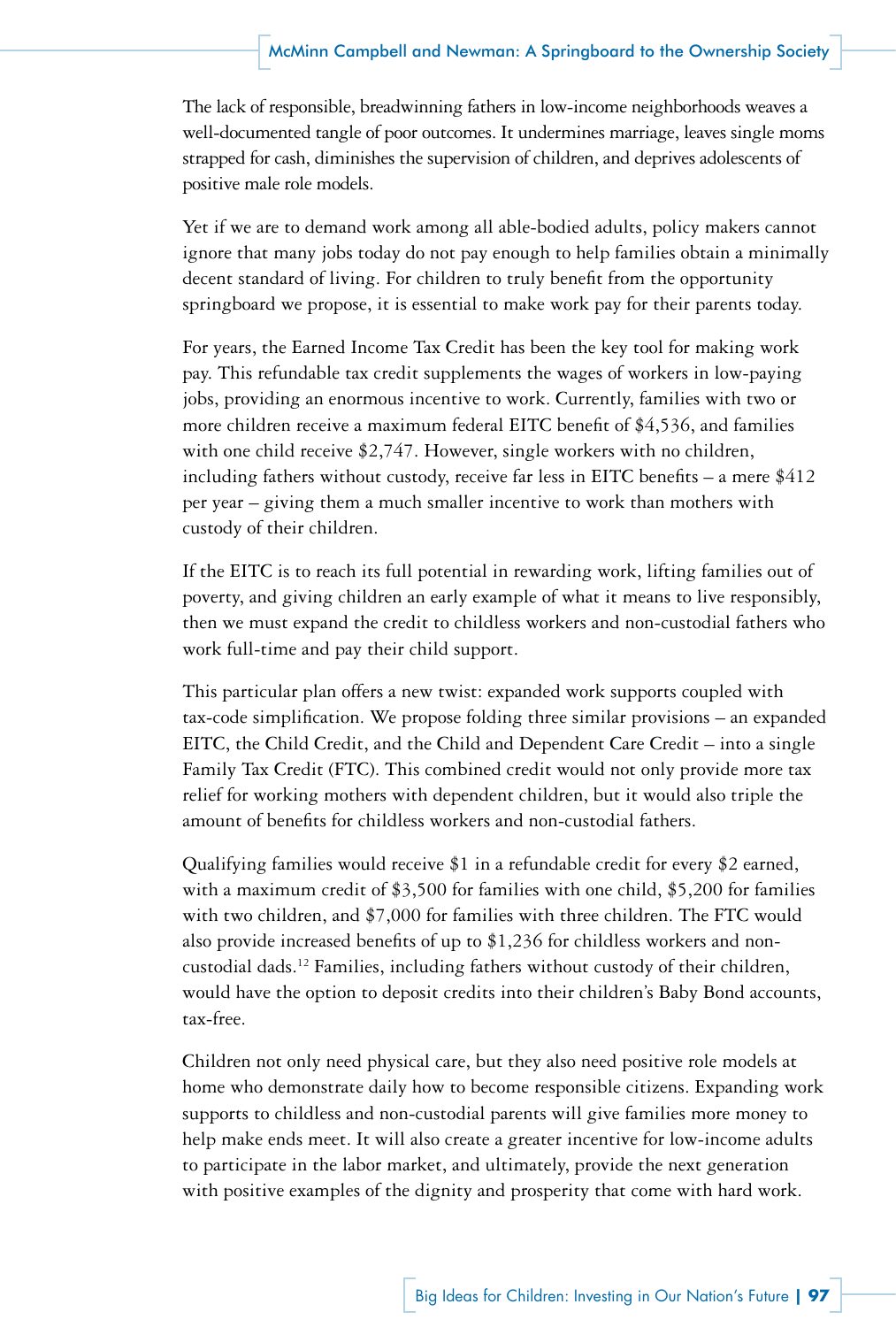#### **Institute a Universal College Tuition Tax Credit**

Earning a college degree is one of the primary predictors of future economic success and social mobility, but this pillar of the American Dream is slipping out of reach for too many because of high costs. If we are going to promise our children a bright future in exchange for their hard work, then we must ensure that every child who wants to attend college has the economic means to do so.

Currently, we cannot fulfill our end of this bargain, and are therefore putting the ownership society out of reach for too many children. A report from the College Board shows that the 2007–08 list price for higher education rose by 6.6 percent and 4.2 percent at public four-year and two-year institutions, respectively. What is more, the increases follow an almost 30-year trend of tuition costs growing faster than inflation.<sup>13</sup> When you add in the costs of books and other fees, it is no wonder that many students cite costs as the number-one reason for not entering or not continuing their higher education. For example, even with need-based aid, lowincome students still have to pay as much as \$3,800 per year in college expenses.<sup>14</sup>

Congress has tinkered with the tax code over the years in an effort to help families better afford the costs of college. Unfortunately, these well-intentioned fixes have created a complex and sometimes contradictory tax system. Students looking to the tax code for financial assistance will find a confusing assortment of incentives and provisions.<sup>15</sup>

If students work hard and are accepted to college, they should not need a tax manual to help them figure out how to pay for it. It is time to make college aid simpler and more generous by rolling all of the higher education tax credits into one simple refundable \$3,000 College Tax Credit (CTC). This CTC would combine the HOPE Scholarship, the Lifetime Learning Credit, and the deduction for higher education into one more generous higher education benefit.

Students who attend college more than half time would be eligible for the \$3,000 tax credit for each of the first four years. This credit could be used by students attending private and public colleges or universities, graduate school or continuing education programs. Additionally, unlike current higher-education benefits, there would be no limit on the number of students per family who receive the CTC, and since it is a refundable credit, it would not be phased out for higher-income families.

On the campaign trail, Democratic presidential nominee Barack Obama has advocated for a similar plan. His American Opportunity Tax credit is a universal, fully refundable credit that would cover the first \$4,000 of college costs for all Americans.

Regardless of who wins in the fall, the next administration must make college affordability a priority. In today's global market, the vitality of our economy requires a highly educated workforce. We must stop inhibiting students from gaining the qualifications and skills they need to compete. Ensuring that every child has the economic means to attend college will not only make our economy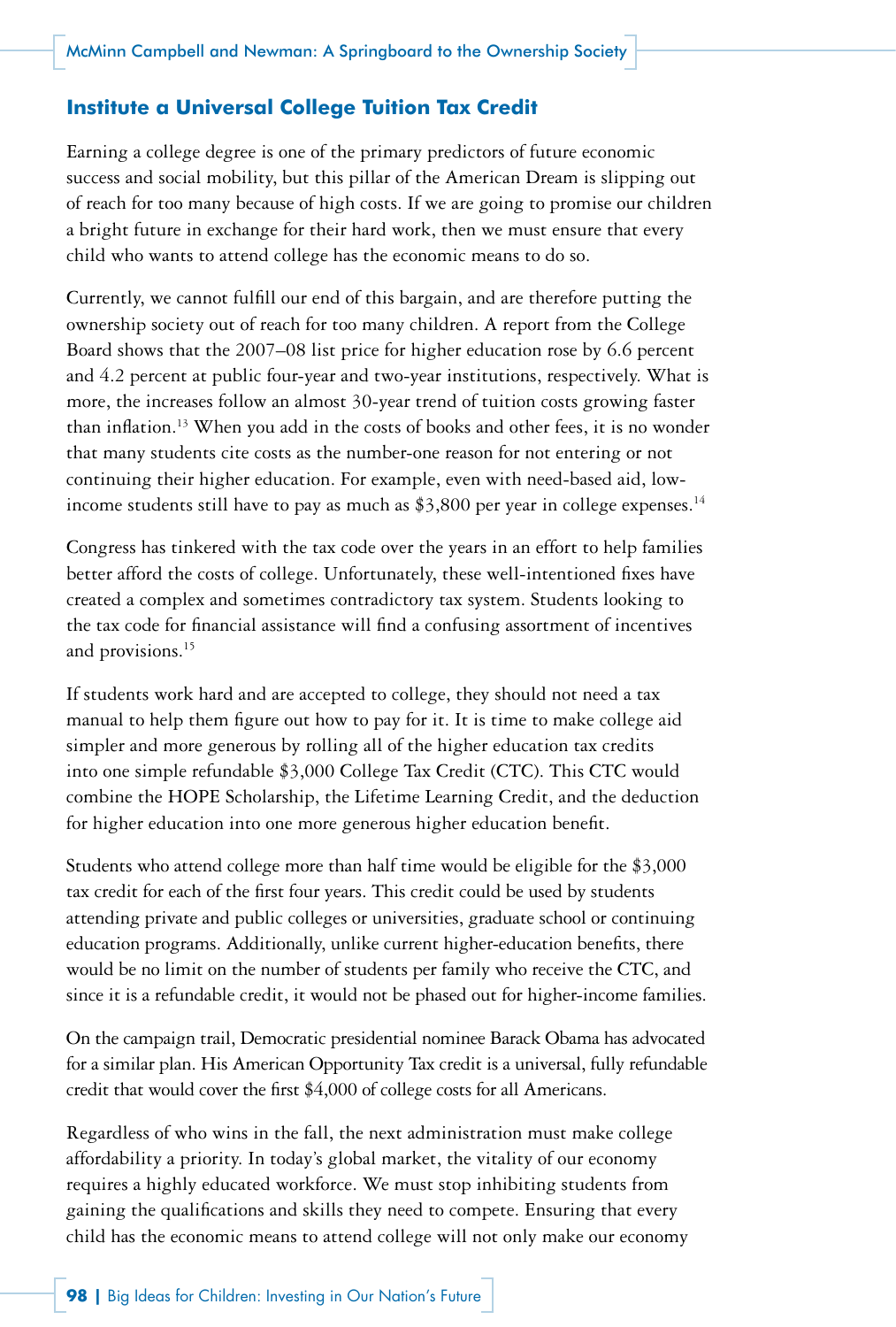strong, but will fulfill our end of the bargain to ensure all children have a shot at earning a college degree.

#### **Covering the Costs**

When the new president takes the oath of office, he will be facing the largest budget deficit in U.S. history. The 2009 deficit will likely exceed \$562 billion including the total costs of the wars in Iraq and Afghanistan, and could grow even higher depending on the volatile economy and whether Washington considers further economic bailouts of struggling markets.<sup>16</sup> Despite the daunting deficit, however, Senators Barack Obama and John McCain continue to propose ambitious plans to fix the health care system, recharge the struggling economy, and address our energy crisis – none of which will come cheap.

Therefore, if we are going to make children a priority, we need to ensure that we pay for it. We estimate that taken together, these four proposals will cost \$48.75 billion in the first year and \$492.5 billion over the next 10 years.

The investments we propose are not cheap, but they have the potential to produce long-term benefits for individual children and society as a whole. Regardless of the future benefits, we still must pay for these proposals now so that today's children don't foot the bill as adults. If our elected leaders are willing to make difficult choices among competing priorities, then we can afford them.

The Progressive Policy Institute has compiled a list of tax and budget reforms in "Return to Fiscal Responsibility II" that would save the federal government a total of \$1.88 trillion.19 Policy makers could choose from this set of offsets that would more than pay for our proposals.

With the war in Iraq, a troubled economy, and an energy crisis, the next president will have a full agenda starting on day one. However, we must insist that policies to better the lives of American children remain in the forefront. It will require federal leadership to ensure that all children who work hard have the springboard necessary to become a member of the ownership society.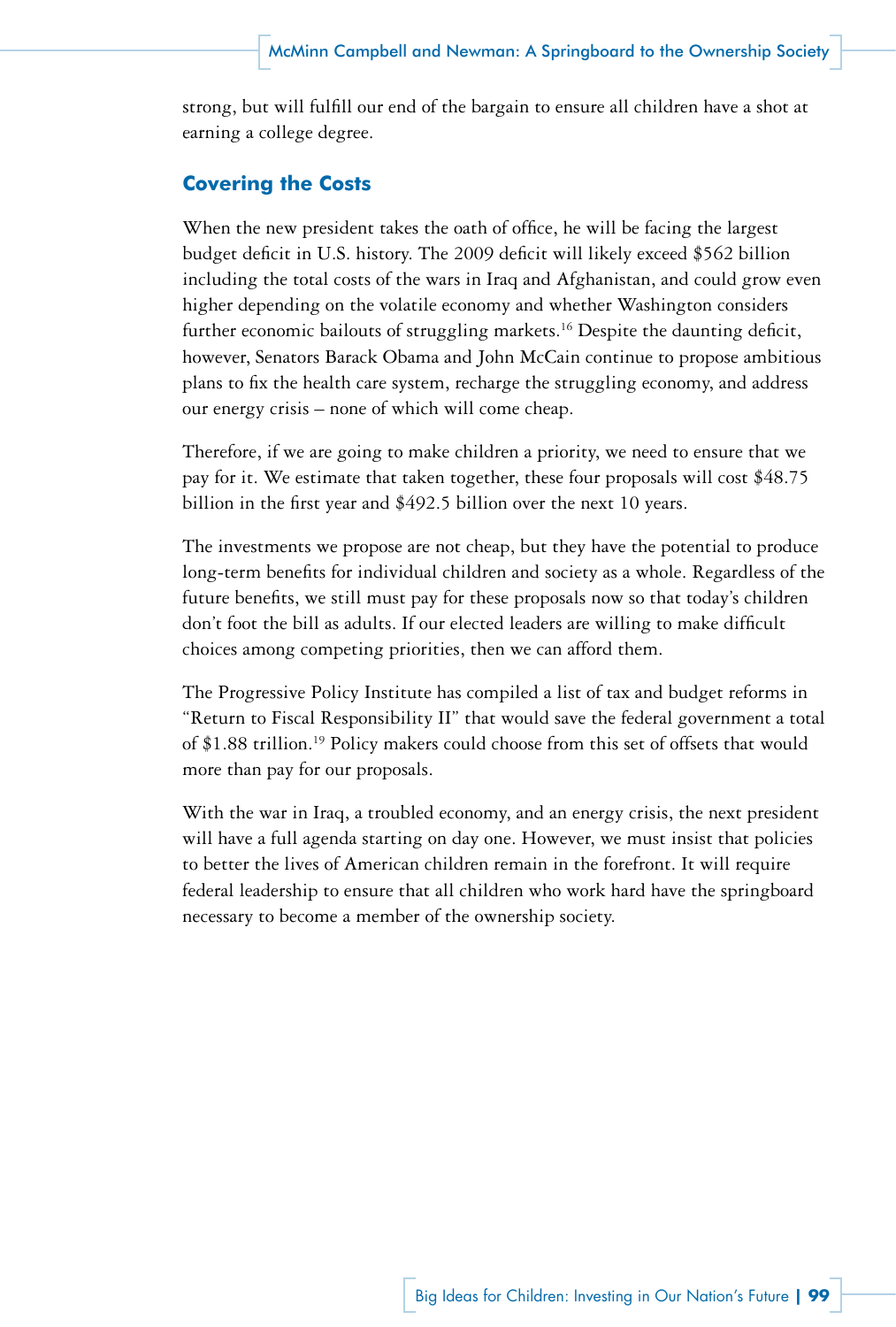| <b>Proposal</b>                                   | <b>One Year Cost</b><br>(in billions) | <b>Ten Year Cost</b><br>(in billions) | <b>Description of Cost</b>                                                                                                                                                                                                                                                                                                                                     |
|---------------------------------------------------|---------------------------------------|---------------------------------------|----------------------------------------------------------------------------------------------------------------------------------------------------------------------------------------------------------------------------------------------------------------------------------------------------------------------------------------------------------------|
| <b>Baby</b><br><b>Bonds</b>                       | \$3.25                                | \$37.5                                | The estimated first-year<br>cost for Baby Bonds is<br>\$3.25 billion with a 10-<br>year cost of \$37.5 billion <sup>17</sup><br>since annual costs will rise<br>as new participants are<br>eligible for benefits. <sup>18</sup>                                                                                                                                |
| <b>Financial</b><br>Literacy<br><b>Curriculum</b> |                                       |                                       | There would be no federal<br>costs for implementing<br>financial literacy<br>curriculum since this is<br>a state requirement in<br>return for the large federal<br>investment in Baby Bonds.                                                                                                                                                                   |
| <b>EITC</b><br><b>Expansion</b>                   | \$28                                  | \$280                                 | We predict that four million<br>additional single, childless<br>or non-custodial, low-<br>income Americans would<br>benefit from the expanded<br>credit. Therefore, this<br>particular piece of the<br>FTC would cost \$3 billion<br>annually. Taken in total,<br>the entire FTC would cost<br>an additional \$28 billion<br>per year over the next<br>decade. |
| <b>College</b><br><b>Tax Credit</b>               | \$17.5                                | \$175                                 | Consolidating the Hope<br>Scholarship, the Lifetime<br>Learning Credit and<br>the higher education<br>deduction into one \$3,000<br>refundable credit will cost<br>approximately \$175 billon<br>over 10 years.                                                                                                                                                |
| <b>Total</b>                                      | \$48.75                               | \$492.5                               |                                                                                                                                                                                                                                                                                                                                                                |

<sup>1</sup> University of Michigan (2007, August 9). Wealth Gap Is Increasing, Study Shows. ScienceDaily. Retrieved July 13, 2008, http://www.sciencedaily.com / releases/2007/08/070807171936.htm.

- <sup>2</sup> "The America Saving For Personal Investment, Retirement, and Education Act: Questions and Answers." New America Foundation Asset Building Program. http://www. assetbuilding.org/files/archive/Doc\_File\_1247\_1.pdf
- <sup>3</sup> Crutsinger, Martin. "Personal Savings Rate Drops to a 73-Year Low." The Washington Post. February 1, 2007.
- 4 "Financial Literacy Still Declining among High School Seniors, JumpStart Coalition's 2008 Survey Shows," News Release, JumpStart Coalition, April 9, 2008.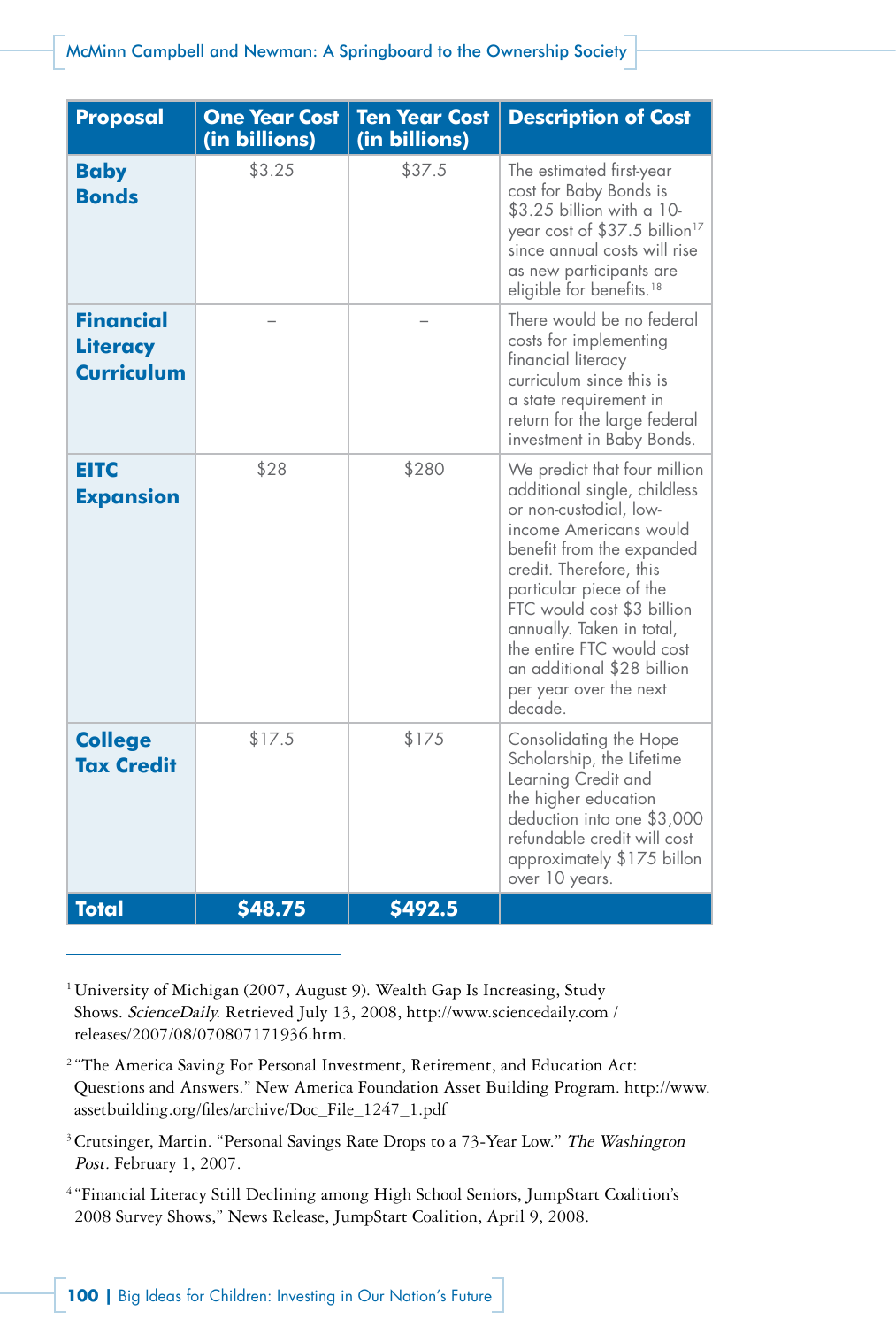#### McMinn Campbell and Newman: A Springboard to the Ownership Societ

- <sup>5</sup> The Hartford Financial Services Group, Inc., New Survey by the Hartford Reveals financial Literacy Communication Gap Among College Students and Parents, February 2007, http://ir.thehartford.com/releasedetail.cfm?releaseID=237682.
- $6$  Remarks of Ben Bernanke, chairman of the Board of Governors of the Federal Reserve System, "The Importance of Financial Education and the National JumpStart Coalition Survey," April 9, 2008.
- 7 "Survey of the States: Economic and Personal Finance Education in Our Nation's Schools in 2007," the National Council on Economic Education, http://www.ncee.net/about/ survey2007/NCEESurvey2007.pdf.
- <sup>8</sup> Visa, Visa Back-To-School Survey Finds That Only 5% of Kids Learn Vital Life Skill of Money Management in Class, August 2007, http://www.practicalmoneyskills.com/ english/presscenter/releases/081307.php.

 $9$  Id.

- $10$  Networks Financial Institute at Indiana State University, National K-12 Financial Literacy Qualitative & Quantitative Research, March/April 2007, http://www. networksfinancialinstitute.org/sitecollectiondocuments/nationalk12financialliteracystudy.pdf.
- <sup>11</sup> Mead, Lawrence. "Toward a Mandatory Work Policy for Men." The Future of Children, Vol. 17, No. 2, Fall 2007.

<sup>12</sup> Campbell, Katie McMinn and Will Marshall. "Making Work Pay: For Men Too." Progressive Policy Institute. November 2007.

- <sup>13</sup> "Trends in College Pricing." College Board. 2007.
- <sup>14</sup> Weinstein, Paul Jr. "Family-Friendly Tax Reform." Progressive Policy Institute. April 2005.
- <sup>15</sup> Ibid
- <sup>16</sup> Taylor, Andrew, "US 2009 deficit will reach \$482 billion, record driven by sagging economy," CNBC, July. 28, 2008, http://www.cnbc.com/id/25886962/for/cnbc/.
- <sup>17</sup> Cramer, Reid, "The America Saving for Personal Investment, Retirement, and Education Act: Questions and Answers," October 3, 2007, http://www.newamerica.net/files/ ASPIRE%20Frequently%20Asked%20Questions%20(PDF,%208pp.).pdf
- <sup>18</sup> We used the estimated cost of the ASPIRE Act to predict the 10-year cost of our Baby Bonds proposal. However, our proposal will be more expensive after this 10-year period as the federal government begins making the second deposit when the first beneficiaries turn 10 years old.
- <sup>19</sup> Weinstein, Jr., Paul and Katie McMinn Campbell, "Return to Fiscal Responsibility II," April 2007, http://www.ppionline.org/documents/Fiscal\_Responsibility\_04302007.pdf.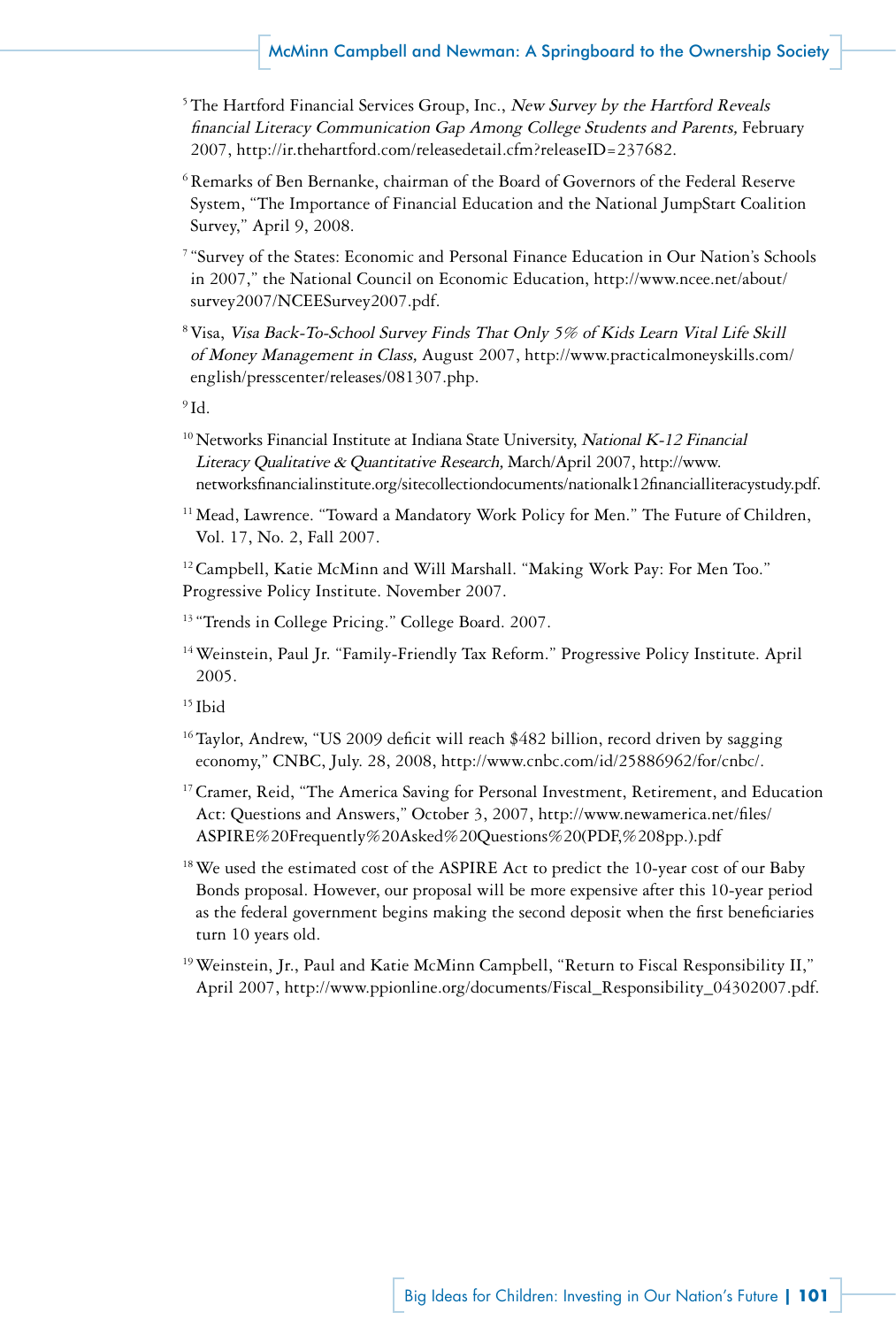## **Supporting Young Children and Families**

### An Investment Strategy That Pays

by Julia B. Isaacs

#### **Summary**

In the United States, public investment in children typically does not begin until they are age five or six and enter a public school system. Until that time, we regard the care of young children as the almost exclusive domain of parents, relying on them to provide a good environment – one that will promote healthy physical, intellectual, psychological, and social development. Good care early in life helps children to grow up acquiring the skills to become tomorrow's adult workers, caregivers, taxpayers, and citizens.

Yet today, many parents, early in their own careers and family life, are stretched thin, in both time and money, trying to care for their young children. Whether a single mother working the night-shift at a fast-food restaurant, or a busy executive dashing home before the child care center closes, parents across the socioeconomic spectrum struggle to balance both their children's developmental needs and the demands of their employers.

For families with children under age six, time is especially scarce if both parents work or if there is a working single-parent. Yet, two-thirds of young families fit one of these models. Money is scarce for the 40 percent of these families that have incomes below 200 percent of the poverty line – less than \$34,000 a year for a family of three. And, there is a double squeeze on the 22 percent of families where parents work outside the home and are low-paid.<sup>1</sup>

Despite the challenges facing young families, the federal government has provided little direct support. At the state government level, however, there has been a significant change. A majority of states have now adopted public pre-kindergarten programs and other forms of early childhood intervention. Attitudes toward public investment in the pivotal early childhood years are shifting, and the time is ripe for a new president to provide federal leadership in developing policies to support young children and their families as a key part of his domestic policy agenda.

Julia B. Isaacs is the Child and Family Policy Fellow at the Brookings Institution and a Fellow with First Focus.

102 | Big Ideas for Children: Investing in Our Nation's Future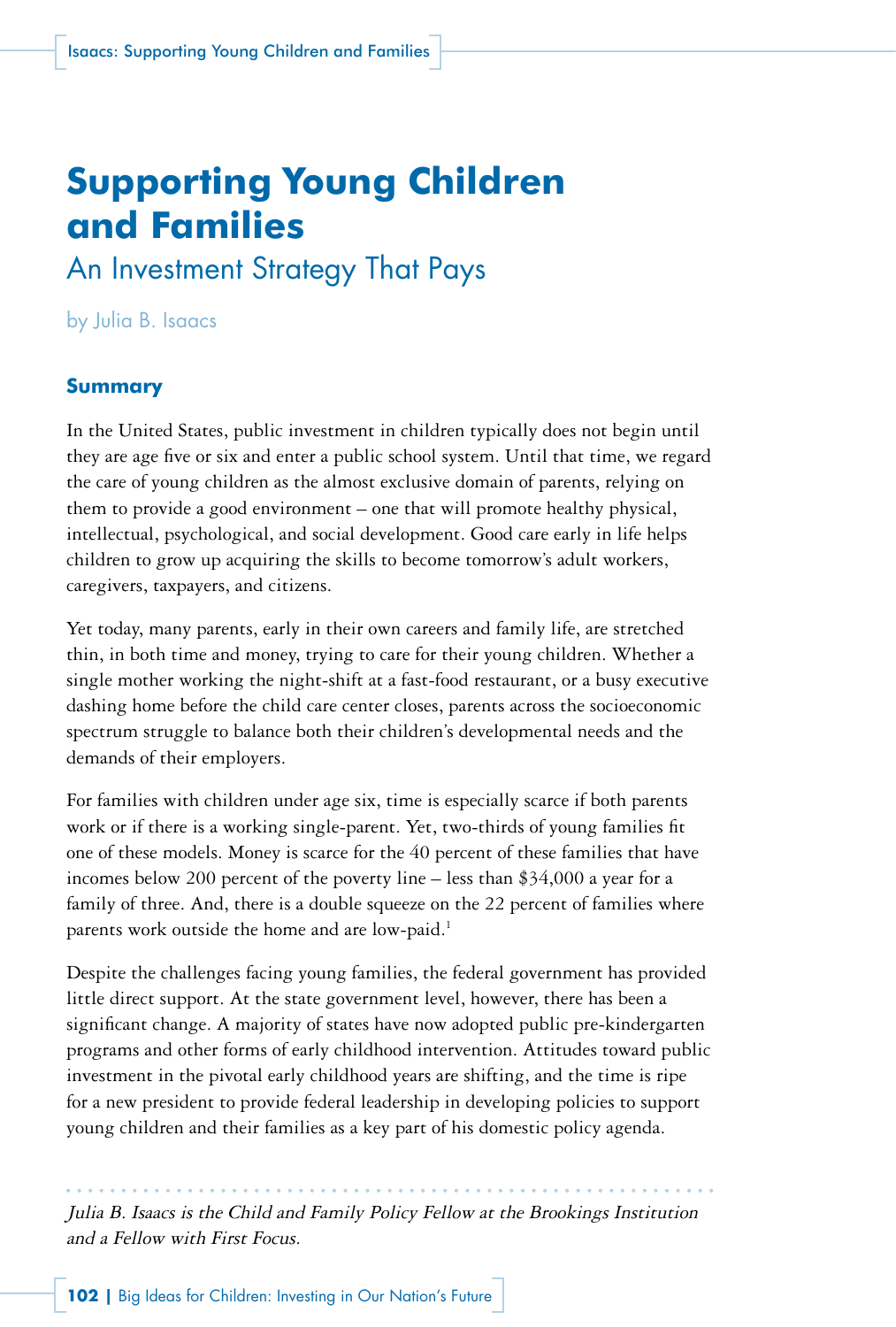The president should work with Congress to expand early childhood programs that have proved cost-effective and to promote tax and workplace policies to reduce burdens on young families. More specifically, he should:

- Provide federal funding for high-quality, center-based preschool programs for three- and four-year-old children, that are open to any family that wishes to enroll a child and fully subsidized for the poorest families;
- Send nurse home visitors into the homes of all first-time pregnant women in economically impoverished families to promote sound prenatal care and the healthy development of infants and toddlers through age two; and
- Support young families at all income levels through a federal-state initiative to provide up to 12 weeks of paid parental leave after birth or adoption.

#### **Context**

Attitudes regarding the early education and care of young children are shifting because people see the positive results. Public support has enabled states to rapidly expand funding for public pre-kindergarten programs, and 38 states now provide some level of services–primarily to four-year olds. Families with even younger children also have benefited from expanded services. In 1994, the federal Head Start program began serving children and their parents from before birth through age three, and some states also now include services in their pre-K agendas for younger children.

Interest in high-quality services for young children and their parents is supported by biomedical science. Research has shown that the development of neural pathways in the brains of infants and toddlers is influenced by the quality of their interactions with other people and their surroundings.<sup>2</sup> Growing up in healthy environments and engaging in sensitive interactions with parents and other caregivers in their early years provides children with life-long advantages and makes them more productive citizens.

Rigorous evaluations of a number of early childhood programs reinforce the lessons of brain research. Children who participate in effectively designed preschool programs achieve more in elementary school, are less likely to be held back a grade or to need special education, and are more likely to graduate from high school. Long-term research has shown that the positive effects of high-quality early education programs continue into adulthood; program participants have higher rates of employment, greater earnings, lower levels of criminal activity, and in some studies, less use of welfare. In other words, starting children off on the right foot makes a real difference.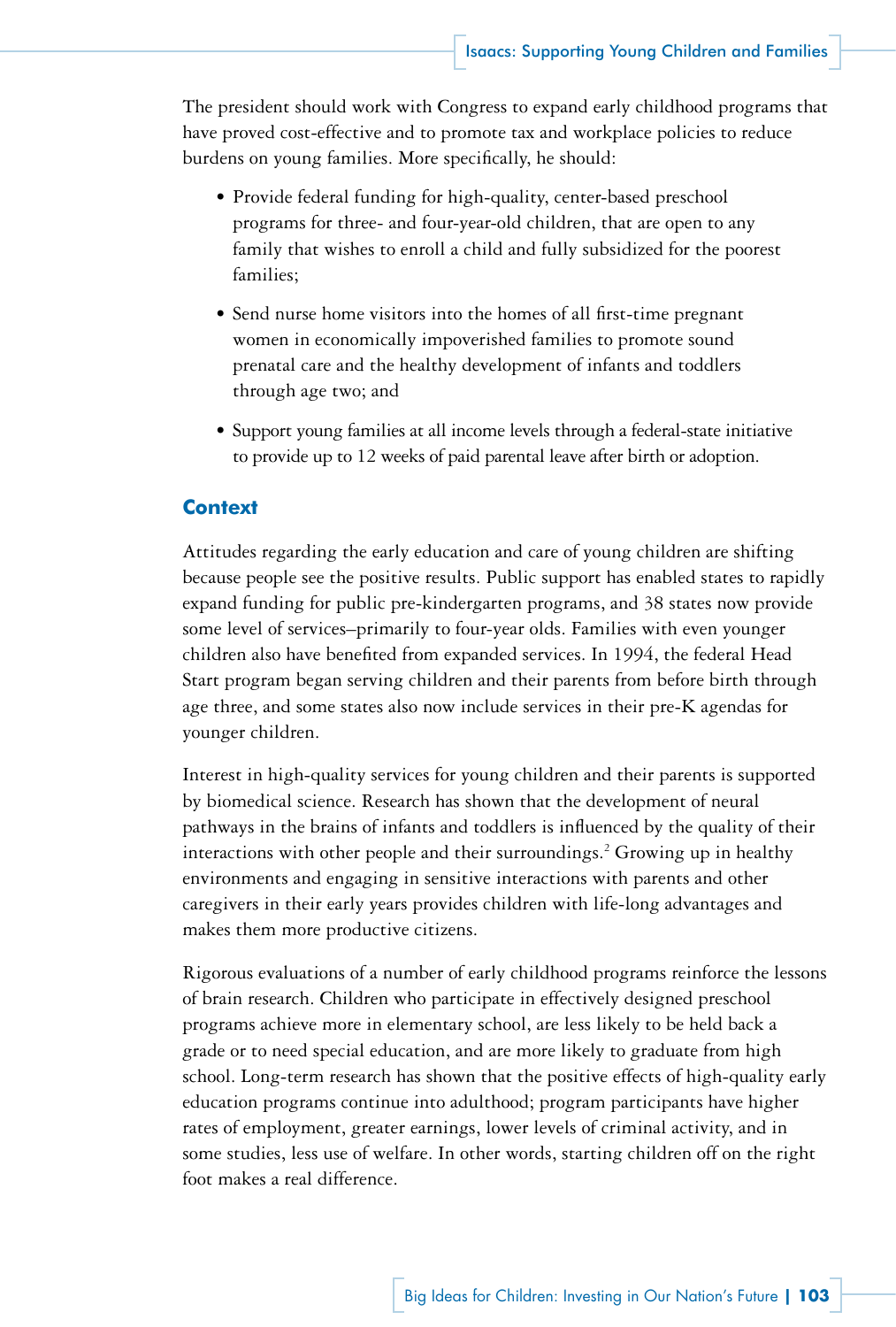#### Isaacs: Supporting Young Children and Families

Commitment to the American ideal of equal opportunity is another strong motivation for government to invest in high-quality pre-kindergarten programs. Many of the racial, ethnic, and income gaps found in school achievement begin before children ever set foot in kindergarten. African-American and Hispanic children, as well as children from impoverished or recently immigrated families, enter kindergarten with smaller vocabularies and more limited math skills. Overall, they are less ready for school, on average, than white children and children from economically advantaged families. Addressing gaps in skills at an early age gives more children from disadvantaged families a fighting chance to achieve the American Dream.

Finally, the number of mothers of young children who are working is increasing, whether they are young professionals in two-earner families or low-income single mothers working in the wake of welfare reform. The large number of working parents means that many children spend long hours every day in some form of non-parental care, and the quality of that care affects their development. It must provide a good learning environment, not just custodial services. While attention to quality and school-readiness may be of highest importance for children from the most disadvantaged families, all working parents face challenges in finding reliable, quality child care.

Too often, policymakers separate the need for "child care" to keep children safe so that parents can go to work, from the need for "preschool education," so that children can enter kindergarten ready to learn. Yet, in order to develop to their full potential, most children need both–safety, of course, but also developmentally appropriate stimulation and quality interactions with caregivers. A key challenge in early childhood education is to bridge gaps between child care and preschool, as well as gaps between the federal Head Start program and state-funded prekindergarten programs.

# **Three Principles for Federal Action**

The time is ripe for federal leadership to consolidate the existing patchwork of early childhood policies and programs and move them forward. The federal government can play an important role in providing funds for this under-invested area, encouraging collaboration across the different actors and institutions, and testing and demonstrating models. Governmental action should be guided by the following principles:

- • **Proved Effectiveness:** The federal government should invest only in programs of proven effectiveness – particularly cost-effectiveness – that result in long-lasting benefits to participants.<sup>3</sup>
- • **Targeting:** As a corollary to the principle of cost-effectiveness, federal resources should be targeted on the most vulnerable populations. Most evidence of cost-effectiveness comes from well designed analyses of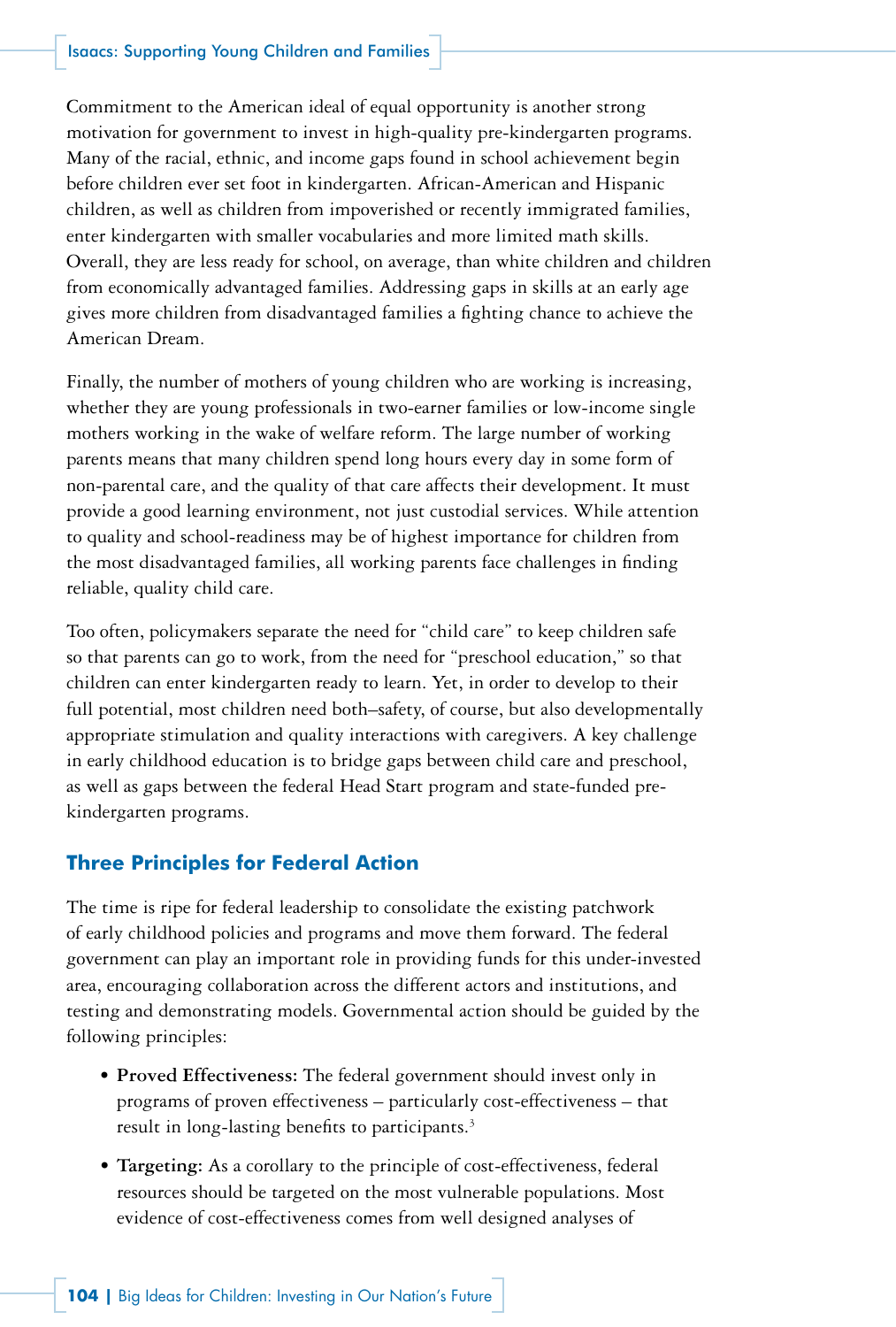high-quality programs that served low-income children and others at risk for poor developmental outcomes. At the same time, there are advantages to designing programs and policies with universal appeal that provide some level of service to all children.

•  **Respect for Parents:** A final principle is respect for the parents who bear primary responsibility for raising their children. Respect for parents, however, does not mean leaving parents to sink or swim on their own. Carefully designed services can support parents in their childrearing work, easing the burden on all parents and providing extra assistance to families that do not have the financial resources or parenting skills to provide their children with the healthy start that maximizes chances for life-long success.

#### **Programs that Work**

# Preschool Education for Three- and Four-Year Olds

The first recommendation is to invest federal resources in supporting high-quality early education experiences for three- and four-year-old children, providing them with the building blocks for future success in school, the workforce, and society. A large research literature has documented the benefits of enrolling poor children in early childhood programs, not only to improve outcomes in elementary school, but also, in later life, through reduced high school dropout rates, less juvenile crime, and better employment outcomes. When these benefits are quantified in dollar terms, estimated benefit-cost ratios range from a conservative 2:1 for a generic "real-world" early childhood education program to 17:1 for the model Perry Preschool curriculum, which has been studied since 1962.<sup>4</sup>

While the strongest evidence of long-term benefits comes from model programs with dozens of years of follow-up data, large, new state pre-kindergarten programs have had substantial positive effects on children's school readiness, according to several evaluations.<sup>5</sup> The Head Start program, also, has had clear positive impact on young children, according to the recent national evaluation of Head Start, although Head Start participants continue to lag behind their age peers in cognitive skills. Researchers have also found evidence of long-term positive effects of Head Start on high school completion, college attendance, and criminal behavior.6

#### Policy Proposal for Three- and Four-Year-Olds

What is needed is a universal, but targeted pre-school program, under which the federal government would fund a half-day of high-quality prekindergarten services for children from low-income families and a partial (one-third) federal subsidy for services to children in higher-income families, as in the National School Lunch Program. Families qualifying for free school lunches or Head Start – that is, those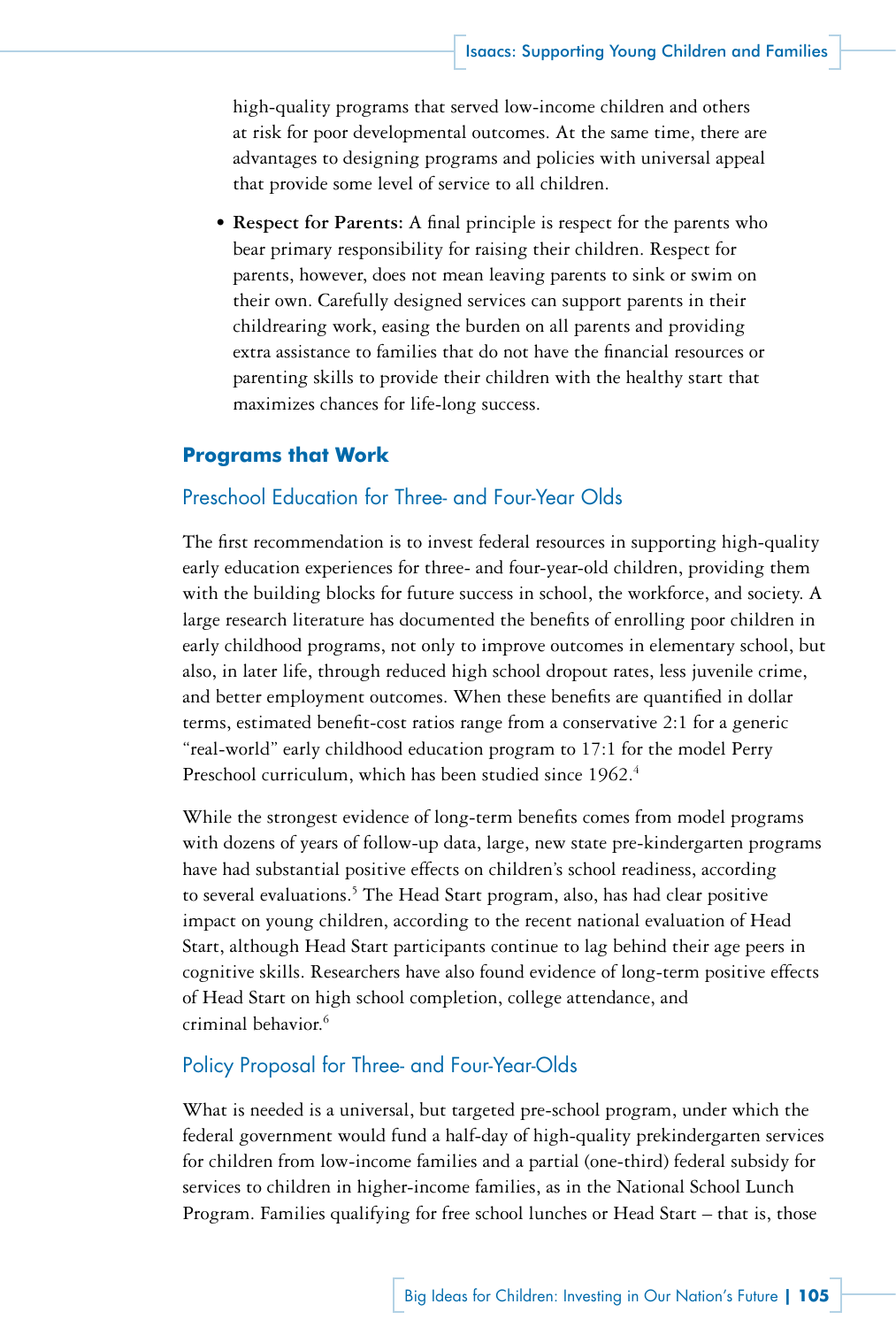with family incomes below 130 percent of poverty–could enroll their children at no cost. Families at higher income levels also could participate, but a combination of parental fees and state and local funding would be needed to cover program costs not covered by the partial federal subsidy.

To be eligible for federal funding, programs would have to meet national standards for critical design elements, such as: class size (for example, no more than 16 children), child-to-staff ratios (for example, no more than 8:1), staff qualifications (a minimum of a bachelor's degree for the head teacher and an associate's degree for the assistant teacher, as well as specific training in child development), and activities to involve parents. Pre-kindergarten programs would be required to provide, directly or through partnerships with other organizations, additional hours of child care coverage for children of working parents. Curriculum choices would be left to local programs, but should meet state guidelines for early learning and school readiness.

The estimated cost to the federal government of such a proposal, if fully funded for all families that choose to participate, would be \$18 billion a year.<sup>7</sup> This funding level includes \$13.3 billion for the "free" portion of the preschool program, \$8.6 billion for the federal share of the partially subsidized portion, \$2.4 billion for "wrap-around" child care for working parents, and \$20 million in research and demonstration projects to study and refine the key dimensions of program quality. Such research could compare costs and outcomes of half-day and full-day preschool interventions, assess program designs for three-year-olds, and study the effects of specialized training in child development on teacher quality and child outcomes. Subtracting out the \$6.5 billion currently provided through Head Start yields the \$18 billion figure in new costs.

The long-term goal would be to bring the national Head Start program and the burgeoning state pre-kindergarten programs together into an expanded national pre-kindergarten initiative that provides comprehensive, high-quality services to three- and four-year-olds. Integration of Head Start with local early childhood education programs is possible; almost one in five Head Start grantees is currently a local school district, and most states allow pre-kindergarten programs to operate in community-based settings (e.g., Head Start centers, private preschools, and local child care agencies), as well as in traditional schools. An integrated program could improve services to children and reduce duplication by blending the comprehensive view of child and family development embedded in Head Start with the educational strengths of state pre-kindergarten programs.

Many institutional, philosophical, and political barriers to integrating prekindergarten services remain. Initially, the federal government might have to continue separate funding streams for Head Start and the new pre-kindergarten initiative. Eventually, however, the two programs should be integrated and have a single funding stream at the federal level. The wrap-around child care also could be funded initially through expansion of the existing federal child care assistance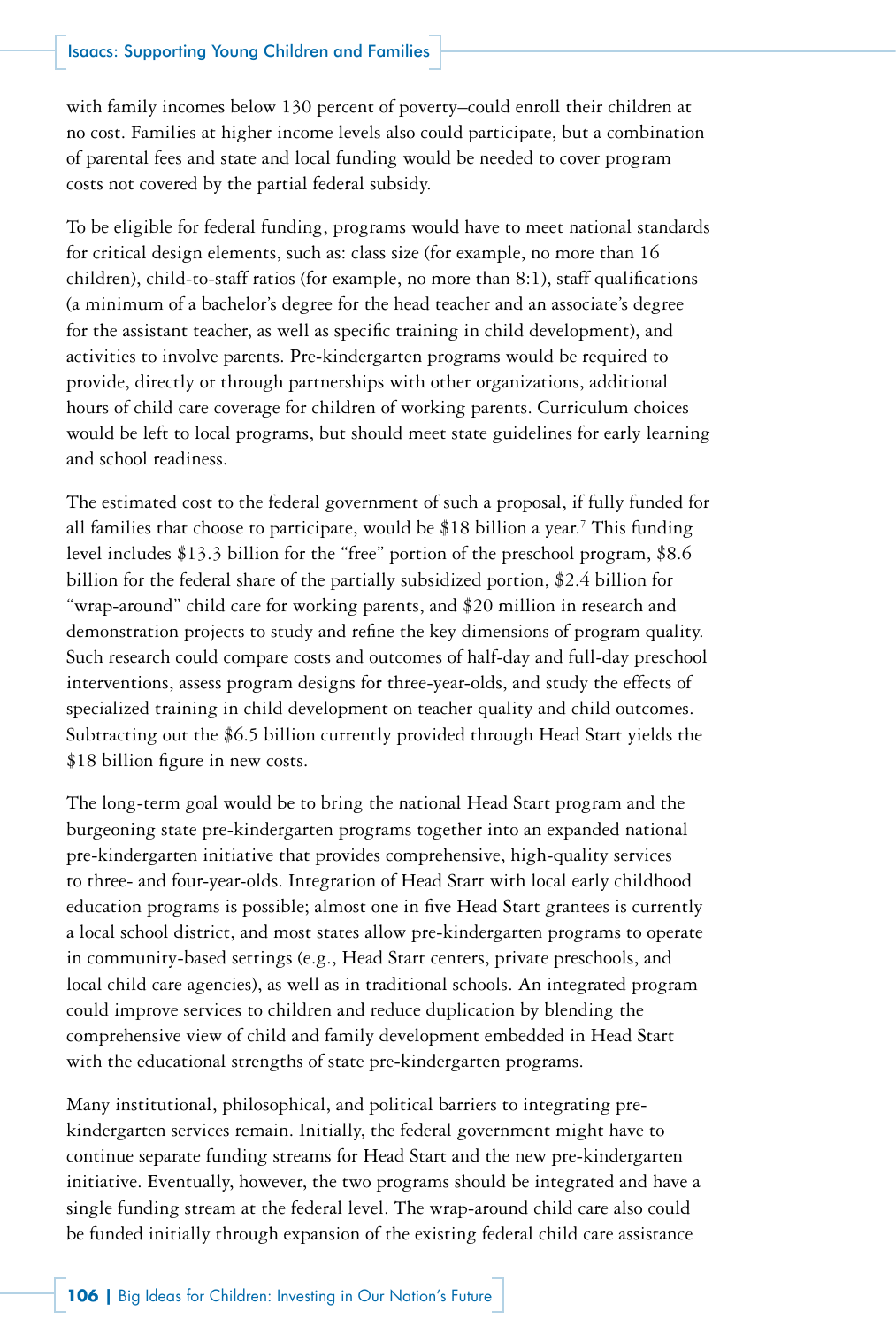programs (collectively known as the Child Care Development Fund), or be established as a supplement to the pre-kindergarten initiative.

#### Policy Proposal on Nurse Home Visiting for Infants and Toddlers

Children under age three are the next priority for targeted investments. It would be a grave mistake to ignore infants and toddlers during the expansion of prekindergarten programs for four-year olds. Differences in home environments and parent-child interactions associated with family income make significant differences in children's skill levels by the time they reach age three. Federal programs that focused exclusively on three- and four-year-olds could pull funding, trained caregivers, and other resources away from infants and toddlers, to these children's detriment.

While the potential benefits of serving very young children are clear, there is less evidence on the best intervention strategy for this age group. Child development centers have had good effects on the development of children's cognitive skills, but are very costly. Providing services through home-visiting programs has had mixed evidence of success, but some models have been shown to be effective.

Most notably, rigorously designed research has produced ample evidence of positive effects – and cost-effectiveness – of the Nurse-Family Partnership model developed by David Olds and his colleagues. Under this program, public health nurses visit the homes of low-income families expecting the birth of a first child, offering support at a time when young mothers are highly motivated to make healthy choices for themselves and their new infants. Visiting the home from pregnancy through the baby's second birthday, nurses provide carefully chosen information and guidance on ways that families can assure their new baby's optimal health and development. Local programs are carefully monitored to determine whether they are continuing to successfully engage and retain parents' active participation.<sup>8</sup>

This program should be available to all low-income pregnant women expecting their first birth. Low-income women could be defined as those with incomes below 185 percent of poverty, as defined for the WIC program (which serves a similar population of low-income pregnant women, infants, and children). Cost for serving all eligible women nationwide who chose to participate would be \$2 billion under an 80/20 federal/state match.<sup>9</sup>

In return, society could expect many positive results such as: longer time before a second birth; reduced risks of child abuse and injury; higher levels of maternal employment; improvements in the child's cognitive, social, and emotional outcomes through elementary school; and reduced juvenile crime. Benefit-cost studies estimate \$2.88 in benefits for every \$1 spent on this program, which come about because of reduced criminal activity, greater employment, higher tax revenues, and reduced welfare costs. The program has been thoroughly tested in three diverse settings (Elmira, New York; Memphis, Tennessee; and Denver,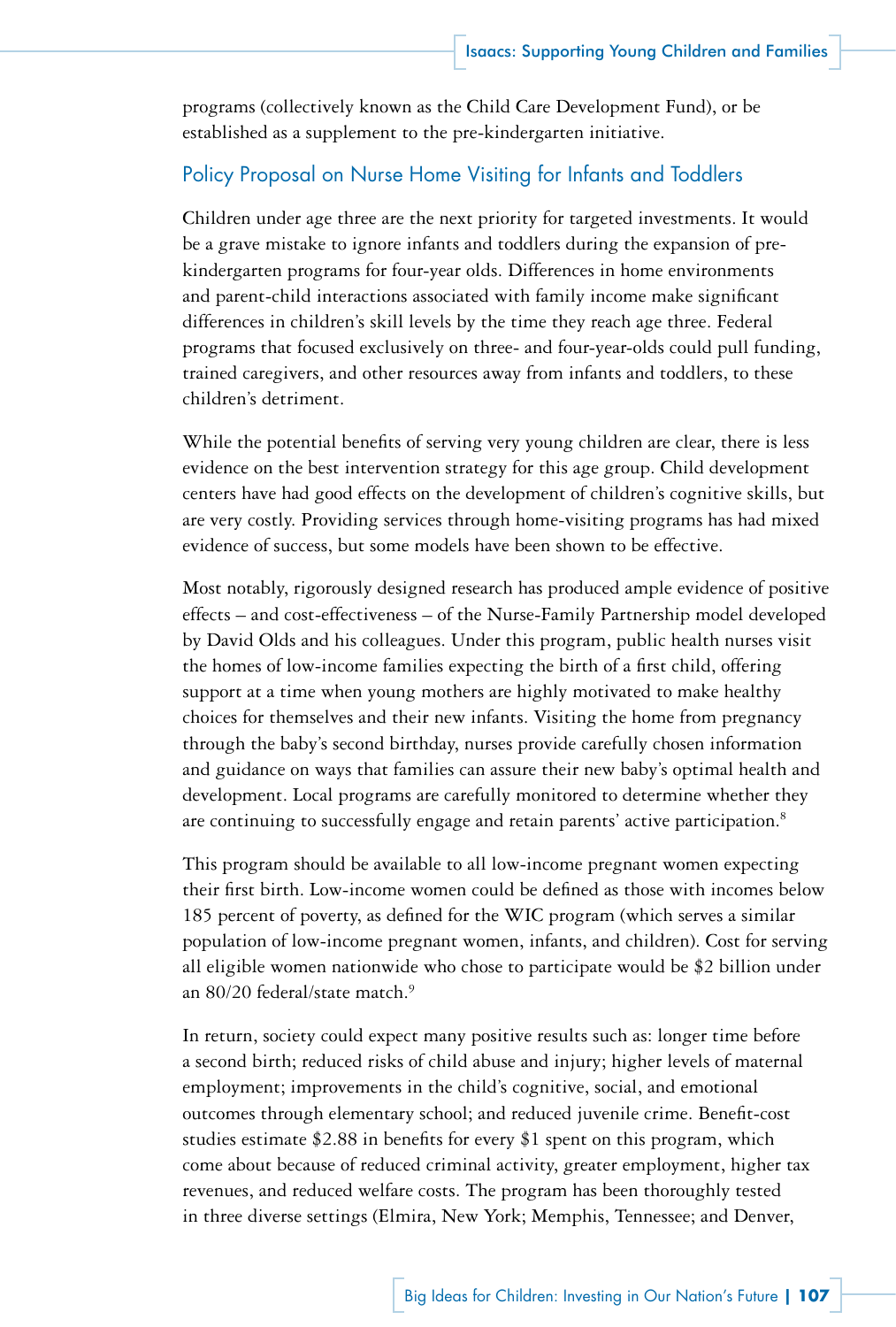Colorado), and has been replicated in 150 sites across 21 states, making it a proven candidate for investment.

In addition, the federal government should test alternative approaches to serving children from birth to three. A robust competitive grants program could be mounted for \$300 million annually. Most of these funds would go to states, with some reserved for national multi-site demonstrations. Funding would be contingent on rigorous evaluation plans for the programs being tried, which might include ways to: 1) adapt the high-quality, center-based care planned for threeand four-year-olds to serve two-year-old or even younger children; 2) integrate the Nurse-Family Partnership model of home visiting with center-based programs; 3) expand the Early Head Start program, and develop models to integrate its services with the Nurse-Family Partnership model; 4) test approaches to professional development and training in order to improve quality across the spectrum of center-based and family-based care; and 5) test other home-visiting models, such as the Parents as Teachers or Healthy Families America programs.

# Policy Proposal on Paid Parental Leave

Unlike the nurse-home visiting initiative, which would be targeted to at-risk mothers, the third priority for policy change–paid parental leave–would assist all new parents, regardless of income, as they struggle to balance family and financial pressures. Our nation's family leave policy (the Family Medical and Leave Act, or FMLA) provides up to 12 weeks of unpaid leave for parents working for public or private employers with 50 or more workers. Many parents cannot afford to lose income for three months, so are unable to benefit fully. And there is no jobprotected leave for the half of the private sector workforce employed by smaller establishments.10 As a result, a great many new parents must return to work before they have time to bond adequately with their infants or to gain other health and financial benefits:

- Infants whose mothers return to work quickly (within zero to 12 weeks of birth) are less likely to be breast-fed, fully immunized, or receive proper physical checkups.<sup>11</sup>
- • Longer paid leave helps families avoid financial distress, inasmuch as a fourth of poverty spells begin within months of the birth of a new baby.12
- A growing body of social science research finds that children's cognitive development is higher, on average, when mothers stay at home or work only part-time in the child's first year of life.<sup>13</sup>

A year of combined maternity and paternity leave, largely paid leave, is common in other member-countries of the Organisation for Economic Co-operation and Development (OECD). The United States and Australia stand out as the only two OECD countries with no paid maternity leave.<sup>14</sup>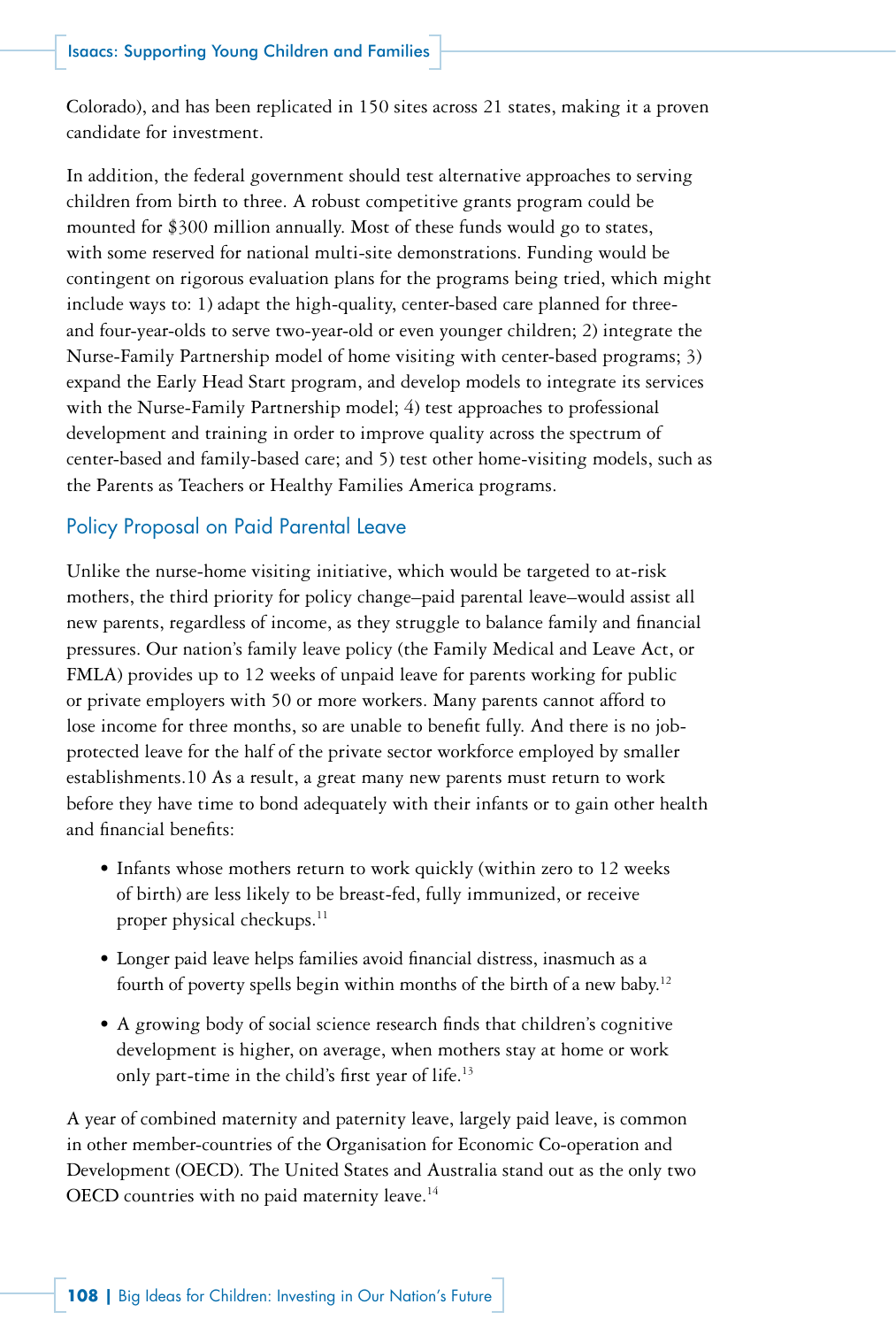Moving to 12, or even six, months of paid family leave, would be a radical step for the United States. A more modest expansion to 12 weeks of paid leave is probably more possible in our political and economic climate, and still would help infants toward a healthier start in life and reduce the risk of job loss and economic adversity for parents of young children.

While the benefits of paid parental leave policies have not been evaluated as thoroughly as those of nurse home visiting and early childhood education programs, paid parental leave, by providing a benefit valuable to families of all income levels, provides an important complement to the two earlier proposals. Moreover, adoption of a national-state initiative of paid parental leave would put us on record as a country that values parents and families.

The federal government should work with the states on setting up pooled funds to provide employee-financed paid parental leave to eligible working parents. California's Paid Family Leave program could serve as a model for other states (as it already has for programs in Washington state and New Jersey). California's program provides six weeks of coverage over 12 months after the birth or adoption of a child, with benefits equal to about 55 percent of wages. The California system, which paid out \$368 million in benefits in 2006, is completely financed by an increase in the employee – not employer – share of payroll taxes for the State Disability Insurance system.15

As an incentive for state participation, and to provide for a longer leave period, the federal government could match each week of coverage provided by the state, up to a maximum of six weeks. Thus, if states provided six weeks of paid leave, the combined federal and state funds would allow 12. Federal costs might be in the neighborhood of \$1 billion to \$3 billion annually, depending on how many states participate and how closely their benefits resemble those provided by California.

In conjunction with establishing a federal-state paid leave initiative, the president should work with Congress to amend FMLA so that employees in smaller firms also have access to 12 weeks of job-protected leave – which would be paid leave in states opting into the new paid leave initiative.

#### **Conclusion**

Growing evidence on the critical importance of children's early years is changing public attitudes toward early childhood programs. If we want all children to enter school ready to learn, public investment in children cannot wait until kindergarten. Tight government budgets require that any new spending stand up to sharp scrutiny.

Fortunately, there is ample evidence of successful programs that make a difference in the lives of children. The three policies outlined here emphasize programs of proven effectiveness, balancing investments targeted on at-risk families with support for all families and underscoring the country's strong family values.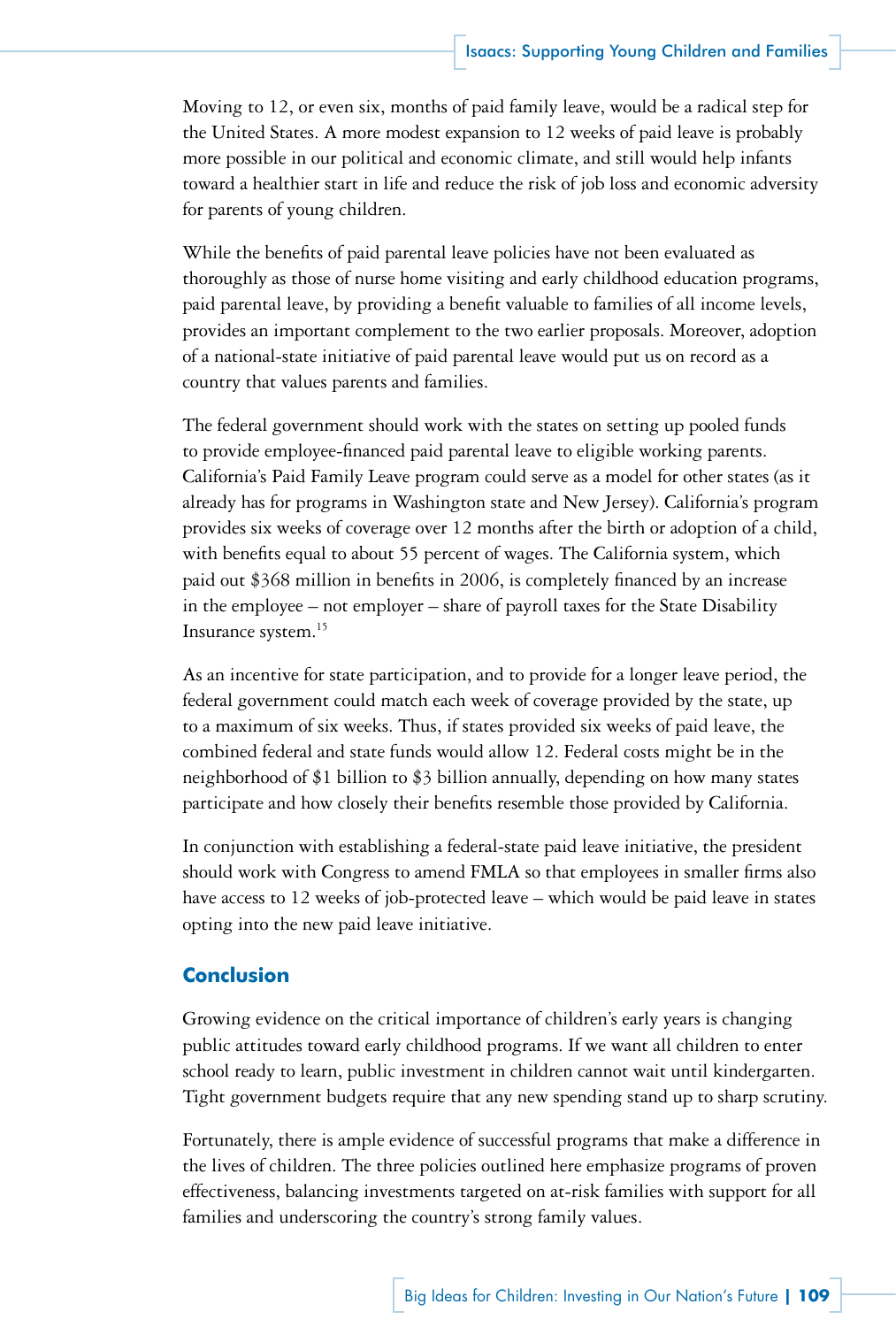#### Isaacs: Supporting Young Children and Families

The first policy would be to expand preschool enrichment for three- and four-yearolds, with full funding for low-income children and partial federal subsidies to open access to children from all families. This initiative would receive the most funding (\$18 billion of the total \$21 to \$23 billion) because it has the strongest evidence of large economic returns on investment. The second priority would be to invest \$2 billion on a highly successful program of nurse home visiting for low-income mothers and their infants. Third, federal funding of roughly \$1 to \$3 billion should be devoted to encouraging and supplementing state programs of paid parental leave–an important complement to the other two programs.

Adopting a well designed package of investments in children from birth to five will improve children's health, school achievement, and opportunities for future economic success – and thus, will be good for the country as a whole as well as for the children.

[This paper is also being published by the Brookings Institution, as part of the Opportunity 08 project.]

# **Additional Reading**

Berger, Lawrence, Jennifer Hill, and Jane Waldfogel. "Maternity Leave, Early Maternal Employment and Child Health and Development in the U.S." The Economic Journal, 115 (February), F29-F47.

Boots, Shelly Water, Jennifer Macomber, and Anna Danziger. 2008. Family Security: Supporting Parents' Employment and Children's Development. New Safety Net Paper 3. Washington, D.C.: Urban Institute.

Isaacs, Julia B. 2007. Cost-Effective Investments in Children. Washington, D.C.: Brookings Institution.

Isaacs, Julia B. 2008. Impacts of Early Childhood Programs. Washington, D.C.: Brookings Institution and First Focus.

Moss, Peter, and Margaret O'Brien, eds. 2006. International Review of Leave Policies and Related Research 2006. London, United Kingdom: Department of Trade and Industry.

Nelson, Charles A. 2000. "Neural Plasticity and Human Development: The Role of Early Experience in Sculpting Memory Systems." Developmental Science 3, no. 2: 115–136.

Olds, David L. 2006. "The Nurse-Family Partnership: An Evidence-Based Preventive Intervention." Infant Mental Health Journal 27, no. 1: 5–25.

Organization for Economic and Community Development (OECD). 2007. Babies and Bosses: Reconciling Work and Family Life. Paris, France: OECD.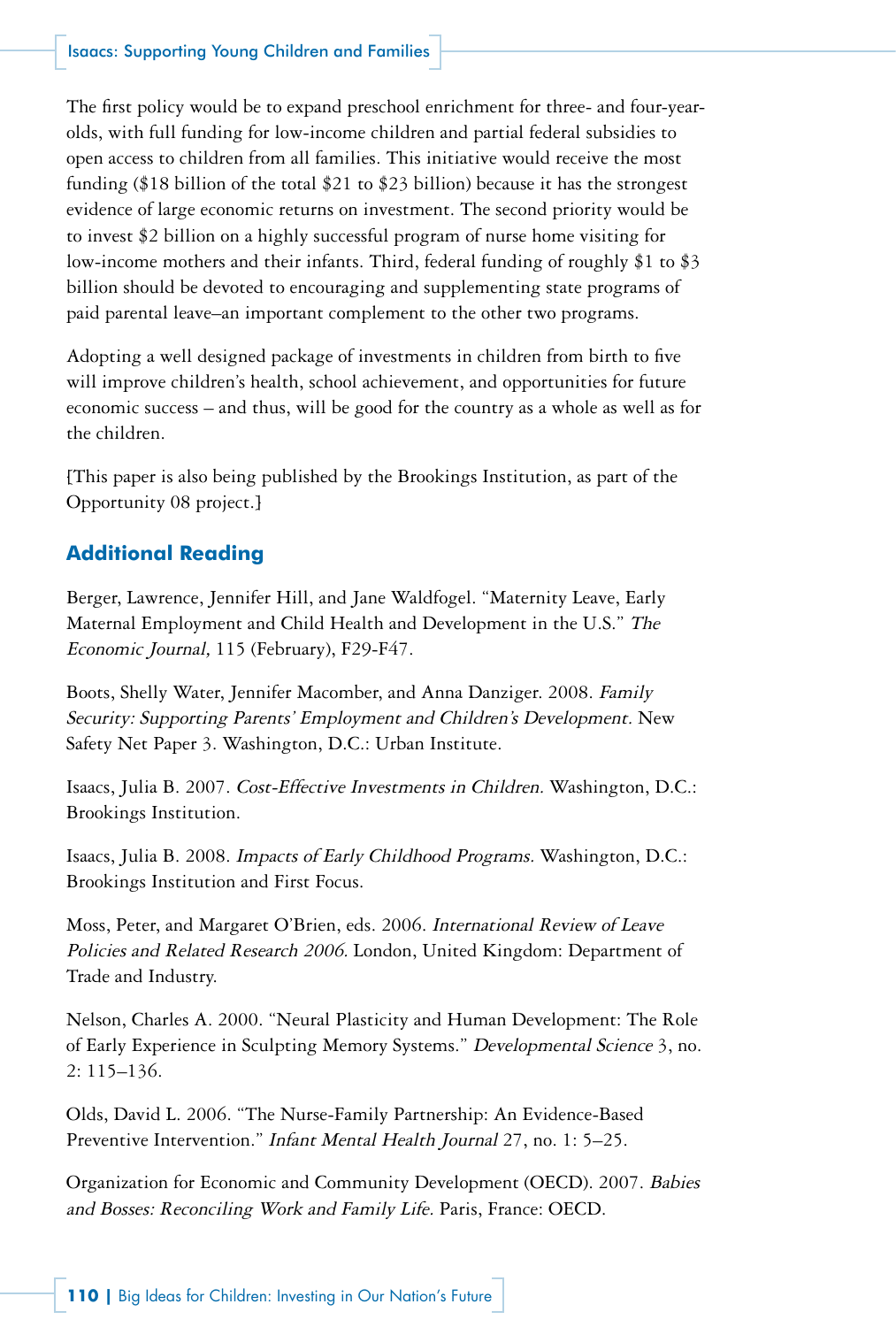Shonkoff, Jack P. and Deborah Phillips, editors. 2000. From Neurons to Neighborhoods. Washington, D.C.: National Academy of Sciences.

Waldfogel, Jane. 1999. "Family Leave Coverage in the 1990s." Monthly Labor Review. October 1999, 13–21.

Waldfogel, Jane, Wen-Jui Han, and Jeanne Brooks-Gunn. 2002. The Effects of Early Maternal Employment on Child Cognitive Development. Demography, 39, No. 2, 369–392.

- 1 Author's calculations based on data in Table 8 of Detailed Poverty Tables from the Current Population Survey, U.S. Census Bureau. [http://pubdb3.census.gov/macro/032007/pov/new08\_200.htm, accessed 7/16/08].
- 2 Nelson, 2000.
- 3 Since following this principle will exclude some promising programs, where evidence of benefit and cost is not yet available, the author's recommendations include modest investment in testing and refining new models.
- 4 Isaacs, 2007.
- 5 Isaacs, 2008.
- 6 Ibid.
- 7 The estimate assumes annual per child costs of \$9,200 per year and participation rates of 75 percent for poor four-year olds, 60 percent for poor three-year olds as well as partially subsidized four-year olds, and 35 percent for partially subsidized three-year olds. For more details, see Isaacs, 2007.
- 8 Olds, 2006.
- 9 The \$2 billion estimate follows the methodology outlined in Isaacs, 2007, except that it assumes that 50 percent of eligible women would participate, as in typical sites operating today, rather than 75 percent, as in the initial three experiments. This change, based on information provided by the Nurse-Family Partnership National Service Office, reduces the cost estimate from \$3 billion to \$2 billion.
- 10 Waldfogel, 1999.
- 11 Berger, Hill, and Waldfogel, 2005.
- 12 Waldfogel, 1999.
- 13 Waldfogel, Han, and Brooks-Gunn, 2002.
- 14 Moss and O'Brien, 2006; OECD, 2007.
- 15 See Boots, Macomber, and Danziger, 2008, for further information on California's Paid Family Leave program and for a similar proposal for employee-financed paid family leave through state pooled funds.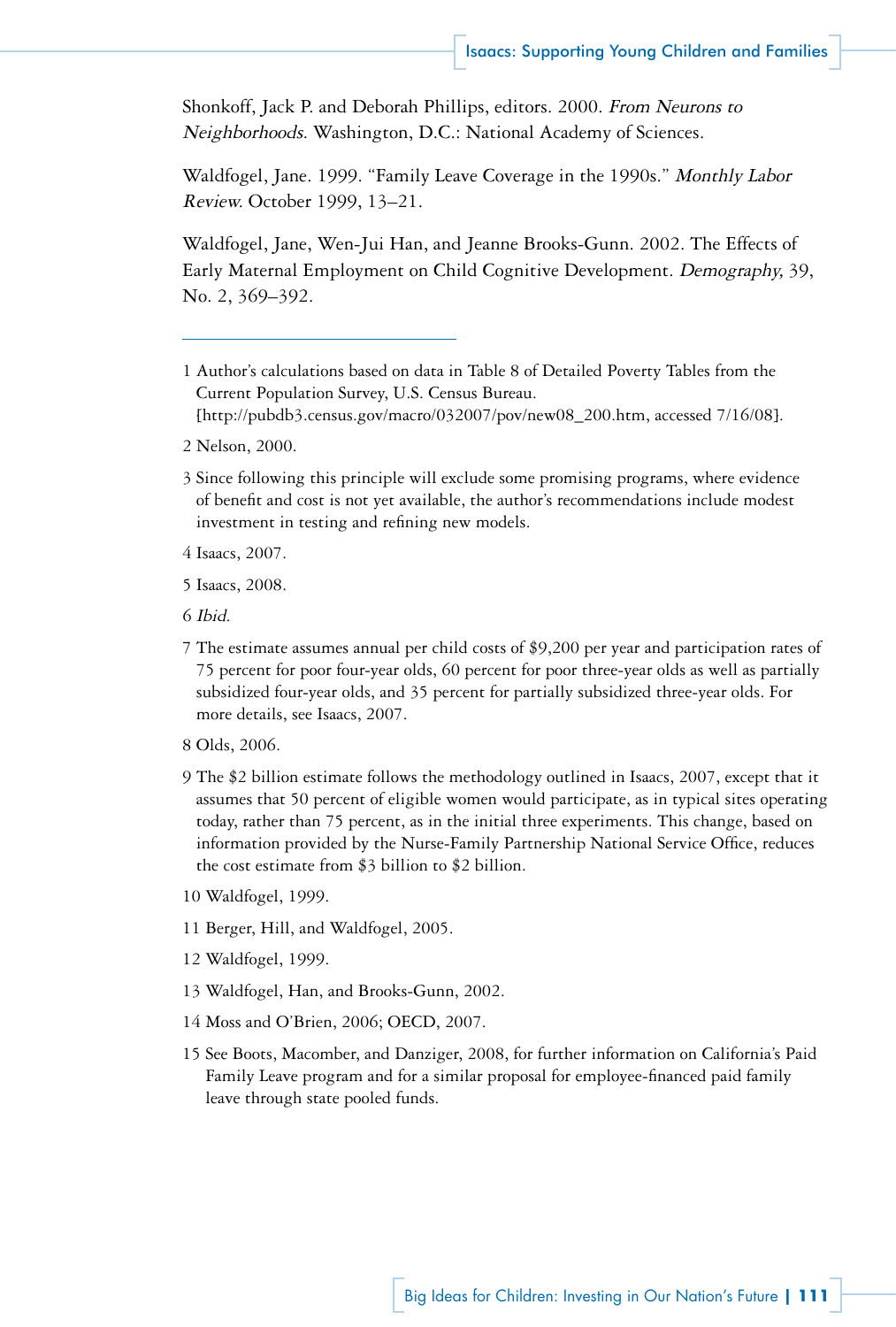# **2020 Vision for America's Children**

# by William C. Bell

**What if, by the end of the next decade, we could improve the lives of millions of America's children in foster care? At Casey Family Programs, we have a vision to do just that. Our 2020 strategy provides a new frame for helping children and vulnerable families in America.**

The numbers tell a troubling story. Today, there are more than a half million children in the foster care system. Each year, in America over 3.5 million children are reported as abused and neglected. Of those, 905,000 are confirmed victims.<sup>1</sup> That means that at least every 36 seconds a child is abused or neglected.<sup>2</sup>

#### **If nothing changes in the United States between 2008 and 2020:**

- 16,800 children will die from child abuse and neglect.
- Nearly 11 million children will be confirmed as victims of abuse or neglect.
- 7.2 million children will experience foster care.
- 288,000 youth will age out of foster care, most with inadequate support to build successful adult lives.

Behind these numbers are real children whose lives are forever altered and whose chances for personal success are diminished in an instant. What if, by the time this next generation comes of age, the millions of children who are projected to experience foster care never felt the pain of physical or sexual abuse or serious neglect, never had siblings torn apart to go live with strangers, never experienced the grief, doubt, fear, embarrassment and self-loathing that comes with removal from their home, school, friends, and loved ones? What if millions of American

William C. Bell is President and Chief Executive Officer of Casey Family Programs. Casey Family Programs is the nation's largest operating foundation with a mission focused solely on providing and improving – and ultimately preventing the need for – foster care. Mr. Bell has nearly 30 years of experience in the human services field. Prior to joining Casey, he served two and a half years as commissioner of the New York City Administration for Children's Services (ACS). There he managed child welfare services – including Child Protection, Foster Care, Child Abuse Prevention, Day Care, and Head Start – with a staff of more than 7,000 and a budget of about \$2.4 billion.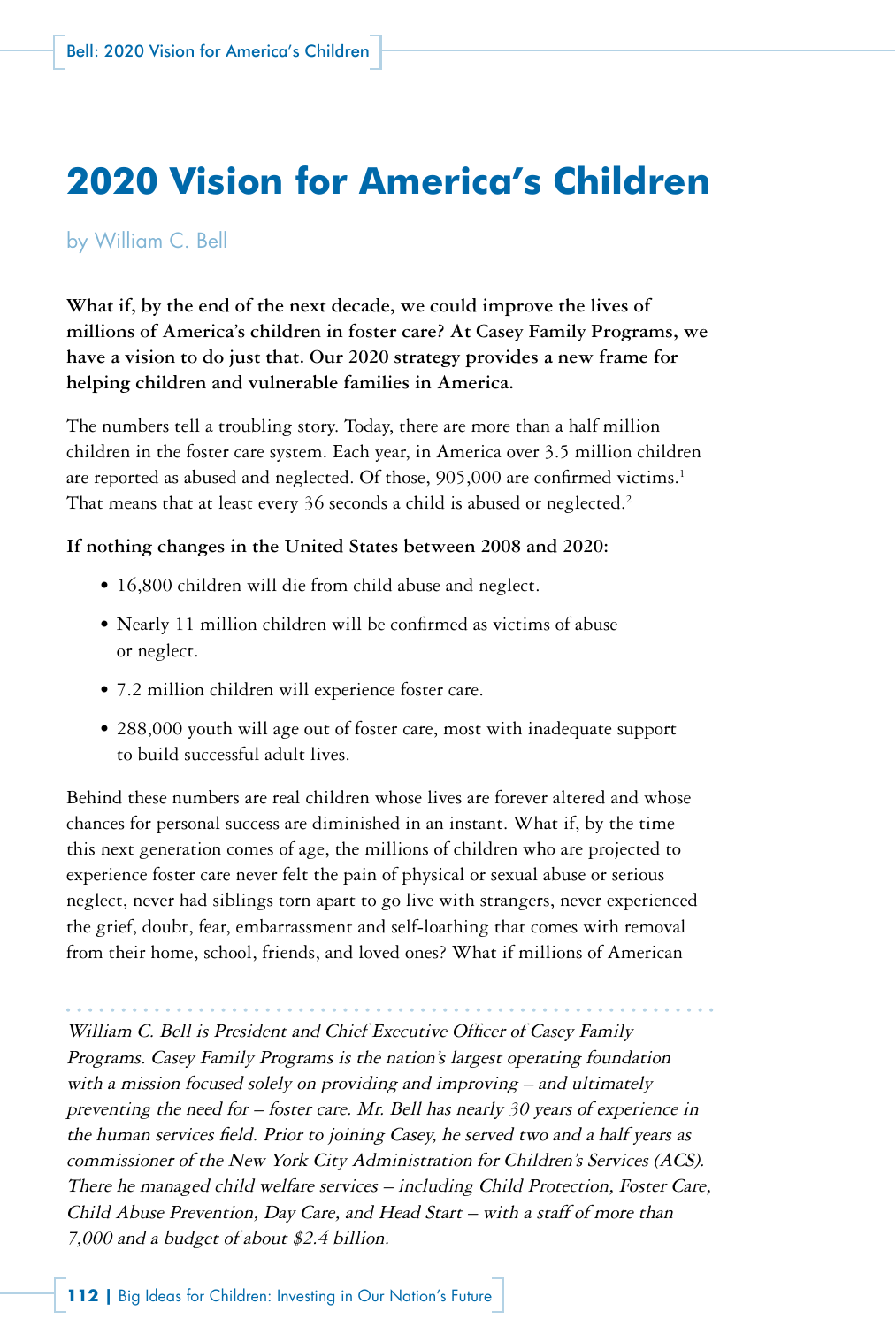children did not have to experience the post-traumatic stress disorder that comes with life in foster care? And what if those same children got a better chance at a solid education, a good job, and a chance to fulfill their dreams? What if the change came as a result of a private/public partnership that involved the voices of the children, families and communities that it seeks to serve?

At Casey Family Programs, we believe that to change the trajectory of the current system, we must have a clear vision of what we hope to achieve. We call this our 2020 Vision – a clear picture of a different life for children living in vulnerable families. We believe that we can, in fact we must, safely reduce the number of children in America's foster care system. To do so, we must help families avoid situations where their children are taken from them. Proactive intervention and support ultimately save U.S. taxpayers money. At the same time, governments must strategically reinvest what they save into programs and services that help families and communities stay healthy and together. By working collaboratively with communities, the public and private sector can enhance services to strengthen vulnerable families. If a child cannot safely remain at home, we must ensure that policies are in place to support programs that prepare and support foster, kinship, and adoptive families to care for children who have experienced the trauma of abuse and neglect, as well as separation from the only family and community they have ever known.

Casey Family Programs believes so strongly in this 2020 strategy that we are investing an estimated \$2 billion of our own philanthropic dollars to make this vision a reality over the next 12 years. To accomplish these goals, however, we will need strong political leaders at the local, state, tribal and federal levels to partner with the philanthropic, constituent and advocacy communities to craft solutions that build on successful initiatives and take into account the subtle factors that lead to improved outcomes. We must be guided by research that explains what makes one program effective for a given population, and use it to frame policies that will help all children benefit from such initiatives. And we must do this with a sense of urgency. What can federal policymakers do to make this vision a reality?

#### **Invest in Prevention and Early Intervention**

To prevent children from entering the child welfare system in the first place we must address conditions that lead children and their families to the door of the child protective system in the first place. This is not a mystery. We know why most families come to the attention of child welfare: substance abuse, unmet mental health needs, parental incarceration, poverty, and the absence of resources to address these issues. We also know that effective models of prevention and intervention exist. States have started to explore how to strategically support such initiatives. In 2007, the Washington State Legislature commissioned a study of programs that specifically focused on prevention and intervention for children and families in the child welfare system. The 2008 report reveals that investments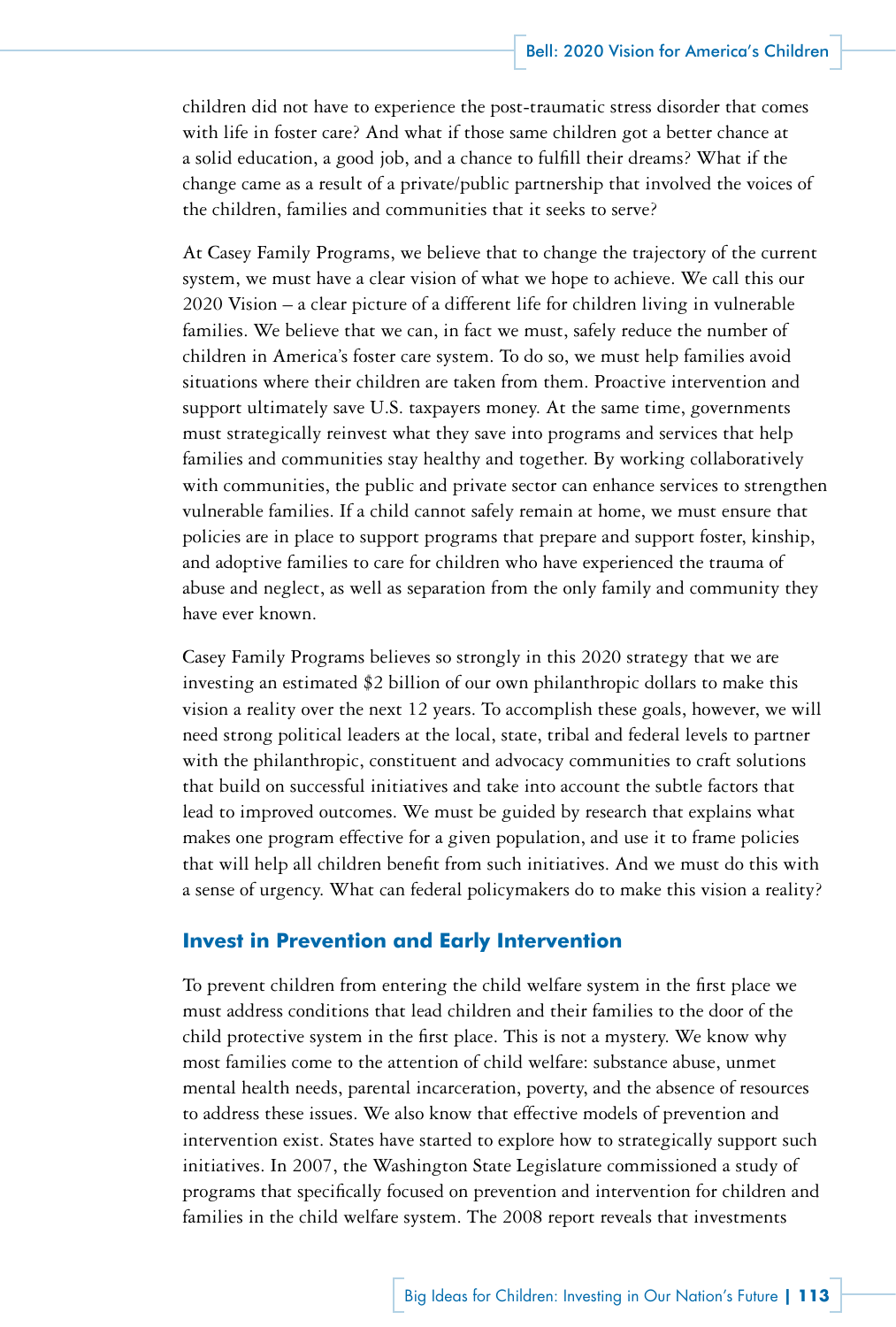in prevention and early intervention are not only the right thing to do, but the economically smart thing to do. Out of 26 individual programs reviewed, 14 demonstrated a statistically significant cost savings.<sup>3</sup> Our 2020 prevention strategies include the following:

- Community engagement and concrete supports family financial supports that respond to neglect, abuse, family unemployment and substance abuse or domestic violence.
- Prevention resources for communities access to funding, services and philanthropic resources that sustain a viable CBO/FBO community.
- Alternatives to placement disposition of cases reported to child protective services should include differential or alternative response strategies (neighbor, community, kinship engagements and comprehensive family-based substance abuse treatment).
- Investigations and decision making safety and risk assessment. Training and support for frontline staff to make qualified removal decisions recognizing both youth and system risks.

#### Examples of Effective Prevention Programs

Home-visiting is one area for strategic investment. Part of the theoretical underpinning for nursing and public health-based family support services is research demonstrating that successful caregiver-infant relationships may be highly important for preventing future parenting problems, including child maltreatment. Parents are helped to deal with the inevitable stresses that a new infant brings to a family, and are helped to feel comfortable in caring for that child. Thus, a promising approach to child abuse prevention efforts has been the voluntary use of home visitors for families with newborns and young children at-risk. Not until the late 1970s, when David Olds conducted the now landmark Elmira nurse home visitation study, did these programs gain traction in the US. $4$  Since then, evidence of effectiveness has begun to emerge through rigorously conducted research that demonstrates the social and economic benefit of investments in a range of home visiting programs including the Nurse Family Partnership, Parents as Teachers and Healthy Families.<sup>5</sup> States have struggled to support these programs through a patchwork of state, local and private dollars. In 2008, the federal government made its first significant investment in funding home visitation programs by earmarking \$10 million Child Abuse Prevention and Treatment Act (CAPTA) program dollars for implementation of effective home visiting models. Although these targeted investments in existing programs are helpful, advocates have long called for increased federal support through a dedicated funding source to help create or expand proven home visiting models.

High quality home visiting programs have an economic value. These programs can help strengthen parent functioning in ways that reduce child abuse and neglect.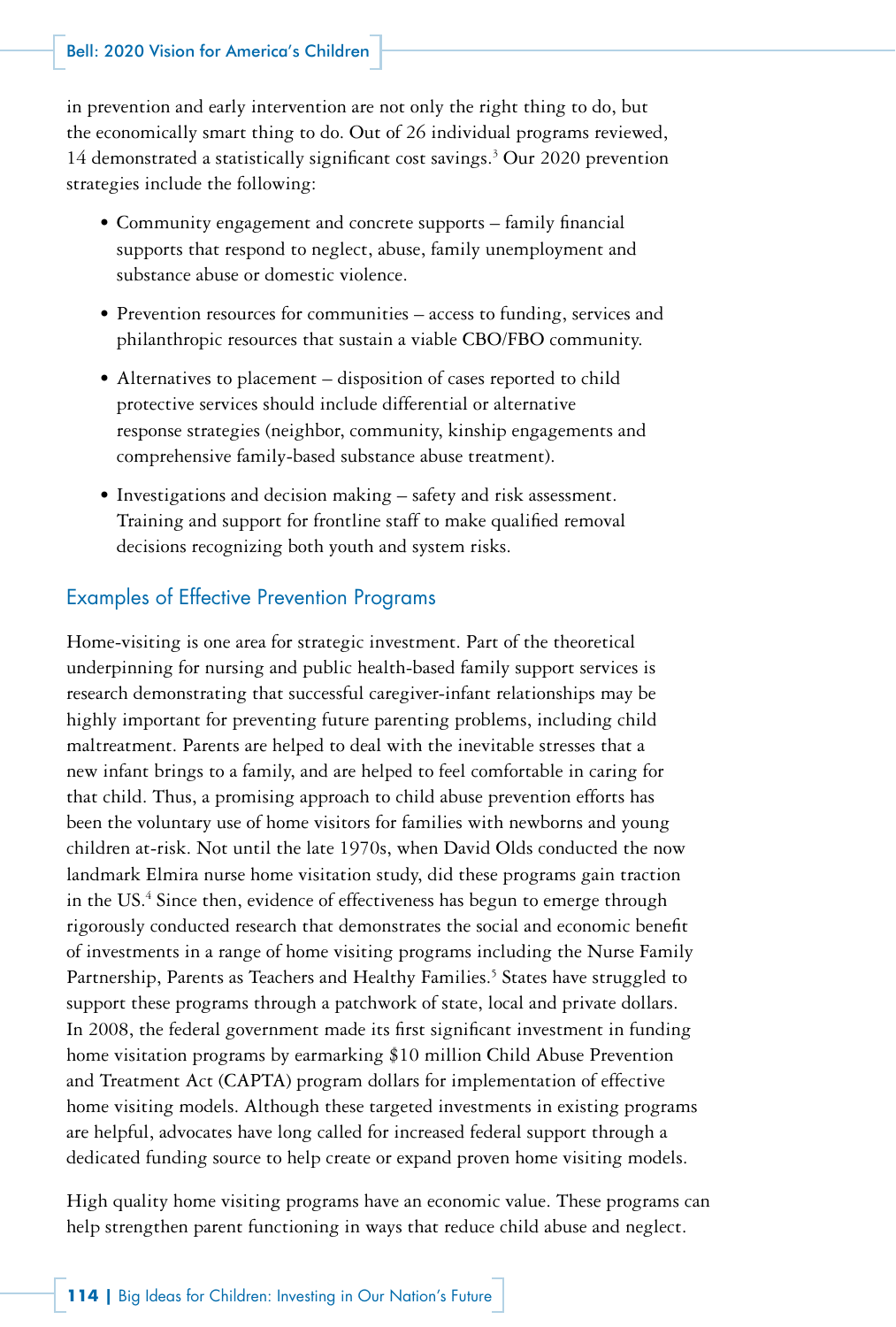There are also important longer-term economic benefits:

- • Education costs associated with developmental delays and learning disorders.
- Medical costs associated with fetal growth retardation, preeclampsia, and prematurity-related problems such as respiratory distress syndrome.
- Social services spending for public assistance, child abuse and neglect and foster care.
- Spending for emotional and psychological problems including aggressive behavior and conduct disorders.
- Financial burdens on families that result from limited economic, social, and emotional support of non-resident fathers; productivity losses among caregivers and injured children later in life; and permanent disability by injury.<sup>6</sup>

In order for early intervention models such as home visiting programs to successfully prevent child maltreatment, policies must also be in place to encourage the development of an array of community-based, accessible, and family-centered support services to help parents and caregivers cope with issues affecting their ability to provide children with safe and nurturing homes. Such issues may include inadequate income, homelessness or poor housing, the need for parent-skills training, substance abuse or mental health treatment for children or adults, and the need for safe and affordable child care so that single parents may work or attend school. The importance of an adequate service array in determining the success of efforts to safely reduce foster care utilization cannot be overstated. Without ready access to appropriate services, recommended foster care prevention strategies such as Differential Response cannot succeed, and efforts to move children already placed in foster care to safe, permanent homes are significantly handicapped.

#### **Promote Timely Permanence**

Government was never intended to raise children. Strong families and communities are the most effective resources for raising safe, healthy children. Children, if they must temporarily enter foster care, must exit as soon as it is safely possible to a permanent family. Our 2020 Strategy to move children to a safe, loving, permanent family in a timely way includes the following:

- Reduce reliance on institutionalized care.
- Safely shorten time to permanency.
- Prevent unintended disincentives to permanency by extending pre- and post-services and supports to young people who exit foster care through a range of permanency outcomes.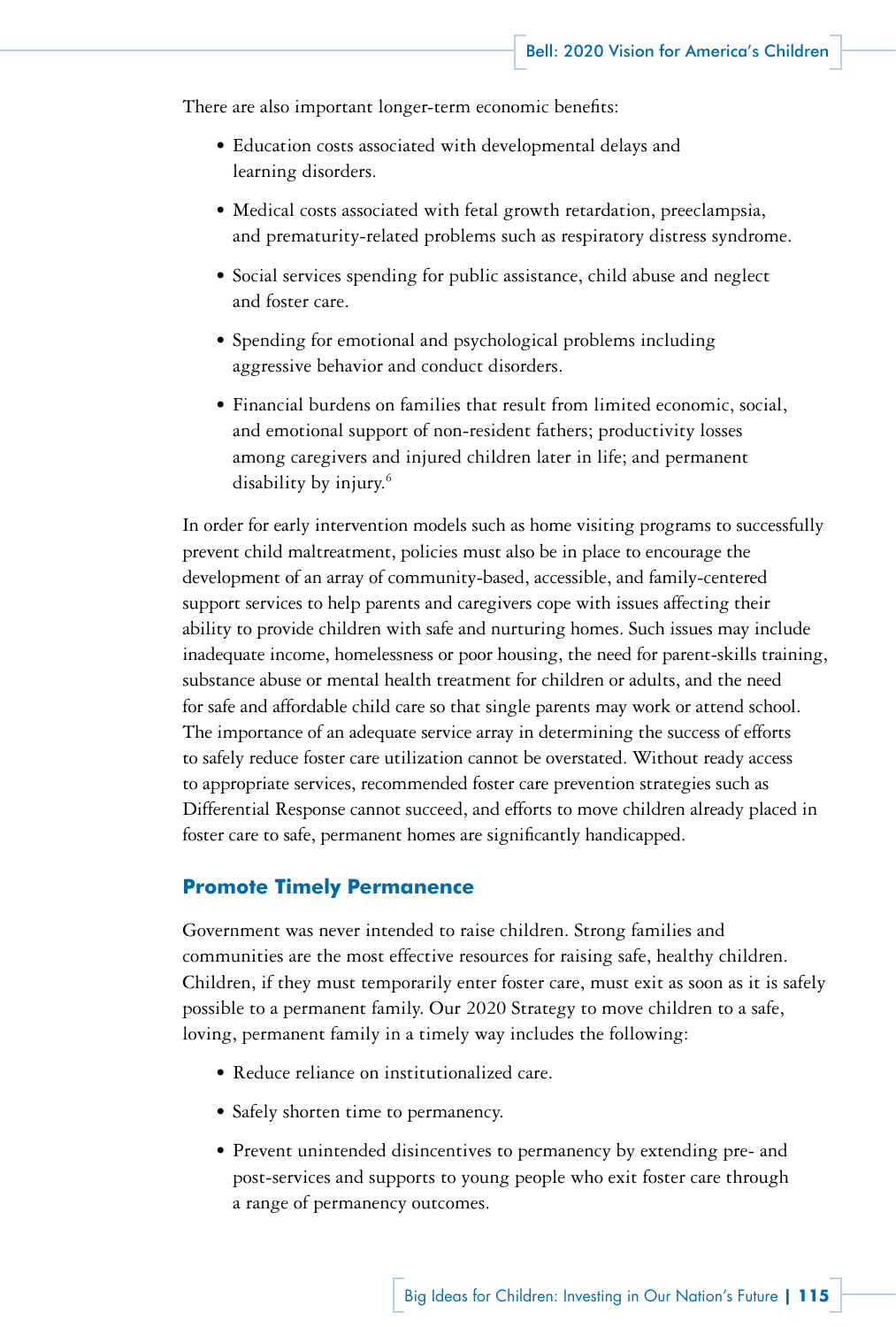• Promote placement with kinship caregivers by providing greater flexibility in licensing standards and by providing supports to caregivers outside the formal foster care system.

#### Example of an Effective Strategy to Achieve Timely Permanence

Each child in care will have a different set of circumstances and needs that require a range of permanent options, including reunification, adoption, and guardianship. Policies should be designed to support all options. Under the current federal policy framework, once a child enters foster care, federal funds support only one form of permanency – adoption. While adoption may be appropriate for some children in care, other children are best served by returning home or living permanently with a relative caregiver who is their legal guardian. Federal policies should, whenever possible, build on effective state efforts to move children safely into permanent homes. One area where the federal policy framework should be guided by state policy and practice is supports for relative caregivers. Most states and the District of Columbia have created subsidized guardianship programs that support relative caregivers who provide children in foster care a permanent home. Research demonstrates that children in kinship care fare as well if not better than children in foster care. State and federal policies should also provide relatives caring for children who are at risk of entering foster care the supports they need to care for children outside the formal system. A number of states have created highly effective navigator programs to help relative caregivers access existing services and supports. Modifications to federal policy also should provide states with incentives to move children out of foster care for a full range of permanency options by expanding the Adoption Incentive Program to a Permanency Incentive Program.

#### **Encourage Cross System Collaboration**

Child welfare systems cannot solve this problem alone. The issue is too big. Working across systems is essential and federal policy should encourage crosssystems collaborations. For example, collaboration between child welfare and Temporary Assistance for Needy Families (TANF) agencies could help many families who are involved, or at high risk of involvement, in the child welfare system. There is a substantial correlation between poverty and child maltreatment. The Third National Incidence Study of Child Abuse and Neglect (NIS-3) found that children from families with incomes below \$15,000 were 22 times more likely to be maltreated than children from families with incomes greater than \$30,000. Accordingly, there is significant overlap between the two systems. An ongoing longitudinal study of TANF applicants in Milwaukee found that nearly two-thirds of the study participants experienced at least one Child Protective Services (CPS) investigation, with the mean number of investigations being 5.4.<sup>7</sup> Families on TANF and those involved in child welfare face similar obstacles, namely low levels of education, mental health issues, domestic violence and unresolved substance abuse issues. These problems make it difficult for parents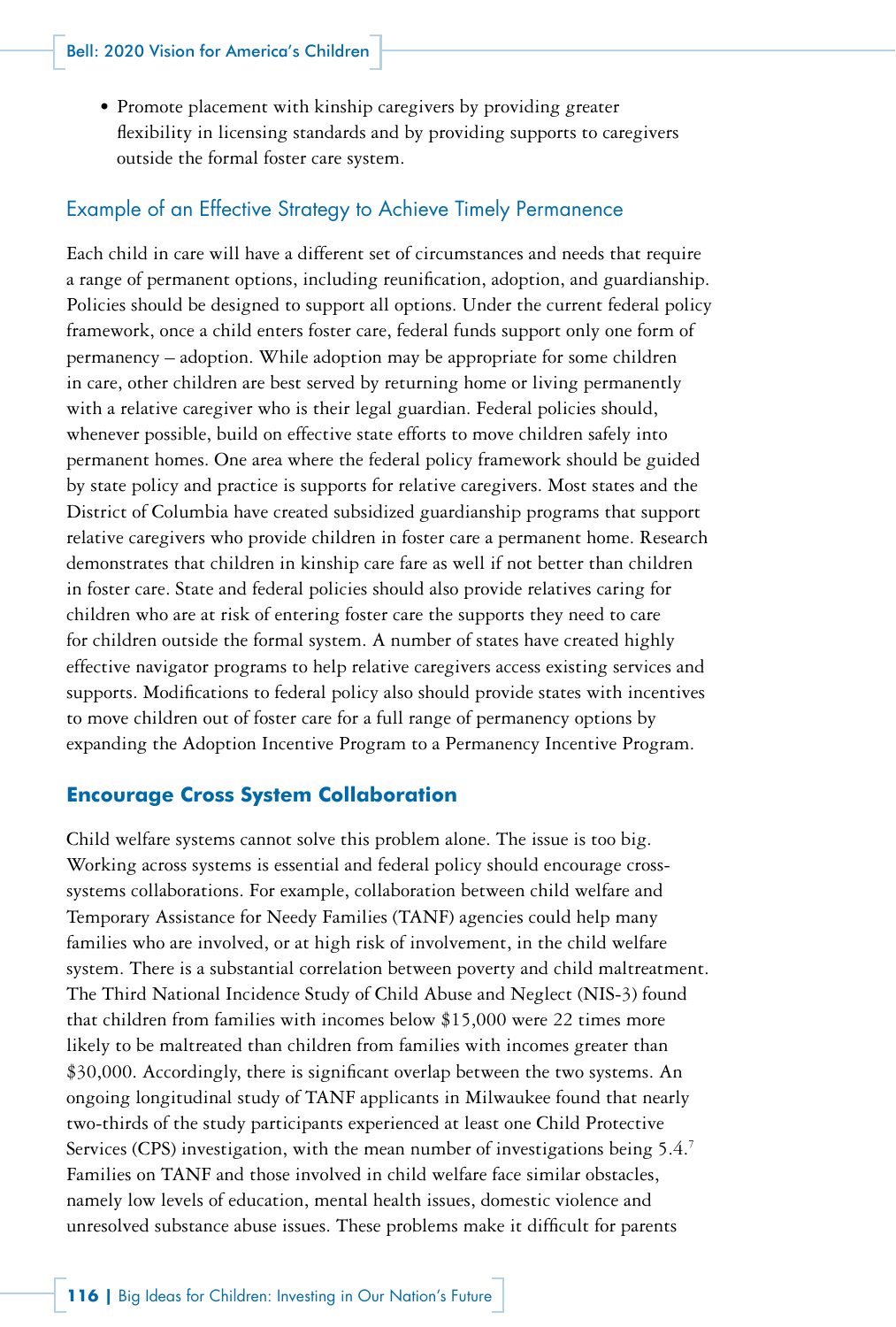to both hold down jobs and provide safe care for their children. Another reason to focus on the child welfare/TANF connection is that new federal TANF policies regarding work participation rates require states to redouble their efforts to remove barriers to employment, and states risk substantial financial penalties under the TANF program if they fail to do so. Nevada's current biennial budget, for example, contains funding for new staff to work with TANF recipients to boost the state's work participation rate. These new efforts to get parents into the workforce could be coordinated with the child welfare system to improve child safety and reduce foster care placements.

# **Focus on Improving Child Well Being**

Casey Family Programs believes in the power of three forces to improve the wellbeing of youth and help break the cycles that keep children and youth in foster care: education, employment and mental health. Federal policies should promote the following goals.

#### **Education**

Over 70 percent of youth aging out of foster care report that they want to attend college. But in reality, only 35 percent actually get the opportunity to attend college, and only 3 percent graduate. Casey Family Programs is committed to helping youth in foster care succeed in school and complete their education. In order to do so, we focus on achieving outcomes in the following three educational domains:

- Early education –Youth entering K-12 system will be developmentally on par with peers in the general population.
- High school–Foster youth and youth aging out of foster care will graduate from high school at the same rates as their peers in the general population.
- Post-secondary education–Youth aging out of foster care will enter and graduate from postsecondary education and training programs at the same rates as their peers in the general population.

#### Employment

Youth who are about to age out of foster care at age 18 often face unemployment and homelessness or end up in low-wage, unsteady jobs. It is critically important to increase employment experiences for youth in foster care and for those who have transitioned out of care. Our strategies combine traditional employment and training programs with support services such as counseling, mentoring and peer support, childcare, and transportation assistance.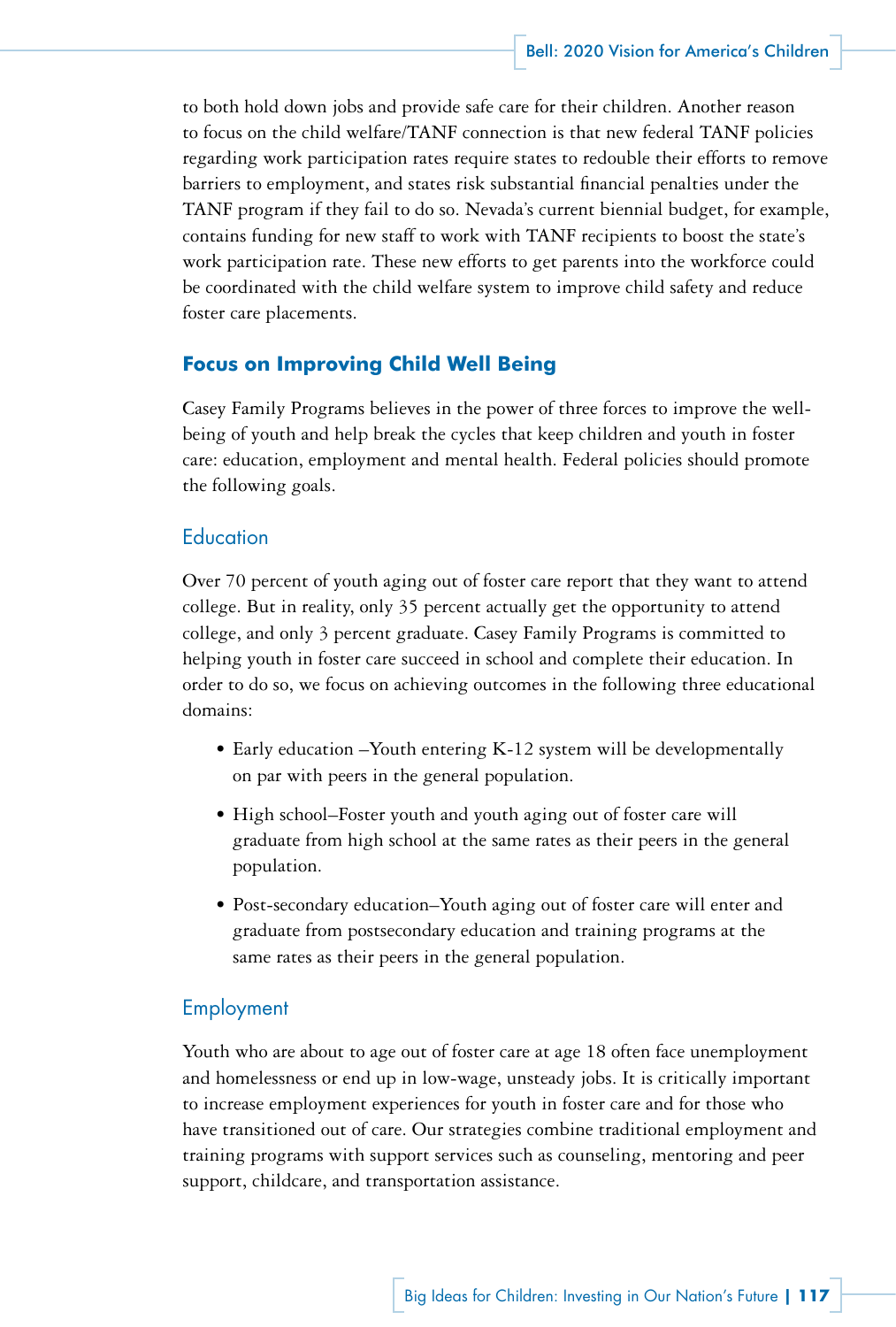#### Bell: 2020 Vision for America's Children

Casey has two employment goals for youth in care:

- Job readiness Youth who have experienced foster care will have had work preparation experiences on par with the general population.
- Employment experience youth aging out of foster care will have work experience on par with the general population.

#### Mental Health

Abuse or neglect—the principal reasons children enter care—can have a serious effect on mental health later in life. Children in care may often be moved from home to home and school to school. This causes tremendous instability and insecurity. To improve these outcomes, Casey Family Programs is now working to:

- Assure that the mental health for youth aging out of foster care will be on par with the general population. Specifically, all mental health screening, diagnosis, and treatment for youth in care and for alumni of foster care will be timely, appropriate, strengths-focused, and of high quality to enable them to function at their optimal capacity.
- Increase access to mental health services for youth while they are in foster care.
- Increase the age range of eligibility for health insurance coverage to age 25 (or, at a minimum, to age 21) for alumni of foster care.
- Decrease the incidence of mental health disorders among youth in foster care.

#### **Align Resources to Desired Outcomes**

In order to improve outcomes and reduce the number of children and youth in foster care, federal financing of the child welfare system must be amended. The current child welfare financing system is antiquated and fundamentally fails to prevent children from entering care. Federal child welfare funds should be aligned with desired outcomes. Current federal funds dedicated to child welfare are aligned by service type. For instance, Title IV-E of the Social Security Act guarantees funding for all eligible children, but can be used only to pay for foster care maintenance, administrative costs and some related training. Child welfare financing should be structured to support desirable outcomes, including the safe reduction of the number of children in foster care and improved outcomes in education, employment and mental health.

We also must ensure equity in child welfare financing. Under the current federal framework, families are eligible for Title IV-E funding only if their income does not exceed levels set by the 1996 welfare reform law. Because the income standards have not changed since 1996, fewer children needing out-of-home care can qualify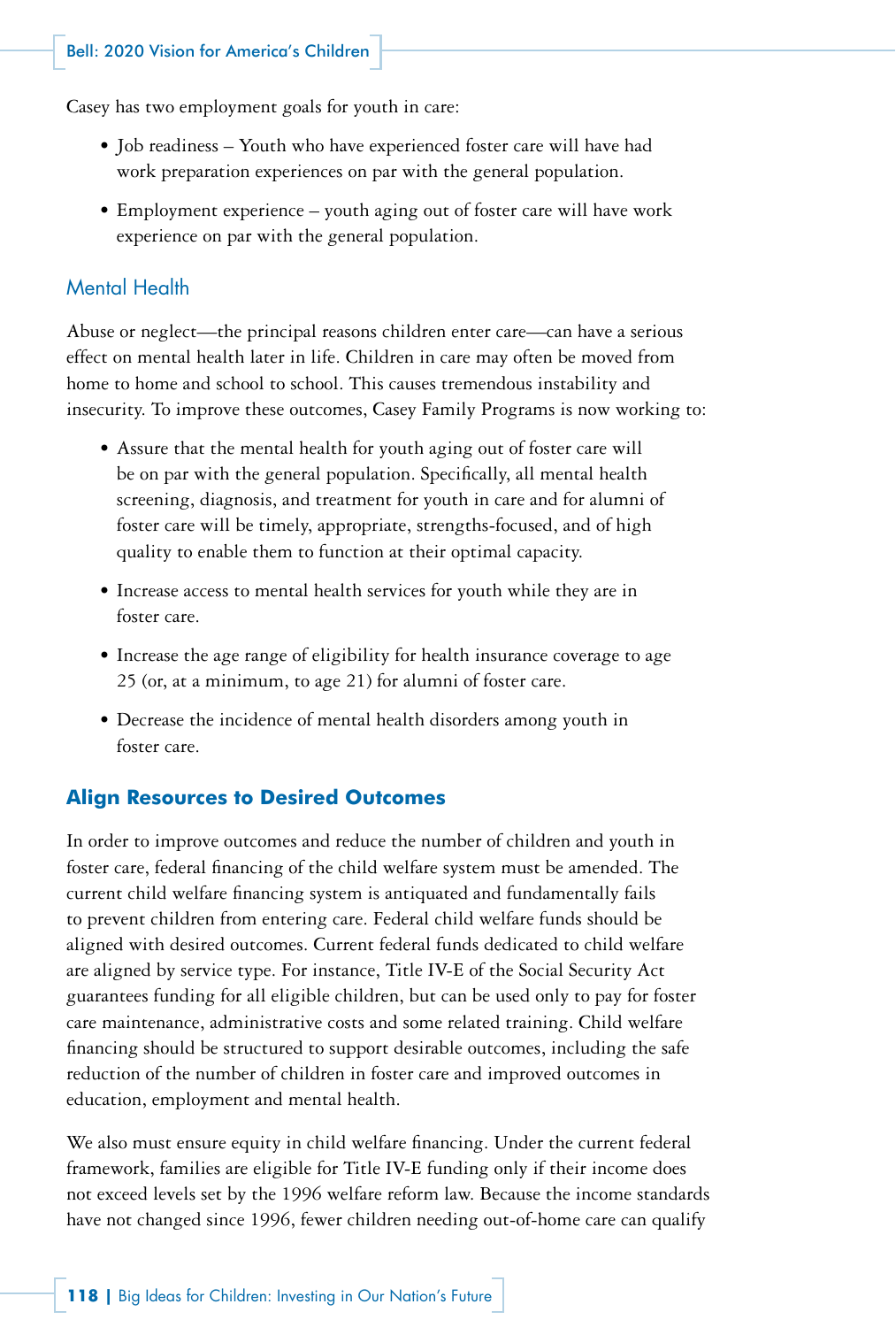for federal funding. In addition, Native American tribes do not have direct access to these federal child welfare funds. The federal/state partnership in child welfare should apply to all vulnerable children. Federal financing must enable states to recapture money saved from reducing foster care placement and reinvest those dollars in other child welfare services and support. Once numbers are reduced, rather than make corresponding cuts in the budget, the money saved should be reallocated to fund prevention services and programs to curb the flow of families entering the system.

Federal incentives should support a full range of desired outcomes including: (1) broad development of differential responses for child protection referrals that present low or moderate risk to children; (2) prevention, so that fewer children unnecessarily enter care; (3) accelerated permanence in safe and appropriate homes; and (4) improved transitions to adulthood, particularly in the areas of education, mental health and employment. The effectiveness of these incentives can be measured by a diminished recurrence of maltreatment and a drop in the number of children reported to the child protection system. Any child welfare finance reform effort must be coupled with accountability for measurable outcomes and reinvestment of any savings into the child welfare system. Service array is not the only gauge of funding adequacy for a child welfare system. Child welfare financing should be structured in a way that facilitates a caseworker and supervisor's ability to make decisions that are appropriate for each individual case. Additionally, financing should support manageable workloads. Caseworker training and education levels, caseload size, caseworker retention, supervisor to caseworker ratios, and many other measures may also be indicators of whether a child welfare system has sufficient resources to perform the functions demanded of it under law and federal regulatory requirements.

#### **Conclusion**

Jim Casey, founder of United Parcel Service (UPS) and Casey Family Programs, was passionate about the well-being of America's children. Jim's most frequent question for board members and staff was the traditional Maasai greeting, Kasserian ingera, which translates, "And how are the children?" Today, Casey Family Programs continues to embrace Jim Casey's philosophy of advocating for our nation's most valuable resource—our children. The Maasai know and Jim Casey believed that, if our children are well, our society will prosper. Our country is one of the wealthiest in the world but our children lag behind in basic security and well-being. The most vulnerable are those at risk of being placed into foster care. Currently, there are approximately 508,000 children in the U.S. foster care system, mostly due to abuse or neglect. The majority are children of color. Many are taken from their families and communities and placed in a system that means well but is under-supported and challenged to achieve the outcomes children deserve. The state of our child welfare system is a symptom of the fragile state of our nation's children. Casey Family Programs strongly believes that, as a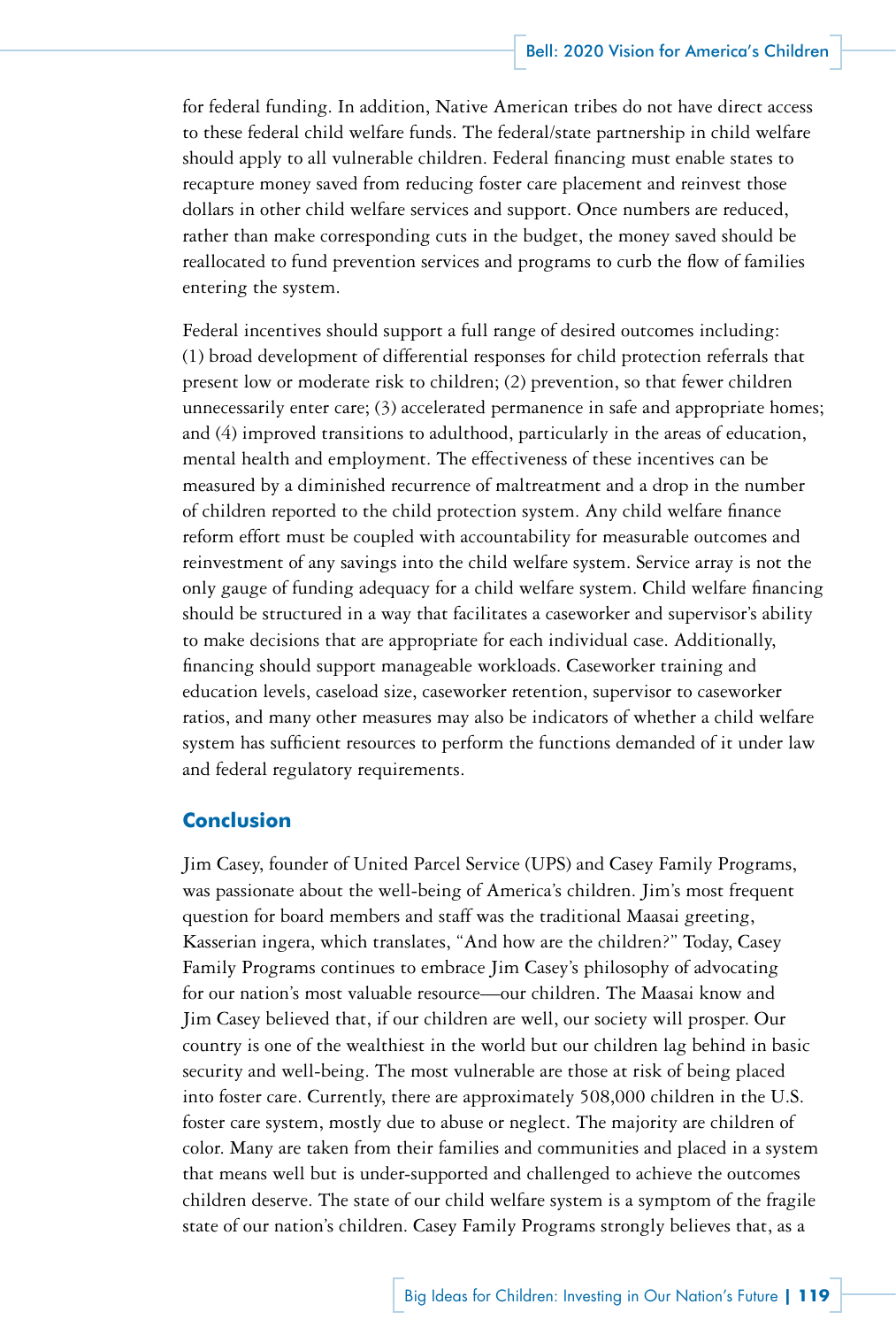#### Bell: 2020 Vision for America's Children

nation, we need to take action to better care for our vulnerable children. National leadership is vital to improving outcomes for vulnerable children and families. In order to improve outcomes and reduce the number of children and youth in foster care, federal financing of the child welfare system must be amended. Our nation will be best served by offering safe, loving, permanent families and strong communities in which the most precious resource we have – our children - can grow and thrive. We have a vision that through strategic partnerships between the private and public sectors, through collaborations with the children, families, and communities we serve, and the political will to see different outcomes for our children, we can transform the child welfare system so that we can answer the Maasai greeting with the following reply, "they are well, all the children are well."

4 Olds, D. L., Henderson, C. R., Chamberlin, R., & Tatelbaum, R. (1986). Preventing child abuse and neglect: A randomized trial of nurse home visitation. Pediatrics, 78, 65-78.

<sup>5</sup> The Nurse Family Partnership program produced a \$3 benefit for every dollar invested, The Parents as Teachers model produced \$1.39 benefit for each dollar invested, and The Healthy Families America model produced a \$\$0.57 benefit for every dollar invested. Stephanie Lee, Steve Aos, and Marna Miller. (2008). Evidence-based programs to prevent children from entering. and remaining in the child welfare system: Benefits and costs for Washington. Olympia: Washington State Institute for Public Policy, Document No. 08- 07-3901. See also Olds. Sadler and Kitzman. (2007). Adapted from Chapter 9 of Pecora, P.J., Whittaker, J.K., & Maluccio, A.N., Barth, R.P., & DePanfilis, D. (Forthcoming). The child welfare challenge. (Third Edition.) Piscataway, NJ: Aldine-Transaction Books. Abstracted from: http://www.nursefamilypartnership.org/resources/files/PDF/Fact\_Sheets/ Cost-BenefitOverview.pdf.

6 Ibid.

<sup>&</sup>lt;sup>1</sup>U.S. Department of Health and Human Services, Administration on Children, Youth and Families. (2008), Child Maltreatment 2006 (Washington, DC: U.S. Government Printing Office, 2008). See http://www.acf.hhs.gov/programs/cb/pubs/cm06/cm06.pdf.

<sup>2</sup> Children's Defense Fund, "Moments in America for Children" March 2008. Retrieved from the internet: http://www.childrensdefense.org/site/PageServer?pagename=research\_ national\_data\_moments on August 21, 2008.

 $3$  Stephanie Lee, Steve Aos, and Marna Miller. (2008). *Evidence-based programs to prevent* children from entering. and remaining in the child welfare system: Benefits and costs for Washington. Olympia: Washington State Institute for Public Policy, Document No. 08- 07-3901.

<sup>7</sup> U.S. Department of Health and Human Services, Administration on Children, Youth and Families. (2008), Child Maltreatment 2006 (Washington, DC: U.S. Government Printing Office, 2008). See http://www.acf.hhs.gov/programs/cb/pubs/cm06/cm06.pdf. U.S. Department of Health and Human Services, 2008).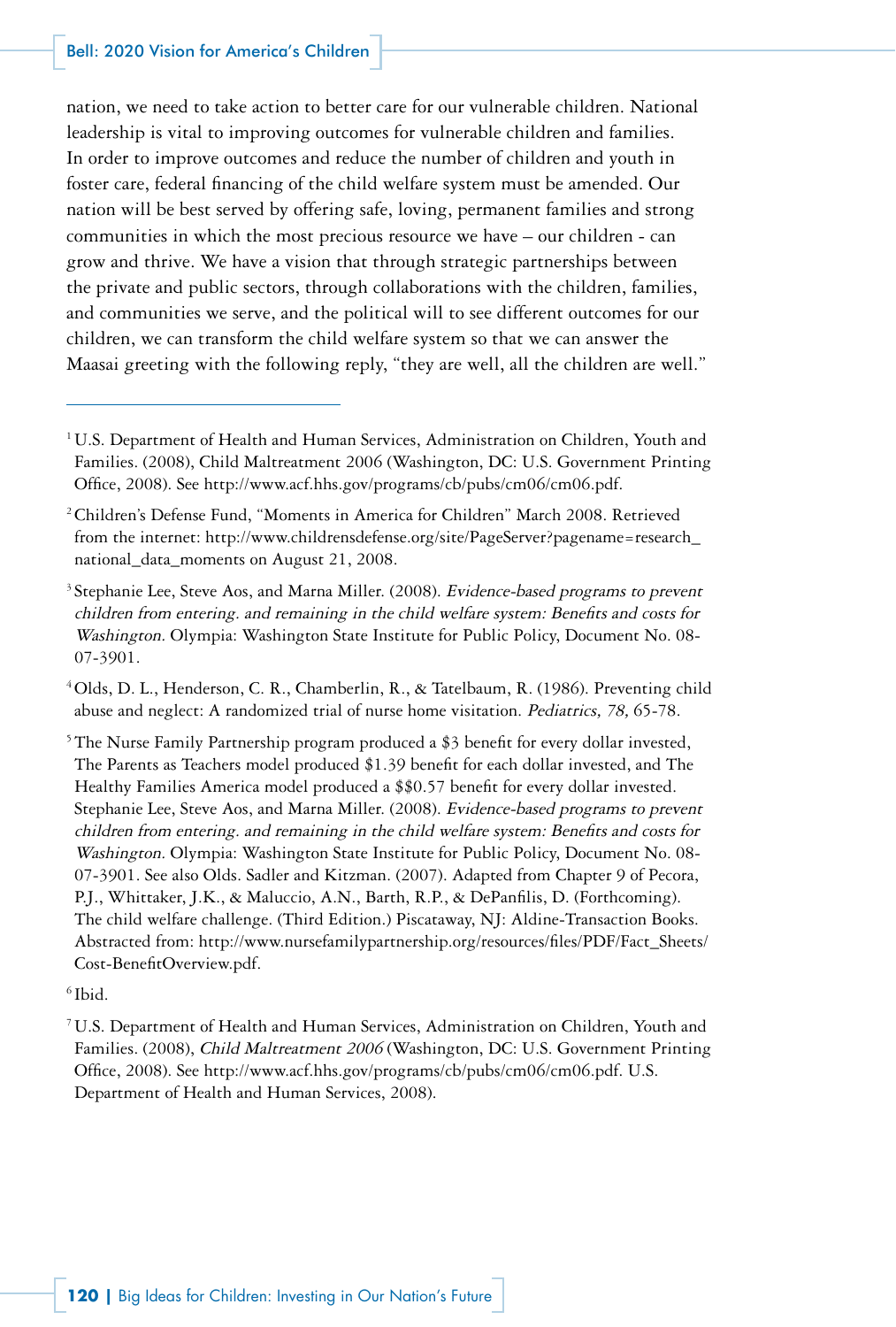# **A New Way of Thinking About Child Abuse and Neglect Prevention**

by James M. Hmurovich

# **Executive Summary**

No issue is more ripe for change than the prevention of child abuse and neglect. The path to effective policy change involves a 180-degree shift in thinking – from policies that deal with abuse and neglect after they take place, to policies that focus on preventing their occurrence. For our nation to embrace prevention of child abuse and neglect in a more effective and meaningful manner, six steps must be taken.

- Step One: Help the public recognize and understand the connection between child abuse and neglect and other social ills.
- Step Two: Establish a national child abuse and neglect prevention policy.
- Step Three: Analyze existing funding sources and develop fiscal policies to support activities that prevent child abuse and neglect.
- Step Four: Cultivate multiple and diverse prevention champions to rally the public support necessary to change policies to prevent child abuse and neglect.
- Step Five: Identify and strengthen governmental planning and quality assurance activities that support a national policy on child abuse and neglect prevention.
- Step Six: Ensure effective state and local planning and implementation of child abuse and neglect prevention strategies.

Our collective failure to implement effective policies and strategies to prevent child abuse and neglect costs taxpayers \$104 billion per year and that sum does not consider the personal toll on the victimized child.<sup>1</sup> Research shows that child abuse and neglect have life-long consequences, not only for the victimized child, but for the nation.2 These studies show a strong correlation between child abuse and neglect and debilitating and chronic health consequences, delinquency, criminal behavior, mental health illness, drug dependency, and lower academic performance. Child abuse and neglect are serious national problems affecting families regardless of wealth.

James M. Hmurovich is President and CEO at Prevent Child Abuse America.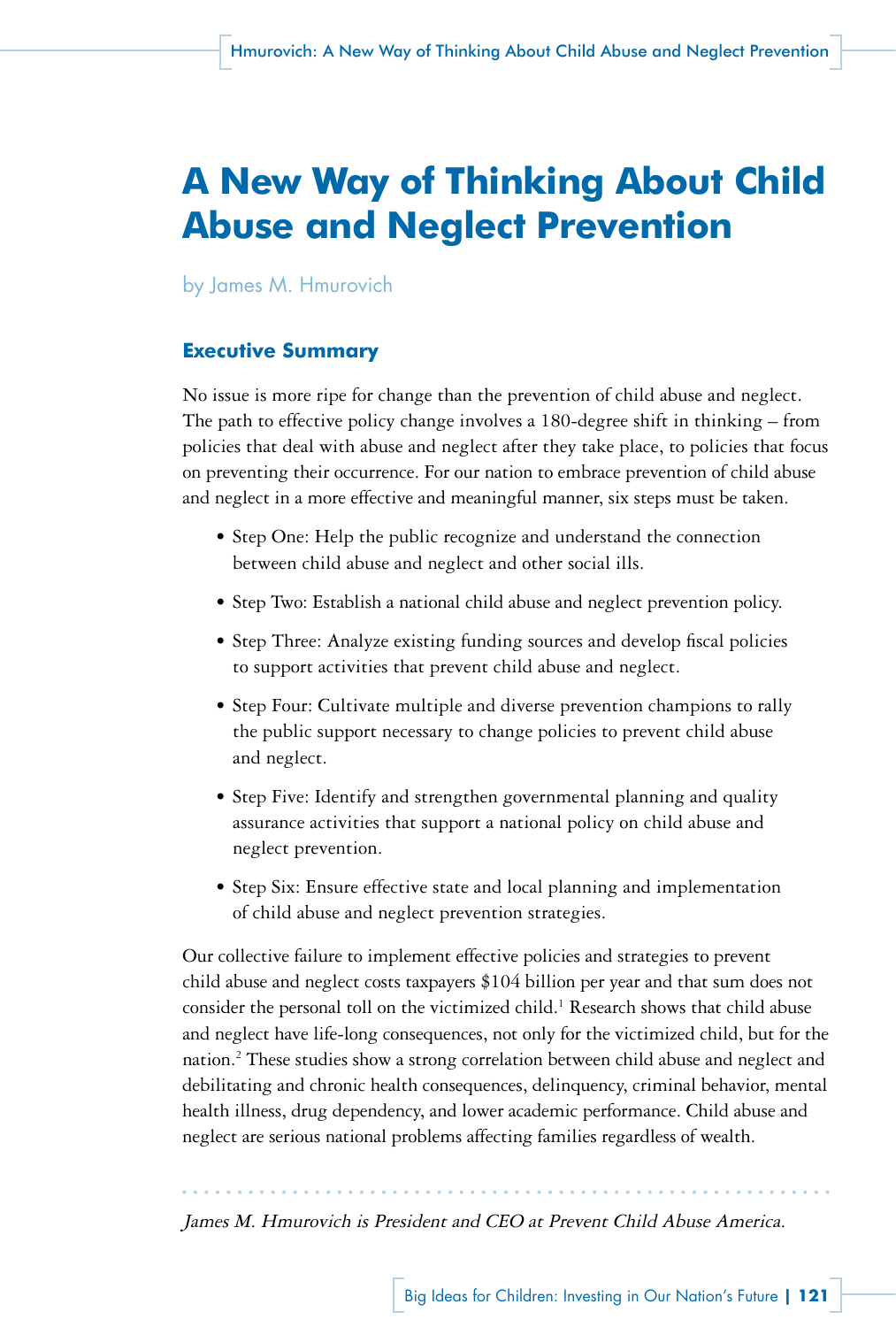Many recent initiatives and efforts have focused on improving the child protection system. These efforts have resulted in more people looking at prevention strategies as a means to decrease the escalating need and costs incurred for services after the abuse and neglect have occurred. These efforts also provide an opportunity to view the child protection system as a part of a continuum that must include services on the front-end. The current situation can allow policy makers to move the dial closer to more universal prevention strategies. The central question that policy makers must focus on is: What can be done to move policy to prevention, so all children have the opportunity to grow up in a healthy environment that prepares them for adulthood?

By establishing a national policy on the prevention of child abuse and neglect, coordinated state service systems can be developed that promote healthy child and family development and ultimately a higher quality of community functioning.

# **The Current Context of Child Abuse and Neglect**

Since 1993, market research indicates that more than nine out of 10 Americans view child abuse and neglect as serious problems. Research as recent as March 20083 indicates that:

- 59 percent of Americans view child abuse and neglect as problems in their community;
- • 29 percent view child abuse and neglect as problems in their family; and,
- The 48 percent who believe that child abuse and neglect can be prevented had diverse opinions on how to prevent maltreatment. Many of the suggestions focused on criminal punishment of the adult perpetrator or other after-the-fact solutions, but not prevention strategies that prevent the abuse or neglect from occurring.

The same research also suggests that much of what the public hears about certain child abuse and neglect prevention messages supports a belief that the government cannot be effective in addressing this critical issue. It is clear that child abuse and neglect prevention messaging must communicate practical solutions that engage the public without leaving it feeling overwhelmed with a sense of hopelessness.

Prevention messages must convey an understanding that child abuse and neglect include more than sexual abuse/incest or "stranger danger." They must illustrate the need to help families feeling pressures and stresses, and unable to cope with the demands of parenthood because of substance abuse, depression and other mental health concerns, violent home life, poverty, or lack of resources. A prevention message must incorporate the importance of the kind of community services and intensive interventions provided within a comprehensive array of services, including home visitation, crisis respite care, parent education, and parent support groups.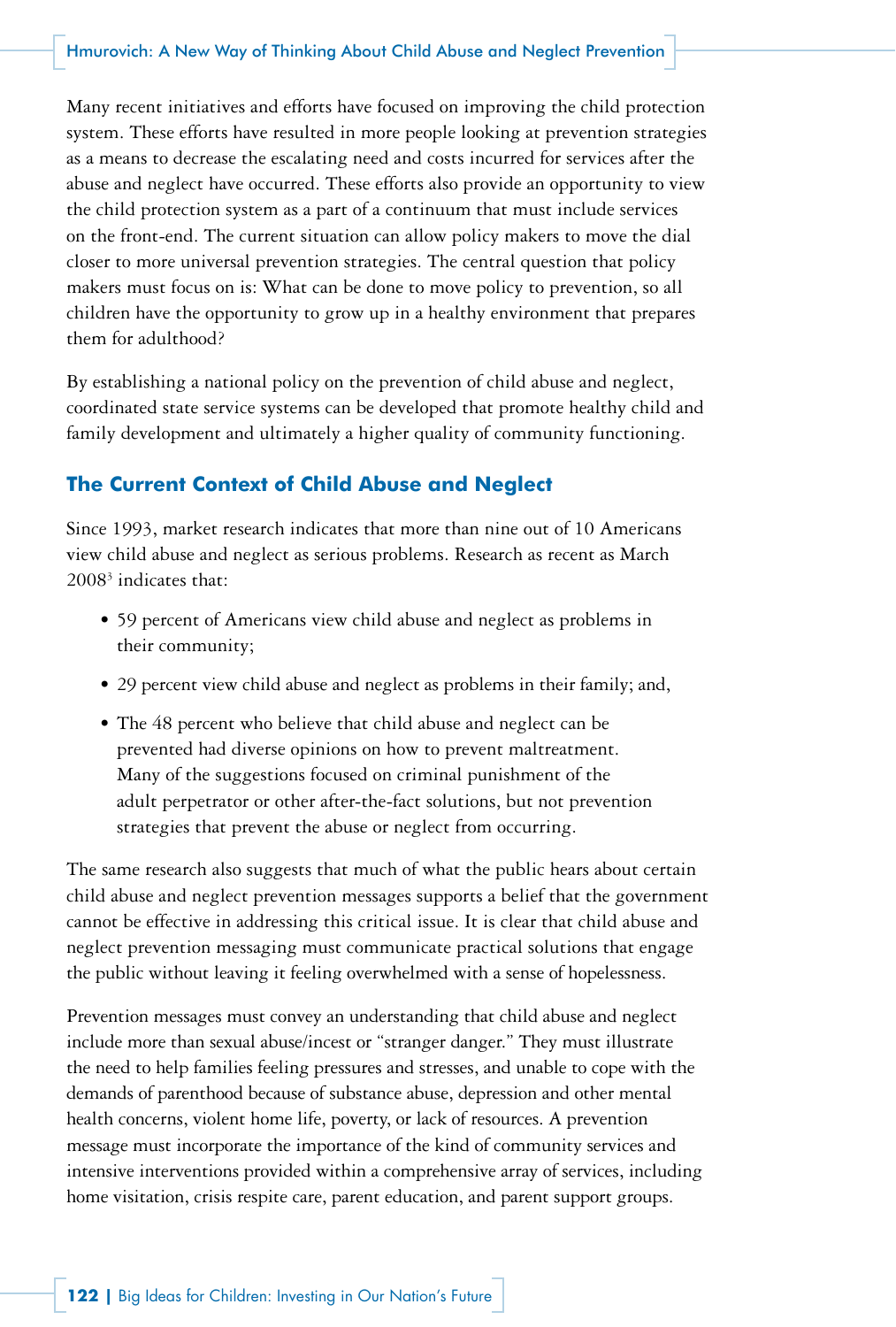In 2007, a UNICEF report<sup>4</sup> ranked the United Sates 20th in child well-being out of the world's 21 wealthiest nations. The measures used by UNICEF – educational, health and safety, material, and family and peer well being – can reduce the potential for child maltreatment. We as a nation have responded decisively whenever our economic stability or national security has been threatened. We have not responded with the same sense of urgency and resolve when our nation's children are abused or neglected. This situation unfortunately may not be that surprising since the United States does not have a comprehensive policy or strategy to prevent the abuse and neglect of our nation's children.

The absence of a comprehensive policy is not the result of a lack of information about child abuse and neglect. The U.S. Department of Health and Human Services issues a "Child Maltreatment Report"<sup>5</sup> each year providing information on the characteristics of children who are maltreated and by whom. Research is abundant on the precipitating factors of child abuse and neglect, and much is known about successful prevention strategies. Despite this wealth of information, efforts to prevent child abuse and neglect have been inconsistent. Believing child abuse and neglect are national problems is not enough. We must establish a national policy to prevent it, plan a deliberate and thoughtful implementation strategy to accomplish it, ensure an adequate financing mechanism to pay for it, and develop a mechanism to build the capacity of states to sustain it. Our nation's children, regardless of their means, deserve nothing less.

# **Six Steps**

# 1. Help the public recognize and understand the many connections between child abuse and neglect and other social ills.

The public recognizes that child abuse and neglect should be prevented, but there is not a consistent understanding of child abuse and neglect prevention. Clarity in message is critical to ensure that we focus on the same issue consistently, so we as a nation can respond effectively to the needs of children and families before abuse or neglect ever happens.

Corporate America spends billions of dollars annually to introduce and maintain its various brands. Corporate leaders understand the importance of branding, and the impact branding has on their ability to successfully market products to consumers. No such brand identity currently exists for the prevention of child abuse and neglect. To address the issue, child abuse and neglect prevention must be understood uniformly, and the message must be to prevent child abuse and neglect from ever happening. Through this branding, education and information can help the public uniformly understand child abuse and neglect prevention, including the benefits of prevention as well as the adverse consequences of failing to achieve it.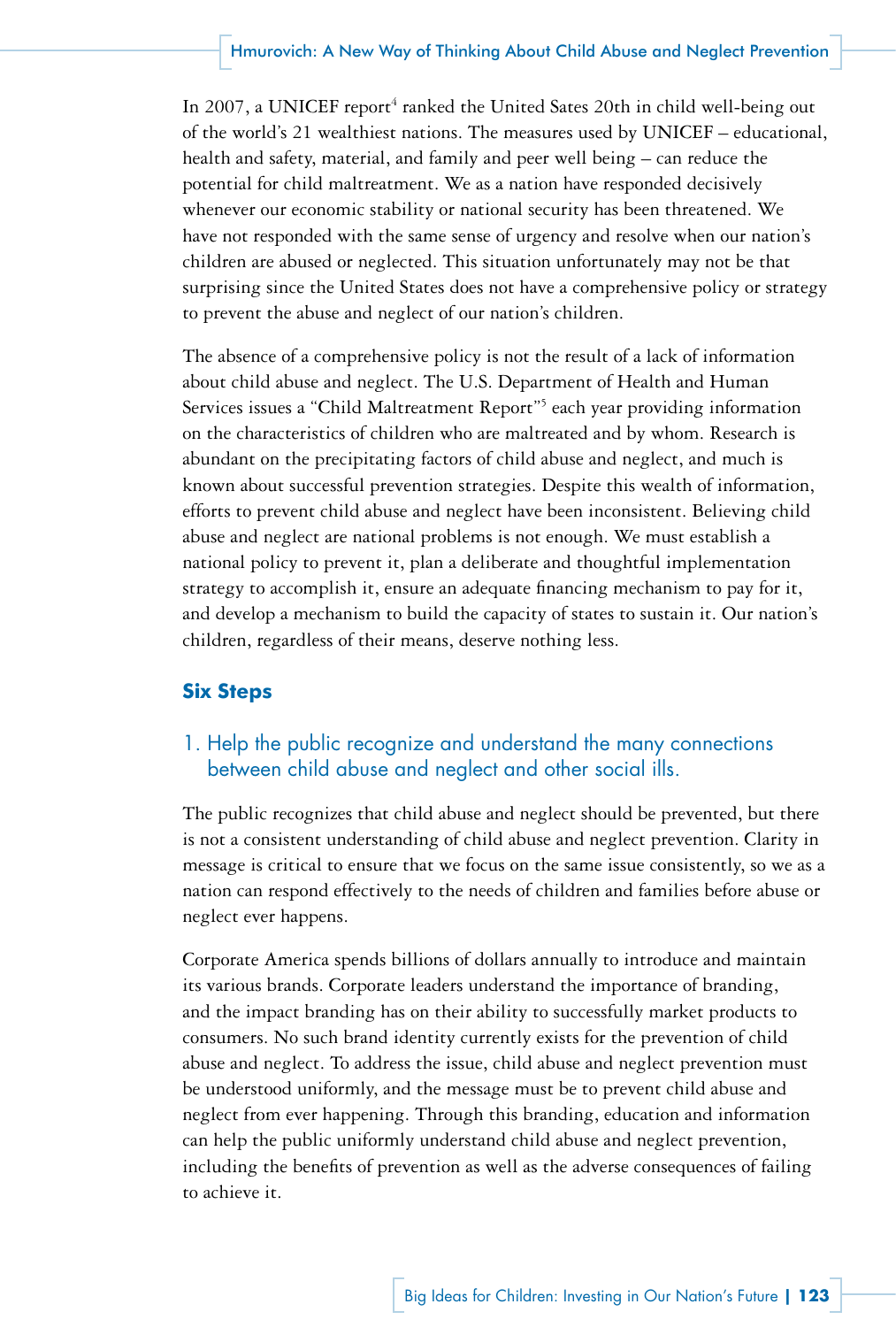## 2. Establish a national child abuse and neglect prevention policy.

Our national policy must be guided by a belief that child abuse and neglect are not only problems, but can be prevented. A prevention strategy may be actualized through individual acts of kindness to neighbors and strangers, but sustainable change cannot occur until there is a national policy and commitment to prevent child abuse and neglect. It must be the responsibility of public officials and communities to create a norm of supporting children and families. Until a national policy is developed and communicated, states will be hampered in developing and implementing local coordinated service systems that promote healthy child, family, and community development.

# 3. Analyze existing funding sources and develop fiscal policies to support activities that prevent child abuse and neglect.

To implement a national child abuse and neglect prevention policy, it is essential that funding streams be assessed and then realigned. In local implementation activities, policy and funding decisions would be governed by the national policy so financing decisions are made that: 1) promote the national policy, and 2) are accompanied by clearly identified, measurable, and results-oriented strategies.

To develop this financing system, we must broaden the current service system for children and families to fully incorporate services that focus on preventing child abuse and neglect. The challenge is how to transform the current service system that responds to child abuse and neglect after it happens into coordinated systems that provide services to all families before child abuse and neglect occur. It is neither feasible nor advisable to simply transfer funding from services and programs that are offered after the child abuse or neglect has occurred. It would shortchange children who have experienced abuse or neglect, and make a bad situation for them worse.

Our nation must determine on a state-by-state basis (and sometimes on a community-by-community basis) how the transformation can take place to a coordinated system that provides services to all families before child abuse or neglect happens. Any transformation must occur within the context of multiple factors: the nuances of state laws and administrative codes; the capacity of current service delivery systems; funding priorities; other competing public policy interests; the extent to which local, state or federal funds pay for a specific service or strategy and the leadership characteristics of the ranking elected official.

This transformation can only be accomplished through a state-by-state assessment and planning and implementation based on the national policy, and measured by thoughtfully established national outcomes.

Individual jurisdictions and policy makers develop budgets taking into account legislative mandates related to the use of the funds. When funding criteria are not based on clear public policy, the results achieved from the use of the funds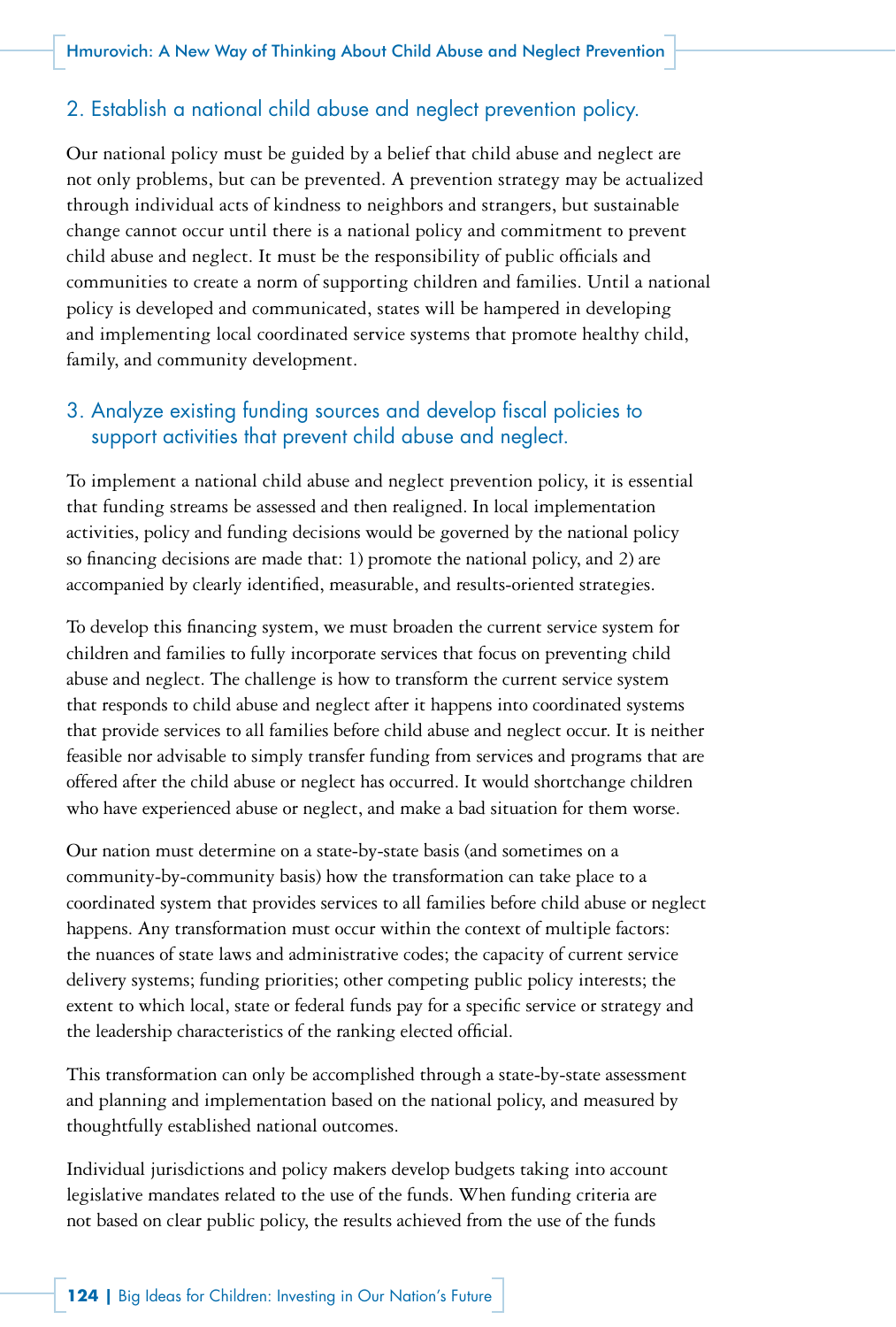most likely will not advance the policy. The absence of a consistent national policy hampers communities in developing local implementation, in financing strategies, and in attaining positive results for children and families.

We must ask: What type of nation and society do we wish to live in, and what are the critical success factors to attain that vision? Once this question is answered, fiscal policies and management decisions must be implemented to support and provide incentives to promote the public policy, not vice versa. Change of this nature takes time and often transcends the term(s) of an elected official. By developing a thoughtful, bi-partisan, and multi-branch national policy, we increase the potential for success even when leadership changes. Services for children must be viewed as investments, not expenditures, and credible cost benefit analyses must be developed to demonstrate the value of the investment.

# 4. Cultivate multiple and diverse prevention champions to rally the public support necessary to change policies to prevent child abuse and neglect.

The president of the United States and state and local government leaders should be the leading champions of children. Platforms developed for political campaigns and initiatives frequently support the notion that children are our future, and that we as a nation should embrace and support family and community development. Often times, however, these campaign platforms fall by the wayside once the rigors of balanced budgets and the realities of governance take hold. It is not that public figures are insincere; often specific initiatives are accomplished, but they are small victories for children and families who have much greater needs.

These champions must identify other leaders who can promote the implementation and sustainability of the national policy to prevent child abuse and neglect. Prevention champions can be found in "children's cabinets" or legislative caucuses that are bi-cameral and bi-partisan. Additionally, the leader can designate key members of the administration, such as the deputy chief of staff and a deputy budget director, to promote the integration of administration policy across departments, encourage strong best practice information sharing, identify common assessment and service delivery strategies, and encourage fiscal accountability and efficiency that promote the national policy for children.

An administration can provide leadership, but it cannot be the sole voice for the answers. Administrations need to avail themselves of the expertise of agencies, national organizations, and individuals in pediatric, public health, public safety, and educational areas that have credible and informed thoughts, opinions, and proven leadership. Leadership should ideally "start at the top," but it should be complimented by leadership spanning all professions and diverse areas of interest, and it should involve service providers as highly visible spokespersons. It also is the responsibility of interested individuals to come together to promote change in public will regarding child abuse and neglect prevention so that leadership at the top ultimately will assume the responsibility that comes with their authority.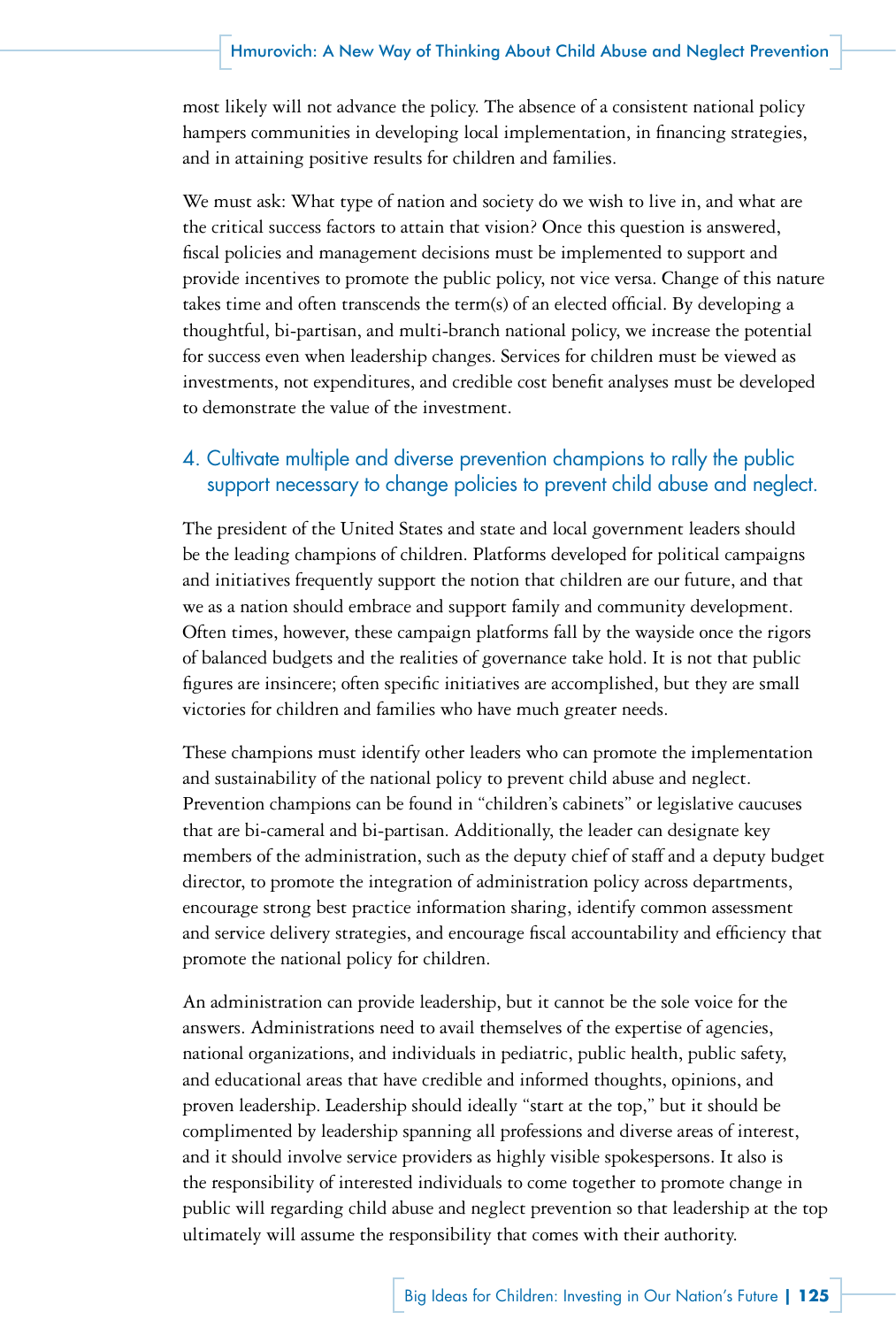# 5. Identify and strengthen governmental planning and quality assurance activities that support the national policy on child abuse and neglect prevention.

Many existing government efforts that benefit children can be used to promote and support a clearly stated national policy to prevent child abuse and neglect. One of the most common and perhaps underutilized strategies is the use of state plans. These are documents used by states to draw down federal matching funds such as Title IV-B (Child Welfare Services), Title IV-E (Foster Care), Temporary Assistance for Needy Families (TANF) to improve family economics, Medicaid, Maternal and Child Health, and the Early Childhood Comprehensive Systems plan. Strong federal guidance and appropriate financial incentives should be established so that states develop these plans in a manner that integrates cross-disciplinary planning and service delivery systems, and focus on nationally approved child well-being outcomes (not output indicators) that prevent child abuse and neglect.

These state plans can be powerful tools to promote child abuse and neglect prevention by focusing on attaining outcomes such as healthy child development, success in school, and appropriate community interactions. States also should be encouraged to develop plans for a robust integrated planning process for juvenile justice and community-based prevention funding. Each of these plans has elements that relate to child abuse and neglect prevention, but without a national policy focus, an opportunity is missed to create more seamless coordinated service systems. At the same time, quality assurance processes such as the federal Child Services and Family Review (CSFR) required by the Adoption and Safe Families Act (ASFA) could be expanded to hold the child welfare system accountable in the prevention of child abuse and neglect.

# 6. Ensure effective state and local planning and implementation of child abuse and neglect prevention strategies.

The development of a comprehensive, thoughtful national policy to prevent child abuse and neglect must be undertaken immediately. With that policy in place, real and sustainable change can then be initiated on a state-by-state basis. The focus should be on each state implementing comprehensive, evidence-based, communitydriven child abuse and neglect prevention strategies based upon the state's needs. With an emphasis on healthy child, family and community development, a state could develop benchmarks and measures to assess progress and demonstrate to the public what is being accomplished. These plans cannot merely be a written document, they should be a well-developed process that encourages states to look at inter-agency policy integration, shared funding among the various service delivery systems, information sharing, and common goals. These state plans must be a methodology to view prevention services as more than a funding stream or specific program, and instead, as an entirely new way of thinking about the long-term safety, health, growth, development, and well-being of our nation's children.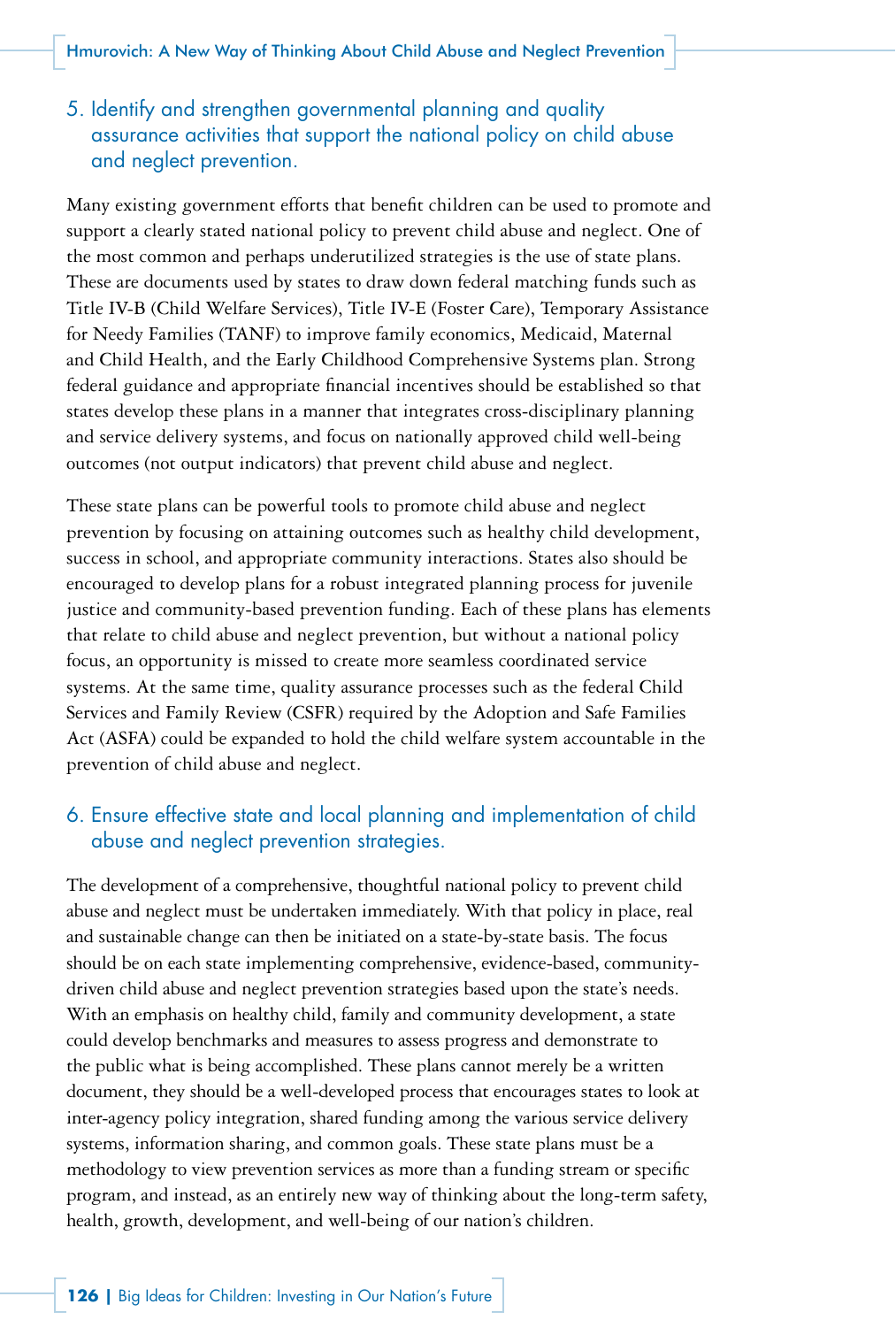# Hmurovich: A New Way of Thinking About Child Abuse and Neglect Prevention

Successes have been achieved through the use of the public health model to address such issues as tobacco cessation and the prevention of diabetes and cancer. These models may be instructive in statewide child abuse and neglect prevention planning. The model includes steps that define the problem, identify risk and protective factors, develop and test strategies, and promote widespread adoption of those strategies. Some states have already taken some of these steps, and state child abuse and neglect prevention planning can build upon this foundation. Statewide prevention planning must be more than a call to action; it must provide the framework to implement and sustain a complete transformation of an outdated service delivery system that finances strategies and a patchwork of related but uncoordinated children's policies. State prevention planning must become a blueprint for change based upon a clear understanding of prevention and the development of fiscal policies that support the child abuse and neglect national prevention policy.

This statewide prevention planning process represents a multi-year effort that should focus on two objectives:

- • Understanding the current status of prevention in the state; and
- Addressing the actions identified in this paper to initiate and sustain child abuse and neglect prevention strategies.

A clearly understood national policy for child abuse and neglect prevention must be established and executed with vigor and commitment. Our nation must act on the belief that child abuse and neglect are national problems, but more importantly, that they are preventable, and that the real work lies within our states and communities.

We must initiate a new way of thinking about prevention, and we can do this by achieving the six steps specified in this paper. It must be a way of thinking that encompasses a concrete understanding of how children, families, and communities develop, and what adversely impacts that development, or conversely, what promotes that development.

The public also must understand and accept values that attach responsibility for child development beyond the family. The quality of relationships with teachers, childcare providers, friends, and neighbors do matter, and therefore, are critical not only to healthy child and family development, but to ensure the kind of healthy community development that we all expect.<sup>6</sup>

State prevention planning not only promotes these goals, it provides a blueprint for our nation to attain global leadership in the ethical treatment of children; a most honorable goal.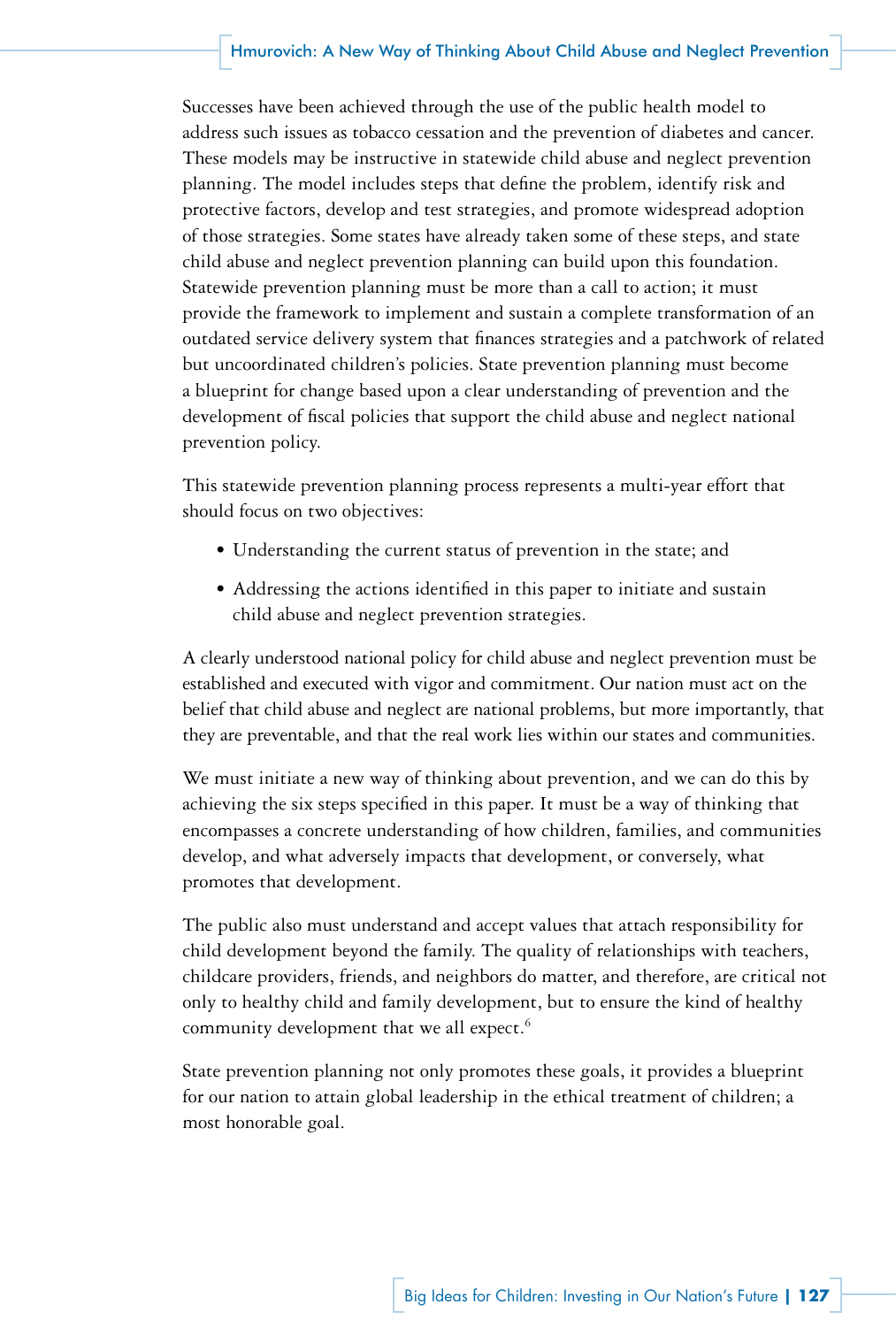# Hmurovich: A New Way of Thinking About Child Abuse and Neglect Prevention

- <sup>1</sup> Wang, CT, & Holton, J (2007). Total estimated cost of child abuse and neglect in the United States. Chicago, IL: Prevent Child Abuse America. http://www.preventchildabuse. org/about\_us/media\_releases/pcaa\_pew\_economic\_impact\_study\_final.pdf
- <sup>2</sup> Felitti, VJ, Anda, RF, Nordenberg, D, Williamson, DF, Spitz, AM, Edwards, V, Koss, MP, & Marks, JS. (1998). The relationship of adult health status to childhood abuse and household dysfunction. American Journal of Preventive Medicine, 14, 245–258. http:// download.journals.elsevierhealth.com/pdfs/journals/07493797/PIIS0749379798000178.pdf
- $3$  Specht, Bryan. (March 2008). Breaking the Resistance: Creating a Movement for Prevention. Presented to Prevent Child Abuse America, Chicago, Illinois.
- <sup>4</sup> United Nations Children's Fund (2007). Child Poverty in Perspective: An overview of Child Well-being in Rich Countries. Innocenti Report Card 7, UNICEF Innocenti Research Center, Florence, Italy, p. 2. http://www.unicef.org/media/files/ ChildPovertyReport.pdf
- 5 U.S. Department of Health and Human Services, Administration on Children, Youth and Families (2008). Child Maltreatment 2006. Washington, DC: U.S. Government Printing Office. http://www.acf.hhs.gov/programs/cb/pubs/cm06/cm06.pdf
- <sup>6</sup> Davey, Lynn. (July 2008). FrameWorks Institute. Commissioned work for Prevent Child Abuse America.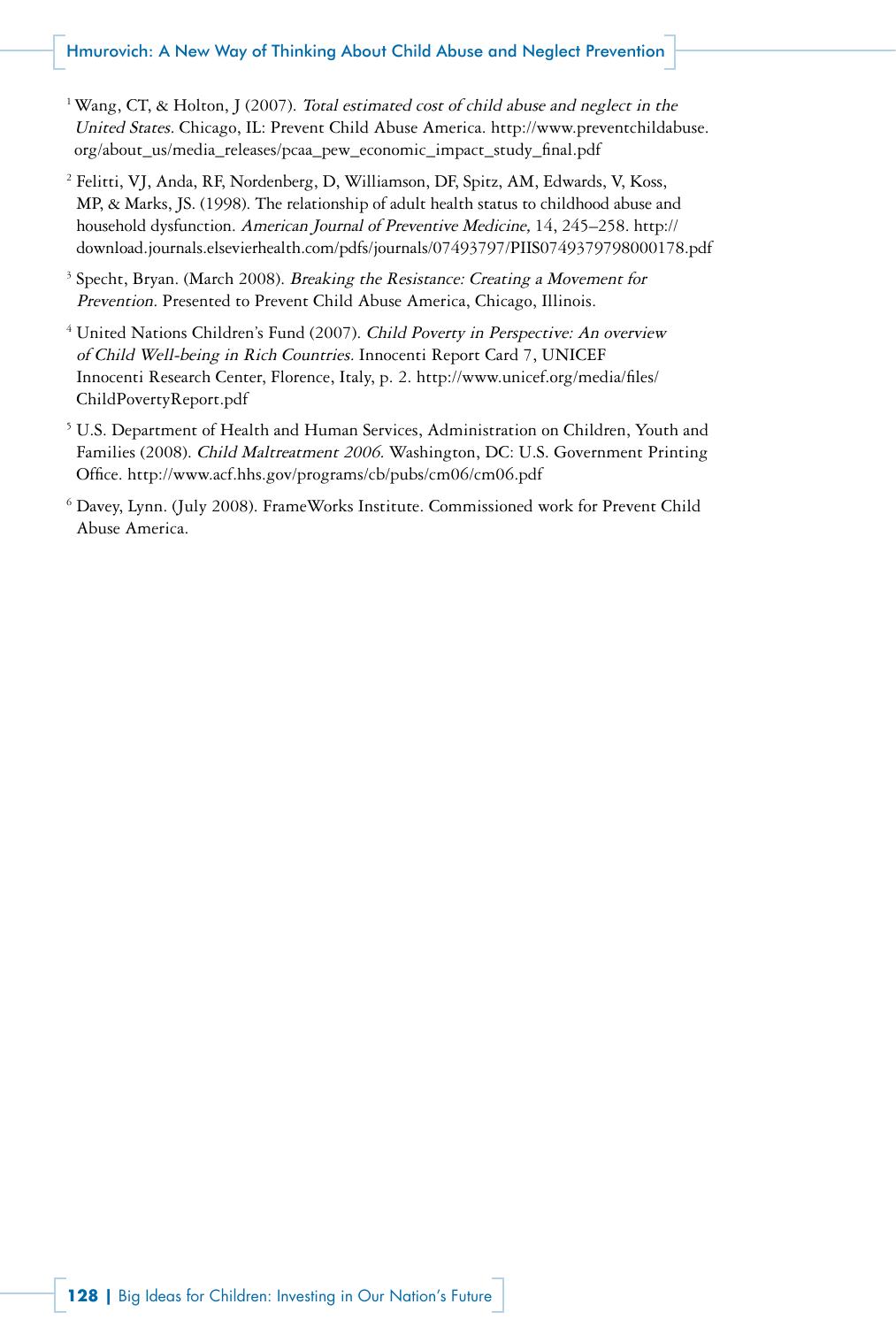# **Cutting the Gordian Knot:**

National Reforms to Assure Coverage of Developmental Child Health Treatment

by Sara Rosenbaum, J.D.

This "Big Idea for Improving Federal Policies for Children" focuses on a national investment in pediatric developmental health care. The purpose of this proposal is to foster the spread of a particularly effective, multi-disciplinary innovation in pediatric health practice, thereby strengthening pediatric quality for the nation's most vulnerable children.

This proposal is intended to overcome three basic challenges that arise in efforts to diffuse this innovation in developmental pediatric practice: (1) the meaning of "developmental condition" within a health care financing context, (2) the multidisciplinary and non-traditional-setting nature of the intervention, and (3) the tendency of traditional insurers and health plans to exclude coverage and treatment because of uncertainty about how to classify both the condition and the intervention.

Following a background, the proposal sets forth a federal initiative that would establish a multi-payer "developmental child health" benefit, coupled with grants to states to support certification and oversight functions. In addition, a federal developmental child health training program would award a combination of National Health Service Corps loan repayment awards, as well as grants to participating institutions of higher learning, in order to foster the training of developmental child health specialists, with deployment to medically underserved communities experiencing a shortage of primary health and developmental professionals.

# **Background**

# The need for system reforms to spur advances in child health and development

Assuring the healthy development of all children represents one of the paramount goals of any society. Over the years, experts in child health and development have

Sara Rosenbaum, J.D. is Chair of the Department of Health Policy, and Harold and Jane Hirsh Professor of Health Law and Policy at the George Washington University School of Public Health and Health Services.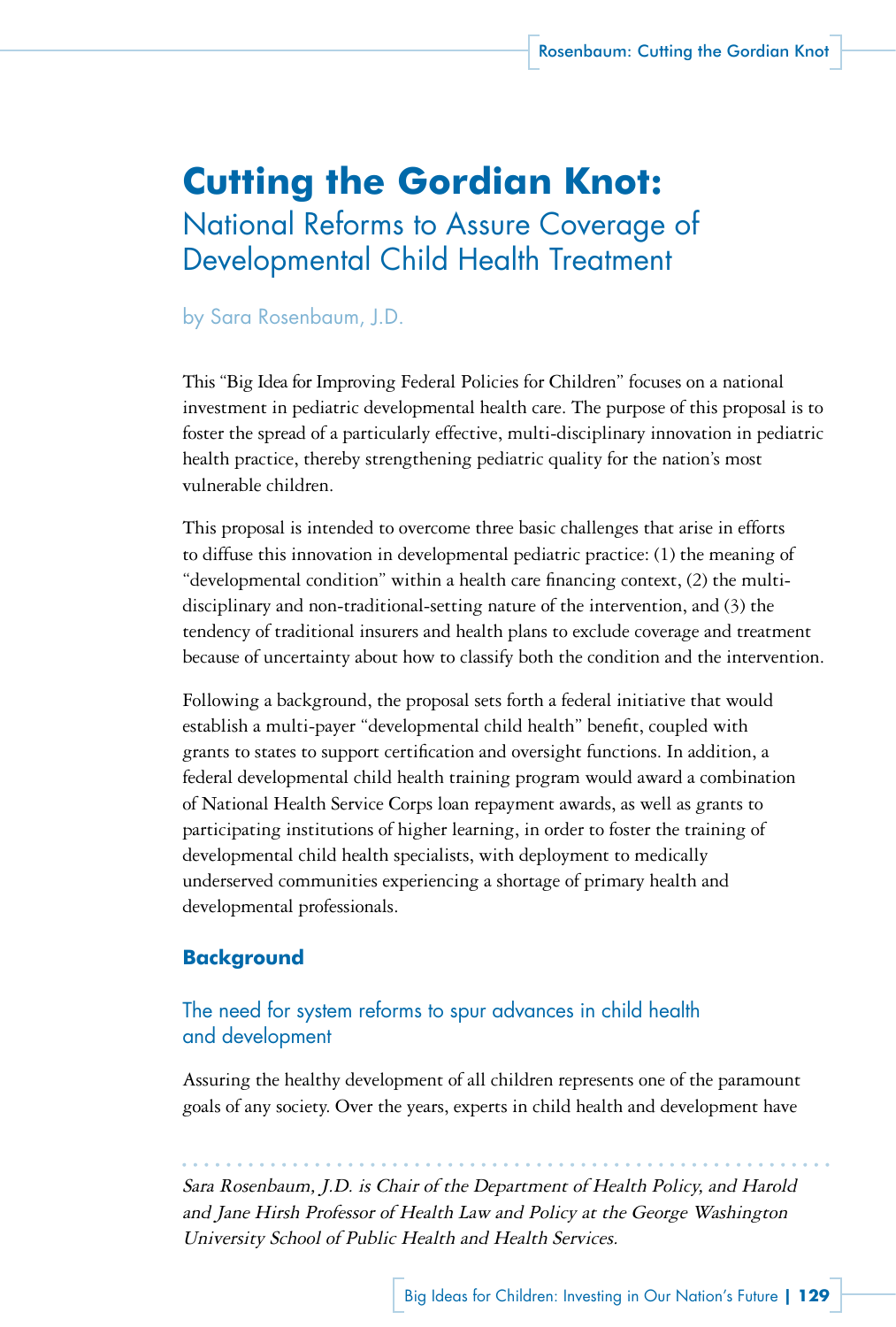identified an important innovation for preventing or ameliorating developmental delays in young children with physical and mental health conditions.

Boiled down to its simplest version, this strategy consists of a range of health and developmental interventions that:

(i) Are initiated at the earliest appropriate point in child development;

(ii) Extend throughout the period of child development, but with a particular focus on early childhood; and

(iii) Combine the skills and capabilities of several distinct professional disciplines (medicine, education, public health, child care and child development, and social services) to furnish a fully integrated developmental treatment using a family-centered team approach.

The fundamental purpose of this early and continuous multi-disciplinary team approach to developmental health is to prevent or ameliorate the adverse developmental effects of underlying physical or mental health conditions in children. Over the decades, a wealth of literature has emerged that documents the effectiveness of this approach to child health, and its flexibility in intensity and duration depending on the child's and family's needs.<sup>1</sup>

# Three practical problems that impede adoption of developmental health treatment

Despite evidence of its positive effect, this innovation in the pediatric standard of care in the case of children with, or at risk for, developmental delays remains stymied or non-existent. This is particularly the case in the thousands of communities that experience high health risks along with a shortage of health professionals and enriched educational, social, and public health services.2

Pediatric health experts have described the broad, conceptual, and structural barriers to this important innovation: the absence of stable health insurance coverage, fragmented programs at the state and federal levels that lack a common set of goals or clear performance standards and quality measures, and the absence of well-functioning information technology that can support unified access to integrated information across disciplinary sectors and service settings.<sup>3</sup>

But beyond these conceptual and structural failings lie three practical problems that interact with one another in ways long familiar to health policy reform. Their net impact is to hobble innovation diffusion to such a degree that, with the exception of periodic demonstrations followed by isolated examples of success, the model simply cannot take hold and flourish. These three problems are so foundational that until they are addressed, simply adding small new stimulus grants will not produce the intended effect of systemic innovation.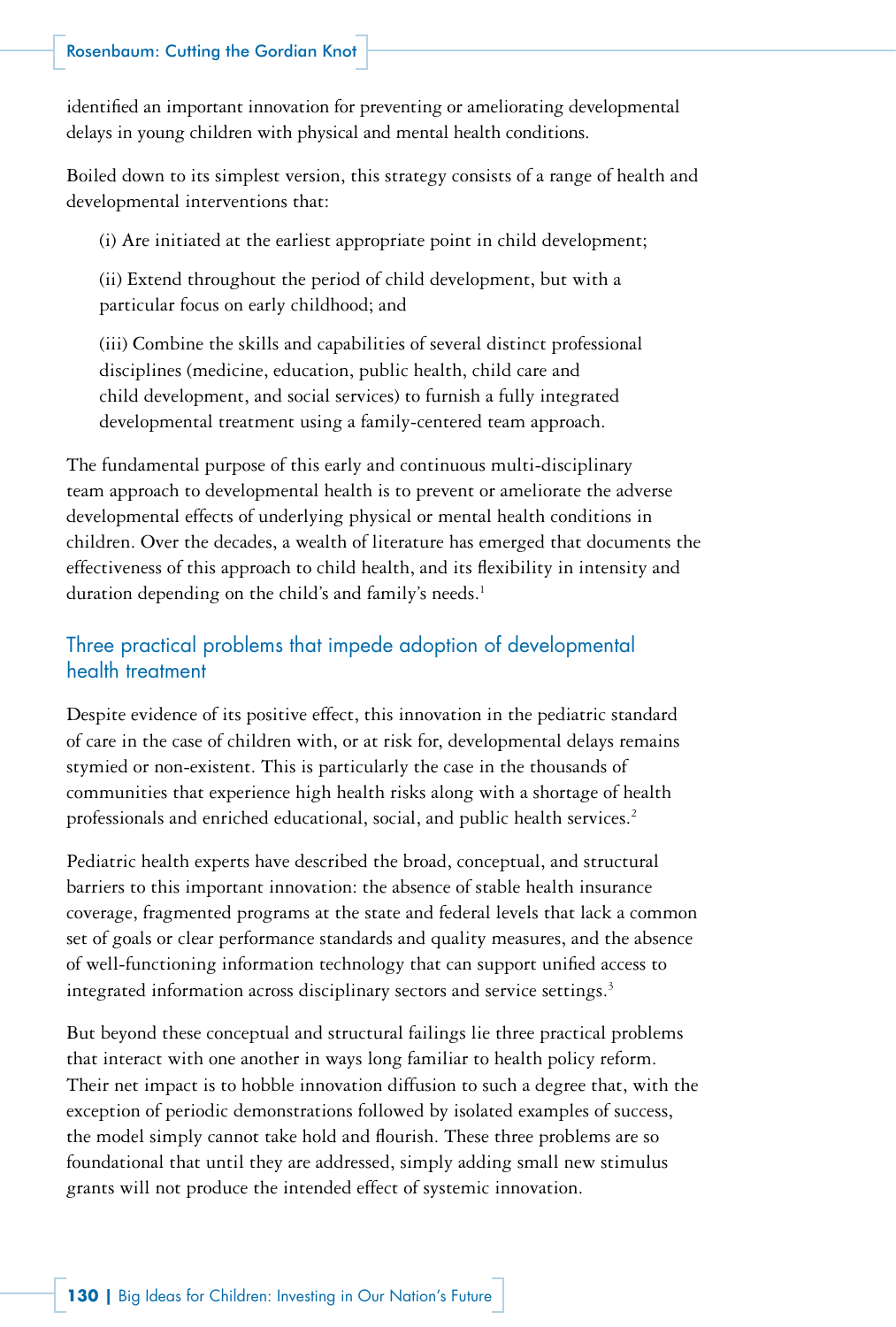**Problem 1: What is the condition?** The first problem has to do with defining what, exactly, the condition is. Is the condition of pediatric developmental delay (or the risk of developmental delay) a "health" condition? Alternatively, is developmental delay a social or educational condition that lacks a basic health nature, even if its roots are traceable to recognized medical conditions or syndromes? If it is the former, then the condition of developmental delay fits squarely within the ambit of health care financing. If developmental delay is social or educational, however, it would be considered non-medical in nature. Treatments and services to address the condition would be considered non-medical and coverage and payment would be excluded from health insurance and employee health benefit plans.

**Problem 2: Who owns the service innovation?** The second problem can be thought of as one of ownership. By definition, the intervention requires multiple disciplines with expertise in health, education, child development, and social service. As a result, implementation of the intervention literally requires collaboration across disciplinary fields, each with its own licensure and certification process, and at times at odds with one another. This "failure to communicate" can stop the diffusion of service innovations in its tracks because of the inability to agree on various dimensions of interdisciplinary collaboration and control. Indeed, while federal policy plays a primary role in health care financing, it is states that ultimately control the shape and structure of the health system itself as a result of their power to define much of the meaning of health care, and of the relative involvement of various professional disciplines in health care delivery and supervision.

In the case of services that fall cleanly in one professional sphere, questions of who "owns" the service tend not to arise. For example, if a pediatric cardiac surgery innovation is introduced, because the service is classically medical, the question of who has the power to furnish and oversee the service is a settled matter. As a result, the treatment innovation can diffuse smoothly across the cardiac medical specialty disciplines.

But in the case of a multi-disciplinary, integrated service, the innovation encompasses multiple professional disciplines crossing the fields of health care, public health, social welfare, and education and child development. In this situation, the challenge becomes developing an integrated disciplinary approach that frames the issue as a health care matter, while assuring the appropriate blending of disciplinary fields.

**Problem 3: Who pays for innovation?** Most of the focus in the current health care debate is on the existence of any coverage at all. But how health insurance coverage is defined and administered – that is, the services, treatments, and benefits that health insurance will actually provide– is of equal importance, particularly for children and adults with significant health care needs. This is especially true where the health care financing question involves a less traditional medical treatment that spans professional disciplines, and is designed to address a condition that is ambiguous at its definitional roots.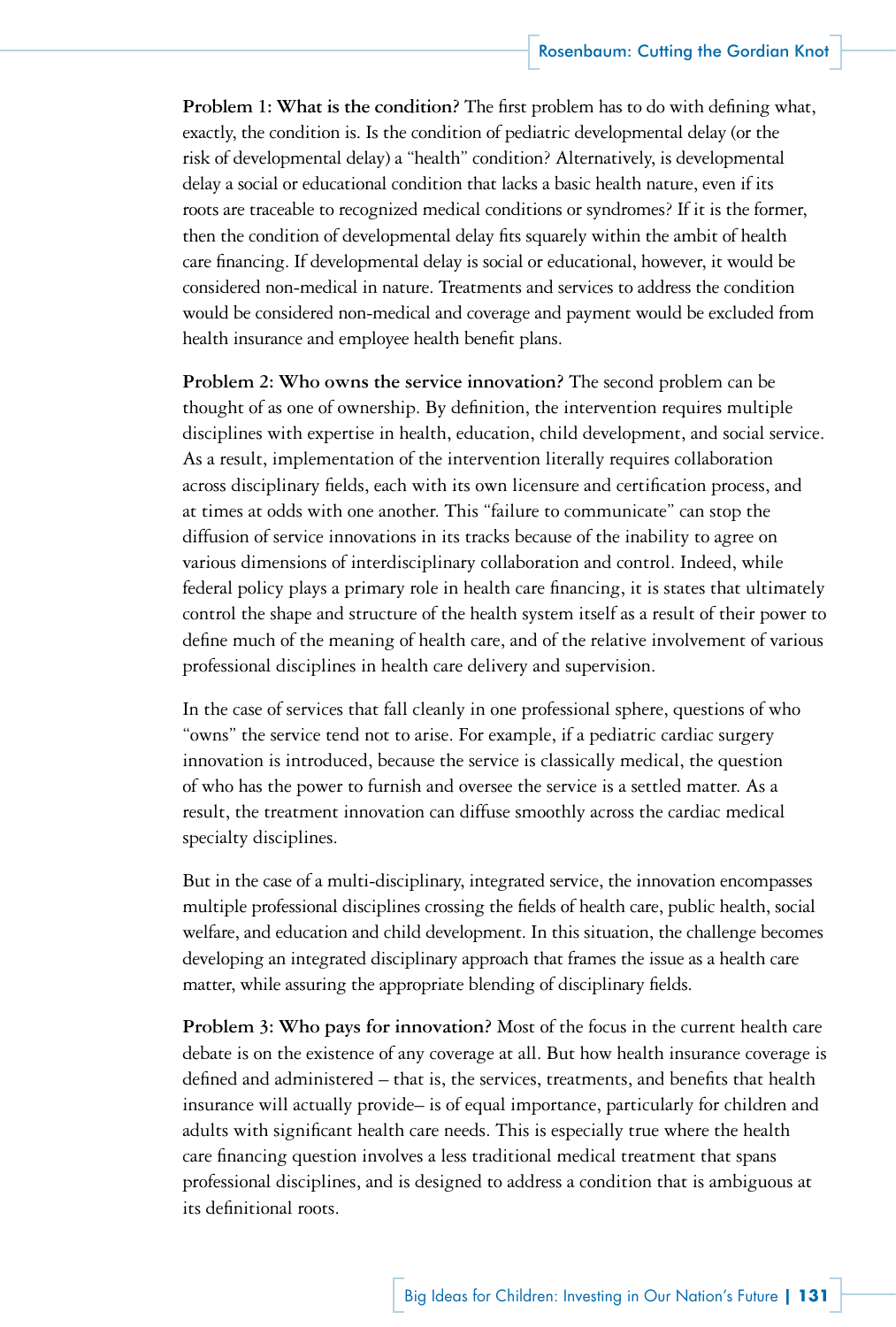With the exception of Medicaid, where coverage rules and definitional parameters are exceptionally broad, traditional insurers (in the absence of external standards) have the discretion to adopt narrow definitions of the conditions and interventions they will finance. Furthermore, in recent years, the Bush Administration has sought to import traditional insurance concepts and principles into Medicaid, proposing to impose the types of condition and treatment service limitations and exclusions found in commercial insurance plans.<sup>4</sup> Although these proposed restrictions on the reach of Medicaid coverage have been temporarily halted as the result of a series of Congressional moratoria, the long-term status of these efforts is unclear.

Exclusionary insurer practices play out in specific ways in the case of developmental pediatric health care:

- • **Condition-related exclusions:** As noted, traditional insurers might exclude developmental delay as a social condition, even where the delay is attributable to an underlying physical or mental condition. For example, an insurer might pay for limited physical therapy for the condition of cerebral palsy, while at the same time denying coverage for developmental health interventions that are aimed at ameliorating the effects of the cerebral palsy by improving a child's motor skills through group play.
- • **Disciplinary exclusions:** Because the developmental pediatric health program might be under the direction of a professional who holds an advanced degree in childhood development or early childhood education, the intervention would be excluded as "educational," even though the treatment team is engaged in a health intervention, and despite the fact that the team includes licensed medical and health professionals.
- • **Setting exclusions:** Pediatric developmental health treatment might take place in a service setting that is not licensed as a health care setting under state law. In this type of situation, the setting alone might be sufficient to trigger exclusion. For example, many traditional insurers will not pay for even undeniable medical treatment when furnished in schools.

Historically, Medicaid has been the only source of health insurance that contemplates a broad enough definition of health condition to encompass developmental health, and to permit payment for team services in community settings through its Early and Periodic Screening, Diagnostic, and Treatment (EPSDT) service benefit. Other insurers have routinely excluded both the treatments and the condition, and whether EPSDT is permitted to continue to play this role remains open to question as a result of efforts by the Administration to realign Medicaid with commercial coverage and payment principles.

**What about other sources of funding?** It is entirely possible, of course, to define the condition and set of interventions described in this analysis as social and educational. In this case, the proper approach to financing might be via an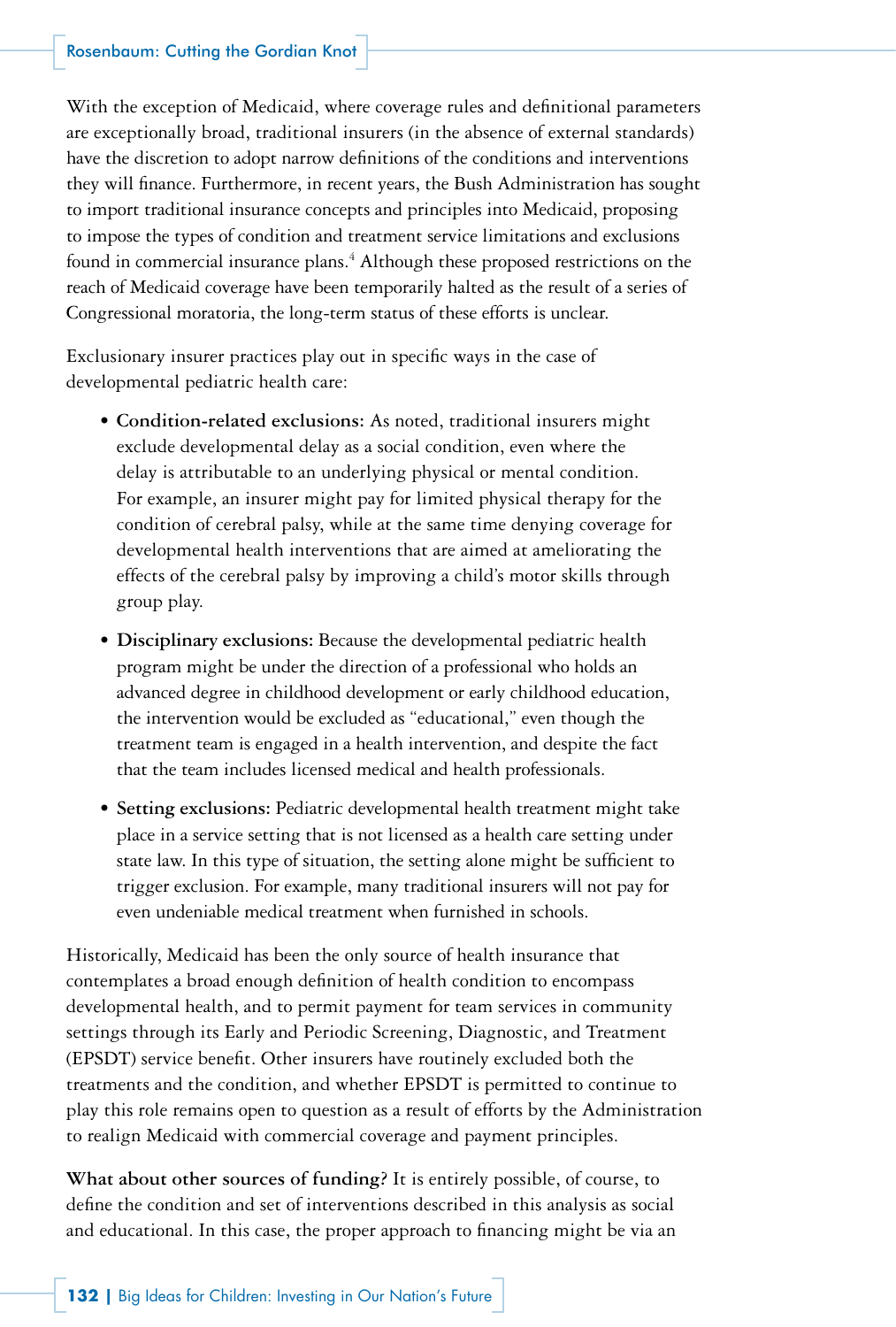educational or social program. The fact of the matter, however, is that educational and social service financing lacks the dynamism and elasticity that characterize health care financing. Simply put, to define a condition and intervention as educational or social is to leave it unfunded.

For example, many of the educational and social services (and at least the diagnostic health services) described in this background represent the types of interventions falling within the parameters of the Individuals with Disabilities Education Act (IDEA). However, the IDEA is financed at levels far below those that are necessary even to carry out its core educational mission of assisting with the education of children whose disabilities affect their ability to learn in classic educational settings.

#### **Proposal**

This proposal would cut the proverbial Gordian knot that impedes this systemic advance in child health care by defining a new health benefit known as a developmental child health benefit. The benefit would be legislated federally, and would be made applicable to all payers by means of amendments to the Employee Retirement Income Security Act (ERISA), the Public Health Service Act, and Medicaid and the State Children's Health Insurance Program (SCHIP). The establishment of licensure and regulatory schemes to create accountable delivery systems would become a condition of state participation in Medicaid and SCHIP, and federal grants would be provided to states to assist in the transformation.

#### Developmental Child Health Benefits Defined

**Scope and applicability.** All payers – Medicaid, SCHIP, state regulated insurance, and federally regulated employee health benefit plans – would be expected to cover and pay for developmental child health benefits.

- In the case of Medicaid, the benefit is already encompassed in the program's broad benefit and service classes, including both EPSDT as well as other service classes such as preventive services and rehabilitation services. In the case of Medicaid, legislation would simply need to clarify the intervention and conditions as falling within the ambit of EPSDT "early preventive" or "ameliorative" reach.
- In the case of separately administered SCHIP plans, state regulated insurers, and employee health benefit plans, the coverage mandate would take effect on the promulgation of final regulations, described below.

**Eligibility.** The children entitled to the benefit would be those, from birth through elementary school age who exhibit, or who are at risk of exhibiting, one or more types of developmental delays in connection with one or more underlying physical or mental conditions associated with developmental delay.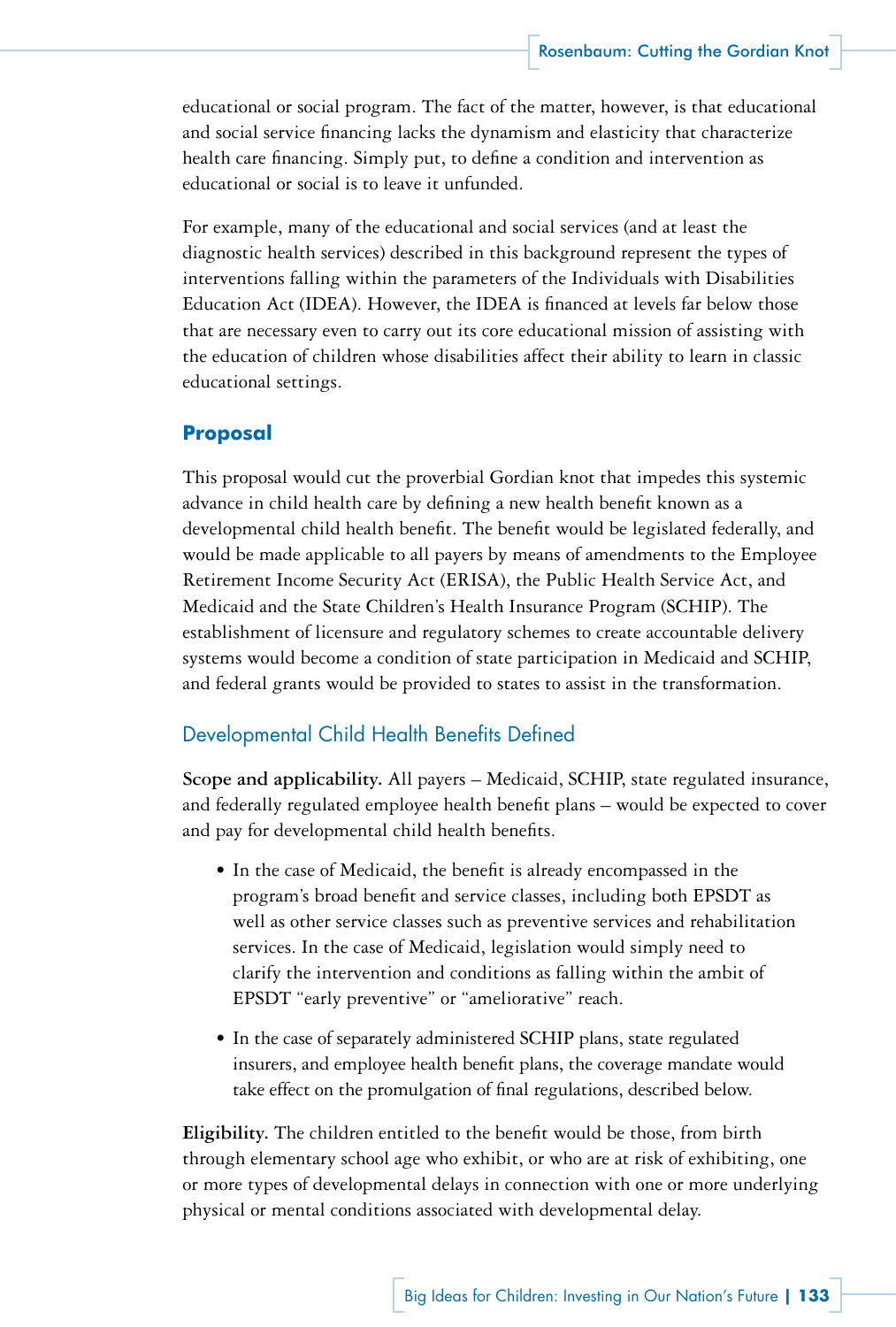**Benefit definition.** The developmental child health benefit would be a "bundled intervention" intended to prevent or ameliorate developmental delay and its health, educational, and social consequences. During the age period for which coverage is available, there would be no fixed durational limits; arbitrary amount, duration, and scope limits unrelated to health need would be prohibited. Applicable insurer/health benefit plan cost sharing rules would apply, but deductibles would be limited.

Within the broad service class of "developmental child health," there would be a series of sub-classes of services, treatments, and benefits:

- Periodic and as-needed assessment and diagnostic services in order to ascertain the existence of a developmental delay or risk of delay;
- Integrated treatment services, furnished by licensed professionals spanning the full range of disciplines required in the provision of developmental child health treatment, including, but not limited to medical, nursing, and other clinical health professionals, and to professionals holding licensure or certification in child development, education, and social work;
- All necessary medical and dental services required to prevent developmental risk or to ameliorate the effects of conditions that may be present;
- • Case management services, defined as services that assist families in securing needed care and making appropriate use of such care;
- Transportation and scheduling;
- Anticipatory guidance and case management services for parents and caregivers whose children are receiving developmental child health benefits; and
- • Initial and ongoing treatment planning and treatment modification.

The secretaries of Health and Human Services and Education would jointly be required to convene a national advisory panel consisting of experts in child health, performance measurement, education and child development, and health care financing to create a detailed service definition, identify evidence-based treatment standards, and develop performance measures for the evaluation of service quality and outcomes. The definition would be published as a proposed rule to permit public comment. Once the rule is adopted in final form, the coverage mandate would commence for payers other than Medicaid, whose payment obligations exist and simply are subject to clarification.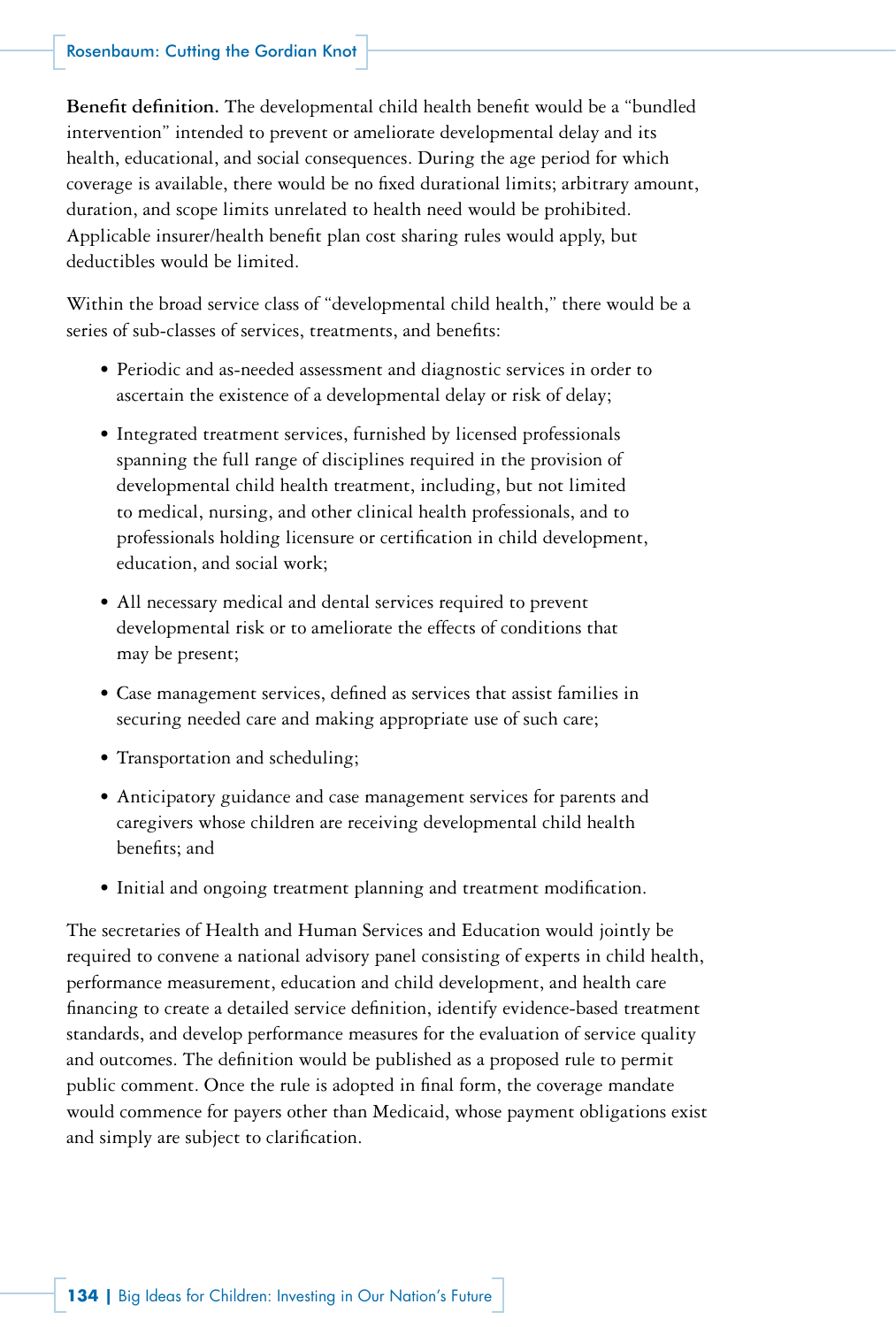**Coverage parameters and limitations.** In order to manage the benefit, certain treatment parameters and limitations would apply:

- The provision of developmental child health treatment services would be conditioned on the existence of a treatment plan developed by a qualified care team and in consultation with the child's family.
- The treatment plan would be required to be periodically updated and to set forth the full range of items and services, including their amount, duration and scope, recommended treatment team involvement, and appropriate service settings.
- • Following the initial authorized service period, service continuation would be subject to prior authorization, with documentation of developmental progress in relation to the child's own health condition and needs, and as measured by certain milestone and outcomes categories developed by the secretary's national advisory committee.

**Payment methods.** The secretary would be required to develop a payment methodology that is efficient, case-based, and cost related, with payments linked to service scope and intensity to permit the adjustment of services to address severity of need.

**Provider participation.** Regardless of underlying disciplinary training and licensure, providers would be required to be certified as specialists in developmental child health treatment, and would have to display both individualized and team-based competencies.

# State regulatory development and oversight

As a condition of Medicaid and SCHIP participation, states would be required to develop all-payer certification standards and procedures for developmental child health specialization, with the certification process jointly overseen by a state's Title V Maternal and Child Health program, state education agency, and with state agencies overseeing early child development, child care, and children's social service programs. The purpose of the certification process would be to establish minimum competencies for both individual professionals as well as developmental child health service teams. States would also be required to certify both home- and a range of community-based service settings.

The secretarial national advisory panel would develop model certification standards for developmental child health specialists and teams.

#### **Reporting**

The secretarial national advisory group would propose a minimum dataset covering all payers, including race, ethnicity, SES, and child characteristics, as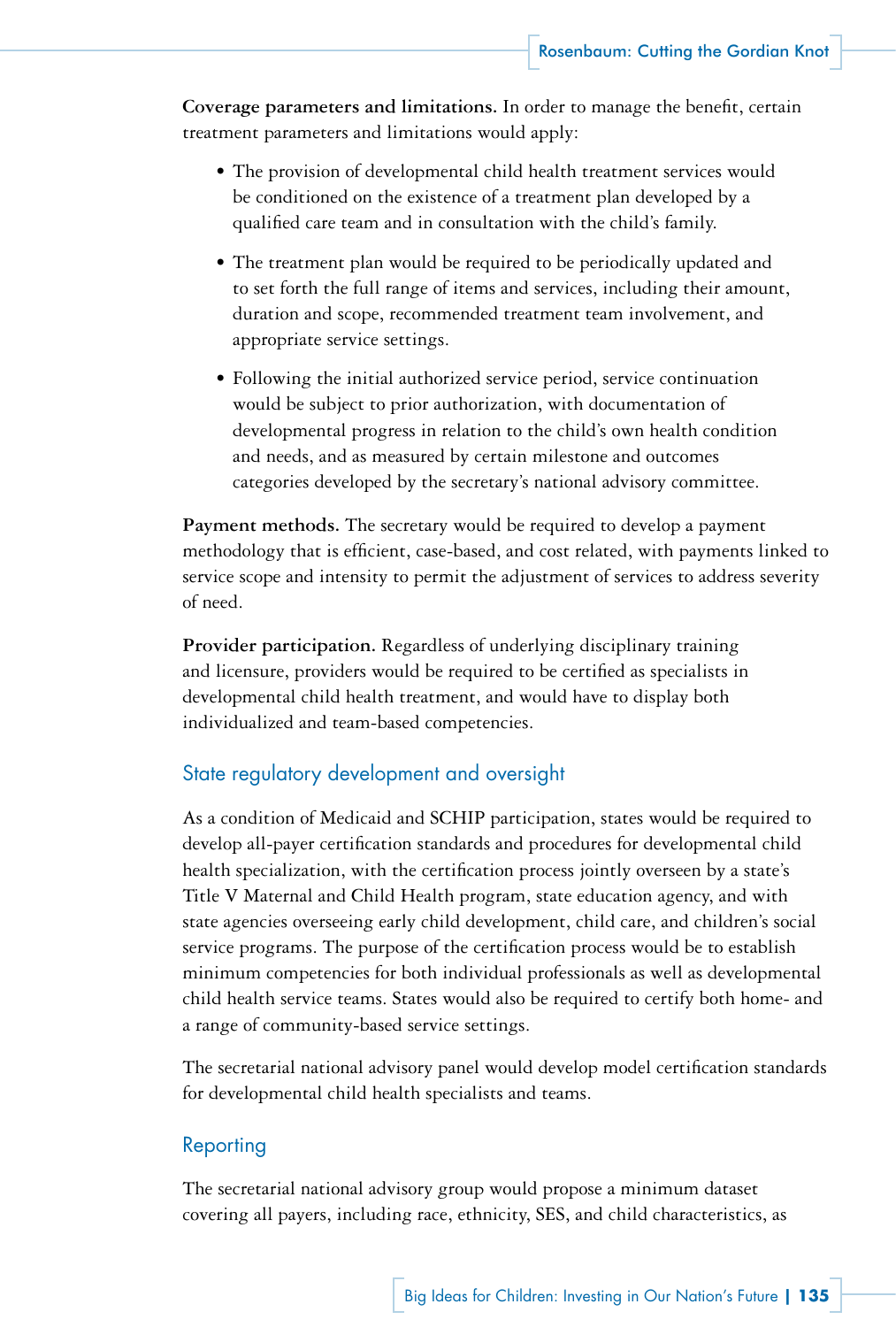well as sufficient data on developmental condition severity, along with assessment, diagnosis, and treatment to permit a full, cross-payer evaluation of quality and outcome. Data would be reported to each state's maternal and child health agency for annual public reports, as well as to HHS for national comparative reporting.

#### Workforce Investment

Health professions education programs would be revised to include grants to schools of medicine, nursing, dentistry, public health, education, and social work, as well as to programs in nutrition and psychology and other relevant professions in order to train candidates in developmental child health intervention.

The National Health Service Corps would be revised to provide loan repayments to developmental child health professionals who work in underserved communities experiencing a shortage of primary health care professionals.

<sup>&</sup>lt;sup>1</sup> Neal Halfon, Michael Regalado, and Kathryn Taafe McLearn, Building a Bridge from Birth to School: Improving Developmental and Behavioral Health Services for Young Children http://www.commonwealthfund.org/publications/publications\_show.htm?doc\_ id=221307 (Accessed August 10, 2008)

 $2$  Brett Brown and Michael Weitzman, Early Childhood Development in Social Context, http://www.commonwealthfund.org/publications/publications\_show.htm?doc\_id=237483 (accessed August 10, 2008)

<sup>&</sup>lt;sup>3</sup> Neal Halfon, Helen Du Plessis and Moira Inkeles, Transforming the U.S Child Health System, Health Affairs 26(2) 2007, 315–330.

<sup>&</sup>lt;sup>4</sup> Sara Rosenbaum and Paul Wise, Crossing the Medicaid-Private Insurance Divide: The Case of EPSDT, Health Affairs 26(2) 2007, 382–393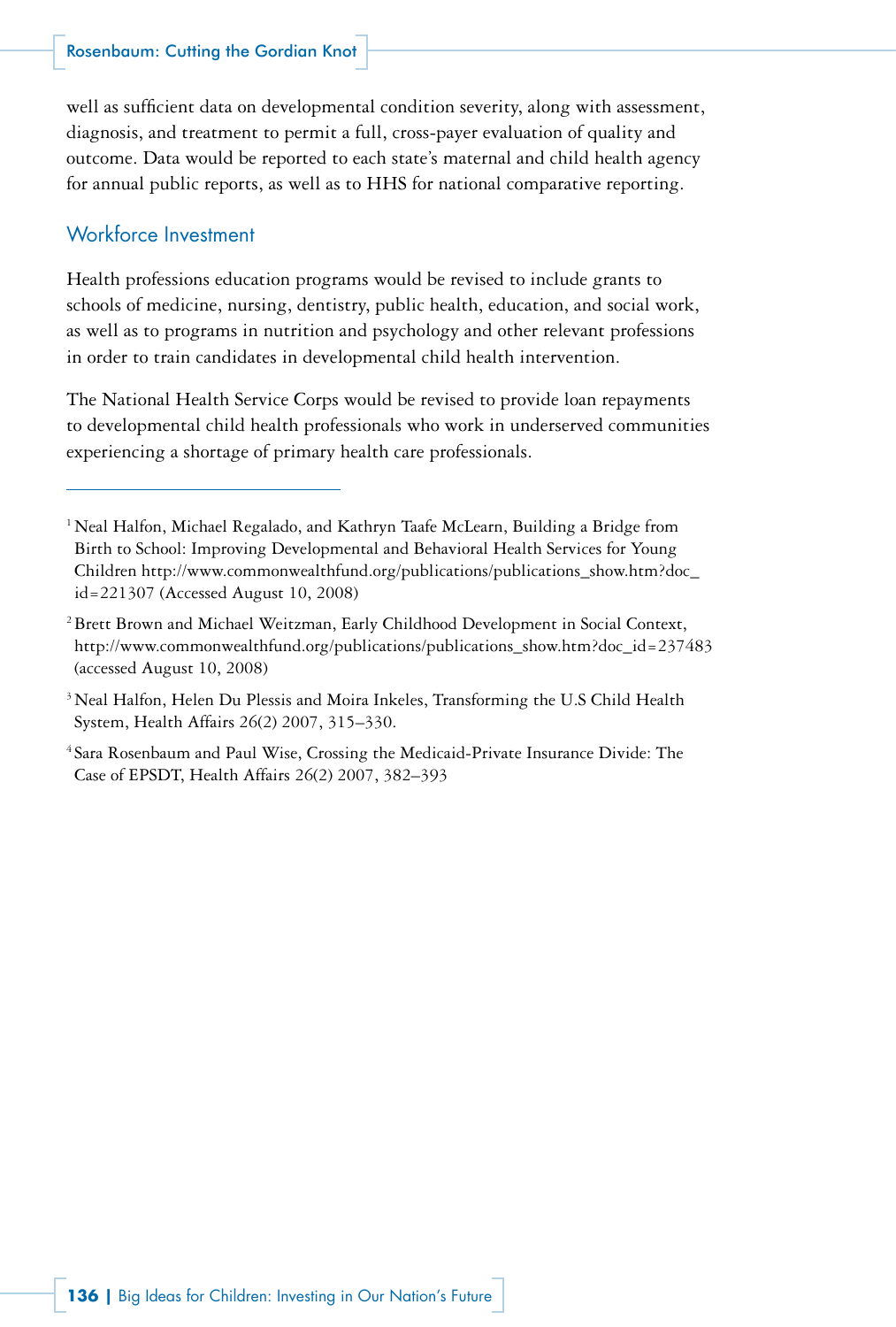# **How Policymakers Can Use Automation to Help Families and Children**

# by Stan Dorn, J.D.

Futurists have long sung the praises of automation. When it comes to families and children, three new automated procedures hold tremendous promise:

- 21st century information technology can ensure that millions of eligible, low-income families and children finally receive essential services long promised by government.
- Restructuring need-based programs to automatically provide more help during economic downturns would shield families from harm while shortening recessions and making them less severe.
- Cable and satellite television companies could be required to automatically provide family-friendly programming unless subscribers affirmatively request channels that offer violence, sex, and profanity. For most parents, this would be the first realistic chance to protect their children from harmful and inappropriate television.

# **1. 21st century information technology can help eligible, low-income children receive promised benefits**

Most of America's nine million uninsured children are eligible for but not enrolled in Medicaid or the State Children's Health Insurance Program (SCHIP).<sup>1</sup> And millions of families go without other critically important assistance for which they qualify, including Earned Income Tax Credits that support low-wage work,<sup>2</sup> food assistance for families at risk of malnutrition,<sup>3</sup> etc.

These problems share a common cause. Needy families with children are often denied assistance until they complete application forms and present paperwork demonstrating eligibility – even if government officials already have information in-hand that proves the families qualify for help!

Stan Dorn, J.D. is a Senior Research Associate at the Urban Institute.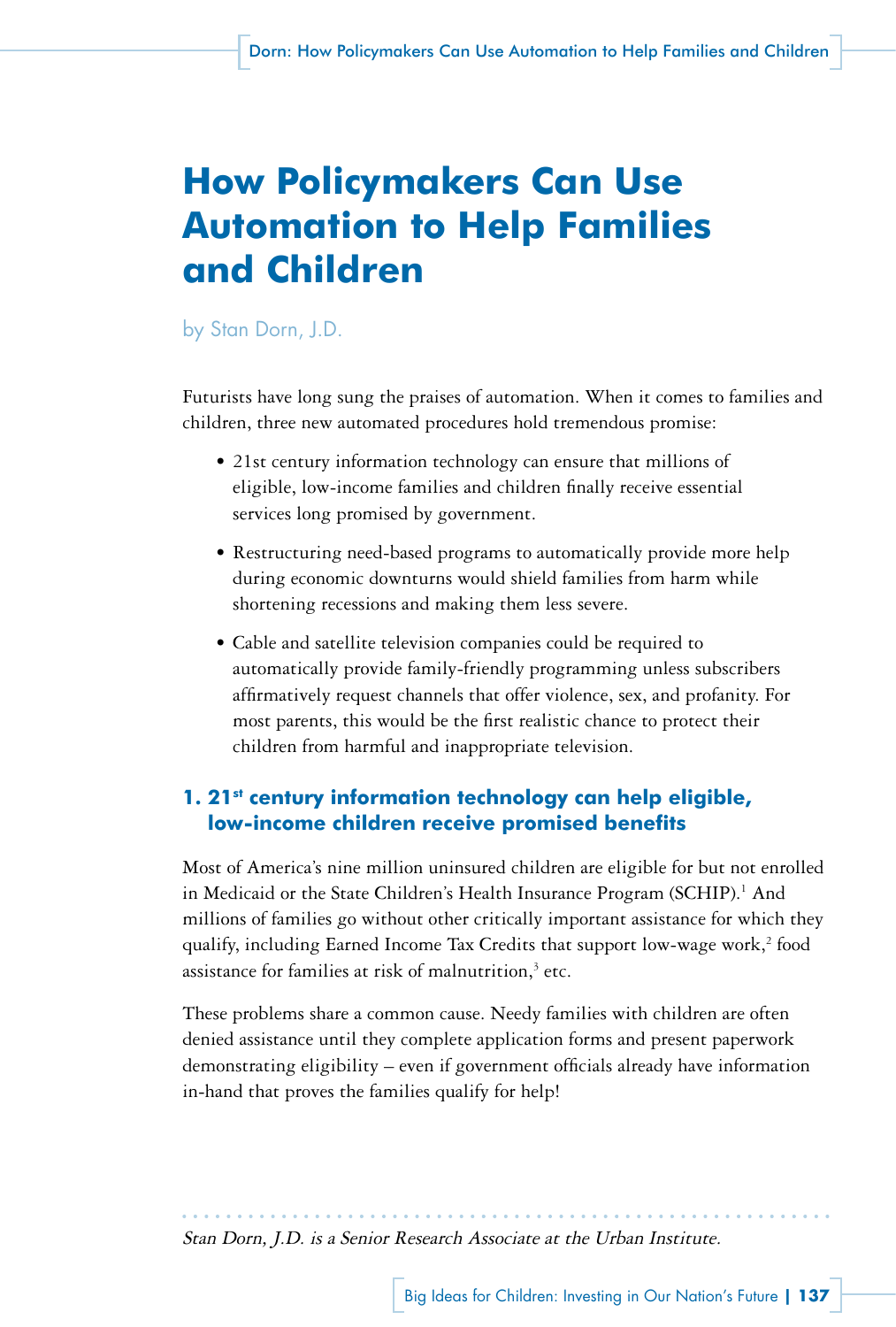A different approach applies to the Medicare program, which serves America's seniors.<sup>4</sup> No one asks seniors to complete Medicare paperwork when data in government hands show eligibility. For example, if previous years' federal income tax information, or data from Medicaid, or cash assistance programs indicate that a particular beneficiary has low income, that senior automatically receives subsidies for prescription drugs and outpatient care. Only when government data do not show eligibility is an application required.<sup>5</sup>

Similar strategies can help families with children. For example, tax records and other information about earnings can identify families with income low enough to qualify for benefits. Citizenship and satisfactory immigration status can often be shown through data matches with the Social Security Administration, the Department of Homeland Security, and state birth records.<sup>6</sup> If these data do not show eligibility, families can submit applications to qualify for health care, nutrition, housing, and other basic benefits. But where government information already shows a family's eligibility, why deny assistance until that family completes redundant paperwork?

Replacing 1950s-style bureaucratic red tape with 21st century information technology cuts administrative waste, since government employees have less paperwork to inspect and verify.<sup>7</sup> Program integrity likewise improves, since eligibility is based on reliable third-party sources of income data rather than on an applicant's fallible memory and records.8

Above all, the government becomes more accountable and transparent. Officials can no longer promise benefits to the public while erecting bureaucratic obstacles that prevent eligible families from receiving help.9 If government officials want to save money by changing the rules, they must say who loses assistance under their proposals, encouraging open and honest public debate.

Put simply, this more automated approach means that:

- Millions of eligible, low-income children and families finally get the help they need;
- Less taxpayer money is wasted on program administration;
- • Fewer errors are made in determining eligibility; and
- State and federal officials become more accountable to the public in how they run these critically important programs.

# **2. Need-based programs can automatically provide extra help during recession**

Public programs that help low-income families pay for health care, food, fuel, housing, and other basic needs are most important when the economy worsens, since more families need help. But during recession, public benefit programs also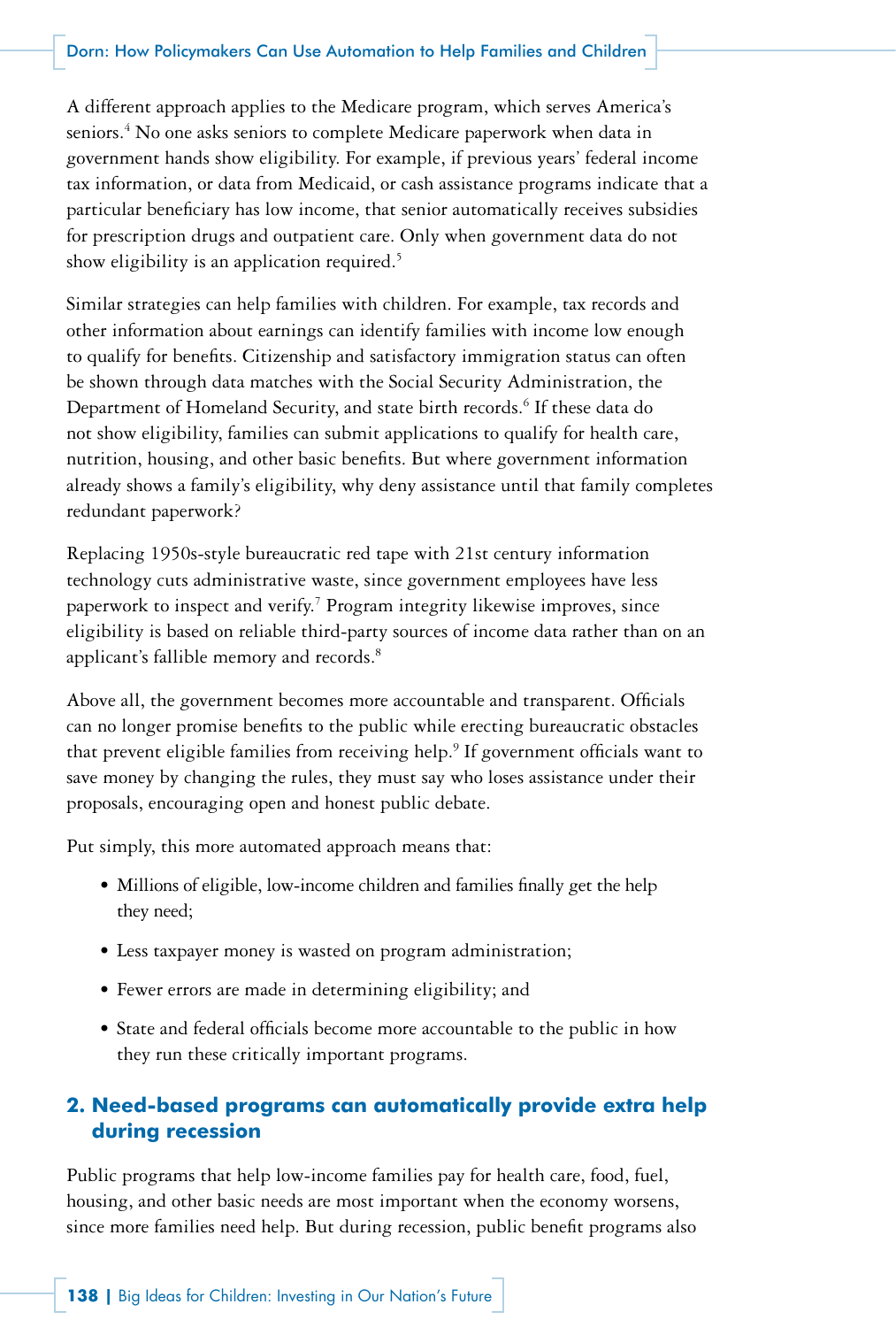stimulate the economy and save jobs by helping low-income families buy their necessities from local merchants.10

Ironically, these state-administered programs are often cut back when the economy suffers – precisely when they are most essential! That is because almost all states are legally required to balance their budgets.<sup>11</sup> During economic slowdown, more families seek help, which increases state spending – but that same economic decline also lowers state revenue. This double-whammy leaves many states with no choice but to cut services.

During the current economic slowdown, budget shortfalls that total approximately \$50 billion are affecting nearly half of all states.<sup>12</sup> Forty percent of the states are thus cutting health care and other services, and some states are raising taxes and fees.13 Not only can these actions deliver a tough blow to families that are already suffering, they withdraw money from the local economy, deepening the downturn and delaying recovery.

Unlike states, the federal government can shore up the economy during hard times through deficit spending. As a result, several national programs automatically provide additional federal resources during economic decline. For example, when a state's unemployment levels rise by amounts specified in federal law, the length of time for which workers receive Unemployment Insurance (UI) increases from six to 12 months;<sup>14</sup> and the state automatically receives extra federal money to provide income support through Temporary Assistance to Needy Families (TANF).<sup>15</sup>

Unfortunately, the federal "triggers" for UI and TANF were crafted more than 20 and ten years ago, respectively, and no longer fit the economy. During the economic slowdown earlier this decade, for example, UI was extended automatically in only five states,<sup>16</sup> and not a single state received extra help with  $TANF$ <sup>17</sup>

At a more basic level, Medicaid and the State Children's Health Insurance Program (SCHIP) give states no extra help during hard times. Restructuring these health programs to function more effectively in recession could make them powerful engines of economic recovery,<sup>18</sup> for two reasons. First, Medicaid and SCHIP are by far the states' largest source of federal dollars.<sup>19</sup> A small proportionate boost of automatic extra federal help during economic slowdown could provide substantial support to local economies. Second, a larger proportion of spending remains in the state economy with health care than with other spending, more of which tends to buy goods and services produced in other states and overseas.<sup>20</sup>

When a recession hits, and a program's automatic adjusters are broken or nonexistent, federal lawmakers may step in and fill the breach.<sup>21</sup> These efforts can do a world of good. However, ad hoc, "seat of the pants" fixes are far inferior to an effectively targeted, automated mechanism built into the basic structure of needbased programs.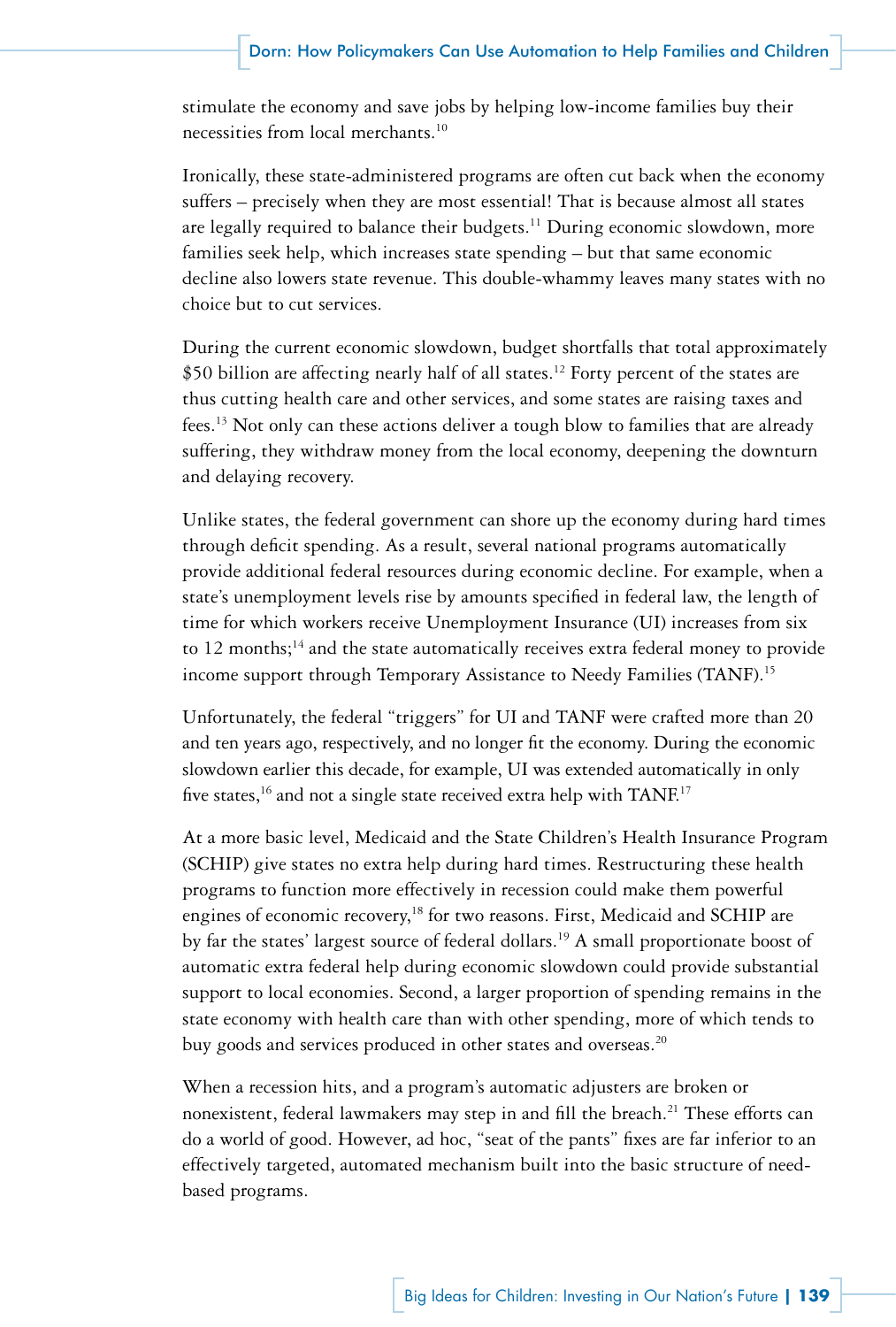While Congress and the president are negotiating about whether and, if so, how to provide help, families and the economy can suffer. For example, when the economic slowdown earlier this decade caused major Medicaid cutbacks, federal lawmakers eventually gave states extra resources – but it took more than a year to reach agreement. During that time, Medicaid cuts caused tremendous damage.<sup>22</sup>

Moreover, when fiscal relief is based on the decisions of elected officials, rather than on each state's objective economic indicators, federal resources can be poorly targeted to states and families in need.<sup>23</sup> For example, although the Medicaid relief package earlier this decade prevented many cutbacks to health coverage, aid was not based on each individual state's economic conditions. As a result, many states got less help than they needed, while a few received too much money. $^{24}$ 

The better approach carefully targets federal resources based on state economic conditions, so that stimulus automatically flows to states in trouble when their economies decline. As each state's economy recovers, federal aid automatically ends, preventing financial over-heating that risks inflation. And when aid is carefully targeted based on objective economic conditions, a fixed amount of federal money goes much farther in helping the states and families that most need help.<sup>25</sup>

Unfortunately, lawmakers usually have good excuses to avoid fixing these programs. During an economic slowdown, it is tempting to focus on the immediate crisis by enacting a short-term, ad hoc "fix." And once the economy recovers, these issues move off the Congressional radar screen. If now is not the time for policymakers to strengthen the country's structural capacity to withstand economic downturn, when will they make these necessary changes?

The potential payoffs are enormous. Even with the limitations described above, UI's automatic responsiveness to economic downturn saved more than 130,000 jobs during the peak year of the average recession between World War II and the year 2000, mitigating GDP loss by 15 to 17 percent.<sup>26</sup> If both UI and other need-based programs were restructured to provide more effective automatic help when state economies decline, economic slowdowns in America would be shorter, shallower, and do less harm to families and children.

# **3. Unless subscribers affirmatively request television that includes sex, violence, and profanity, cable and satellite networks can automatically provide family-friendly programming**

When they watch television, most children encounter sex, violence, and profanity. Some 70 percent of prime-time TV shows contain explicit sexual content, averaging five scenes per hour.<sup>27</sup> Nearly two out of three television shows include violent acts, averaging six per hour, with children's shows particularly likely to offend.<sup>28</sup>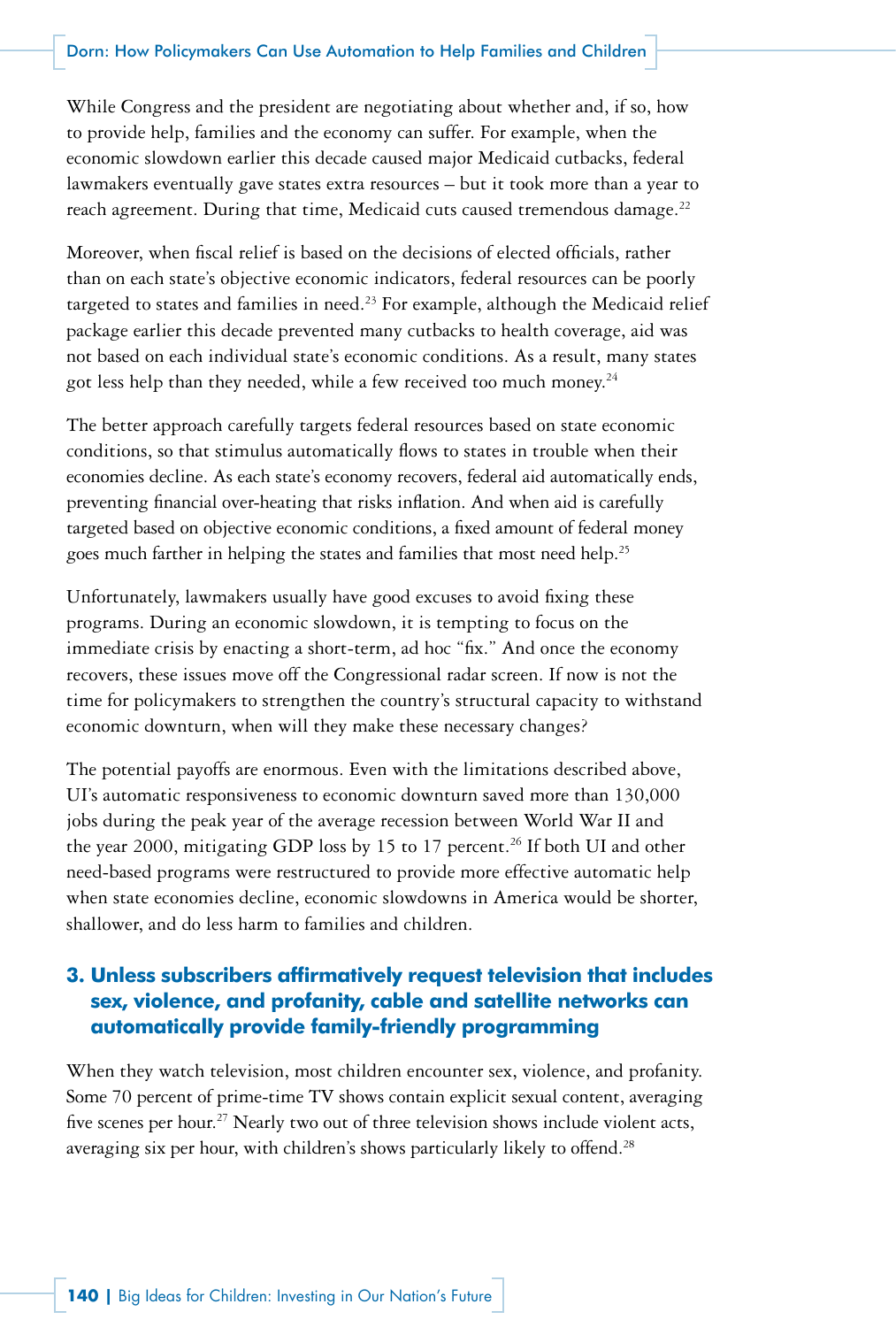This divergence from most parents' values<sup>29</sup> has serious consequences. Abundant research confirms that watching sex and violence on TV increases the odds that young people initiate early  $sex^{30}$  and commit violent acts in later years.<sup>31</sup>

It is challenging for parents to protect their children from this onslaught. In fact, current safeguards seem almost designed to fail. The V-chip, for example, lets viewers program their TV sets to block offending programs unless the proper password is entered on the remote. Unfortunately, most parents do not even know they have a V-chip, and among the few who know they have it, most don't know how to use it. $32$ 

In many homes, only the children have the technical facility to master digital safeguards.<sup>33</sup> Shielding children from offensive television by requiring the effective use of technology is like preventing underage drinking by locking a liquor cabinet to which only teenagers have the key – failure is guaranteed, in most families.

Today, children are exposed to sex, violence, and profanity unless parents take effective action to stop it. Why not reverse this "default setting" and exclude channels that are inappropriate for children unless consumers request them? Cable and satellite television companies could thus be required to give their subscribers "family friendly" packages unless subscribers affirmatively and clearly request subscriptions that include sex, violence, and profanity. Family-friendly packages would include only stations that guarantee their shows and advertisements include no content in these three categories.<sup>34</sup> This would keep offensive material out of children's reach without any technological intervention from parents.

Economic research confirms the power of changing default options.<sup>35</sup> If people received only "clean" television shows unless they clearly requested sex, violence, and profanity, a large viewing audience would subscribe to family-friendly channels exclusively. This would give Hollywood powerful new incentives to produce appealing shows that contain no offensive content.<sup>36</sup> Such incentives would likewise change the behavior of television networks, which could reap the rewards of participating in this new market by modifying their current offerings to create new entertainment and sports channels that are entirely family-friendly.

This approach keeps the First Amendment safe and secure. Adults can watch as much sex, violence, and profanity as they want. But for the first time, parents can easily keep offensive programming off their children's television screens.

Neither technological savvy nor constant vigilance is required. All a parent need do is to say once, when signing up for cable or satellite service, "No thank you, we'd rather not have sex, violence, and profanity in our home."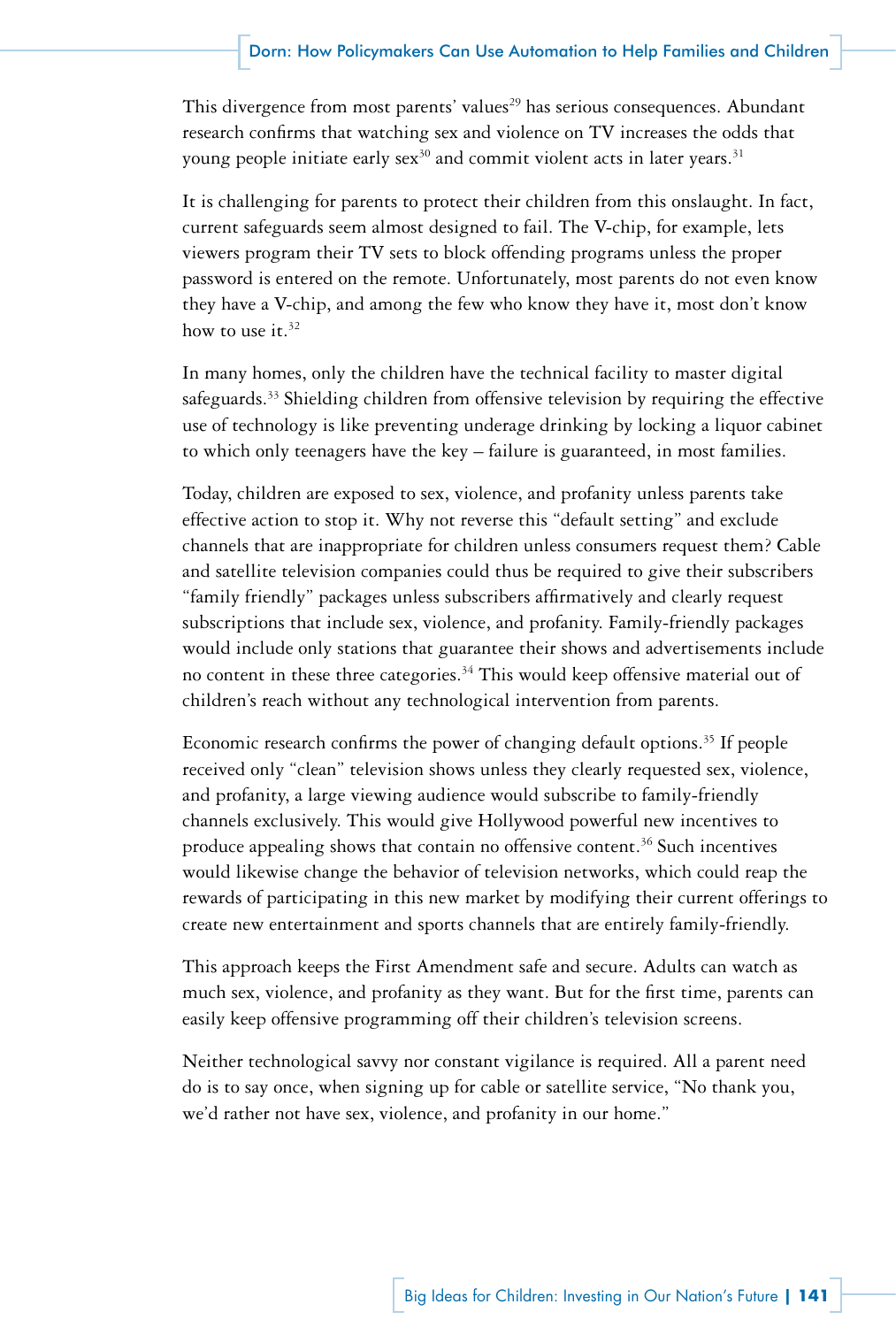- <sup>1</sup> Dubay, L., J. Holahan, and A. Cook. 2007. "The Uninsured and the Affordability of Health Insurance Coverage." Health Affairs 26(1): w22–w30. Hudson, J. L., and T.M. Selden. 2007. "Children's Eligibility and Coverage: Recent Trends and a Look Ahead." Health Affairs, Web Exclusive, August 16.
- <sup>2</sup> Caputo, R.K. 2006. "The Earned Income Tax Credit: A Study of Eligible Participants vs. Non-Participants." Journal of Sociology and Social Welfare 33(1): 9-29.
- <sup>3</sup> U.S. Department of Agriculture, Food and Nutrition Service, Office of Analysis, Nutrition and Evaluation, Evaluation of Food Stamp Research Grants to Improve Access Through New Technology and Partnerships, by Sheila Zedlewski, David Wittenburg, Carolyn O'Brien, Robin Koralek, Sandra Nelson, and Gretchen Rowe (Urban Institute). Project Officer, Rosemarie Downer, Alexandria VA: 2005
- <sup>4</sup> Medicare also serves non-elderly people with severe disabilities.
- <sup>5</sup> Dorn, S. 2007. Eligible but Not Enrolled: How SCHIP Reauthorization Can Help. Prepared by the Urban Institute for the Robert Wood Johnson Foundation.
- 6 Dorn, op cit.
- <sup>7</sup> Kennedy, J. R. 2007. "LaCHIP Outreach, Enrollment, & Retention," paper prepared for the Winter Medicaid Administrative Management Conference (New Orleans, LA., January 17). Gleason, P., et al. 2003. Direct Certification in the National School Lunch Program – Impacts on Program Access and Integrity. Prepared by Mathematica Policy Research, Inc., for the U.S. Department of Agriculture. Report E-FAN-03-009. Cole, N. 2007. Data Matching in the National School Lunch Program: 2005, Volume 1: Final Report. Prepared by Abt Associates, Inc., for the Department of Agriculture. Report CN-06-DM. Food and Nutrition Service of the Minnesota Department of Children, Families and Learning. 2002. Free and Reduced Price Meal Eligibility Cost Study, March.
- <sup>8</sup> Gleason, et al., op cit. See also the discussion of WIC adjunctive eligibility and program integrity in Government Accountability Office. 2005. Means-Tested Programs: Information on Program Access Can Be an Important Management Tool. GAO-05-221. March.
- <sup>9</sup> For example, when California's then-Governor Gray Davis wanted to cut spending on that state's Medicaid program earlier this decade, he proposed that each adult enrollee should be required to submit quarterly status reports. The governor's budget office estimated that nearly 200,000 people would not meet this requirement and would lose coverage as a result. Governor's Budget Summary: 2003-2004. Submitted by Gray Davis, governor of California, to the California Legislature, Regular Session, 2003-2004. For mention of "back door eligibility cuts," see Coughlin, T.A., and S. Zuckerman. 2005. "Three Years Of State Fiscal Struggles: How Did Medicaid And SCHIP Fare?" Health Affairs, Web Exclusive. August 16. Pages W5-385 – W5-398.
- $10$  Congressional Budget Office. 2008. Options for Responding to Short-Term Economic Weakness. January.
- <sup>11</sup> National Association of State Budget Officers. 2004. Budgeting Amid Fiscal Uncertainty: Ensuring Budget Stability by Focusing on the Long Term.
- <sup>12</sup> McNichol, E.C., and I. Lav. 2008. 29 States Faced Total Budget Shortfall of at Least \$48 Billion In 2009. Center on Budget and Policy Priorities. Updated June 30.
- <sup>13</sup> Johnson, N., E. Hudgins, and J. Koulish. 2008. Facing Deficits, Many States Are Imposing Cuts That Hurt Vulnerable Residents. Center on Budget and Policy Priorities. Updated July 2.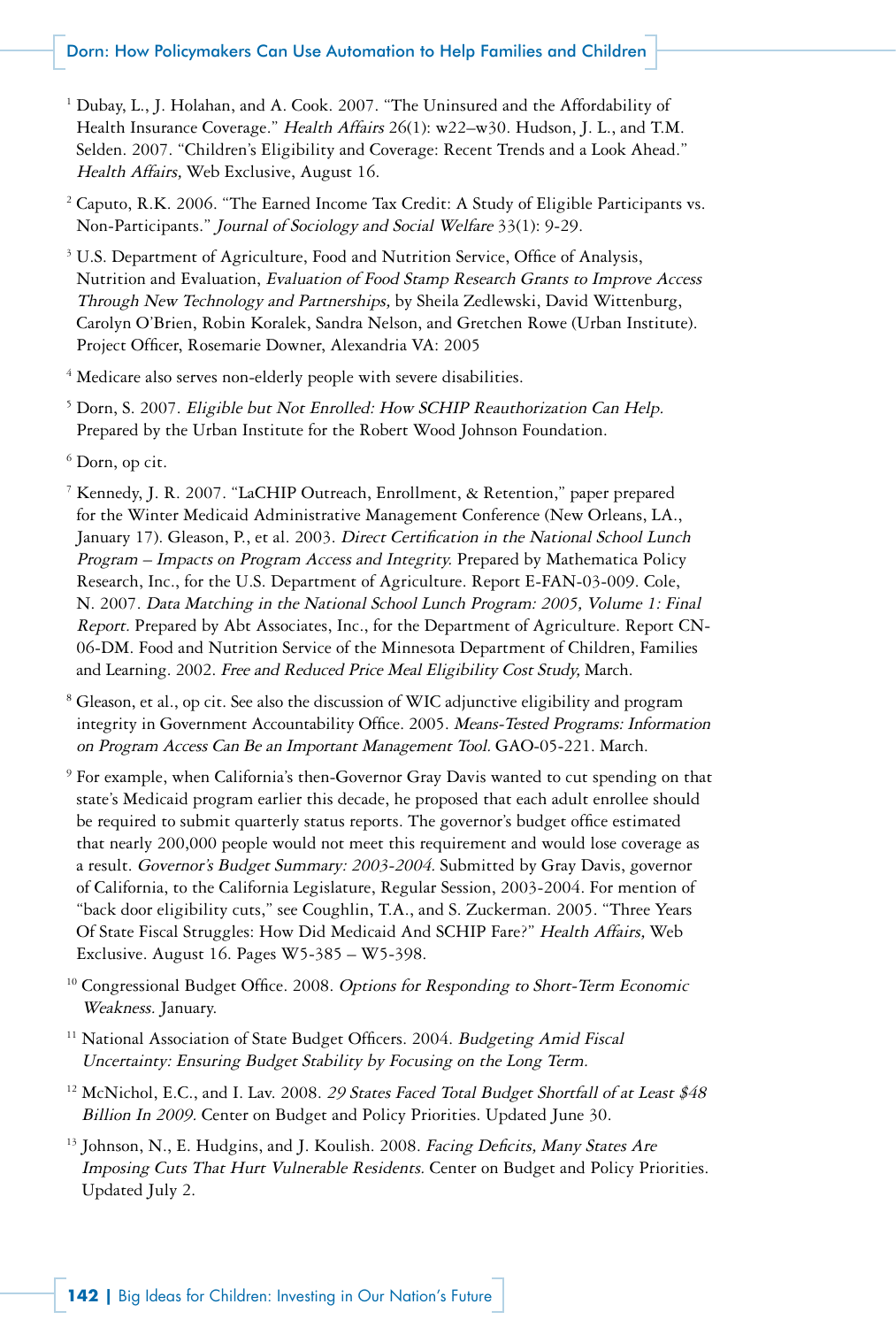#### Dorn: How Policymakers Can Use Automation to Help Families and Children

- $14$  UI automatically provides extended benefits if, during thirteen consecutive weeks: (a) regular UI is received by at least 5 percent of workers currently or formerly employed at jobs covered by UI and (b) the percentage of such workers receiving UI is at least 10 percent higher than during the same period in either of the two previous years. This measure – the so-called "insured unemployment" rate – excludes consideration of unemployment among many part-time workers, recent entrants into the labor market, and long-term, unemployed workers who have exhausted UI benefits. Primus, W., and J Golbert. 2002. The August Unemployment Rate Masks The Severity Of The Downturn And The Problems Of Those Exhausting Their Unemployment Benefits. Center on Budget and Policy Priorities. Revised September 16. Accordingly, at state option, extended benefits can also be paid if the state's overall unemployment rate during a three-month period is 6.5 percent or more and is at least 10 percent higher than during that same period in either of the two previous years. Federal-State Extended Unemployment Compensation Act Of 1970, Section 203.
- <sup>15</sup> States qualify for TANF "contingency funds" when unemployment during a three-month period is 6.5 percent or more and is at least 10 percent higher than that same period in either of the two preceding years.
- $16$  Testimony of Maurice Emsellem, National Employment Law Project, Hearing before the U.S. House of Representatives, Ways and Means Committee, Subcommittee on Income Security and Family Support, March 15, 2007.
- <sup>17</sup> Given the country's increasingly globalized economy, no state experiencing fiscal crisis met the TANF statute's requirement of a 6.5 percent unemployment rate. Fremstad, S., and S. Parrott. 2004. The Senate Finance Committee's TANF Reauthorization Bill. Center on Budget and Policy Priorities, Revised May 12.
- <sup>18</sup> Dorn, S., B. Smith, and B. Garrett. 2005. Medicaid Responsiveness, Health Coverage, and Economic Resilience: A Preliminary Analysis. Prepared by the Economic and Social Research Institute, Health Policy Innovation, Inc., and the Urban Institute for the Joint Center for Political and Economic Studies. September 27.
- <sup>19</sup> U.S. Commerce Department, Bureau of Economic Analysis. 2008. National Economic Accounts. "Underlying Detail Table 3.22U. Federal Grants-in-Aid to State and Local Governments." Last Revised on June 27, 2008.
- <sup>20</sup> Blumberg, L., et al.. 2005. Building the Roadmap to Coverage: Policy Choices and the Cost and Coverage Implications. Prepared by the Urban Institute for the Blue Cross Blue Shield of Massachusetts Foundation. June.
- <sup>21</sup> The text uses the example of Medicaid fiscal relief legislation earlier this decade, but UI provides other examples. From 1958 through 2003, the extended benefit formula's failures led federal lawmakers to enact eight temporary extensions of UI, raising precisely the inevitable risks of legislative mistiming that statutory triggers are intended to prevent. Lake, J.E. 2003. Unemployment Benefits: Temporary Extended Unemployment Compensation (TEUC) Program. Congressional Research Service. January 24. Available at http://digital.library.unt.edu/govdocs/crs/permalink/meta-crs-5108:1. In recent months, Congress has enacted another temporary extension, responding to the failure of UI's statutory formula for extended benefits.
- <sup>22</sup> Smith, V., R. Ramesh, K. Gifford, E. Ellis, V. Wachino. 2003. States Respond to Fiscal Pressure: State Medicaid Spending Growth and Cost Containment in Fiscal Years 2003 and 2004. Prepared by Health Management Associates for the Kaiser Commission on Medicaid and the Uninsured. September.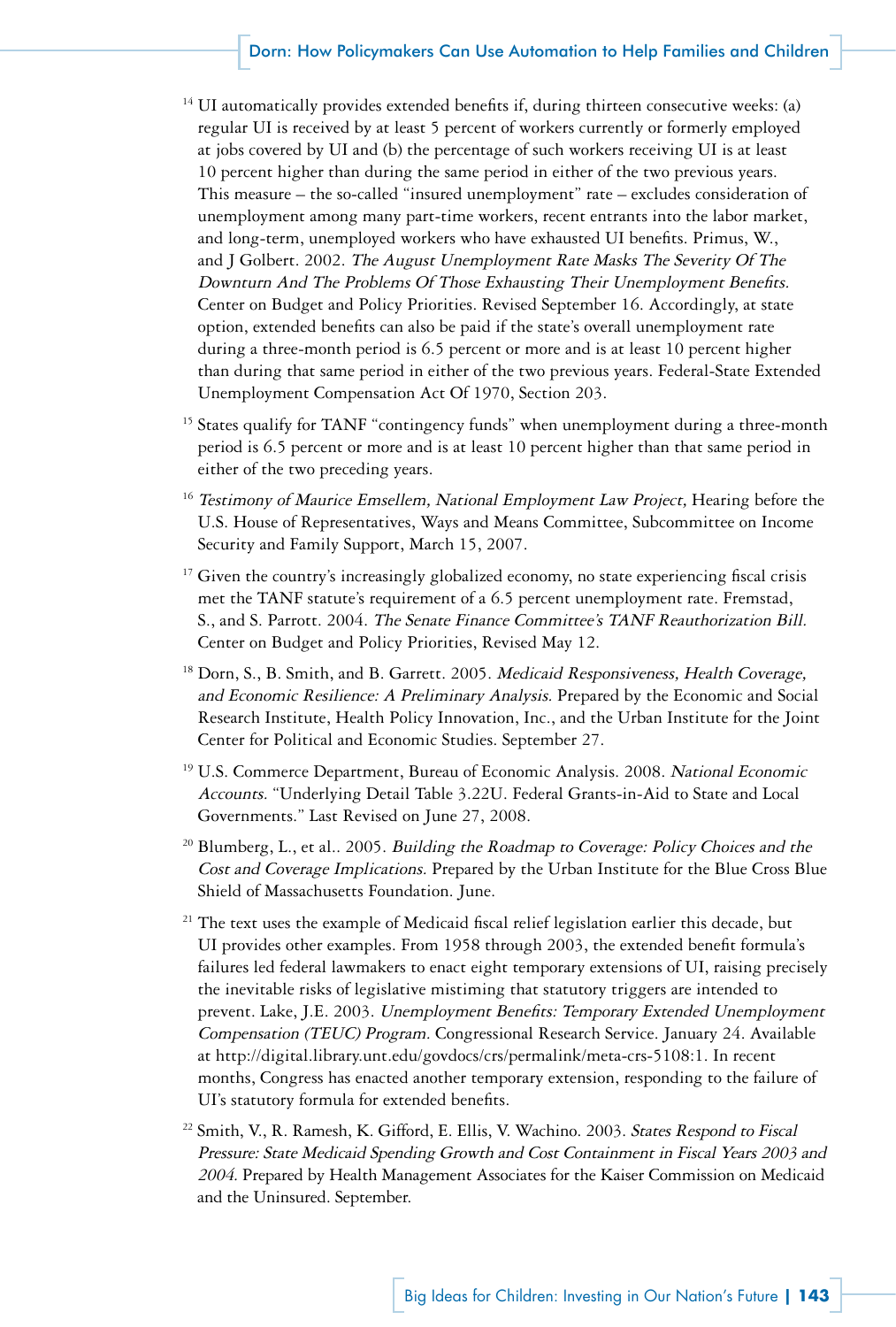- <sup>23</sup> See, e.g., Feldstein, M. 2002. "Is There a Role for Discretionary Fiscal Policy?" Comment on Alan Auerbach, "Is There a Role for Discretionary Fiscal Policy?" Jackson Hole Federal Reserve Conference. August 29-31. Available at http://www.nber.org/feldstein/ auerbach2002.pdf.
- $24$  Wachino, V., M. O'Malley, and R. Rudowitz. 2005. Financing Health Coverage: The Fiscal Relief Experience. Kaiser Commission on Medicaid and the Uninsured. November 9.
- <sup>25</sup> Dorn, S., B. Garrett, J. Holahan, and A. Williams 2008. Medicaid, SCHIP and Economic Downturn: Policy Challenges and Policy Responses. Prepared by the Urban Institute for the Kaiser Commission on Medicaid and the Uninsured.
- <sup>26</sup> Chimerine, L., T.S. Black, and L. Coffey. 1999. *Unemployment Insurance as an* Automatic Stabilizer: Evidence of Effectiveness Over Three Decades. Prepared by Coffey Communications, LLC, for the U.S. Department of Labor. Unemployment Insurance Occasional Paper 99-8. July.
- <sup>27</sup> These averages are for 2005. They represent a significant increase from 1998, when 56 percent of shows had sexual content, with an average of 3.2 sexual scenes per hour. Kunkel, D., L. Eyal, K. Finnerty, E. Biely, and E. Donnerstein. 2005. Sex on TV: 2005. Prepared by the University of Arizona for the Kaiser Family Foundation. November.
- <sup>28</sup> Center for Communication and Social Policy, University of California, Santa Barbara. 1998. "Executive Summary." National Television Violence Study, Volume 3.
- <sup>29</sup> Most parents disapprove of the violence, sexual behavior, and profanity their children see on television, believe that children's behavior is affected by what they view, and support public policy changes to address the problem. Rideout, V. 2007. Parents, Children and Media: A Kaiser Family Foundation Survey. Kaiser Family Foundation. June.
- $30$  See, e.g., studies summarized in Kunkel, et al., op cit. Collins, R. L., M. N. Elliott, S.H. Berry, D.E. Kanouse, D. Kunkel, Dale, S.B. Hunter, and A. Miu. 2004. "Watching Sex on Television Predicts Adolescent Initiation of Sexual Behavior." Pediatrics 114(3): e280-e289. Ashby, S. L., C. M. Arcari, and M. B. Edmonson. 2006. "Television Viewing and Risk of Sexual Initiation by Young Adolescents." Archives of Pediatric Adolescent Medicine 160(4): 375-380.
- $31$  See, e.g., the research summarized in Kaiser Family Foundation. 2003. Key Facts: TV Violence. Spring. Huesmann, L.R., J. Moise-Titus, C. Podolski, and L.D. Eron. 2003. "Longitudinal Relations Between Children's Exposure to TV Violence and Their Aggressive and Violent Behavior in Young Adulthood: 1977–1992." Developmental Psychology 39(2): 201–221.
- $32$  Rideout, op cit. Television ratings are similarly ineffective. Most parents either do not know about such ratings or do not understand them. Federman, J. 2002. Rating Sex and Violence in the Media: Media Ratings and Proposals for Reform. Kaiser Family Foundation. November.
- <sup>33</sup> Remarks By Elisabeth Hirschhorn Donahue, Lecturer of Public and International Affairs, Woodrow Wilson School, Princeton University, at Children And Electronic Media: A Future Of Children Event, Brookings Institution, Washington, DC, April 23, 2008.
- <sup>34</sup> Regulation would need to define these three categories of content that prevent a designation of channels as family friendly. To guard against the risk that cable and satellite providers might try to sabotage this new policy, further regulations may be required to specify the minimum required elements for the least costly package above the basic level that federal law requires of all cable companies. Such minimum elements could include, for example, sports programming, entertainment channels aimed at children and teens, etc.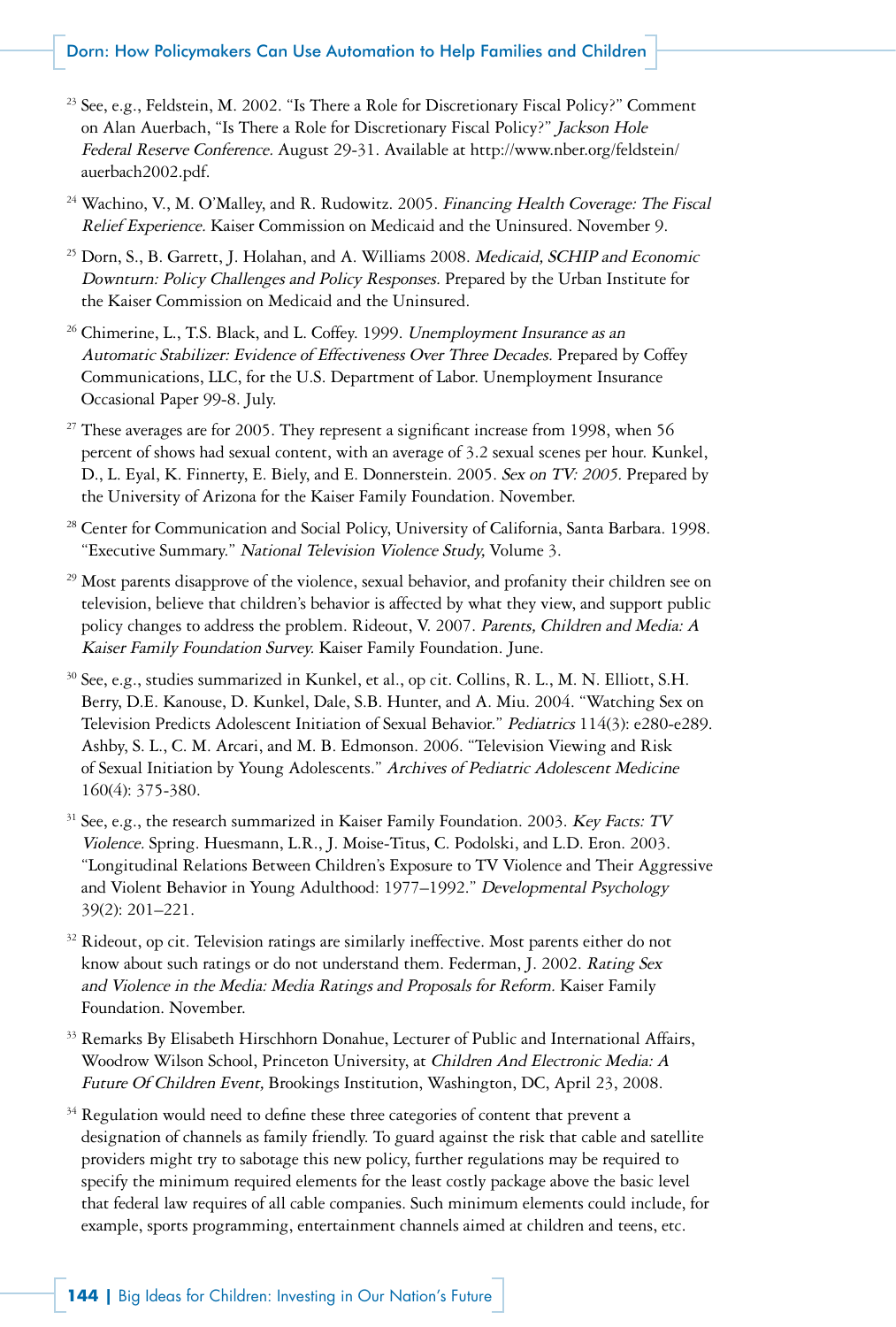#### Dorn: How Policymakers Can Use Automation to Help Families and Children

- <sup>35</sup> Perhaps the best-known example involves retirement savings. If an employer enrolls new workers into 401(k) accounts after they complete application forms, 33 percent participate. If new employees are enrolled unless they complete forms "opting out" of benefits, participation reaches 90 percent. Laibson, D. 2005. "Impatience and Savings." National Bureau of Economic Research Reporter. Fall. Pages 6-8. For other examples, see Sunstein, C.R., and R.H. Thaler. 2003. "Libertarian Paternalism Is Not an Oxymoron." The University of Chicago Law Review 70(4): 1159-1202.
- <sup>36</sup> For this to happen, both content producers and networks need time to gear up to meet the definition of family-friendly programming, which argues for a short delay in the new policy's effective date.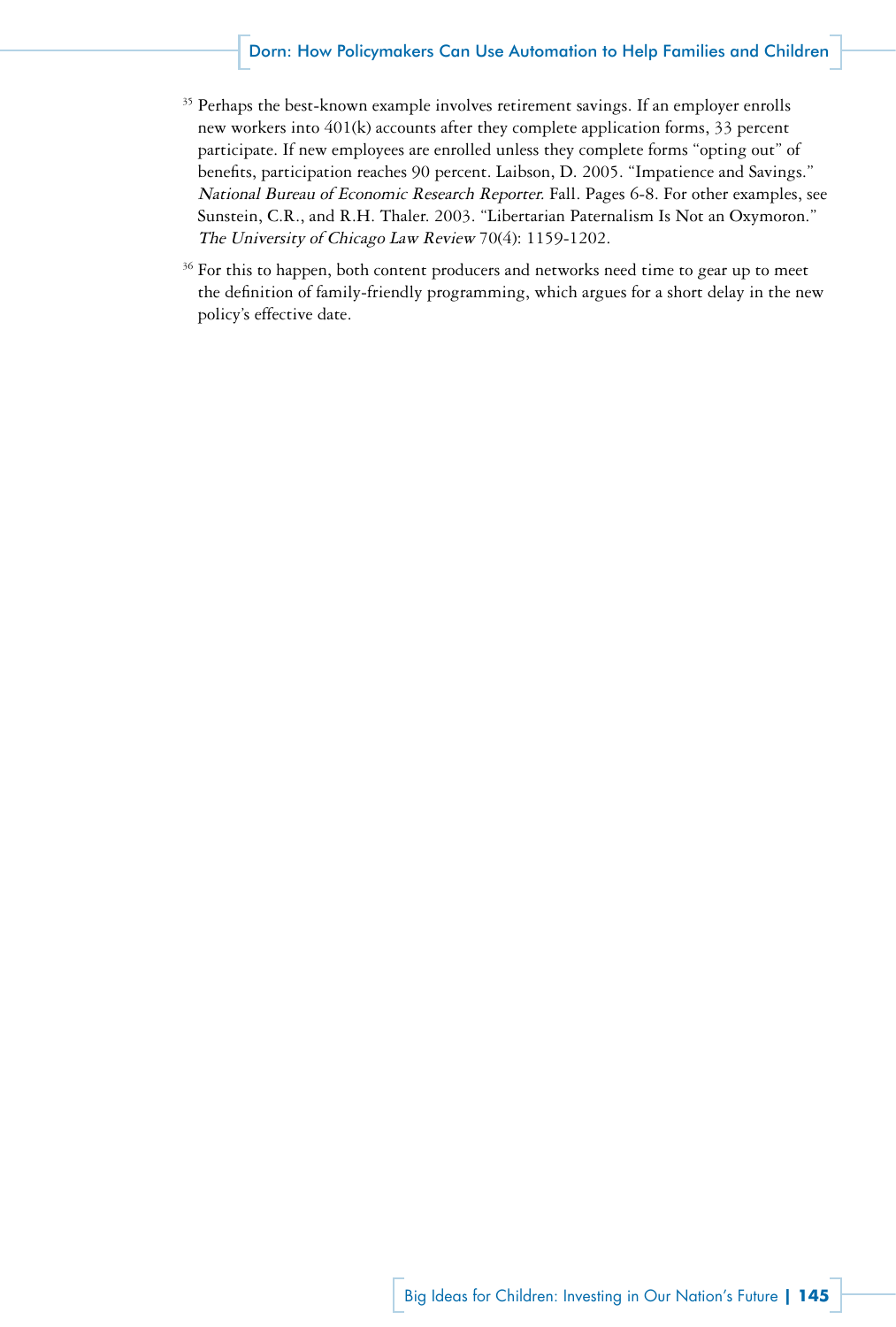# **Helping Parents Raise Healthy, Happy, Productive Children1**

by Nemours Health and Prevention Services

# **Overview**

Parents today are trying to raise healthy kids in a world much different from the one in which they grew up. It is hard for moms and dads to stay on top of what their children do, see, and eat. And there is little support for parents – not just to keep their kids healthy, but also to prepare them to go out into the world and succeed.

While America invests in education, welfare, and health care for children, the functions are largely a patchwork of disconnected programs that do not address the myriad health issues facing today's children.

Just in the case of medical care, children are living with a legacy of programs designed at a time when infectious diseases posed a widespread health threat. Put into place a generation ago, these 40-year-old programs and policies, while extremely important, are not fully capable of addressing today's real and growing risks – obesity, mental illness, chronic disease, etc. It is time for a change.

We need a child health system in America designed for the way kids today live and grow. We should adopt a comprehensive, coordinated approach that addresses the health and well-being of the whole child, including the child's physical environment and social service needs. And this approach should consider these needs over the long term, not just in early childhood.

What is at stake is not just the health of children today, but the health of America tomorrow. The modern epidemics we face have life-long consequences, and present significant costs to the economy. And many are preventable. Our failure to ensure the health of our children may jeopardize their ability to function effectively as

Nemours Health and Prevention Services and The California Endowment have supported a group of national and state policy experts in the development of this proposal. The members of this group include: Debbie I. Chang, MPH, Helen DuPlessis, Christine Ferguson, Neal Halfon, Laura Hogan, Sara Rosenbaum, Lisa Simpson, Deborah Klein Walker, and Barry Zuckerman. The policies proposed in this document represent those adopted in this group process and do not necessarily reflect the views of the authors' organizations.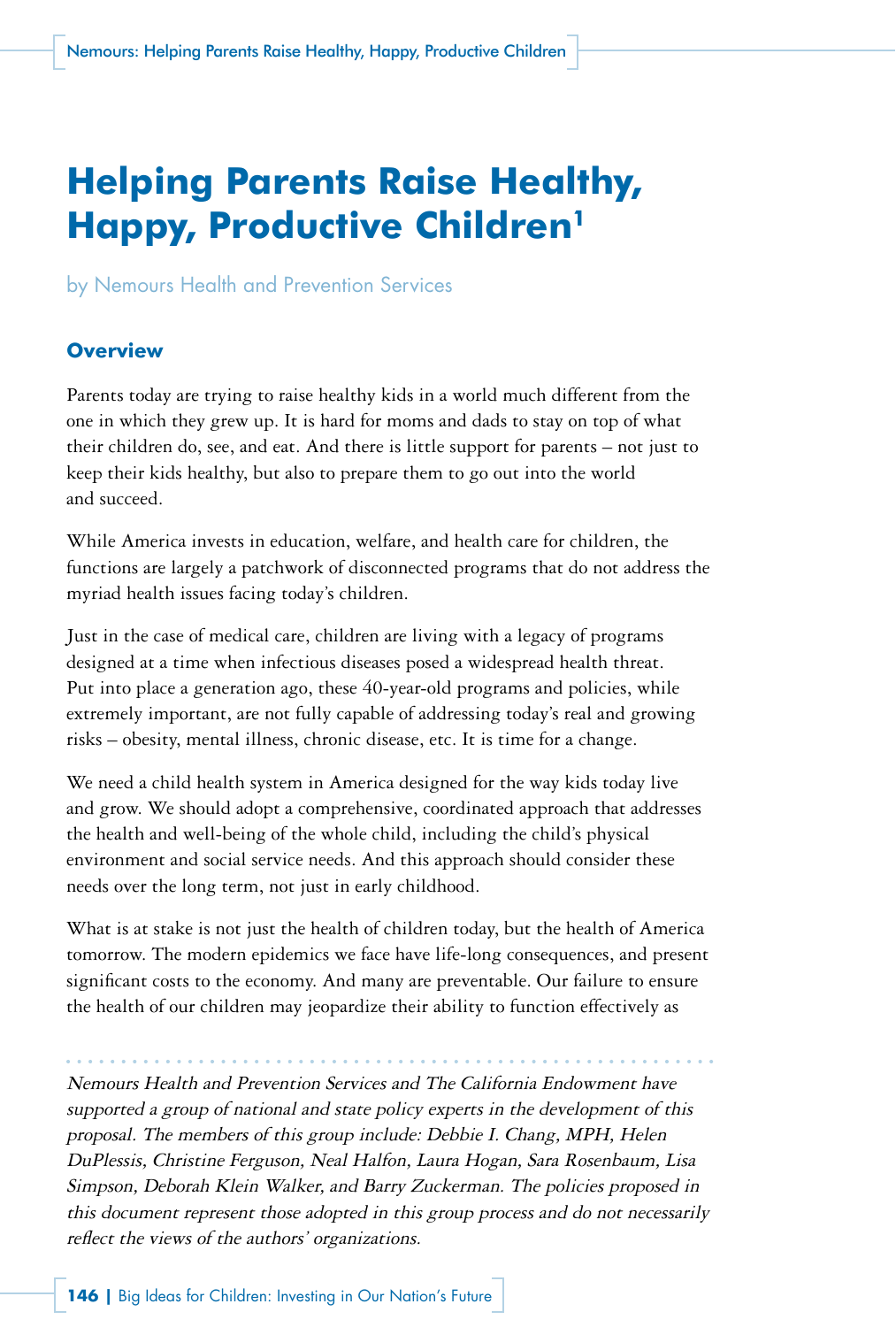adults, and our ability as a nation to remain strong and competitive in our global society. Children who grow into adults with suboptimal productivity will have long-term economic and social consequences.

We are raising a generation of children who, for the first time in our history, are likely to be less healthy than their parents and live shorter lives.<sup>2</sup> It is a tragedy in the making, and one that is all the more disheartening because these new threats are largely preventable. They are often the result of a child's physical and social environment. They are rooted in the way our children live and learn and play. They can – and should – be fixed.

This proposal outlines a child health system that better coordinates health care, education, child care, and wellness in a way that makes sense for families today. It suggests how to build on what works, and to transform what does not. It outlines central policy elements that would: (1) establish meaningful health coverage with benefits that support healthy growth and development; (2) make systemic changes to improve the quality, effectiveness, and efficiency of care for children; and (3) make children a top priority at all levels of government. All three of these policy elements are critical and should be done simultaneously.

Like other major advances in American history, this change will not happen overnight or in a vacuum. It requires dedicated action among many to focus on what works.

It is time, and it is possible. Let us begin.

# **What is the Problem this Proposal Will Address?**

Children are not simply small adults. Unlike their parents, the main job of kids is to learn and grow, but America does not have a system in place that supports healthy growth and development. Simply downsizing adult-sized health and social programs ignores the problems children face today.

Here are a few of the challenges that this proposal will address:

- Nearly nine million American children are uninsured.<sup>3</sup> For millions more, insurance is sporadic, unstable, and often inadequate because benefits fail to focus on prevention, promoting good health, and healthy development.
- America spends 95 percent of its health dollars on medical care and just 5 percent on promoting health and prevention.<sup>4</sup> This imbalance is true throughout the system, but hits children the hardest because the most fundamental purpose of health care for children is to promote healthy development.
- The incidence and types of chronic disease in children have both increased and changed dramatically over the past four decades.<sup>5</sup> One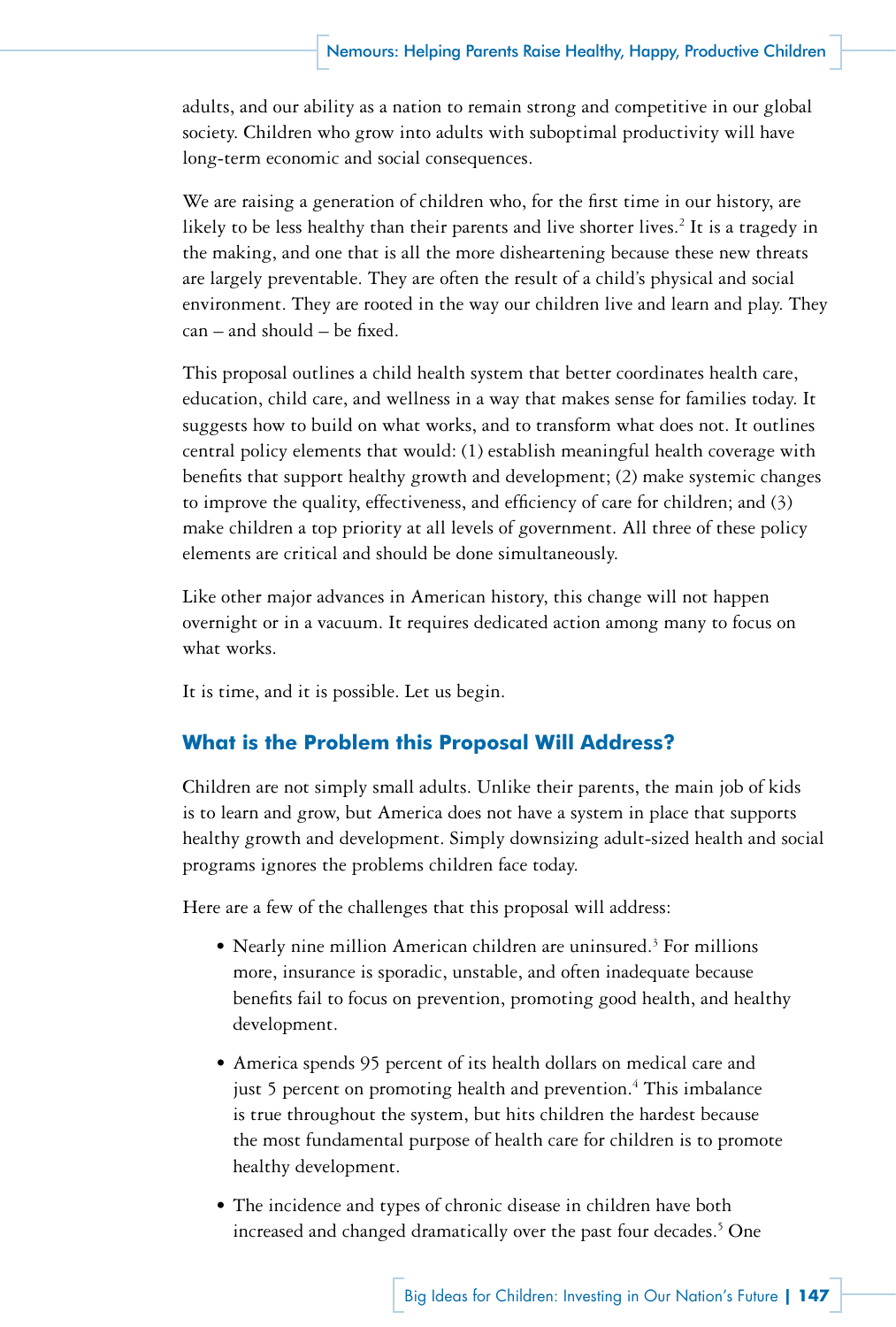child in five has a mental health problem.<sup>6</sup> Over the last three decades, the number of overweight children has tripled for preschoolers, tripled for adolescents, and quadrupled for children 6–11 years old.<sup>7</sup>

- The quality of services and access to these services reflect significant disparities in geographic, racial, ethnic, and socioeconomic status.
- The administration and delivery of child health programs at all levels – federal, state, and local – is often ineffective, uncoordinated, and incomplete. Programs vary widely across states, with little accountability for quality at any level.
- In politics, the interests of children have often been overshadowed by groups that wield far more influence.<sup>8</sup> This translates into less medical research, quality measurement, and emphasis on the sharing of best practices in child health services than in other areas of health care.

# **What is the Proposed Solution?**

The 2004 Institute of Medicine (IOM) report, Children's Health the Nation's Wealth, offers a broadened definition of health. It focuses on outcomes and provides a solid scientific basis for action. It says children's health should be defined based on whether they can a) realize their potential; b) satisfy their needs; and c) develop the capacities to allow them to interact successfully with their biological, physical, and social environment.

Although genes do dictate some health conditions, a scientific consensus is emerging that views health not as something set at birth, but rather as a state that develops over time as a child interacts with the physical and social environment.

America needs a children's health system that incorporates the IOM's broader definition of child health and development, addresses present-day health threats, focuses on prevention and promoting health and development, and keeps pace with the latest scientific advances.

Based on the comprehensive model and the lessons learned from creating a system that serves the needs of seniors, it is essential that we make a similar pledge to our children. For seniors we have established: universal health coverage; a defined benefit package with reasonable limits on premiums and cost sharing; a basic level of income security; and an organized system of community-based health, nutrition, and social support services. It is time to provide the same supports to help parents raise their children.

This proposal outlines an outcomes-based child health system that emphasizes and coordinates the services essential to promoting the health and development of children. In short, the proposed solution would assure that: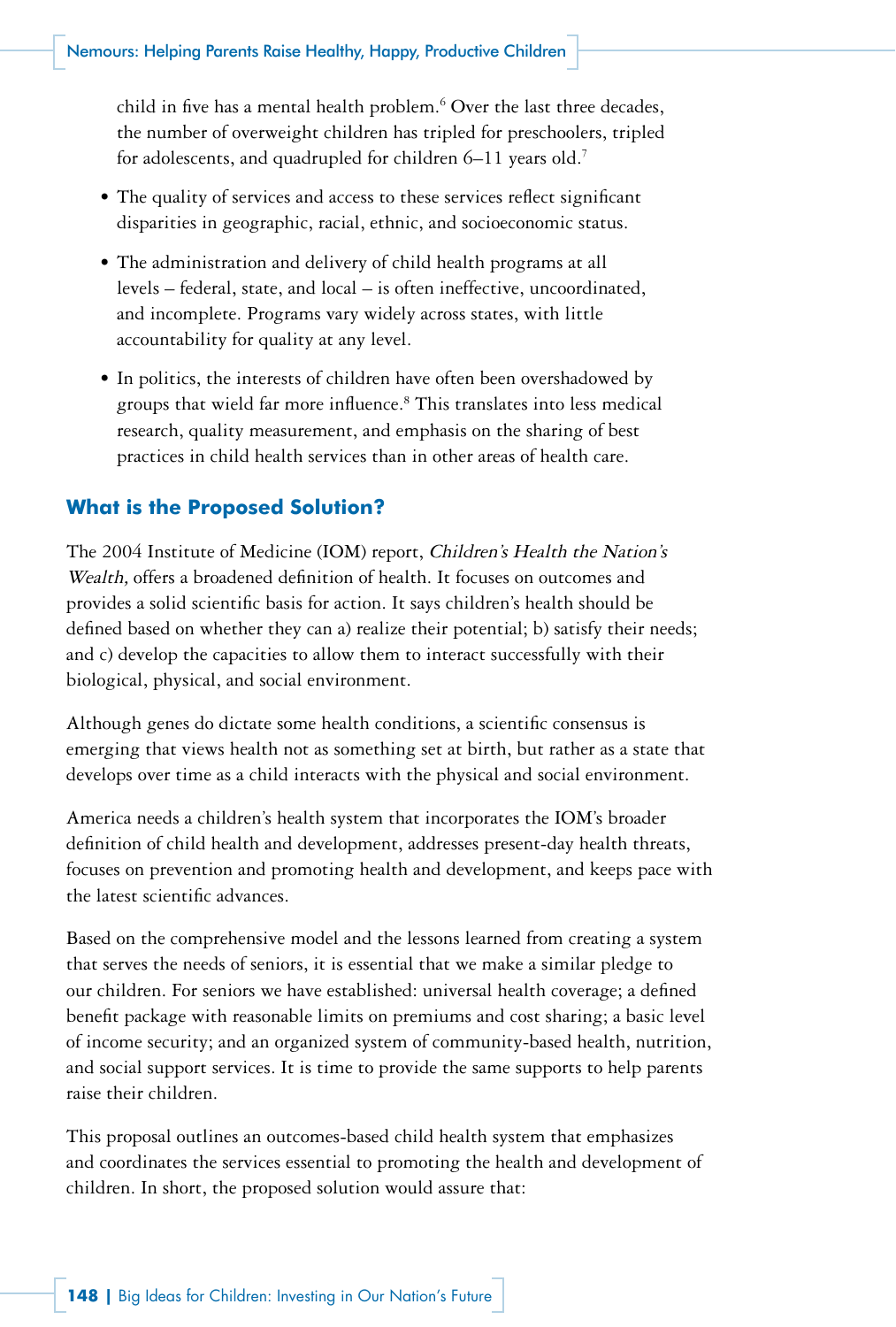- Every child in America has meaningful health coverage that supports healthy growth and development;
- The children's health system has an updated infrastructure with a 24/7 focus on policies, and programs that are responsive to parents and providers (e.g., child care workers and schools) who care for their children; and
- The health and well-being of children are among the nation's top priorities.

# **What is the Focus of This Proposal? It's All About Desired Outcomes.**

The United States must make adequate investments in health care and wellness, education, and other services that families need, but we have learned that simply spending more does not mean getting more.

Recent findings from a 2007 UNICEF report indicate that the U.S. now ranks second to last among the 21 industrialized nations surveyed in child well-being.<sup>9</sup>

Similarly, in 2003, the U.S. infant mortality rate was 28th among industrialized nations.<sup>10</sup>

It is time to better use the resources we have to get a greater return on investment: better outcomes and healthier children. The focus of this proposal centers on providing an outcomes-based system that provides the supports and services needed to assure that children are healthy and safe, and that they enjoy and achieve, contribute to society, and achieve economic well-being. The final page of this paper provides more detail on these outcomes for each stage of development to ensure that progress toward these outcomes can be measured.

# **Proposal for Change: A Three-Point Plan to Update America's Child Health System.**

In order to transform America's child health system to truly meet children's needs, the following three steps (of equal importance) must take place:

- First, we must provide all children with meaningful health coverage that supports health and development;
- Second, we must piece together fractured programs where accountability lies in many different places, and create a seamless set of programs and services that will support a coordinated, holistic approach to children's health and well-being; and
- Finally, we must make meeting the developmental needs and promoting the well-being of children a national priority.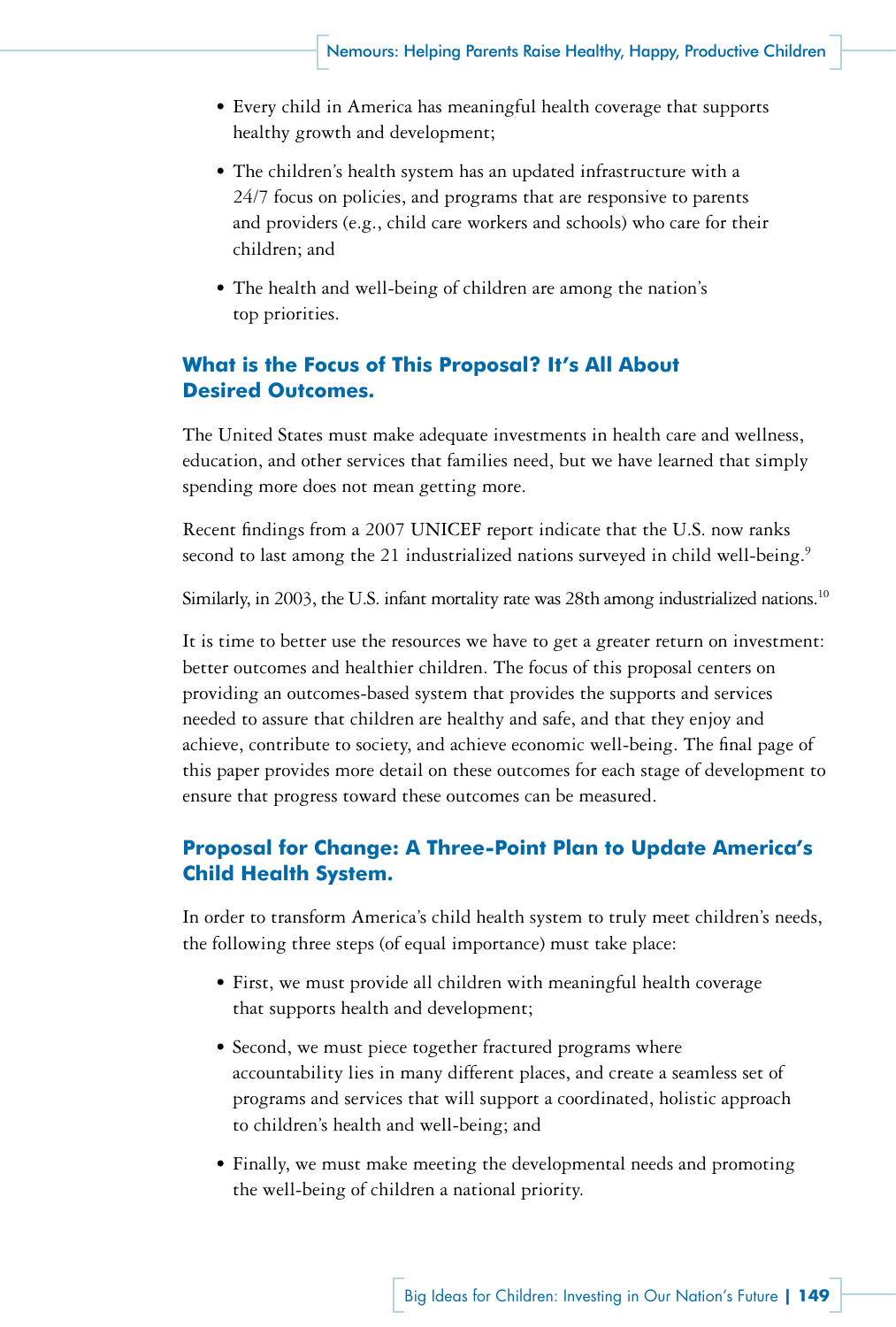The following three-point plan outlines some of the steps that should be taken to achieve these goals. No single action alone is enough – we need a comprehensive transformation of the child health system to reach these goals.

# POINT ONE: Provide All Children with Meaningful Health Coverage that Supports Child Health and Development

The first step must be to ensure that every child in America has meaningful health coverage with benefits that support healthy growth and development. Children's coverage should focus on promoting health and helping ensure children grow up healthy. This means coverage for more than just treatment of diseases and illnesses, but also for services and care to promote healthy development and well-being.

There is a variety of approaches for achieving universal health coverage for children, using different mechanisms and funding sources. This proposal does not take a position, however, on which would be the most effective. Regardless of the approach used to provide universal coverage, national standards should be established to ensure that, whether public or private, coverage for every child:

- • Guarantees uninterrupted care and affordable enrollment through a highly accessible system;
- Provides appropriate reimbursement for services that reflects a developmental standard of child health and wellness;
- Ensures that supplemental health and development services are available for those with, or at risk for, special health care needs, for example, chronically ill children.

Additional federal funds are essential to help pay for necessary integration and coordination activities, and to help ensure seamless coverage for all children. In addition, new funding needs to be provided to encourage innovative state practices and local level and family involvement in policy development and planning.

A new child health system requires that the responsibility for financing meaningful health coverage for children be shared. The public and private sectors have major roles, and families must also assume some responsibility for securing coverage for their children. Steps also must be taken to provide information and support to parents to ensure that their children receive required immunizations, get regular check-ups, and obtain the services needed to assure the best health possible.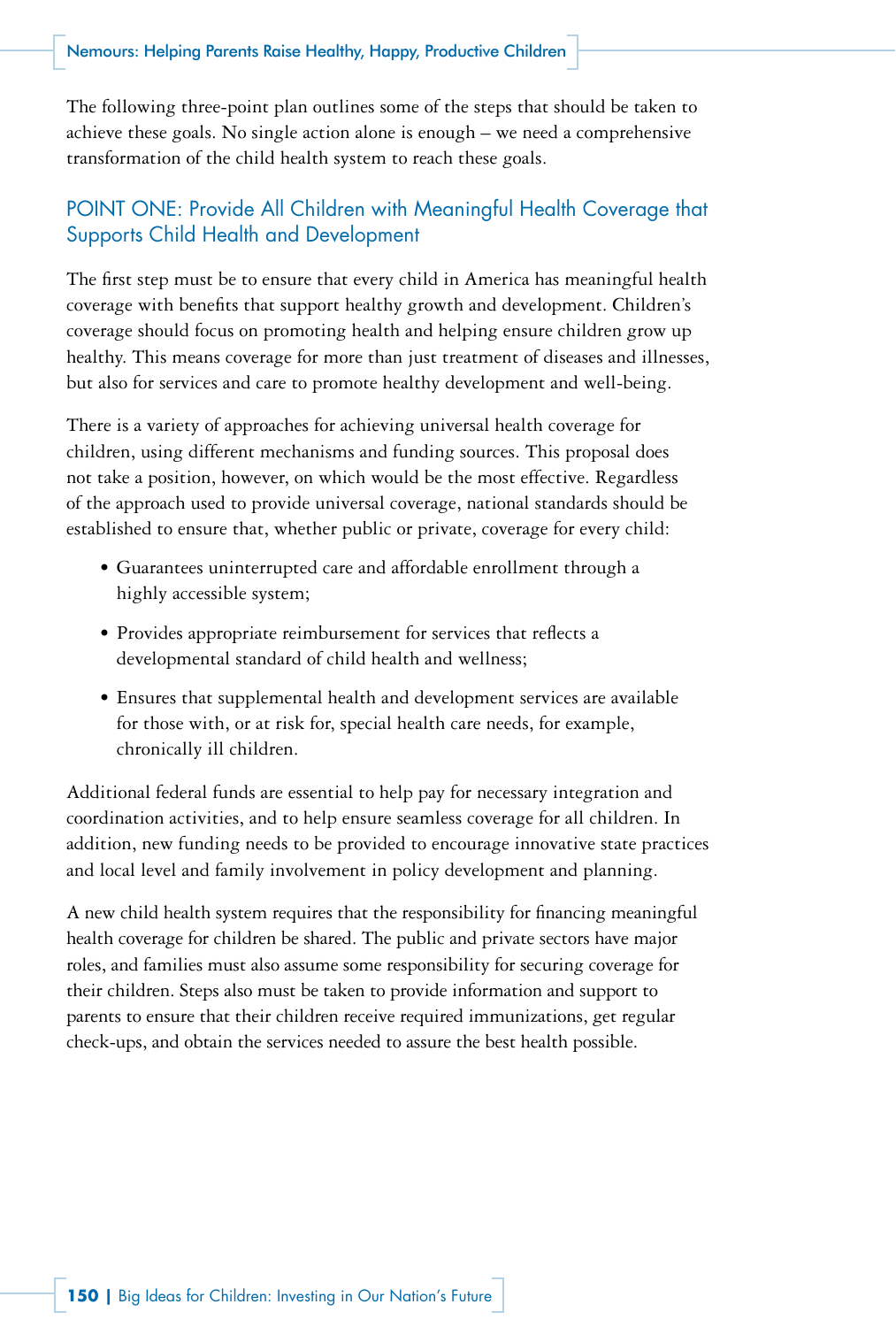# POINT TWO: Establish Mechanisms to Create Systemic Changes in the Way Children's Health and Developmental Services Are **Provided**

There is a variety of different ways to build the needed momentum to bring about the fundamental system changes needed to support a transformed children's health system. It is important to note that children's services historically have been provided at all three levels of government. As a result, this proposal outlines specific changes at the federal, state, and local levels. In addition, the last section recommends an enhanced role for parents and families in the policy-making process. Some of the approaches to moving in this direction include the following:

#### **Establish a National Child Health Investment Advisory Committee.**

One important step in helping redesign our child health delivery system would be establishing an independent, national advisory body<sup>11</sup> to serve as the central hub for creating a measurement and outcomes matrix for all child health programs, and then to evaluate programs on an ongoing basis. Congress has already begun to address this need by including a new child health quality initiative in the proposed 2007 SCHIP reauthorization legislation that would, for the first time, provide clear authority and resources necessary to establish such measures. The legislation would also provide a mandate for the Institute on Medicine to study and report to Congress on the measurement of child health quality, and it includes the provision of preventive care and recommendations for improving information provided on child health and health care quality. These child health quality provisions could be expanded to include an independent advisory committee, as described above, to measure programs against specific indicators of child health and well-being (See Table 1 for details).

Such an advisory committee also could be directed to make recommendations on how to best achieve these outcomes (Table 1), and to report periodically to the nation on the state of child health in America and progress toward meeting goals. Its recommendations should extend to the public and private sectors. Although such recommendations would not have any enforcement powers or regulatory authority, they would provide guidance in these areas and help stimulate the changes needed.

Ideally, the new advisory committee would begin by setting national goals and progress milestones, and then:

- Translate identified child health outcomes (see Table 1) into outcome measures that would be regularly monitored and updated as needed;
- Make recommendations for a comprehensive health and development benefit package that would include developmentally appropriate health promotion and other support services;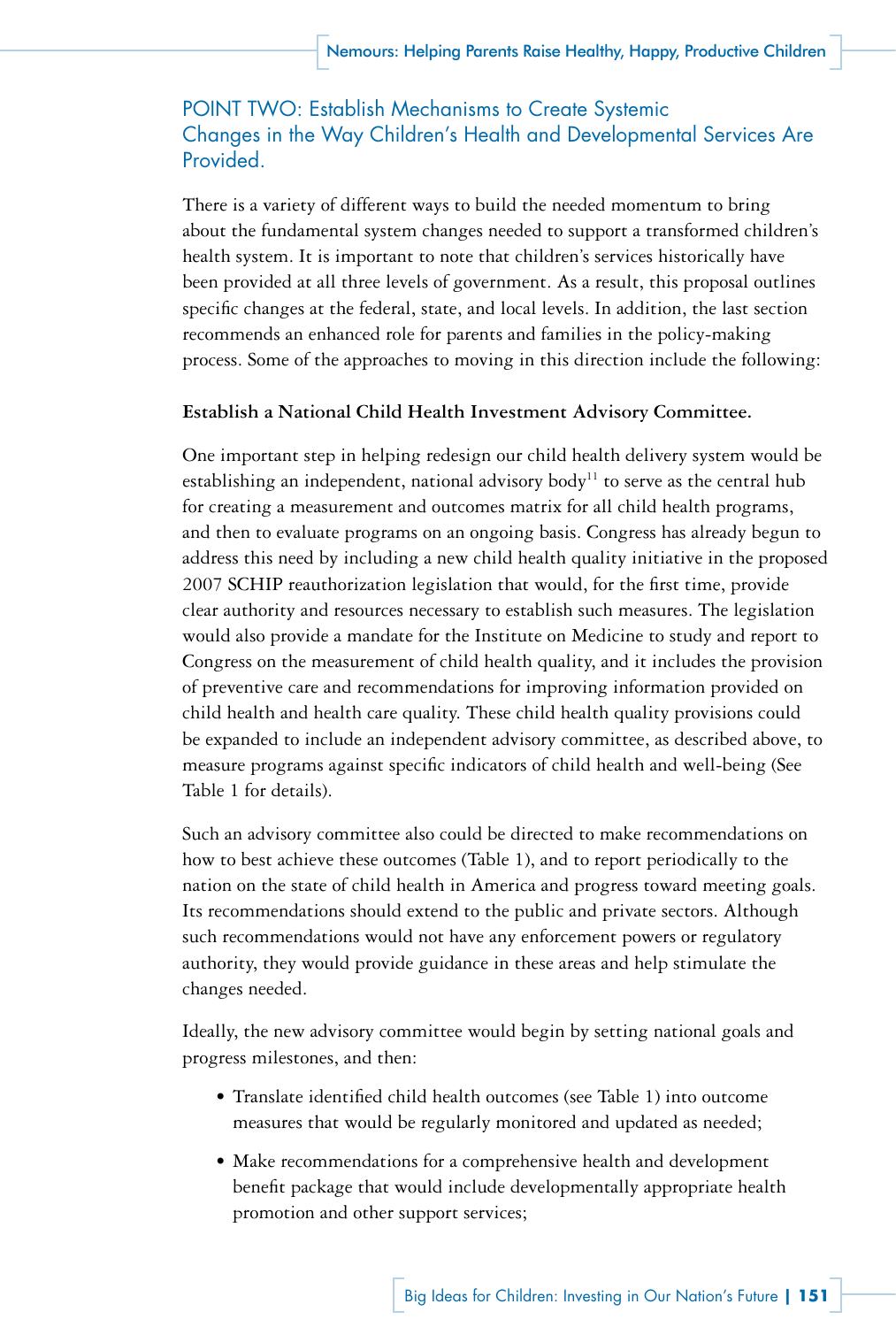- Develop an outcomes-driven child health and development agenda, including recommendations for programs and financing;
- Make recommendations for ensuring coordination and integration of child health and development programs across and within federal departments. Initially, the efforts to coordinate and integrate might apply to seven key programs: Medicaid, SCHIP, the Title V Maternal and Child Health Services Block Grant, Head Start, foster care, child care, and IDEA programs. Other child health and development programs, including those in the Agriculture and Education Departments, would be phased in; and
- Assess the impact of these steps and recommend ways to address ongoing needs.

The new advisory committee might also be empowered to obtain evidence-based reports, over a five-year period, from an independent research group, such as the Institute of Medicine. Such reports would inform and make recommendations to policy-makers and other leaders about effective system changes that would optimize the health of children, and would also keep child health issues at the forefront of the national agenda. The Department of Health and Human Services (DHHS) would be the lead department accountable for overseeing implementation of the new advisory committee's recommendations.

# **Establish systems to assure accountability and coordination of services at all levels.**

Accountability for achieving the desired health outcomes for children must be shared among federal, state, and local governments, and families. Stronger links and better coordination across children's programs would help ensure that the nation remains focused on achieving goals and tracking progress toward improving the health and development of children.

These accountability requirements – based on coordination, integration, management, and planning – are described below:

- Comprehensive, shared outcome and performance measures for tracking progress across programs and services at the national, state, and local levels;
- • Consistent definition of "comprehensive and developmentallyappropriate health services necessary to achieve age-appropriate outcomes for children and youth";
- • Common terms and definitions of fundamental concepts, such as what constitutes a covered service or permissible expenditure;
- Common, transparent eligibility standards across child health and development programs;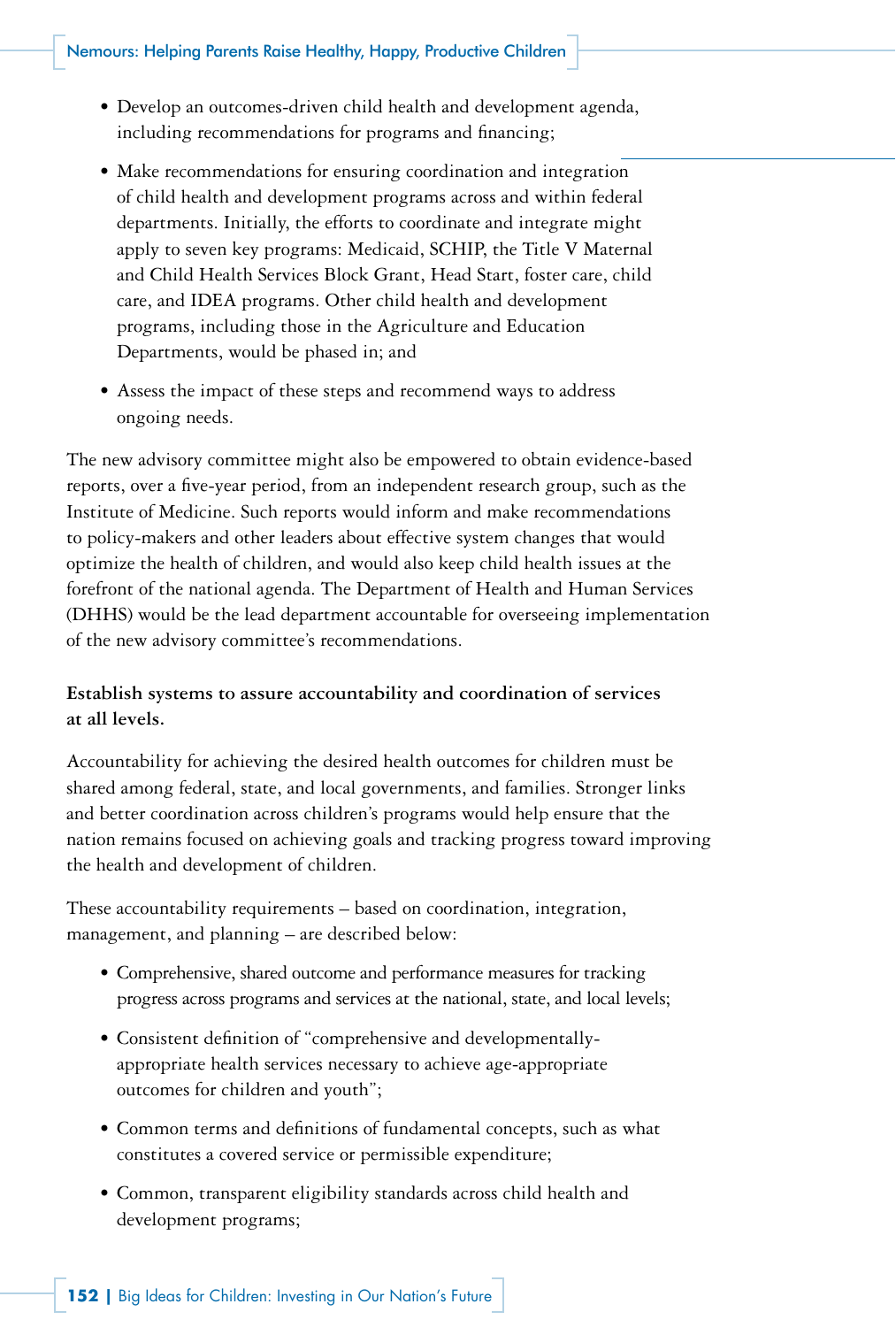- • Common reporting standards, definitions, and shared information systems that are consistent with current privacy and security standards;
- Coordinated quality improvement system with ongoing and rapid feedback to all system stakeholders, including service professionals, payers, program administrators, and families;
- A cross-cutting evaluation plan for monitoring system impact over time;
- • Secure, privacy-compliant electronic information systems capable of critical program exchange on services offered; quality monitoring and performance measurement; the creation of integrated individual health records; and the production of anonymous, aggregated data essential to measuring progress;
- • Collection and timely reporting of population-based information on child health and development; and
- Processes for ongoing feedback and involvement from all stakeholders, including youth, parents, and family members.

The federal government can play an important role in establishing a variety of mechanisms, including requirements for federal funding programs to implement these accountability and coordination standards. They must be embraced, however, at all three levels of government in order to achieve success.

#### **Realign federal programs to support a transformed system.**

Conflicting lines of authority and restrictive funding rules create barriers to providing streamlined child health and development services. To address these issues, federal laws should be modified and sufficient funds authorized to carry out: 1) the establishment and recommendations of the national advisory committee described above, 2) the needed coordination/integration of programs serving children, and 3) a new state innovation grant program to encourage states and localities to develop and implement new integrated models.<sup>12</sup>

One approach to resolving some of the conflicting lines of authority and bureaucratic barriers would be establishing within DHHS the position of "deputy secretary for children" with authority to oversee all programs relating to children. This high-level position would coordinate the many disparate programs relating to children within DHHS, and through legislation and executive action, could be given the authority to work outside of DHHS with federal agencies such as the Departments of Agriculture and Education to enhance coordination and integration of children's programs. Although these kinds of changes may challenge current jurisdictional lines, they are clearly needed to make the system truly serve children's needs.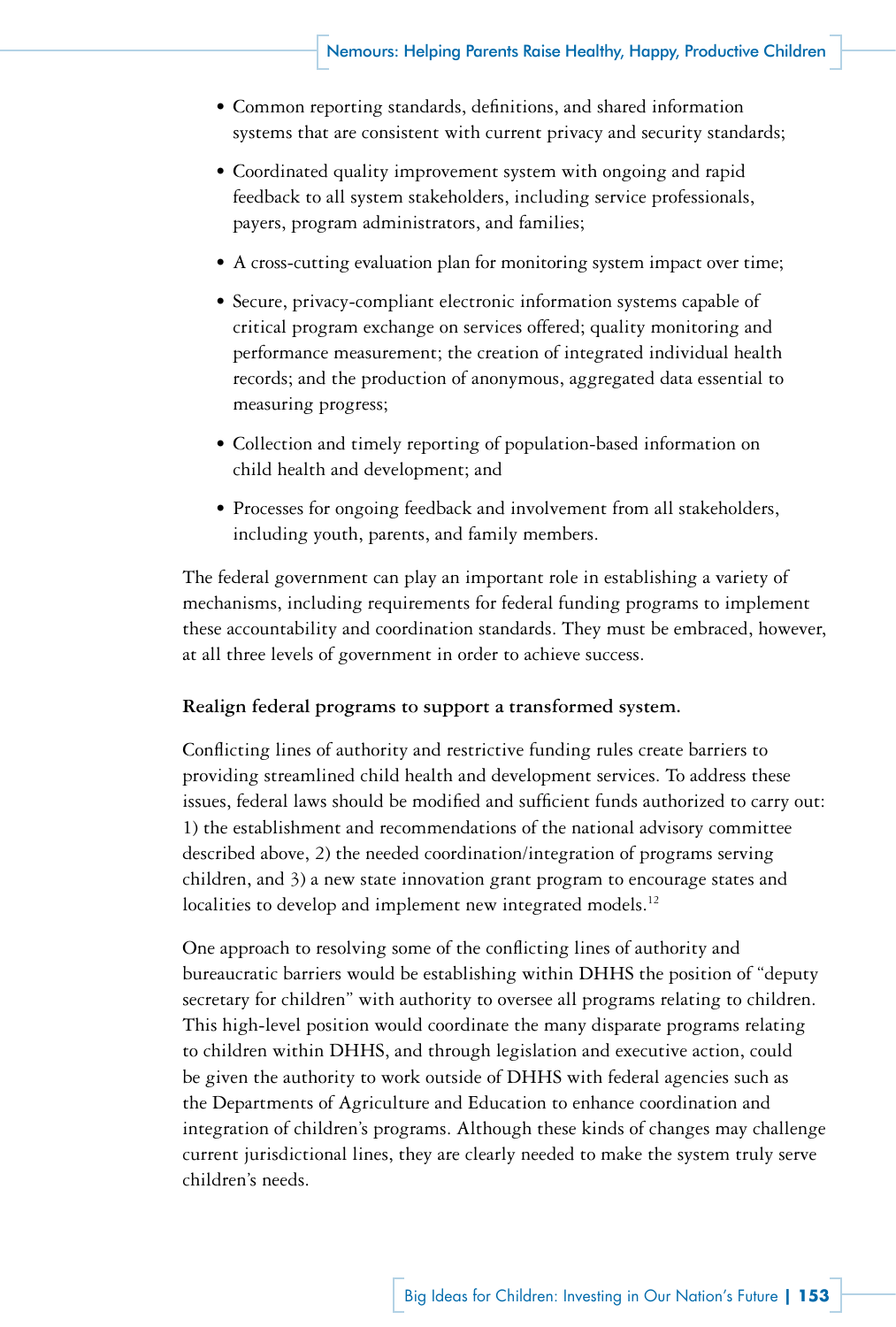Ideally, the new deputy secretary would be empowered to ensure coordination and integration of federal children's programs using the budget process and authority as leverage. The deputy secretary would be given the responsibility of working to ensure that parents can access appropriate child health and development services, including medical, prevention, and health promotion services for their children. And, using recommendations from the new advisory committee, the deputy secretary would develop and implement evaluation mechanisms to track outcomes and recommend periodic changes in the benefit structure to assure that appropriate services are available over time to meet the needs of children as they grow and develop.

Establishing regular reporting to the White House by the deputy secretary for children on the status of children's programs would also enhance the visibility of these issues. Under such a system, the deputy secretary for children annually would:

- Develop a unified policy and program agenda with estimated national spending goals for children; and
- Present, in cooperation with the national advisory committee, specific findings of integration and coordination across children's programs and progress toward goals.

# **Trust Fund for Children.**

In order to make the progress needed, clearly significant new sources of funds must be provided. One option for securing new funding that should be considered is the creation of a Trust Fund for Children<sup>13</sup> with a dedicated source of funding. The deputy secretary for children at HHS would manage the Trust Fund. It would provide funding to: 1) ensure coordination and integration of children's programs at the federal, state, and local levels; and 2) provide incentive grants to encourage innovation at the state level.

In order to provide adequate new resources, the dedicated source of funding should be designed to provide \$2 billion annually for this new Trust Fund. A portion of this funding could be available to children's programs as they were restructuring to better integrate with other programs at the state and local levels. The remaining funds could be distributed to states that were implementing innovative child health initiatives. A new, dedicated source of funding is needed to provide resources for the Trust Fund so that it is not subject to funding level variations during the federal appropriations process, and is not financed at the expense of other social programs.

## **State and local level changes.**

States could be required, as a condition for receiving federal health funding, to establish an entity responsible and accountable for all state policies and services related to children and youth as a means of ensuring transformation at the state and local levels. In order to achieve truly integrated systems, the focus would need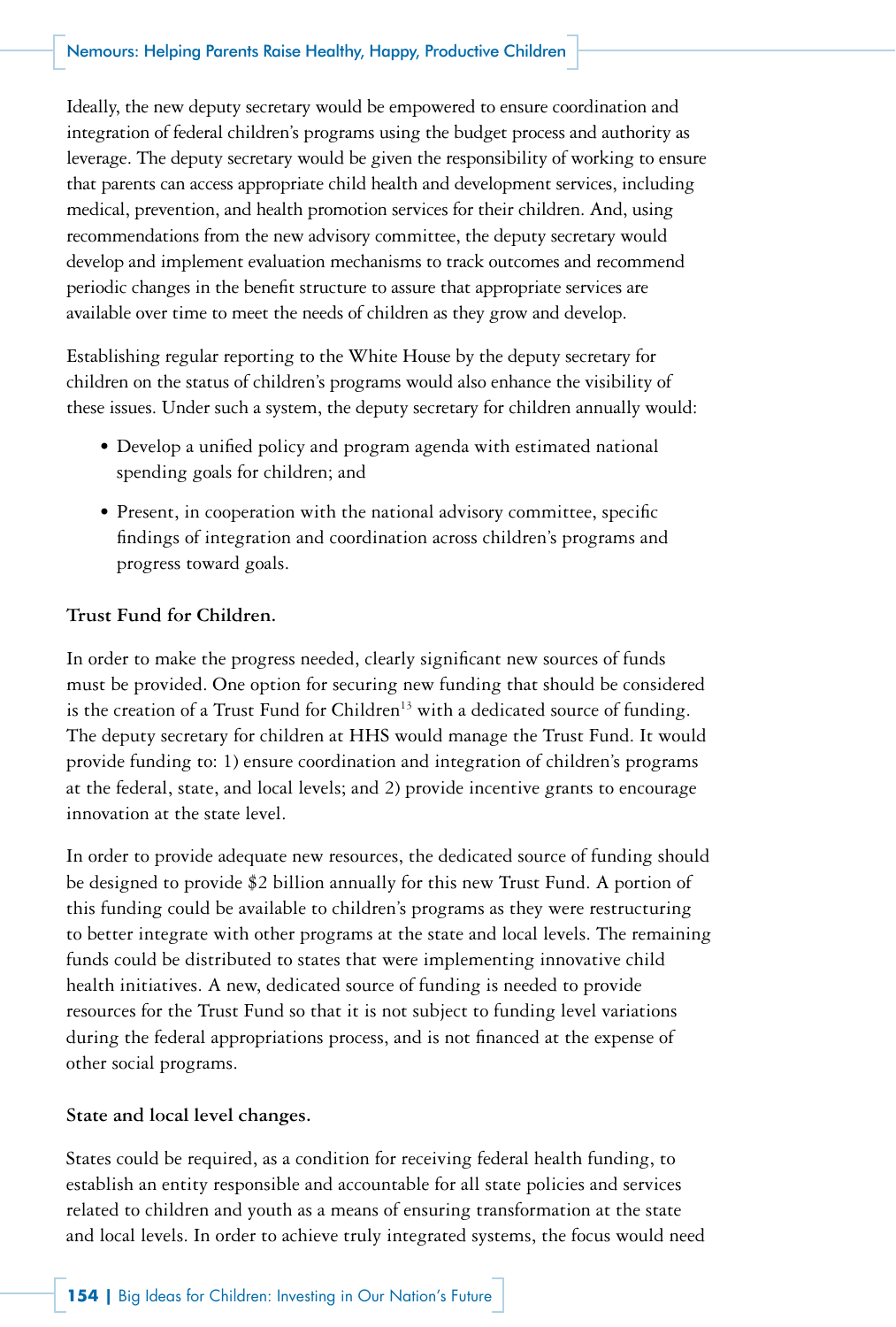#### Nemours: Helping Parents Raise Healthy, Happy, Productive Children

to expand beyond medical care, and include the broad range of determinants that affect child health. Each governor would be expected to assure that his/her state has a coordinated and integrated approach to caring for all children through age 21 by designating a state accountability organization. Financial support for the development of coordinated, integrated plans, and oversight of the plans could be provided through the new Trust Fund for Children. States could apply for "coordination and integration" funds through the deputy secretary for children's office.

The state-level entities would be expected to develop programs consistent with the coordination and integration of programs at the federal level. They would be responsible and accountable for planning, monitoring, establishing policies and administering resources, and for demonstrating how their programs meet the needs of their communities.

As noted earlier, the deputy secretary for children could make special grants available to states to encourage coordinated and innovative approaches to improving child health and well-being. For example, they could be used to help ensure that services were seamless from the families' point of view. If a family applied for one type of benefit, the state would automatically check to see if it was eligible for any other type of state benefits. States also could be provided incentive funds from the Trust Fund for Children to establish partnerships with non-traditional entities such as employers, community-based organizations, local funders and parents, as well as to coordinate efforts to improve child health across multiple sectors such as public health, child care, schools, and civic/community organizations. The goal of these grants would be to experiment with new models to address the multiple determinants of child health and development.

Local government entities also could be encouraged to ensure coordinated and integrated approaches to improve the health and development of children and youth. A local entity could be designated to have local responsibility for planning, monitoring, and carrying out the functions delegated by the state accountability organization. Local community stakeholders would participate in state and national planning and implementation efforts. The local entities would ensure that family representatives play an integral role in setting family accountability measures and milestones.

States would determine what constitutes the local geographic areas that cover all children and youth. In addition, each local area would establish one or more "child and youth resource center" as a community vehicle for delivering and coordinating services in the community.

#### **Role of parents and families in a transformed system.**

Obviously, parents and families are responsible for the individual decisions about the care and services provided to their own children, but families also must be involved in all aspects of policy making, program design and implementation, as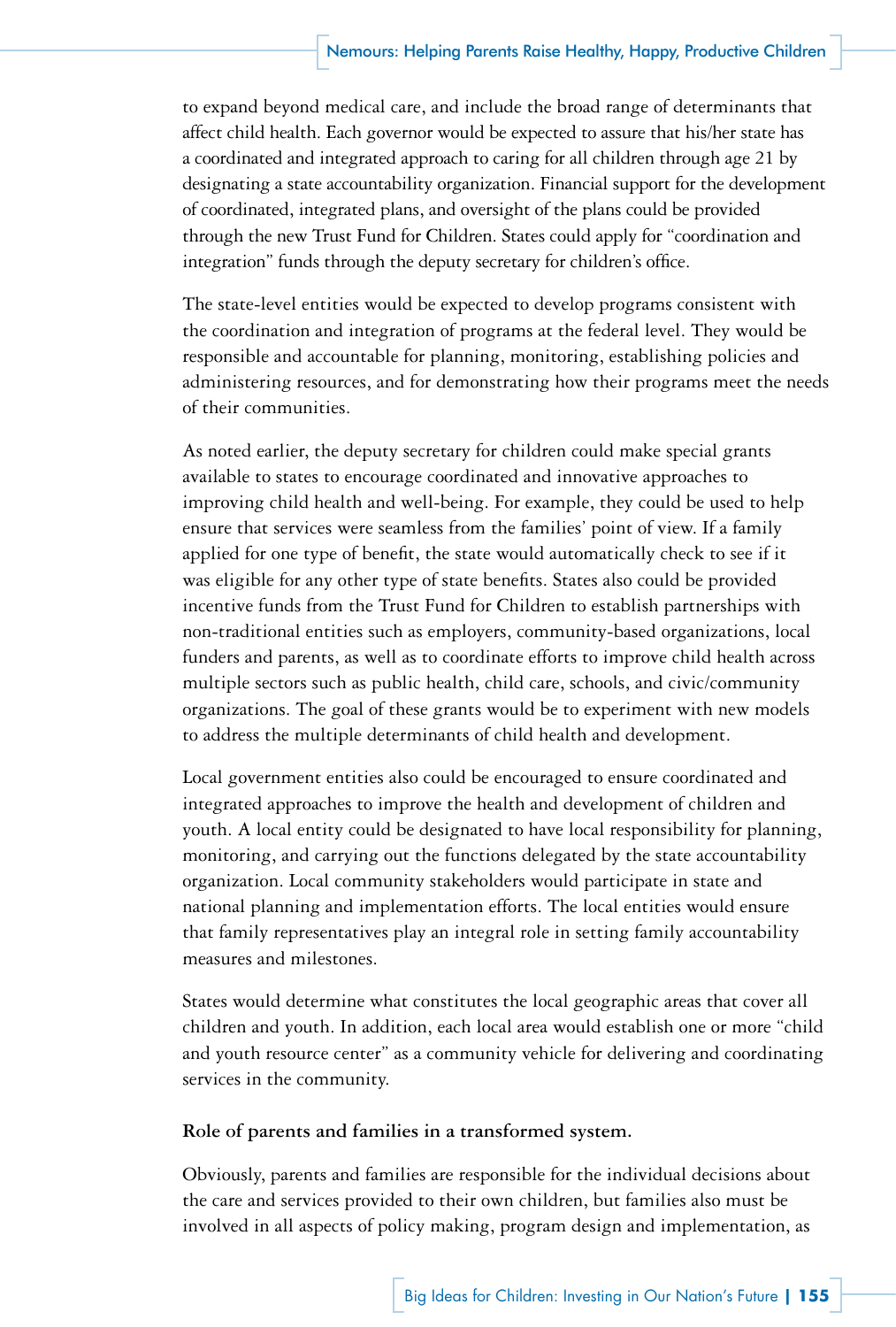well as in setting and monitoring milestones for accountability. As changes in the current system are being proposed and debated, mechanisms must be created at all levels to ensure that the views and perspectives of parents and families play a central role in policy decisions, and that they are provided the supports they need in carrying out their responsibilities.

# POINT THREE: Make Child Development and Well-Being A National Priority

A key element in achieving these goals is raising the status of children in our national priorities. Some of the measures contained in this proposal, such as creating a high level position within the federal government charged with optimizing the coordination and updating of children's services within and across agencies, or requiring states to establish similar structures, are important not only as system changes, but also as vehicles to generate greater attention to children's unique needs. Similarly, the establishment of a high level advisory committee to focus on improving child health systems and setting goals and standards to help ensure high level services can help elevate these issues.

But systems changes alone cannot produce the outcomes needed. Real change – transformational change – that will move child health to a new level will require political leadership committed to making children a national priority. It will require providers, parents, advocates, elected and appointed officials at all levels, influential private sector groups, employers, workers, and people from a wide range of political perspectives to join together to make the changes in our child health system that are sorely needed.

## **Conclusion**

At the end of the day, this proposal is about helping parents raise healthy, happy, and productive children. This requires a better-performing system that focuses on the best possible health and development outcomes to ensure a future generation of healthy, happy, productive adults. This whole effort is tailor-made for American ingenuity since it requires looking at existing models, research, and resources, and applying them to today's needs. It is well-past time to begin making the changes needed to create a better system for all children.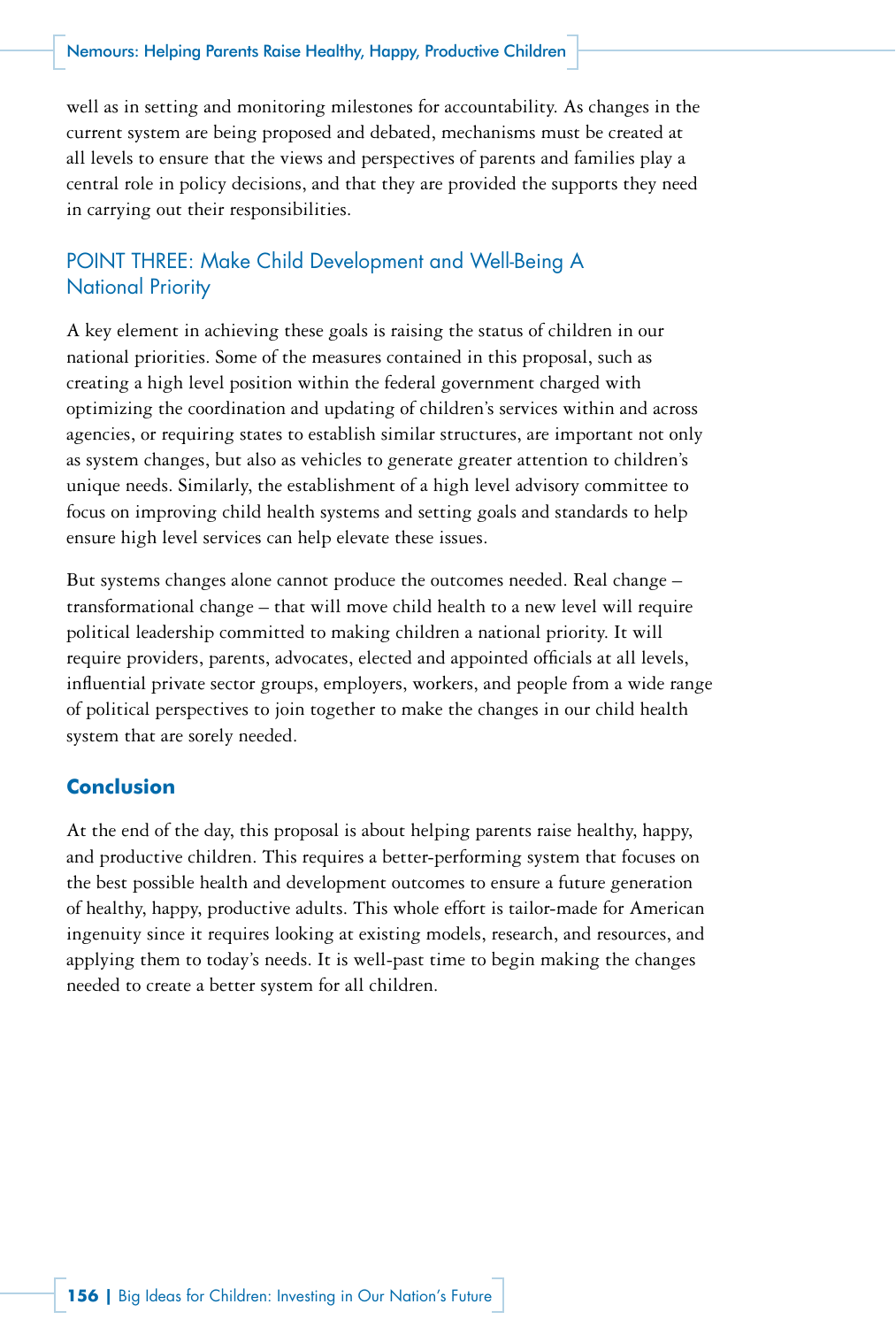| Table 1: Age-appropriate outcomes for children and youth14 |                                                                                                                                                                                                                                                      |                                                                            |                                                                                                                                           |                                                                              |                                                                  |
|------------------------------------------------------------|------------------------------------------------------------------------------------------------------------------------------------------------------------------------------------------------------------------------------------------------------|----------------------------------------------------------------------------|-------------------------------------------------------------------------------------------------------------------------------------------|------------------------------------------------------------------------------|------------------------------------------------------------------|
| <b>Outcome</b>                                             | $Birth - 3$                                                                                                                                                                                                                                          | $4 - 5$                                                                    | $6 - 11$                                                                                                                                  | $12 - 18$                                                                    | $19 - 21$                                                        |
| <b>Being Healthy</b>                                       | Free from preventable physical disease<br>Optimal nutrition<br>Optimal growth & development<br>Optimal mental and emotional health and development<br>Optimal oral health                                                                            |                                                                            |                                                                                                                                           |                                                                              |                                                                  |
|                                                            | Healthy births                                                                                                                                                                                                                                       | Learning healthy<br>behaviors                                              | Healthy lifestyle<br>Free from substance use/abuse                                                                                        |                                                                              |                                                                  |
| <b>Staying Safe</b>                                        | Safe from neglect, maltreatment, and exploitation or abuse of any kind<br>Free from accidents or injury<br>Safe from dangers in neighborhoods<br>Free from bullying and discrimination<br>Free from existing and emerging threats in the environment |                                                                            |                                                                                                                                           |                                                                              |                                                                  |
| Enjoy and<br>Achieve                                       | Thriving in enriched environments<br>Nurturing from parents                                                                                                                                                                                          |                                                                            |                                                                                                                                           |                                                                              |                                                                  |
|                                                            | Optimal opportunities for play<br>Engaging in developmentally-<br>appropriate activities<br>Ready for school                                                                                                                                         |                                                                            | Attending and succeeding in school<br>Participating in and enjoying extracurricular activities<br>Optimal personal and social development |                                                                              |                                                                  |
| Make a<br><b>Positive</b>                                  | Engage with family and peers<br>Develop positive developmentally appropriate relationships with peers                                                                                                                                                |                                                                            |                                                                                                                                           |                                                                              |                                                                  |
| Contribution                                               |                                                                                                                                                                                                                                                      | Develop self-confidence and exhibit capacity to<br>address life challenges |                                                                                                                                           |                                                                              |                                                                  |
| Achieve                                                    | Free from poverty                                                                                                                                                                                                                                    |                                                                            |                                                                                                                                           |                                                                              |                                                                  |
| Economic<br><b>Well-being</b>                              | Exposed to a variety of careers<br>Develop skills in managing resources                                                                                                                                                                              |                                                                            |                                                                                                                                           |                                                                              |                                                                  |
|                                                            |                                                                                                                                                                                                                                                      |                                                                            |                                                                                                                                           | Plan for further<br>education.<br>training, or<br>employment<br>after school | Engage<br>in further<br>education,<br>training, or<br>employment |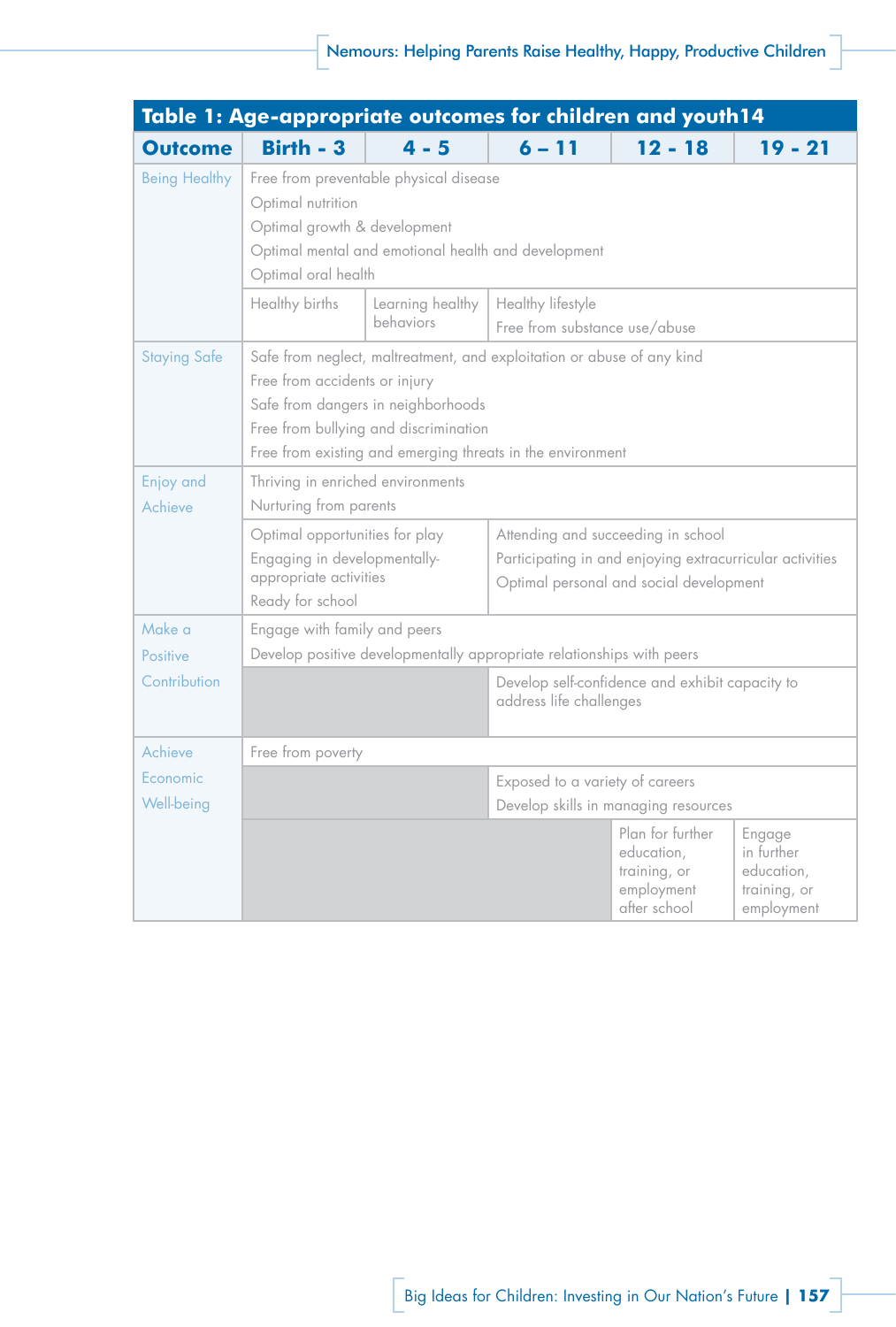#### Nemours: Helping Parents Raise Healthy, Happy, Productive Children

1 For purposes of this document, the word "children" refers to individuals from birth to 21.

- 2 Olshansky, S, Jay, et al. "A Potential Decline in Life Expectancy in the U.S. in the 21st Century." New England Journal of Medicine, Volume 352:1138–1145, March 17, 2005, Number 11.
- <sup>3</sup> DeNavas-Walt, Carmen, Bernadette Proctor and Jessica Smith. U.S. Census Bureau, Current Population Reports, P60–233. Income, Poverty and Health Insurance Coverage in the U.S., 2006. U.S. Government Printing Office, Washington, DC 2007.
- $^4$ McGinnis, Michael, Williams-Russo, Pamela and Knickman, James. "The Case for More Active Policy Attention to Health Promotion." Health Affairs, Volume 21, Number 2, March/April 2002.
- <sup>5</sup> Perrin, JM, Bloom SR, Gortmaker SL. "Increase of Childhood Chronic Conditions in the United States." JAMA. 2007; 297:2755–2759.
- 6 Kataoka, SH, Zhang, L, Wells, Kenneth B. "Unmet Need for Mental Health Care Among U.S. Children: Variation by Ethnicity and Insurance Status." Am J Psychiatry. 2002; 159:1548-1555.
- 7 Ogden CL, Carroll MD, Curtin LR, McDowell MA, Tabak CJ, Flegal KM. "Prevalence of overweight and obesity in the United States, 1999–2004." JAMA. 2006; 295(13):1549– 1555.
- <sup>8</sup> Iglehart, John. From the Editor. Health Affairs. Volume 26, Number 2, March/April 2007.
- 9 UNICEF, Report Card 7. "Child Poverty in Perspective: An overview of child well-being in rich countries." United Nation's Children's Fund 2007.
- <sup>10</sup> U.S. Department of Health and Human Services, Maternal and Child Health Bureau. "Child Health USA, 2006." Rockville, MD: USDHHS, 2006.
- <sup>11</sup> Currently, an independent advisory committee, MEDPAC, exists for providing guidance on Medicare issues for seniors.
- $12$  The 2007 SCHIP reauthorization legislation, approved by Congress but vetoed by President George Bush, also contained a provision authorizing a new innovations demonstration grant program, allowing the secretary of DHHS to award up to 10 grants to states and child health providers "to conduct demonstration projects to evaluate promising ideas for improving the quality of children's health care."
- <sup>13</sup> The Trust Fund for Children would be created within the Treasury, with a dedicated revenue source, to assure the availability and stability of federal funds. The federal government has created separate trust funds for highways, airports, the disabled, the elderly, and the jobless. Likewise, there is a "children's trust" in every state funded through mechanisms such fees on birth certificates, marriage licenses, and special license plates. The 1991 National Commission on Children discussed the establishment of such a national children's trust fund in its final report, "Beyond Rhetoric: A New American Agenda for Children and Families." More recently, Congress has been moving forward on legislation to establish an affordable housing trust fund, using fees from various housing related transactions as a source of dedicated funding.
- <sup>14</sup> This table is based on work produced in a British report "Every Child Matters: Change for Children."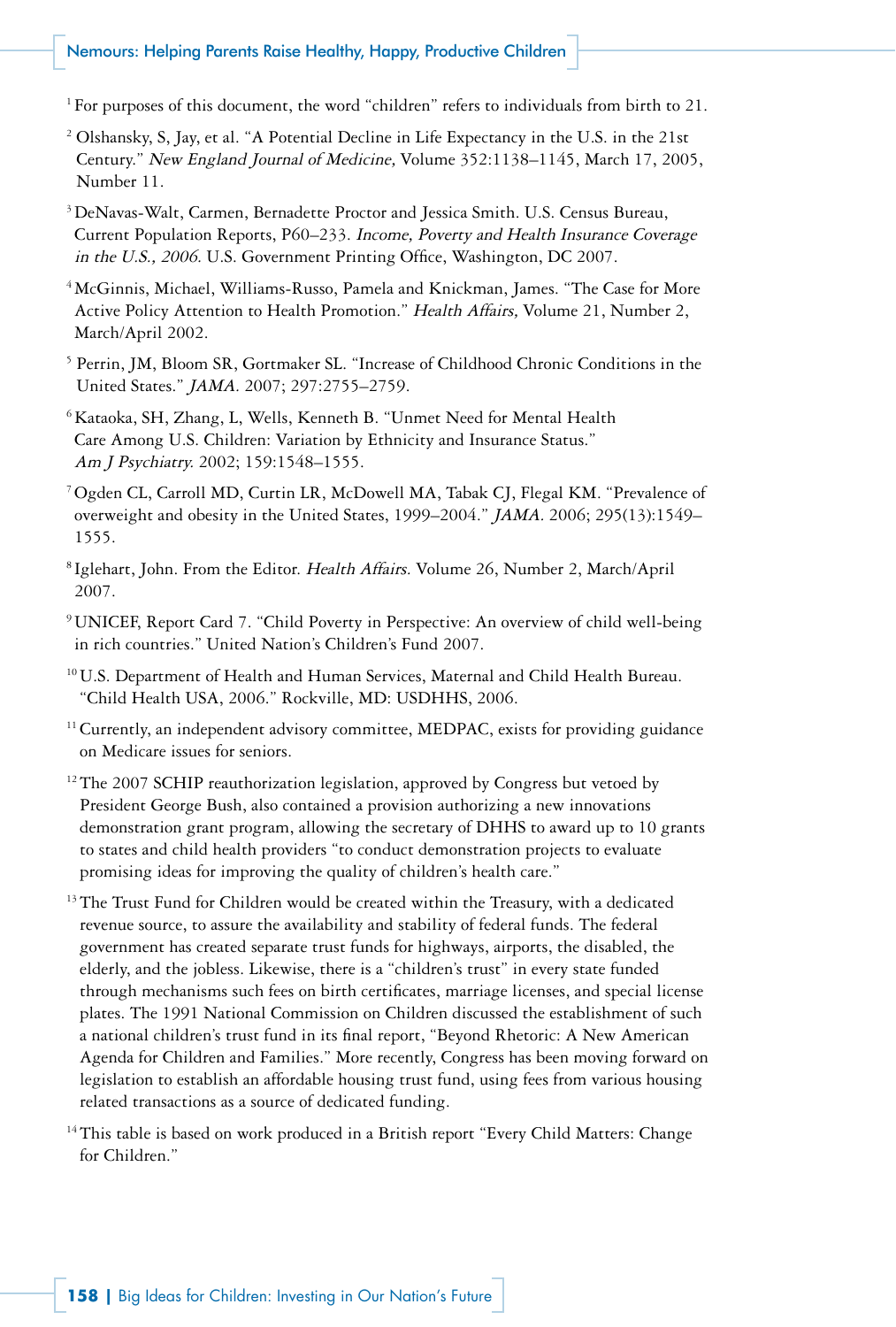# **Children in Immigrant Families:** Key to America's Future

by Donald J. Hernandez, Ph.D.

# **Introduction**

Children in immigrant families account for nearly one-in-four children in the United States. They are the fastest growing population of children, and they are leading the nation's racial and ethnic transformation. As a consequence, baby boomers will depend heavily for economic support during retirement on raceethnic minorities, many of whom grew up in immigrant families. Given the changing face of America's children, it is critical that we develop policies and programs to foster a successful future for these children as they and their parents pursue the American Dream. This report first portrays the lives of children with immigrant parents mainly with data from Census 2000, and then highlights needed policy initiatives in the areas of education, health care, economic resources, and access to public benefits, language, and enforcement of immigration laws.

# **A Key Group**

As of 2005, nearly one-fourth (23 percent) of children lived in immigrant families. The number of children in immigrant families is growing faster than in any other group of children in the nation.<sup>1</sup> This rapid growth, combined with the large proportion (88 percent) with origins in Latin America, the Caribbean, Asia, and Africa, is transforming the race-ethnic composition of America. The emergence of racial and ethnic minorities as the majority U.S. population is occurring most rapidly, and will become a reality first, among children.

The U.S. Census Bureau projects that the proportion of children who are non-Hispanic white will fall steadily into the future, dropping below 50 percent after 2030, just 22 years from now.<sup>2</sup> In contrast, by 2030, when the baby boom generation, born between 1946 and 1964, will be 66 to 84 years old, the Census Bureau projects that 72 percent of the elderly 65 and older will be non-Hispanic white, compared to 56 percent for working-age adults, and 50 percent for children.

Baby boomers will depend heavily for economic support during retirement on race-ethnic minorities, many of whom grew up in immigrant families. Thus,

Donald J. Hernandez, Ph.D. is Professor and Chair of the Department of Sociology at the University at Albany, State University of New York.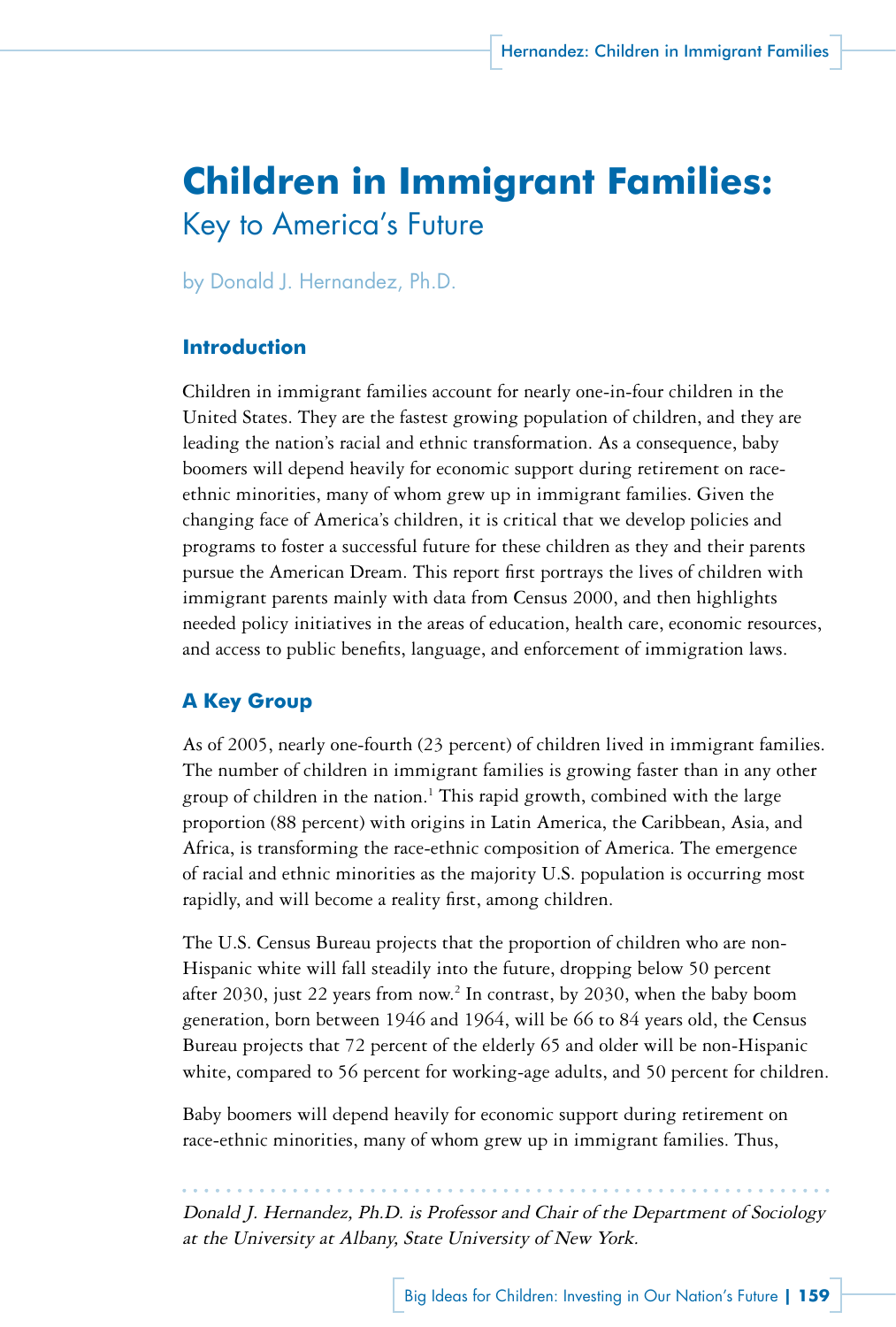it is critical that the current circumstances and future prospects of children in immigrant families should become an important focus for policy makers and program administrators.

#### **Diverse Global Origins**

At the beginning of the 21st century, as was true in the early 20th century, the United States is again seeking to integrate many children who live in homes where languages other than English are spoken, and where cultural practices differ from those of the American mainstream. But the diversity of contemporary immigrant origins is far greater than a century ago.<sup>3</sup> As of Census 2000, the largest proportion of children in immigrant families (40 percent) has origins in Mexico. But the remaining 60 percent have origins that span the globe, with Europe (combined with Canada), the Caribbean, and East Asia each accounting for 10 to 11 percent, with 5 to 7 percent each from Central America, South America, West Asia, and Indochina (Cambodia, Laos, Thailand, Vietnam), and 2 to 3 percent each from the former Soviet Union and Africa. This diversity poses unprecedented opportunities and challenges for policy makers and program administrators who are responsible for fostering the success of children and their families.

# **Diverse American Destinations**

Children in immigrant families are highly concentrated in a few states, but also spread widely across many states. Attention often focuses on the states with the largest immigrant populations, but in 38 states at least one-in-20 children lives with an immigrant parent, and this rises to 10 percent or more in 27 states, and to 20 percent or more in 12 states and the District of Columbia. Thus, children in immigrant families merit substantial attention, not only from the federal government, but also throughout the nation, in states and localities spread across every region of the country.

## **Putting Down Deep Roots In America**

Children in newcomer families have deep roots in the United States, as reflected by their parents' citizenship and length of residence in this country, and by their own citizenship.

Nearly one-in-four children in immigrant families has a parent born in the United States. Thus, almost one-in-four children of immigrants (24 percent) lives in a family in which one parent has been a lifelong American citizen since birth.

Nearly one-half of children in immigrant families (48 percent) have at least one parent who is a naturalized American citizen. Thus, including the 24 percent with a U.S.-born parent, a substantial majority of children in immigrant families (64 percent) lives with at least one U.S.-citizen parent. The large proportion who become naturalized American citizens reflects the high level of commitment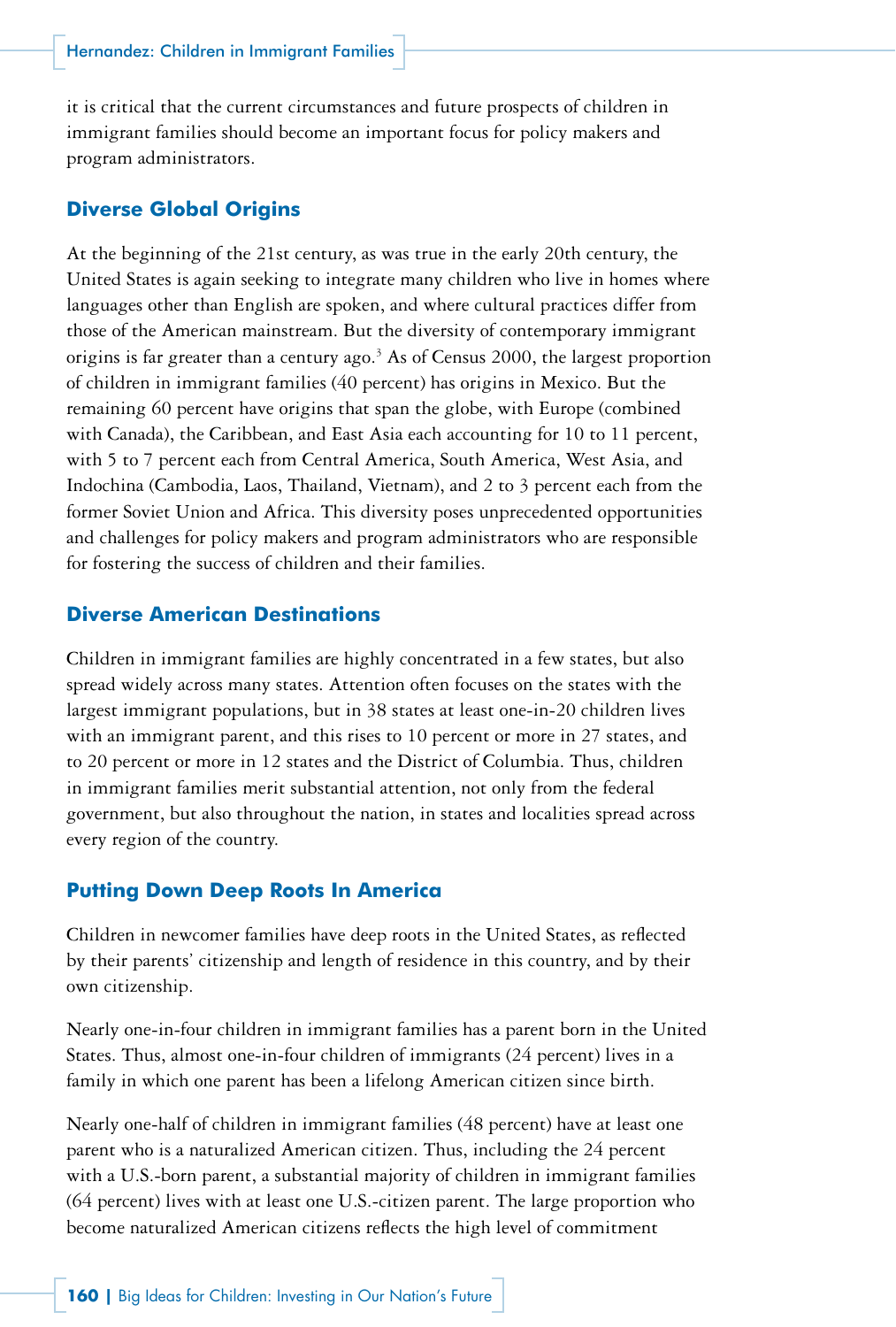among these parents to the United States, their adopted homeland. Recent research indicates that naturalizations are increasing. Between 1990 and 2005, among all legal permanent foreign-born residents, the percent naturalized climbed from 38 to 52 percent. $4$ 

Two-thirds of children in newcomer families (68 percent) have parents who have lived in the United States 10 years or more. Including the 24 percent with parents who were born in the United States, 68 percent have parents in the home who have lived in the United States for more than 10 years. Thus, only about one-third (32 percent) of children in newcomer families lives with parents who themselves have lived in the United States less than 10 years.

Nearly four-fifths of children in immigrant families (79 percent) were born in the United States and are, therefore, American citizens. Thus, most children in newcomer families share precisely the same rights and privileges as do other citizen children in native-born families. Despite the fact that most children in immigrant families are U.S. citizens, that many have parents born in the United States, and that foreign-born parents are increasingly likely to become U.S. citizens the longer they live in this country, more than one-half of children in immigrant families (53 percent) live in mixed-citizenship-status families with at least one citizen and one non-citizen (often a parent and sometimes other siblings).

Some children or their parents are undocumented immigrants. Although most children in immigrant families are U.S.-born and have at least one U.S.-citizen parent, as of 2005 an estimated 11 percent of children in immigrant families were unauthorized immigrants, while 18 percent were U.S.-born, but had an unauthorized parent as of 2005.<sup>5</sup> Overall, nearly two-thirds (63 percent) of children who live with an unauthorized parent are themselves American citizens because they were born in the United States.

In Census 2000, which provides most of the data for this First Focus report, it is estimated that about 90 percent of unauthorized immigrants responded and are included in the results. And it appears that this response rate is holding steady for the Census Bureau's Current Population Survey (CPS), which also provides data reported in Marcelli and Ong, and in Passel, Van Hook, and Bean.<sup>6</sup> The possibility that worksite raids or other enforcement activities could damper response rates for unauthorized immigrants highlights the need for continuing assessments of the extent to which these immigrants and their children are, or are not, included in Census Bureau surveys, and for assessing non-response rates for this population in other national and local data collection efforts.

#### **English Language Fluency And Language Diversity**

The vast majority of children in newcomer families (74 percent) speak English exclusively or very well. The proportion who are English-fluent is nearly as high (at least 68 percent) for children in immigrant families in each of the U.S. states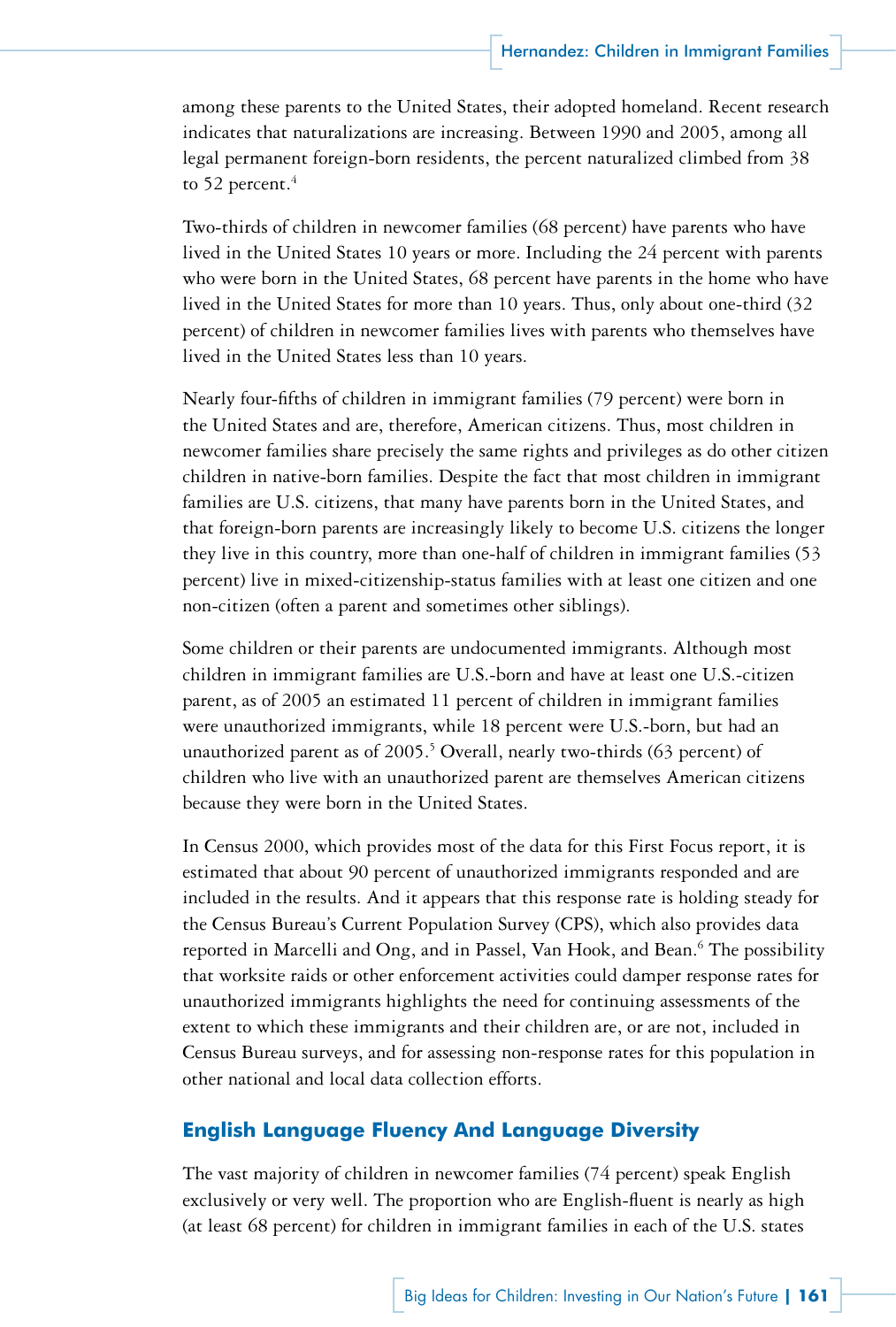and the District of Columbia. Schools in all states do, however, face the special challenges associated with communicating with and teaching children who are not fluent in English.

Three-fifths of children in newcomer families (60 percent) have at least one parent in the home who speaks English exclusively or very well. The remaining two-fifths (40 percent) live with parents who are only limited English proficient, while a total of 59 percent live with at least one parent who is not fluent in English. Thus, many children of immigrants have parents who are not English proficient, but a substantial majority has at least one parent who is well integrated linguistically into English-speaking society.

One-fourth of children in newcomer families (26 percent) live in linguistically isolated households, in which no one over age 13 speaks English exclusively or very well. This includes households where a child age 13 or younger is the only fluent English speaker in the household. Children in these families may experience a high degree of isolation from English-speaking society, because not even adolescent children in these households speak English proficiently.

Children in immigrant families are three times more likely to speak English fluently than to be limited in their English proficiency (74 percent vs. 26 percent). A large proportion of those who speak English very well are especially wellpositioned to become bilingually fluent because they also speak another language at home. In fact, the largest proportion of children in newcomer families – nearly one-half (46 percent) – both speak English very well and speak the native language of the parent or parents at home. Bilingual children (those reported to speak English very well and to speak another language in the home) outnumber children in newcomer families with limited English proficiency in every state except South Dakota.

# **Parental Educational Attainments**

Children in immigrant families are nearly as likely as those in native families to have a father who has graduated from college (24 percent vs. 28 percent). But they are more than three times as likely to have a father who has not graduated from high school (40 percent vs. 12 percent). It has long been known that children whose parents have completed fewer years of schooling tend, on average, to complete fewer years of schooling themselves, and to obtain lower paying jobs when they reach adulthood.<sup>7</sup> Parents whose education does not extend beyond the elementary level may be especially limited in knowledge and experience needed to help their children succeed in school. Immigrant parents often have high educational aspirations for their children,<sup>8</sup> but may know little about the U.S. educational system, particularly if they have completed only a few years of school.

Parents with little schooling may, as a consequence, be less comfortable with the education system, less able to help their children with school work, and less able to effectively negotiate with teachers and education administrators. It may be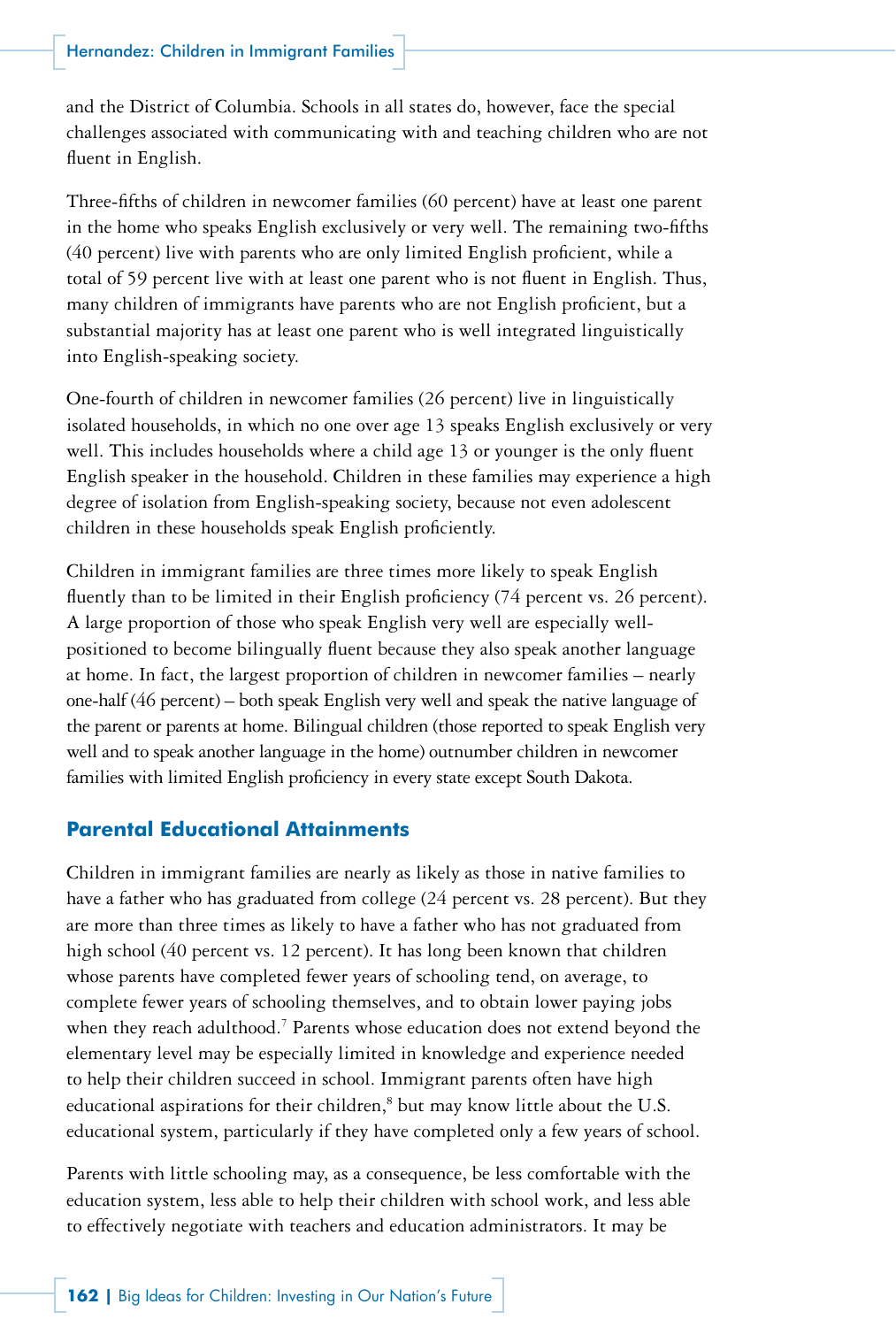especially important for educators to focus attention on the needs of island-origin Puerto Rican children, and on children in immigrant families from Mexico and Central America, the Dominican Republic and Haiti, China, Indochina, and Iraq because these children are especially likely to have parents who have completed only a few years of school.

#### **Parental Employment And Wages**

A strong work ethic characterizes both immigrant and native families. Among children living with a father, 93 percent in immigrant families and 95 percent in native families have fathers who worked for pay during the previous year. For most specific groups, the proportion is 90 percent or more. Most children living with mothers also have mothers who work for pay to support the family. Other adult workers also live in the homes of many children.

Especially noteworthy is that, among children in immigrant families from Mexico, the largest immigrant group, 92 percent have working fathers. In addition, although they are among the groups least like to have a working mother (53 percent), they are substantially more likely (at 29 percent) than all other native and immigrant groups, except Central Americans, to have another adult worker in the home. Clearly, most children live in families with a strong work ethic, regardless of their race-ethnicity or immigrant origin, and have parents, and often others, who are committed to working for pay to support their families.

Despite the strong work ethic of parents, many children live with fathers who cannot find full-time year-round work. Among white children, 16 percent have fathers who do not work full-time year-round – the lowest level of any native or immigrant group. For other native race-ethnic minority groups (except Asians), the proportions range between 26 and 37 percent. At least 25 percent of children in 21 of 31 immigrant groups analyzed for this report also have fathers who do not work full-time-year round. The proportion is 30 to 37 percent for four native groups (blacks, island-origin Puerto Ricans, Native Hawaiian and other Pacific Islanders, and American Indians), and for 15 immigrant groups from Latin America (Mexico and Central America), the Caribbean (Dominican Republic, and Haiti), Indochina (the Hmong, Cambodia, Laos, Thailand, and Vietnam), and West Asia (Pakistan/Bangladesh, Afghanistan, and Iraq), as well the former Soviet Union, and blacks from Africa. For these children, the proportion with a father not working full-time year-round approaches or exceeds twice the level experienced by whites in native-born families. Children are much more likely to have mothers than fathers who do not work full-time year-round, no doubt in part because mothers often have greater responsibility for the day-to-day care of children than do fathers.

Not surprisingly, lack of full-time year-round work for fathers goes hand-in-hand with low hourly earning for fathers and mothers in 18 immigrant and native groups, and these groups are especially likely to be officially or basic-budget poor.<sup>9</sup>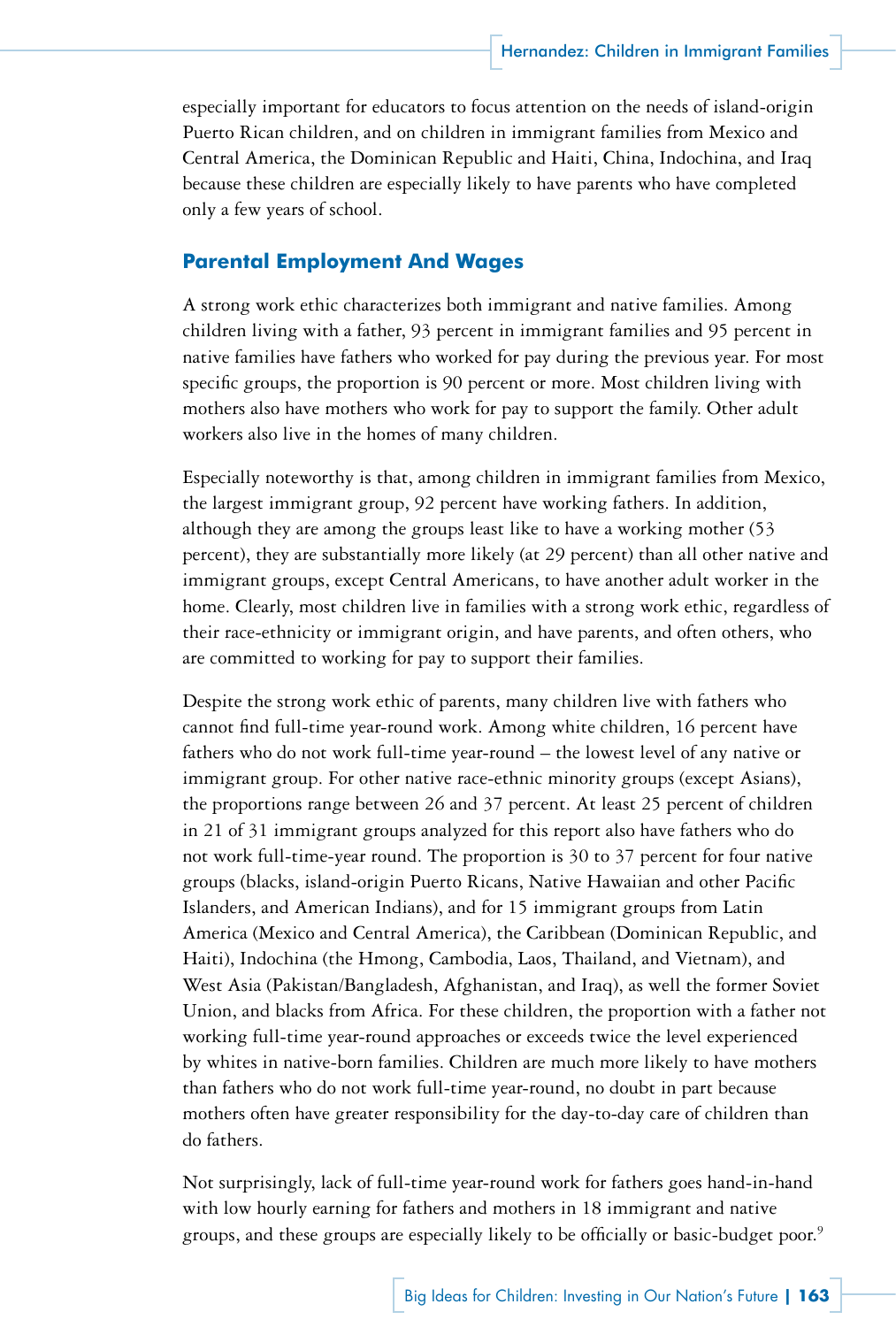#### **Economic Need**

Children from low-income families tend to experience a variety of negative developmental outcomes, including less success in school, lower educational attainments, and lower incomes during adulthood.10 Poverty rates merit considerable attention in part because extensive research documents that poverty has greater negative consequences than either limited mother's education or living in a one-parent family.<sup>11</sup>

The official poverty measure is used most often to assess economic deprivation in the United States, but is outdated in important ways. More than a decade ago, a National Research Council (NRC) report urged that the official measure be revised, because "…it no longer provides an accurate picture of the differences in the extent of economic poverty among population groups or geographic areas of the country, nor an accurate picture of trends over time.<sup>12</sup> The NRC report recommended a new approach explicitly accounting for various family costs, with attention to geographic differences in the cost of living. Two "Basic Budget Poverty" measures developed by the author and presented here reflect these recommendations, based on research by the Economic Policy Institute (EPI) in Washington, D.C.13

"Baseline Basic Budget Poverty" is calculated by taking into account the local cost of housing, food, transportation for work, other necessities (such as clothing, personal care items, household supplies, telephone, television, and school supplies), and federal taxes.14 More than one-in-four children was "baseline" basic-budget poor in Census 2000 (21.3 percent), compared to 14.8 percent for the official poverty rate.15

Providing another standard for poverty comparisons across rich countries, researchers from the Organization for Economic Cooperation and Development (OECD), the United Nation's Children's Fund (UNICEF), and others have for nearly two decades relied on a measure based on 50 percent of national median post-tax and transfer income using data from the Luxembourg Income Study (LIS) and other sources.16 The close correspondence of results using the baseline basic budget (21.3 percent) and LIS poverty measures (23.5 percent) indicates that, at the national level, they are quite similar in their assessment of U.S. child poverty.

More than one-in-three children in immigrant families is baseline basic-budget poor (34.1 percent), compared to the official poverty rate of 20.7 percent, for a difference of 13.4 percent. Thus, the official measure indicates that children in immigrant families are more likely than those in native-born families to live in poverty (20.7 percent vs. 13.4 percent), while the baseline basic budget measure indicates the rates of economic need are substantially higher for both groups, but especially for children in immigrant families (34.1 percent vs. 18.1 percent)

The baseline basic-budget poverty rate does not take into account the costs of child care for young children, which the NRC report recommends should be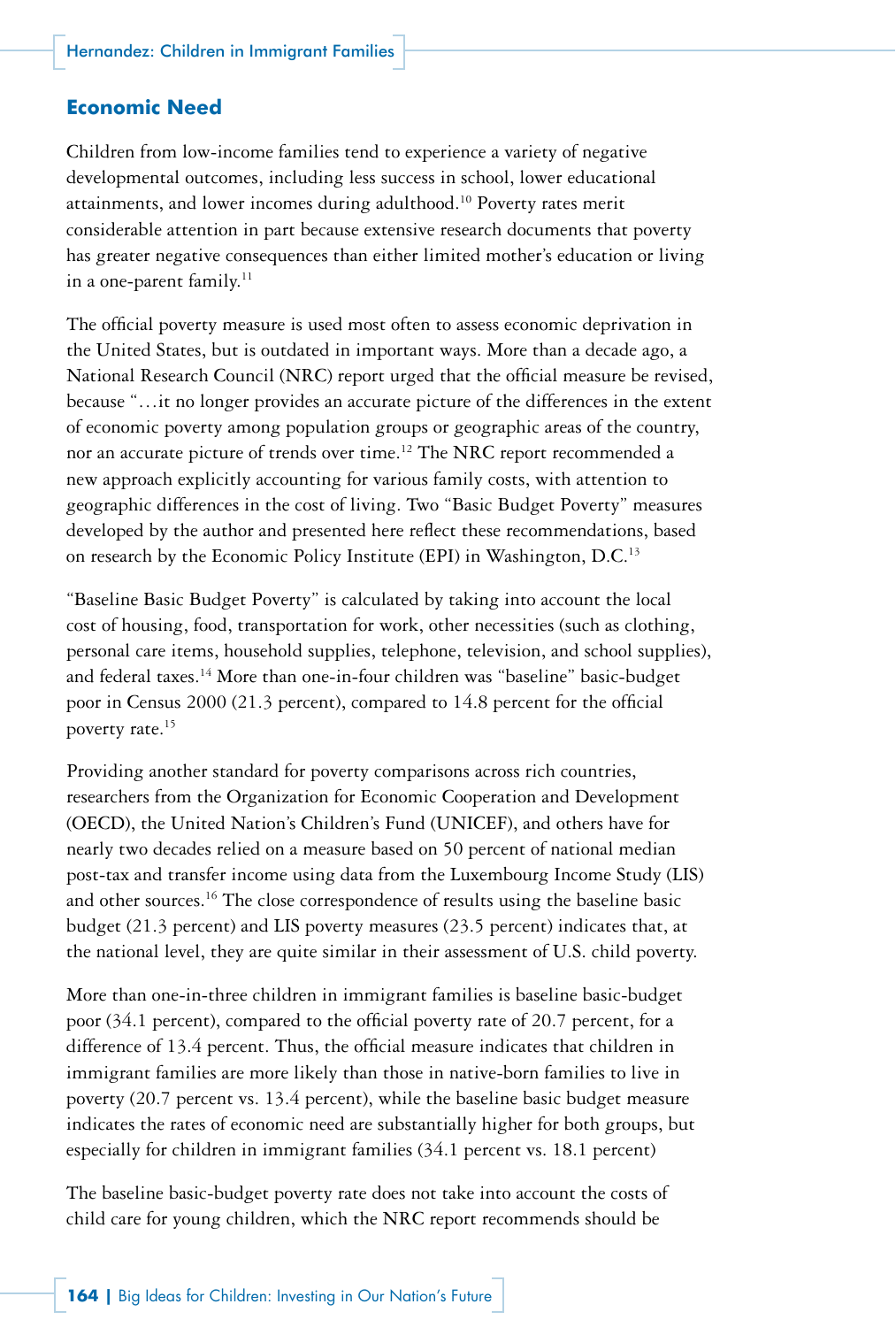included in assessing economic deprivation. The LIS approach to measuring poverty, which is used widely in drawing comparisons across rich countries, also does not take these costs into account. But in rich European countries, children generally have access to, and participate in, formal Early Child Education and Care (ECEC) arrangements funded by the national government, or if they are infants or toddlers, they have parents who can care for them at home because of governmentguaranteed, job-protected paid maternal or paternal leave arrangements.<sup>17</sup> Thus, for comparisons involving rich countries other than the United States, it is not necessary to take account of the costs to families of child care. But for the United States, the NRC recommends that these costs be included in calculating a U.S. poverty rate.

The NRC report recommends, however, that child care costs be taken into account only for families where there is no stay-at-home parent to care for the children, and at a level that provides only for the minimum care necessary for the parent to hold down a job, not for care involving educational enrichment.<sup>18</sup> But research clearly indicates that early childhood education programs can promote school readiness and educational success.<sup>19</sup> In addition, participation in high quality preschool programs may be particularly valuable for cognitive development of children in newcomer families speaking a language other than English at home,<sup>20</sup> and socioeconomic barriers can account for most, or perhaps all, of the lower enrollment levels experienced by children with immigrant parents (See below).<sup>21</sup>

Furthermore, past research has found that many unemployed mothers would seek employment, and many employed mothers would work more hours, if child care were available at reasonable cost. This is especially true for mothers who are young, single, and with low education or little income.<sup>22</sup> For these reasons, our second basic budget poverty measure includes costs for all children regardless of parental work.

When the cost of early education and child care is included along with other costs in the basic family budget, the estimated poverty rate for children in immigrant families increases by 13.8 percent, from 34 percent to 48 percent. The corresponding increase for children in native-born families is nearly as large at 10.6 percent (18.1 vs. 28.7 percent). Another poverty measure often used in public policy discussion sets the poverty threshold at twice (200 percent) the official poverty thresholds. Poverty estimates using our baseline basic budget plus early education poverty measure are nearly as high as the 200 percent poverty measure, at 32.4 percent vs. 35.7 percent for children overall, 47.9 percent vs. 48.3 percent for children in immigrant families, and 28.7 percent vs. 32.7 percent for children in native-born families.

Insofar as it is useful to compare the economic circumstances of children in the United States and rich European countries, results from the LIS approach for other countries are most relevant. The LIS measure indicates that child poverty rates for six countries with near universal maternal/paternal leave and preschool (Denmark, Finland, Norway, Sweden, France, and Germany) are in the range of 2.4 to 10.2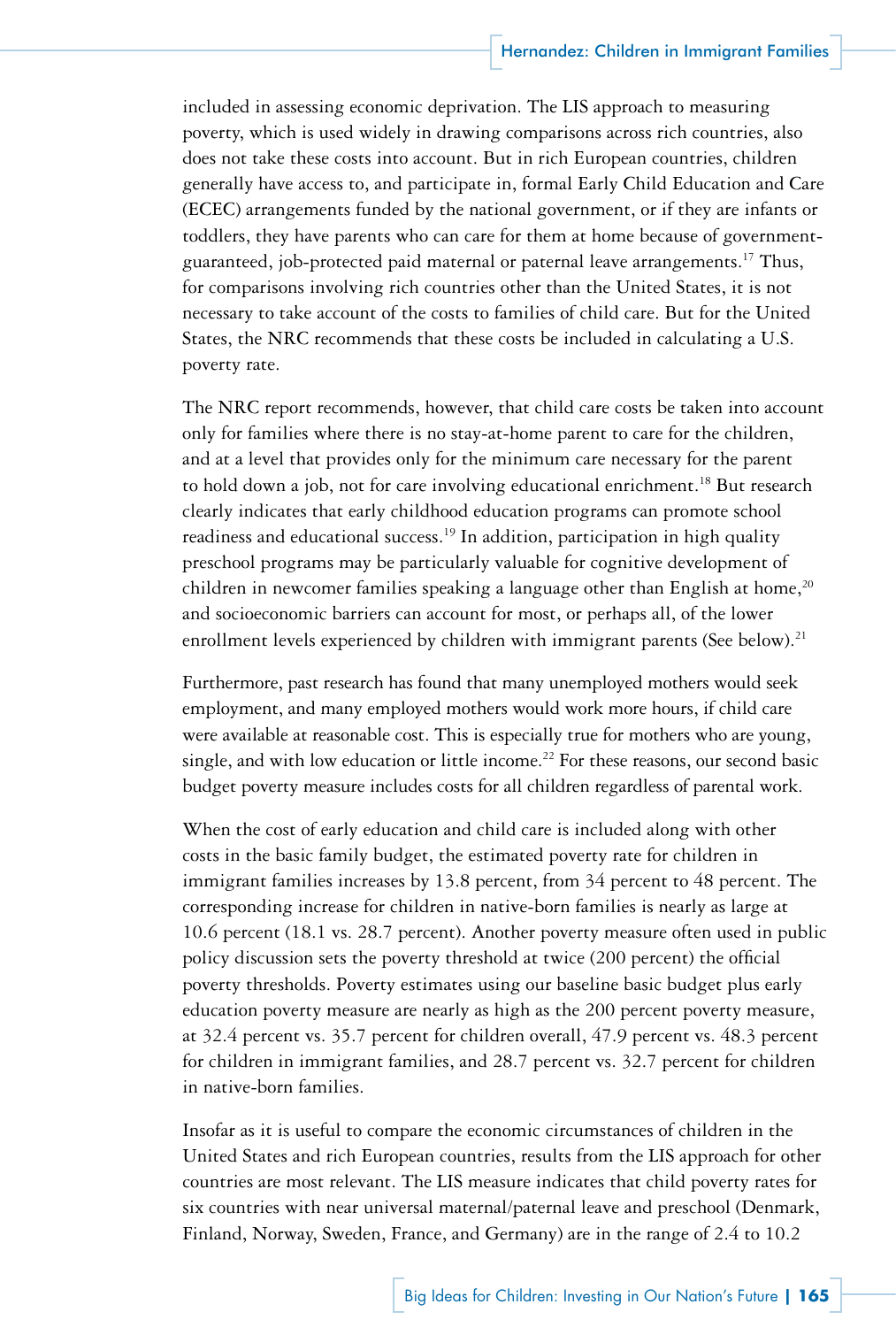percent, while the rate is nearly triple this level or more for the United States, using our baseline plus child care and early education measure, at 28.9 percent for children in native-born families and nearly five times this level, or more at 47.9 percent for children in immigrant families.<sup>23</sup>

The differences would be still larger if our U.S. measure were expanded to include not only child care and early education, but also health care costs, because health care costs are not included in our measure, but government-funded national health insurance is available to children in all other rich countries.

#### **Strengths Of Immigrant Families**

Most children in immigrant families live with two parents. Children living with two parents tend, on average, to be somewhat advantaged in their educational success, compared to children in one-parent families.<sup>24</sup> Children in immigrant families are more likely than children in native families to live with two parents (84 percent vs. 76 percent). Children in immigrant families from most origin countries/regions are about as likely, or more likely, than white native-born families (85 percent) to have two parents in the home (including step-parents and the cohabiting partners of parents). Thus, large majorities of children in all immigrant and in most native groups benefit from having two parents in the home, although significant portions of all groups (at least 5 to 20 percent) at any given time live with only one parent.

Children in immigrant families are somewhat more likely to have many siblings. Brothers or sisters can be a liability, but also an asset. Insofar as the time and finances of parents are limited, they must be spread more thinly in larger families than smaller ones. Hence, children in larger families tend, other things equal, to experience less educational success and to complete fewer years of schooling than children with fewer siblings.25 Siblings also, however, can serve as child care providers for younger siblings, as companions for siblings close in age, and as an important support network throughout life. Dependent siblings living at home are most likely to share available resources. Children in immigrant families are about one-third more likely than those in native families to live in homes with four or more siblings (19 percent vs. 14 percent).

Children in immigrant families often have grandparents, other relatives, or nonrelatives in the home who can provide essential child care, nurturing, or economic resources. Children in most immigrant and race-ethnic minority, native-born groups are two to four times more likely than whites in native families to have a grandparent in the home, 10 to 20 percent vs. 5 percent. Some groups also are likely to have other adult relatives age 18 or older, including siblings, in the home. Many immigrant groups with large numbers of siblings also are especially likely to have grandparents, other relatives, or non-relatives in the home who may be nurturing and providing child care for, as well as sharing economic resources with, the immigrant children and their families. This is particularly likely to be the case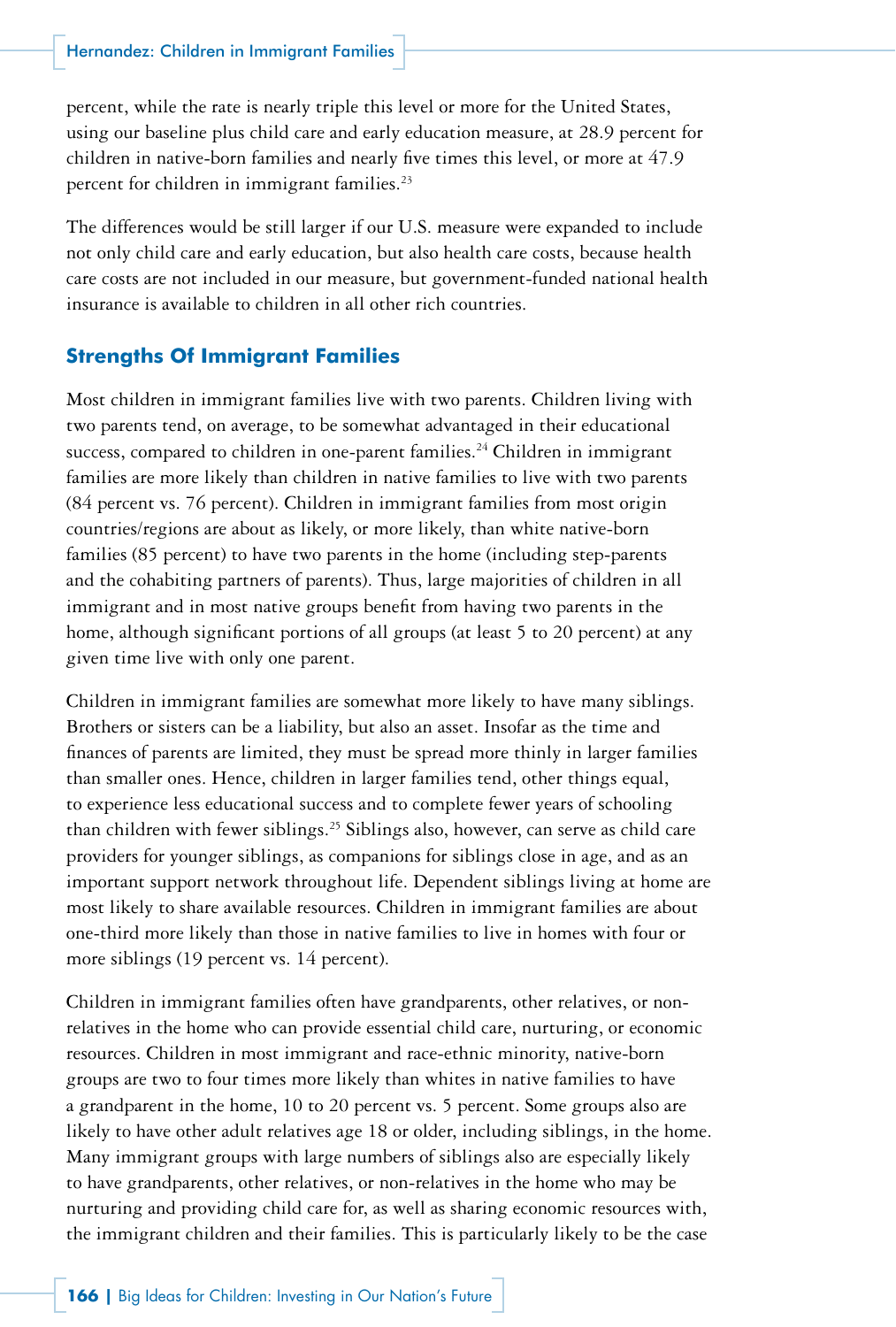for children in immigrant families from Mexico, Central America, Dominican Republic, Haiti, Indochina, and Afghanistan.

#### **Early Education Enrollment**

Children's language development begins early, and participation in high-quality early care and education can contribute. Participation in high-quality preschool programs may be particularly valuable for the cognitive and language development of children in newcomer families with limited English proficiency.<sup>26</sup> Overall, Census 2000 recorded that children in newcomer families are less likely than are children in native-born families to be enrolled in pre-K/nursery school at age three (32 percent vs. 39 percent) and at age four (55 percent vs. 63 percent). Groups less likely than whites in native-born families to be enrolled are children in immigrant families from Mexico, Central America, Dominican Republic, Philippines, Indochina, and Iraq. Cultural preferences are sometimes cited as a reason for lower enrollment in early education programs among immigrant groups, especially Hispanics.

Recent research indicates that socioeconomic barriers can account for at least one-half and perhaps the entire enrollment gap in early education that separates children in newcomer families from Mexico, for example, and white children in native-born families.<sup>27</sup> These results may be surprising, but it is important to note that these estimates are consistent with the strong commitment to early education in contemporary Mexico, where universal enrollment at age three will become obligatory in 2008–2009.<sup>28</sup> In fact, in Mexico where preschool is free, 81 percent of children age four were enrolled in 2005, compared to only 71 percent among whites in U.S. native-born families in 2004, and 55 percent for children in the United States in 2004 who lived in immigrant families from Mexico. (For additional international comparisons and discussion of early childhood education policies and a ranking of various OECD countries, see UNICEF (forthcoming)).

#### **Educational Attainments Among Young Adults**

High school completion among young adults is a key indicator for measuring basic educational success across diverse groups. Because young adults are especially likely to be immigrants, and to have immigrated within the past few years, and perhaps not to have entered the U.S. educational system, an analysis of educational attainments of young adults ages 20 to 24 should distinguish between first generation immigrants born abroad, the second generation born in the United States, and the third and later generation. Although it is not possible to distinguish the generation groups ages 20 to 24 in Census 2000, the Census Bureau's Current Population Survey (CPS) does ask the necessary questions. Because the CPS sample size is much smaller than Census 2000, we combine CPS data for 2001–2005 and report on a smaller number of race-ethnic and immigrant origin groups, focusing mainly on the largest group, those with origins in Mexico.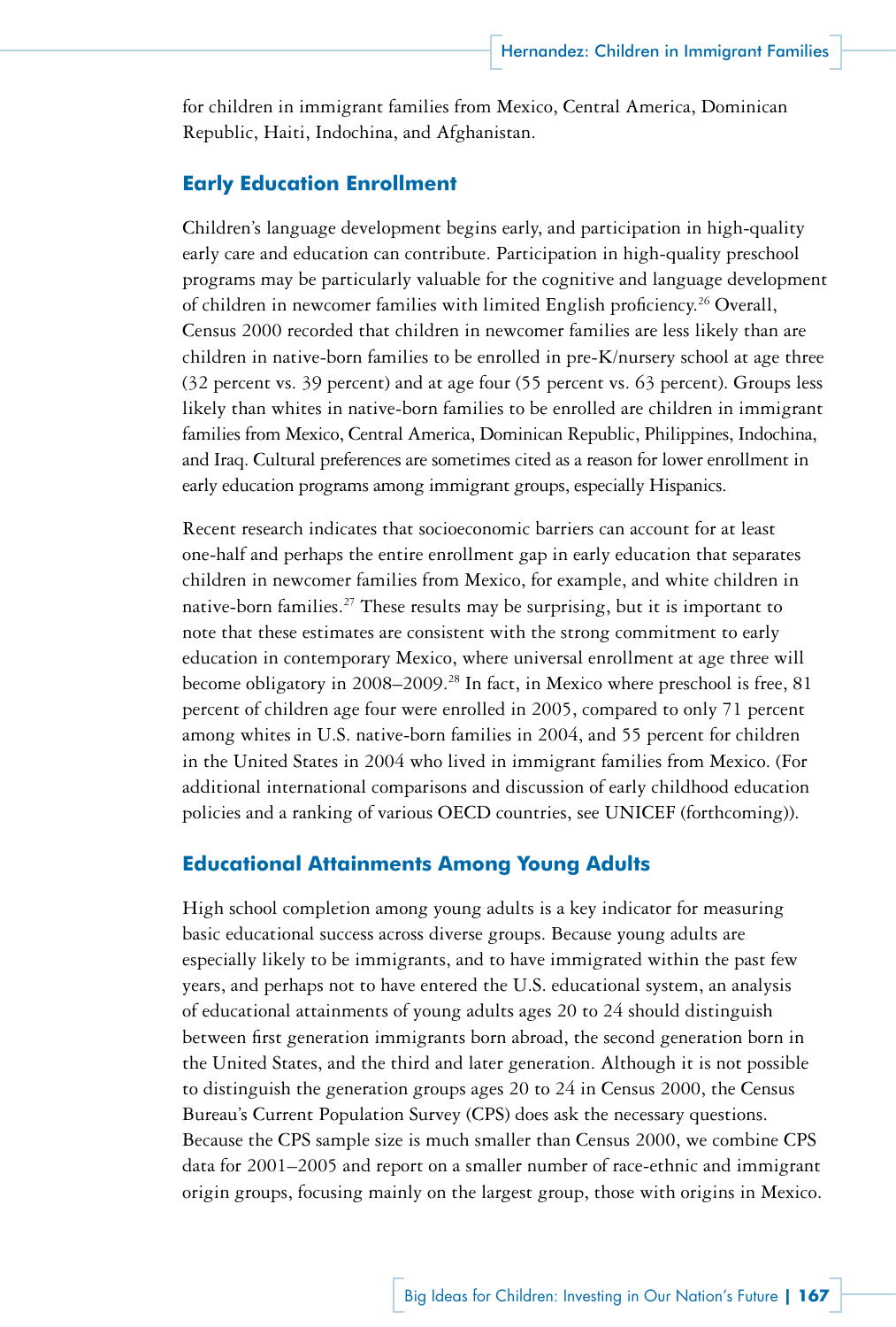Among young adults from Mexico, 70 percent are first generation immigrants, compared to only 29 percent among school-age children in immigrant families from Mexico. Thus, many first generation young adults from Mexico immigrated during late adolescence or early adulthood. The high proportion of recent immigrants among the first generation of young adults is reflected in the very low 44 percent who have graduated from high school, insofar as 8 years of education is a common standard in Mexico. But many of these young adults should not be considered dropouts from the U.S. educational system, because no doubt many never entered the U.S. system.

The proportion of second generation Mexicans graduating from high school is 78 percent, much higher than the 40 percent reported for the first generation, but little different from the 80 percent of Hispanics in native-born families (other than Puerto Ricans) who completed high school. These results are encouraging for second generation Mexicans, because they complete high school at nearly the same rate as the third and later generation Hispanics. But the results also are discouraging, because the high school completion rate of 80 percent for third and later generation Hispanics implies a high school dropout rate (20 percent) that is more than twice the dropout rate (9 percent) for third and later generation whites, but similar to the rates for Native Americans (23 percent) and blacks in nativeborn families (19 percent).

The first generation also makes up a much larger proportion of the combined first and second generation population at ages 20 to 24 than is true for schoolage children, for the all the immigrant groups analyzed for this report. The results indicate high school completion rates among first generation Dominicans, Haitians, Central Americans, and South Americans are higher than among first generation Mexicans, but much lower than among the native white group, while the rates reach or exceed the level of native whites for young first generation adults from many countries and regions. The second generation high school completion rate for Dominicans is similar to the low level experienced by the Mexican immigrant group, and while it is substantially higher for Central Americans, it does not reach the level of whites in native-born families.

#### **Health Insurance Coverage**

Children and their families require good health to succeed in school and in work. Although Census 2000 does not measure health insurance coverage, health insurance coverage data for a more restricted set of race-ethnic and immigrant origin groups are presented here based on the U.S. Census Bureau's Current Population Survey data for 2001–2005. The proportion of uninsured children in native-born families rises from 8 percent to 9 percent for whites and Asians to 11 percent to 17 percent for other race-ethnic groups. The proportion uninsured among children in immigrant families is as low as whites and Asians only for children with origins in China, Hong Kong, Taiwan, India, Iran, and whites from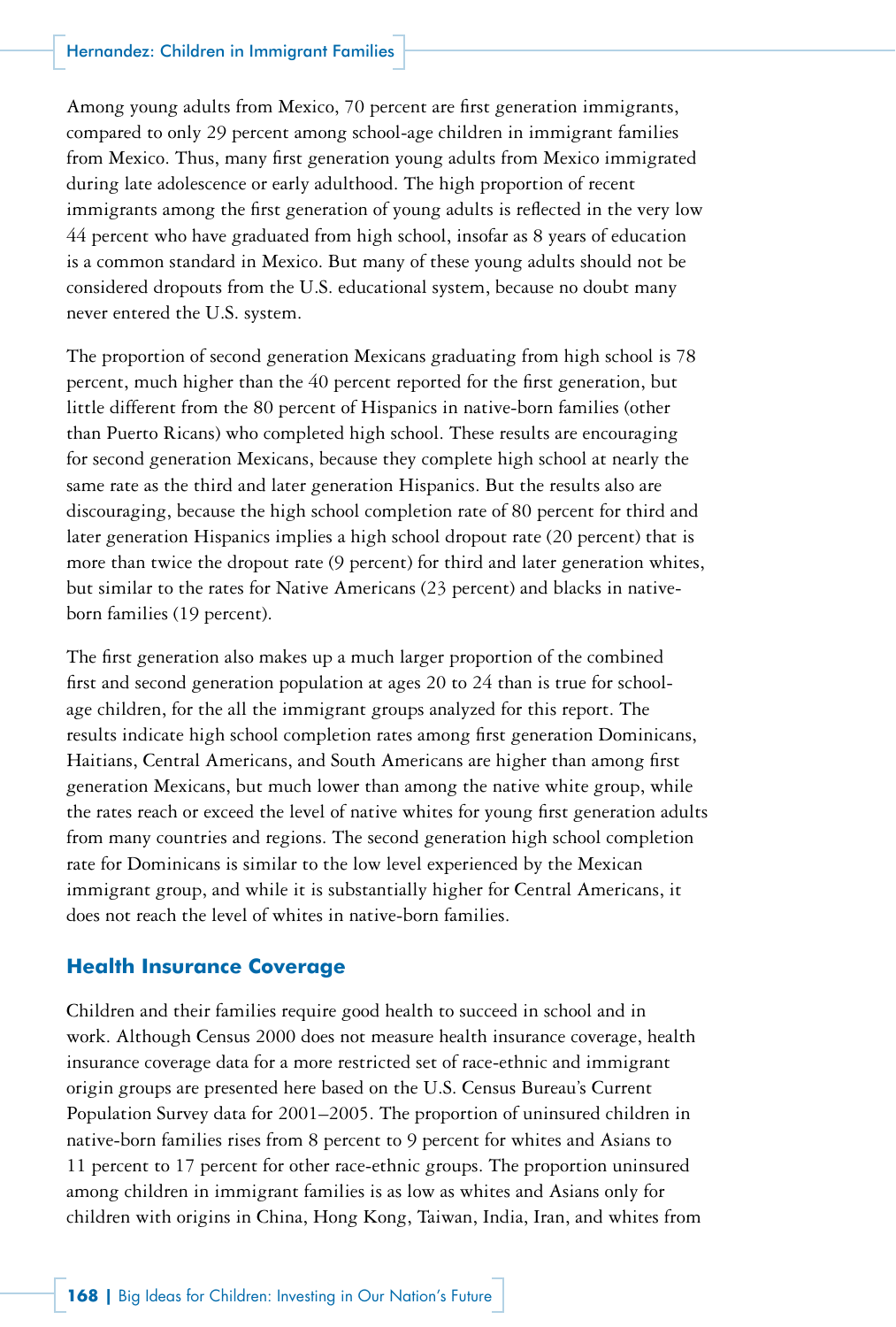Africa (7 to 9 percent). The chances of being uninsured for many other immigrant groups are in the range of most native race-ethnic minorities, but is higher still for children in immigrant families with origins in Central America, South America, and Cuba (22 to 25 percent), and in Mexico and Haiti (29 to 30 percent).

Thus, many children in immigrant families from countries of origin with high U.S. poverty rates are not covered by health insurance. Past research has found that substantial risk of not being insured remains even after controlling for parental education and duration of parental residence in the United States, as well as reported health status, number of parents in the home, and having a parent employed full-time year-around.<sup>29</sup> This research also found the main reason reported by parents for lack of insurance coverage for children is the same for both immigrant and native groups: the lack of affordability of insurance coverage. The reason cited second most frequently related to employers not offering coverage at all, not offering family coverage, or not offering coverage for part-time employees.

#### **Policies And Programs To Foster Children's Success**

What strategies might federal, state, and local governments (including school districts) pursue to foster the positive development and successful integration of children in newcomer families? Policies and programs in five arenas (education, income and economic resources, health care, language outreach, and enforcement of immigration laws) can help to ensure that children in immigrant families have the resources they need succeed as they pursue the American Dream.

#### **Education And Language**

Children in immigrant families should have access to high-quality early education programs. Recent research indicates that such programs may be particularly valuable for the cognitive and language development of children in newcomer families with limited English proficiency.<sup>30</sup> But additional research indicates that socioeconomic barriers play a critical role in limiting the access of key immigrant groups to early education programs.<sup>31</sup> Seven states are either currently providing (Florida, Georgia, Oklahoma), or phasing in (Illinois, Iowa, New York, and West Virginia) voluntary universal pre-kindergarten programs in which parents can enroll their four-year-old children.<sup>32</sup> Additional resources should be devoted to ensuring that children in immigrant families have access to high quality early education.

Early education programs should be welcoming and effective for children in immigrant families and their parents. This may require active outreach in the home languages of families within some communities to foster the inclusion of children whose parents have limited English proficiency, as well as a culturally competent early education workforce.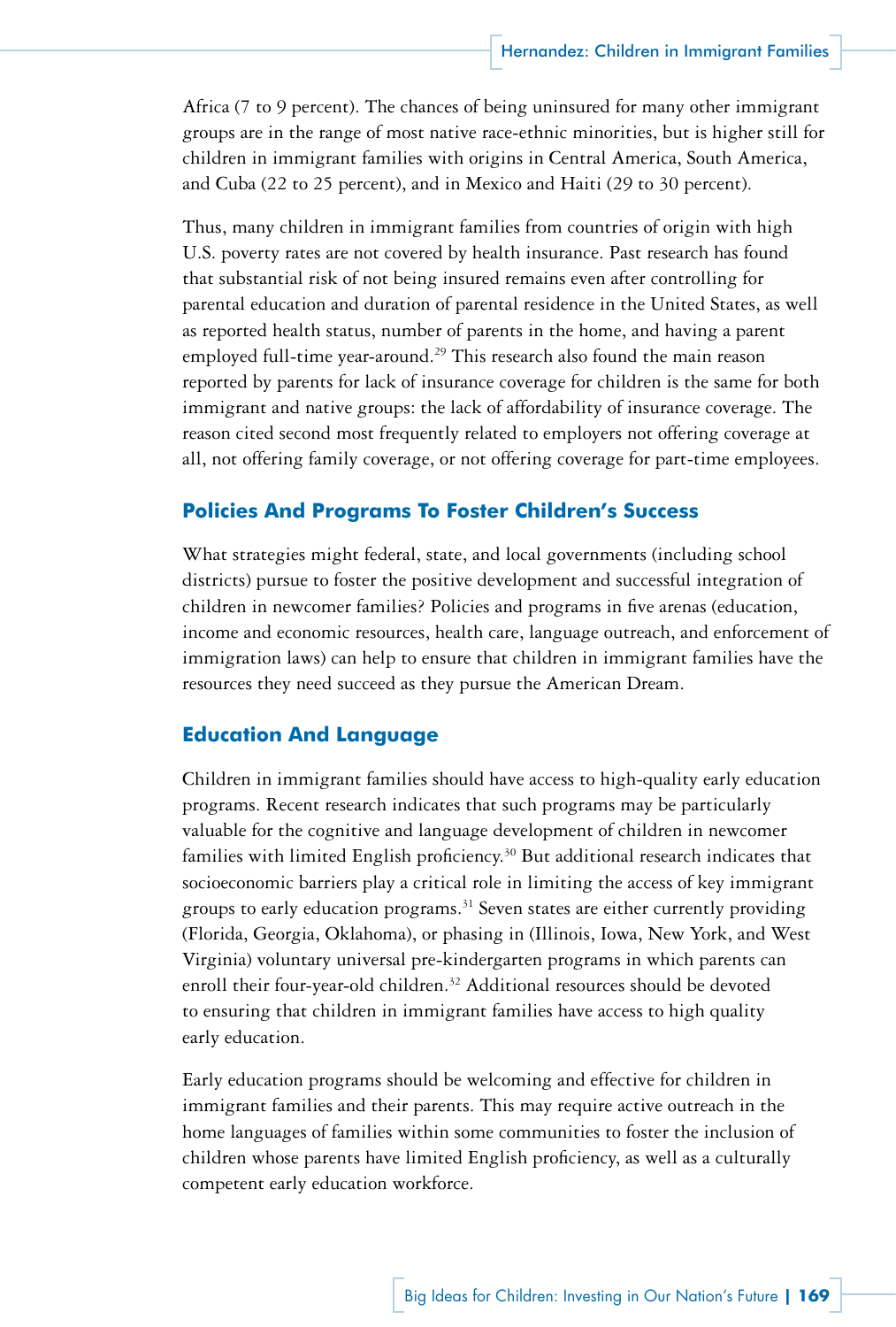#### Hernandez: Children in Immigrant Families

There is a need for education policies, programs, and curricula that encourage fluency not only in English, but also in the home languages of children, and that foster bilingual spoken fluency and literacy (reading and writing). Schools with a large number of children with limited English proficiency who speak one particular language can benefit from economies of scale in hiring teachers or assistants who are bilingual. That approach is less feasible in schools with only a small number of limited English-proficient students in a single classroom, or when various children speak multiple languages other than English. Fortunately, research indicates that it is not essential for teachers to be fluently bilingual in a child's home language.

For example, even when PK-3 teachers have no experience with a child's first language, they can introduce young English language learners to English and also adopt teaching practices that support home language development. Teachers who encourage the families of children to talk, read, and sing with the child in the parents' home language, and to use the home language in everyday activities, will foster the child's first language development even as the child is learning English.<sup>33</sup> New, more effective programs may require the development of teaching techniques and teacher preparation programs. They also are likely to benefit from new research and program initiatives aimed at teaching strategies that scaffold up from the practices of immigrant families.<sup>34</sup>

Research for children who learn English after their home language is established, typically around age three, indicates that they can add a second language during the Pre-K and the early school years, and that this bilingual skill leads to long-term cognitive, cultural, and economic advantages. Importantly, a dual language approach to teaching has been found to be effective for English language learners, while not having negative consequences for other students. In fact, dual language programs are effective not only for improving the academic achievements of English language learning students, but also provide benefits to native English speakers, as reflected in standardized test scores, and reports by parents, teachers, and school administrators.<sup>35</sup>

There is a need for English language training for immigrant parents. Two-generation family literacy programs should be examined as a strategy for providing the opportunity for both children and parents with limited English language skills to learn together how to build literacy into their homes and daily lives. While the most recent national evaluation of the Even Start family literacy program did point to gains in literacy outcomes for participants, it did not provide evidence that gains were greater for those assigned to the program than for those in the control group.<sup>36</sup> The researchers note the need for a better understanding of the bases for variation in the effectiveness of the Even Start program as implemented in various localities. Work is needed to understand the specific features of family literacy programs that can help parents in immigrant families improve their capacity to provide for the economic support of their families while also fostering the children's development.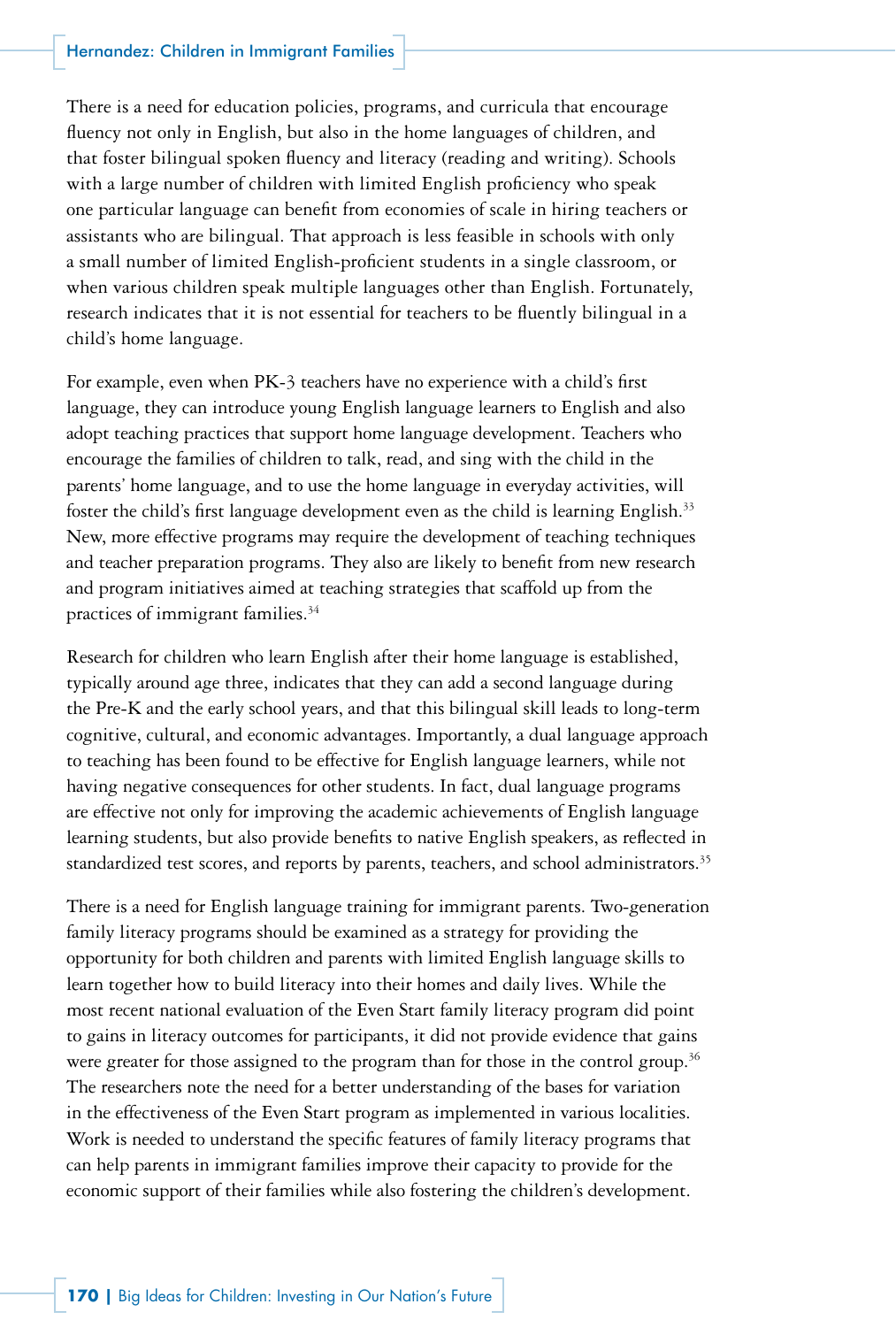Children in newcomer families in all states are well-positioned to become fluent bilingual speakers, writers, and readers – if they receive formal training in both English and the native language of their parent or parents.

Results presented in this report suggest the need for two sets of policies for adolescents and youth. First, education policies, programs, and curricula for recent first generation, adolescent immigrants with little or no experience in U.S. schools must address a very different set of issues from policies for first generation immigrants who arrived at younger ages, and who obtained most or all of their education in the United States prior to reaching high school. Second, because many immigrant adolescents and youth with limited education and limited English proficiency have by-passed the U.S. education system to directly enter the work force, immigrant adolescents and youth need special outreach activities to draw them into the schools, and specially designed programs to help assure their educational success.

# **Economic Resources And Access To Public Benefits**

The Earned Income Tax Credit (EITC) should be expanded and increased. It is a major policy that increases the economic resources available to children and families with limited income. The 1996 federal welfare reform brought increased funding for the EITC that was intended to encourage work among low income persons. With this change the EITC acted by 2004 to reduce the child poverty rate by about 2.3 percent, that is, lifting out of poverty about one-in-eight children who would otherwise be classified as poor. The peak monetary value of the EITC in 2007 for families with two children was \$4,716 (\$2,358 per child) for twoparent families with incomes of \$11,750 to \$17,400, and one-parent families with incomes of \$11,750 to \$15,400. The value of the EITC declines at higher incomes, to less than \$2,000 for two-parent and one-parent families, with more than \$30,000 and \$28,300 incomes respectively. The value also falls to less than \$3,000 for families with incomes below \$7,500, and to less than \$2,000 for families with incomes below \$5,000. If eligibility for EITC were extended to include more families, and the monetary value were increased for all eligible families, but especially lower income families, the EITC would become even more effective in improving the lives of children in low-income families.

The Temporary Assistance for Needy Families (TANF) program should be revised. It is a second major policy that increases the economic resources available to children and families with limited income. With changes brought by the 1996 welfare reform as of 2004, TANF acted to reduce children poverty by less than 1 percent.

In addition, although TANF is available to some families with very low income, eligibility requirements under the 1996 welfare reform drew, for the first time, a sharp distinction between citizens and non-citizen documented immigrants, with non-citizen documented immigrants becoming ineligible for important public benefits and services. As a result, many non-citizen documented immigrant parents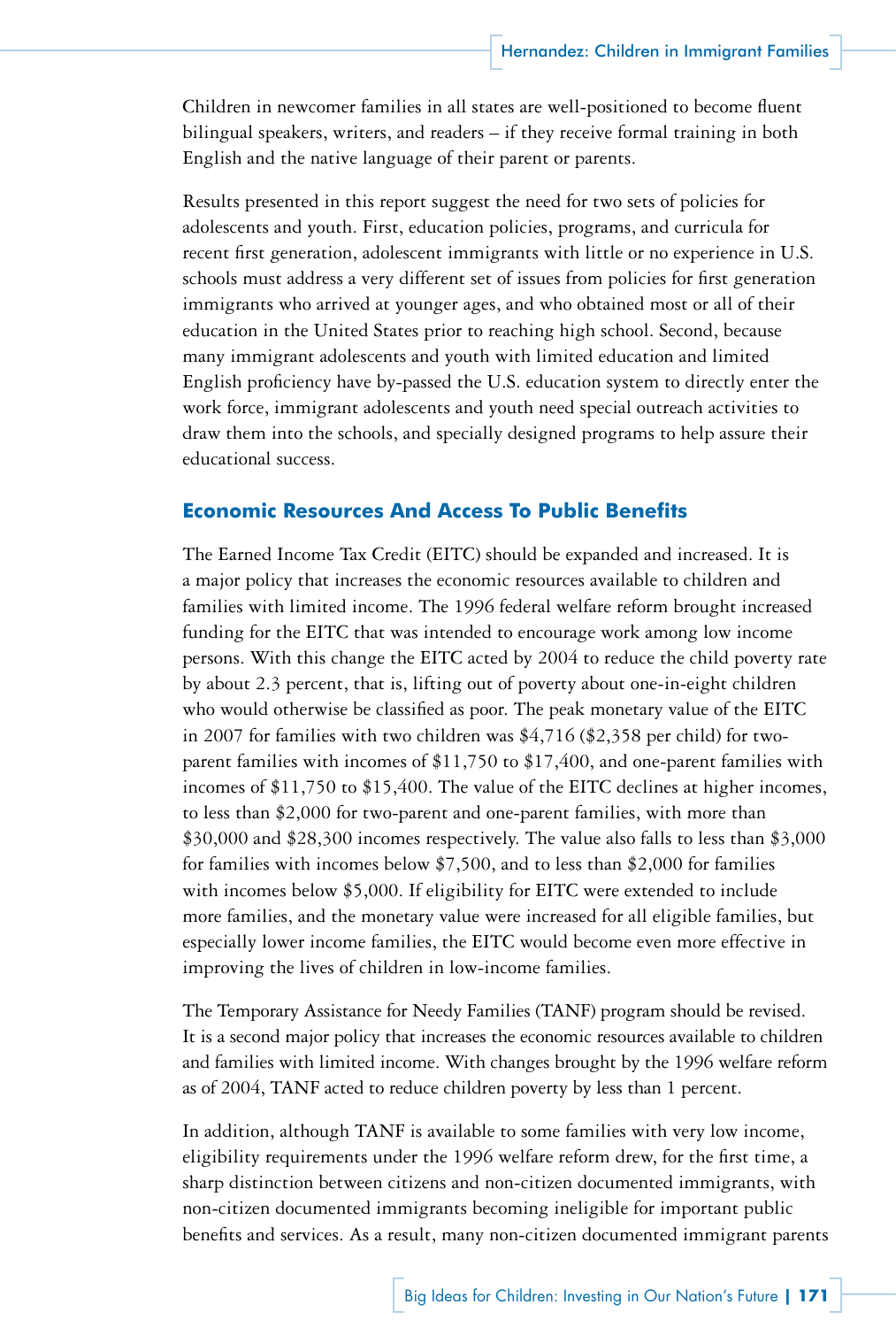who are ineligible for TANF or other specific public benefits may not be aware that their citizen children are eligible, or they may hesitate to contact government authorities on behalf of their children for fear of jeopardizing their own future opportunities to become citizens.37

Insofar as the exclusion of some immigrant parents from eligibility for welfare programs acts to deprive their U.S. citizen children of important public benefits and services, and insofar as most of the children and parents are or will become American citizens, the elimination of these eligibility exclusion rules is in the interest not only of immigrant children and families, it is in the interest of all Americans, including members of the baby boom generation who will benefit from having a healthy and productive labor force to support them during retirement.

# **Health Care, Language, and Professional Cultural Competence**

The State Children's Health Insurance Program (SCHIP) should be expanded. The program has led to increased health insurance coverage for children, but continuing high proportions of children in immigrant families are not covered. Insofar as children and their families require good health to succeed in school and work, it is important that they be covered by health insurance, pointing to the need to increase funding for SCHIP to assure access to health insurance for children in immigrant families, particularly those experiencing high poverty rates.

The "Legal Immigrant Children's Health Improvement Act" (ICHIA) is needed, as additional legislation for a specific sub-population of children in immigrant families. In 1996, federal welfare reform made new legal immigrants to the United States, including children, ineligible to receive SCHIP and Medicaid, and after the five years they face additional barriers to becoming eligible for these programs. ICHIA would give states the option to provide federally funded SCHIP and Medicaid to low-income legal immigrant children and pregnant women.

Home language outreach and interpretive services, as well as the culturally competent provision of health care, are essential because many children and parents are limited in their proficiency with English, and many come from cultures with different traditions of health care provision.

## **Language Outreach**

Children and parents who have limited English proficiency may have great difficulty communicating with educators, health care providers, and officials in social service, justice, and other institutions. In families where only the adolescents or young children are fluent in English, the parents are not in a position to communicate with professionals on behalf of themselves or their children. In fact, it may be the child who must act as the primary intermediary between family members and professionals in various institutional settings.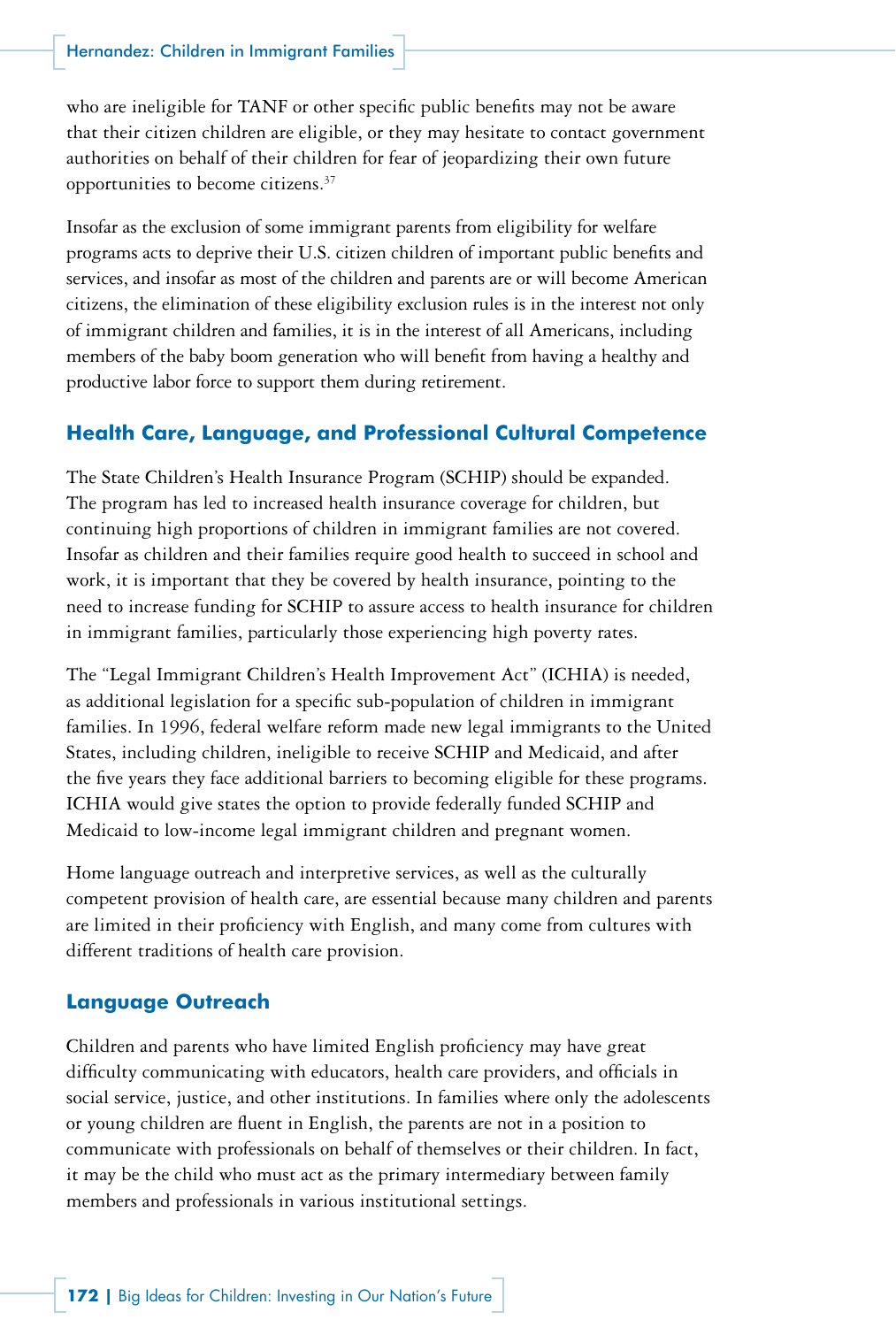This role may be critical in helping immigrant families negotiate and integrate into the unfamiliar terrain of American society, but it can also lead to conflicts by undermining traditional parent-child roles and parental authority.<sup>38</sup> Also, although children (and adolescents) may be fluent in everyday English, they may not have the technical vocabulary necessary either in English or in the parent's origin-country language for effective contacts with health, social service, or legal organizations.

It is, therefore, critical that education, health, and other organizations provide outreach and interpretive services in the home languages of children and their parents. Without these efforts, these organizations may be cutting themselves off from the rapidly growing client population of immigrant children and families.

#### **Enforcement Of Immigration Laws**

During recent years, worksite raids have been used increasingly by U.S. Immigration and Customs Enforcement (ICE) as a means of enforcing immigration laws. A recent study of three sites found that, on average, for every two adults affected there was a child whose parent was arrested.<sup>39</sup> Two-thirds (66 percent) of these children were American citizens. At the sites collecting information about age, the vast majority of affected children were ages 10 or younger (79 to 88 percent), and in one site 71 percent were under age six.

Many of the apprehended parents were afraid to tell authorities that they had children because they believed their children also would be taken into custody.

Some single parents and other primary caregivers were released the same day they were apprehended, while others were held overnight or for several days. But many parents were detained as long as five or six months, and others who were released had to wait for several months until their final appearance before an immigration judge – during which time they were not allowed to work. Many other parents were deported within a few days, often before they could contact immigration lawyers or their families.

The affected parent often was the primary family breadwinner, leaving children and other family members without their main source of economic support, and with the need to cope with fear, isolation, and other psychological stresses. Economic hardship increased over time as earlier paychecks and savings were spent. Privately funded assistance generally lasted for only two or three months.

Based on these and other detailed findings, the recent study offered recommendations for minimizing the harm to children as a result of worksite raids.40 Several of these recommendations especially relevant to the federal government are offered here:

• Congress should provide oversight of immigration enforcement activities to assure that children are protected during worksite enforcement and other operations.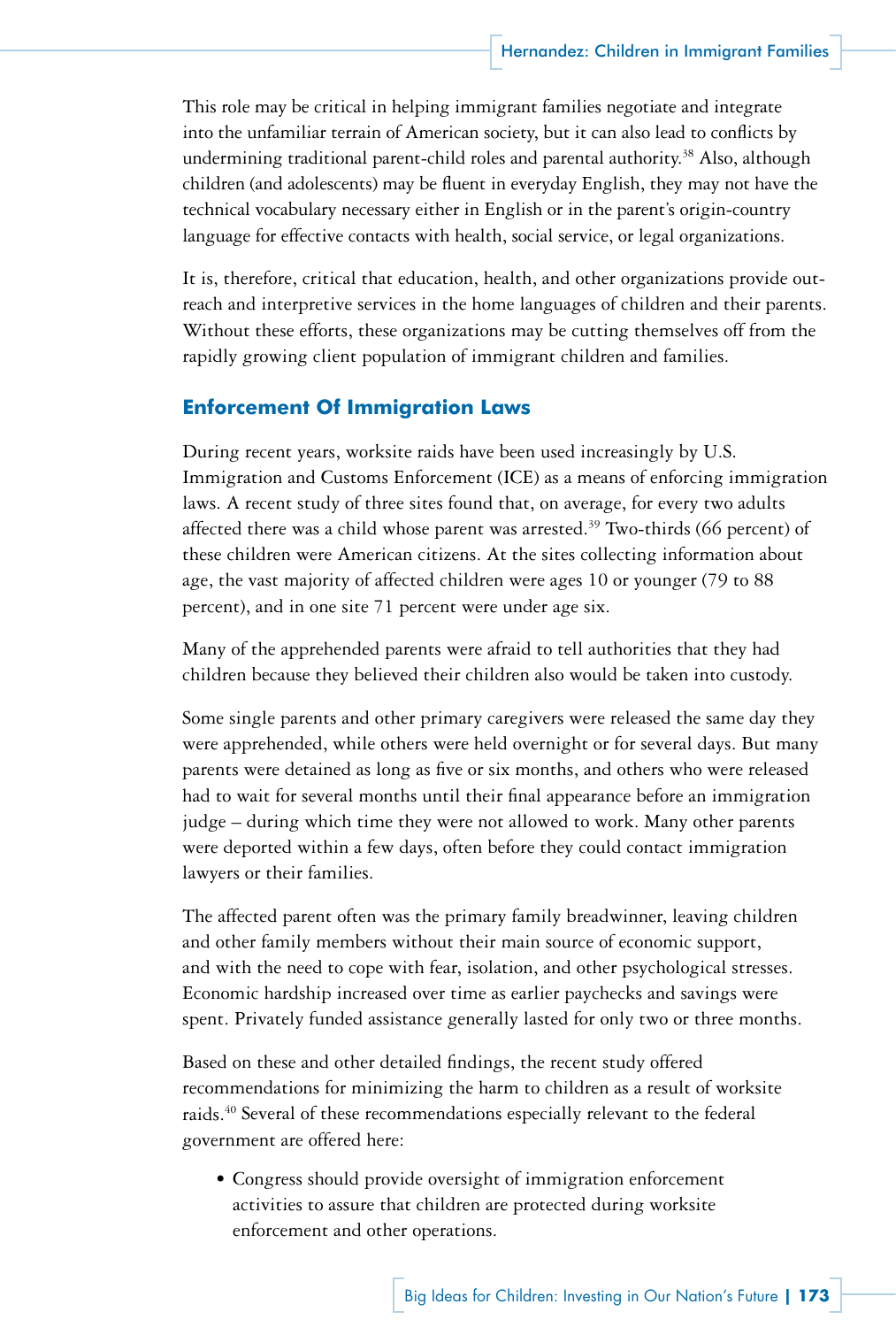- ICE should assume that there will always be children  $-$  generally very young children –affected whenever adults are arrested in worksite enforcement operations, and should develop a consistent policy for parents' release. Single parents and primary caregivers of young children should be released early enough in the day so that their children do not experience disruptions in care; they should not be held overnight.
- ICE should provide detainees access to counsel and advise them of their right to confer with their country's consular office. Detainees should be allowed access to telephones, and the confidentiality of their telephone conversations should be ensured.
- • Social services and economic assistance need to be provided over a prolonged period of time – often many months – until parents are released from detention and their immigration cases are resolved. Longer-term counseling for children and their parents to mitigate psychological impacts may also be necessary.
- A clearinghouse of information about responses to raids should be developed nationally. Such a clearinghouse could be a repository for stories about raids, a conduit for sharing information, and a setting for developing best practices in service delivery.

There is a wide agreement that immigration laws should enforced, but there are many possible approaches to enforcement, and the manner in which enforcement occurs should not bring harm to children, including those who are American citizens.

# **Acknowledgements**

This report draws on a series of related chapters, an article, and a research brief on children in immigrant families by the author and colleagues (Hernandez, Denton, and Macartney 2007a, 2007b, 2007c, 2007d, 2007e, in press a, in press b, in press c), but especially on Social Policy Report published by the Society for Research in Child Development (SRCD) (Hernandez, Denton, and Macartney 2008). The results presented here are from Census 2000 unless otherwise indicated, and additional indicators for children can be retrieved at www.albany.edu/csda/ children, by clicking on "data" and then the title of this report. This website also presents extensive information for additional age groups, and for specific states and metropolitan areas. The author wishes to thank Ruby Takanishi for her wise counsel; Richard Alba, Linda M. Espinosa, Bruce Fuller, William T. Gormley, Eugene Garcia, Suzanne Helburn, Karen Hill-Scott, Deborah A. Phillips, Jens Qvortrup, Helmut Wintersberger, and Martha Zaslow for comments on earlier versions of portions of this research; Hui-Shien Tsao for programming assistance; and Jessica F. Singer for research assistance. The author also acknowledges and appreciates support from the William and Flora Hewlett Foundation, the Foundation for Child Development, the Annie E. Casey Foundation, the National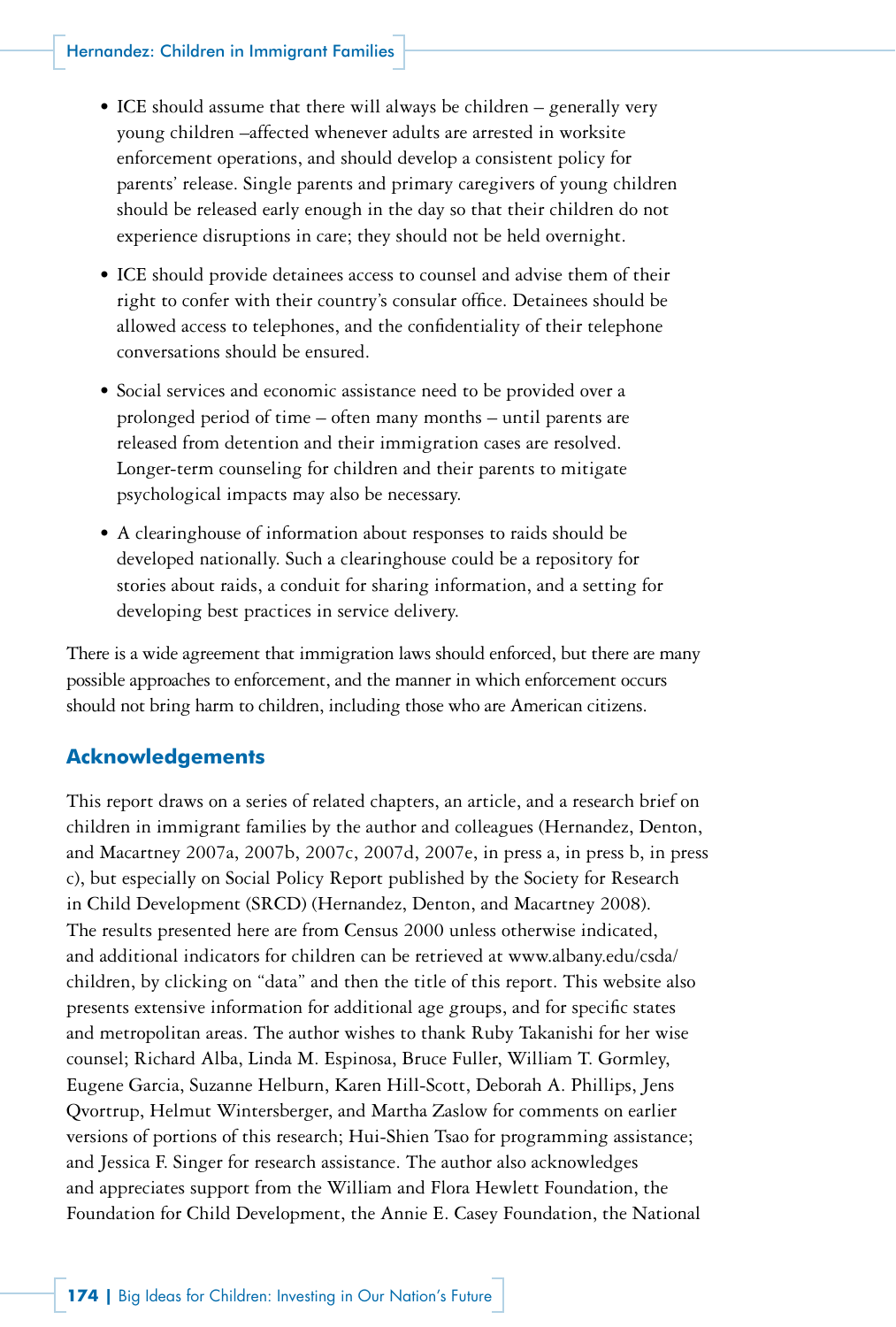Institute of Child Health & Human Development (5 R03 HD 043827-02 ), and the Center for Social and Demographic Analysis at the University at Albany (5 R24 - HD 04494301A1). The author alone is responsible for the content and any errors of fact or interpretation. The Census 2000 data file used in this research was prepared by Ruggles, Sobek, Alexander, Fitch, Goeken, Hall, King, and Ronnande (2004).

This report mainly discusses results for children ages 0 to 17 and living with at least one parent, although some attention is devoted to early education among young children ages 3 to 4, and to the educational attainments of youth ages 20 to 24 (For a discussion of differences in the circumstances of children and adolescents in immigrant families, see Hernandez, Denton, and Macartney, in press a). Following standard demographic definitions, children in immigrant families are classified here as including both the first generation (foreign-born children) and the second generation (children born in the United States with at least on foreign-born parent), whereas children in native-born families are third and later generation children (children and parents all born in the United States) (Hernandez and Charney, 1998).

This report presents results based mainly on analyses of data from Census 2000, using microdata files prepared by Ruggles and colleagues (2004). Most results discussed in this report, and additional indicators for many topics and additional country-of-origin and race-ethnic groups, are available at www.albany.edu/csda/ children, click on the report title, or on other "data" features of the webite. For internationally comparable results presenting indicators and analysis for eight rich countries including the United States, see Hernandez (forthcoming).

#### **References**

Annie E. Casey Foundation (2006). The Annie E. Casey Foundation 2006 KIDS COUNT DATA BOOK, Baltimore, MD: Annie E. Casey Foundation.

Bernstein, J., Brocht, C., & Spade-Aguilar, M. (2000), How much is enough? Basic family budgets for working families, Washington, D.C.: Economic Policy Institute.

Blake, J. (1985). Number of siblings and educational mobility. American Sociological Review 50 (1): 84–94.

Blake, J. (1989). Family size and achievement. Berkeley, CA: University of California Press.

Blau, P.M., & Duncan, O.D. (1967). The American occupational structure. New York: Wiley.

Boushey, H., Brocht, C., Gundersen, B., & Bernstein, J. (2001). Hardships in America: The real story of working families, Washington, D.C., Economic Policy Institute.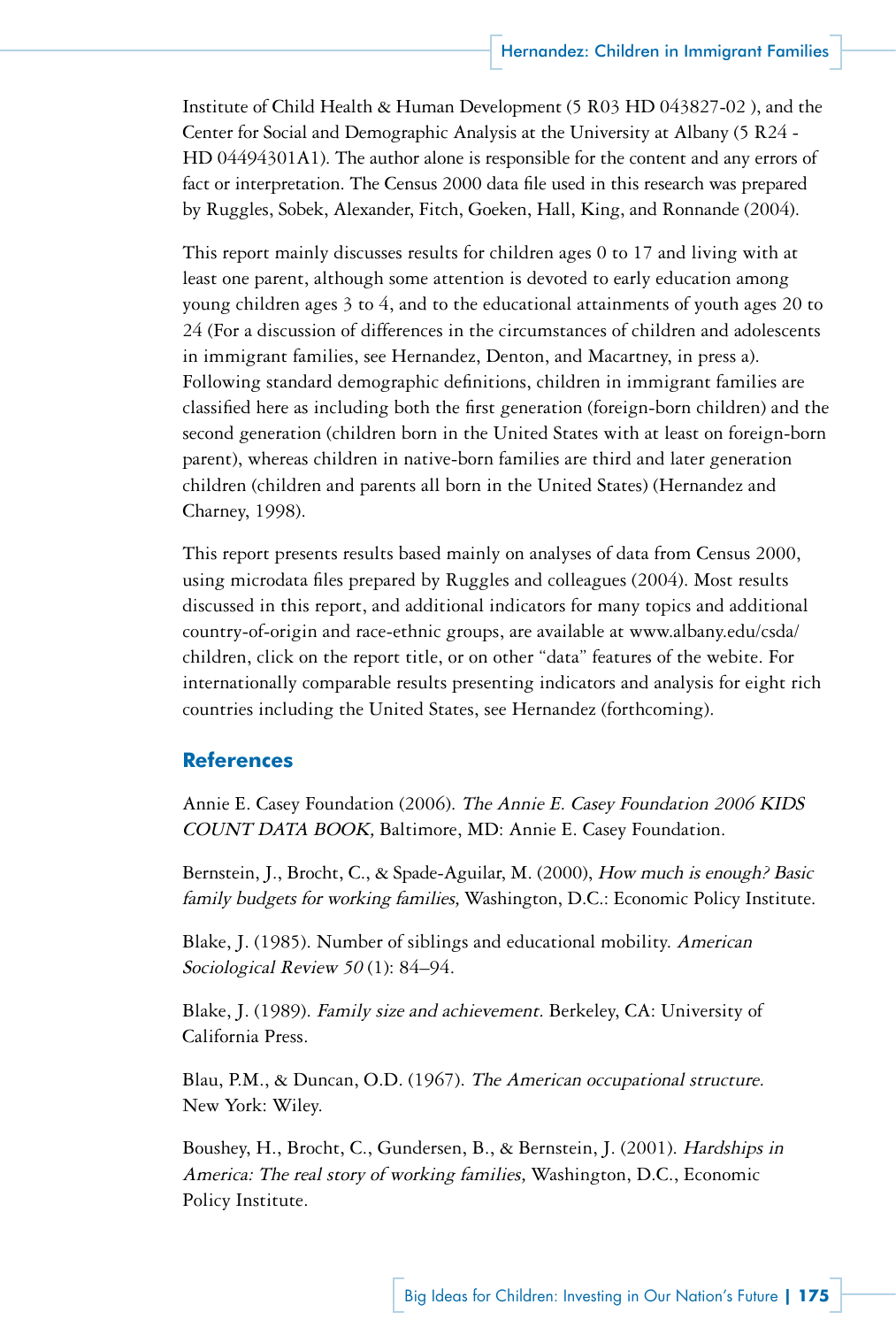Bradbury, B., &Jantti M. (2001) "Child poverty across twenty-five Countries", Pp. 62–91 in B. Bradbury, S.P. Jenkins & J. Micklewright (eds.) The dynamics of child poverty in industrialized countries. Cambridge: Cambridge University Press, under copyright of UNICEF.

Capps, R., Kenny, G., & Fix, M. (2003). Health insurance coverage of children in mixed-status immigrant families. Snapshots of America's children, No. 12. Washington, D.C.: The Urban Institute.

Cherlin, A.J. (1999). Going to extremes: Family structure, children's well-being, and social sciences. Demography, 36(4), 421–428.

Citro, C. F., & Michael, R.T. (eds.) (1995), Measuring poverty: A new approach. Washington D.C.: National Academy Press.

Duncan, G.J., & Brooks-Gunn, J. (Eds.) (1997). Consequences of growing up poor. New York: Russell Sage Foundation.

Espinosa, L.M. (2007). English-language learners as they enter school. In R.C. Pianta, M.J. Cox, & K.L. Snow (Eds.). School readiness & the transition to kindergarten in the era of accountability. Baltimore: Paul H. Brookes.

Espinosa, L.M. (2008). Challenging Common Myths about Young English Language Learners. FCD Policy Brief, Advancing PK-3, No. 8, January. New York: Foundation for Child Development.

Evans, W.G., Saegert, S., & Harris, R. (2001). Residential density and psychological health among children in low-income families. Environment and Behavior 33(2), 165–180.

Featherman, D.L., & Hauser, R.M. (1978). Opportunity and change. New York: Academic Press.

Fix, M., & Passel, J. (1999). Trends in noncitizens' and citizens' use of public benefits following welfare reform: 1994-97, Washington, D.C: The Urban Institute.

Fix, M., & Zimmerman, W. (1995). When should immigrants receive benefits? In I.V. Sawhill (Ed.) Welfare reform: An analysis of the issues. Washington, D.C.: The Urban Institute.

Fuller, B. (2007). Standardized childhood: The political and cultural struggle over early education. Stanford, CA: Stanford University Press.

Gormley, W.T. (2007). Early childhood care and education: Lessons and puzzles. Journal of Policy Analysis and Management, 26(3), Summer 2007: 633–671.

Gormley, W.T. (in press). The effect of Oklahoma's pre-k program on Hispanic children. Social Science Quarterly, December 2008.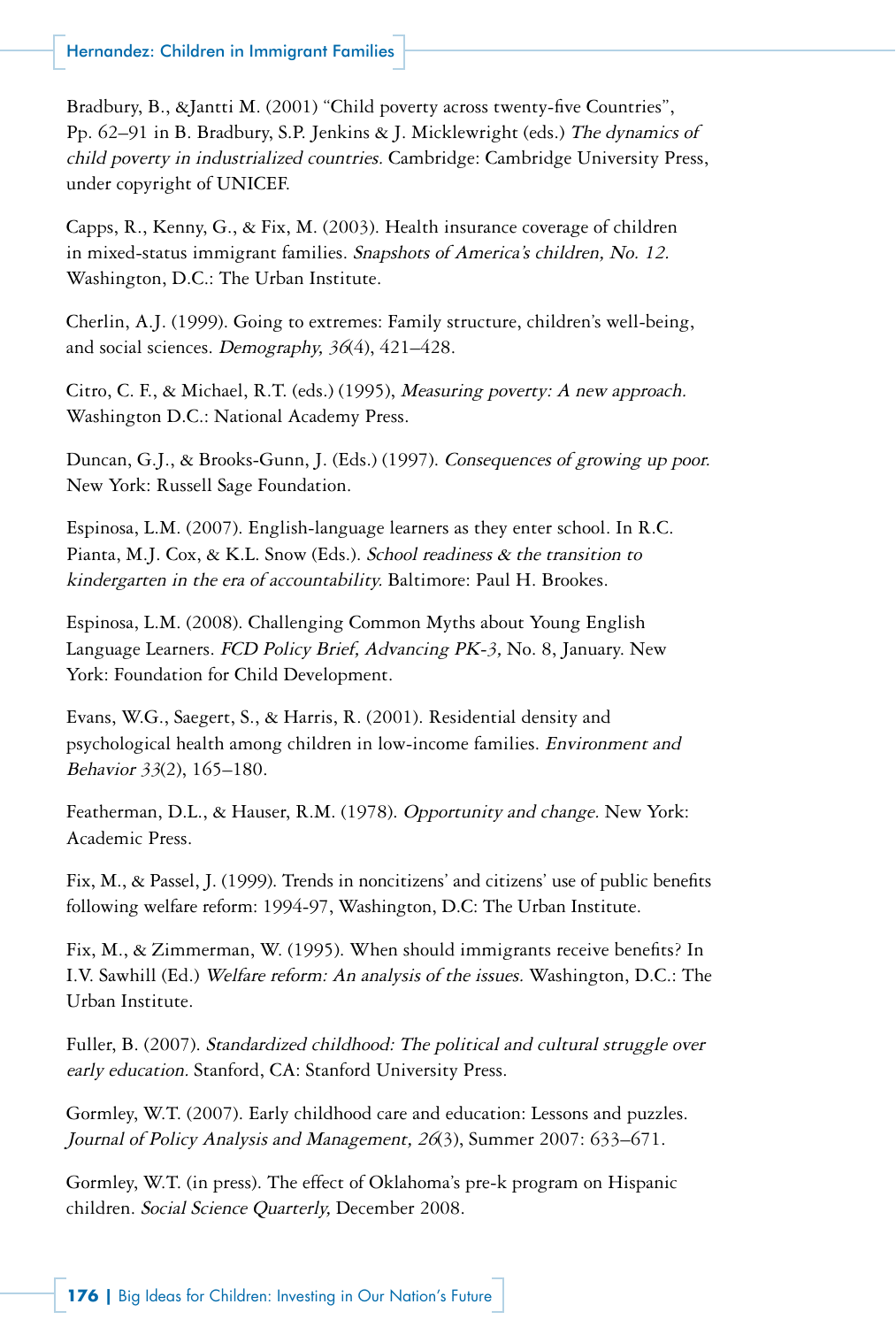Gormley, W.T., & Gayer, T. (2005). Promoting school readiness in Oklahoma: An evaluation of Tulsa's pre-k program. Journal of Human Resources 40(3): 533–558.

Gormley, W. T., Gayer, T., Phillips, D., & Dawson, B. (2005). The effects of universal pre-k on cognitive development. Developmental Psychology 41(6), 872–884.

Haskins, Ron and Cecilia Rouse (2005) "Closing achievement gaps". The Future of Children, Policy Brief, Spring 2005. Princeton, N.J.: Princeton-Brookings.

Hernandez, D.J. (1986). Childhood in sociodemographic perspective. In R.H. Turner, and J.F. Short, Jr. (Eds.) Annual Review of Sociology, Volume 12 (pp. 159–180). Palo Alto, CA: Annual Reviews.

Hernandez, D.J., & Charney, E. (Eds.). (1998). From generation to generation: The health and well-being of children in immigrant families. Washington, D.C.: National Academy Press.

Hernandez, D.J., & Darke, K. (1999), "The well-being of immigrant children, native-born children with immigrant parents, and native-born children with native-born parents". Pp. 421–543 in Trends in the well-being of America's children and youth: 1998, Washington, DC: U.S. Department of Health and Human Services.

Hernandez, D.J., Denton, N.A., & Macartney, S.E. (2007a), "Child poverty in the U.S.: A new family budget approach with comparison to European countries". Pp. 109–140 in H. Wintersberger, L. Alanen, T. Olk, & J. Qvortrup (eds.) Childhood, generational order and the welfare state: Exploring children's social and economic welfare, Volume 1 of COST A19: Children's Welfare, Odense: University Press of Southern Denmark.

Hernandez, D.J., Denton, N.A., & Macartney, S.E (2007b). "Demographic trends and the transition years". In R.C. Pianta, M.J. Cox, & K.L. Snow (Eds.), School readiness and the transition to kindergarten in the era of accountability (pp. 217–381). Baltimore: Paul H. Brookes Publishing Co.

Hernandez, D.J., Denton, N.A., & Macartney, S.E. (2007c), "Young Hispanic children in the 21st century", Journal of Latinos and Education 6(3):209–228

Hernandez, D. J., Denton, N.A., & Macartney, S.E. (2007d), "Family circumstances of children in immigrant families: Looking to the future of America". Pp. 9–29 in Jennifer E. Lansford, Kirby Deater-Deckard, and Marc H. Bornstein (eds.) Immigrant families in contemporary society, New York: Guildford Press.

Hernandez, D.J., Denton, N.A., & Macartney, S.E. (2007e), Children of Immigrants – The U.S. and 50 States: National Origins, Language, and Early Education in Child Trends & Center for Social and Demographic Analysis, University at Albany, SUNY: 20047 Research Brief Series, March 2007: Publication #2007-11, 1–9. Available at www.albany.edu/csda/children click on Research Briefs.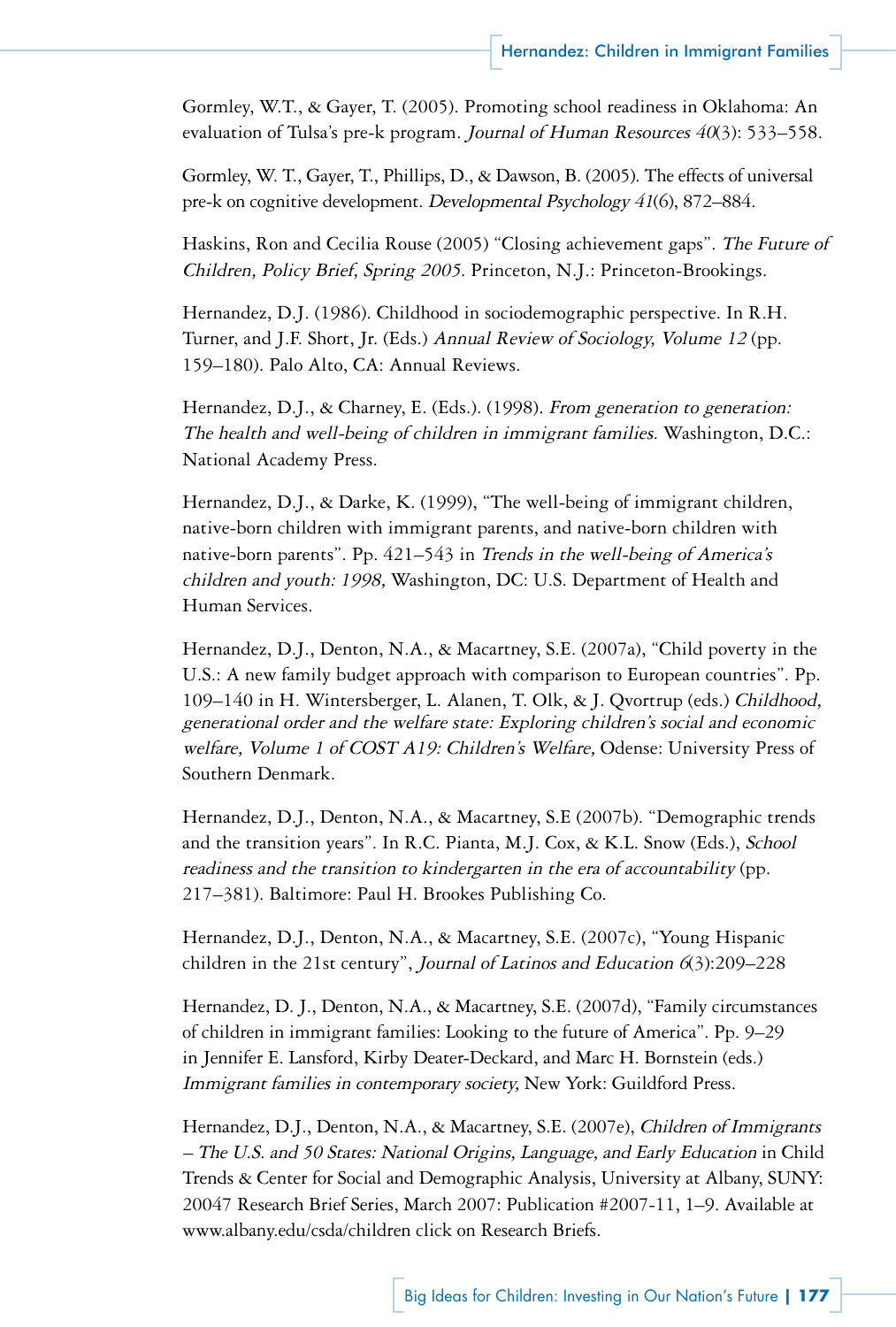Hernandez, D.J. (ed.) 2008. Children in Immigrant Families: Looking to America's Future. Social Policy Report Volume XII, Number III, Ann Arbor, MI, available at http://www.srcd.org/spr/html.

Hernandez, D.J. (ed.) (forthcoming), Children in Immigrant Families in Rich Countries, a report prepared for the UNICEF Innocenti Research Centre, Florence, Italy.

Hernandez, D.J., Denton, N.A., & Macartney, S.E. (in press a), "Children of immigrants and the future of America". In Elena L. Grigorenko and Ruby Takanishi (eds.) Immigration, diversity, and education, London: Routledge/Taylor and Francis Group.

Hernandez, D.J., Denton, N.A., & Macartney, S.E. (in press b), "Early childhood Education programs: Accounting for low enrollment in newcomer and native families." In M. Waters and R. Alba (Eds.) The next generation: Immigrant youth and families in comparative Perspective. Ithaca: Cornell University Press.

Hernandez, D.J., Denton, N.A., & Macartney, S.E. (in press c), "School-age children in immigrant families: A challenging future for America". In Richard Alba and Jennifer Holdaway (eds.), Immigrant Communities and American Schools, New York: Teacher's College Press.

Kao, G. (1999). Psychological well-being and educational achievement among immigrant youth. In D.J. Hernandez (Ed.), Children of immigrants: Health, adjustment, and public assistance (pp. 410–477). Washington, D.C.: National Academy Press.

Lynch, Robert G. (2004) Exceptional returns: Economic, fiscal and social benefits of investment in early childhood development, Washington, DC: Economic Policy Institute.

McLanahan, S, & Sandefur, G. (1994). Growing up with a single parent: What hurts, what helps. Cambridge, MA: Harvard University Press.

Marcelli, E.A., & Ong, P.M. (2002). "2000 Census coverage of foreign-born Mexicans in Los Angeles County: Implications for demographic analysis." Atlanta, GA: Paper presented at 2002 annual meeting of the Population Association of America.

McLoyd, V. (1998). Socioeconomic disadvantage and child development. American Psychologist 53(2): 185–204.

National Research Council and Institute of Medicine (2008). National Children's Study Research Plan: A review. Panel to Review the National Children's Study Research Plan. Committee on National Statistics, Division of Behavioral and Social Sciences and Education, Board on Children, Youth and Families and Board on Population Health and Public Health Practices, Institute of Medicine, Washington, DC: The National Academy Press.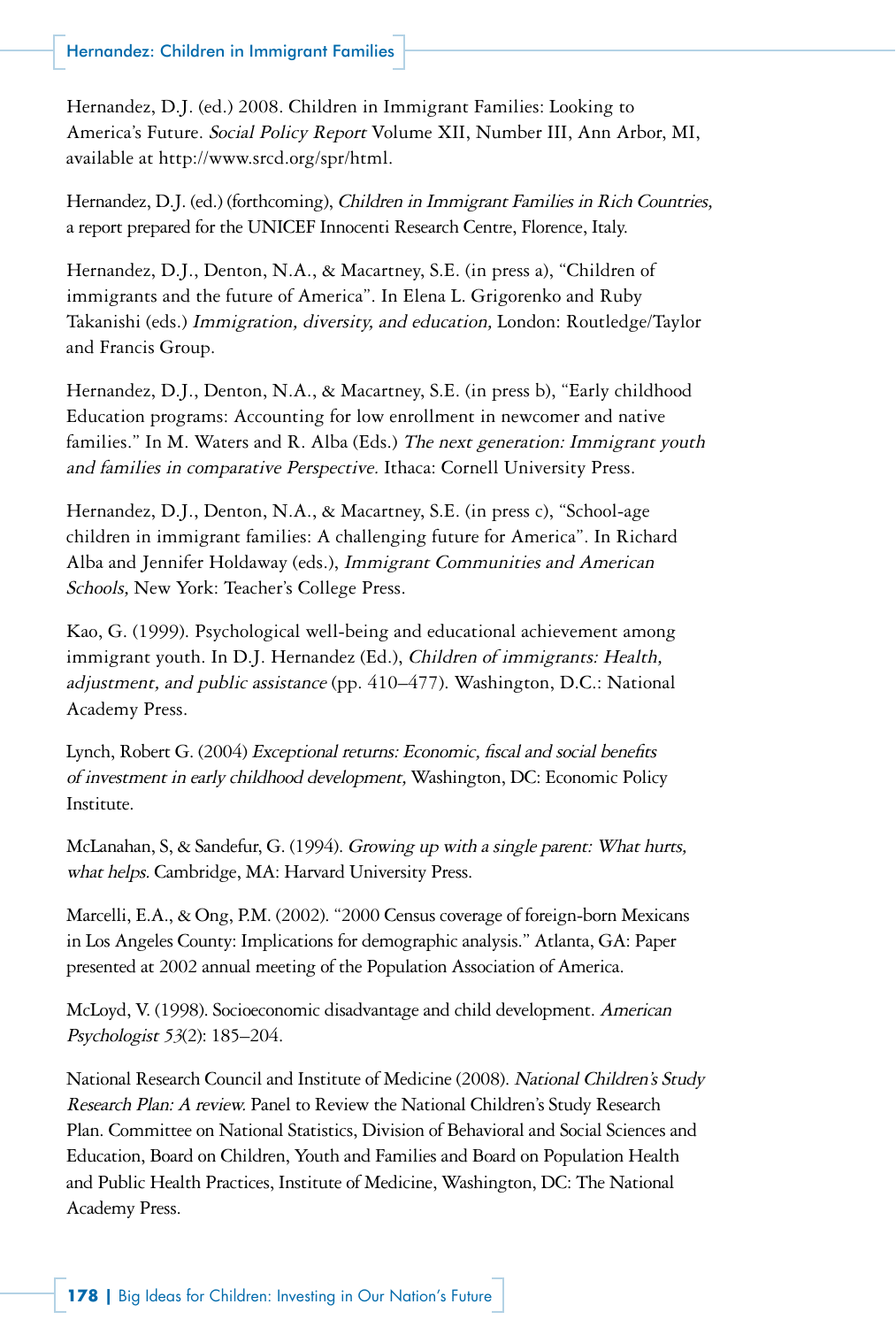Neuman, M., & J. Bennett (2001) Starting strong: Early childhood education and care, Paris, Organization for Economic Co-operation and Development.

OECD. (2006). Early childhood education and care policy: Country note for Mexico. OECD Directorate of Education, retrieved March 4, 2006, from www. oecd.org/dataoecd/11/39/34429196.pdf.

Oxley, H.,Dang, T.T., & Antolin P. (2000) "Poverty dynamics in six OECD countries" Economic Studies No 30, 2000/I

Office of Policy and Planning (no date). Estimates of unauthorized immigrant population residing in the United States: 1990 to 2000. U.S Immigration and Naturalization Service. Retrieved May, 28, 2008, from http://www.dhs.gov/ xlibrary/assets/statistics/publications/Ill\_Report\_1211.pdf

Park, L. (2001). Between adulthood and childhood: The boundary work of immigrant entrepreneurial children. Berkeley Journal of Sociology 45: 114–135.

Park, L. (2002). Asian immigrant entrepreneurial children. In L.T. Vo & R. Bonus (Eds.), Contemporary Asian American communities (161–174). Philadelphia, NJ: Temple University Press.

Passel, J.S. (2007). Growing share of immigrants choosing naturalization. Pew Hispanic Center Report, March 28, 2007, Washington, DC: Pew Hispanic Center, retrieved May 24, 2008, from http://pewhispanic.org/files/reports/74.pdf.

Passell, J.S. (2006). Size and characteristics of the unauthorized migrant population in the U.S.. Pew Hispanic Center Report, March 7, 2006, Washington, DC: Pew Hispanic Center, retrieved May 24, 2008 from http://www.sabresys.com/ whitepapers/EMS\_Deliverable\_1\_020305.pdf

Portes, A., & Rumbaut, R.G. (2001). Legacies: The story of the immigrant generation. Berkeley, CA: University of California Press.

Passel, J.S., Van Hook, J., & Bean, F.D. (2004). "Estimates of the legal and unauthorized foreign-born population for the United States and selected states, based on Census 2000", retrieved May 28, 2000, from http://www.sabresys.com/ whitepapers/EMS\_Deliverable\_1\_020305.pdf

Presser, H. B., & Baldwin, W. (1980) "Child care as a constraint on employment: Prevalence, correlates, and bearing on the work fertility nexus", American Journal of Sociology 18(5): 1202–1213.

Pre-K Now (2007) (September). Votes count: Legislative action on pre-k fiscal year 2008, retrieved May 19, 2008, from http://www.preknow.com//documents/ LegislativeReport\_Sept2007.pdf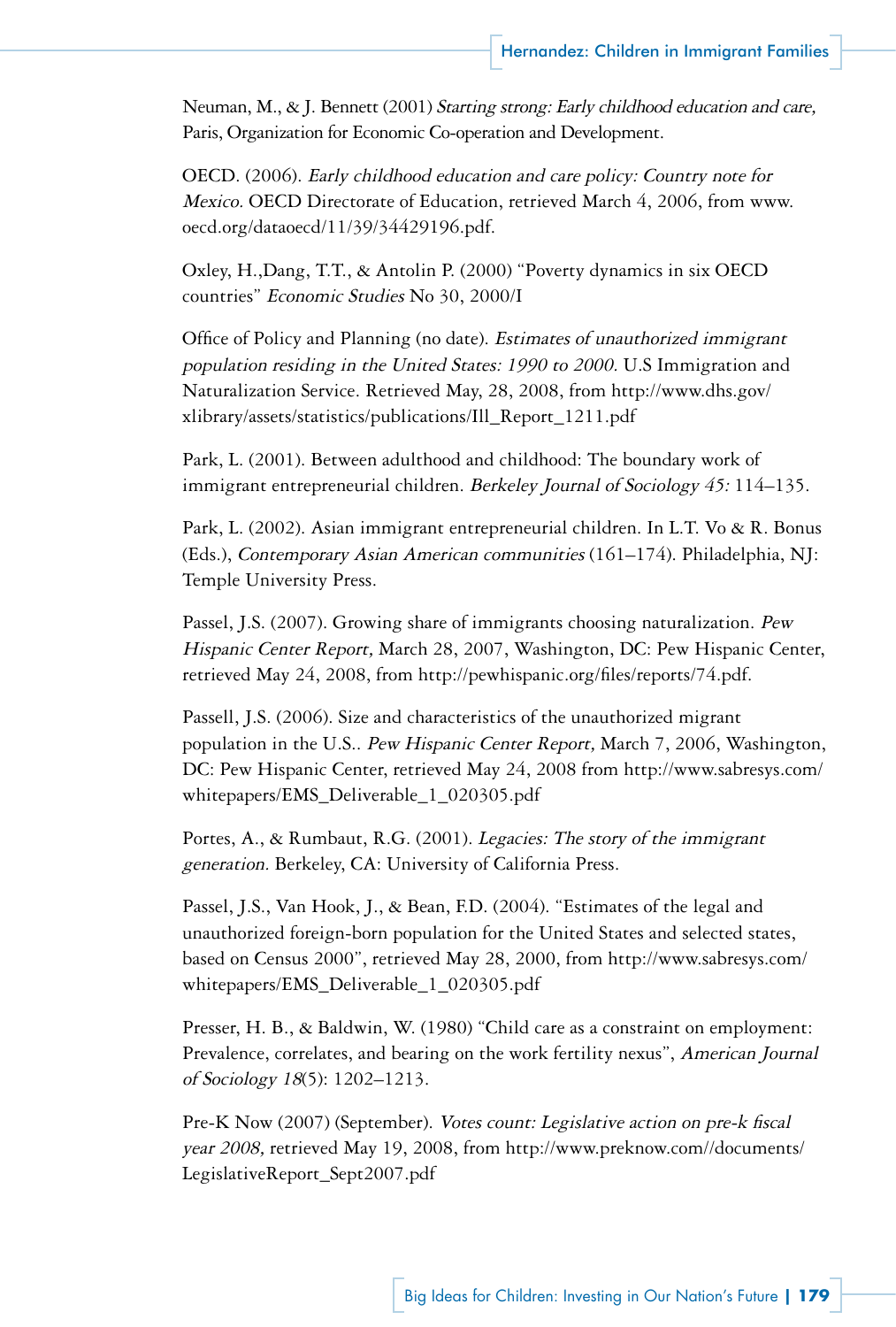Hernandez: Children in Immigrant Families

Ruggles, S., Sobek, M., Alexander, T., Fitch, C.A., Goeken, R., Hall, P.K., King, M. & Ronnander, C. (2004): Integrated Public Use Microdata Series: Version 3.0 [Machine readable database]. Minneapolis, MN: Minnesota Population Center [producer and distributor], 2004. Accessed at the IPUMS site, http://www.ipums.org.

Rumbaut, R.G. (1996). A legacy of war: Refugees from Vietnam, Laos, and Cambodia. In S. Pedraza & R.G. Rumbaut (Eds.), Origins and destinies: Immigration, race, and ethnicity in America. Belmont: Wadsworth Publishing Company.

Rumbaut, R.G. (1999). Passages to adulthood: The adaptation of children of immigrants in Southern California. In D.J. Hernandez (Ed.), Children of immigrants: Health, adjustment, and public assistance (pp. 478-545). Washington, D.C.: National Academy Press.

Saegert, S. (1982) Environment and children's mental health: Residential density and low income children. In A. Baum & J.E. Singer (Eds.), Handbook of psychology and health, Vol II. Issues in child health and adolescent health (pp. 247–271). Hillsdale, NJ: Lawrence Erlbaum Associates.

Sewell, W.H., & Hauser, R.M. (1975). Education, occupation and earnings. New York: Academic Press.

Sewell, W.H., Hauser, R.M., & Wolf, W.C. (1980). Sex, schooling, and occupational status. American Journal of Sociology 83(3): 551–583.

St. Pierre, R., Ricciuti, A., Tao, F., Creps, C., Swartz, J., Lee, W., et al. (2003). Third national Even Start evaluation: Program impacts and implications for improvement. Washington, D.C.: U.S. Department of Education, Planning and Evaluation Service, Elementary and Secondary Education Division.

Smeeding, T.M, & Torrey, B.B. (1988). Poor children in rich countries, *Science 42:* 873–877

Sung, B.L. (1987). The adjustment experience of Chinese immigrant children in New York City. New York, NY: The Center for Migration Studies.

UNICEF (2005). Child Poverty in Rich Countries, 2005. Innocenti Report Card No. 6. Florence, Italy: UNICEF Innocenti Research Centre.

UNICEF (forthcoming). The Childcare Transition. Innocenti Report Card No. 8. Florence, Italy: UNICEF Innocenti Research Centre.

U.S. Census Bureau. (1977). Characteristics of the population below the poverty level: 1975. Current Population Reports, Current Income, Series P-60, No. 106, Washington, DC: U.S. Government Printing Office.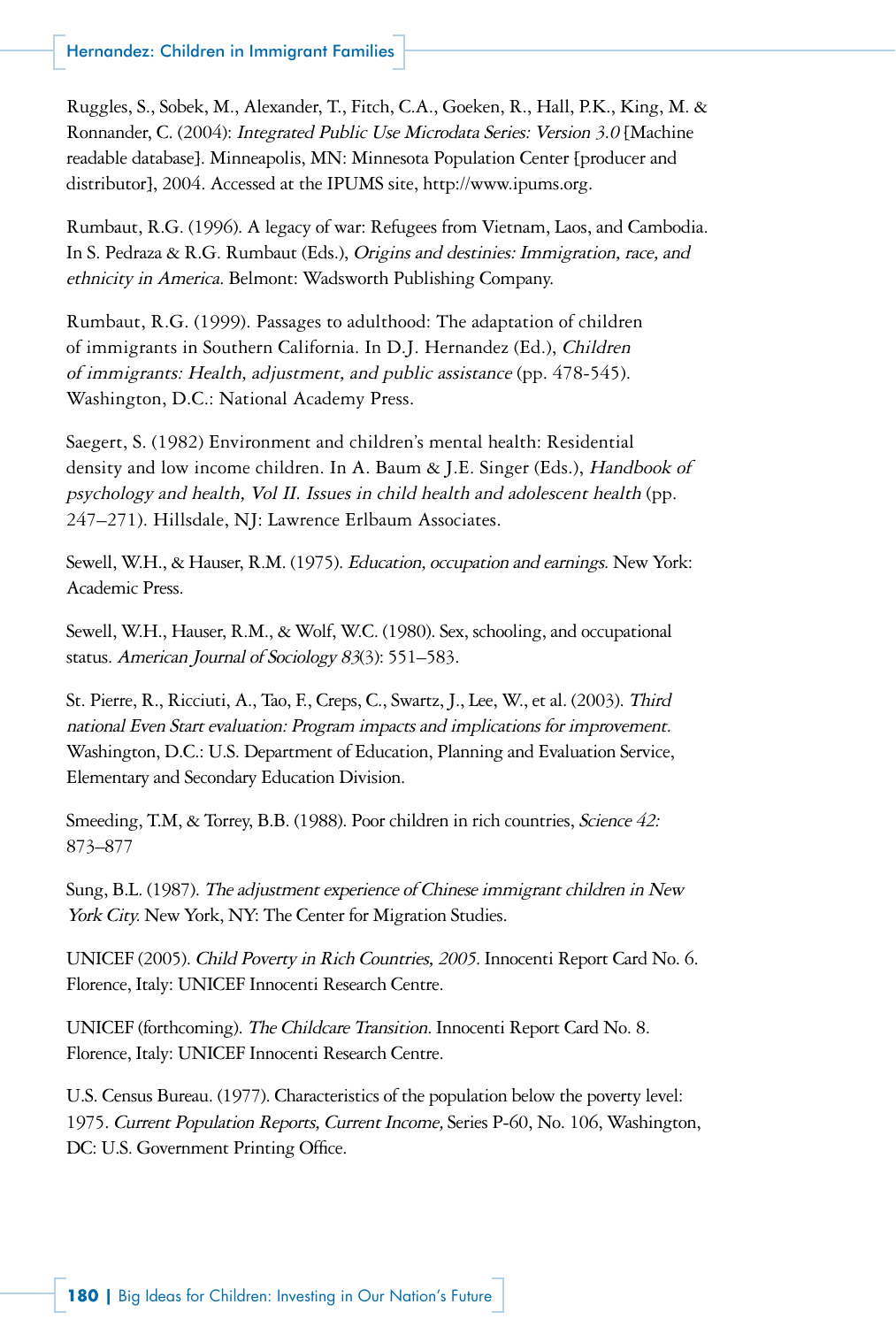U.S. Census Bureau (1994). Housing of lower-income households (Statistical Brief, SB/94/18). Retrieved January 9, 2006, from http://www.census.gov/aspd/www/statbrief/ sb94\_18.pdf.

U.S. Census Bureau (2004). U.S. Interim Projections by Age, Sex, Race, and Hispanic Origin. Retrieved March 16, 2005 from http://www.census.gov/ipc/ www/usinterimproj/.

Valenzuela, A. Jr. (1999). Gender role and settlement activities among children and their immigrant families. American Behavioral Scientist 42: 720–742.

Waldinger, R. (2007). Between here and there: How attached are Latino immigrants to their native country? Pew Hispanic Center Report, October 25, 2007, Washington, DC: Pew Hispanic Center, retrieved May 24, 2008 from http://pewhispanic.org/files/reports/80.pdf.

Zhou, M., & Bankston, C.L. (1998). Growing up American: How Vietnamese children adapt to life in the United States. New York, NY: Sage.

Zimmermann, W., & Tumlin, K. (1999) Patchwork policies: State assistance for immigrants under welfare reform. Washington, DC: The Urban Institute, Occasional Paper No. 24.

 $4$  Passel, 2007.

<sup>6</sup> Marcelli and Ong, 2002; Office of Policy and Planning, no date; Passel, Van Hook, and Bean, 2004

7 Blau & Duncan, 1967; Featherman & Hauser, 1978; Sewell & Hauser, 1975; Sewell, Hauser, & Wolf, 1980.

- 8 Hernandez & Charney, 1998; Kao, 1999; Rumbaut, 1999.
- <sup>9</sup> Hernandez, Denton, and Marcartney, 2008.

<sup>10</sup> Duncan & Brooks-Gunn, 1997; McLoyd, 1998, Sewell & Hauser, 1975.

<sup>11</sup> Duncan & Brooks-Gunn, 1997; McLoyd, 1998.

<sup>12</sup> Citro and Michael, 1995.

<sup>13</sup> Bernstein, Brocht, Spade-Aguilar, 2000; Boushey, Brocht, Gundesen, and Bernstein, 2001; Hernandez, Denton, and Macartney, 2007a).

<sup>14</sup> Hernandez, Denton, and Macartney, 2007a.

<sup>15</sup> Hernandez, Denton, and Macartney, 2007a.

<sup>&</sup>lt;sup>1</sup> Hernandez and Charney, 1998

<sup>2</sup> U.S. Census Bureau, 2004.

<sup>&</sup>lt;sup>3</sup> Hernandez and Darke, 1999.

<sup>5</sup> Passel, 2006.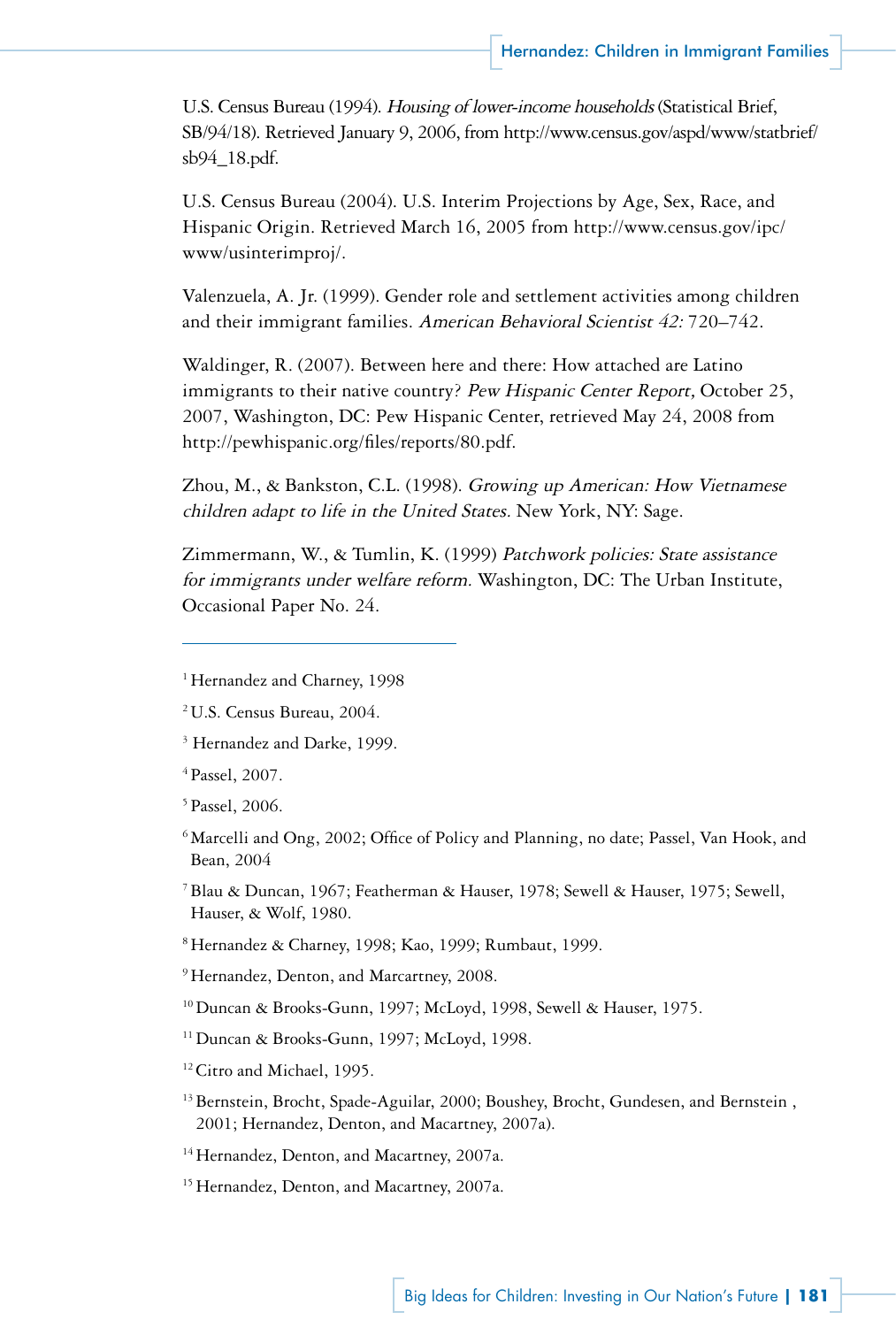- <sup>16</sup> Bradbury and Jantii, 2001; Oxley, Dang, and Antolin, 2000; Smeeding and Torrey, 1988; UNICEF, 2005.
- <sup>17</sup> Neuman and Bennett, 2001.
- <sup>18</sup> Citro and Michael, 1995.
- 19 Gormley, 2007; Haskins and Rouse, 2005; Lynch, 2004.
- <sup>20</sup> Gormley, in press; Gormley, Gayer, Phillips, and Dawson, 2005.
- <sup>21</sup> Hernandez, Denton, and Macartney, in press b.
- <sup>22</sup> Presser and Baldwin, 1980.
- <sup>23</sup> Hernandez, Denton, and Macartney, 2007a.
- 24 Cherlin, 1999; McLanahan & Sandefur, 1994.
- 25 Blake, 1985, 1989; Hernandez, 1986.
- <sup>26</sup> Gormley, Gayer, Phillips, & Dawson, 2005.
- <sup>27</sup> Hernandez, Denton, and Macartney, in press b.
- 28 OECD, 2006.
- 29 Brown, Wyn, Yu, Valenzuela, and Dong, 1999.
- 30 Gormley, Gayer, Phillips, & Dawson, 2005.
- <sup>31</sup> Hernandez, Denton, and Macartney, in press, b.
- <sup>32</sup> Pre-K Now, 2007.
- 33 Espinosa 2007, 2008.
- <sup>34</sup> Fuller, 2007.
- 35 Espinosa, 2007, 2008.
- 36 St. Pierre, Ricciuti, Tao, Creps, Swartz, Lee, et al., 2003.
- 37 Capps, Kenney, & Fix, 2003; Fix & Passel, 1999; Fix & Zimmermann, 1995; Hernandez & Charney, 1998; Zimmermann & Tumlin, 1999.
- 38 Park, 2001, 2002; Portes & Rumbaut, 2001; Sung, 1987; Valenzuela, 1999; Zhou, 1998.
- 39 Capps, Castaneda, Chaudry, and Santos, 2007.
- 40 Capps, Castaneda, Chaudry, and Santos, 2007.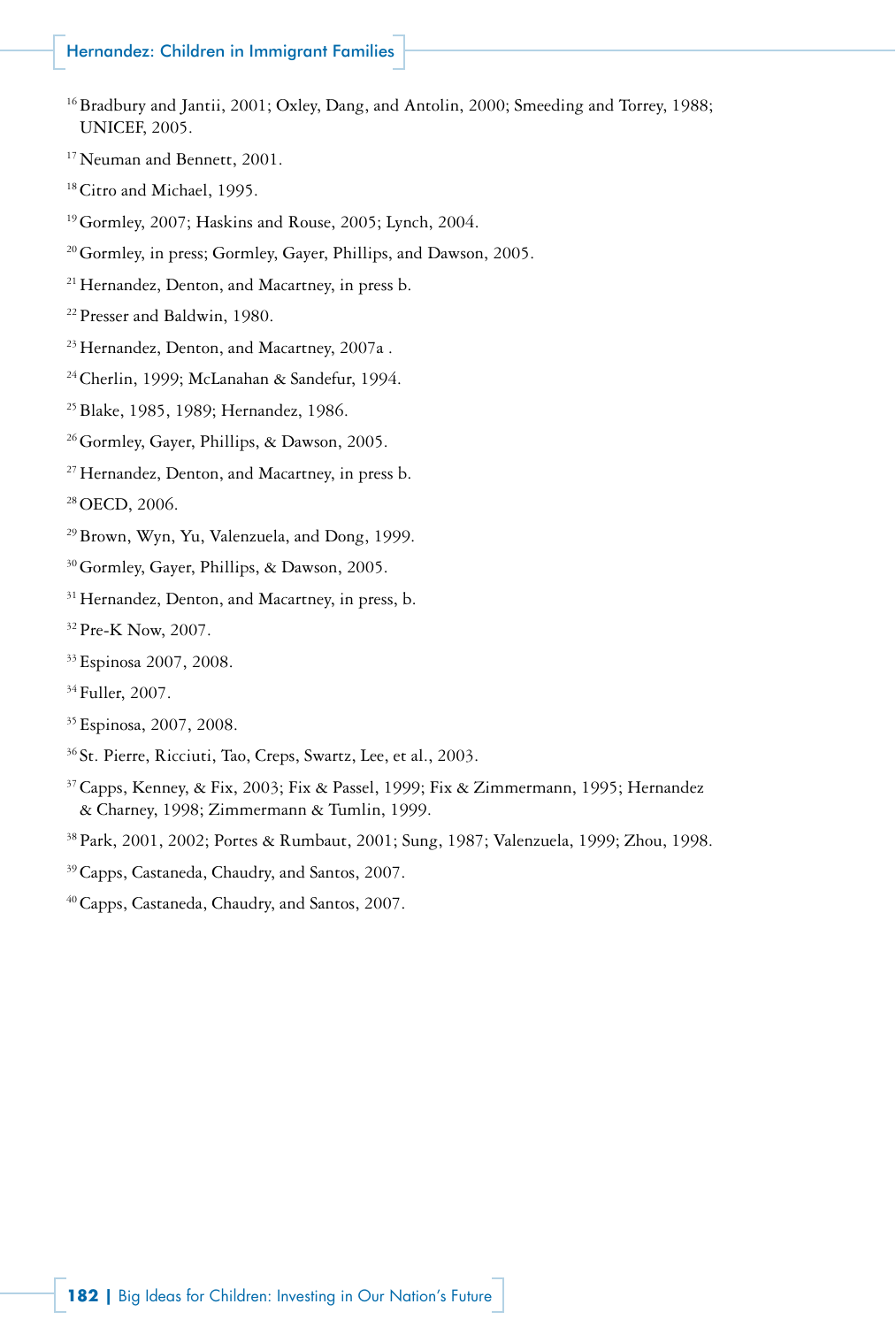# **Making Work Pay – Again**

#### by Ron Haskins

One of the rallying cries of the welfare reform movement of the 1990s, coined by President Bill Clinton, but soon suffusing the entire movement, was "Make Work Pay." So few words have rarely captured such a fundamental goal of social policy. Government could help millions of families working for low wages by supplementing their incomes with benefits, especially benefits designed to encourage work. Doing so would both improve the economic well-being of children and families, and increase the incentive to escape poverty and welfare dependency through work. Clinton's primary idea for making work pay was to increase the Earned Income Tax Credit (EITC), which uses the tax code to make cash payments to low-income workers, primarily those with children. Clinton accomplished this goal in 1993 with legislation that substantially increased the EITC. Today the maximum EITC benefit is \$4,500 for workers with two children – a level of benefit by which the federal government, in effect, converts an \$8-anhour job to a  $$10$ -an-hour job.<sup>1</sup>

But the EITC is only the most conspicuous of the programs that provide additional benefits to low-income workers. Taken together, these programs are often called the "work support system." The primary programs in the work support system, in addition to the EITC, are child care, food stamps, and the combination of Medicaid and the State Child Health Insurance Program.<sup>2</sup> Less often mentioned are the refundable portion of the child tax credit, child support enforcement, and employment and training programs. A family with two children with a parent earning \$8 an hour and working full time can enjoy a package of earnings and work supports worth more than \$37,000.<sup>3</sup>

The wholesale abandonment of welfare during the 1990s for low-wage work augmented by benefits from the work support system has directly contributed to a substantial increase in earnings and income and to an impressive reduction in poverty among children in female-headed families. Indeed, a recent report from the Congressional Budget Office showed that between 1991 and 2005, families with children in the bottom fifth of the family income distribution enjoyed a greater percentage boost in income than families with children in all but the top quintile.4 Even after the recession of 2001 reduced the percentage of single mothers with

Ron Haskins is a senior fellow in the Economic Studies Program and co-director of the Center on Children and Families at the Brookings Institution and senior consultant at the Annie E. Casey Foundation in Baltimore.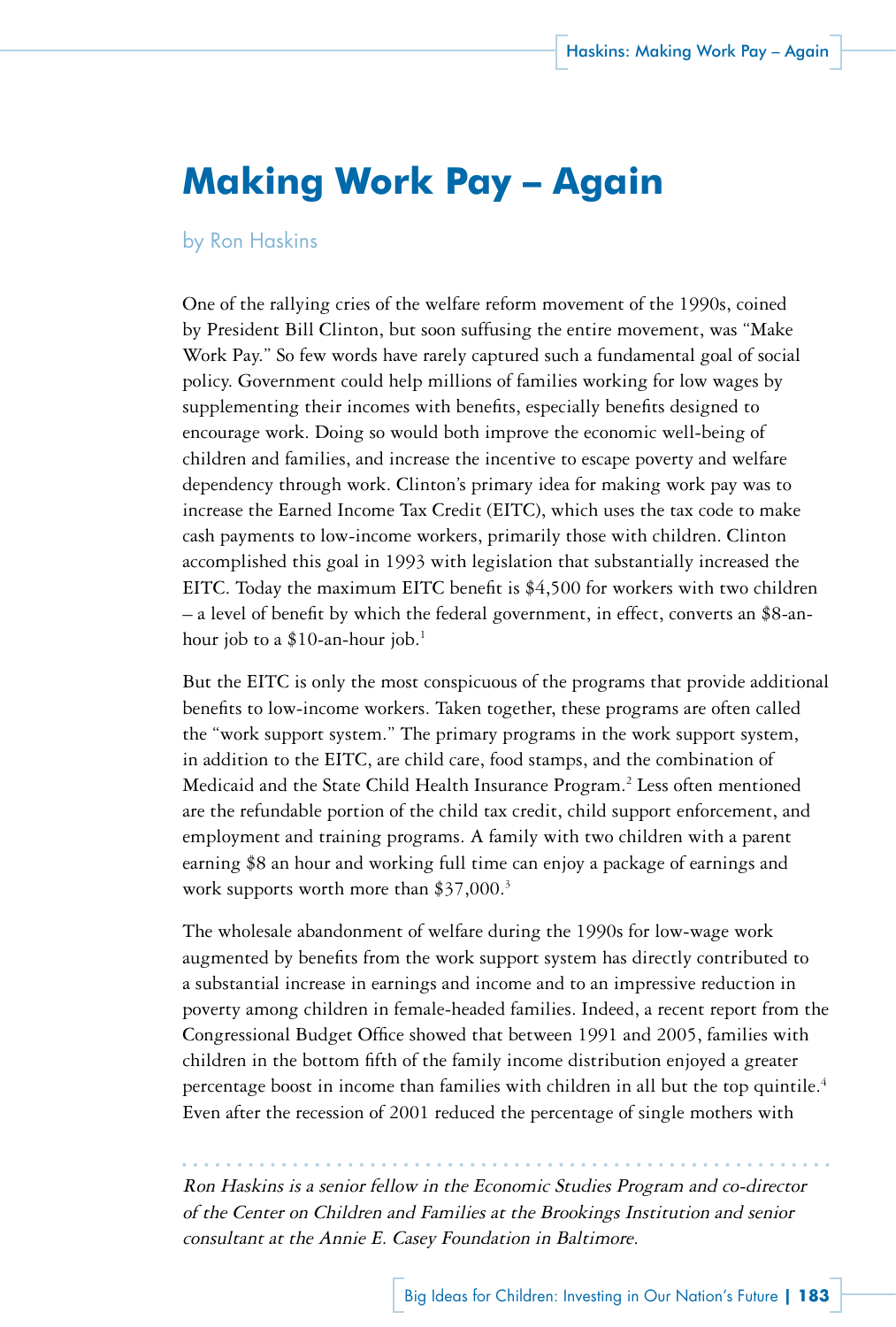jobs by around 2 percentage points, child poverty was still more than 20 percent lower than it had been before the explosion in employment by single mothers during the mid-1990s.<sup>5</sup>

So the federal government and, to a somewhat lesser degree, the states have done a lot to advance the agenda of making work pay. The best way to achieve further reductions in poverty and to promote economic opportunity is to conduct a two-front war: one focusing on increasing the human capital of low-income workers, and the second on improving the work support system. As it happens, Congress now has an opportunity to adopt a major reform that would greatly strengthen the work support system, increase work incentive, promote economic opportunity, and dramatically improve the economic well-being of around 3 million households. A little less than half of these households have children, mostly living with their single mother.<sup>6</sup> And Congress could achieve these outcomes without spending an additional dime of taxpayer money and without increasing the federal deficit. This reform offers the best opportunity for advancing the make-work-pay agenda over the next several years.

I am referring to reform of the huge but too often ignored federal housing programs. A recent report from the Congressional Research Service showed that in 2007, the federal government spent \$58.7 billion on means-tested housing programs that supported over 4.6 million units of housing.<sup>7</sup> This sum does not include the \$5.1 billion spent on the low-income housing tax credit.<sup>8</sup> Together, the two types of programs provided \$63.8 billion to subsidize housing for poor and low-income people.<sup>9</sup>

It is little wonder that the federal government spends so generously on housing programs. The biggest expenditure in the budget of most families is housing. The Department of Housing and Urban Development (HUD) now defines housing as affordable if it consumes no more than 30 percent of household income.10 Many of the households we are concerned about earn \$20,000 or less per year. Ignoring taxes, by HUD standards these households should spend a maximum of \$6,000 per year or \$500 per month for housing. In most markets, \$500 a month for housing is a tight squeeze. In some markets, it's all but impossible.<sup>11</sup> Not surprisingly, some low-income households spend 50 percent or even more of their income on housing. But if families spend more on housing, they have less for everything else. At the extreme, they could face homelessness, which has devastating effects on children. Moreover, the location of a house in itself has major impacts on almost every facet of a family's life. One of the most important effects is that poor neighborhoods have poor schools, thereby greatly limiting children's chances of achieving economic mobility. Similarly, some neighborhoods are dangerous, especially for children. In 2007, 1,625 children under age 19 were murdered, mostly in their own neighborhood.<sup>12</sup> Neighborhoods also vary greatly in access to shopping, parks, libraries, and public transportation. Many poor neighborhoods, in part because of violence and crime, have fewer or even none of these facilities and services. Anyone intent on reducing poverty and promoting economic mobility needs to have some good ideas about housing.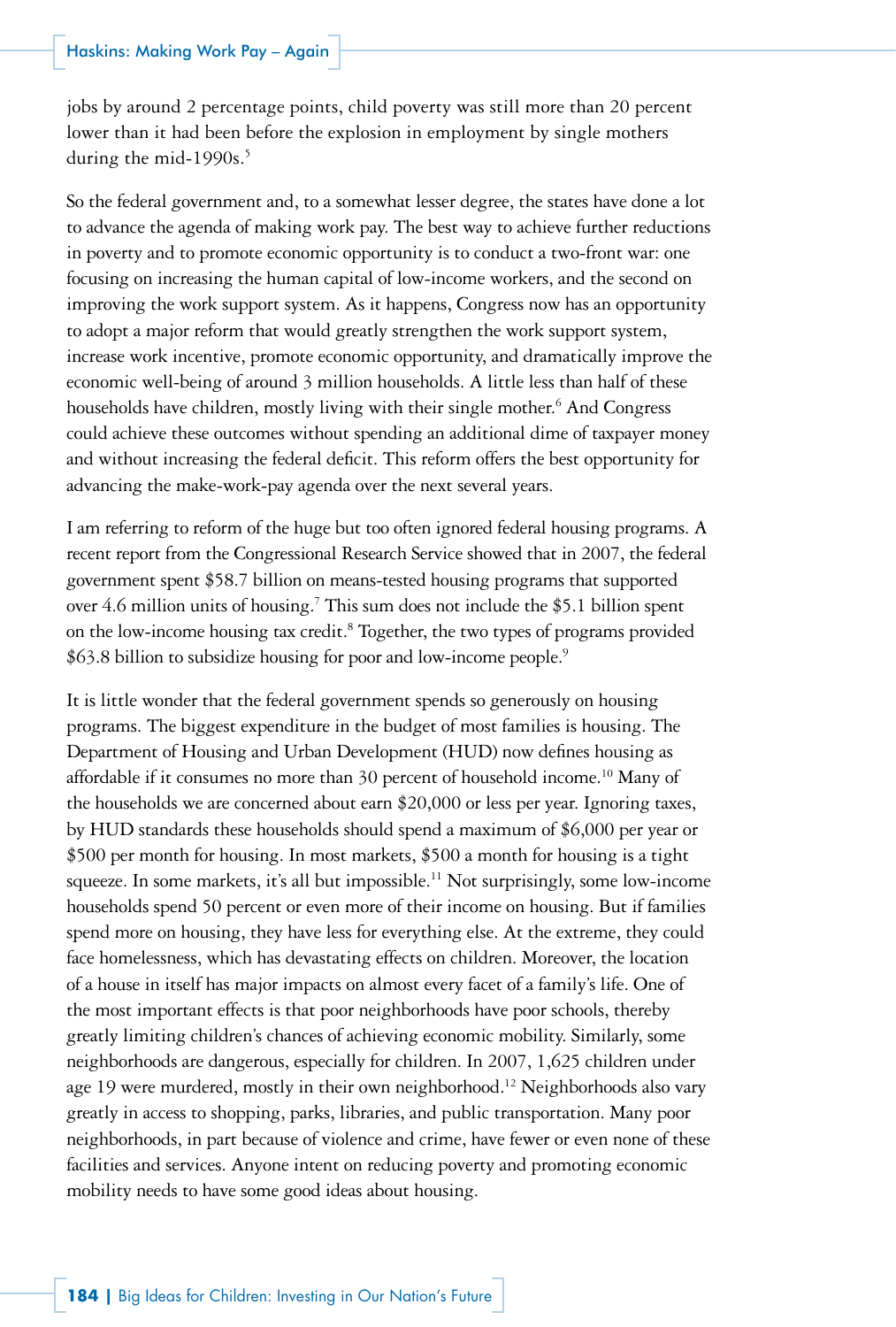The federal government has been involved in housing since the 1930s, with policies based on the goal of ensuring "a decent home and a suitable environment for every American family." To achieve this goal, the federal government spends more money on housing for poor and low-income families than on any other type of means-tested program except health insurance. In addition to the Low-Income Housing Tax Credit, the money is spent primarily on four types of housing programs:

- Public housing, which consists of buildings owned and operated by government, and used to house low-income families at free or reducedprice rent;
- Project-based rental assistance in which the federal government pays a subsidy to property owners to make up the difference between the amount low-income tenants pay in rent and what it costs the owner to maintain and operate the property, in return for which the owner agrees to make some of the units available to low-income families over a period of 20–40 years;
- Tenant-based vouchers in which beneficiaries receive a given amount of money, adjusted for family size and income, to enter the market and rent an apartment of their choosing that meets minimum standards; and
- Block grants that provide money to local housing authorities to spend on a variety of activities related to housing.

When the federal government first entered the housing market before World War II, and then more seriously after the war, an inadequate supply of houses was still a major issue for the nation.<sup>13</sup> But the American housing market – based on technological and organizational innovations, new methods of financing, and the seemingly insatiable desire of Americans for bigger and more expensive housing – exploded in the 1950s and has only occasionally slowed down since. Americans are now the best-housed people in history, although poor and low-income families struggle mightily to afford a decent place to live. Even among the poor, however, housing has improved greatly since the small and ill-equipped housing that received public support in the  $1940s$  and  $1950s$ .<sup>14</sup>

The origin of federal housing policy in a time of housing shortages is still reflected in support for programs designed to create more housing. According to housing expert Edgar Olsen of the University of Virginia, "project-based assistance is the dominant form of housing assistance to low-income families in the United States."<sup>15</sup> Nonetheless, over the past two decades or so, there has been a gradual move away from project-based assistance such as public housing or subsidies for construction, and toward the use of vouchers that families can use to choose any housing in any neighborhood that meets minimum standards.<sup>16</sup> The axiom that government usually makes a poor manager of something that could be done in the private sector seems to be winning over federal policy makers. However, the facts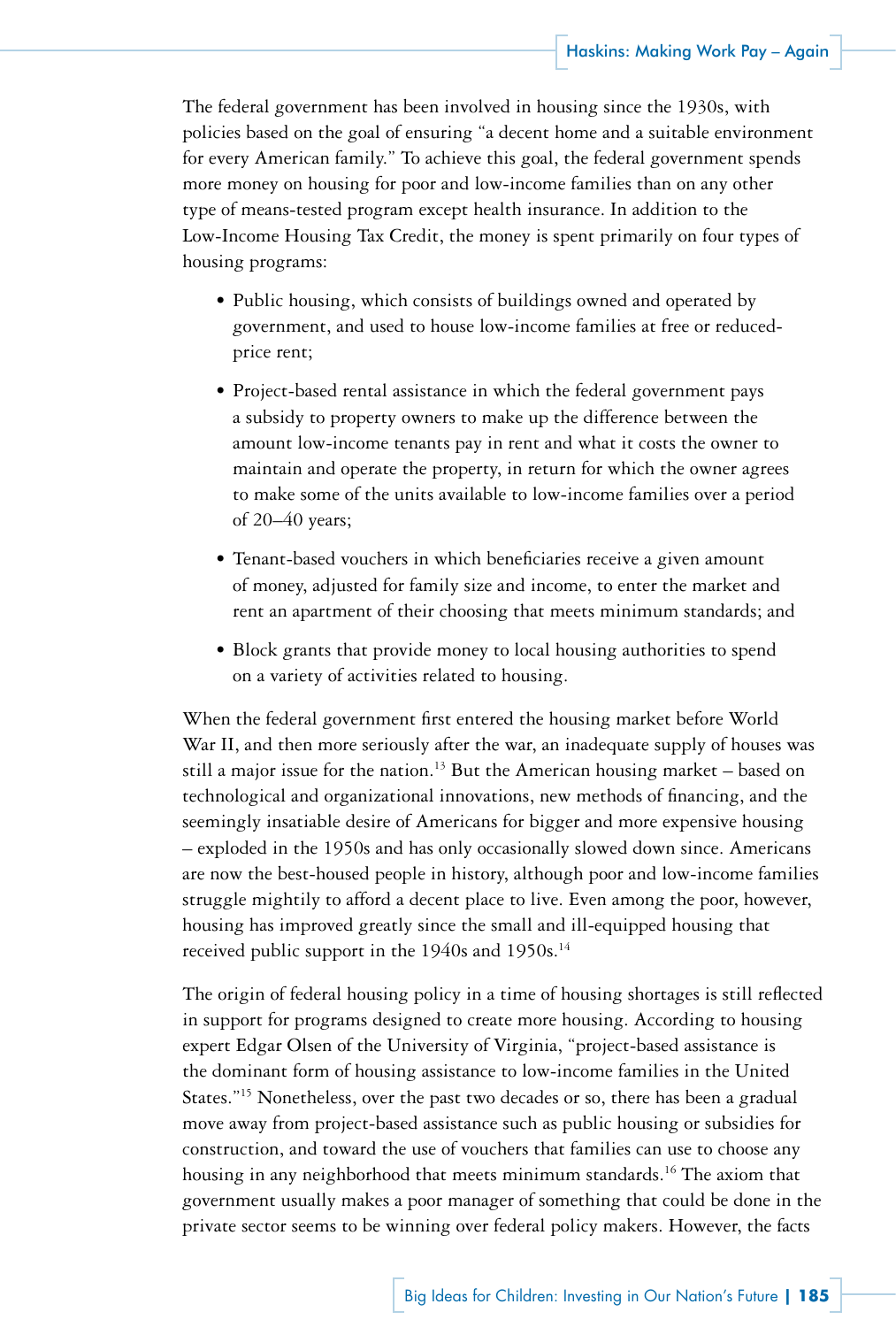that around half the spending is still project-based and that the Low-Income Housing Tax Credit which supports construction is growing more rapidly than any other housing program, indicate that the private sector has not yet won a decisive victory.

An important factor in gradually convincing housing experts and policymakers of the downside of keeping government in the business of owning and operating housing was the disastrous fate of high-rise and high-density public housing. Plans for vertical storage of the poor did not turn out well. Not surprisingly, in the 1960s and 1970s Congress stopped authorizing construction of high-rise public housing, and began ordering its destruction. Since then, the number of units of public housing has declined from a peak of 1.41 million in 1991 to only about 1.16 million today – a decline of nearly 20 percent.<sup>17</sup> But the tragedy of high-rise public housing is not the only reason the federal government is moving toward vouchers and individual choice. Every study of the relative cost of projectbased assistance as compared with vouchers has shown that project-based housing is between 30 percent and 90 percent more expensive.<sup>18</sup> As Olsen shows in a careful analysis, the shift away from government involvement in construction and management of housing will certainly save money – or more to the point for our purposes, will allow a given sum of money to serve more families – and will do so without reducing the average quality of housing.<sup>19</sup> In addition, another major advantage of vouchers is that they allow recipients flexibility in where they live, a potential advantage in finding employment or in changing jobs. Choice also allows recipients to pick better neighborhoods.<sup>20</sup> Choice is on the rise and our goal should be to move it even faster and further.

The shift in housing policy toward vouchers is a great improvement over projectbased funding, but it does not solve the single greatest problem with the nation's housing policy – the huge inequity in the distribution of housing benefits. Entitlement programs such as food stamps, Medicaid, and school lunch provide guaranteed benefits to all who meet program requirements, and everyone lives under the same set of benefits and rules. Whatever else might be said about these programs, they do a fine job of providing benefits on an equitable basis. By contrast, housing programs are like day care subsidies in that Congress does not authorize enough spending to provide the benefit to everyone who qualifies. In the case of day care, states must figure out how to ration the benefit. In the case of housing, local housing officials do the rationing. Some housing programs in some areas of the country have so many families waiting in line that they actually close applications for the program. As Janet Currie of Columbia points out, a particularly noxious result of rationing is that 43 percent of the households receiving federal housing subsidies are above the poverty line, while 30 percent of those below the poverty line receive nothing.21 Equally discouraging, a HUD study found that in some cities the wait for housing was six to eight years.<sup>22</sup> When a given household receives a monthly subsidy that could reach \$1,000 or more, while other identical – or even lower-income – households receive nothing, policymakers need to take action. Moreover, because housing, as a work support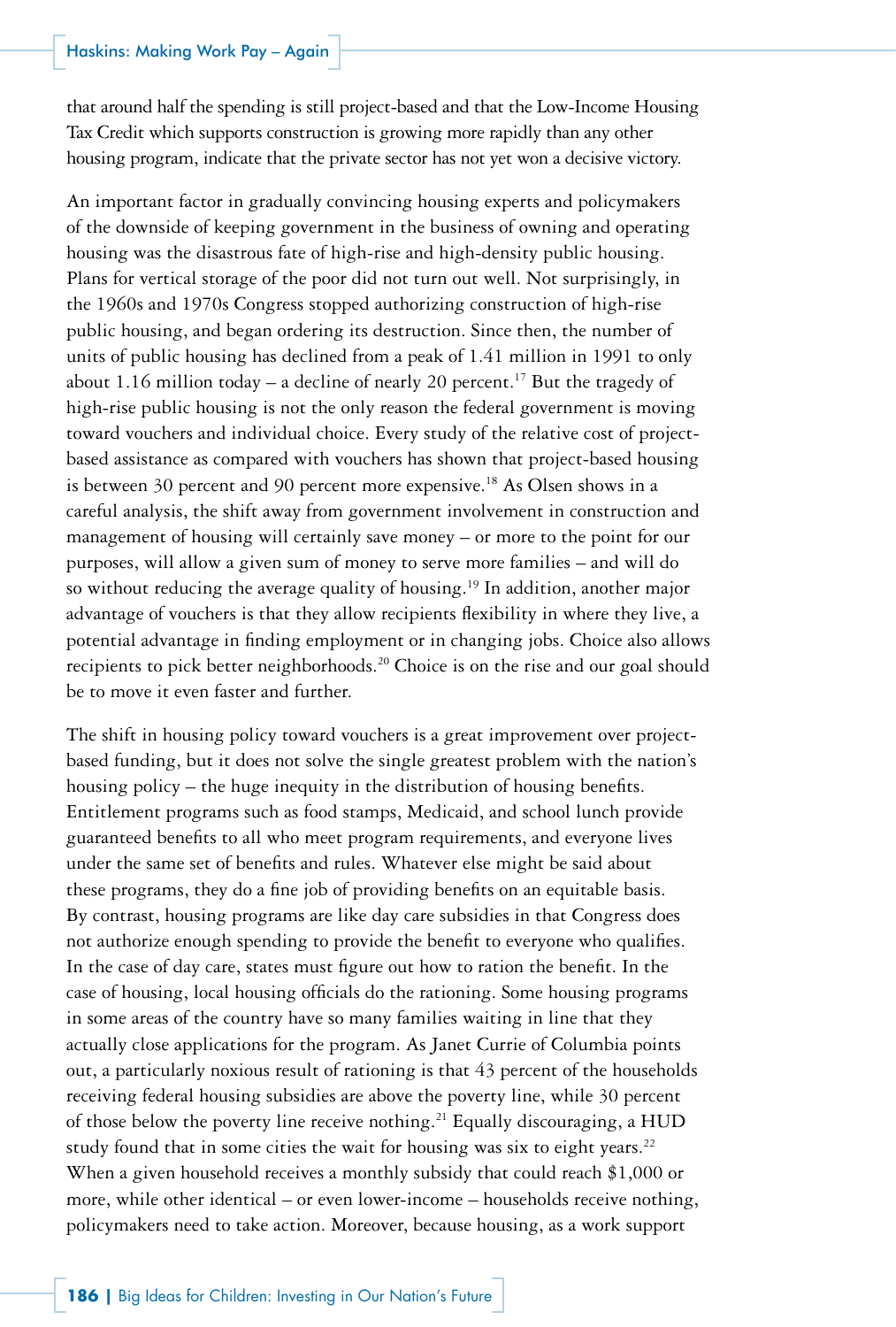subsidy, provides both incentive to work (at least potentially) and additional income that improves the economic well-being of families, a fairer distribution of housing benefits could do a lot more than reduce inequity.<sup>23</sup>

Following the innovative work of Olsen and Jeffrey Tebbs,<sup>24</sup> formerly of the Brookings Institution, federal policymakers should create an entitlement to housing assistance that would both cut the Gordian knot of inequity, and convert housing into a more effective element in the nation's work support system for millions of additional families. The goal of reform would be to get the most out of the resources now devoted to housing by providing at least some benefit to all eligible families that want a housing subsidy. To finance this bold reform, policymakers should gradually phase-out, perhaps over a ten-year period, all programs that support construction, including public housing, project-based assistance, and the Low-Income Housing Tax Credit. The savings would be transferred to the current voucher program, somewhat modified as outlined below, bringing its total funding to around \$40 billion.

The Olsen/Tebbs proposal was in turn based on the Housing Assistance Supply Experiment (HASE) conducted in Green Bay, Wisconsin, and South Bend, Indiana, by Rand in the 1970s.<sup>25</sup> A basic concept underlying Olsen/Tebbs, current housing programs, and HASE is the fair market rent. An essential component of the computation to determine individual housing subsidy levels is that fair market rents are generally equal (with some exceptions) to the 40th percentile of the cost of apartments with a given number of bedrooms in the local market. The actual subsidy for a given household is the local fair market rent minus 30 percent of adjusted household income or the actual rent, whichever is lower. Thus, if the fair market rent for a family of a given size in a particular location was \$800, and the family had adjusted income of \$1,000 per month, the family would receive a subsidy of \$800 minus \$300 (30 percent x \$1,000) or \$500.

Policymakers can guarantee eligible families a subsidy, and keep the proposal cost neutral by reducing the standard of 40 percent of fair market rent to accommodate the amount of funding available. Simply and directly stated, the policy would reduce the average value of current housing subsidies in order to provide a smaller subsidy to more families.

Olsen and Tebbs estimate, extrapolating from the HASE results, that around 18 million households in the nation would be eligible for federal housing subsidies under the parameters followed in HASE (which are roughly equivalent to those in current law).<sup>26</sup> The HASE experiment found that about 40 percent of eligible households accepted the subsidy offer.<sup>27</sup> Using  $40$  percent of 18 million households as the percentage of households that would accept the subsidy under the Olsen/ Tebbs proposal, we can calculate that around 7.2 million households would receive a housing subsidy.<sup>28</sup> Given the pool of  $$40$  billion created by combining funds in the current housing voucher program with funds from the housing programs that policymakers could terminate, the average household would receive an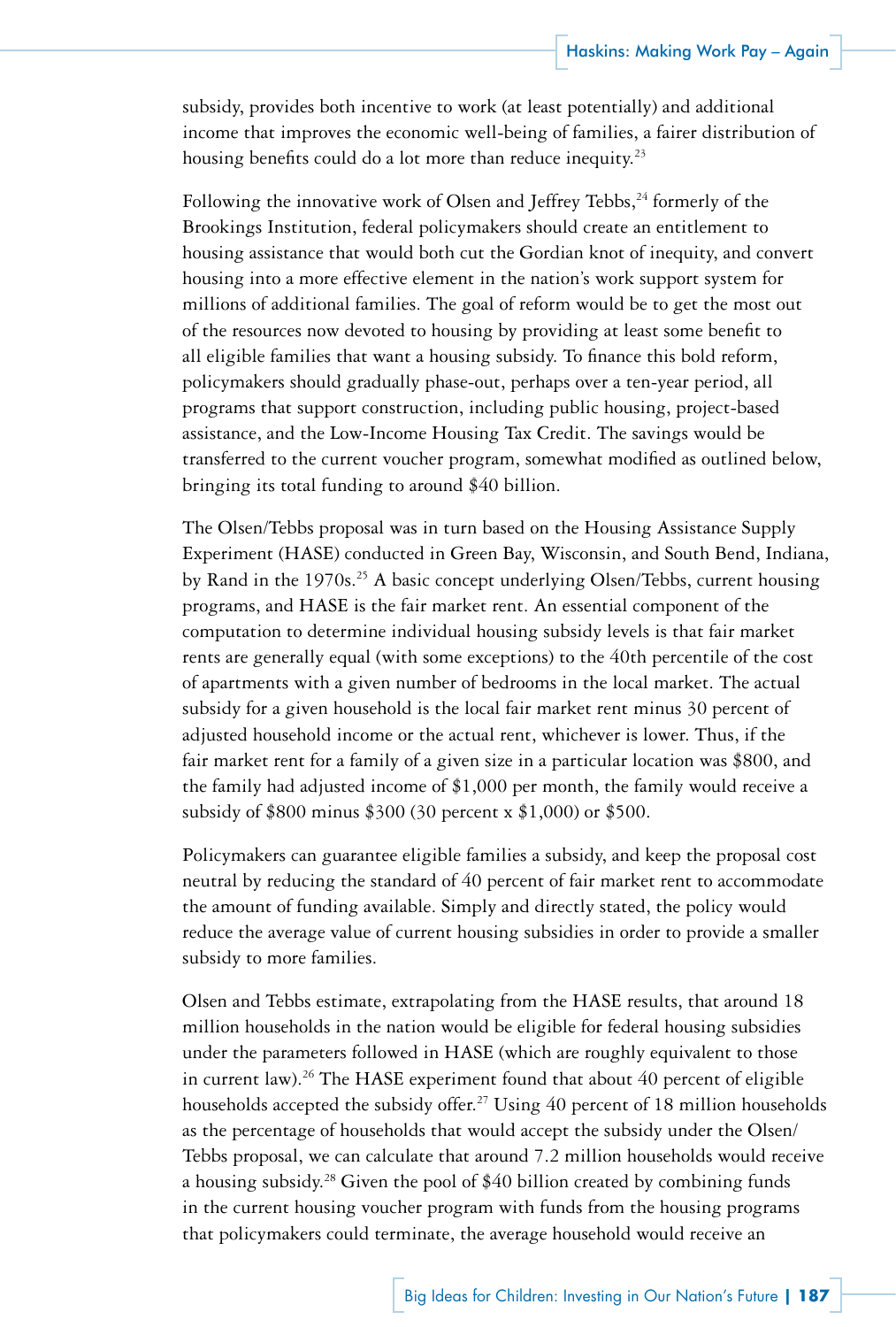annual subsidy of about \$5,600 under Olsen/Tebbs. This figure represents about a 20 percent reduction in the average housing subsidy received by families under current law. The reform represents a straightforward tradeoff: reducing current housing subsidies by about 20 percent in order to provide the subsidy to roughly 3 million additional families.

But more to the point, the reform would result in a greatly strengthened work support system because millions of additional low-income households would be able to count on a housing subsidy. Further, the efficiency of federal housing programs would be enhanced by eliminating construction and government ownership programs. Finally, voucher recipients could choose their own housing and thereby improve the quality of the neighborhood and the schools their children attend. They could also move to be nearer to employment centers. And all of these benefits can be purchased without increasing federal spending. Who said there's no free lunch in Washington?

Note: The author thanks Jeffrey Tebbs, Maggie McCarty, and Carmen Solomon-Fears for their assistance.

2 Sheila Zedlewski and Seth Zimmerman, "Trends in Work Supports for Low-Income Families with Children" (Brief 4). Washington, DC: Urban Institute, June 2007.

 $3A$  mother with two children earning \$16,640 from an \$8 an hour job, working full time, would be eligible for (all figures are approximate) an EITC of \$4,450, a child tax credit of \$690, food stamps of \$1,500, child care worth around \$2,900, and Medicaid health insurance with an insurance value of \$10,900. Her total work support package would be worth \$20,440; when combined with her earnings the family's total income in cash and benefits would be \$37,080. Housing benefits could easily add another \$6,000 to this total although most eligible families do not receive the housing benefit.

 $4$ Congressional Budget Office, Changes in the Economic Resources of Low-Income Households with Children (Washington, DC: Author, May 2007).

<sup>5</sup> According to Census Bureau data on poverty among female-headed families with children, the poverty rate fell from 46.1 to 33.6 or by 27 percent between 1993 and 2001, and from 46.1 to 36.5 or by 21 percent between 1993 and 2006.

6 Committee on Ways and Means, 2008 Green Book (Washington, DC: U.S. Government Printing Office, 2008), p. 15–14.

<sup>7</sup> Committee on Ways and Means, 2008 Green Book (Washington, DC: U.S. Government Printing Office, 2008), pp. 15-1 to 15–22.

<sup>&</sup>lt;sup>1</sup> John Karl Scholz, "Employment-Based Tax Credits for Low-Skilled Workers," Washington, DC: Hamilton Project, Brookings Institution, 2007; available at: http:// www.brookings.edu/papers/2007/12\_taxcredit\_scholz.aspx; Alan Berube, David Park, and Elizabeth Kneebone, "Metro Raise: Boosting the Earned Income Tax Credit to Help Metropolitan Workers and Families," Washington, DC: Brookings, Metropolitan Policy Program, June 2008.

<sup>8</sup> Joint Committee on Taxation, "Estimates of Federal Tax Expenditures for Fiscal Years 2007–2011" (JCS-3-07), Washington, DC: U.S. Government Printing Office, 2007, p. 28.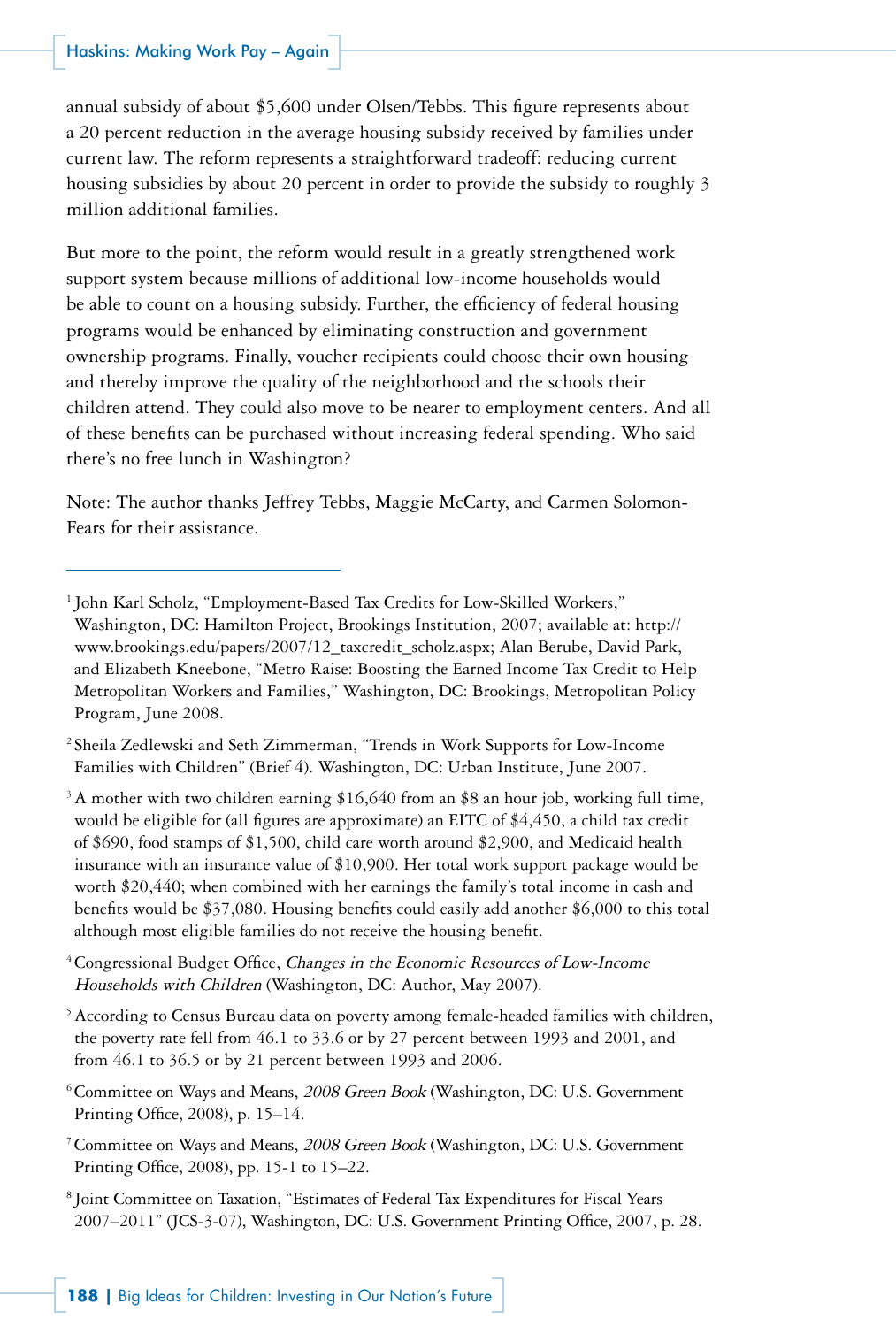- $9$ This total is a little more than half the \$119.9 billion the federal government spent through the tax code on wealthier households; included in this amount are the deduction for mortgage interest, deduction for property taxes on owner-occupied housing, exclusion of capital gains on the sale of homes, and the exclusion of interest on state and local government-qualified private activity bonds for owner-occupied housing; see Joint Committee on Taxation, "Estimates of Federal Tax Expenditures for Fiscal Years 2007– 2011 (JCS-3-07), Washington, DC: U.S. Government Printing Office, 2007, p. 27.
- $10$  The 30 percent standard is controversial and may well be changed in the future as it has been in the past; see Frederick J. Eggers and Fouad Moumen, "Trends in Housing Costs: 1985–2005 and the 30-Percent-of-Income Standard," Washington, DC: Department of Housing and Urban Development, 2008; available at: www.huduser.org/publications/ affhsg/trends hsg\_cost.html.
- <sup>11</sup> Consider HUD's assessment of fair market rents for various American cities: San Francisco, \$1,551; New York, \$1,189; Miami, \$1,018; Austin, \$836; Atlanta, \$779; Pittsburg, \$748; Charlotte, \$707; St. Louis, \$670; and Green Bay, \$608.
- 12 Bureau of Justice Statistics; see www.ojp.usdoj.gov/bjs/homicide/teens.htm.
- $13$  When I was a preschooler, my mother, father and I, along with several hundred other modest-income families, lived in former Army barracks that had been converted to lowrent housing in Ypsilanti, Michigan, while my father attended college after World War II.
- <sup>14</sup> Irving Welfeld, Where We Live (New York: Simon & Schuster, 1988); David Halberstam, The Fifties (New York: Villard, 1993), pp. 131-143.
- <sup>15</sup> Edgar O. Olsen, "Fundamental Housing Policy Reform," Unpublished paper, University of Virginia, January 2006, p. 6.
- <sup>16</sup> Louis Winnick, "The Triumph of Housing Allowance Programs: How a Fundamental Policy Conflict Was Resolved, Cityscape, 1995, 1(3), 95–121.
- <sup>17</sup> Despite the widespread belief that public housing has been a disaster, one study suggests that children living in public housing, as compared with other poor children, do slightly better in school. See Janet Currie and Aaron Yelowitz, "Are Public Housing Projects Good for Kids?" Journal of Public Economics, 2000, 75, 99-124.
- <sup>18</sup> For a review, see Edgar O. Olsen, "Fundamental Housing Policy Reform," Unpublished paper, University of Virginia, January 2006, pp. 9–17.
- $19$  Edgar O. Olsen, "Housing Programs for Low-Income Households," in Robert A. Moffitt, editor, Means-Tested Transfer Programs in the United States (Chicago: University of Chicago, 2003), p. 437. See also U.S. General Accounting Office, "Federal Housing Assistance: Comparing the Characteristics and Costs of Housing Programs, GAO-02-76 (Washington, DC: Author, 2002).
- $20$  Whether people actually use vouchers to pick better neighborhoods is not clear, but my point is that they could. See John Goering and Judith D. Feins, Choosing a Better Life? Evaluating the Moving to Opportunity Social Experiment (Washington, DC: Urban Institute, 2003).
- $21$  Janet M. Currie, The Invisible Safety Net: Protecting the Nation's Poor Children and Families (Princeton: Princeton University, 2006), p. 94.
- <sup>22</sup> Department of Housing and Urban Development, "Waiting in Vain: An Update on America's Rental Housing Crisis," 1999; available at www.huduser.org/periodicals/rrr/ rrr5\_99art1.html.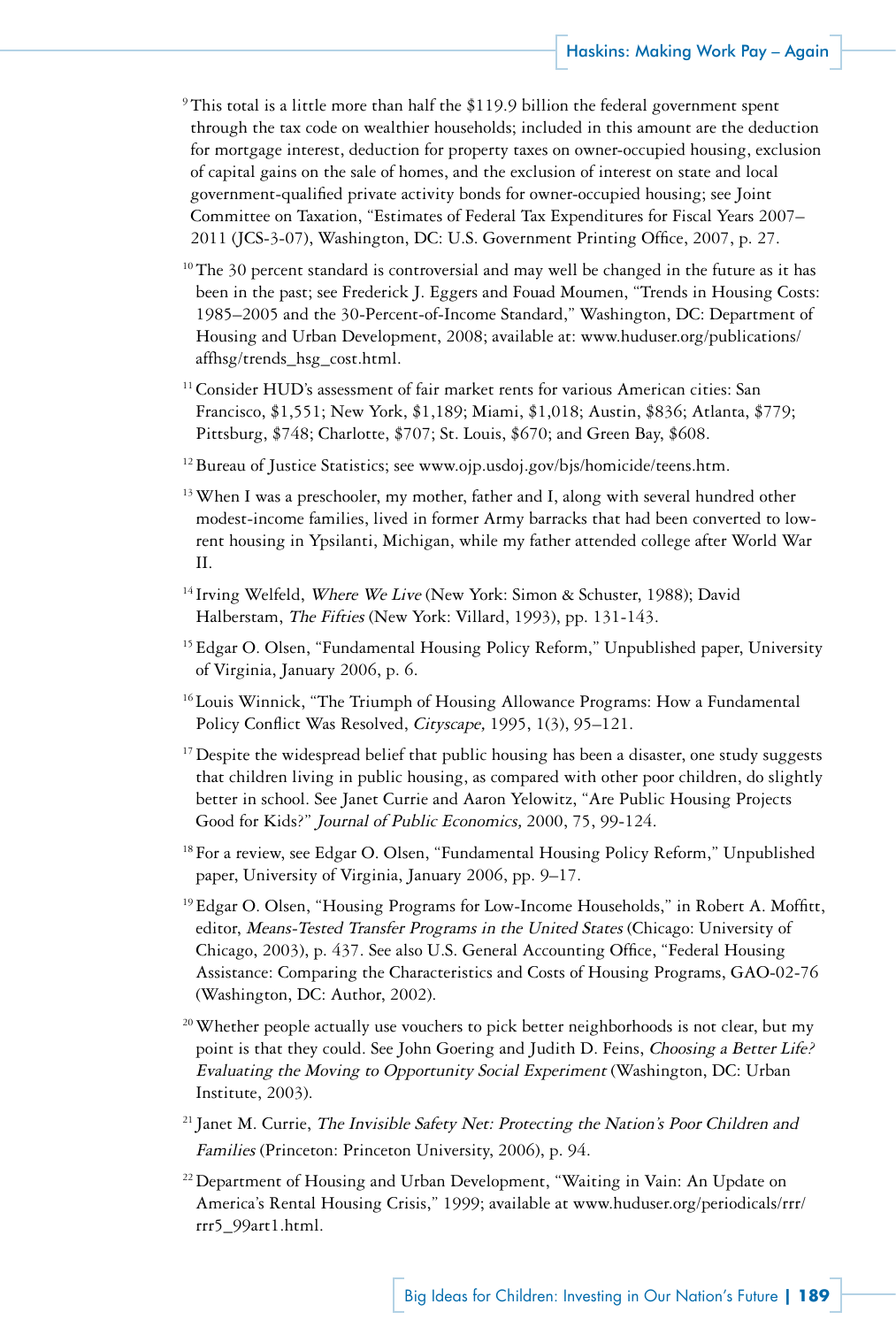- $^{23}$  A recent HUD paper argues that housing assistance has no major effects on employment. On the other hand, the experimental Jobs Plus study conducted in public housing in several cities found that a combination of reducing the 30 percent standard and providing other work supports has substantial impacts on employment rates and earnings. For the former, see Mark Shroder, "Does Housing Assistance Perversely Affect Self-Sufficiency? A Review Essay," Journal of Housing Economics, 11(4), 381–417; for the latter, see Howard S. Bloom, James A Riccio, and Nandita Verma, Promoting Work in Public Housing: The Effectiveness of Jobs-Plus (New York, MDRC, 2005).
- $^{24}$  Edgar O. Olsen and Jeffrey M. Tebbs, "The Effect on Program Participation of Replacing Current Low-Income Housing Programs with an Entitlement Housing Voucher Program, unpublished manuscript, January 4, 2006 (available from the website of Edgar Olsen, Professor of Economics, University of Virginia). This is the first paper of an ongoing project and some of their estimates may change as their model is improved, and as newer data become available.
- $25$  Ira S. Lowry, Experimenting with Housing Allowances: The Final Report of the Housing Assistance Supply Experiment (Cambridge: Oelgeschlager, Gunn & Hain, 1983).
- <sup>26</sup> See Table 4 and page 8 in Olsen and Tebbs, 2006. My figure of 18 million eligible households is an average of national eligibility projections from the Green Bay and St. Louis results shown in Table 4. The 2005 American Housing Survey found 11.5 million unassisted, very low-income renters, nearly all of whom would be eligible for housing subsidies. Combining these 11.5 million with the slightly more than 4 million households now receiving subsidies yields an estimate of about 16 million households eligible for the entitlement subsidy. So perhaps the best estimate of eligible households is somewhere between 16 million and 18 million. If the true number is closer to 16 million than 18 million, then my estimate of the average size of the new entitlement housing benefit would be low.
- $27$  The major reasons for not accepting the offer of a housing voucher in the HASE experiment were that some households had only small benefits that they apparently judged not to be worth the trouble of signing up, some households were only briefly eligible, and some households were not willing to repair their unit or move to better housing so they could meet the quality standards. See Ira S. Lowry, Experimenting with Housing Allowances: The Final Report of the Housing Assistance Supply Experiment (Cambridge: Oelgeschlager, Gunn & Hain, 1983), pp. 11–17.
- $^{28}$  It is possible or even likely that nearly all the roughly 4 million households already receiving a housing subsidy would continue to participate while the other 13 or 14 million newly-eligible households not now receiving a subsidy would choose to participate at the 40 percent rate. If so, the total number of participating households would be higher than the estimate based on Olsen/Tebbs, from which it would follow that my estimate of the average subsidy under the reform plan would be too high.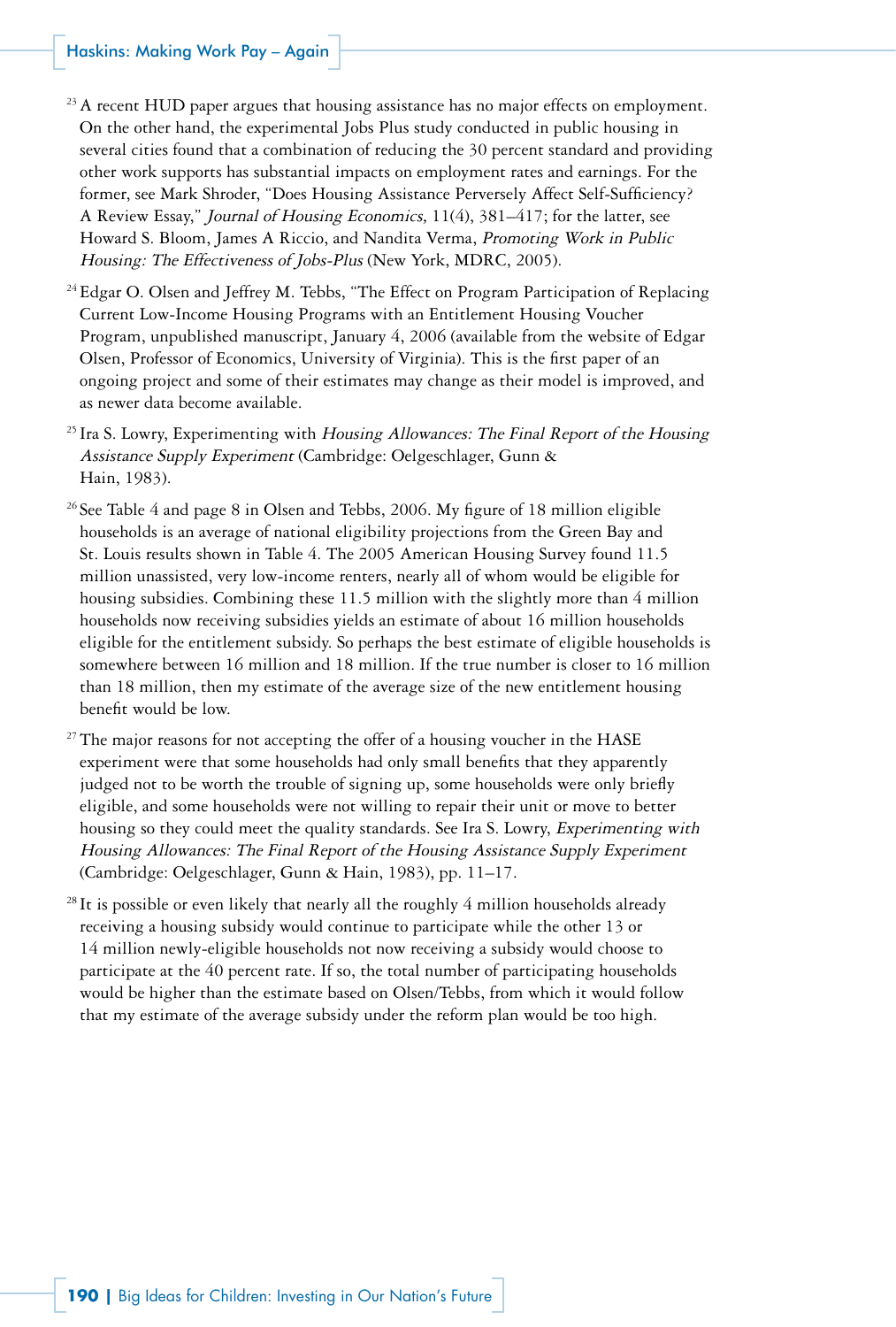# **A Big, New Investment in America's Poorest (and Youngest?) Children** Conditional Cash Transfers

by J. Lawrence Aber, Ph.D.

Big ideas to enhance the well-being of American children should be aimed at the most serious problems they face. I aim one big idea at a set of three serious problems: child poverty, the growing skills gap, and neglect during the earliest years of closing the skills gap. First, I describe this set of problems and how they are interrelated. Second, I outline one big idea (or at least, "immodest proposal") to attack these problems head on over the next four to eight years. This new idea is rather simply stated: The next administration should rapidly and rigorously experiment with, refine, and then implement at scale a whole new set of cash transfers – conditioned on parents' investments in their children's human capital – to poor families with children. I conclude by reflecting on one of the critical challenges we all face if any of our "big ideas" are to become realities: changing the "political economy" of children's issues in the United States.

## **What Big Problems Should Big Ideas Address?**

### 1. Child Poverty

#### **A Few Basic Facts**

Nationwide, 18 percent of all children live in families with incomes below 100 percent of the Federal Poverty Line (about \$21,000 a year for a family of four). This amounts to 13 million children living in poverty across the United States. Especially relevant to this essay, the poverty rate tends to be higher for infants, toddlers, and preschoolers than for school-age children (20 percent vs. 16 percent ). Child poverty rates also vary greatly across race/ethnic groups (white children, 10 percent; Latino children, 28 percent; and black children, 35 percent ), and states (from 7 percent in New Hampshire to 27 percent in Mississippi).

As troubling as these statistics are, they only tell part of the problem. Research consistently shows that, on average, families need an income of about twice

J. Lawrence Aber, Ph.D. is a Professor of Applied Psychology and Public Policy at the Steinhardt School of Culture, Education, and Human Development, New York University.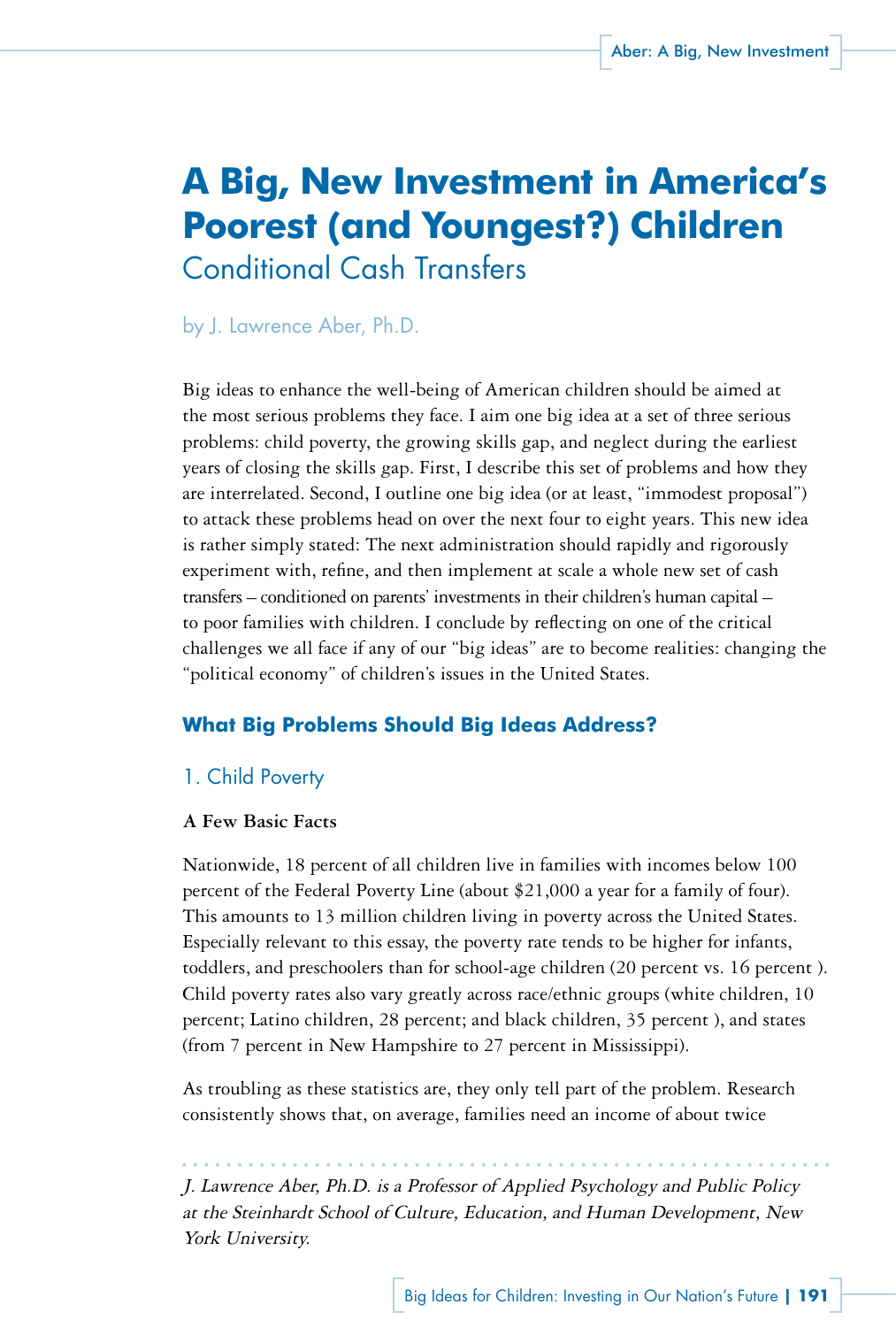the federal poverty level to make ends meet. Children living in families with incomes below this level – about \$42,000 for a family of four – are referred to as low income. An additional 21 percent of all children live in low-income families that earn "too much" to be officially poor, but too little to reach self-sufficiency and basic economic security. Low family incomes mean substantial economic and material hardships for too many of America's children. For instance, 16 percent of America's children experience significant food insecurity, and 41 percent of families who rent, pay more than a third of their income on rent.

#### **Scientific Evidence**

Over the last decade, converging evidence from research makes one point crystal clear: Poverty has a pervasive negative effect on children's health, learning, development, and future life chances. Poor children are more likely than non-poor children to manifest developmental delays and learning disabilities, to have lower IQs, repeat a grade, or drop out of school. Even after controlling for relevant parent characteristics (e.g., education), poor children begin kindergarten with significantly lower achievement in math, reading, and general knowledge than their higher income peers, and they increasingly fall behind as they progress through school. Children from poor families are also at greater risk for experiencing behavioral or emotional problems such as antisocial behavior, as well as for internalizing behavior problems, such as depression. Similarly, poor children show difficulties with aspects of social competence including self-regulation and impulsivity.

Bolstering the case that family income matters for children are findings that with increases in family income, children's cognitive-academic skills and social-emotional competence indeed improve. There is clear evidence from both natural experiments and randomized experiments that increases in family income, particularly among poor families, have positive impacts on children. It is incontrovertible that living in poor or low-income families remains a significant barrier to children meeting their cognitive and social potential.

While the deleterious effects of poverty on children's health, education, and development should be concerning enough, two recent reports presented to the Committee on Ways and Means in the U.S. House of Representatives have highlighted the economic costs to the country posed by such high child poverty rates. One report by the Government Accountability Office concluded that higher poverty rates in the general population are associated with slower economic growth, particularly in areas of concentrated poverty. A second report, published by the Center for American Progress, estimated that child poverty costs the United States \$500 billion per year, roughly equivalent to 4 percent of GDP, through reductions in productivity and economic output, increases in crime, and increases in health expenditures. Both reports conclude that interventions aimed at augmenting parents' human capital, improving disadvantaged schools and neighborhoods, and providing more income supports are indicated, and that they stand a fair chance of helping poor and low income families.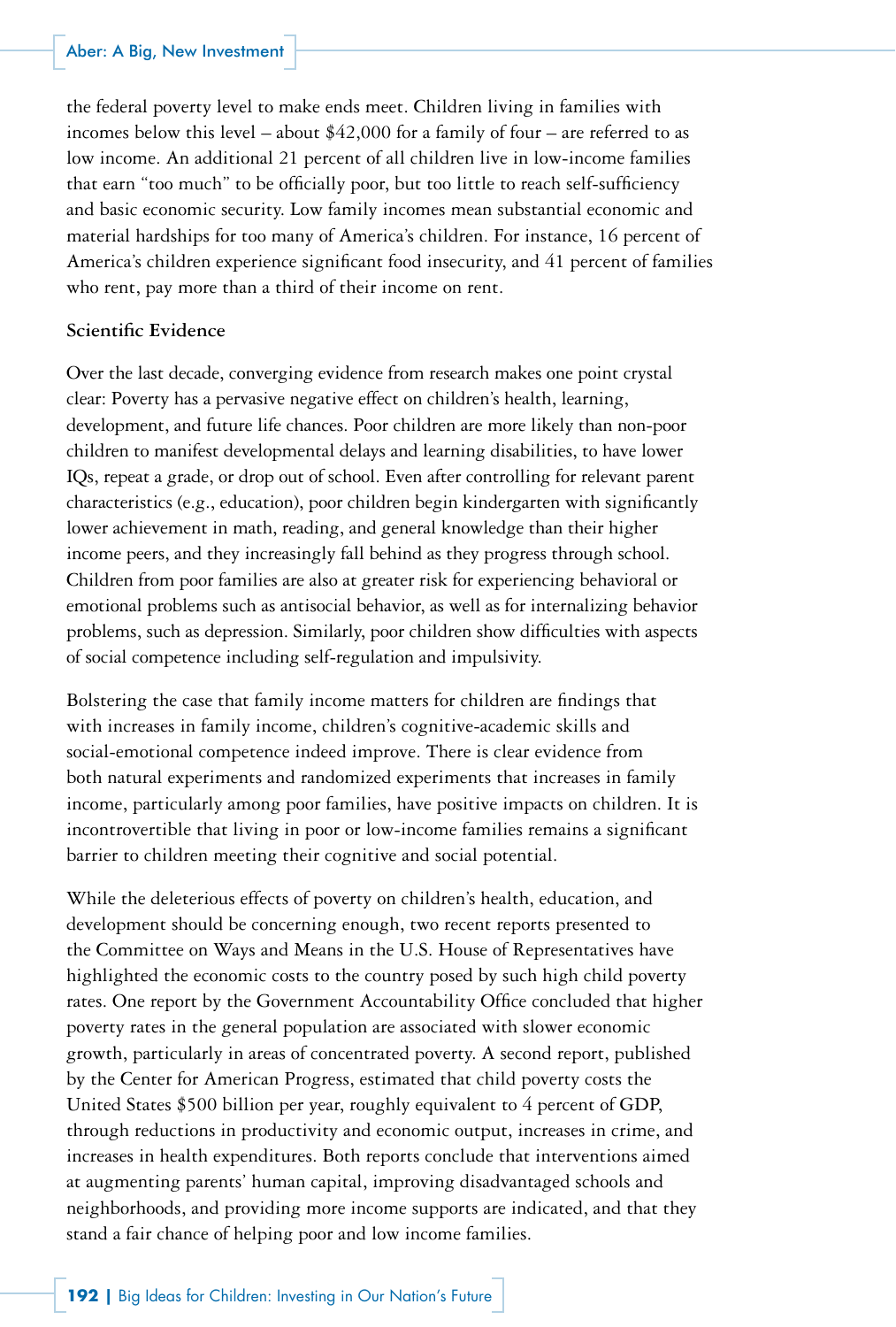The convergence of the longitudinal and experimental scientific research allows us to conclude that those negative effects of poverty and low income on children's health, education, and development are causal. Much like earlier research on the effects of smoking, we now know for certain what most of us always suspected: Poverty is bad for children's development and the nation's wellbeing. Now, the question is: What can and should the nation do about it?

#### **The Current Politics of Child Poverty**

As other essays in this volume clearly attest, reducing poverty (especially child poverty) is back on the political agenda.

The signs of an emergent, second War on Poverty are clear and, to my mind, encouraging. John Edwards ran for the Democratic nomination making poverty reduction the central argument for his candidacy. On departing the primary field, he agreed to chair the "Half-in-Ten" Campaign. This truly big idea for the United States is modeled after Prime Minister Tony Blair's decision in 1998 to eliminate child poverty in the United Kingdom in 20 years and to cut it in half in 10 years. More importantly, and perhaps as part of a quid pro quo in securing Edwards's endorsement in the winter of 2008, Democratic nominee Barack Obama has endorsed the "Half-in-Ten" Campaign. As recently as the summer of 2007, candidate Obama expressed interest in, but refused to endorse, the Half-in-Ten goal at a major meeting on urban poverty at New York University. Clearly something has changed, at least in Democratic Party politics, that enables a candidate such as Obama to not view a "big idea" poverty reduction goal as political suicide.

Fortunately, the emergent war is visible beyond the borders of national Democratic Party politics. Just in the last few years, Connecticut and several states have passed child poverty reduction legislation. The National Governors' Association and National Conference of State Legislators are holding policy academies on poverty reduction strategies and targets, a sign of the political mainstreaming of an issue if there ever was one. And cities are innovating in antipoverty strategies in very ambitious ways. (More below on some important policy innovations in New York City and elsewhere.) Most impressively, very important conservative politicians and evangelical leaders have spent some of their considerable political capital within the Republican Party on championing poverty reduction, both at home and abroad, primarily for religious reasons.

For big policy ideas to move to concerted national action, they need to catch a wave, capture the zeitgeist, and thereby enable a majoritarian politics. My principal contribution to this collection of "big ideas" for consideration is meant to catch the wave of a second War on Poverty. Endorsing the "what" (cut poverty in half in 10 years), I focus on one new idea about "how." But before I turn to my big action idea, I want to call out two other problems that relate to child poverty.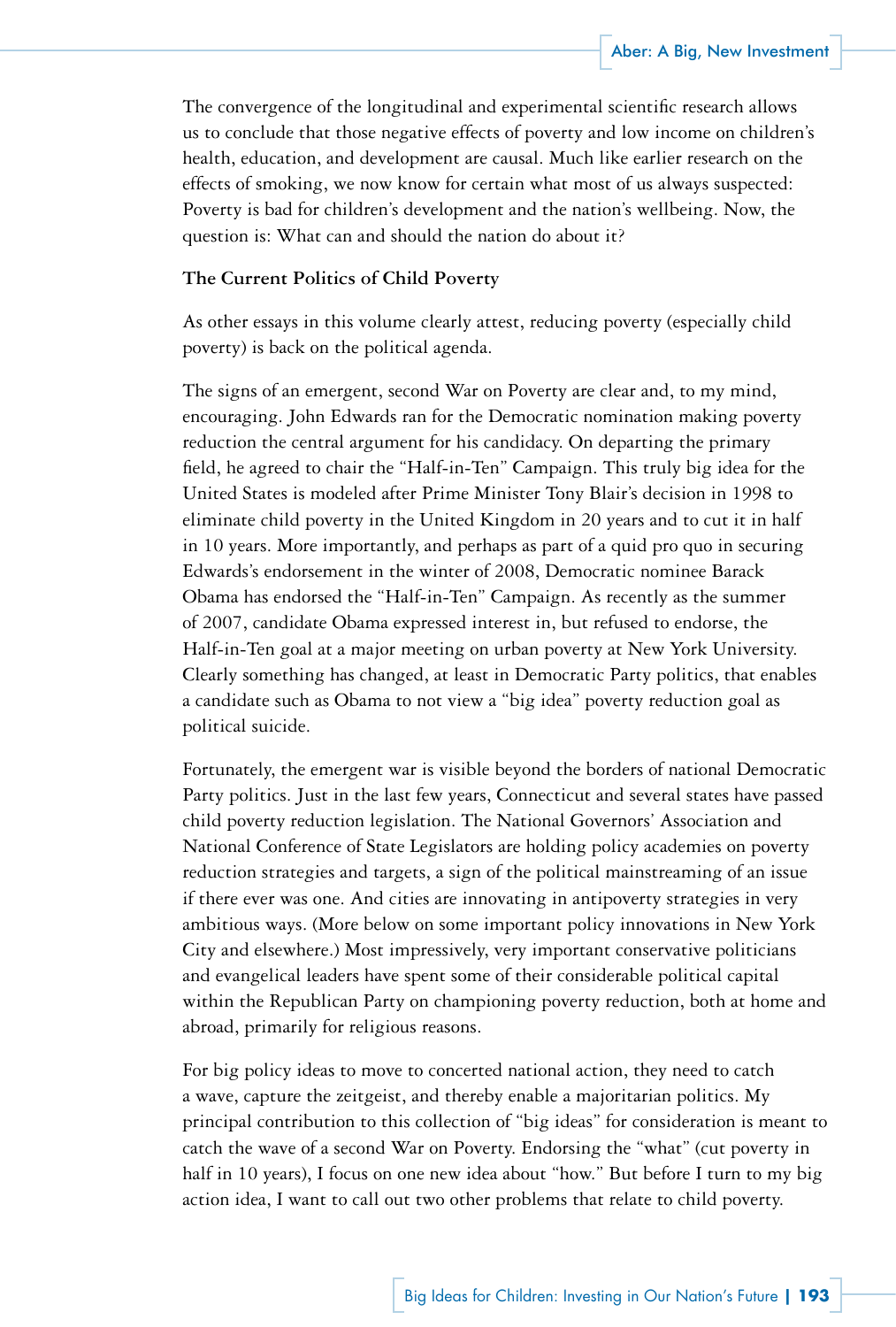## 2. The Skills Gap.

According to a July 9, 2008 column in New York Times by David Brooks, Democrats' favorite Republican, "The Biggest Issue" facing the nation, and therefore the new president, is not the Iraq war, the plummeting economy, health care, or even the global environment, energy, or food crises. He argues that the growing skills gap – between poor and well-off children in the United States – is the biggest issue because it generates growing inequality in this country and a growing skills gap between young workers in the United States and young workers in our international economic competitors. Regular readers of Brooks' column will know that he is not a Johnnie come lately to this issue. He is an excellent analyst of the importance, nature, and causes of the problem. But he has not yet identified solutions adequate to the problem. I take as part of my task in this essay, my contribution to this volume on big ideas to improve the well-being of America's children, proposing one novel strategy to help close the skills gaps.

### 3. Neglect of the Earliest Years.

It is now nearly commonplace to call attention to the impact of the earliest years of life on people's future life chances. Nobel laureate economist James Heckman has concluded that investments in early years are much more effective than equivalent investments in later years. One does not have to adopt his position to conclude that it is irrational to publicly invest the least in those early years that are most influential to development, and when parents (who are younger) can afford to invest least as well. This is exactly what we currently do. The biggest public expenditure on children is for K-12 education, which accounts for more than 60 percent of all public expenditure on children. Public education is likely to extend down to 4 year olds (pre-K) too. But what of the first three years? Elsewhere I have championed the principle of "age-equity" in public investments in children; as a nation, we should decide to spend about the same on children ages 0 to 3 as for those K to 12. Below, I suggest one way to make significant new investments in low-income children in the first three years of life.

What should a new administration do to attack the problems of child poverty, the growing skills gap, and the neglect of the earliest years? Create a big, new investment in America's poorest (and youngest?) children in the form of Conditional Cash Transfers.

#### **Conditional Cash Transfers**

Over the last decade, first in Latin America and subsequently in South Asia and Africa, a new strategy to fight poverty and promote investment in poor children's human capital has emerged. Generically referred to as "conditional cash transfers," this strategy could be adapted to the specific conditions and needs of the United States and become a major new approach for the next administration (Democrat or Republican) to address the triple challenges of child poverty, the growing skills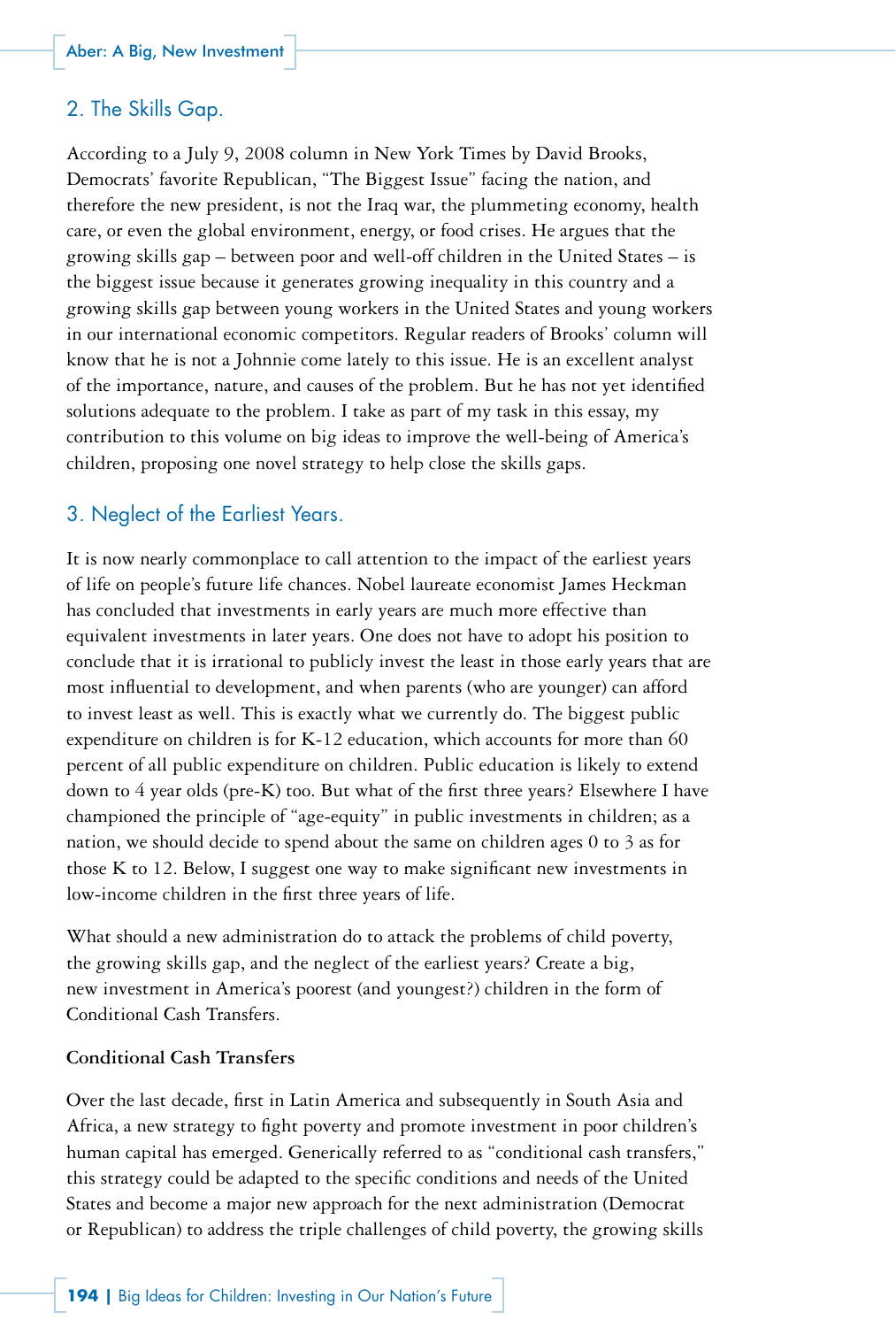gap, and the neglect of the earliest years. In this section, I'll briefly describe the history and basic design of Conditional Cash Transfers (CCTs), why they are a potentially attractive policy option for the United States to consider at this time in our nation's history, and how the general idea could be adapted to meet the very specific set of needs as they currently exist in the United States.

#### **History and Design**

The first nation to design, test, and adopt CCTs was Mexico (Brazil followed close behind.). In the mid-1990s, Mexican officials sought alternative policy options to replace unfairly administered, inefficient, and somewhat regressive social assistance schemes such as tortilla and energy subsidies. Based on the analysis and political persuasion of its main architect, economist Santiago Levy, CCTs were designed to simultaneously pursue two goals: to reduce family poverty in the short run, and to promote poor parents' investments in their children's human capital and thereby help break the intergenerational cycle of poverty in the long run. Specifically, Mexico proposed to provide cash transfers to very poor households (originally in very poor rural areas) worth on average about 20 to 25 percent of their income, but conditioned the transfers on a set of health and education requirements the family must meet. The health conditions included: prenatal visits for pregnant mothers, well-baby visits for children from birth to age 5, and compliance with nutritional and health education schemes. The education conditions focused on school attendance – schoolage children achieving and sustaining a rate of 85 percent And monitoring systems were designed to determine if families were meeting the conditions and to provide assistance (first), or end the transfers (later), if they were not.

Quite unusually, before rolling out the policy nationally, Mexico decided to evaluate the program (called Progresa) via a rigorous social experiment in which more than 500 rural villages were randomly assigned to either receive CCTs or the existing social assistance policies. Equally unusual, the early findings of the experiment – which clearly demonstrated success in reducing poverty, improving take up of health and education services, and improving young children's nutritional status and physical growth – were used to advocate for taking the CCT policy (renamed Opportunidades) to nationwide scale, and protect it politically during the next transition in national government from a more left-leaning to a more right-leaning party.

Since Mexico's initial foray, more than 20 additional countries have designed, implemented and/or are planning CCTs adapted to their unique needs and conditions. (About a third are national initiatives; two-thirds are regional initiatives or small local pilots.) A growing body of both experimental and quasiexperimental research on these CCTs has been critically reviewed and analyzed by a team of economists at the World Bank. Their report, which is to be released in November 2008, will demonstrate clear positive effects in poverty reduction and services utilization (well-child visits, school attendance), but note inconsistent effects on "final child outcomes" (such as learning and health status). The report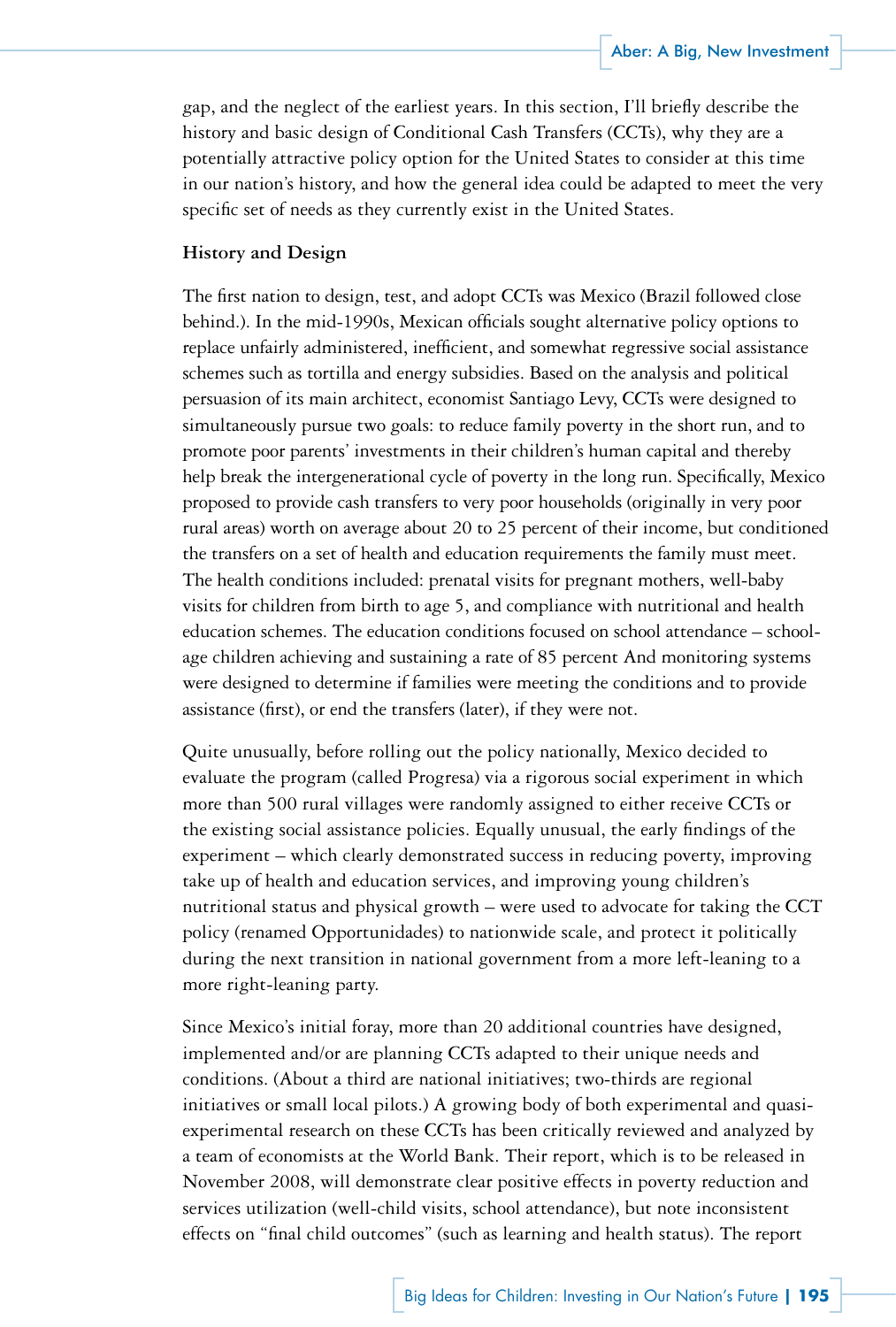also outlines policy innovation and research agendas for the future, with the aim of discovering how CCTs can become more effective in improving final child outcomes.

#### **Potential Attraction of CCTs as a Policy Option for the United States**

Of course, there is nothing terribly new about the idea of "conditioning" cash transfers to the poor in the United States. Indeed, the recent history of American welfare policy is one of transforming some open-ended entitlements (e.g., AFDC) into time-limited assistance conditioned on work effort (e.g. TANF). In the United States, what would be historically unique is conditioning cash assistance to the families of poor children on parents' investments in their children's human capital. And this is exactly what I propose.

There are a number of reasons why a new, ambitious CCT policy, modeled in essentials after ones emerging from Latin America, but strategically adapted to the U.S. context, might be highly attractive to policy makers and citizens on the left, right, and center in the United States, and hence, might become the basis for a new majoritarian politics of antipoverty policy. Progressives would be attracted to the opportunities it offers to increase cash assistance to very poor families with children, and to support poor parents in their other major job in life besides work, namely raising their children. New cash transfers targeted to the TANF-eligible households and conditioned on parent investments in their children would help close the poverty gap (the difference between what families below the poverty line currently have in income vs. what they would need to have to cross over the poverty line), and help reduce the child poverty rate. Of course, the poverty reduction effect of CCTs will depend on the size of the transfers.

Conservatives would be attracted to the "new social contract" features of the policy, emphasizing, as they do for welfare reform, that CCTs are not "handouts" but are earned by parents for their children by virtue of good behavior – namely meeting the health, education, and other conditions designed to promote their children's human capital. Similarly, the monitoring of parents to ensure that they meet the conditions as the parents' "co-responsibility" in this new social contract would attract conservatives because of its emphasis on "accountability measures" for the public provision of assistance. The ability of CCTs to attract attention and support from both the left and right will attract the political center of the nation. Either presidential candidate could then point to CCTs as examples of "post-partisan policymaking." Political analysts in other countries point to the ability of CCTs to garner support from diverse political sectors to explain not only their initial attractiveness but their sustainability over time and across transitions in government.

In the end, how attractive CCTs are to various groups in the United States will depend on the myriad decisions that must be made about their specific design and implementation. On precisely whom should they be targeted? How much should they be worth? What specific conditions should be set? How will compliance with the conditions be monitored and enforced? What other changes in other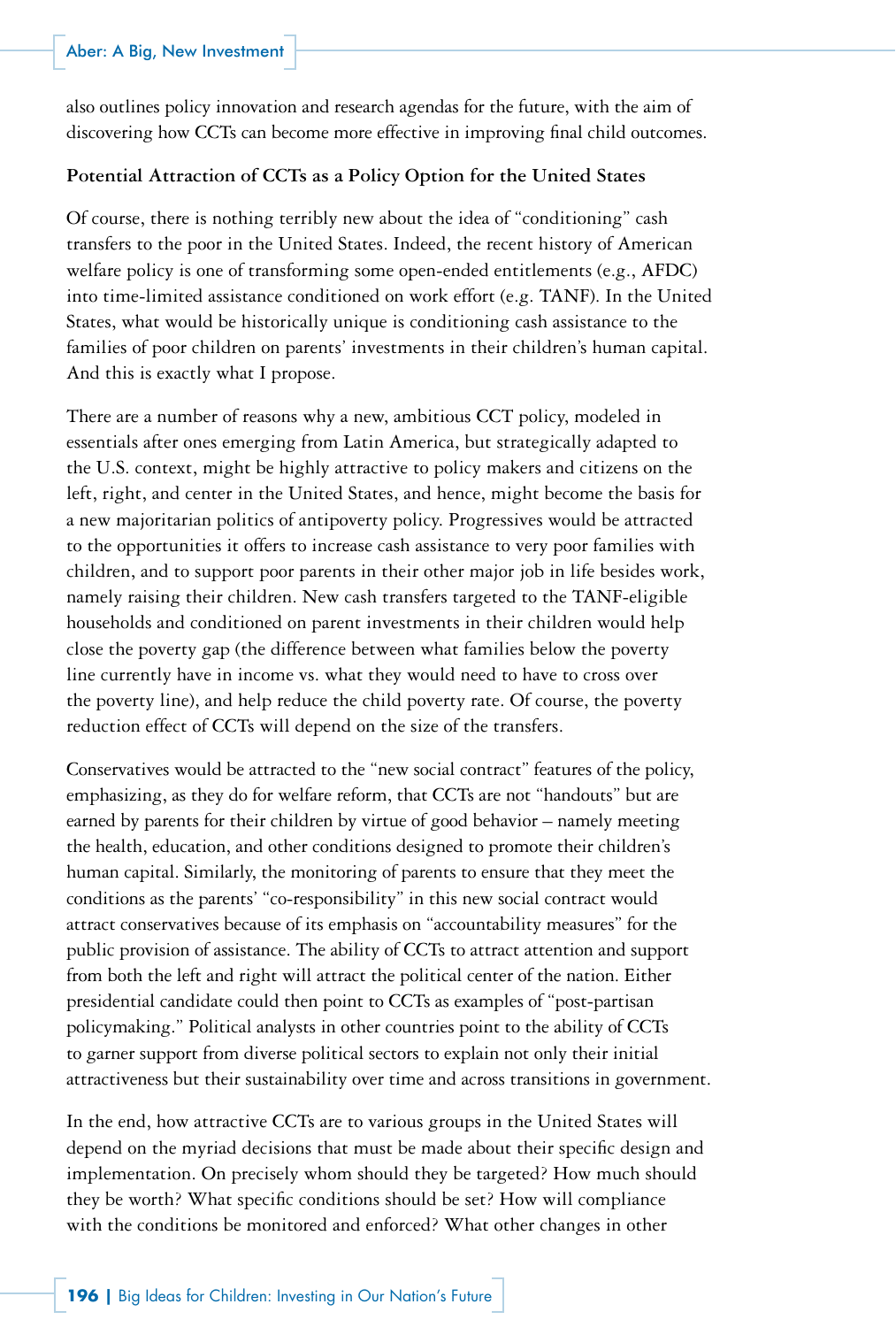programs and policies could and should be made to enhance the viability and the effectiveness of the new CCT policy?

#### **Adapting CCTs to the United States**

Fortunately for a new presidential administration, the work of adapting CCTs to the United States has already begun. To fulfill a campaign promise he made during his reelection campaign in 2005, Mayor Michael Bloomberg of New York City appointed a high-level Commission on Economic Opportunity and Poverty Reduction in February 2006. As part of that deliberative process, Bloomberg and his deputy mayor for Health and Human Services, Linda Gibbs, were introduced to the idea of CCTs as a major antipoverty policy innovation emerging from Latin America, and worthy of consideration for adoption in the United States. Although the Poverty Commission did not make CCTs one of its formal recommendations, the Bloomberg administration decided to make it one of its signature antipoverty initiatives. It fit many of the criteria the mayor had for evaluating recommendations: It was innovative, "evidence-based," within the ability of NYC to implement on its own (without state or federal aid), and potentially endorsable by the city's progressive (Democratic and service) and conservative (Republican and business) communities! But because CCTs had not yet been tried and evaluated in the United States, Bloomberg made two other decisions: to mount and rigorously evaluate it as a pilot before taking it to scale in the city; and to fund both the transfers and the rigorous evaluation using private sector (largely foundation) funds, not city revenues, until it was demonstrated to be effective.

Thus was born Opportunity NYC: Family Rewards, the first holistic health and education CCT in the United States. Through a very intensive program development and planning process from fall 2006 to September 2007, the city designed a set of new cash transfers. Through visits to Mexico, consultations with local, national, and international experts, and intensive bargaining with various communities and civic groups and city agencies, Deputy Mayor Gibbs led a process of adapting the central ideas of CCTs, developed in low-income, servicespoor conditions in poor countries to the needs and realities of a high-income, services-rich city.

Like Progresa, Opportunity NYC: Family Rewards provides big, new cash transfers to eligible families (up to \$ 5,000 a year if families fully meet all conditions), but conditions the funding on parents' investments in their children's (and their own) human capital. While the goals of Opportunity NYC: Family Rewards resemble the Mexican CCT, several of the details are different in important ways.

- 1. It is based on not two, but three sets of conditions: family health, child education, and adult work/education.
- 2. Rather than become eligible for the whole transfer if all the conditions are met, New York families become eligible for part of the transfers as each condition is met.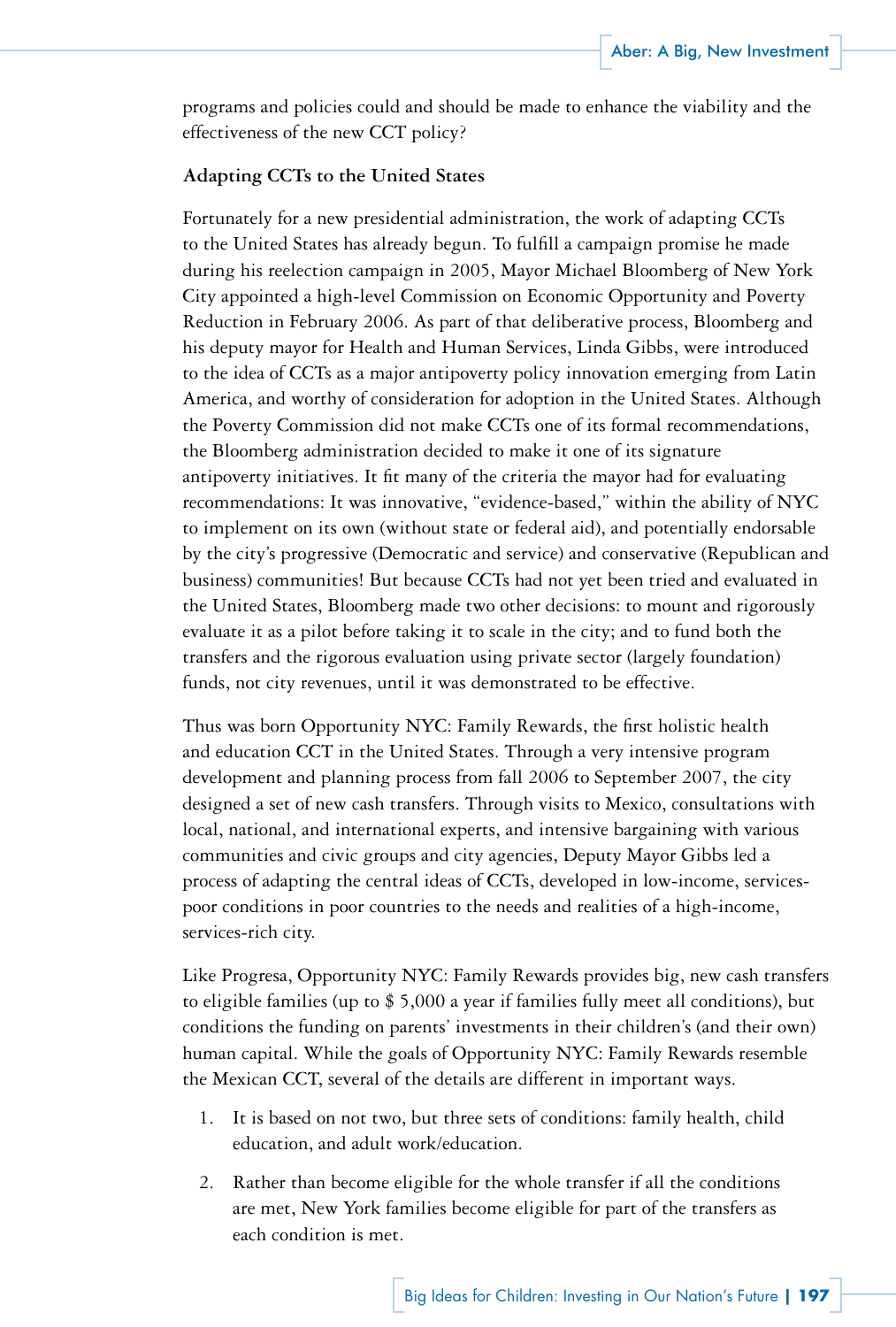- Aber: A Big, New Investment
	- 3. Rather than creating conditions based exclusively on behavioral effort (getting to clinic, attending school), NYC added conditions based on children's performance, especially educational performance on academic achievement tests.
	- 4. Perhaps most importantly, the CCT program was designed not as a substitute for existing social assistance programs, but as a complement.

In each of these ways, the NYC initiative anticipates the continued evolution in CCTs internationally. Conditions to promote adult human capital development (education and employment training) and transition to full-time employment, conditions rewarding performance and the most effective interactions between CCTs and other social programs are at the forefront of continued international developments.

By the time of the fall elections, a Learning Network on CCTs, supported by the Rockefeller Foundation, may have encouraged other jurisdictions in the United States to mount their own demonstrations. (The cities of Savannah, GA, Chicago, IL, and the state of California have all expressed some levels of initial interest.) By the time a new administration takes office, year-one findings from the evaluation of Opportunity NYC being conducted by MDRC will be available. Thus, a new administration that wished to create new, targeted financial incentives to invest in children's human capital based on a CCT model would not have to start from scratch. But it would have to invest considerably in rapid R&D to generate models of CCTs that would be effective and suitable throughout the nation, not just in New York City.

### **Where to Begin?**

A new administration that wished to create new incentives such as CCTs will have several big issues to address right from the very start. To my mind, the two biggest issues are: (1) how to target CCTs, and (2) what else needs to change in public provision to enable CCTs to be most effective?

### **Targeting**

The international literature is very clear: Poorly targeted CCTs are less effective CCTs. In general, CCTs seem to work best when targeting the poorest households – and the poorest communities. The main arguments in favor of focusing CCTs on the poorest families (and community) are cost and efficiency. A CCT targeted on households with children with incomes below 135 percent of the poverty line (the NYC income-eligibility criterion) will cost roughly half as much in transfers as one targeted on households with incomes below 200 percent of the poverty line. And a dollar of increased assistance to a family with an annual income of \$21,000 is more impactful than a dollar of assistance to a family with an annual income of \$42,000. The arguments against targeting the poorest households (and community) are equity and politics. The United States already has a labyrinthine system of social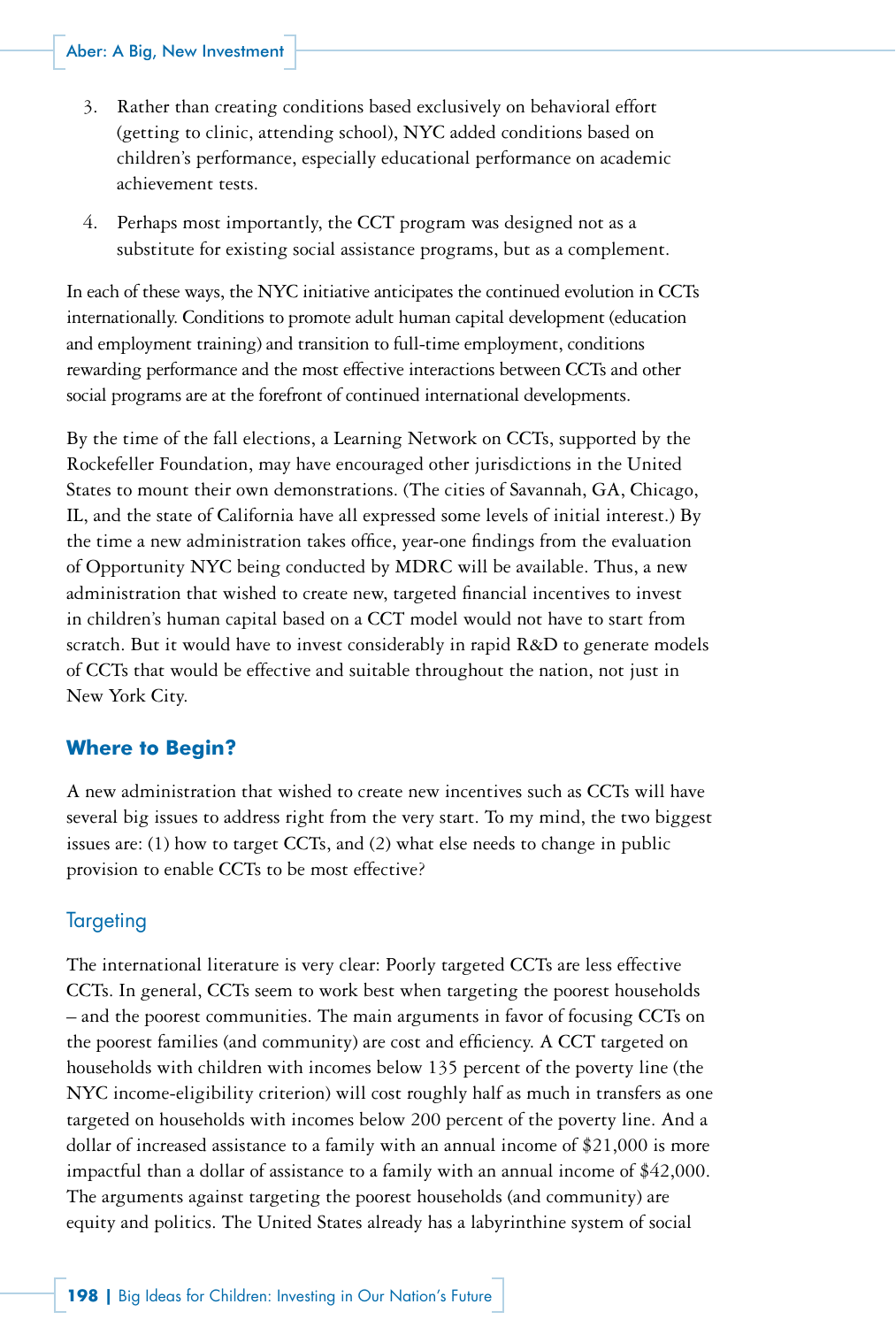assistance with multiple eligibility and cut-off points. Not only is this system difficult to administer, but it also sets the interests of the poor against the interests of the near poor. Nonetheless, implementing CCTs will involve technically and politically difficult decisions about household (and community) targeting.

An additional option for targeting is by the age of child. If I were advising a new administration, I would suggest it begin with a focus on designing CCTs aimed at promoting investments in poor children's human capital in the first three years of life. Why? Because of the two other problems I laid out at the beginning of this essay: the growing skills gap and the relative neglect of the early years. As noted earlier, the scientific evidence is clear. The skills gap opens up in the first three years of life and, because "learning begets learning," widens from there. Parents of young children are young parents – and young workers. They are less experienced in childrearing and earlier in their work careers. Consequently, they have fewer human and financial resources to invest in their children than do parents of older children. And recall, American society makes greater public investments from kindergarten (and increasingly, prekindergarten) through the end of high school than it does in the first three years of life. (This is because of the simple fact that more than 60 percent of public expenditure on children in the United States is for K-12 education!) Together, these facts argue for early focus by the new administration on public and private investments in the earliest years of children's lives.

Thus, it is worth considering limiting the initial costs of CCT policies while the nation learns how to most effectively design and mount them by targeting them by age of the child – providing CCTs to families for the first three or four years of a child's life, or until they are eligible to enter full-day, publicly-provided education. And condition CCTs on parents' enrolling their children in evidence-based programs that have been demonstrated to close the skills gap that opens over the same period. Beginning by targeting poor families with infants and toddlers, the total cash transfers would cost roughly one-sixth of a CCT initiative targeted on poor families with children over their first 18 years.

## What else needs to change in public provision to enable CCTs to be most effective?

When Mexico designed Progresa in the 1990s, its goal was to incentivize parents to bring their children to health clinics to receive primary and preventive health care and nutrition. There was only one big problem. In the targeted rural areas of greatest need, there was an insufficient supply of health clinics to meet the anticipated increase in demand that would be created by the health conditions of the CCT. So Mexico undertook an intensive exercise in building, staffing, and funding enough health clinics to enable the CCTs to work. In my opinion, the United States stands in an analogous position vis-à-vis having a supply-side adequate to permit "education conditions" in the first three years of life. How can we cobble together a solution to this problem? We need to build the supply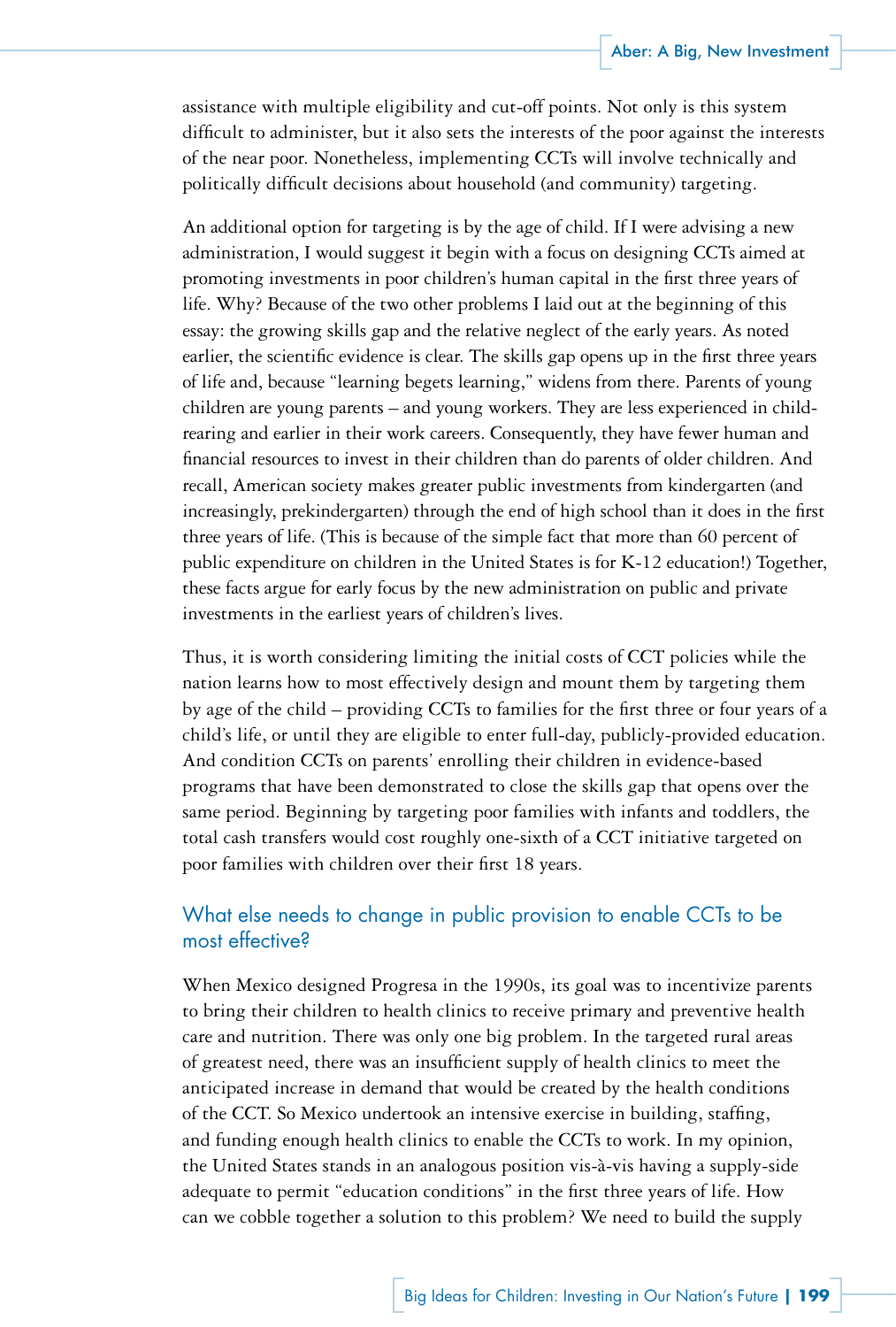of evidence-based programs that would help close the skills gap in the first three years of life.

There is a range of options that could be pursued, from very expensive ones (such as building the supply of proven home visiting models and of Early Head Start), to less expensive, but potentially high-impact models (such as Bellevue Hospital's "Video-tape Interaction Project," which introduced early child development services proven to enhance young children's language development into pediatric primary and preventive health care practices that serve low-income children).

The impact of CCTs on the human capital formation of children – their ultimate rationale – is dependent not only on the accessibility of the services on which they are conditioned, but on the quality of those services. Mexico found that CCTs could significantly increase school attendance, but they could not improve children's learning unless the schools improved. We need to improve access to developmentally impactful early childhood services in order to make CCTs work for low-income infants, toddlers, and their families. Interestingly, what Mexico found is that by increasing demand for health clinics via CCTs, it also developed a political constituency for the supply-side building of health clinics. Improving the supply and quality of early childhood development services, delivered through existing platforms in low-income communities (such as Early Head Start or primary and preventive care) is perhaps the key challenge to creating a CCT initiative that would really make a difference to America's poorest infants and toddlers.

But supply-side building for infants and toddlers is not the only feature of the U.S. health, education, and cash assistance systems that would need attention to make CCTs work. Once the political process is engaged to design and fund CCTs, some people will propose cost savings in some areas of the social safety net to pay for CCTs. For example, some may propose swapping out TANF for CCTs. I would oppose this specific proposal on both political and technical grounds. Politically, America has decided to condition some cash assistance to poor families on work effort. It would be politically diversionary and backward looking to refight two decades of battles on welfare reform. The national consensus we have achieved on welfare reform is actually one of the main conditions that allows us to ask: What next in antipoverty policy and practice? Welfare reform reduced dependence and lifted some families out of poverty. But the child poverty rate and the welfare gap are still gigantic by historical and international standards. Let's stay the course on welfare reform. Technically, there is no real way to reduce child poverty quickly and effectively without increased public expenditure. The United Kingdom has demonstrated that an increase in public expenditure of about 1 percent of GDP, invested in the right ways, can and did cut absolute child poverty by about 50 percent in about a decade. We need to find technically and politically effective ways to spend more public funds on reducing child poverty and closing the skills gap. CCTs may be the way.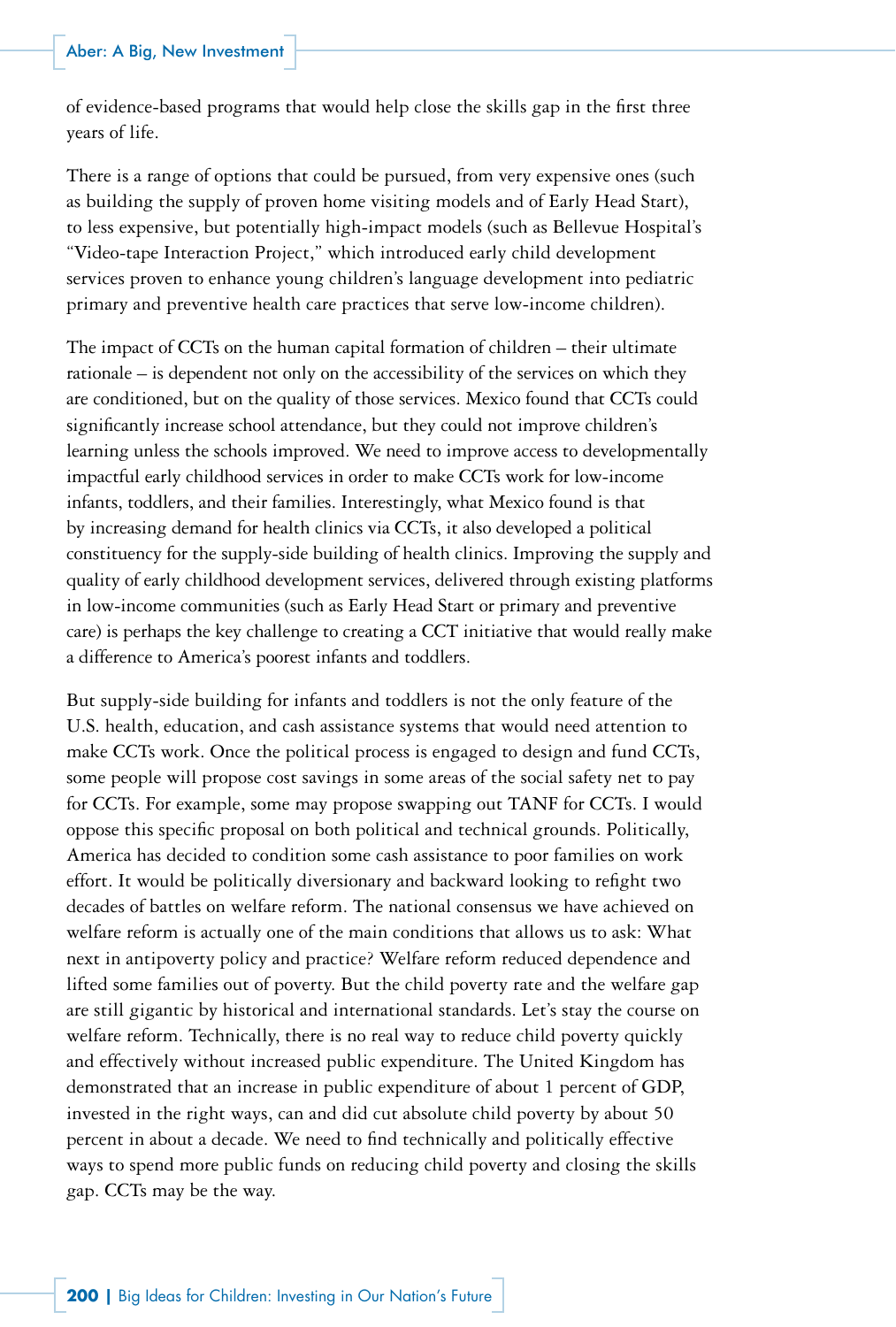# **Changing the "Political Economy" of Children's Issues: Moving Ideas to Action**

Creating big, new financial incentives to invest in the human capital of poor children will not be easy. There are many potential obstacles to and opponents of CCTs. The proposal will be attacked from the left as paternalistic, and from the right as overly generous. Many will mischaracterize the proposals as efforts to "bribe the poor" to do what they should be doing anyway. Depending on how they were structured, a new national policy of CCTs could cost anywhere from about the cost of TANF (\$16 billion a year) to about the cost of the EITC (\$32 billion a year). So even if the United States decides to do what the United Kingdom did – make 1 percent of GDP in additional investments in child poverty reduction (or about \$125 billion a in U.S. terms) – a major new cash transfer is still a very big ticket item.

Most of the criticisms can be effectively rebutted one at a time. Research and practice clearly indicate that poor families and children decidedly do not experience CCTs as paternalistic. Thirty-two billion dollars is a lot of money, but a small price to pay to help cut the child poverty in rate. CCTs do not bribe the poor; they offset the much higher opportunity costs poor parents and children face to do the right thing. (When I bring my daughter to the pediatrician, it takes about an hour of my time, and I'm a salaried worker. When a parent making minimum wage takes her child to a public clinic, it takes three hours of wait time and she loses three hours' pay.) Finally, if the Center for American Progress is right, the costs of reducing child poverty will be offset over time by the savings to the public in reduced crime and health care costs and increased economic productivity. The main challenge to achieving a smart new national cash transfer such as CCT is not each criticism taken one at a time. Rather, it is how hostile "the political economy of children's issues" is to most of the big ideas laid out in this volume. The essential problem is that children, especially poor children, are not powerful politically and not sufficiently protected ethically. To state the obvious, children can't vote. Less obviously, households with children are a declining percentage of all American households. Nonetheless, children are almost 100 percent of the nation's future.

What should the community that wishes to move big ideas about improving the well-being of children to action do to confront this problem in the political economy? I suggest we tackle it head on. There are many actions we could take to shift American attitudes and norms about what we should do with public resources for children, and to change how political-economic decisions about deployment of resources to and for children, especially poor children, are made. I'll suggest two.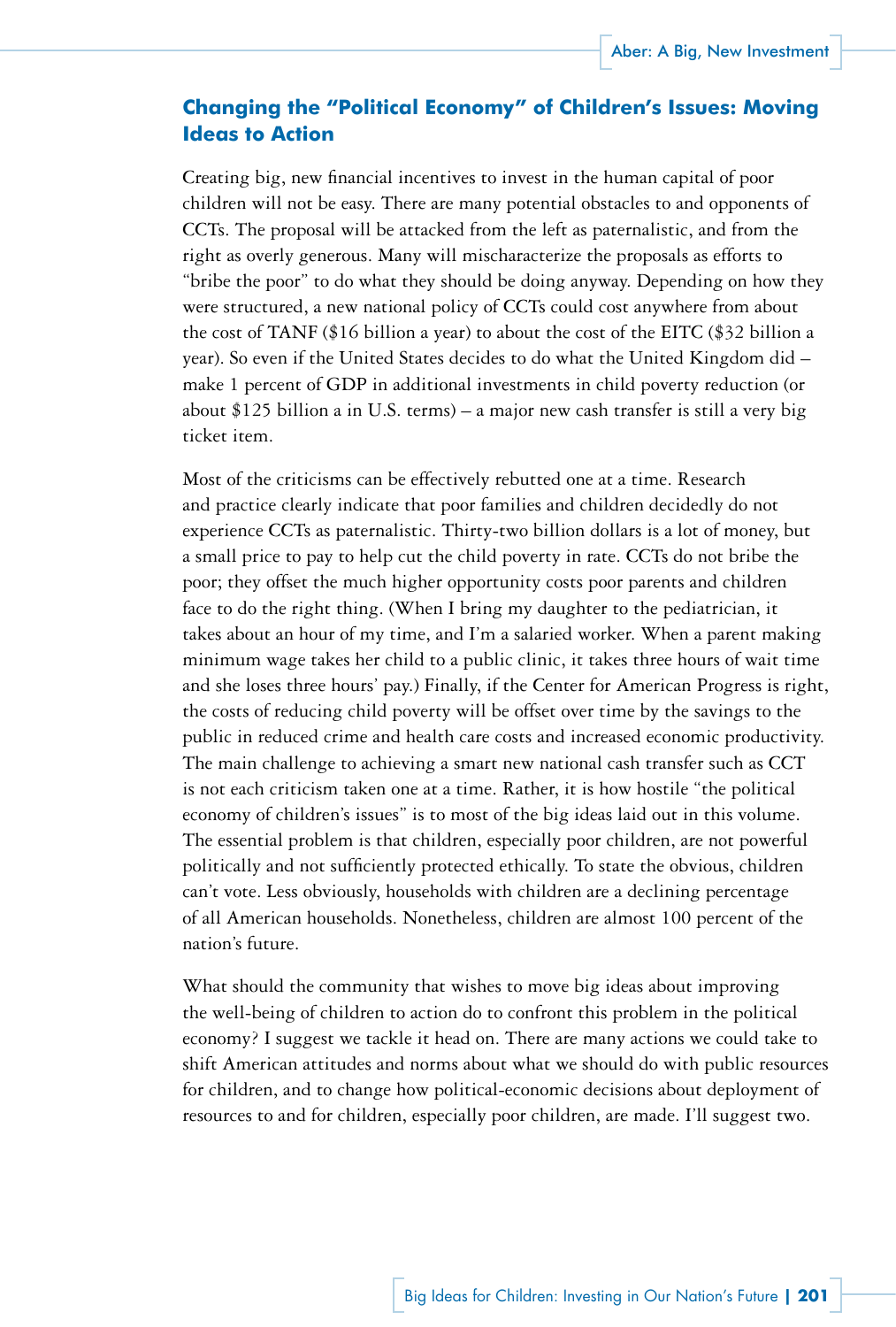# Ratify and Observe the International Convention on the Rights of the Child (CRC)

The United States is one of only two countries in the world that have not ratified the main international instrument for the protection of children. Evidence abounds throughout the world that the CRC can change social norms about what countries can and should do for their children. The next administration should develop communications, public education, and political strategies that would lead to the United States's ratification and observance of the CRC.

# Enable "Parents" to Vote for Their Children

Parents can make every other major decision for their kids until their kids can make it for themselves – what to eat, where to live, and go to school, whom or what to worship. Why not "whom to vote for"? I am fully aware of the profound Constitutional and political roadblocks to this proposal. Yet, I can think of no other single act which, if achieved, would more dramatically change the "political economy" of children's issues than to enable parents/legal guardians to vote for their children. The next administration should commission the highest level, bi-partisan commission of legal scholars and citizens to explore the radical idea that parents should be able to vote for their children until their children can vote for themselves.

The obstacles to these proposals for changing the political economy of children's issues make the obstacles to CCTs look like small potatoes in comparison. But we may need to think big on the political-economy side before we can act big on the program policy side.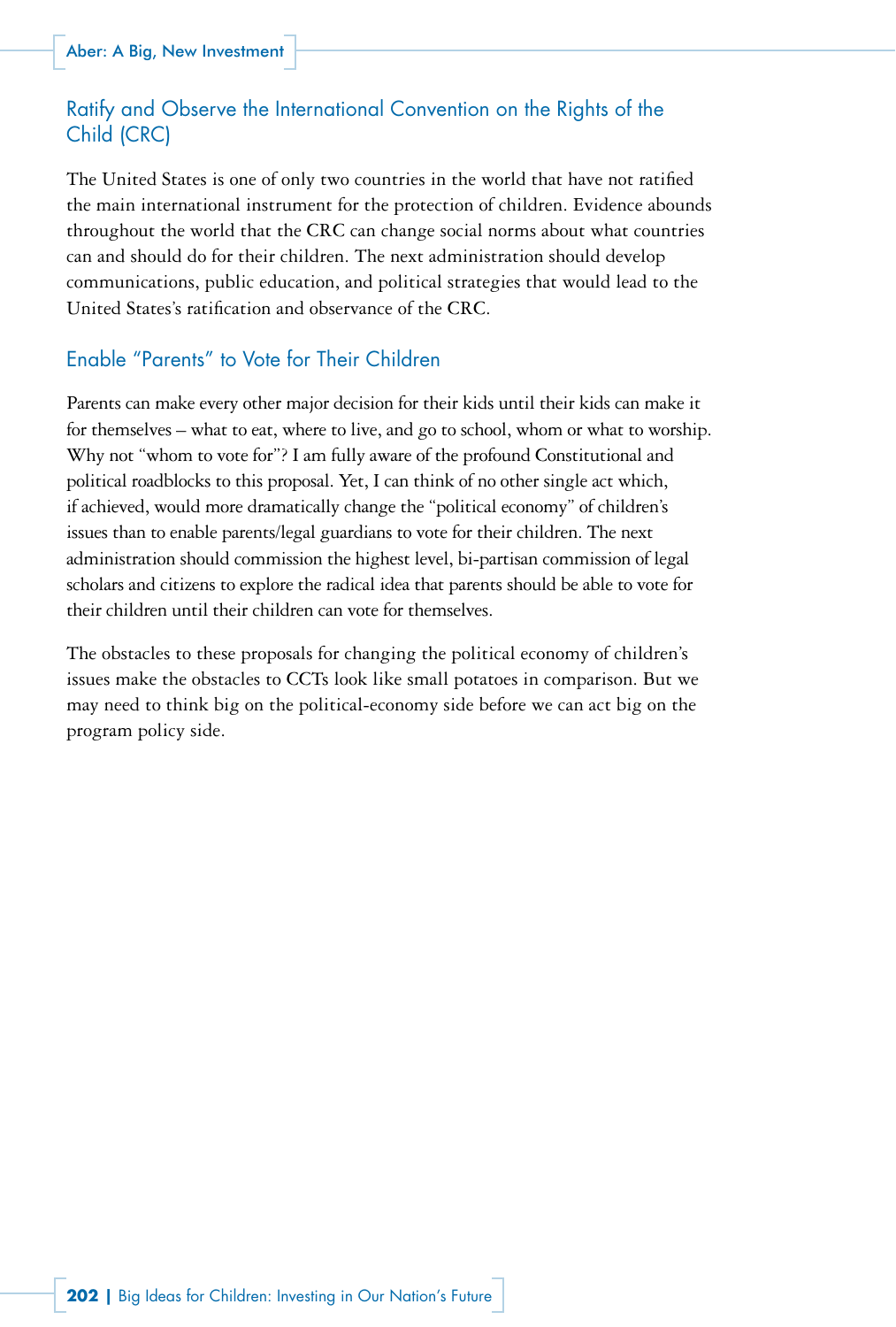# **Protecting Children from Firearm Violence**

by David Hemenway, Ph.D.

A nation may be judged by how well it protects its children. Unfortunately, the United States does a poor job of protecting its children from the dangers of firearm violence.

Between 2001 and 2005, the most recent five years for which full data are available, more than 42,000 American children aged 0–17 were shot, and more than 7,000 died.<sup>1</sup> The costs of easy access to guns are not just physical (e.g., deaths, spinal cord, traumatic brain injuries, etc.), but also psychological.<sup>2</sup> Gunshot wounds are more likely than other traumatic injuries to lead to post-traumatic stress disorder in children,<sup>3</sup> and merely witnessing firearm violence increases the risk of serious psychological damage.<sup>4</sup> Even without personally witnessing violence, the fear engendered by living in a community riddled with gun violence creates anxiety and emotional distress, retards pro-social development, and sets the stage for adult chronic health conditions.

Compared to the other high-income countries (the developed nations), the United States has, per capita, the most guns (particularly handguns), the most permissive gun control laws, and the most deaths by guns.<sup>5</sup> Children in all the developed countries have access to the same violent video games and violent movies. Children in the United States are broadly similar to children in other developed countries in terms of bullying and fighting. But U.S. children are much more likely to be school shooters and victims of school shootings, to be perpetrators and victims of (gun) homicide, to die from gun accidents, and to use guns to commit suicide. Sadly, young children in the U.S. are more likely to commit suicide than young children in other developed countries, because they are more likely to commit suicide with a gun.<sup>6</sup> In 2003, for example, children aged 5 to 14 in the U.S. were thirteen times more likely to be murdered with a gun, and eight times more likely to commit suicide with a gun compared to their counterparts in other developed countries (Table 1). Overall, children in the United States were more than three times more likely to be homicide victims than children living in other developed counties.

David Hemenway, Ph.D. professor of Health Policy at Harvard School of Public Health, is the Director of the Harvard Injury Control Research Center and the Harvard Youth Violence Prevention Center.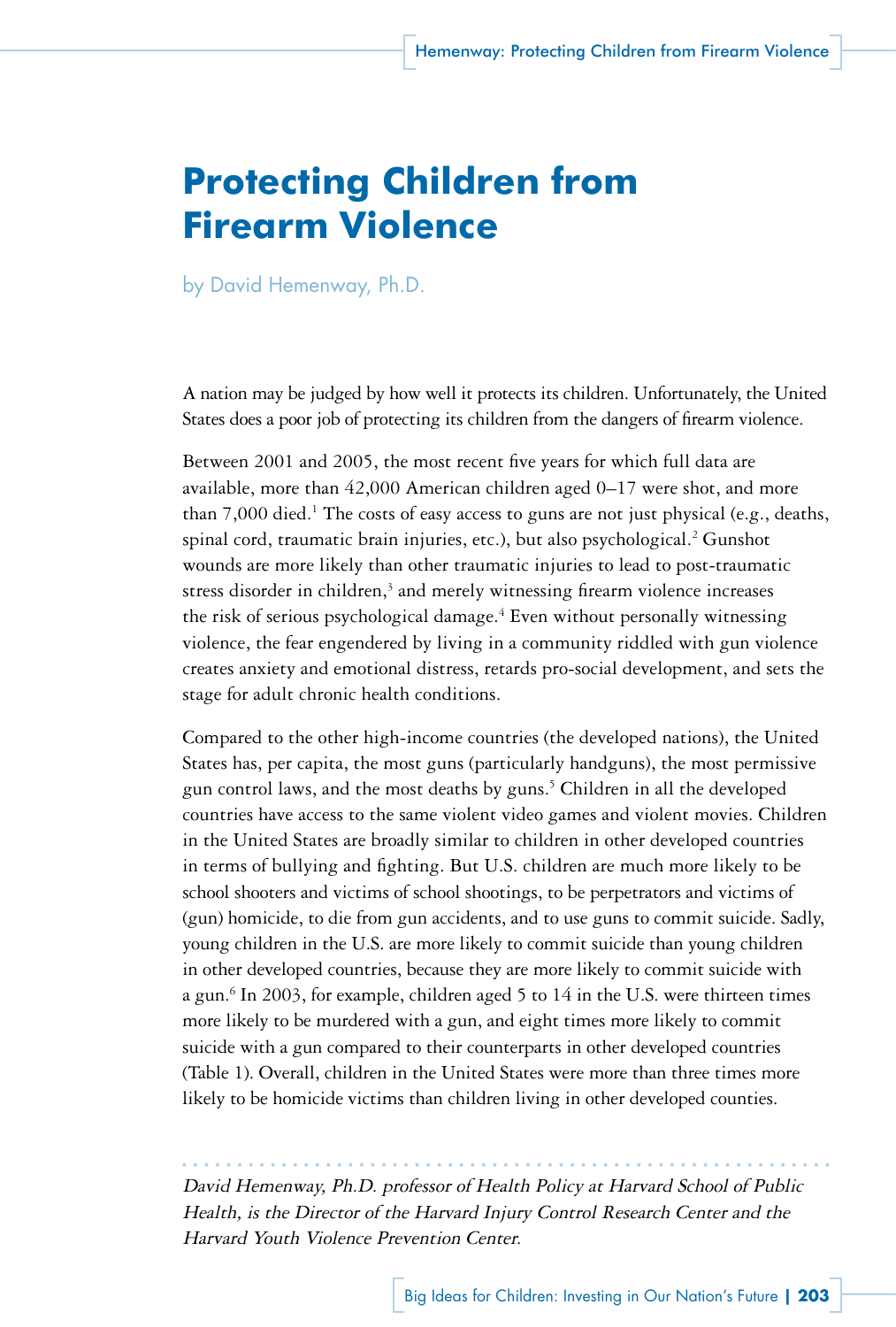Individual-level case-control studies find that a gun in the home increases the risk for child death and injury – from assaults, homicide, accidents and suicide. Five Area-wide studies also show that, even after controlling for rates of aggravated assault, robbery, unemployment, poverty, and urbanization, states with more guns have more homicides, because they have more firearm homicides.<sup>7</sup> Similarly, states with more guns have more suicides, because they have more gun suicides;<sup>8</sup> and the high gun states have more unintentional gun deaths.<sup>9</sup> To help illustrate these findings, Table 2 compares the number violent deaths to children aged 5 to14 in the "high gun" versus "low gun" states. The differences are large.

The overwhelming evidence on the dangers to children from guns has led the American Academy of Pediatrics to affirm "that the most effective measure to prevent firearm-related injuries to children and adolescents is the absence of guns from homes and communities."10

Currently Americans own about 300 million private firearms, $11$  and guns are readily available to virtually everyone. For example, a large 2001 survey of 12 to 17 year olds in California, found that one third of these adolescents reported that they had already handled a gun. The California adolescents reported 11 times more hostile gun uses against them than self-defense gun use by them (and most of the self-reported cases of self-defense gun use were probably escalating arguments or gang wars). $^{12}$ 

Studies also show that U.S. adolescents are not pleased with the status quo on guns. More than three quarters of the California adolescents surveyed said they would prefer to live in a world where it was impossible for teens to gain access to guns; more than one fifth wanted it to be difficult for teens to gain access to guns; and only 1 percent said they wanted it to be easy for teens to gain access to guns, which is the current situation in much of the United States.12 Other studies show that for inner-city teens, even among those who had carried guns illegally, most would prefer to live in a world where it was impossible for them, and other teens, to gain access to firearms.<sup>13</sup>

Over the past decade, most developed countries have strengthened their gun control laws to try to keep guns out of the wrong hands. The U.S., by contrast, has been making it easier to obtain any weapon, for example, by letting the assault weapons ban expire. The Supreme Court has ruled, for the first time, that the Second Amendment guarantees an individual right to keep a handgun in the home.

Public health advocates are interested in health, not guns. They believe that "the highest attainable standard of health" is one of the fundamental rights of every human being.<sup>14</sup> This right includes the right of children, not only to survive, but to enjoy the freedom of safety and freedom from fear. Perhaps the most important action Americans can take as a group to promote this fundamental human right of children, and reduce the harm from firearms, is to make a society-wide commitment to place top priority on the protection of children.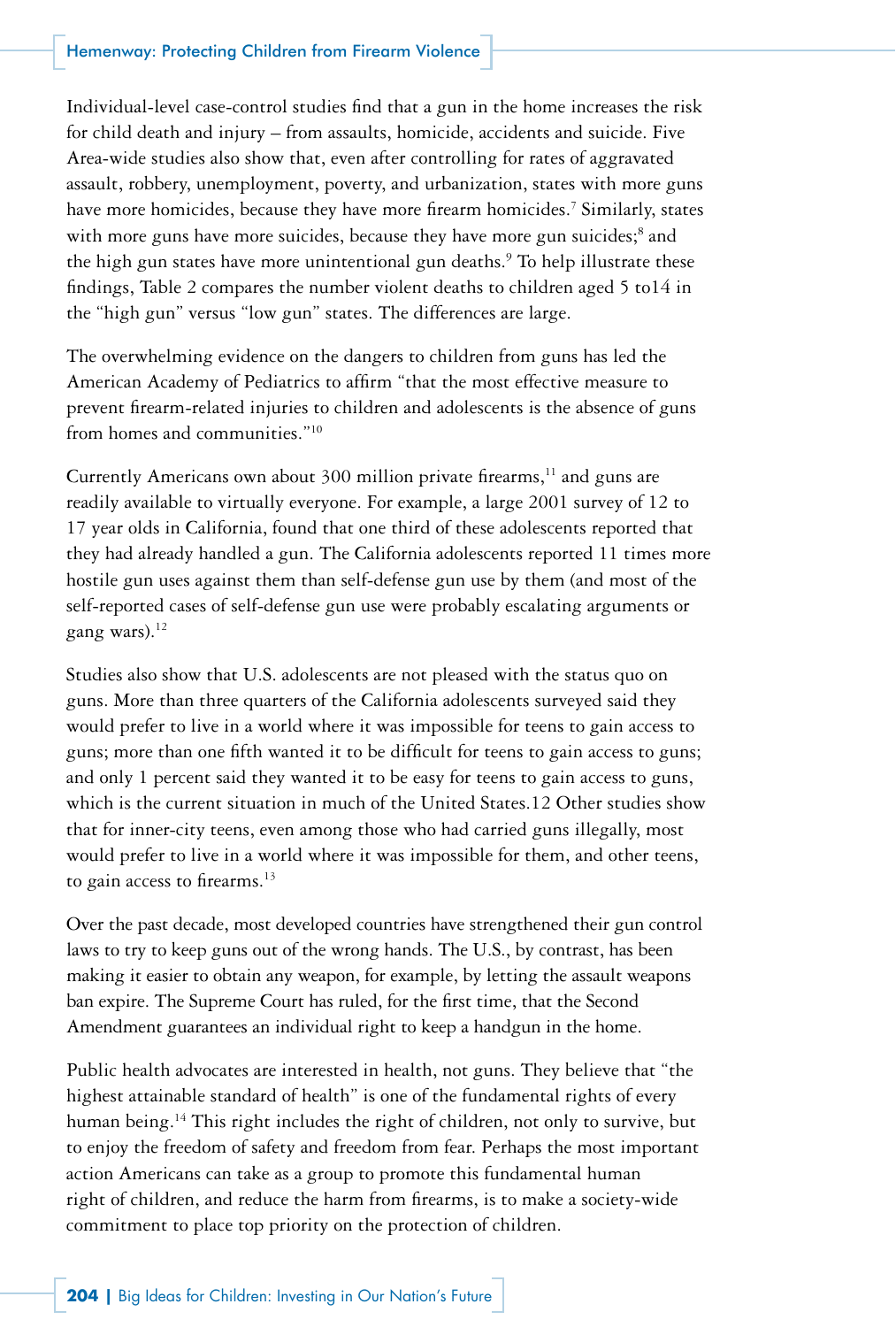In the 1950s, Sweden successfully took that approach to reduce child injury mortality. At that time, Sweden had higher rates of injury deaths to children aged 1 to 14 than the United States. Today it has the lowest rate of child injury mortality in the world. The major reason for Sweden's remarkable success was the recognition that injury is a public health problem that society as a whole must  $control<sup>15-17</sup>$ 

Institutions and associations began putting child safety at the top of their priorities. The leadership came not from the government but from the voluntary sector. For example, the Red Cross and the Life Savings Association assumed responsibility for water safety; police, automobile associations, and traffic safety groups took leadership in the traffic safety area. Folksam, the insurance company owned largely by Swedish labor unions, and Volvo, the motor vehicle manufacturer, provided most of the funding for the research in child injury prevention.

There were three key components of the campaign. First they created a comprehensive surveillance (data) system of fatal and non-fatal injuries. Data, and evaluations of what works and what doesn't work, were crucial in gaining support for prevention from politicians, the media, and the public. Second, they created a broad-based public education campaign that emphasized the preventability of most injuries and helped to change parental behavior. Third, they used government purchasing, legislation, and regulation to make a safer environment for children. The safety of children became a top priority when roads were built and products designed.

One way to protect children is to separate them from danger, such as from cars or guns. Separate walking and biking paths were built so that children could go from home to school or playgrounds without ever crossing a street. The Swedish Board of Consumer Policies began testing all household products for safety. Physicians and nurses provided safety advice, and free safety messages ran on Swedish TV.

A developmental approach was undertaken, with persistent educational messages to parents on the need for eternal vigilance over children, whose capricious actions are a normal part of growing up. For example, to prevent drowning, all elementary school children were taught to swim, life jackets were promoted and made available at little or no cost, and the need for parents to constantly supervise their children was stressed. Between 1954 and 1988, the child drowning rate in Sweden fell 90 percent (during the same period in the US, the child drowning rate fell 5 percent).

Swedish citizens share a sense of community responsibility for others; it is not just "every man for himself." The Swedes generally believe that private organizations should play a role in helping to benefit the community. They believe that traffic engineering, building codes, and product design should help ensure the safety of children, the elderly, and other potentially vulnerable populations. The joint efforts of many institutions resulted in a large injury-prevention success story.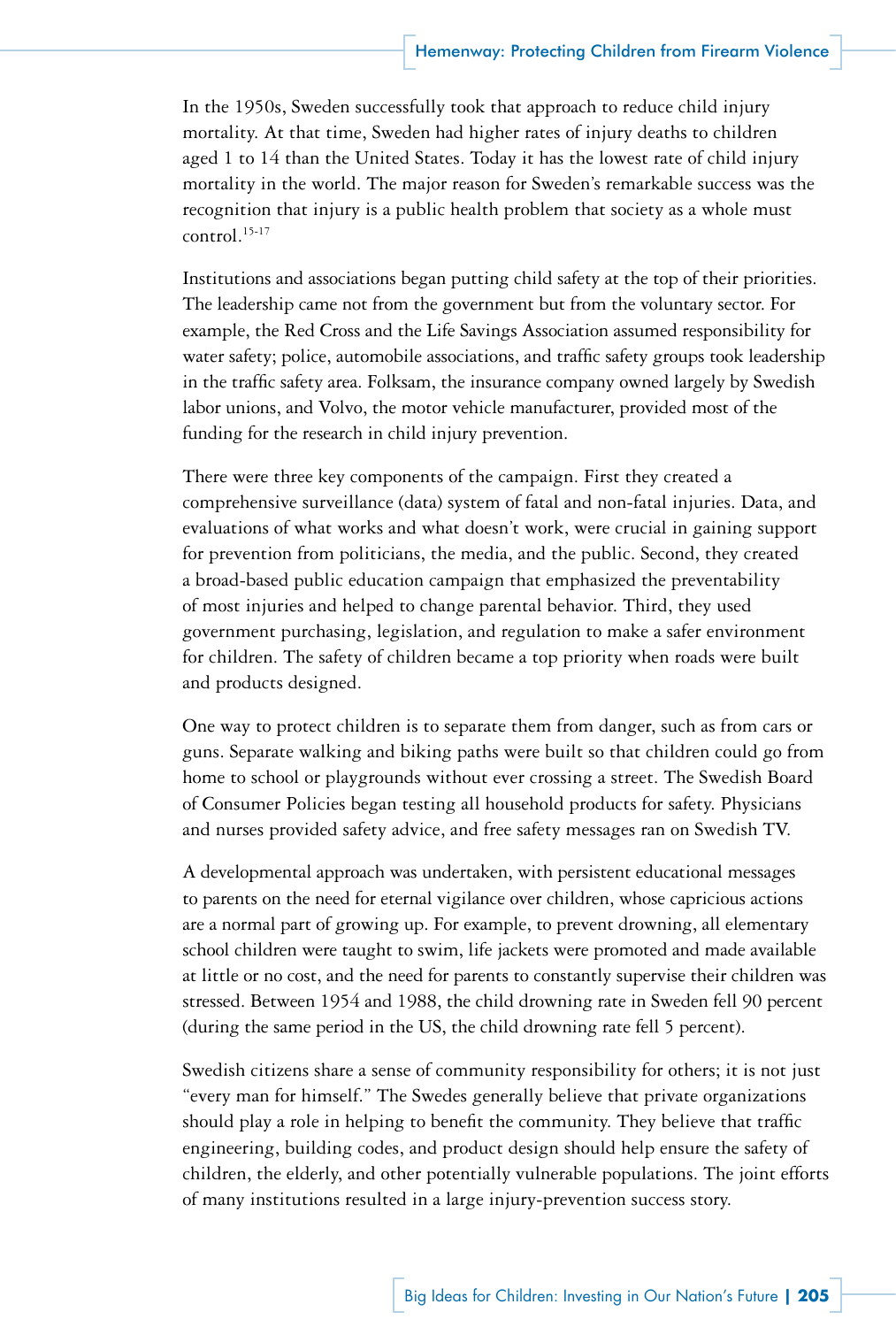America can learn from the Swedish success and from many of the other success stories in public health.<sup>18-19</sup> As in Sweden, an important early step in a comprehensive approach to reduce gun death is to create a good data system, a system that collects consistent and comparable information on the circumstances of firearm injury across locations and over time. The United States has a good data system for motor vehicle injury, but not for other injury types. In the past decade, progress has been made in creating a data system for violent death, including all gun deaths – the National Violent Death Reporting System at the Centers for Disease Control and Prevention – but much more needs to be done. Only 17 states are currently funded, and we are just beginning to obtain rich contextual information on child injuries from the incorporation of Child Death Review Team data.

We can reasonably assume that the United States will continue to have more private firearms per capita than other developed countries. If so, what types of harm-reduction strategies can help protect our children from firearm injury and death? I believe the most important step is the societal commitment to put children first. Once we do that, it is not difficult to realize that there are important roles for governmental and non-governmental institutions and for people from many walks of life – such as physicians, reporters, clergy, foundations, Hollywood writers, gun dealers, sheriffs, governors, and other government officials.

# **What can these (and other groups) do?**

## **Physicians**

Physicians can help promote safe storage of firearms to prevent both accidents and suicide. Physicians need to better understand the science on suicide, be able to assess whether a teen at risk for suicide has access to a firearm, and know how to work with the patient and his family to limit access until the suicidal feelings have passed. A website is available to help physicians do just that.<sup>20</sup>

## **Reporters**

It helped change social norms – and reduced injuries – when reporters finally began asking about seat belt use and driver alcohol levels when reporting on motor vehicle crashes. Similarly, reporters can begin regularly to ask about where the gun came from when a child shootings occurs. How did the perpetrator gain access to the firearm? (and how can we prevent that from happening again). $21$ 

## **Clergy**

In Boston in the 1990s, leaders of the faith community banded together and worked with law enforcement to dramatically reduce the level of firearm violence in the city.<sup>22</sup> Clergy in all cities have many important roles to play, from promoting safe gun storage to mobilizing communities against gun violence.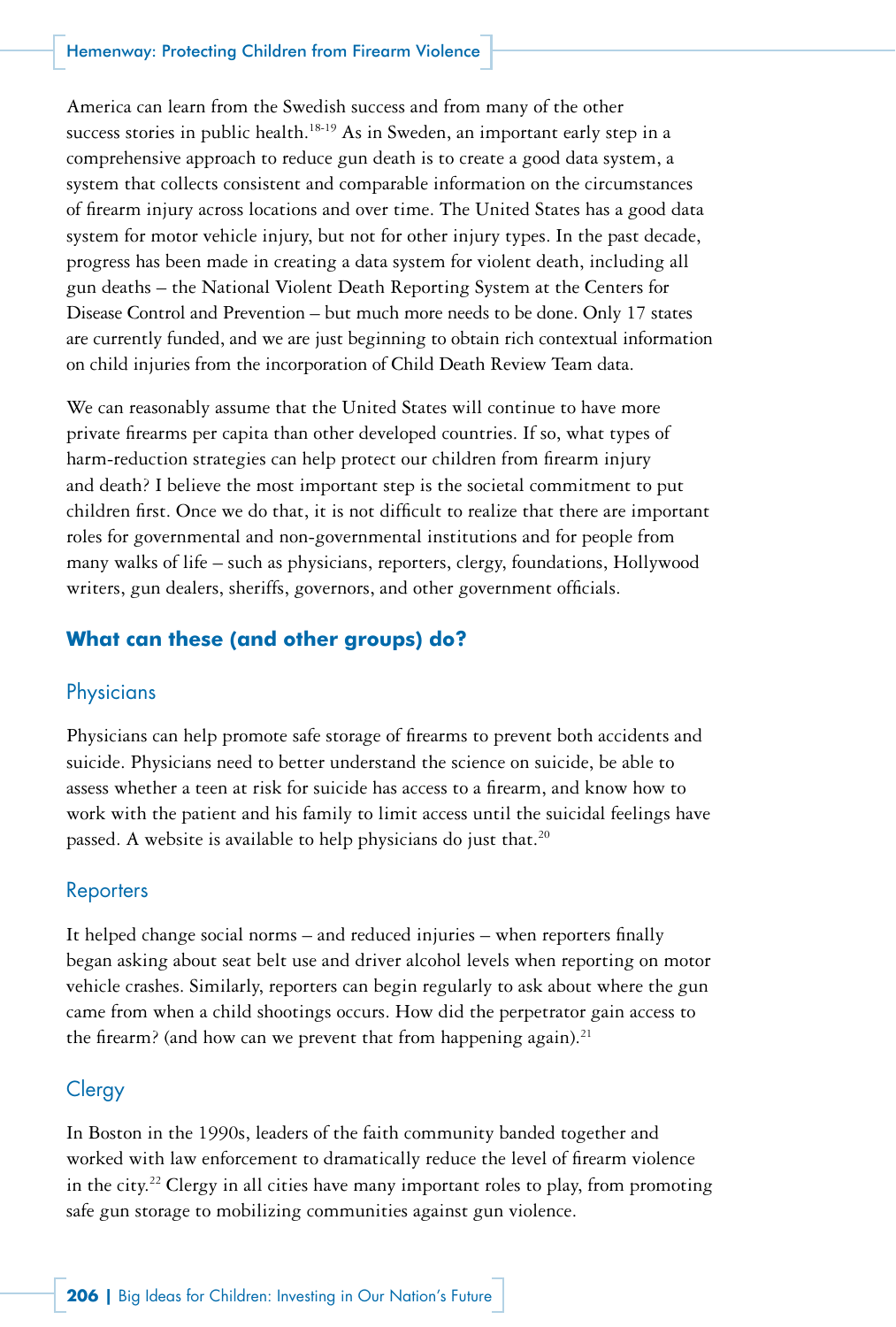### Foundations

In the mid-1990s, the attempt to create a good data system for firearm deaths and non-fatal injuries was dead in the water. Six foundations collaborated to jumpstart the process. Their funding created the pilot project that became the National Violent Death Reporting System.23 Today, there is almost no federal funding for gun research, and little foundation support. The foundation community needs to step up to the plate and begin funding this important topic for child safety.

### Hollywood writers

In the 1980s, soap opera characters began talking about "the designated driver";<sup>24</sup> they began wearing seat belts and putting on helmets when they rode motorcycles. Such simple acts helped change social norms in America, and increased the safety of the motoring public. Today, Hollywood could do its part to help inform the public about gun shows, and gun trafficking.

### Gun dealers

Almost all guns used unlawfully were once legal guns in the possession of licensed gun dealers. But guns are stolen from dealers, straw purchasers buy guns illegally, and untrained salespeople sell guns to people who should not have them. In 2008, Wal-Mart, the nation's largest gun dealer, announced specific policies to help reduce the flow of illegal guns, including expanding background checks of employees, videotaping all firearm purchases, and creating a record and alert system for guns sold that were later used in crime.<sup>25</sup> Responsible gun dealers should join Wal-Mart by endorsing a similar "code of ethics."

### Law Enforcement

In 2008, the International Association of Chiefs of Police came out with strong policy statements designed to reduce illegal gun use. They recommended tracing all guns, destroying guns that come into police possession after their law enforcement use has ended, closing the gun-show loophole, reporting of all lost and stolen guns, and many other measures.<sup>26</sup> The National Sheriff's Association and other law enforcement groups should come up with their own strong recommendations designed to reduce gun violence in our communities.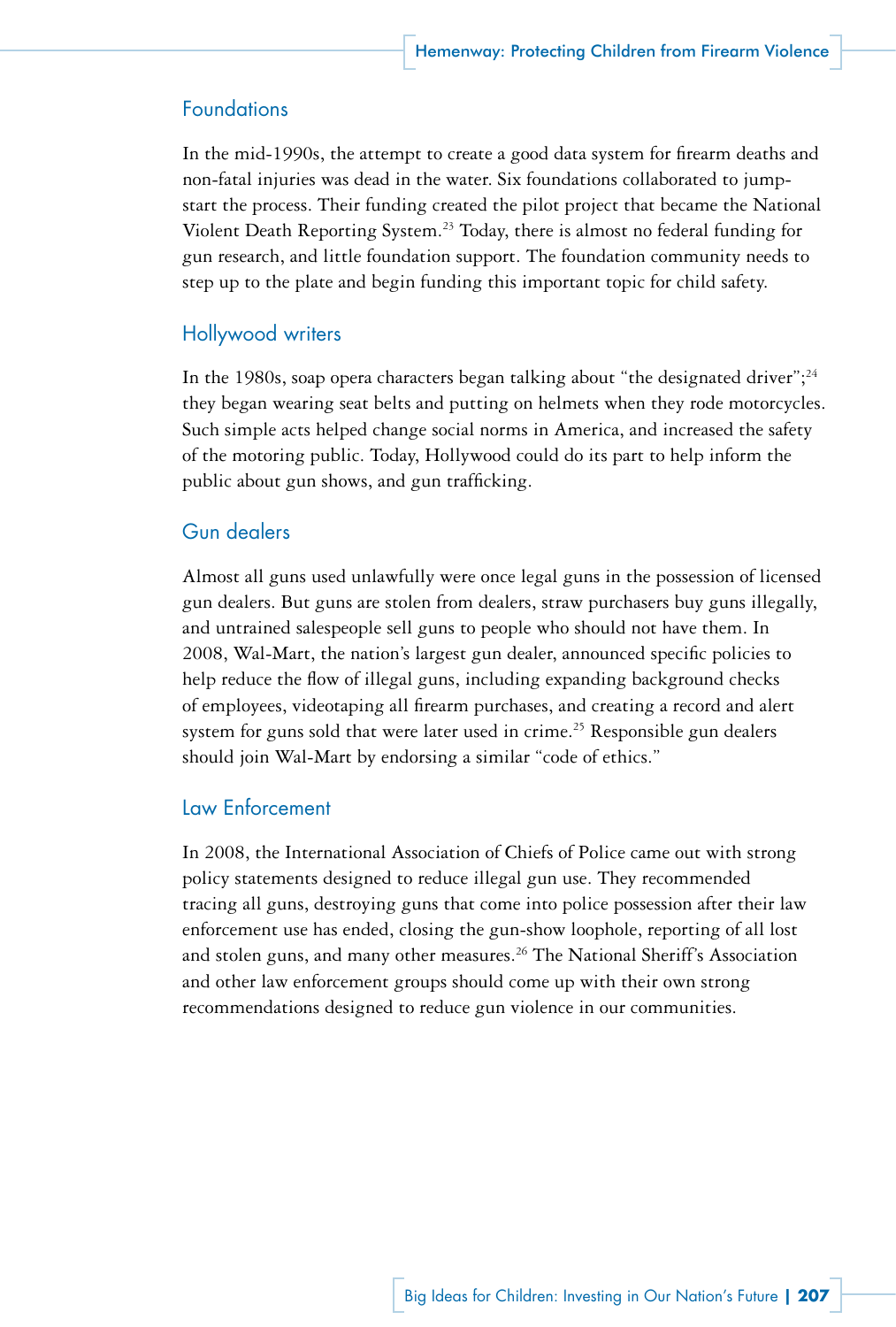## **Governors**

In 2006, owing in large part to lack of helpful action at the federal level, city mayors created a coalition, Mayors Against Illegal Guns, to help rid their cities of criminal guns. More than 300 mayors from 40 states have already joined that bi-partisan organization. The coalition's principles include strong punishment for criminal gun users and traffickers, targeting irresponsible gun dealers, and promoting cities' right to access and use trace data.<sup>27</sup> Governors, in turn, should collaborate to help achieve these and other specific goals.

Once a group comes to believe that it is a priority is to help reduce child injuries including those from firearms, it will discover many things it can do to help keep children safe. I believe that a question that should continually be asked of powerful institutions and associations – from insurance companies to associations of firearm dealers – is: What have you done this year to make our children safe? The status quo should not be tolerated. What kind of a nation are we if we willfully refuse to protect our children from gun violence?

| Table 1: Ratio of U.S. death rates for children (aged 5-14)<br>to death rates for children of other populous high-income<br>countries, 2003 |                                |                                        |     |  |  |  |  |
|---------------------------------------------------------------------------------------------------------------------------------------------|--------------------------------|----------------------------------------|-----|--|--|--|--|
|                                                                                                                                             | <b>Gun Homicide</b>            | Non-gun Homicide   Total Homicide      |     |  |  |  |  |
| Ratio                                                                                                                                       | 13.2                           | 17                                     | 3.4 |  |  |  |  |
|                                                                                                                                             | <b>Gun Suicide</b>             | <b>Non-gun Suicide   Total Suicide</b> |     |  |  |  |  |
| Ratio                                                                                                                                       | 7.8                            | 1.3                                    | 17  |  |  |  |  |
|                                                                                                                                             | <b>Unintentional Gun Death</b> |                                        |     |  |  |  |  |
| Ratio                                                                                                                                       | 10.3                           |                                        |     |  |  |  |  |

Source: World Health Organization data. Other Countries: Canada, Hon Kong, Israel, Japan, Singapore, Austria, Finland, France, Germany, Ireland, Italy, Netherlands, Norway, Spain, Sweden, Switzerland, UK (England and Wales; Northern Ireland; Scotland), Australia, and New Zealand. Data were not available for Kuwait, Denmark, Singapore, Ireland, and Switzerland. (Data do not include 16 gunshot deaths of undetermined intent, 12 U.S. and four French).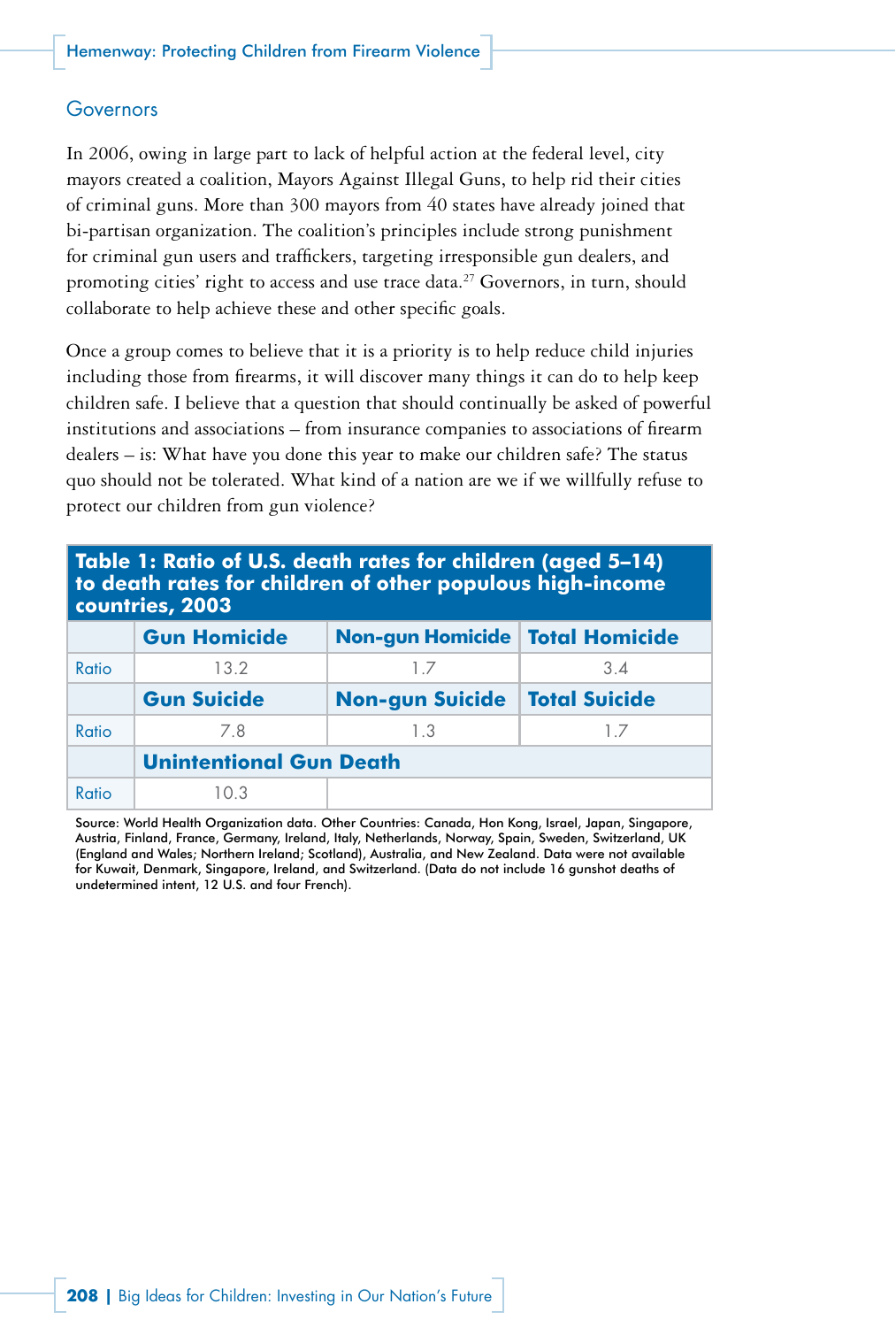| Table 2: Numbers of children (aged 5–14) dying violent deaths |  |
|---------------------------------------------------------------|--|
| in the "high-gun" versus "low-gun" states, 2001-2005          |  |

|                                                  | <b>High-Gun</b><br>States* | Low-Gun<br><b>States</b> | <b>Mortality Rate</b><br><b>Ratio</b> |
|--------------------------------------------------|----------------------------|--------------------------|---------------------------------------|
| <b>Population</b><br>(5-14 year olds<br>in 2003) | 5.5 Million                | 5.5 Million              |                                       |
|                                                  |                            |                          |                                       |
| Homicides                                        |                            |                          |                                       |
| <b>Gun Homicides</b>                             | 125                        | 49                       | 2.6                                   |
| Non-gun Homicides                                | 96                         | 88                       | 1.1                                   |
| <b>Total</b>                                     | 221                        | 137                      | 1.6                                   |
|                                                  |                            |                          |                                       |
| <b>Suicides</b>                                  |                            |                          |                                       |
| <b>Gun Suicides</b>                              | 85                         | 8                        | 10.6                                  |
| Non-gun Suicides                                 | 129                        | 93                       | 1.4                                   |
| <b>Total</b>                                     | 214                        | 101                      | 2.1                                   |
|                                                  |                            |                          |                                       |
| Unintentional                                    |                            |                          |                                       |
| <b>Firearm Deaths</b>                            | 89                         | 11                       | 8.1                                   |

Source: Death data from WISQARS, a Centers for Disease Control website.

\*The 15 high-gun states are: Wyoming, South Dakota, Alaska, West Virginia, Montana, Arkansas, Mississippi, Idaho, North Dakota, Alabama, Kentucky, Wisconsin, Louisiana, Tennessee, and Utah. The six low-gun states are: Hawaii, Massachusetts, Rhode Island, New Jersey, Connecticut, and New York. Data from the 2001 Behavioral Risk Factor Surveillance System were used to rank the states by levels of household gun ownership.

<sup>1</sup> Centers for Disease Control and Prevention, *WISQARS*. (cited July 2008); Available from: http://www.cdc.gov/ncipc/wisqars/.

- <sup>2</sup> Burnette, S., "Post traumatic stress disorder among firearm assault survivors: risk and resiliency factors in recovering from violent victimization." 1998, University of Pittsburgh: Pittsburgh.
- <sup>3</sup> Gill, A.S.C., "Factors predictive of pediatric post traumatic stress disorder on year post traumatic injury," in College of Nursing. 1999, Texas Women's University: Denton, TX.
- $4$  Brent, D.A., et al., "Adolescent witnesses to a peer suicide." *J Am Acad Child Adolesc Psychiatry,* 1993. 32(6): p. 1184–8.
- <sup>5</sup> Hemenway, D., Private Guns, Public Health. Paperback ed. 2006, Ann Arbor: University of Michigan Press.
- 6 Centers for Disease Control and Prevention, "Rates of homicide, suicide, and firearm-related death among children–26 industrialized countries." MMWR Morb Mortal Wkly Rep, 1997. 46(5): p. 101–5.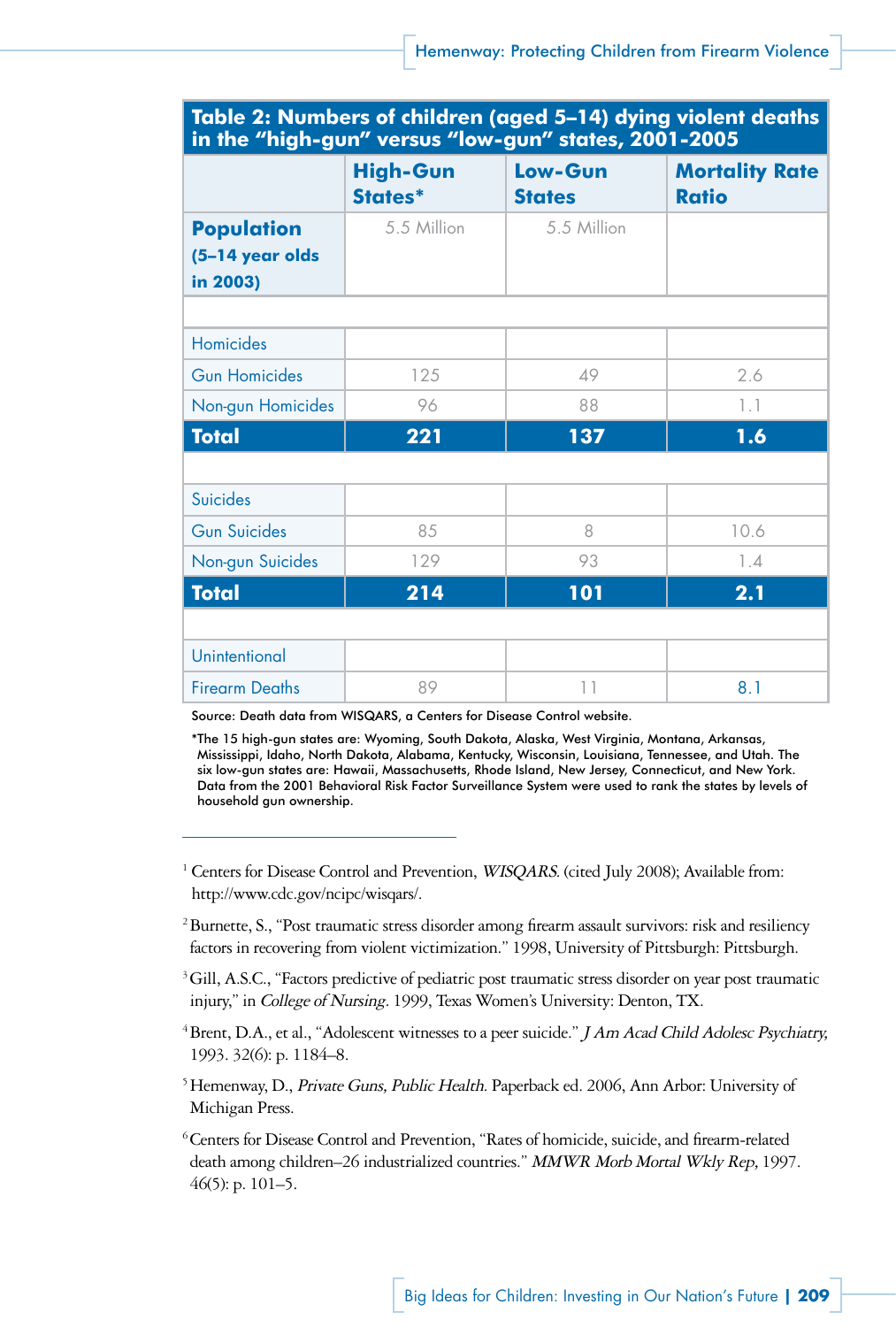- 7 Miller, M., D. Hemenway, and D. Azrael, "State-level homicide victimization rates in the US in relation to survey measures of household firearm ownership," 2001-2003. Soc Sci Med, 2007. 64(3): p. 656–64.
- 8 Miller, M., et al., "Household firearm ownership and rates of suicide across the 50 United States." J Trauma, 2007. 62(4): p. 1029–34; discussion 1034–5.
- <sup>9</sup> Miller, M., et al., "Firearm storage practices and rates of unintentional firearm deaths in the United States." Accid Anal Prev, 2005. 37(4): p. 661–7.
- <sup>10</sup> American Academy of Pediatrics, "Firearm-related injuries affecting the pediatric population. Committee on Injury and Poison Prevention." American Academy of Pediatrics. Pediatrics, 2000. 105(4 Pt 1): p. 888–95.
- <sup>11</sup> Hepburn, L., et al., "The US gun stock: results from the 2004 national firearms survey." Inj Prev, 2007. 13(1): p. 15-19.
- <sup>12</sup> Hemenway, D. and M. Miller, "Gun threats against and self-defense gun use by California adolescents." Arch Pediatr Adolesc Med, 2004. 158(4): p. 395–400.
- $13$  Hemenway, D., et al., "Gun carrying among adolescents. " Law and Contemporary Problems, 1996. 59(1): p. 39–53.
- <sup>14</sup> United Nations Commission for Human Rights, December 10, 1948.
- <sup>15</sup> Ekman, R., L. Svanstrom, and B. Langberg, "Temporal trends, gender, and geographic distributions in child and youth injury rates in Sweden." *Inj Prev*, 2005. 11(1): p. 29–32.
- <sup>16</sup> Bergman, A.B. and F.P. Rivara, "Sweden's Experience in Reducing Childhood Injuries." "1991. 88(1): p. 69.
- <sup>17</sup> Berfenstam, R., "Sweden's pioneering child accident programme: 40 years later." Inj Prev, 1995. 1(2): p. 68–9.
- <sup>18</sup> Hemenway, D., "The public health approach to motor vehicles, tobacco, and alcohol, with applications to firearms policy." J Public Health Policy, 2001. 22(4): p. 381–402.
- <sup>19</sup> Hemenway, D., "While We Were Sleeping: Success Stories in Injury and Violence Prevention." 2009, Berkeley: University of California Press.
- <sup>20</sup> Means Matter. (cited July 2008); Available from: http://www.hsph.harvard.edu/means-matter/.
- <sup>21</sup> "Where did the gun come from? A community action campaign." (cited July 2008); Available from: http://www.wheredidtheguncomefrom.com/.
- <sup>22</sup> Winship, C. and J. Berrien, "Boston cops and black churches." Public Interest, 1999(136): p. 52–68.
- <sup>23</sup> Centers for Disease Control and Prevention. National Violent Death Reporting System. (cited July 2008]; Available from: http://www.cdc.gov/ncipc/profiles/nvdrs/default.htm.
- <sup>24</sup> Winsten, J.A., "Promoting designated drivers: the Harvard Alcohol Project." Am J Prev Med, 1994. 10(3 Suppl): p. 11-14.
- <sup>25</sup> "Wal-Mart to film gun sales in bid to fight crime," in Reuters, April 14, 2008. (cited July 2008]; Available from: http://www.reuters.com/article/topNews/idUSN1421318620080414.
- <sup>26</sup> International Association of Chiefs of Police. "Taking a Stand: Reducing Gun Violence in Our Communities." 2007 Great Lakes Summit on Gun Violence (cited July 2008]; Available from: http://www.theiacp.org/documents/pdfs/Publications/ACF1875%2Epdf.
- 27 "Mayors Against Illegal Guns." (cited July 2008]; Available from: http://www. mayorsagainstillegalguns.org/html/home/home.shtml.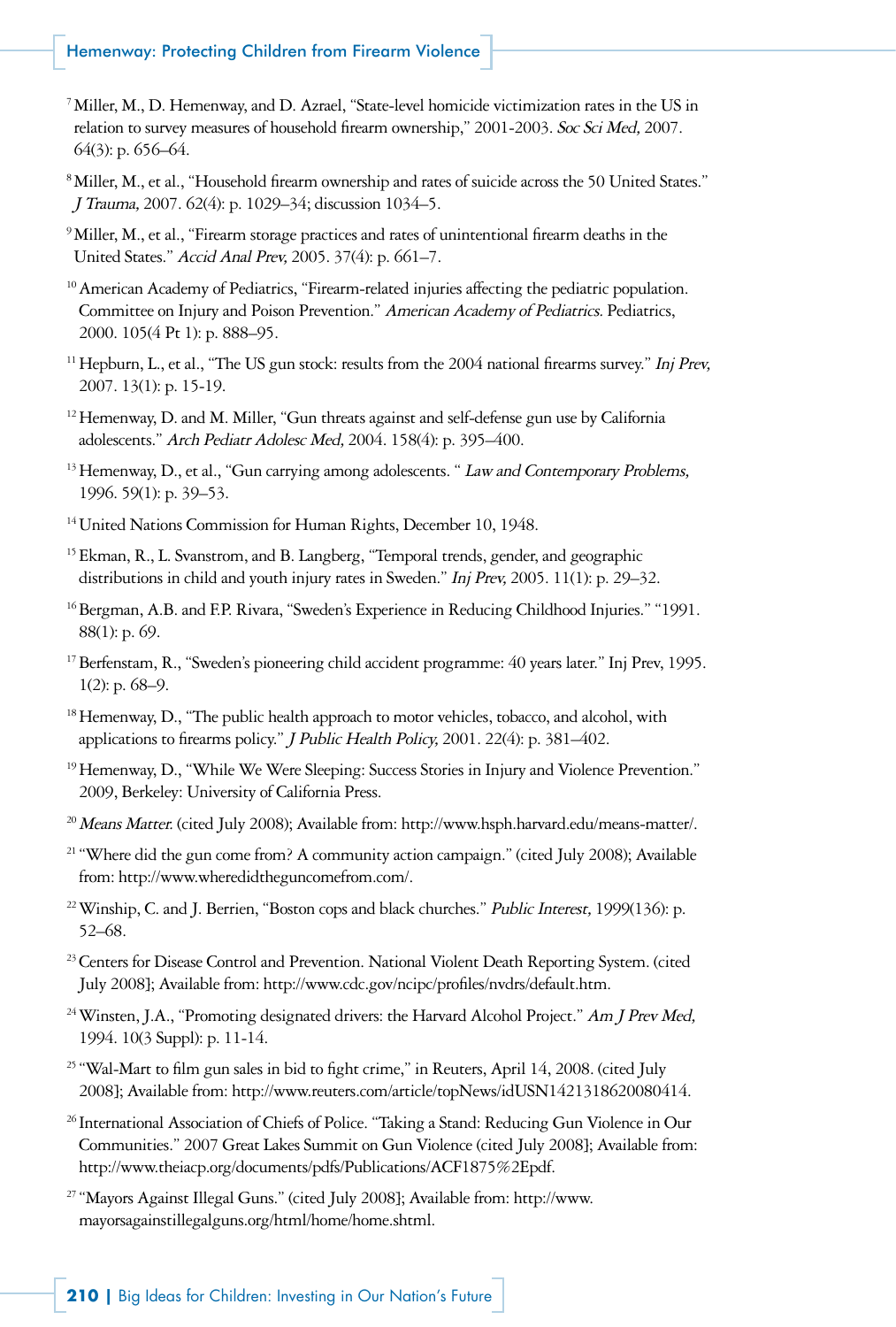# **Investing in Middle Class Families:** The case for a much expanded child tax credit.

# by James C. Capretta

As my Ethics and Public Policy Center colleagues, Peter Wehner and Yuval Levin, documented in an insightful Commentary essay last year, the United States has made substantial, if unheralded and under-reported, progress on a number of social indicators in recent years.<sup>1</sup>

For starters, violent crime is down – way down. The number of reported violent crimes was 1,656,100 in 1991, but only 1,190,600 in 2005 – a reduction of 28 percent.<sup>2</sup> Similarly, the use of illicit drugs by teenagers and children has fallen 24 percent just since 2001.<sup>3</sup> And, perhaps most stunning of all, the number of American families and children enrolled in the primary cash welfare program – now known as Temporary Assistance for Needy Families, or TANF – has plummeted. In 1996, there were more than 4.6 million Americans receiving cash benefits through Aid to Families with Dependent Children (AFDC) – the predecessor program to TANF. By 2002, state caseloads had been cut by more than half, to just 2.1 million people. $4$ 

Progress on these indicators didn't just happen. The much improved trend lines are the result of conscious changes in government policy, and particularly in federal policy.

Regarding crime, a bipartisan consensus emerged in the 1980s that the country was allowing too many violent criminals – a strong predictor of future criminal behavior – out of prison much too quickly. Tougher minimum sentencing requirements has swelled the population in prisons across the country, but it has also unquestionably contributed to the dramatic drop in violent crime – a decline much welcomed in many low-income, urban settings.

Similarly, progress on illicit drug use stems largely from a series of government initiatives aimed at reducing demand and disrupting supply. In the aftermath of the 1960s, many elites took a benign view of drug use, erroneously assuming its consequences were passing and insignificant. But attitudes changed with the Reagan era "Just Say No" campaign. Government-sponsored public service announcements have run in prominent media outlets with regularity ever since,

James C. Capretta is a Fellow at the Ethics and Public Policy Center.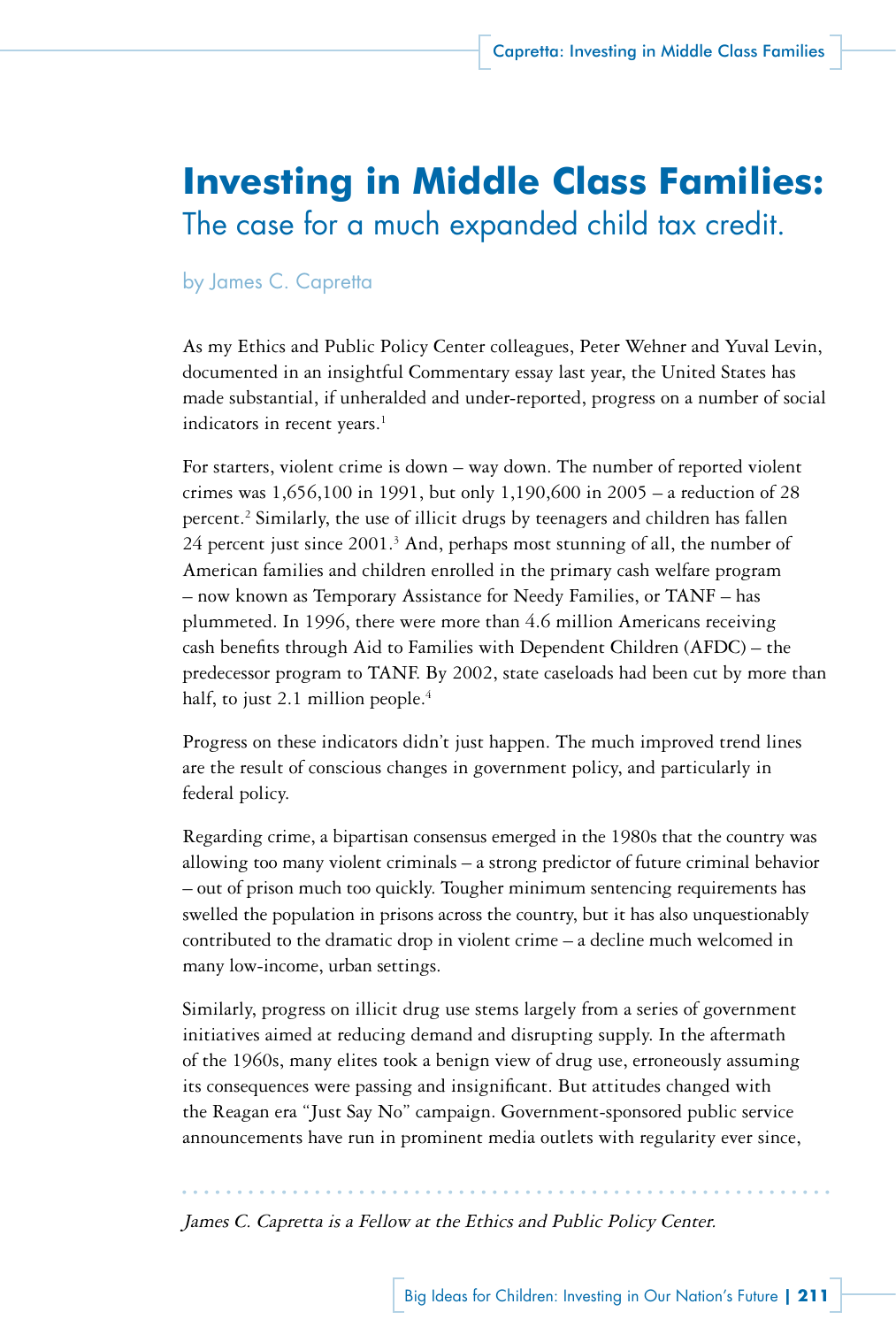#### Capretta: Investing in Middle Class Families

hammering the point home that illicit drug use is not only dangerous and lethal, but also a dead end, leading to estrangement and loneliness. The message has largely gotten through to younger Americans, although this battle is far from over. Demand has ebbed somewhat, but the temptations remain strong as the flow of drugs into the country remains substantial.

The policy shift in the 1990s on welfare was particularly pronounced and consequential. AFDC was supposed to help poor single mothers and their children who had been abandoned by their fathers without a steady source of earned income. But the tragedy of AFDC was that, in trying to ease the consequences of counterproductive behavior, it only encouraged more of the same. Providing financial support to fatherless families without a bread-winner in the home effectively underwrote the formation of many additional such families. Out-of-wedlock births, already on the rise, soared, especially in minority communities, and work and self-reliance declined.

By the 1990s, a broad consensus emerged that reform was needed. The 1996 welfare reform program took the controversial step of terminating the previous federal entitlement to cash benefits, providing states instead with a limited block grant of funds, time limits on how long recipients could get cash assistance, and new requirements to encourage recipients to work their way off welfare dependency. These measures were coupled with a series of separately enacted expansions in the Earned Income Tax Credit (EITC) program, which provides a refundable tax credit to support low-wage households willing to forego government assistance for work.

Many predicted that this combination of policies would be calamitous for low income communities, with millions of children going without food or shelter once the entitlement to cash welfare assistance was time-limited.

# **What happened?**

Far from causing calamity, welfare reform and the emphasis on work has ushered in a new era of hope. Millions of American left welfare for paying jobs. Caseloads have plunged. And states have been able to use much more of their limited resources to provide child care and job training instead of subsistence.

A recent Congressional Budget Office (CBO) documented the stunning reversal of previous trends. As shown in Chart 1, between 1991 and 2005, the incomes of those households representing the bottom fifth of the distribution went up 35 percent in real terms. This was the second largest percentage gain in income among the five quintiles, behind only the highest income group (which enjoyed a real income increase of 53 percent between 1991 and 2005).

What's even more encouraging is the change in the sources of income over that period. CBO estimates that work-related earnings for these households increased more than 80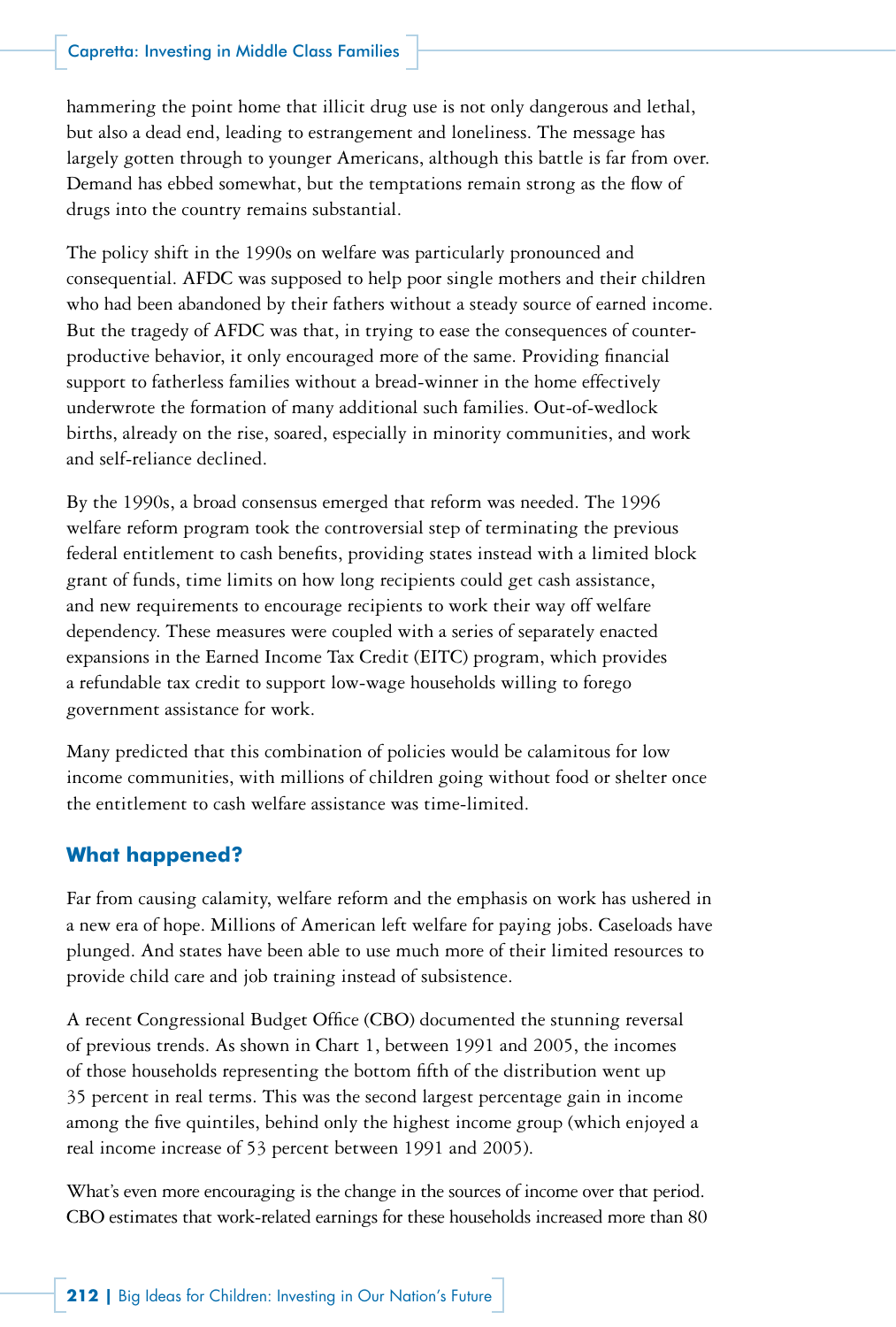#### **Chart 1 Households with Children:**

Sources of Income for the Lowest Quintile, 1991 and 2005 Constant 2005 Dollars



Source: Changes in the Economic Resources of Low-Income Households with Children, Congressional Budget Office, May 2007 (backup table to figure 3)

percent in real terms from 1991 to 2005, while cash welfare dependency plunged. In 1991, AFDC represented 30 percent of total income for the lowest income quintile of families with children. By 2005, TANF was contributing just 4 percent to total income for these families. Similarly, the participation rate in cash welfare dropped precipitously, from more than half of all families in the lowest quintile in 1991 to under 20 percent in 2005.

There are a couple of lessons that might be taken from these recent governmental successes. One is that a change in public policy can, under the right circumstances, make a difference. A key condition is clarity of purpose. If the goal is clear and widely supported, the federal government can marshal significant resources to achieve it.

Another important lesson is that financial incentives matter enormously. It is close to an iron law in public policy analysis that whatever the government chooses to subsidize will, in time, become more prevalent. Thus, changing the tax law to supplement earned income expanded dramatically the number of hours worked by those potentially eligible for the subsidy. Similarly, paying households, even when they don't work or take steps to join the workforce, induces more dependency.

And so, the question becomes, what societal challenge now requires concerted governmental attention? The answer is the broader, middle class American family. Despite progress in other areas, the American family has been showing signs of stress in two important ways for many years now: Families are much smaller than they used to be, and a growing number of American children are being raised outside intact, twoparent households.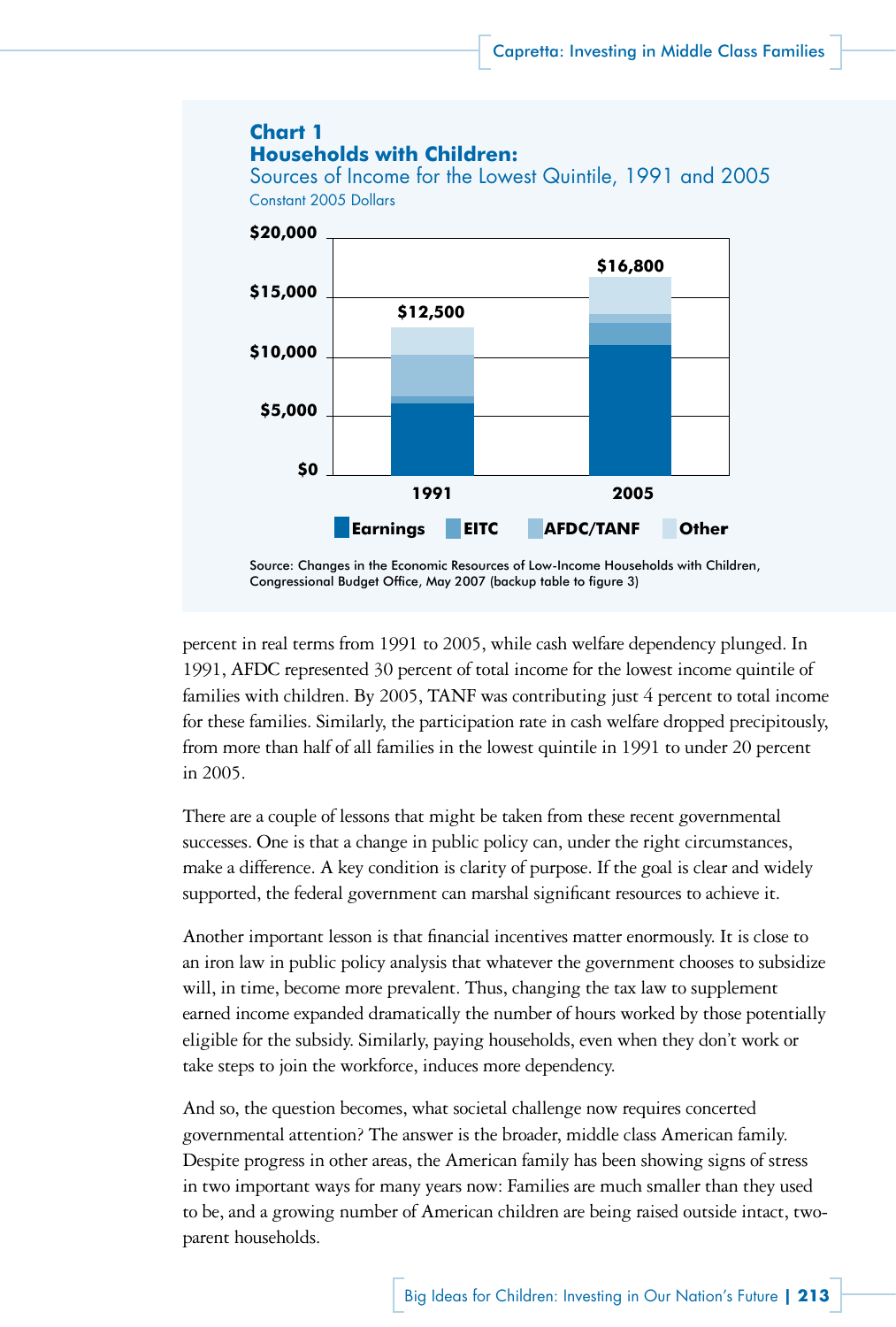# **Chart 2 U.S. Total Fertility Rate**



Since the end of the baby boom generation in the mid-1960s, the birth rate in the United States has fallen well below previously observed levels. As shown in Chart 2, birth rates soared in the immediate post-war era, reaching 3.7 in 1957, only to fall precipitously as social standards and medical technology changed dramatically in the early 1960s. By the mid-1970s, U.S. fertility had fallen to about 1.7 births per woman, well below the population replacement birth rate of 2.1. It has since rebounded somewhat, going just above 2.0 in recent years (Social Security projections assume it will remain there for the foreseeable future). But even so, our population is set to age rapidly in the years ahead as births are not expected to keep pace with longevity.

The United States, of course, was not alone is this drop in birth rates. Falling fertility is a worldwide phenomenon, centered in the industrialized world, but now spreading rapidly to every corner of the globe. Indeed, in some sense, the U.S. is far better off than most of our developed partners. Several European countries and Japan have birth rates below 1.5, and some are as low 1.3, births per woman. Over the next 50 years, such low birth rates will contribute to an unprecedented shift in demographic conditions, with these countries populated much more heavily with elderly residents than with younger workers. Japan, for instance, is expected to lose about 40 percent of its working age population between today and 2050. Germany is expected to experience a similar trend.

 There are many competing theories as to why fertility has fallen. A large part of the explanation is surely cultural and technological. Many Western nations have become more secular and less religious, which is strongly correlated with smaller families. In addition, the technology associated with regulating births is, of course, now widely accessible – and used.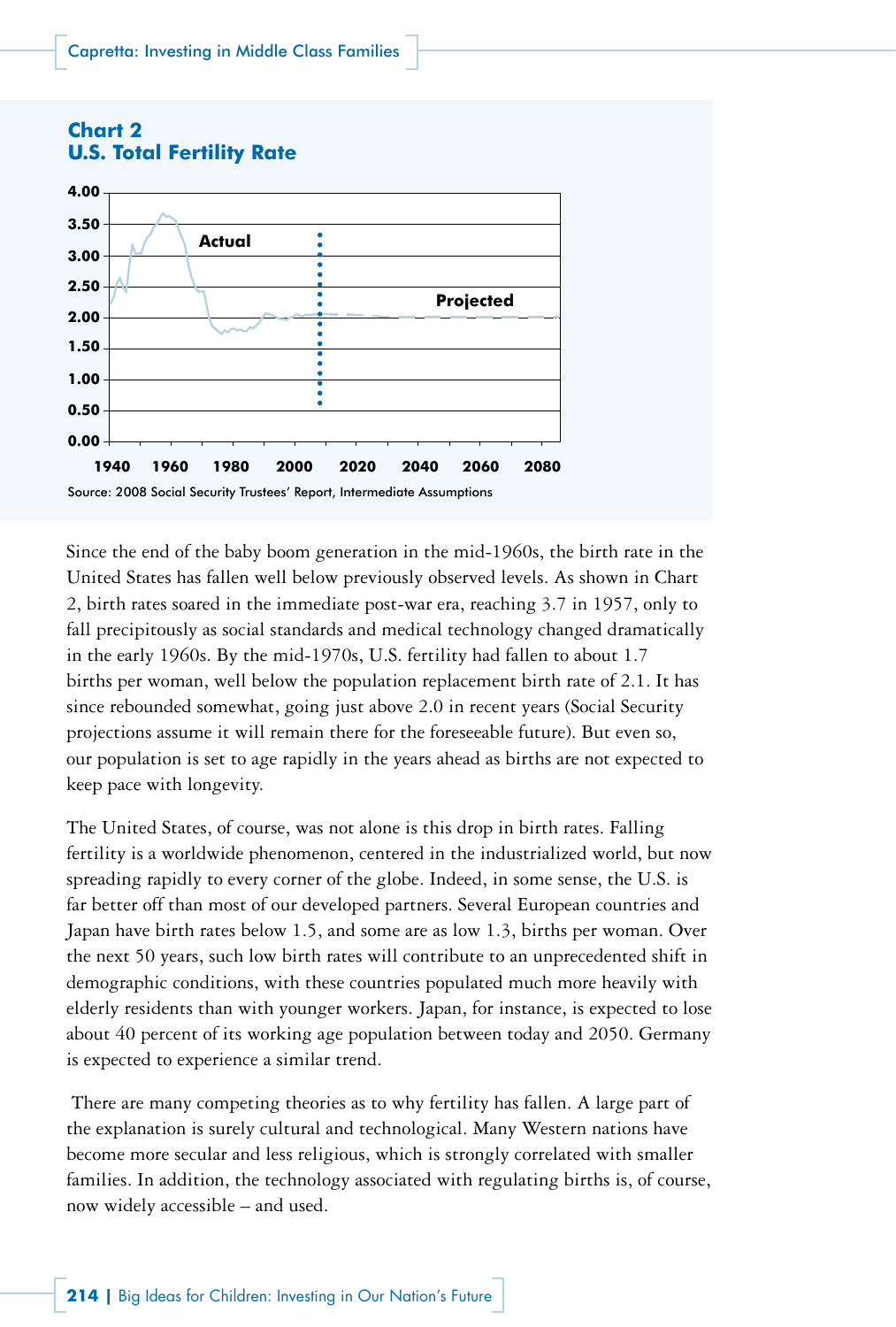But there are also reasons to believe economic issues have played an important role in suppressing birth rates.<sup>5</sup> In short, it simply does not pay to have children as it used to. In earlier times, children were viewed as an important source of economic security, particularly as parents aged. Families effectively "invested" in children because they knew, someday, the productive capacity of their children would provide important economic benefits for them as well.

But developed nations now generally have in place social insurance arrangements through which governments play a much more active role in financing retirement income and providing care for the elderly. And these programs require taxation. Therefore, families that have numerous children are essentially paying twice. They must invest in the costs of raising a child to adulthood, and they must also pay taxes for governmental programs. Moreover, the productive capacity of children is no longer captured by the families alone. Indeed, it is shared with society atlarge. Of course, most people desire children for their own sake. But, as noted previously, financial incentives cannot be ignored. To the extent that today's modern welfare state effectively imposes a tax on child-rearing, it has contributed to smaller families.

The irony is that, while families may need fewer children to sustain themselves, societies, including the U.S., are as dependent as ever on a growing workforce. Pay-as-you-go pension and health care systems require a constant stream of new taxpayers to pay for the costs of current generations of retirees. But with birth rates falling, the financial strains on governments will be pronounced indeed. For U.S. Social Security, the so-called dependency ratio of those aged 65 to the productive workforce is expected to increase from about .21 today to .34 in 2030.<sup>6</sup>

But it is not only a low birth rate that is of concern. It is also worrisome that so many children born today are being raised in households in which the parents are not married or do not stay together.

As shown in Chart 3, between 1970 and 2005, the percentage of children living in intact, two-parent households fell from 85 percent to 67 percent. Study after study shows that children raised in households with their married, biological parents fare better than children raised in alternative arrangements. The likelihood that a child will fall into low educational achievement, experiment with illicit drugs, engage in criminal behavior, and fall into poverty in adulthood are all elevated if their parents are not married and the family does not stay intact during their childhood. In sum, children raised outside intact, two-parents families are twice as likely to fall into behaviors that are problematic and self-destructive than children who are not.<sup>7</sup>

At this point, it might be reasonable to ask, "But what can the government do about any of this?" After all, the reasons for fewer births and family breakdown are long-standing and clearly related to profound change in social mores. In particular, out-of-wedlock births are now the norm, not the exception, in many minority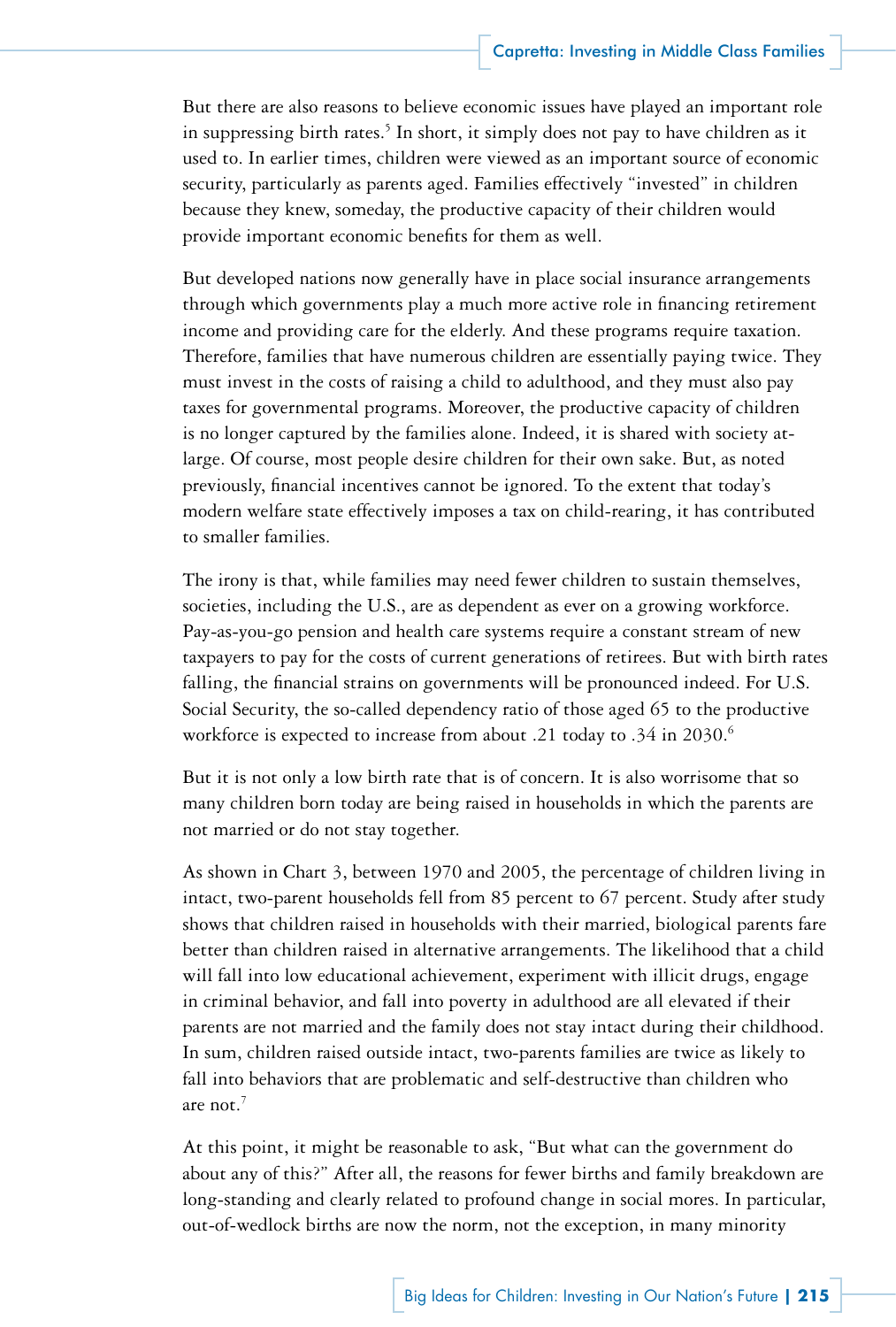# **Chart 3 Living Arrangements of U.S. Children by Number of Parents Living in Household**



communities, and reversing trends toward widespread, early, and unmarried sexual activity will not be easy, in large part because there is no broad-based societal consensus that such a reversal is even necessary, or that the government, at any level, should have much to say on the subject anyway.

But that does not mean the government cannot act. What can be done is to direct financial resources toward the desired objectives – formation of larger and stronger twoparent families raising the next generation of productive citizens. And the best way to do that is to increase the size of the Child Tax Credit (CTC) program.

The CTC was first put into federal tax law in the 1997 Taxpayer Relief Act. At that time, it was a pivotal provision in the bipartisan balanced budget compromise between President Bill Clinton and the then Republican-controlled Congress. The 1997 law originally set the credit at \$400 in 1998 and \$500 in 1999 and future years. It was subsequently raised to \$1,000 through 2010 in the 2001 and 2003 tax laws.

In general, taxpayers can claim the CTC for children under the age of 17 who are dependents in their household. In 2004, some 26 million households received some benefit from the CTC.8

Originally, the child credit was not refundable, which meant it could be claimed to reduce income tax liability, but could not be fully claimed if a household was already paying no federal income tax. In other words, the child tax credit could not be used to provide direct cash assistance to households. In the 2001 and 2003 tax bills, partial refundability was provided for households with earned income exceeding a threshold, set at \$12,050 in 2008.<sup>9</sup> This "refundability threshold" is indexed annually to inflation.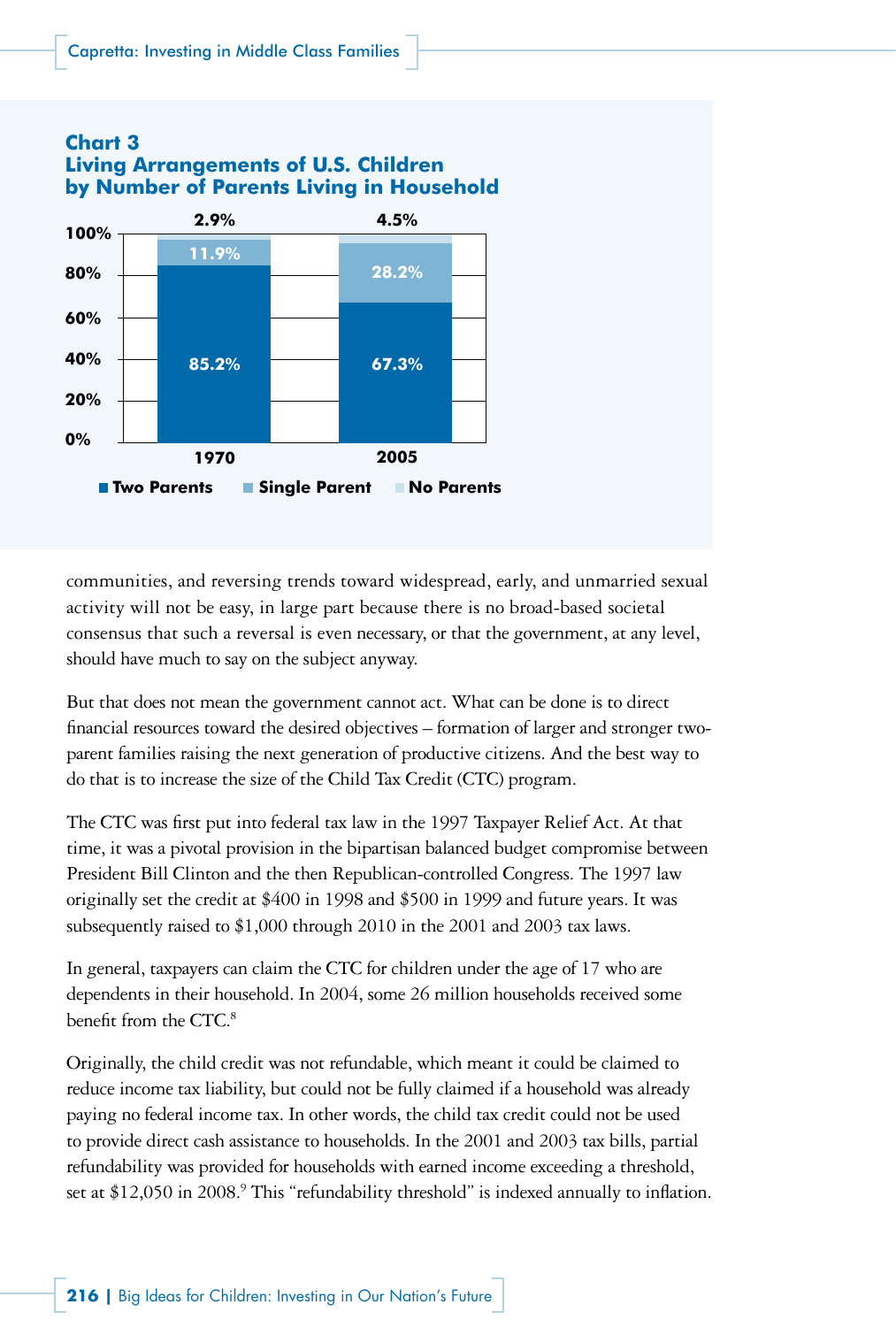The child credit is phased out for upper income households. Married couples filing jointly with adjusted gross income exceeding \$110,000 get a \$50 reduction in their credit for every \$1000 in income above the threshold. The \$110,000 is not indexed to inflation. Consequently, the number of households eligible for the credit will shrink over time as more taxpayers exceed the upper income limit.<sup>10</sup>

The most direct way to expand the credit, and thus put more resources into the hands of parents raising children, is to increase the amount of the maximum credit over time. For instance, one approach would be to add \$250 to the credit beginning in 2010, until the credit per child reached \$2,500 in 2015. At that point, the credit could be indexed to keep pace with inflation.

Without question, such a proposal would be costly in terms of lost revenue. There were approximately 45 million children eligible for the tax credit in 2005, according to the Brooking-Urban Institute Tax Policy Center.<sup>11</sup> Assuming the eligible population remained relatively fixed over time, the cost of this expansion could be as much as \$60 to \$70 billion per year, more than doubling the current program.

What could American taxpayers expect to get from making this investment in middle class families? First, there would likely be a rise in the birth rate, although it may be modest given the headwind of other cultural changes. One major flaw in the current CTC program is that it is not a permanent feature of the tax law (the increase from \$500 to \$1,000 is set to expire after 2010). It would be important to make an increase in the CTC a permanent feature of the tax law so that families choosing to expand could do so with some certainty regarding their future tax liability.

Other countries, such as France, have successfully implemented pro-natalist policies, with modest improvements in their birth rates. A large expansion of the CTC would have the virtue of devoting substantial resources to raising a child, but, unlike provisions in other countries, it would not direct the resources to child care or education or any other expense. That decision would be left with the parents, who are in the best position to know what is most needed in their household.

The other major benefit of a large CTC expansion would be increased financial security for some struggling families. The hope would be that these resources would allow more parents to get and stay married, which would greatly improve the prospects for their kids.

Some may argue that this proposal is unaffordable, given the other budgetary pressures facing the country. But, in a certain sense, that is the point. Helping parents, ideally two parents, raise their children has to be a public policy priority because the success of the country in the future depends on it. And, in a certain sense, we have little choice. If the U.S. birth rate falls as it has in Europe, there would be almost no way to avoid a steady decline in world leadership and global influence, not to mention economic prosperity.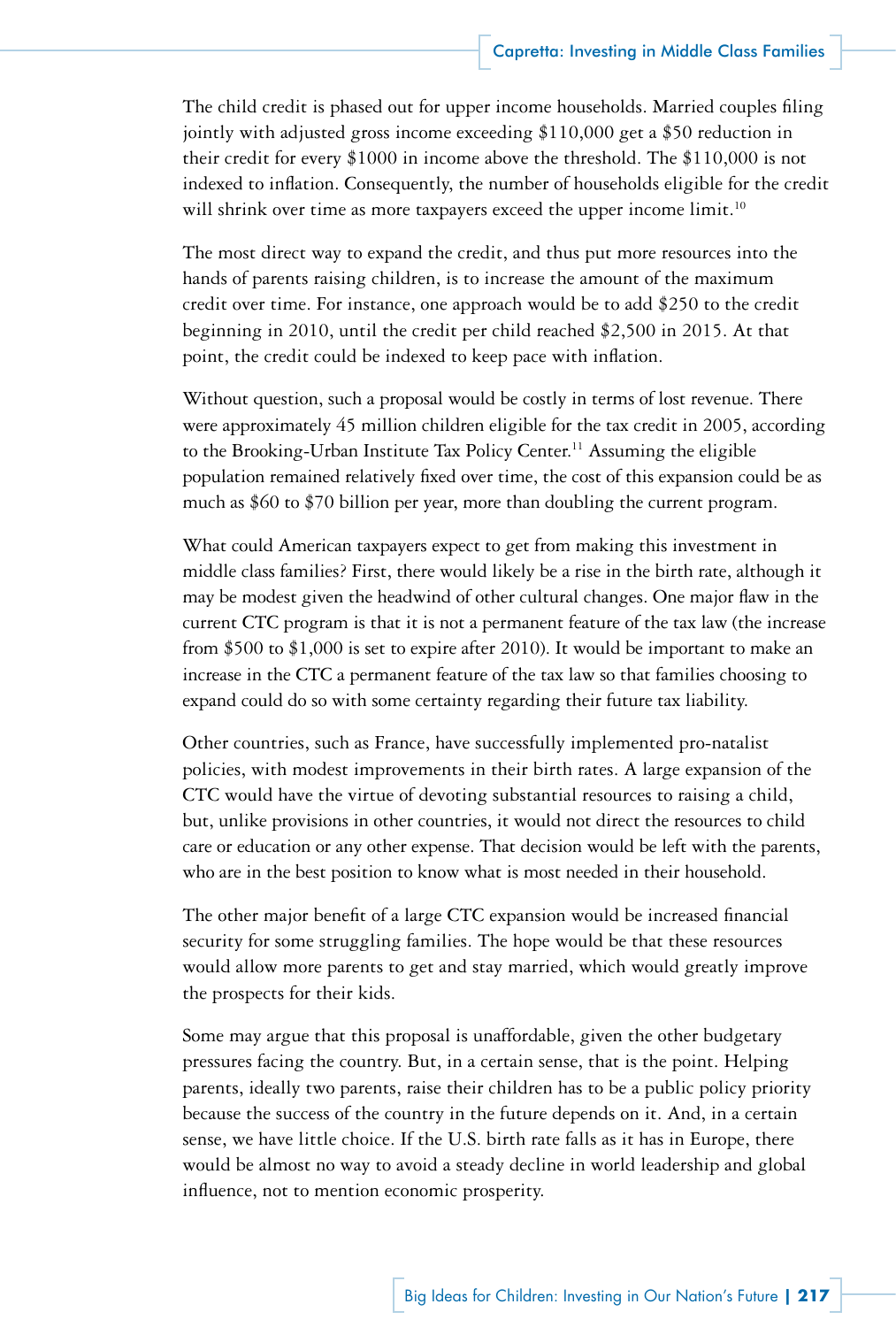## Capretta: Investing in Middle Class Families

There are ways to offset the revenue loss from an expanded CTC. The current tax law is highly unstable, with many important provisions set to expire at the end of 2010. In addition, there is widespread interest in scrapping the alternative minimum tax, reforming the corporate tax law, and revising the tax treatment of employer-based health insurance. All of these changes can and should be pursued in a larger reform aimed at broadening the base and keeping rates as low as possible. But as the pieces are assembled, it will also be critical for the new president and Congress to realize that the most important aspect of reform is its treatment of middle class families with kids. As they go, so goes the nation.

- <sup>1</sup> See "Crime, Drugs, Welfare And Other Good News," Commentary Magazine, December 2007.
- 2 Bureau of Justice Statistics, U.S. Department of Justice (http://www.ojp.usdoj.gov/bjs/glance/tables/4meastab.htm).
- <sup>3</sup> "Youth Drug Use Declines," White House Office of National Drug Control Policy, December 2007.
- <sup>4</sup> "A Decade of Welfare Reform: Facts and Figures," The Urban Institute, June 2006.
- <sup>5</sup> See, for instance, "Fertility and Social Security," Michele Boldrin, Mariacristina De Nardi, and Larry E. Jones, National Bureau of Economic Research, Working Paper 11146, February 2005.
- <sup>6</sup> The 2008 Annual Report of the Board of Trustees of the Old Age and Survivors Insurance and Disability Insurance Trust Funds, p. 82.
- <sup>7</sup> "Family Structure and Child Well-Being," Kristin Anderson Moore, Ph.D., presentation to the Children's Rights Council, July 17, 2003.
- <sup>8</sup> 2004 Individual Income Tax, All Returns: Tax Liability and Tax Credits, Tax Policy Center.
- <sup>9</sup> "Improving the Refundable Child Tax Credit: An Important Step Toward Reducing Child Poverty," Aviva Aron-Dine, Center on Budget and Policy Priorities, May 19, 2008.
- <sup>10</sup> "Who Gets the Child Tax Credit?", Leonard E. Burman and Laura Wheaton, Tax Notes, October 17, 2005.
- <sup>11</sup> Burman and Wheaton, October 2005.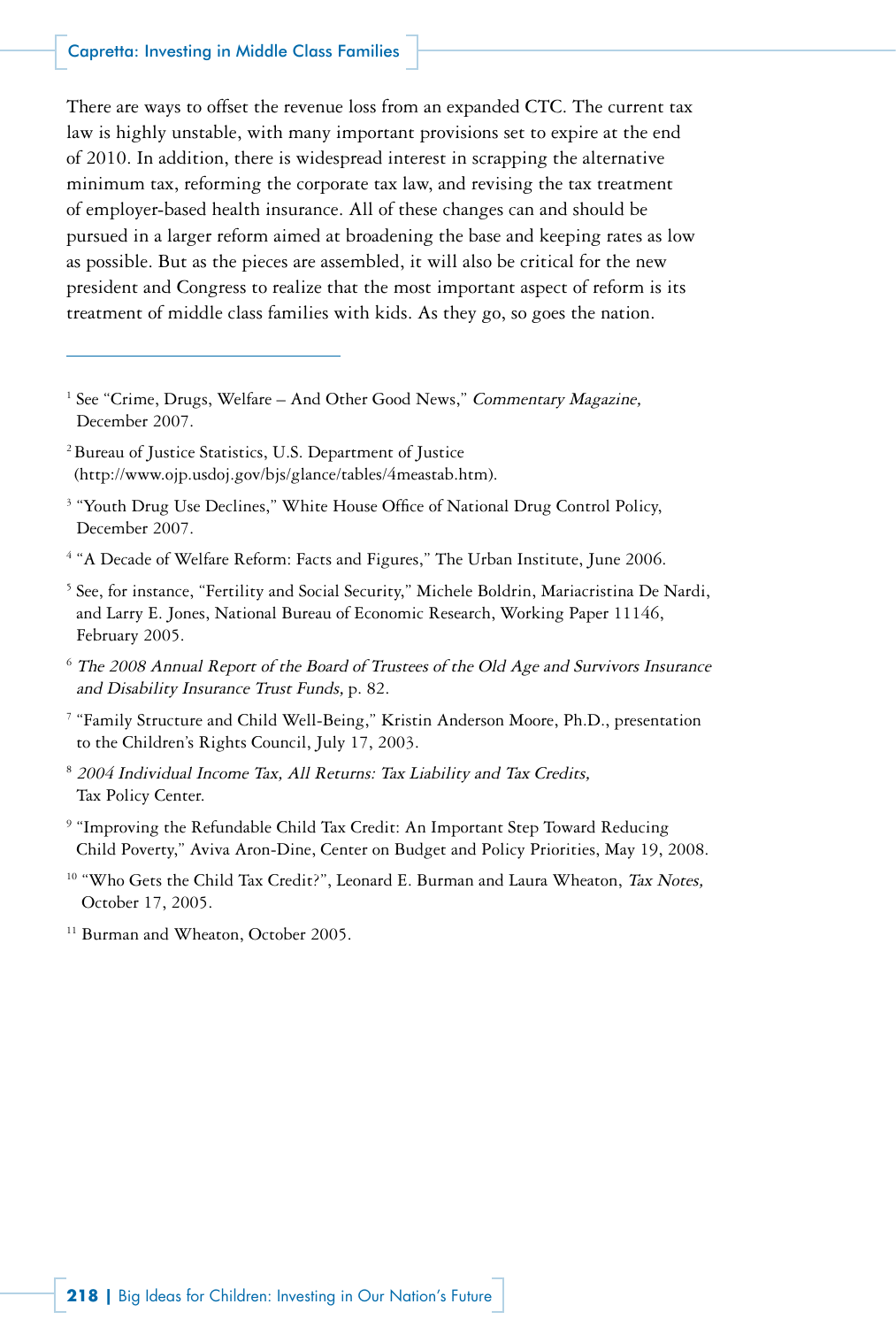# **Evidence-based Programs and Policies for Children and Youth**

by Carol Emig, M.P.P. and Kristin Anderson Moore, Ph.D.

Effective policies for children and youth have to be based on more than good intentions. They have to be guided by more than hunches. And they have to be judged on criteria more meaningful than how many kids walked through the door of a program.

Fortunately, the knowledge and tools exist to develop and implement evidencebased policies and programs that have a proven record of improving the well-being of disadvantaged children and youth in the United States.

A substantial knowledge base has accumulated in the past several decades that can inform the design, targeting, and implementation of programs that can significantly improve outcomes for disadvantaged children and youth. While this evidence base is not exhaustive, it is extensive enough to guide policy making in several critical areas.

There are also considerable data on the state of children and youth in the United States. These data tell us that most American children are developing well, growing up in families and communities that have the will and the resources to meet their needs. This in turn, leads us to recommend that public policies for

Carol Emig, M.P.P. is the President of Child Trends. Before returning to Child Trends as President in September 2006, Ms. Emig was the Executive Director of The Pew Commission on Children in Foster Care, where she planned and directed all aspects of the work of this blue-ribbon panel. Ms. Emig previously worked at Child Trends for seven years, first as Director of Communications then as Vice President for External Relations. She also held senior positions at the Center for the Study of Social Policy and the National Commission on Children, and was a research assistant to former First Lady Rosalynn Carter.

Kristin Anderson Moore, Ph.D. is a Senior Scholar & Program Area Director at Child Trends. Moore was executive director and then president of Child Trends from 1992 through 2006, when she chose to return to full-time research. Currently, Moore heads the Youth Development research area, where she is working to expand information on programs that work, implementation approaches that are effective, and approaches to evaluation, and to share knowledge with practitioners, funders, journalists, and policy makers.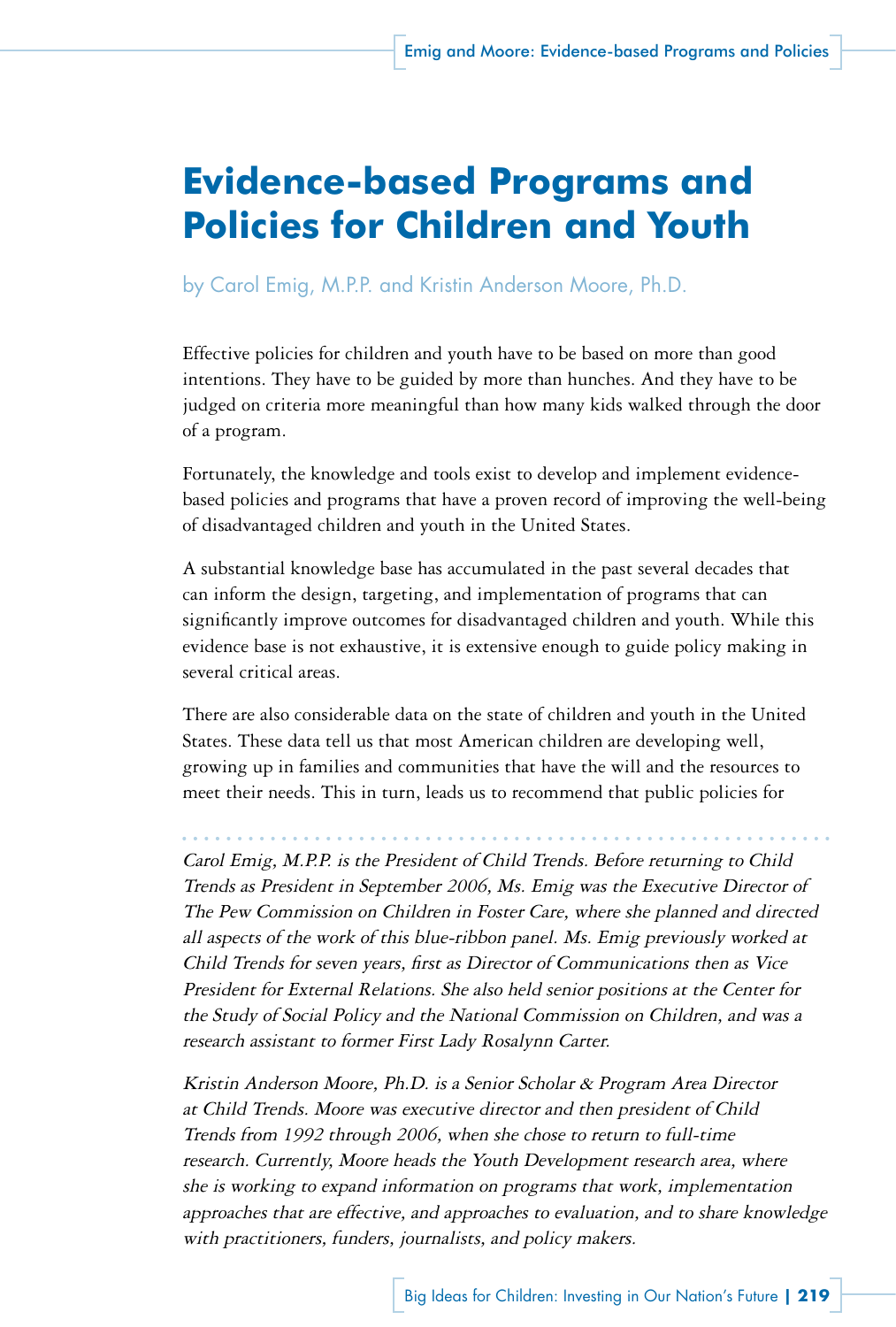children and youth focus on providing high-quality, comprehensive, and sustained services to the relatively small number of children who are at very high risk.

## **Principles to Guide Public Policies for Children and Youth**

A critical role for public policy is to shape programs by establishing laws, regulations, and funding mechanisms. Based on evaluation evidence, research on child and youth well-being, and on Child Trends' tracking of child well-being, we propose the following principles to guide public policies to improve outcomes for children and youth:

- •  **Start early.** Interventions that start early have the largest and most sustained impacts on high-risk children. Starting early means preventing births to teens and to adults in their early 20s who are not yet financially and emotionally able to nurture and provide for a child. It also means fashioning high quality programs and interventions that begin when children are infants, and continue until kindergarten entry. Infancy and the first few years of life are a time of rapid and critical brain development. There is considerable evidence of significant and sustained impacts from intensive, high-quality early childhood programs that begin at or shortly after birth.
- • **Stay the course.** Starting at about age 5, children spend the bulk of their days in school. While good schools are critical, schools cannot do everything. To sustain the benefits of early childhood interventions, and to augment the work of the schools, public and private sector leaders need to invest in productive and engaging out-of-school time activities; in programs and services that promote good health; and in interventions that support a successful transition to adult responsibilities. Staying the course also means being willing to wait for results, recognizing that improvements take time.
- • **Focus on the highest-risk, hardest-to-reach children and families.** The children, youth, and families most in need of support are also often the least likely to seek out services. Yet many of the most effective interventions have their strongest impacts with just this population. Unfortunately, reaching and engaging these families is difficult, and there is limited evidence on how to do so effectively, especially as the children get older. However, their numbers, while large enough to represent a serious issue for the nation, are small enough that intensive and sustained interventions seem feasible.
- • **Acknowledge the value of positive relationships.** Children and youth need caring, consistent adults in their lives and positive peer relationships. This is a basic tenet of child and adolescent development, and we see it demonstrated in every successful program. For policies and programs, this means valuing the staff who work with children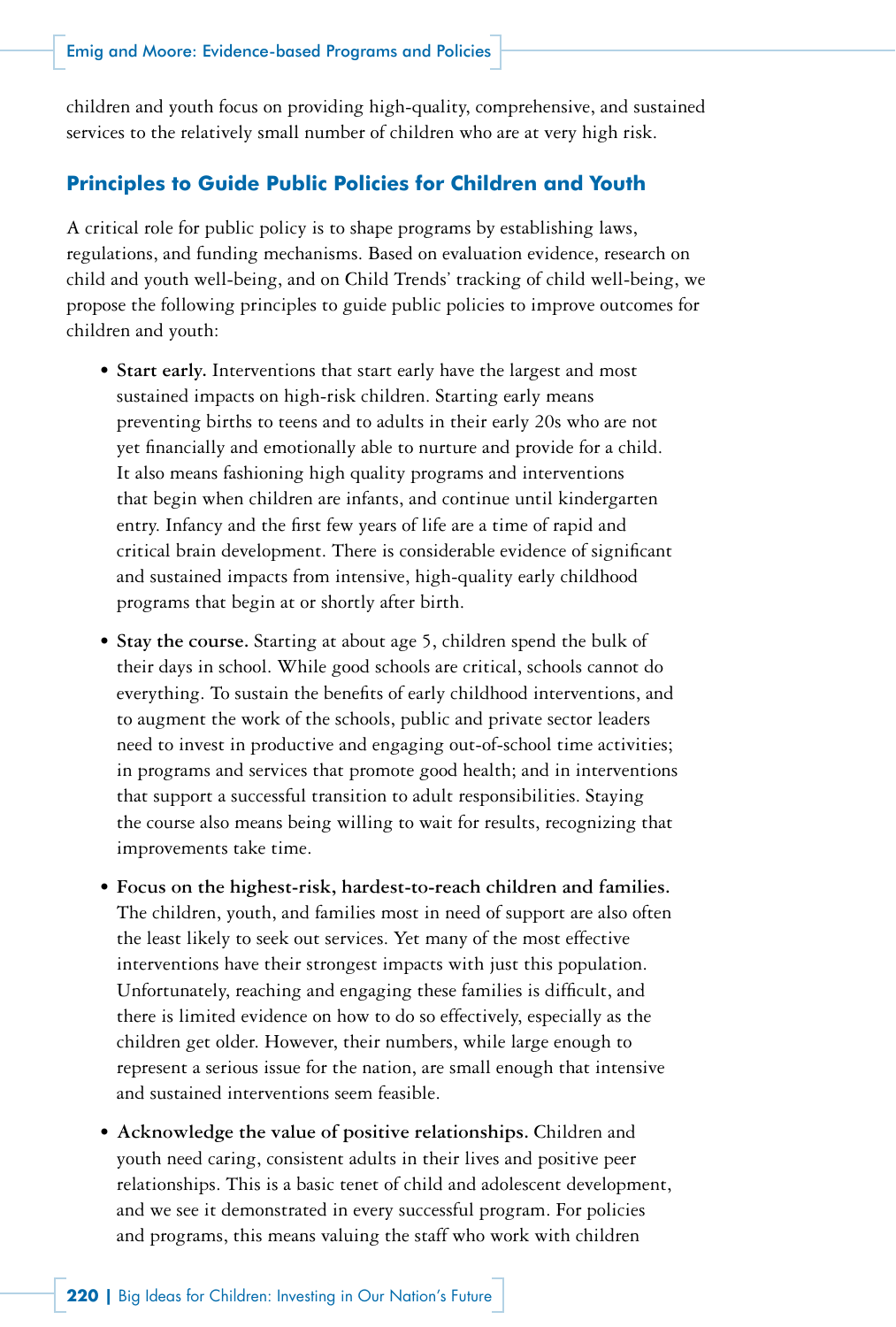and youth by establishing wages, benefits, and working conditions that attract and retain excellent staff members, and by providing early and ongoing training. Poorly trained staff and high turnover undermine even the best programs and policies.

# **Elements of Effective Programs and Policies**

What, then, would a more effective set of programs and policies for children and youth look like? They would:

- Target carefully the population of children and youth in need of intensive intervention;
- Identify the outcomes to be achieved;
- Reproduce approaches that have been evaluated and found to be effective; and
- • Implement these approaches fully and carefully.

We discuss each of these elements below.

## Target populations in need

Child Trends identified five factors that place families at risk: poverty, single parenthood, low parental education, a large number of children, and the inability to own or buy a house. Some might be surprised to learn that nearly two-thirds (64 percent) of American children live in families that have none, or just one, of these risk factors – and can therefore be considered low-risk families. Only 7 percent of children live in families that have four or five of these risk factors.<sup>1</sup> If we assume that high risk families are less likely to participate in surveys, we can estimate that maybe 10 percent of all children live in high-risk families. This represents about 7 million children of all ages across the country who are growing up in high-risk families. Of course, not all of these children are developing poorly, while some children in lower risk families face other kinds of risks; these groups may offset one another in terms of their numbers. In addition, other measures of high risk might also be used.<sup>2</sup> For example, America's Promise Alliance estimates that 21 percent of children (approximately 15 million children) seriously lack the critical ingredients needed for optimal development. Alternatively, about half a million children are in foster care, a very high-risk population.

Regardless of the definition, however, the point is the same: The number of children in high-risk families is much more manageable than many might imagine. Numerous studies indicate that these high-risk children are substantially less likely to be developing well. Identifying these children and focusing services on them and on their families represents a critical first step.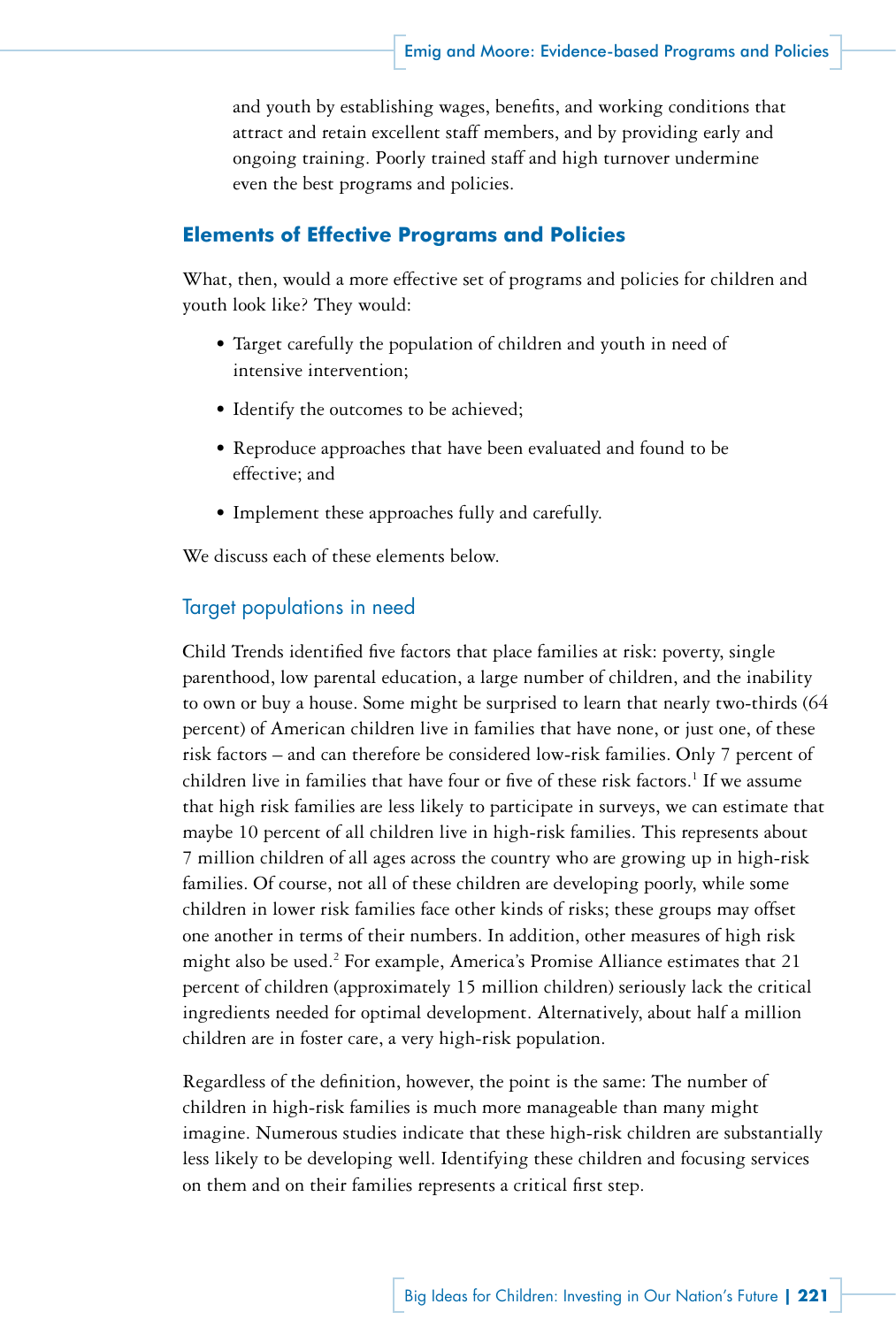# Identify the outcomes that are desired

If our goal is to improve children's well-being, then we need to identify and measure the specific outcomes we are seeking for children – whether it is improved health, better educational performance, or some other measure. In years past, it was sufficient merely to report on the delivery of services or "inputs." In recent years, however, the emphasis has shifted to assessing whether or not children are better off as a result of intervention. Measuring actual child well-being is certainly harder than measuring the types of services delivered or the number of children served, but it is the only way to know whether a policy or program is meeting its goal of improving the lives of children and youth. We note that one policy impetus for this change was the enactment of the federal Government Performance Improvement Act.

Ideally, child outcomes are assessed across multiple domains, in order to capture the needs of the whole child. The exact domains vary, but they generally include:

- Educational achievement and cognitive attainment;
- • Health and safety; and
- • Social and emotional development.

For older youth, self-sufficiency may represent an additional domain. Depending on the goals of a program, it may be appropriate to concentrate on outcomes in one domain. Often, however, programs have a broader mission, and they anticipate improving outcomes across several domains.

Finally, it is important to be clear and realistic about the short-, medium-, and long-term outcomes sought by a particular policy or program. Policy makers, program providers, and the public often have overly high expectations for the kinds of outcomes that will be affected and for the magnitude of the change that will occur – so much so that even reasonably successful efforts can disappoint when they fail to live up to unrealistically high expectations.

Some planners have addressed this concern by developing a logic model, or a theory of change. Building a logic model can improve the prospects for a match between program inputs and the breadth, speed, and magnitude of change that is likely. For example, in the short run, middle school children in a reading program may read a little more, and watch a little less television. In the medium term, the children's vocabulary scores may improve, and they may start to read at a higher level. In the long term, it is hoped that they would be less likely to drop out of school, and more likely to continue their education past high school. It is challenging to change behavior, and to sustain changes. Therefore, carefully identifying important and feasible outcomes is a critical stage in developing evidence-based policies and programs.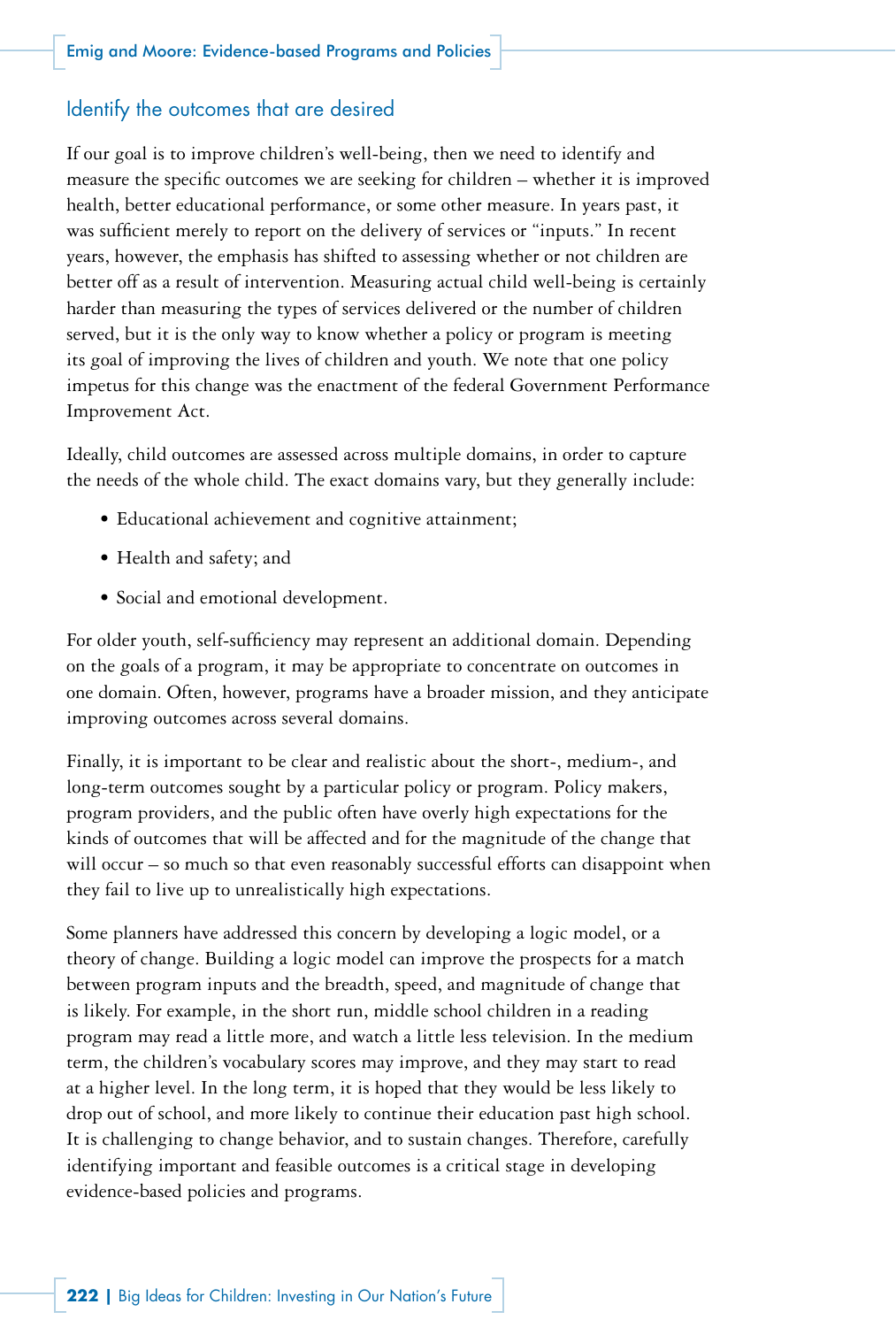# Identify and replicate effective approaches that address the desired outcomes for the target population

Hundreds of experimental evaluations have been conducted to identify effective social interventions for children and youth.<sup>3</sup> While the number of rigorouslyevaluated programs that have been found to have positive and lasting impacts is much smaller, a number of strong program models have been identified. In addition, these strong programs generally have a curriculum or manual, and can provide assistance to sites that seek to implement the program. While replication studies have not typically been done in varied communities to confirm that programs would "work" with all populations, many have identified the core components that produce positive impacts, and recognize that some adaptation is needed to reflect social, cultural, and economic realities of different communities.

Child Trends has reviewed and analyzed rigorous evaluations of social intervention programs for children. (Indeed, we believe our LINKS database is the largest existing compilation of evaluated social programs for children and youth.) In the process, we have identified several programs and approaches that have been found to have substantial and lasting positive impacts. They include programs that target different age groups and different outcomes, and include, for example: the Nurse-Family Partnership; the Teen Outreach program; high-quality, long-term mentoring programs such as Big Brothers, Big Sisters community mentors; highquality preschool programs such as Early Head Start; Multisystemic Therapy; and Multidimensional Treatment Foster Care.

## Focus on implementation

Careful and faithful implementation of a program is critical to successful replication of effective programs. Too often, policy makers hope to replicate an effective program "on the cheap," leaving out or watering down components and services. As a result, we do not see the same kind of robust improvements in children's lives that occurred in the original program. It is critical to implement the program that is designed so that all of the components and services that are necessary to improve outcomes are actually included in the program as implemented. Moreover, it is critical that the program elements are high quality. This may require additional resources, but it is more cost-effective to provide a program that works, even if it is more costly, than to provide a cheap program that has no impact.

In addition, programs need to be of sufficient duration if they are actually going to improve outcomes for children and youth. Patience may be in short supply in the policy world, but it is essential to any effort to change children's lives for the better. For example, a weekend experience simply is not enough to turn around the lives of disadvantaged children from dysfunctional families and neighborhoods. A much more sustained intervention is needed for such high-risk children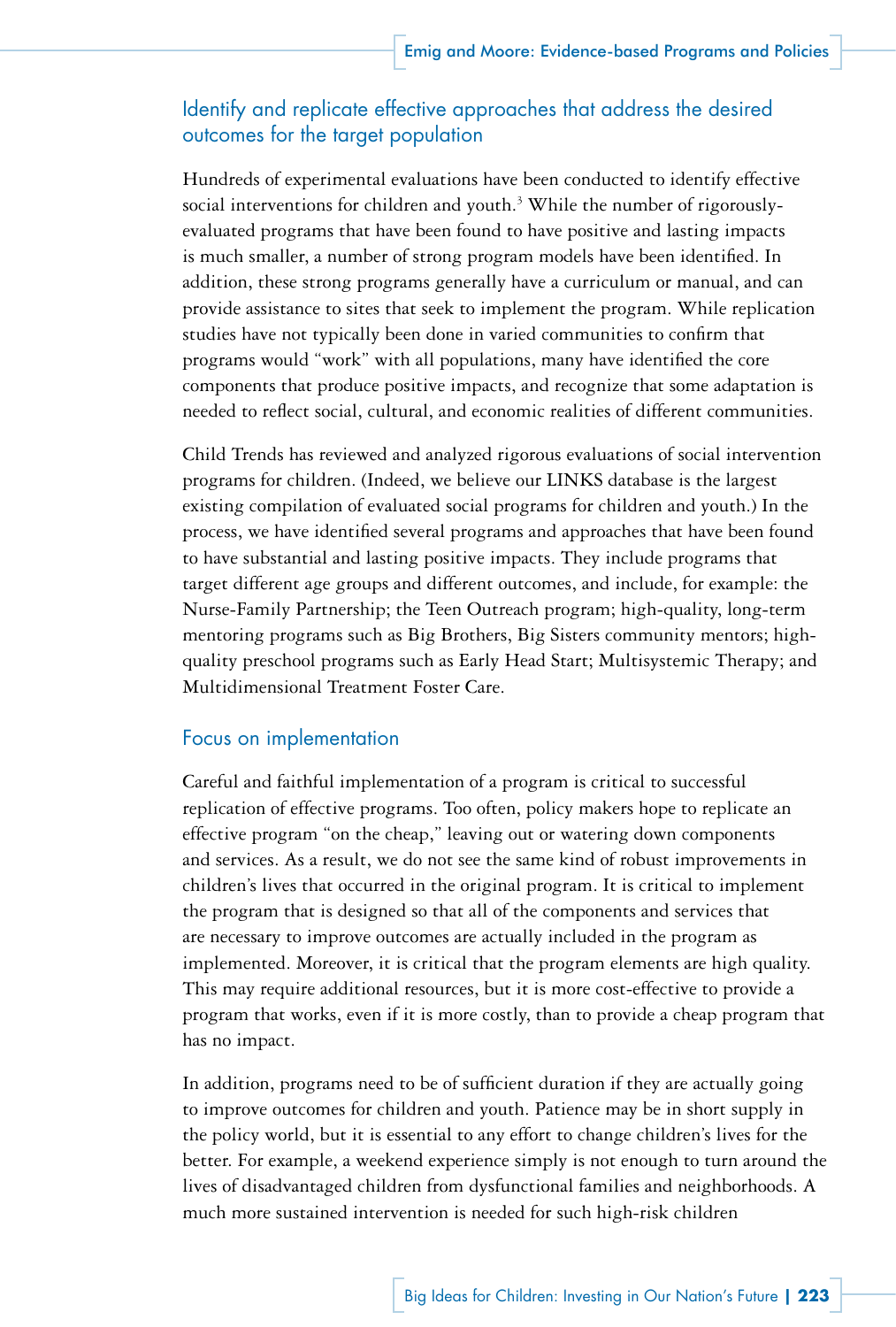Starting or expanding proven programs and interventions is a necessary strategy for improving outcomes for high-risk children and youth, but it is not sufficient. Perhaps the biggest challenge is recruiting high-risk children and youth and their parents into programs or services, and then sustaining their involvement. This is no easy matter, whether the service offered is prenatal care, early childhood education, or out-of-school time programs. For example, nationwide, nearly half of school-age children in high-risk families are not involved in any activities. Yet these are exactly the children and youth most in need of services and supports. Public policies need to target these hard-to-reach families, then programs need to find them, engage them, and sustain their involvement for a long enough time and at a high enough level to produce the outcomes sought.

## **From Promising Practices to Proven Approaches**

The knowledge base of effective interventions for high-risk children and youth is extensive, but it is far from exhaustive. While there is much we know, there is much more we still need to learn. We therefore recommend public policies that support the development, testing, and evaluation of promising programs to fill the gaps in our current array of effective programs and policies.

The number of policies that have been proven to be effective is small relative to the market for effective programs – so there is clearly a need to develop additional effective strategies. In addition, there are thousands of programs on the ground in communities across the country that have not been rigorously evaluated but that have at least initial evidence that they might be effective (e.g., they are based in theory or prior research; they have a logic model; they engage and retain at-risk children , and outcome monitoring studies suggest positive outcomes). At least some of these programs are probably effective. Such programs for children and youth are prime candidates for rigorous evaluation.

# **We Know Enough to Act**

Creating data-driven, evidence-based policies is not a small task. As we note at the start, it involves starting early, sustaining interventions over many years, and fully and faithfully executing programs that have proven results. Results will not happen overnight, though, and they will not happen at all if we cut corners or lose heart.

At first blush, funding and implementing evidence-based programs appears to be the hardest and most costly course of action. In the long run, though, it is the most cost-effective approach. Moreover, it is the approach most likely to bring about significant and lasting gains in the lives of the nation's most disadvantaged children and youth.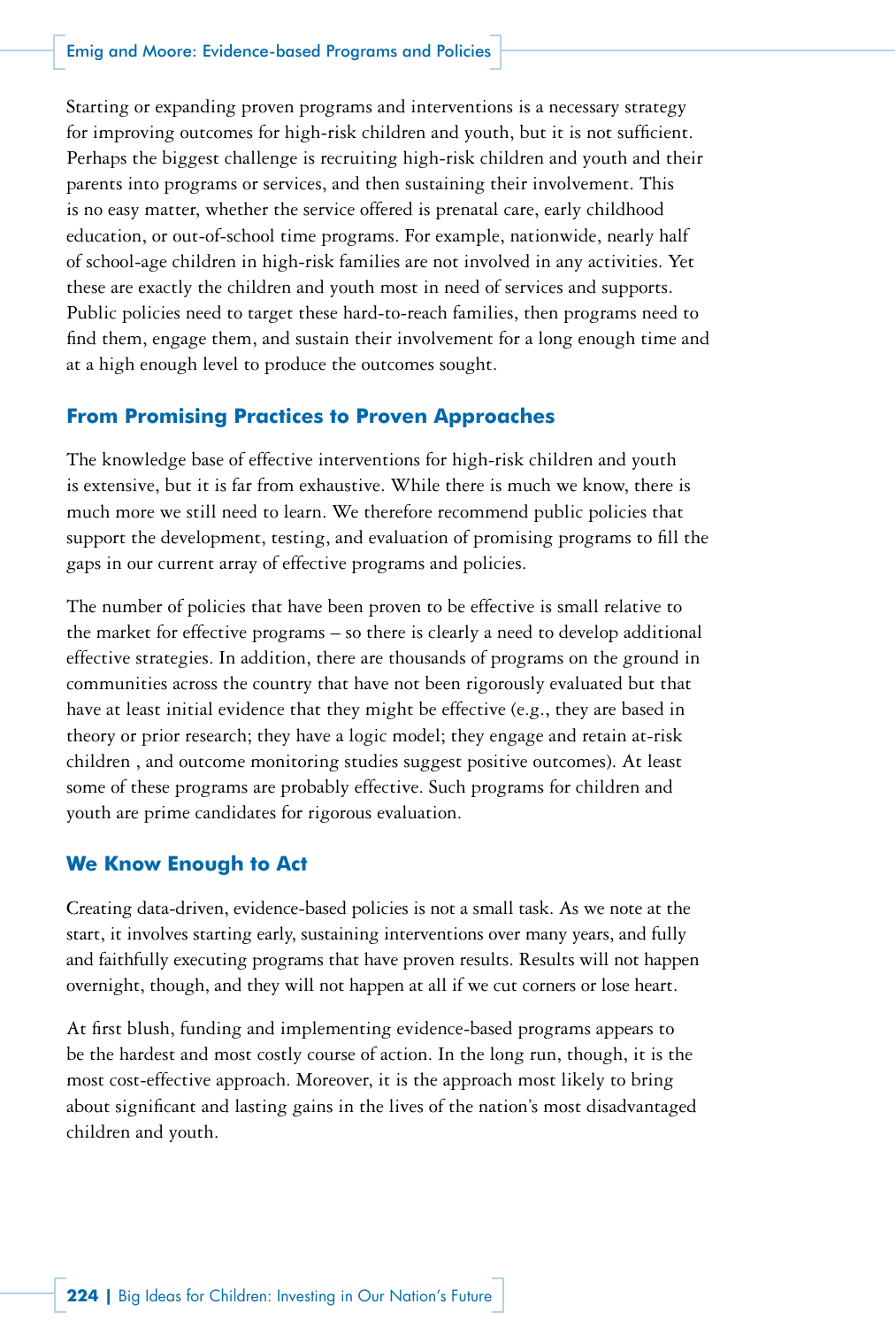<sup>1</sup> Moore, 2006.

 $2$  For example, about 600,000 children are in foster care, and about 13 million live in poverty. Similarly, we estimate that about 5,620,000 youth fell into one of these six categories of vulnerable youth: (1) out-of-school, (2) on welfare, (3) left incarceration, (4) left foster care, (5) incarcerated parents, or (6) runaway and homeless.

 According to published estimates from NISMART I, about 193,000 youth ages 14 to 24 were runaway or homeless youth. Thus, they account for about 13 percent of the total population of youth ages 14 to 24. Since many programs and policies focus on children in a narrow age range, the number of children is even smaller. For example, there are about 5 million pre-school children aged 0 to 5 in poverty.

<sup>3</sup> More than 300 random assignment social interventions are compiled in LINKS, which can be accessed on the Child Trends web site: www.childtrends.org.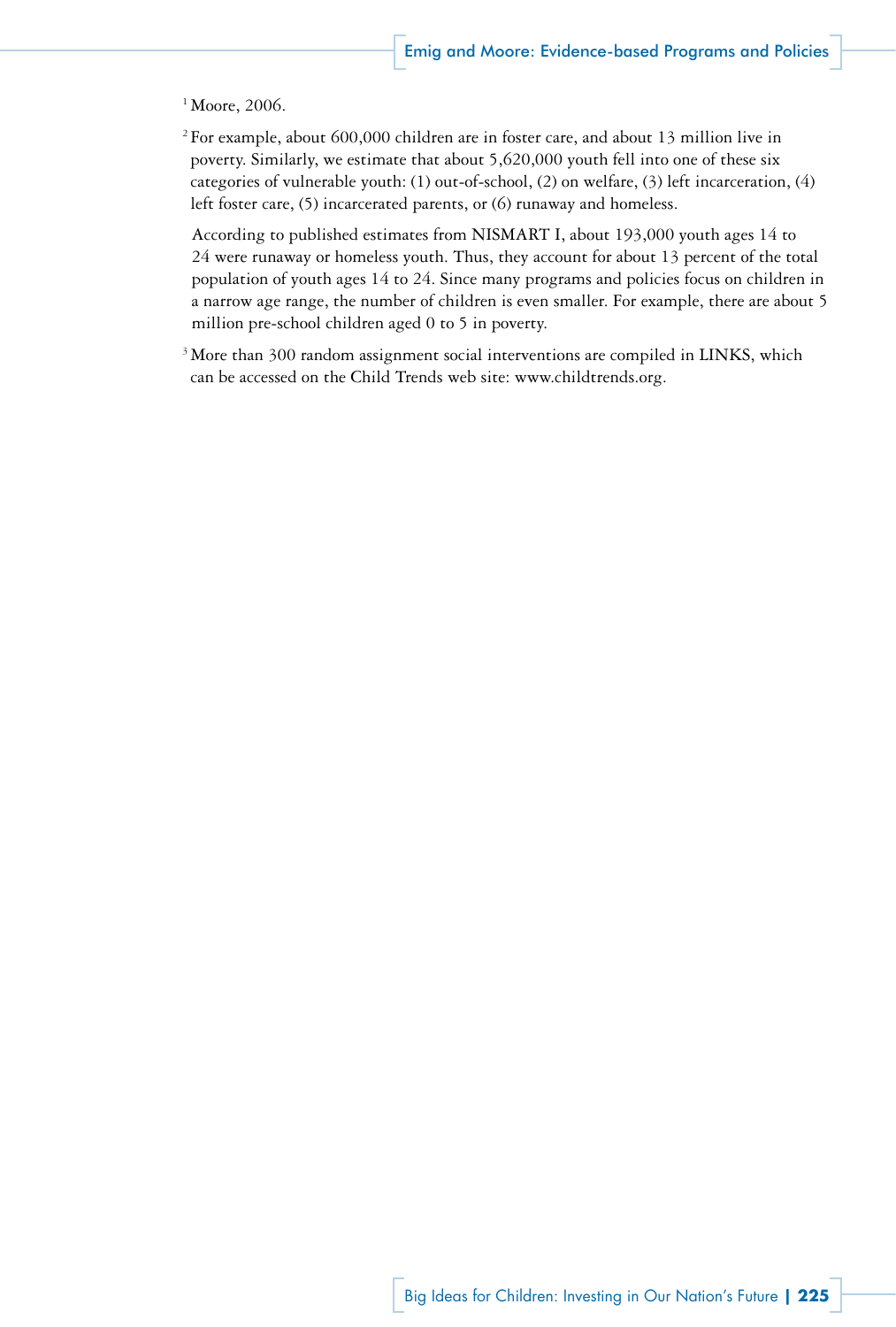# **Communicating About Children**

by Luntz, Maslansky Strategic Research Analysis

# **Overview**

"Nothing you do for children is ever wasted. They seem not to notice us, hovering, averting our eyes, and they seldom offer thanks, but what we do for them is never wasted."

– Garrison Keillor

As parents, as politicians, as advocates, we tend to take the easy route – talking about what we want to do for America's children rather than doing it. It's easy to say kids are important, and it's easy to outline a plan. But, as a country, we have never really become fully engaged in acting on behalf of our kids. For too long we've looked to others to put our plans into action. For too long we've been satisfied with half measures and false starts. For too long we've talked about change without seeing that change through.

We talk to thousands and thousands of Americans every single year. Children's issues – whether it is education or healthcare or safety – are always top-of-mind. Americans want to give their children every opportunity and every safeguard. But to make these things a reality, it takes more than a vision or a political platform. It takes action.

The time for change is now. America is losing its global, economic competitive edge. Our students are falling behind Chinese and Indian students in important education metrics. Our nation is at a historic crossroads: For the first time in a generation, more Americans believe their own children will be worse off than they are. Only 34 percent of Americans believe their children will inherit a better America than the one their parents left them. The implications of this statistic are horrifying: We truly are at risk of losing the American Dream.

There is an anxiety and pessimism that you will have to overcome if you hope to make headway in communicating the importance of action on children's issues. You cannot just speak aspirationally – you must acknowledge the unease that exists, and you must convince people that your effort is not more of the same words-withoutaction they have heard before.

Luntz, Maslansky Strategic Research is a strategic communications and market research firm.

226 | Big Ideas for Children: Investing in Our Nation's Future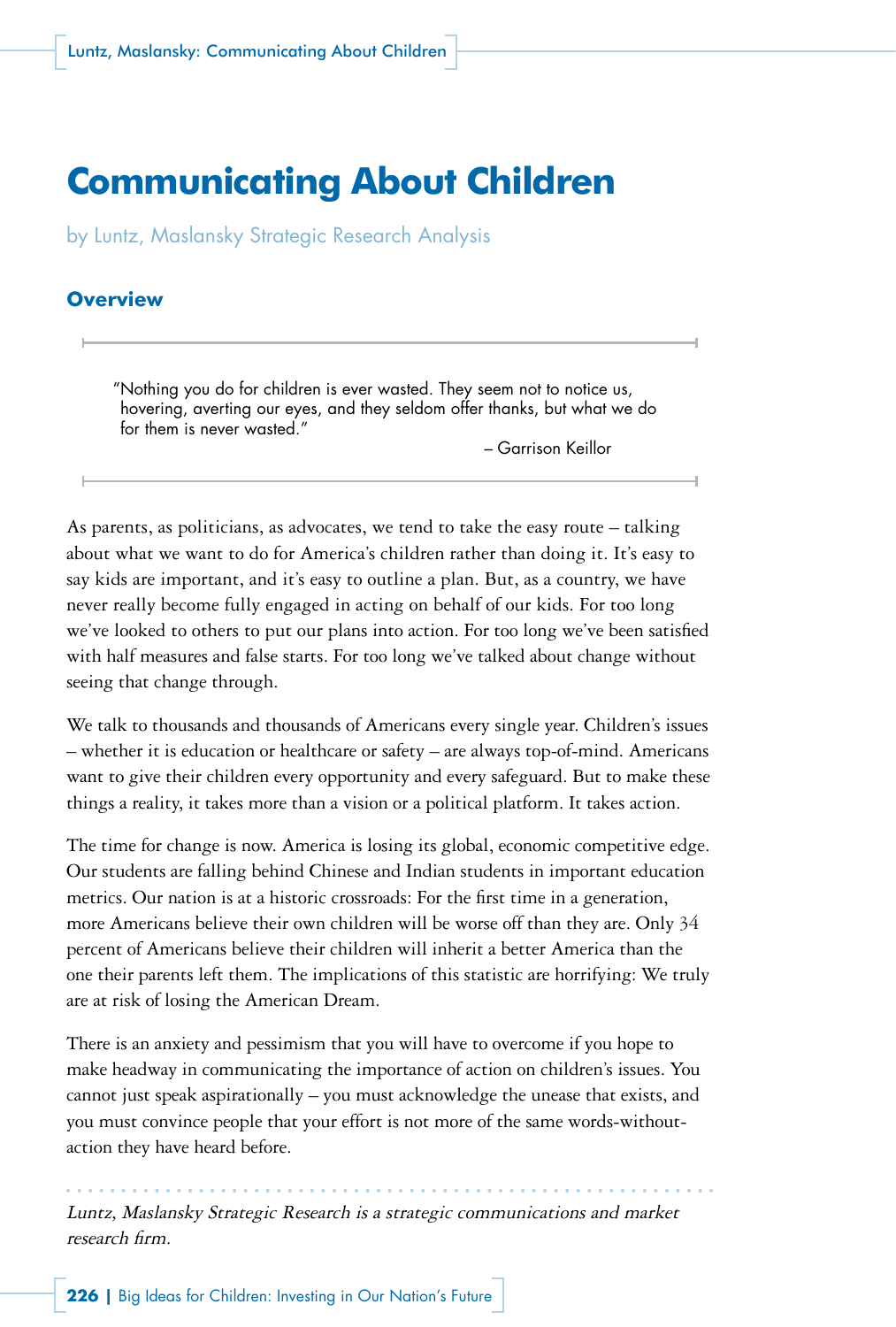We are not going to list the early childhood issues that need to be addressed. You know them and you know their importance. We are not going to address specific policies in this document. You know those better than we do. What we will lay out in this brief document are the proven communication strategies for children's issues. These strategies are informed by research done all over the country with Americans from all walks of life. We've talked with parents, students, teachers, doctors, and policy-makers. You name them, we've had them in our dial sessions or polled them in our surveys. The words in this document are the words that work and the words that don't work when advocating for children.

We have included specific recommendations that you can put in place immediately. You might not adopt all of them, but each one of these findings will help put you on the right path for communicative success. Right now, so many advocates are lost in a wilderness of dead-end plans and policy debate. Consider this document your communications roadmap out of that wilderness.

#### **Key Communications Guidelines**

- 1. Make it personal. Without a feeling of intimacy, Americans won't get involved. This needs to be about them, their hometowns, their future, and, of course, their children. This is NOT about numbers or statistics or dire predictions from wonky experts.
- 2. Every child matters. From Washington state to Washington, DC, every child across America deserves a good education, quality healthcare, a safe home, and a good community. Every child – no exceptions.
- 3. Positive impacts grab attention... When you talk about successes in the realm of children's issues, Americans will pay attention, listen, and feel good about what's been done.
- 4. ...But negative consequences drive them to action. If you want to move people, you must talk about the negatives or the potential for something negative to happen. Americans will listen…and act.
- 5. If you're focusing on early childhood investment, show and talk about children in early childhood. In other words, the younger the child, the more emotionally and actively your audience will respond.
- 6. This is America we're better than this. One thing that will always ring true is that in America, we expect to be better than last. We don't expect to struggle. And when kids across the country do, that's an issue. Be sure to draw on the sense of pride Americans have.
- 7. Don't sweat the details right now. The details of anything you are pushing aren't going to move people to your side. What will move people to your side is a clear set of principles that complements a logical and valiant mission.
- 8. Results, not effort, matter most. This is why what students "learn" is more important than what they are "taught." It's why "life-long skills" matter more than "facts and figures." It's why "accountability" matters more than almost anything else.

Big Ideas for Children: Investing in Our Nation's Future **| 227**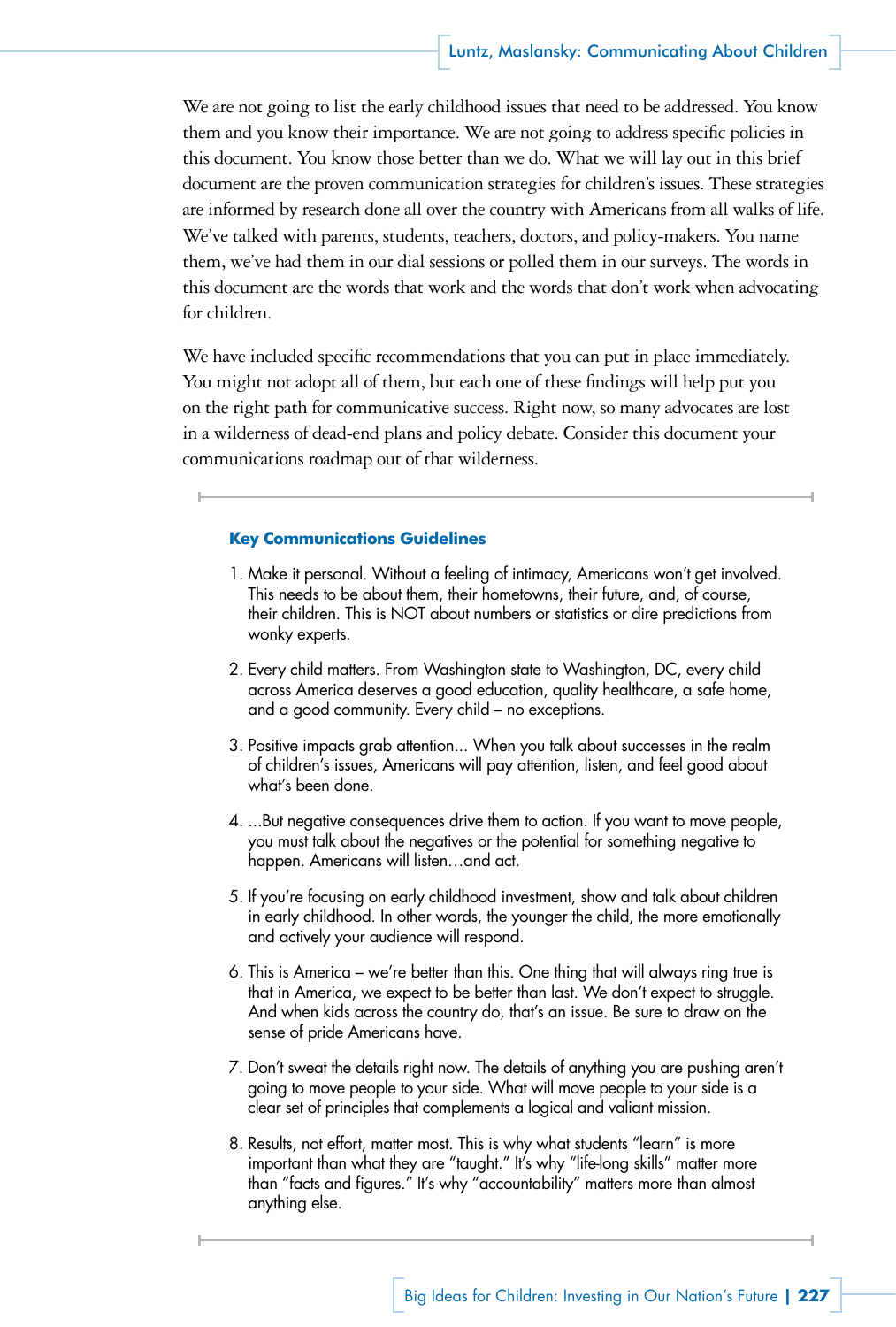# **Children's Communication Strategies**

## 1) This is an American issue – and it affects all of us.

The problems facing our children aren't local, state, or even national issues. They're American issues – and they impact all of us. The essential communication context is the sense of ownership – that we are all responsible for the health, safety, and happiness of the next generation. Because, in reality, how successful our children are – from early childhood to middle school to high school and so on – determines just how prosperous and successful our nation will be years from now. All American parents want to make their children's lives better than theirs, regardless of how great their life is. This sentiment needs to reach all Americans – that how successful we are in educating and keeping healthy ALL children will be felt not just by the children, but by every American.

Our polling work consistently shows that when you try to break out children's issues as either local, state, or national issues, support is good, but not good enough. In every poll we've done, when we address children's issues as an American issue – instead of a local, state, or national issue – support increases tremendously. As you go forth and promote investments in early childhood, it is critical that in order to get the most receptive audience, you relate what specifically you are talking about to how it is an American issue that affects us all.

#### **Words That Work**

Kids ARE our future. They're an investment. And they're our insurance. When we're retired, they'll be the business leaders that keep our economy vibrant. They're going to be the leaders that guide America through the 21st century. They're the future entrepreneurs and non-profit leaders. They ARE our future.

And if kids are the future, we shouldn't give them the short end of the stick today. I want today's kids to be healthy, educated, and prepared for their roles when we take a step back and let them grab the reigns. And it all starts with our commitment to them now. We've committed to letting them lead us tomorrow, so we must be committed to preparing them today.

For too many years, too many kids have slipped through the cracks. Too many kids have not received the education that they have the right to expect. And we all pay the price – not just they – all of us do. There are too many children who cannot read or write, who cannot add or subtract, who cannot figure out a tip, who cannot function in jobs that would provide them access to the American dream because they were not educated well enough when they were kids. And we all know one thing; If you don't get the education as a kid, it's pretty hard to get it as an adult.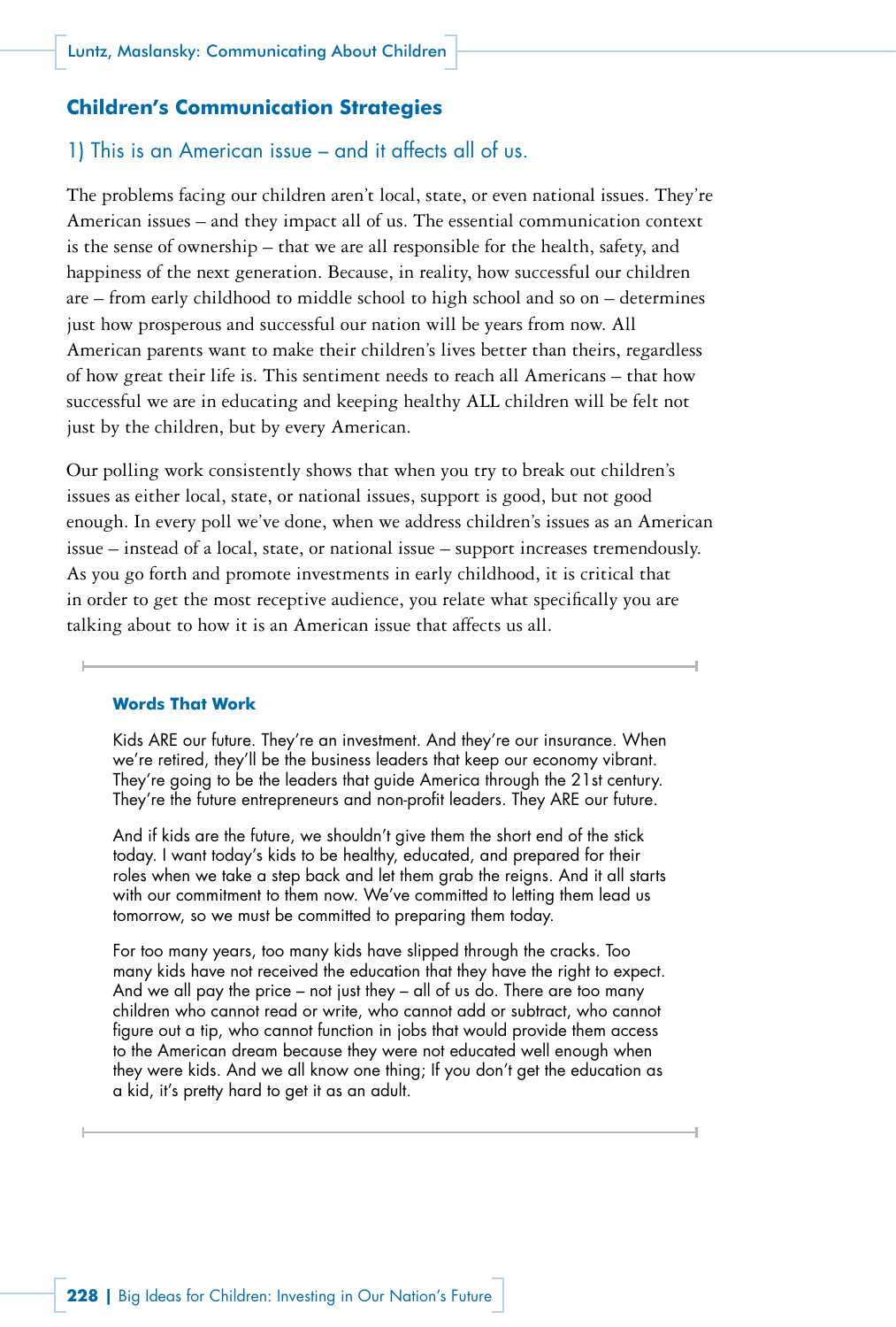# 2) There's no excuse for inaction.

All of the tools are there. And today, Americans are tired of hearing why we can't get something done and they want to know how we can get it done. NOW. For as important as politicians claim children are to the health and vitality of this country, there sure are a lot of excuses about why we aren't giving them everything they need to be successful. And as you spread your message, be clear: There's NO EXCUSE for not getting anything done. For not giving children what they need. For not setting up this country for a successful hand-off to the next generation someday. No excuses. Period.

If you choose to invoke "no excuses," Americans will respond to your message – and favorably. We've seen it first hand. And they'll respond favorably because they know providing children – especially younger children – with what they need is attainable. It doesn't require an invention or years and years of development. We know what works for kids and we need to provide them with it.

Below is an excerpt from a speech by Senator Hillary Clinton that we recently dial-tested. In it, she talks about just how little it takes to insure a child. This message – was a home run on both sides of the aisle. Why? Because it's practical, reasonable, and demonstrates just how easily attainable it is to provide children with health coverage. She brings her message to the human level  $-\frac{2}{3}$ .50 a day for a cup of coffee – and points out that we can better ensure the health of our children every day for the same amount. It's tough to argue with that, especially when Americans believe children are vital to the future.

You must absolutely resist any temptation to make this into a partisan fight. Partisan politics will be ruinous to your effort. It's not about blaming one side or the other – solutions need to be non-partisan. Once the stink of politics attaches itself to an idea, that idea is summarily rejected.

## **Words That Work**

It's just wrong. You know, it's just absolutely wrong. Of all the people in our country who should be insured, I believe children should be at the top of the list. It costs \$3.50 a day to insure a child. You know, you think about that; You could go over and get a fancy coffee, get a nice dessert over at the soda shop; you could insure a child. So we're going to work very hard to get the children's health insurance program reauthorized. And I hope even to get it extended.

– Sen. Hillary Clinton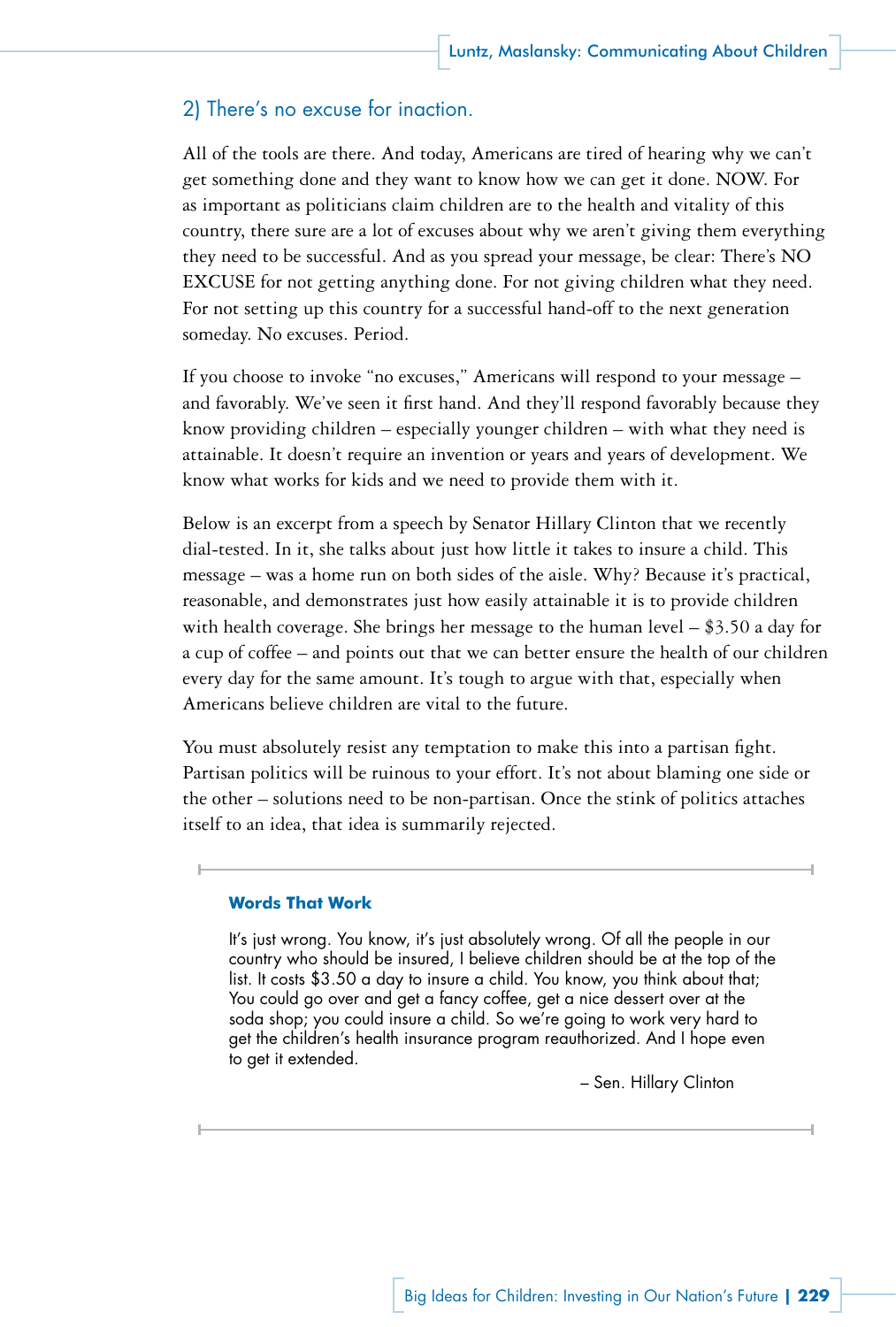## 3) Tell your audience the truth, and tell them the consequences.

For many of the people you are trying to reach, the crisis facing kids isn't personal or immediate. And when it's not personal, it's easy to ignore. But the consequences of failed schools can lead to catastrophe – and that knowledge provides the emotion that will lead to action. That is why you need to speak the idiom of consequences.

There is a world of compelling facts, figures, and statistics out there that most of you could probably cite all day as to why we should be investing more in early childhood development. But as you sift through the world of knowledge you have, be sure to filter it for your audience. Take the one or two most compelling facts or statistics you have, deliver them, and talk about the consequences of not turning the tide. People will respond to hearing the positive impact of something, but hearing the negative consequences will drive them to action.

#### **Words That Work**

The implications are huge. Jobs are leaving this country, and American employers say that students today lack the basic skills to do even the simplest jobs. The U.S. economy will suffer. Crime will go up. Your children won't be able to find a job. Your children won't be able to afford a house. We are facing a crisis that will affect every American if we don't dramatically improve public education.

If we don't make changes and we if we don't improve, we'll be headed for disaster. Our rankings in the world will continue to slip. Our economy will continue to suffer. Our kids will become less engaged, less inspired, and less capable of leading us into a brighter future.

## 4) Principles matter.

It's usually difficult for people who are so passionate about something to resist walking into the weeds on their issue. In other words, when you jump into the technicalities, legislation, and statistics about any given issue as it relates to children, your audience will tune you out faster than they tuned you in.

With that in mind, when you are communicating your message, stay away from wonky, technical language. Instead, draw upon key principles that state your position, but will also be difficult for anyone to disagree with. When you start with a principle, you catch your audience's collective ear, get their heads nodding, and get them engaged. Then, and only then, can you tip-toe down the path of details, ever so cautiously. People don't want to hear bill names or legislation unless they really have to. So spare them what is essentially Washington-speak.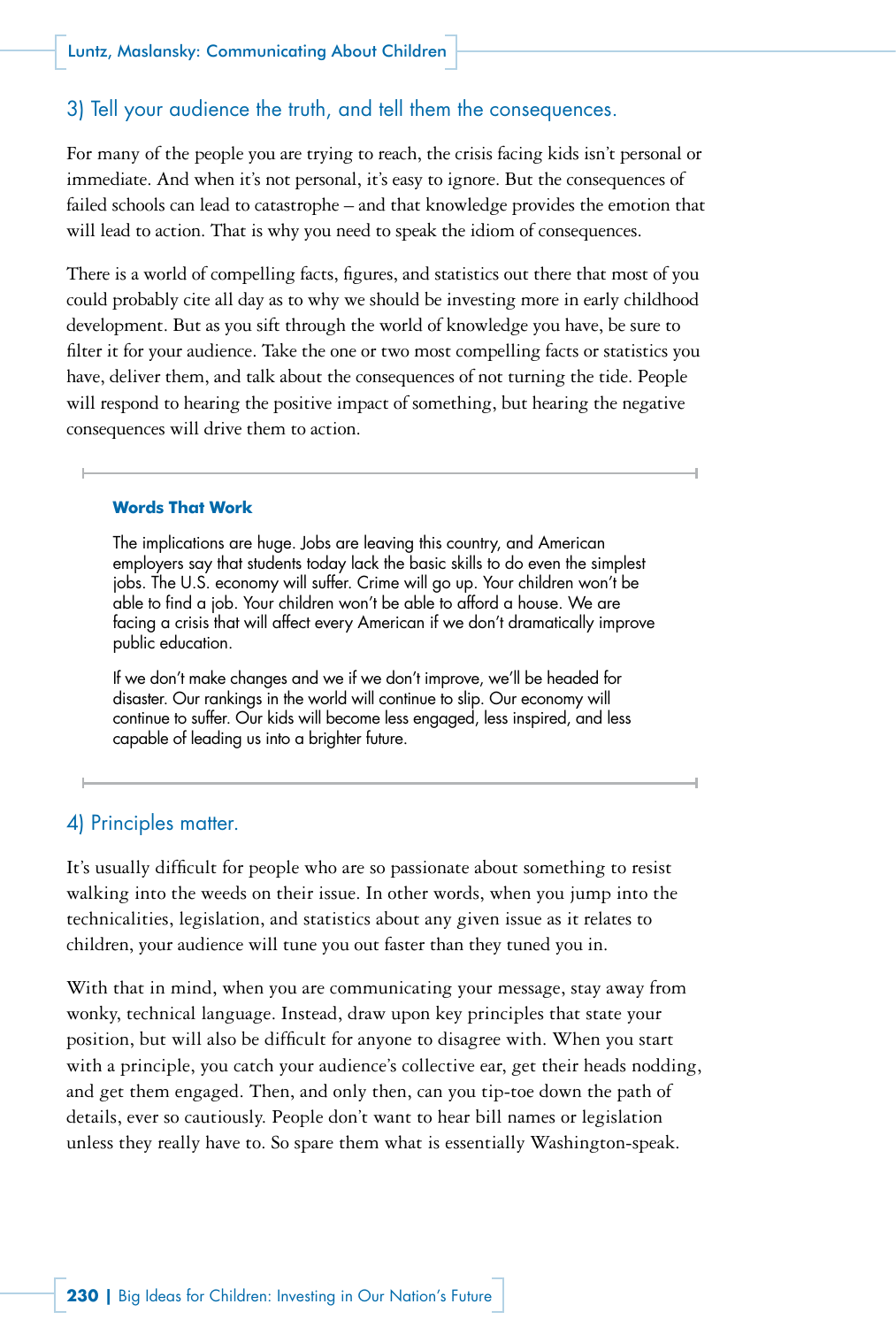#### **Words That Work**

It's essential that all American students learn the skills that prepare them for life. That's why we are guided by the principle that ALL students, no matter where they are from, no matter what their family status or income, should have a specific core curriculum of English, math, reading, and science.

#### **Words That REALLY Work**

Healthcare is not just a right for the rich or a benefit for the poor. Every child from every family should be covered or have the ability to buy into a healthcare plan.

#### **Words That Don't**

My plan expands SCHIP so that middle-class families can be covered or buy into the same plan.

# 5) We can either invest now or pay later.

This is a simple argument with a simple choice. We can put money into schools and education today, or we can expect a lesser educated workforce 15 years from now. We can make sure children get healthcare today, or we can deal with the effects of childhood obesity and the lack of preventative medicine when today's kids become young adults.

Americans will go with the smarter option here – and you can get them to pressure politicians to do the smart thing as well. People realize that, just like paying a credit card bill, you can't keep putting everything off until tomorrow. And with children, we need to make the smart investment, we need to make it early on, and we need to make it now.

#### **Words That Work**

We are very proud in this country of that phrase, "the American Dream." And yet for so many hardworking Americans, it seems like the possibility of reaching it just gets further and further away. We should commit ourselves now and demand that the people we elect commit themselves to restoring not just the concept of the American Dream, but the actual ability of Americans to achieve it. The way that we do that is to invest in the next generation – to invest in the future – to make certain commitments now that will pay such great dividends 20 or 30 years from now. We complain about parents who have left their kids behind; let's not let another generation slip by. Let's make the difference right now; let's start today.

Taking this a step further, it's important to point out that we're not spending on children, we're INVESTING. Spending may come across as reckless to some,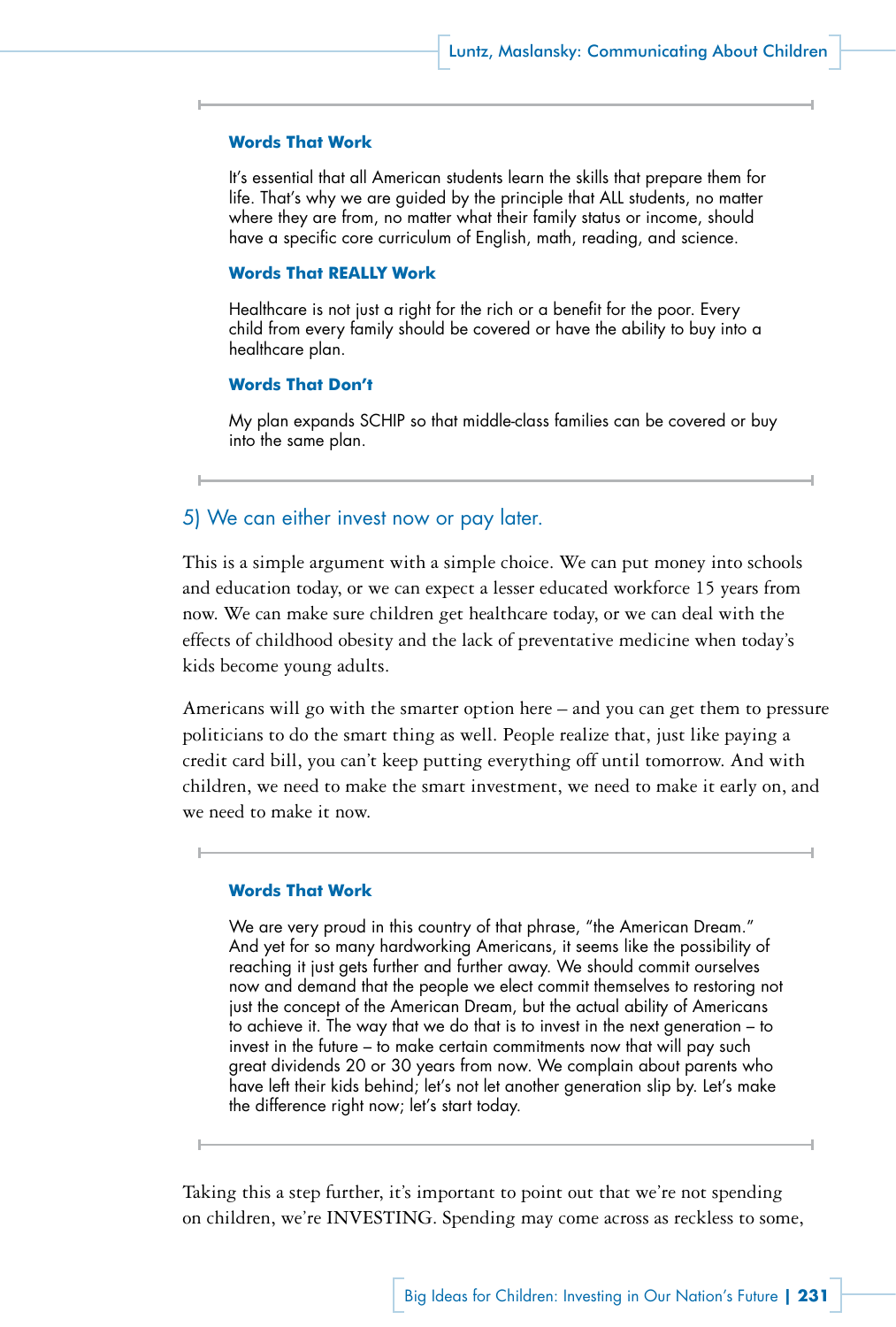while "investing" has smart, savvy connotations. Most people "spend" on a daily basis, and they also "invest" on a limited basis. And if you ask people what they feel better doing, it's investing. Investing is forward-looking: It involves planning, thinking, and figuring out how tomorrow can be better than today. Here's a passage that talks about education and just how important and smart it is:

#### **Words That Work**

Education is an investment. It's an investment in our children, in our country, and in the future. When dollars are dedicated to educational pursuits it is more than just an expense, it is an economic development strategy. Too often, education is thought of as a mere allocation of money, as a line in a ledger or a budget item to be funded. That kind of thinking is just plain wrong. Education investment, when done in a smart, measured way, is one of the soundest investments we can make.

# 6) Be bold and be strong.

In our research, one thing has become increasingly clear over time: Stronger language works. Recent research shows the strongest, boldest, most active language on behalf of children consistently worked best. And in many ways, it's a direct response to the talking-point nature of politicians today, whose answers seemed more rehearsed than well thought out.

You're not going to get anywhere today by "asking" or "requesting" that more time, effort, and money be invested in children. While that is the best approach when recruiting volunteers to help kids, when you're dealing with politicians or anyone in Washington, start demanding. Children's lives are too important to take lightly, and your language and messages need to reflect just how serious you are about renewing the focus on children.

#### **Words That Work**

What's the difference between a group of seniors standing with politicians and a group of kids standing with politicians? The seniors are probably at a bill signing, while the kids are probably at a campaign event. That's the sad reality today, isn't it? Because it's easy – too easy – for politicians to talk about how children are our future; about the need to improve schools, or give parents tax credits, or provide healthcare for children. But what happens when it's all talk and no action?

We need to hold our leaders accountable, to ensure they actually stand up for kids. The simple reality is: Kids can't vote. So in any political calculation, politicians don't have to worry about whether a 7-year-old child will vote for or against them. But now, think about seniors. They recently won a great battle and got a prescription drug benefit which cost billions of dollars. Why? Because seniors can directly hold their leaders accountable.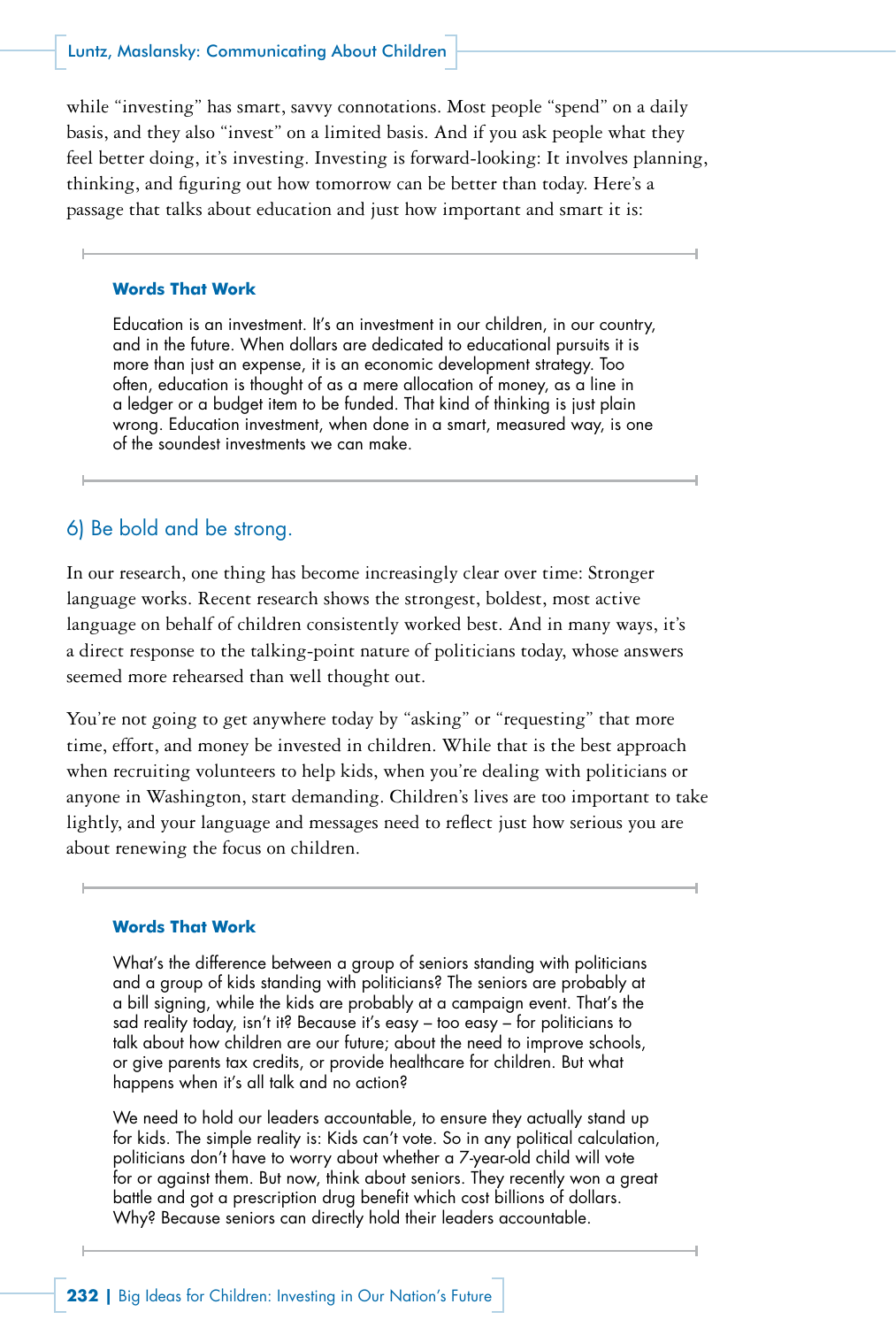# 7) For now, we need to focus on progress.

This is a prime example of how switching a single word can produce completely different – and more promising – results. When you communicate, tell your audience you want to make progress. Don't promise success, or even mention it really. Success won't be believable to some, and you don't want to diminish your audience any. Americans love progress, and it has defined our country since day one. You can do this because progress is not an absolute. And it isn't the end all. If people are seeing progress, they'll believe there is success at the end of the road, even when you don't talk about success. Americans will have a difficult time agreeing on the definition of success, but the concept of progress is much easier to demonstrate, prove and agree upon.

#### 8) Focus on the future by referencing the past.

One thing that's evident in the research we've conducted, especially when it comes to children's issues, is that people don't mind taking a step back to the tried-andtrue ways of yesterday. They want to get back to basics when it comes to children. And they know it works – we used to be first in the world in nearly everything. Now all we hear about is how the U.S. is lagging behind in math testing and on science scores. This is especially true when talking about education reform. No parent wants the system to "experiment" with their child. They DO want the hard learned lessons of the past to be applied to their children.

#### **Words That Work**

I remember a time when promises meant something. When goals meant something. When a president could say that we would put a man on the moon, and then we went out and did it.

I remember when we talked and acted and voted as though the very survival of our country, and our way of life, depended on it. I don't know why that's not still the case. Why we no longer feel invested or accountable for what happens around us.

Education is a perfect example. We usually know which schools are failing, which children are at risk. We know that something needs to be done – that we're literally losing a generation of American minds – and yet ... we fail to act. Our leaders fail to inspire us to act. Educators work 15 hours a day just to keep their heads above water, yet no one is offering them assistance or solutions to get ahead. It's time for a change. It's time to get back to basics. The system is broken. Let's fix it.

So talk about today's kids in the context of yesterday's kids. Today's children have a whole range of issues to deal with that kids didn't deal with even 15 or 20 years ago. Times have changed, but one thing that hasn't are people's memories of their childhood. They remember going to school, looking at the chalkboard, and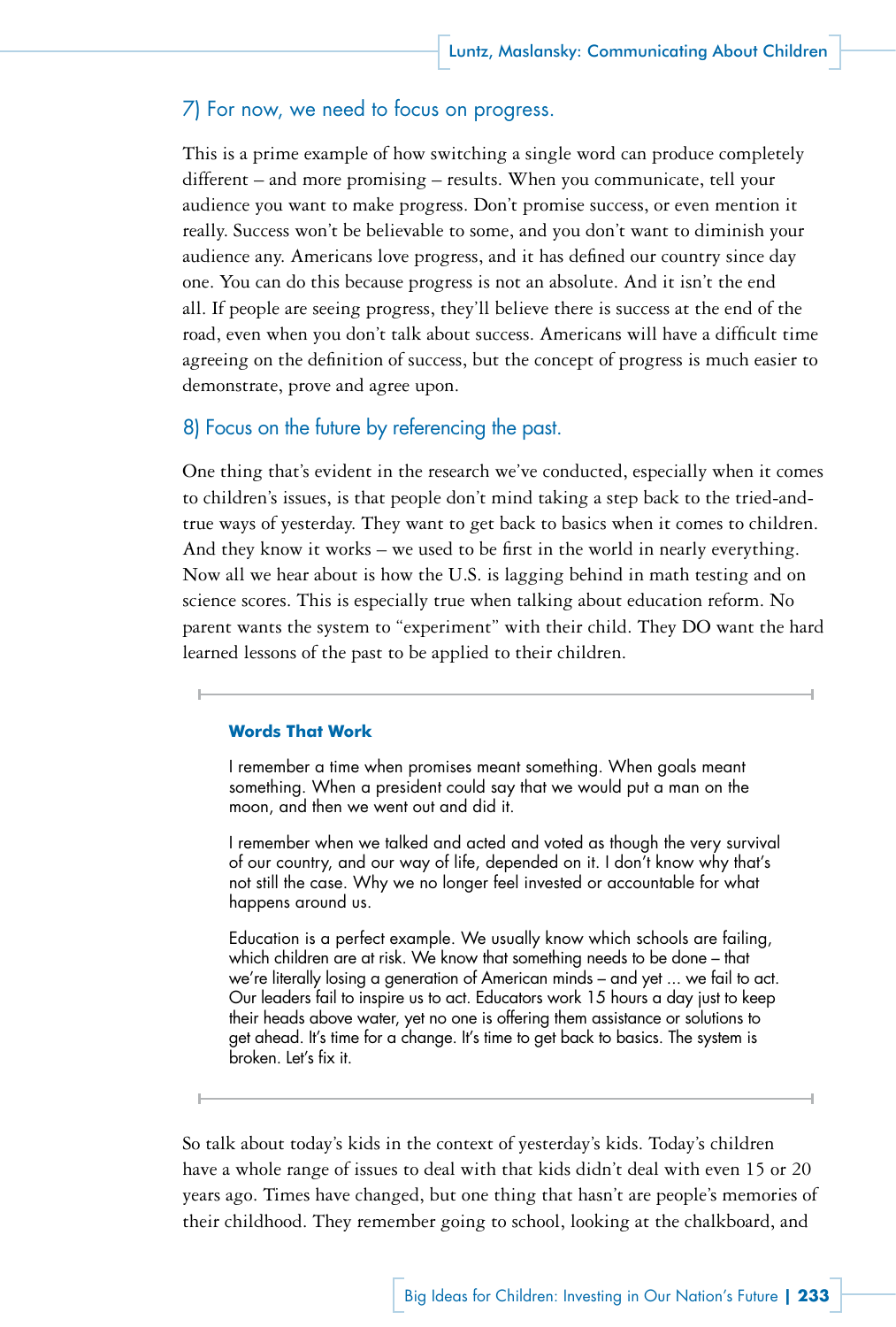learning about the core subjects. If you can connect to their childhood, you can advocate for a need to refocus on today's childhoods.

#### **Words That Work**

We need significant change in this country and it begins with early childhood development. I want my parents to have an access to prescription drugs, I want them to have to have health care, and I want their social security to be secure, but I am not going to support that at the expense of the next generation. This country has always been about the future, it's always been the place that people came to and struggled, so the next generation could have a brighter future.

## 9) Demand accountability.

When you're talking about reform or reinvestment or renewing the focus on children, you also need to assure your audience that this isn't going to be a runaway spending train or bureaucrats out of control. People need to know that if they're going to invest in children through tax dollars or effort or any other means, that multiple parties are going to be held accountable to get the right results. And if they fail, they'll be held accountable.

#### **Words That Work**

For so long we've heard about education reform. For decades people have talked about the challenges of our schools, but no one has acted. The only people who are going to make the necessary changes and get it done for our children are the people in this room and people in other rooms all across America.

We all know deep down that politicians don't act, don't move, don't actually do anything unless we put pressure on them. We've seen a lot of significant changes when people organize and force the politicians to act. Together, we need to make a statement that we're unwilling to accept the status quo, that we're unwilling to accept schools that do not succeed – that we demand more for our children NOW so that they will be more prepared and more successful as adults.

## 10) Failure is not an option.

Failure is unacceptable. We didn't tolerate education failure 50 years ago, but somehow we've become a little too comfortable with failure today. Americans may no longer see the need to be first in everything, but they also never want to see the day when we are last. Never. The fear, and threat, of failure is a motivating factor. And today, more than ever, we cannot fail our children at a young age or any age. Too much is riding on it.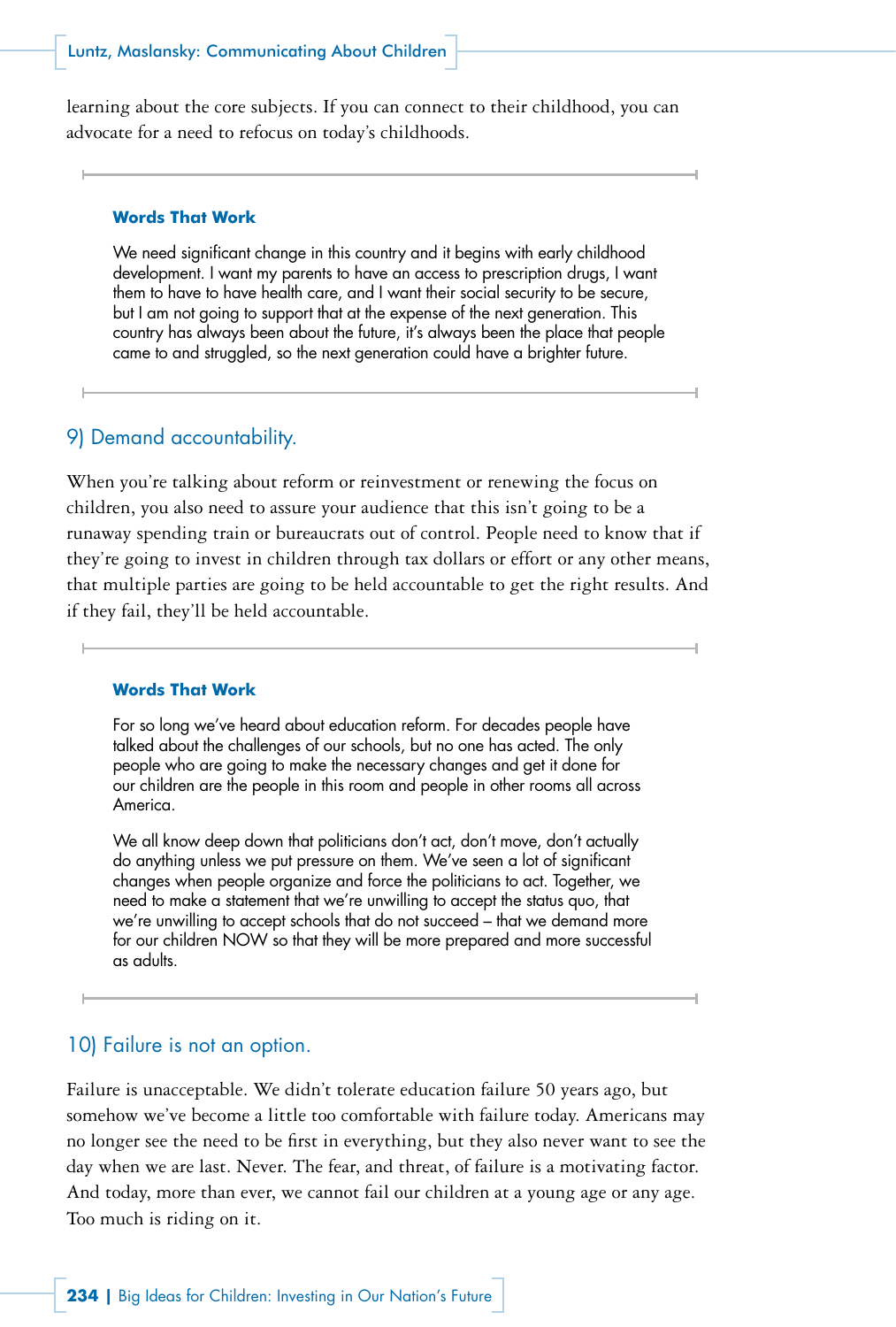#### **Words That Work**

If we're going to make a fundamental change in education, we have to declare now and forever that failure is not an option and do it on the national level.

We can't allow children to fall behind because they come from single parent families, or neighborhoods that are struggling, or rural regions far from our own. We can't allow children to fall behind because they have the misfortune of having parents who don't care or who aren't engaged.

For generations, our schools worked because as a society, we insisted on it. We refused to accept failure. We can't accept failure now.